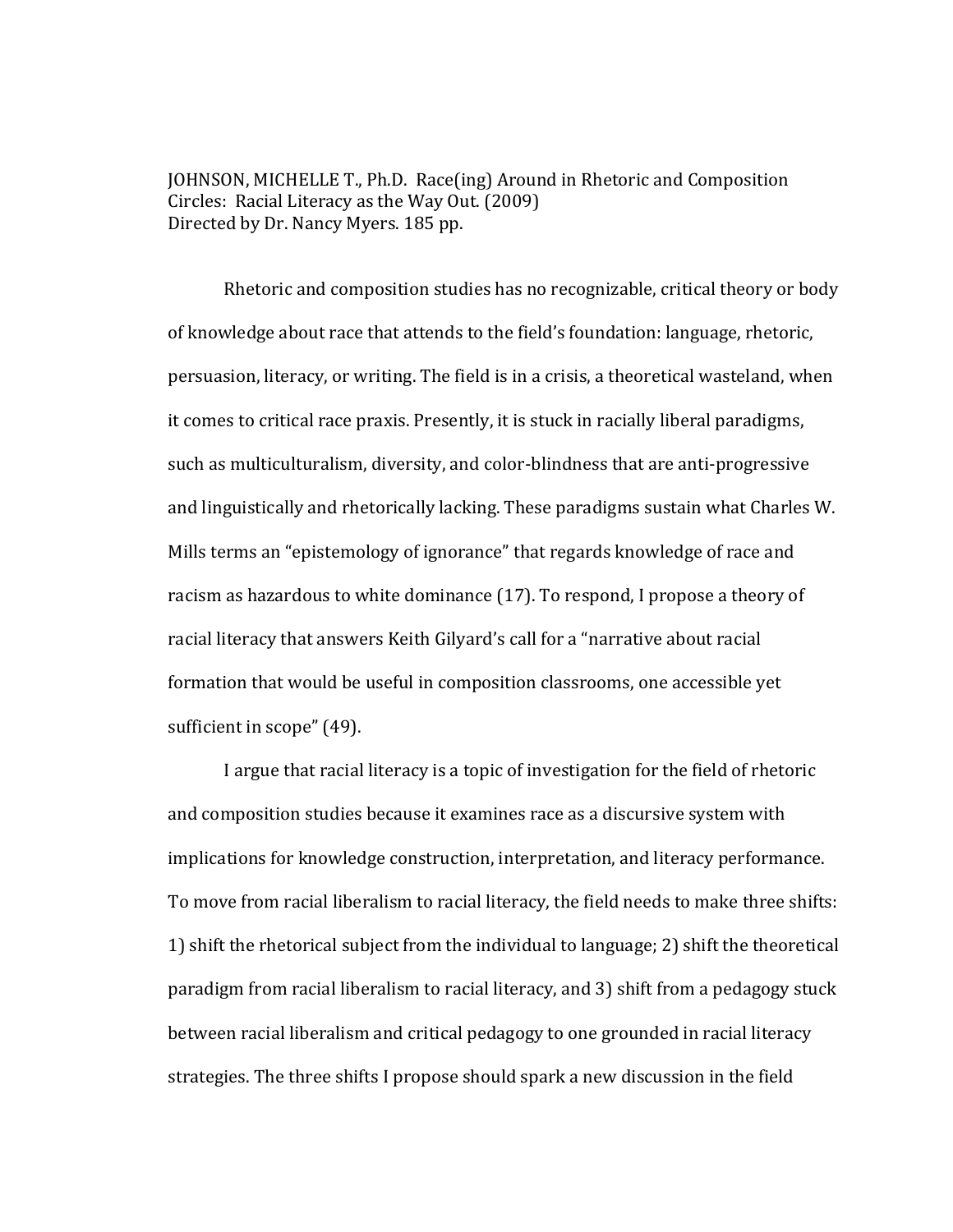about students' right to study language, similar to the 1974 College Composition and Communication Resolution *Students' Right to Their Own Language*. In chapter 2, I survey the field of rhetoric and composition to reveal its lack of critical engagement with race. In chapter 3, I outline the theoretical foundation of racial literacy, analyzing race as a discursive system. Chapter 4 describes my experiences implementing racial literacy in a rhetoric and composition classroom, while being attentive to university parameters and students' rights to study language. I also provide a preliminary examination of the implications of teaching in the age of Barack Obama since his election as President of the United States. Looking to the future, chapter 5 lays out strategies for grounding racial literacy in the field.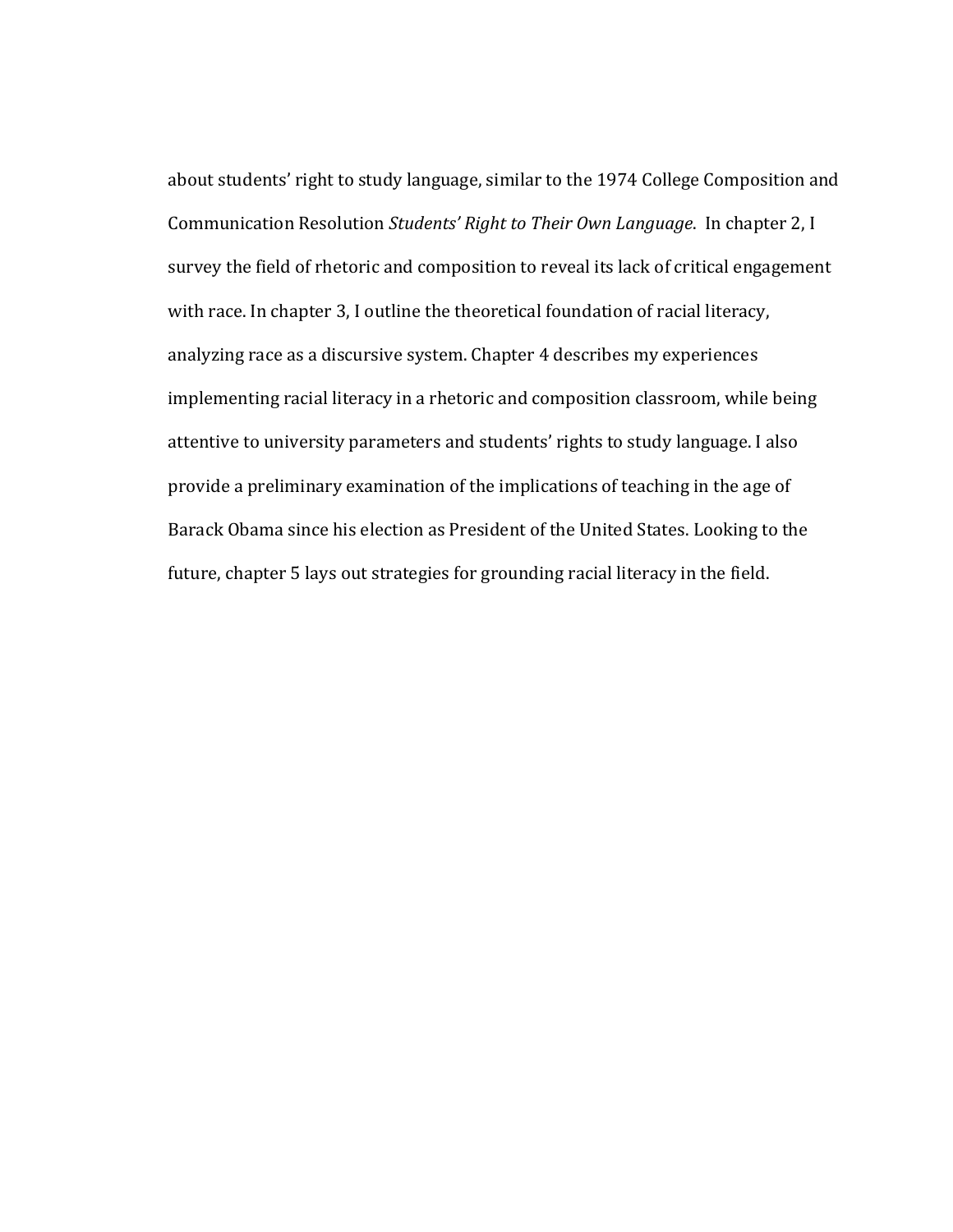## RACE(ING) AROUND IN RHETORIC AND COMPOSITION CIRCLES:

### RACIAL LITERACY AS THE WAY OUT

by

Michelle T. Johnson

A Dissertation Submitted to the Faculty of The Graduate School at The University of North Carolina at Greensboro of the Requirements for the Degree in Partial Fulfillment Doctor of Philosophy

> Greensboro 2009

> > Approved by

 $\overline{\phantom{a}}$  ,  $\overline{\phantom{a}}$  ,  $\overline{\phantom{a}}$  ,  $\overline{\phantom{a}}$  ,  $\overline{\phantom{a}}$  ,  $\overline{\phantom{a}}$  ,  $\overline{\phantom{a}}$  ,  $\overline{\phantom{a}}$  ,  $\overline{\phantom{a}}$  ,  $\overline{\phantom{a}}$  ,  $\overline{\phantom{a}}$  ,  $\overline{\phantom{a}}$  ,  $\overline{\phantom{a}}$  ,  $\overline{\phantom{a}}$  ,  $\overline{\phantom{a}}$  ,  $\overline{\phantom{a}}$ 

Committee Chair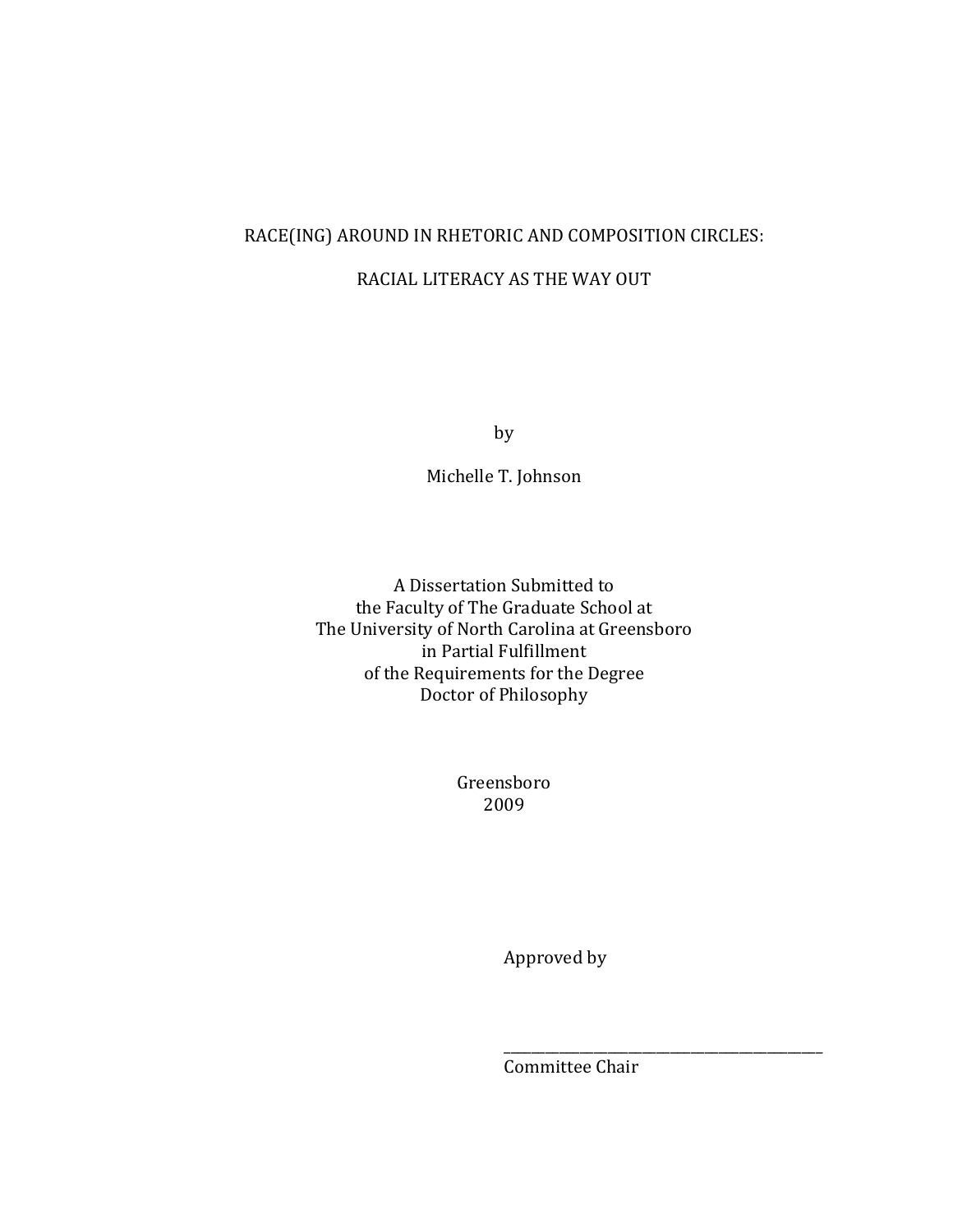© 2009 Michelle T. Johnson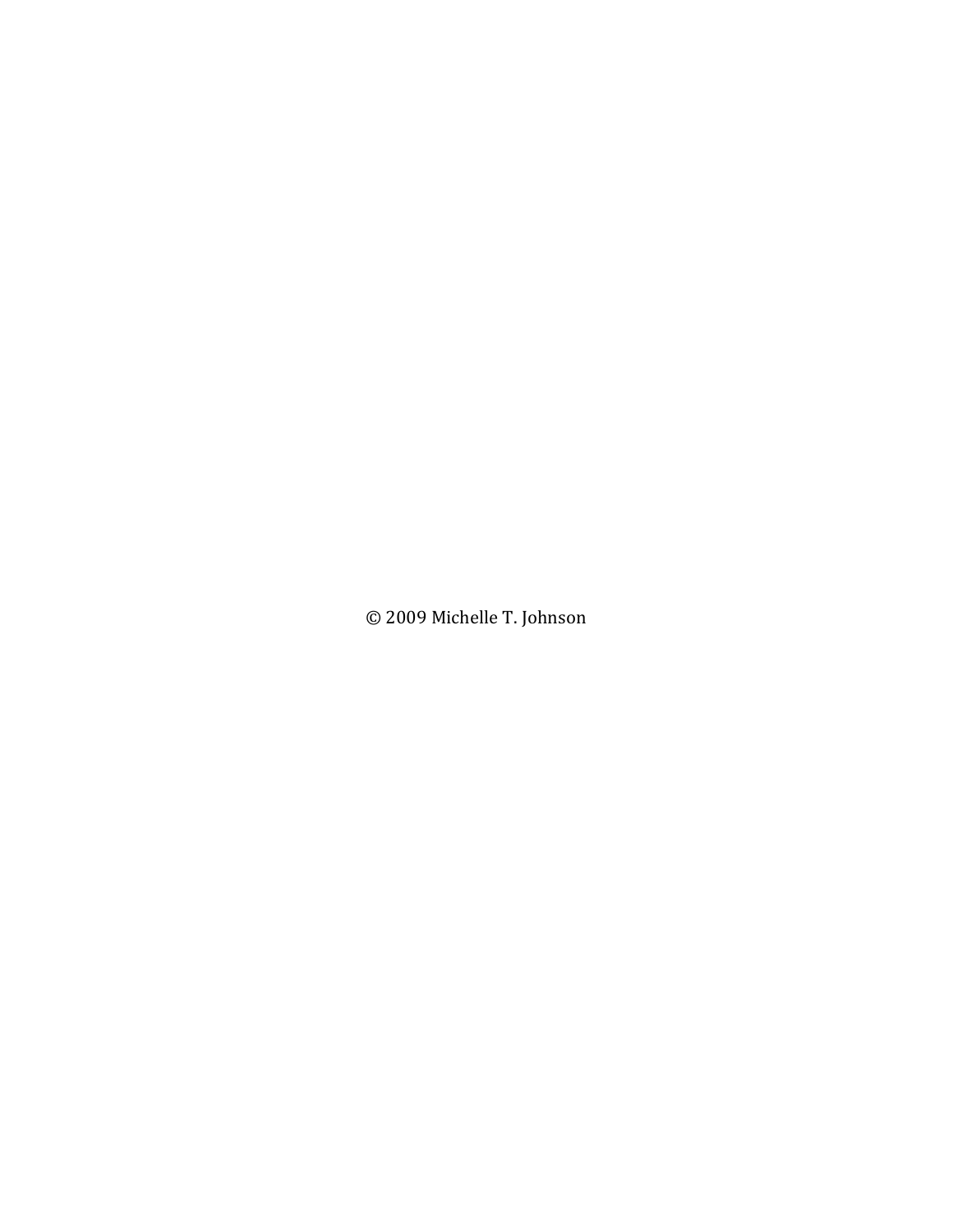To Mary Turner, Georgia, 1918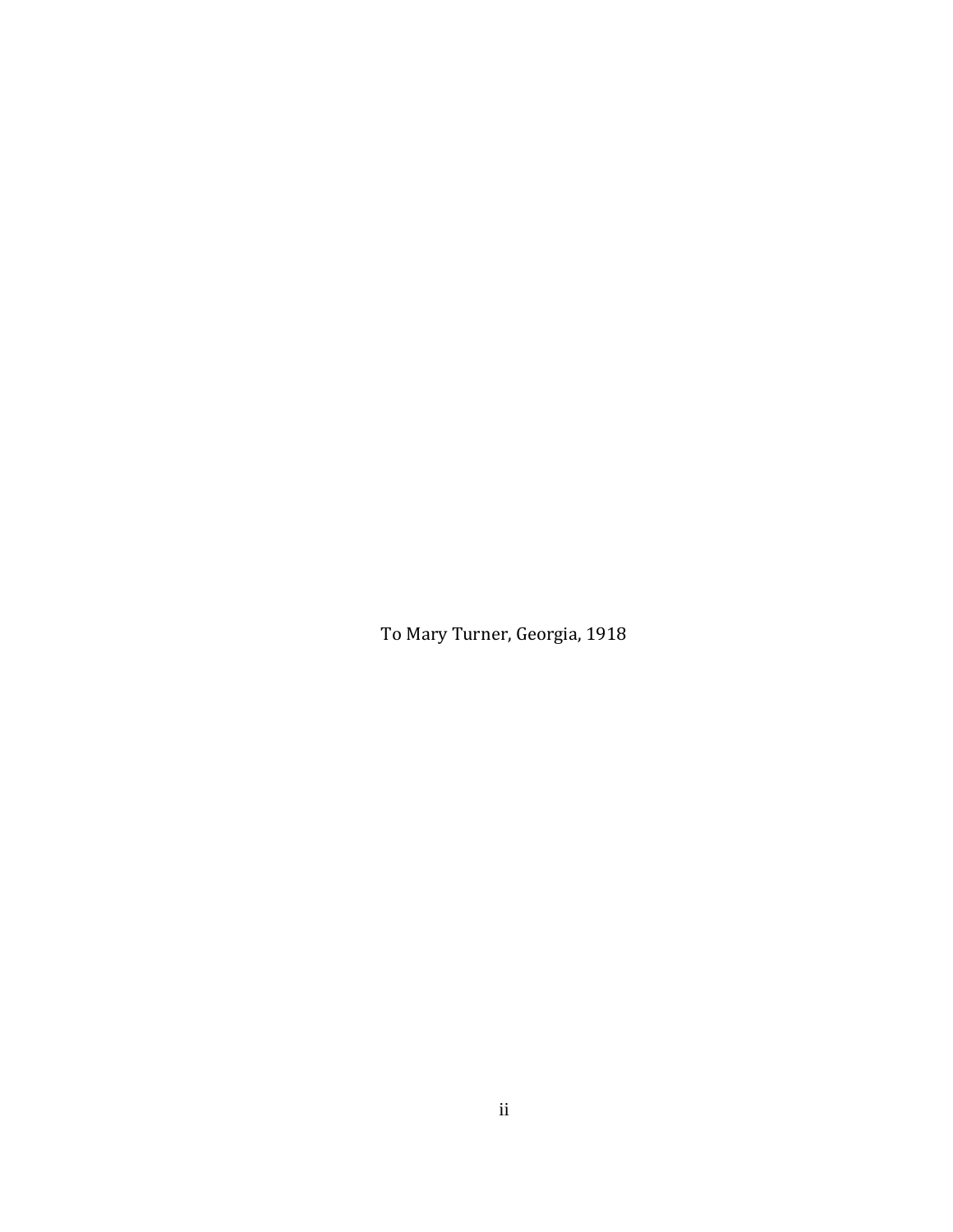### APPROVAL PAGE

This dissertation has been approved by the following committee of the

Faculty of The Graduate School at The University of North Carolina at Greensboro.

Committee Chair\_\_\_\_\_\_\_\_\_\_\_\_\_\_\_\_\_\_\_\_\_\_\_\_\_\_\_\_\_\_\_\_\_\_\_\_\_\_\_\_\_\_\_\_\_\_

\_\_\_\_\_\_\_\_\_\_\_\_\_\_\_\_\_\_\_\_\_\_\_\_\_\_\_\_\_\_\_\_\_\_\_\_\_\_\_\_\_\_\_\_\_\_\_\_\_\_\_\_\_\_

Committee Members\_\_\_\_\_\_\_\_\_\_\_\_\_\_\_\_\_\_\_\_\_\_\_\_\_\_\_\_\_\_\_\_\_\_\_\_\_\_\_\_\_\_\_\_\_\_\_\_\_\_\_\_\_\_

Date of Acceptance by Committee

\_\_\_\_\_\_\_\_\_\_\_\_\_\_\_\_\_\_\_\_\_\_\_\_\_\_\_\_\_\_\_\_\_\_\_\_\_\_\_\_\_\_\_\_\_

\_\_\_\_\_\_\_\_\_\_\_\_\_\_\_\_\_\_\_\_\_\_\_\_\_\_\_\_\_\_\_\_\_\_\_\_\_\_\_\_\_\_\_\_

Date of Final Oral Examination

\_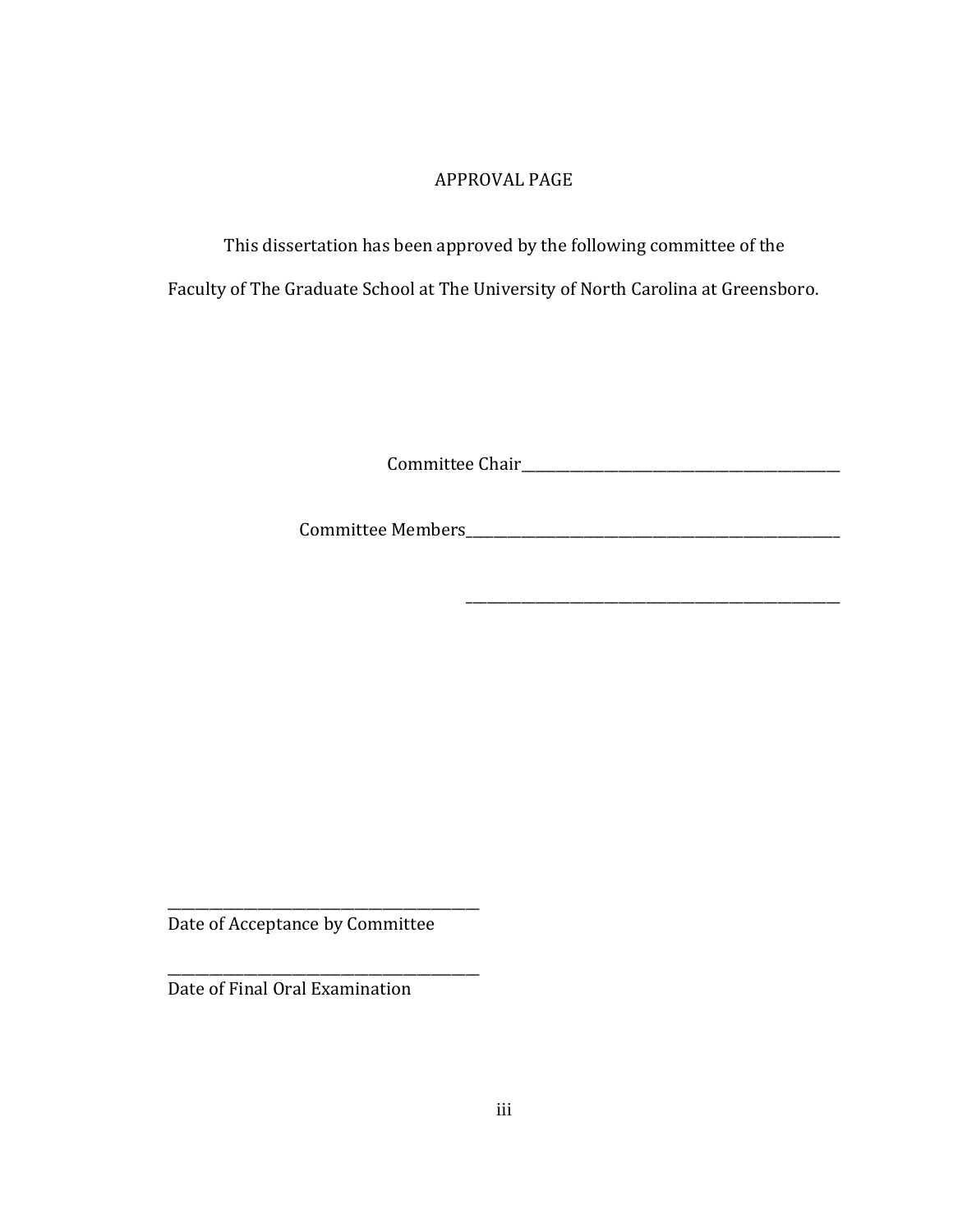#### **ACKNOWLEDGEMENTS**

I would like to thank my committee members Elizabeth Chiseri-Strater and Leila Villaverde for their feedback and patience during this process. I am grateful for the consistent push, encouraging words, and thorough reading from my director and mentor Dr. Nancy Myers. Thank you for giving of yourself, your time, and your weekends to help me complete this project. I would also like to thank the "Innerds," my girls in the struggle: Laura Field, Sara Littlejohn, and Abby Arnold. You all made the entire graduate experience worth enduring. My parents, L.C. and Hettie and my in-laws Simon, Dollean, and Eshe deserve special recognition for their support and unselfish commitment to see me succeed. Most importantly, I want to thank my husband Tacuma for praying for me and for making sure I had time and space to pursue my dream. Thank you to Mikhayah Nicole for telling me that you are proud of me in your perfect three-year-old way. I am forever grateful to my entire community, in academia, at home, and at church. I could not have done this alone.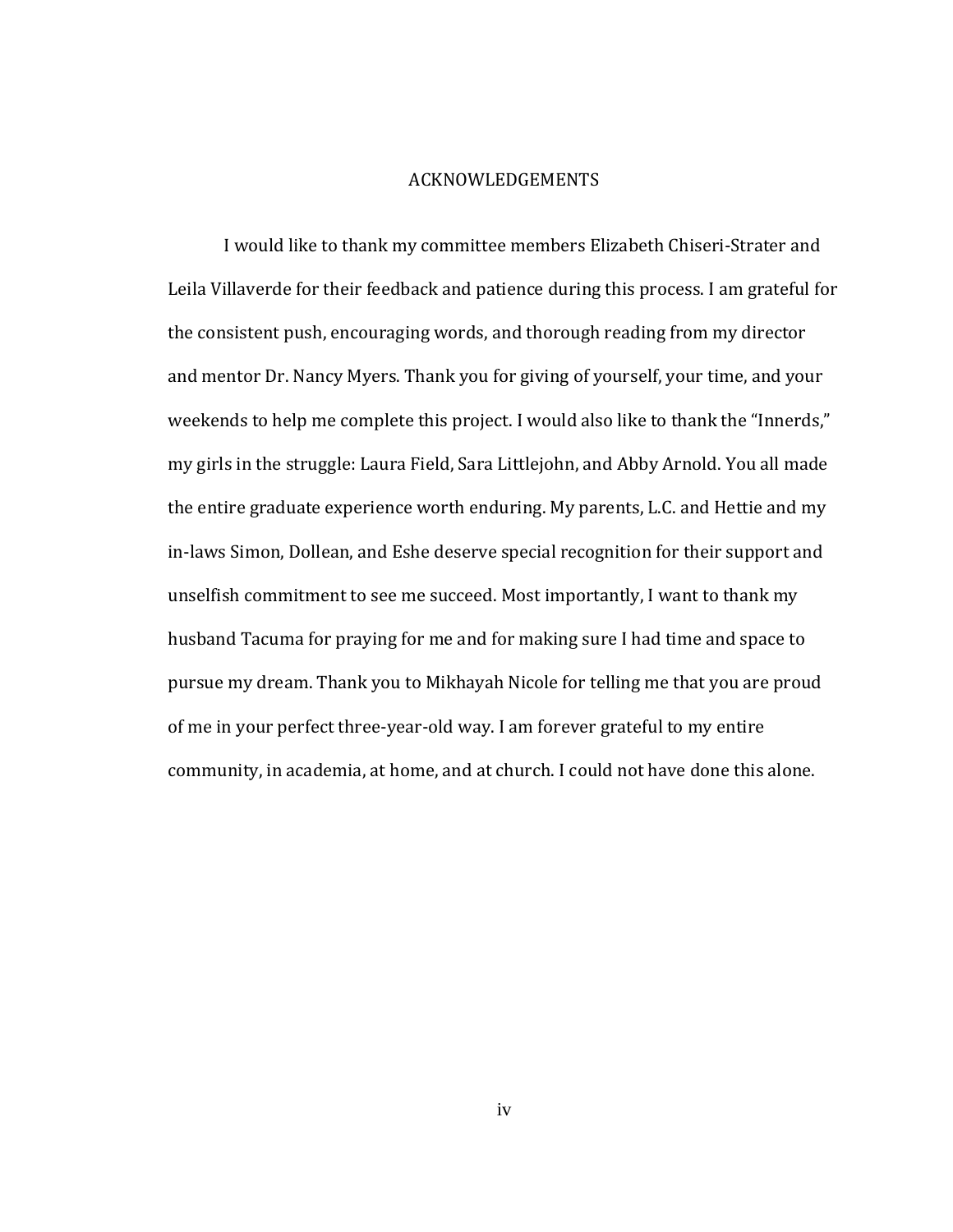# TABLE OF CONTENTS

Page

| <b>CHAPTER</b>                                       |
|------------------------------------------------------|
|                                                      |
| II. RHETORIC AND COMPOSITION STUDIES: BETWEEN<br>.38 |
| 79                                                   |
|                                                      |
| V. CONCLUSION: RHETORIC AND COMPOSITION STUDIES,     |
| <b>REFERENCES.</b>                                   |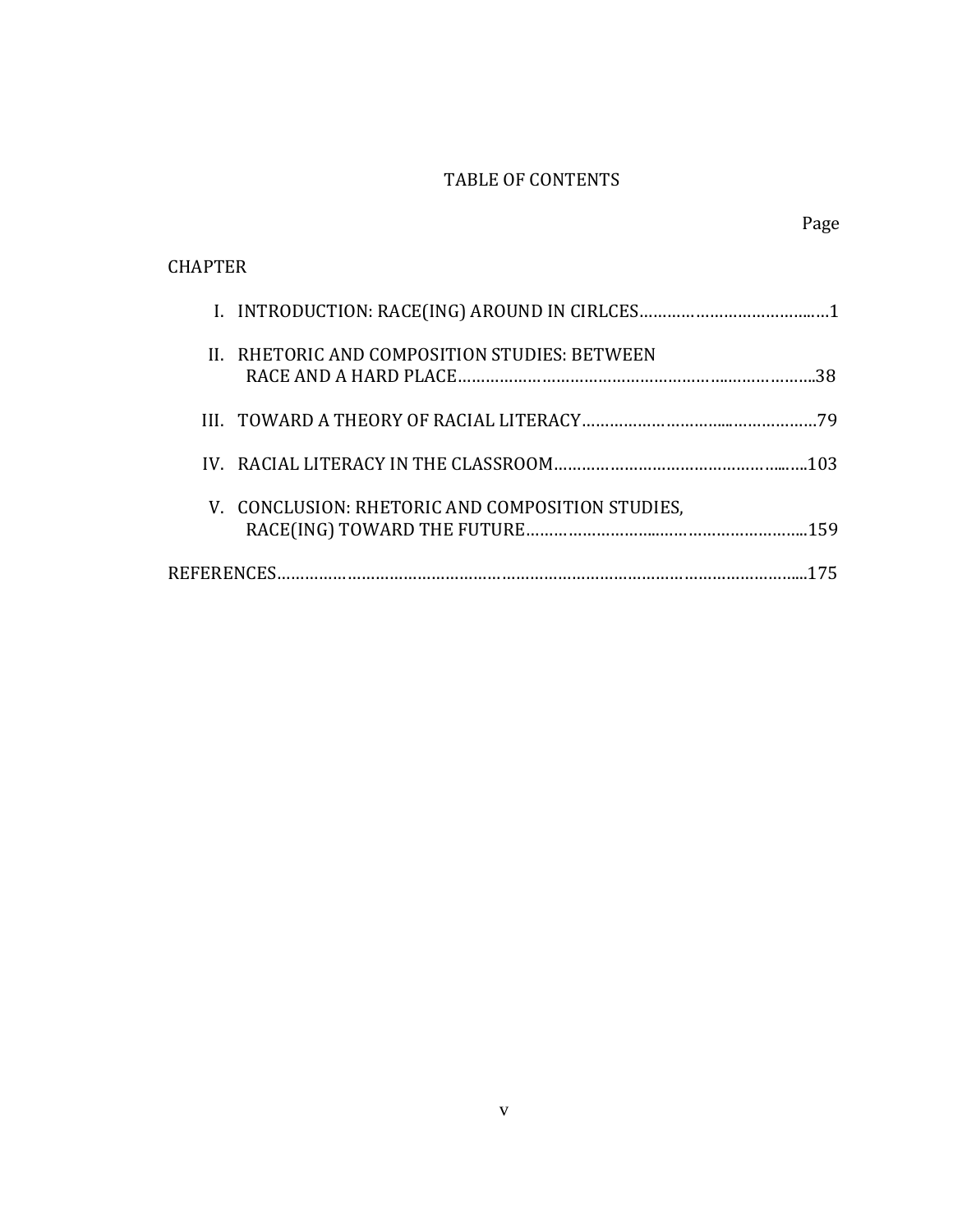#### CHAPTER I

#### INTRODUCTION: RACE(ING) AROUND IN CIRCLES

This is a dissertation project about language and race, more specifically, about the field of rhetoric and composition studies theorizing and teaching about race as language. But, in order for the field to embrace this new way of integrating race, it must first acknowledge that it is race(ing) around in rhetoric and composition circles, not sure which way to turn when it comes to critical race praxis. One of the reasons the field has lost its grounding in terms of race (if it ever was on solid ground), is the complicated identities and functions of race. Rhetoric and composition studies has not theorized about the discursive power of race and how race as language should be taught in the classroom.

Race is a paradox. It is everywhere, yet nowhere. It is real and an illusion. It means something even when we profess it means nothing. Many Americans believe that race no longer matters in our daily lives. Yet, just as many other Americans believe that race does matter. I take the position that race touches almost every part of a person's life whether we acknowledge it or not. For example, race affects our personal lives, from who we choose to marry and where we choose to live. It affects our professional lives in hiring and firing decisions. It affects our treatment at healthcare facilities when staff respond to patients differently based on racial biases.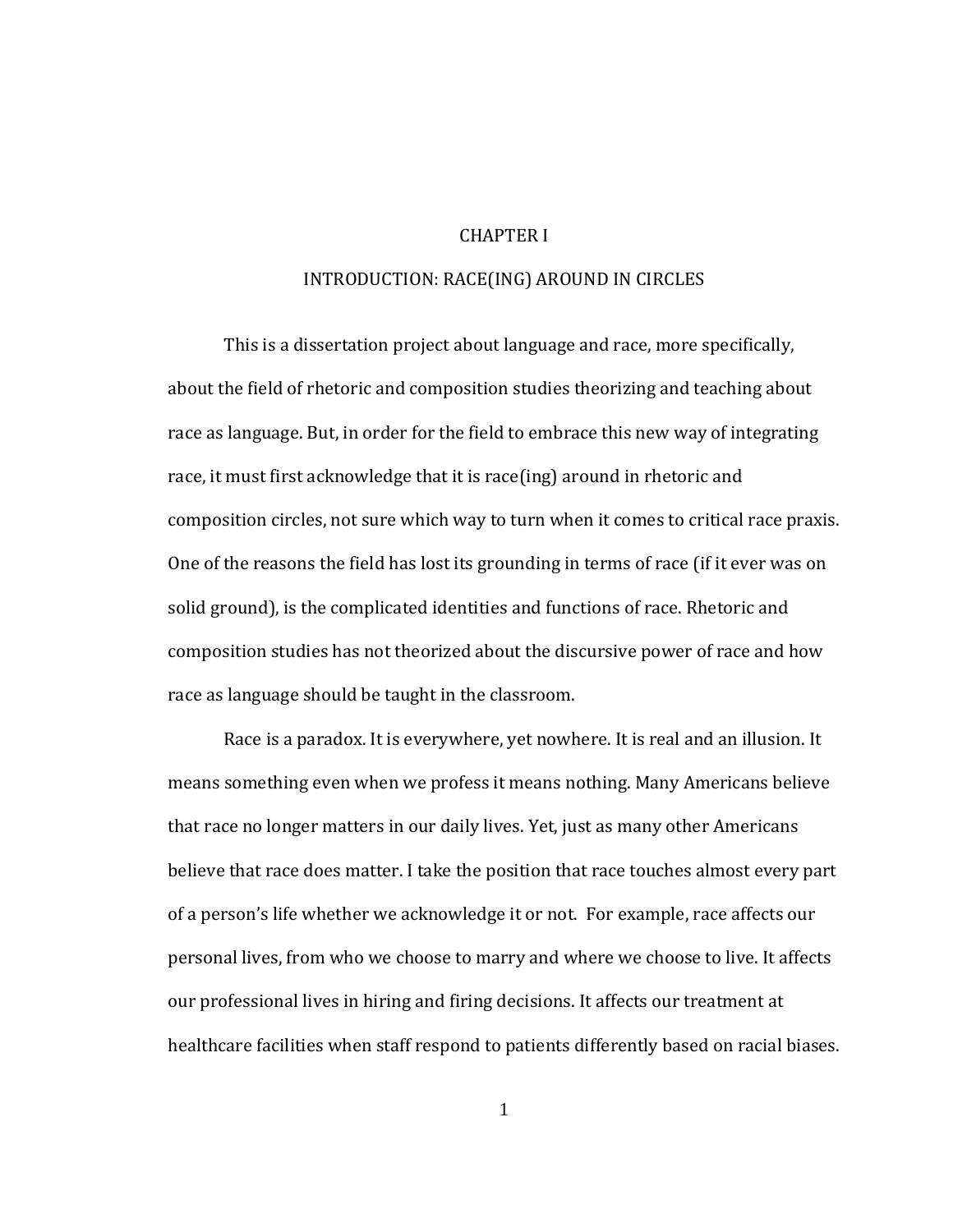Race is a part of the fabric of American life, from the founding of the country to the recent election of Barack Obama as the 44th President of the United States of America. Race maintains an enduring presence.

understand or know how deal with its long history of race and racism. The politics and paradoxes of race have never been more present in my lifetime as they were during the 2007 – 2009 election season. The country began to grapple with the ways race screens how we see patriotism, leadership, competence, and power. Who can lead the most powerful nation on the face of the earth? Will rural white voters identify with an African American named Barack Obama? Are African Americans afraid for Obama's life? Does the election of Obama mean we are a post‐racial society? These questions revealed that the country does not

At the same time as the nation wrestles with what race means, so too, must the field of rhetoric and composition studies. The national and racial moment of progress created by the 2009 presidential election should spark academic moments of progress. This dissertation seeks to promote progress within the field of rhetoric and composition studies in relation to race theory and pedagogy. If race influences how we live and who we vote for, then it also influences how we teach and construct knowledge. As a rhetoric and composition scholar, I am concerned with the field's lack of critical engagement with race. Rhetoric and composition studies has no recognizable, critical theory or body of knowledge about race that attends to the field's foundation: language, rhetoric, communication, persuasion, literacy, or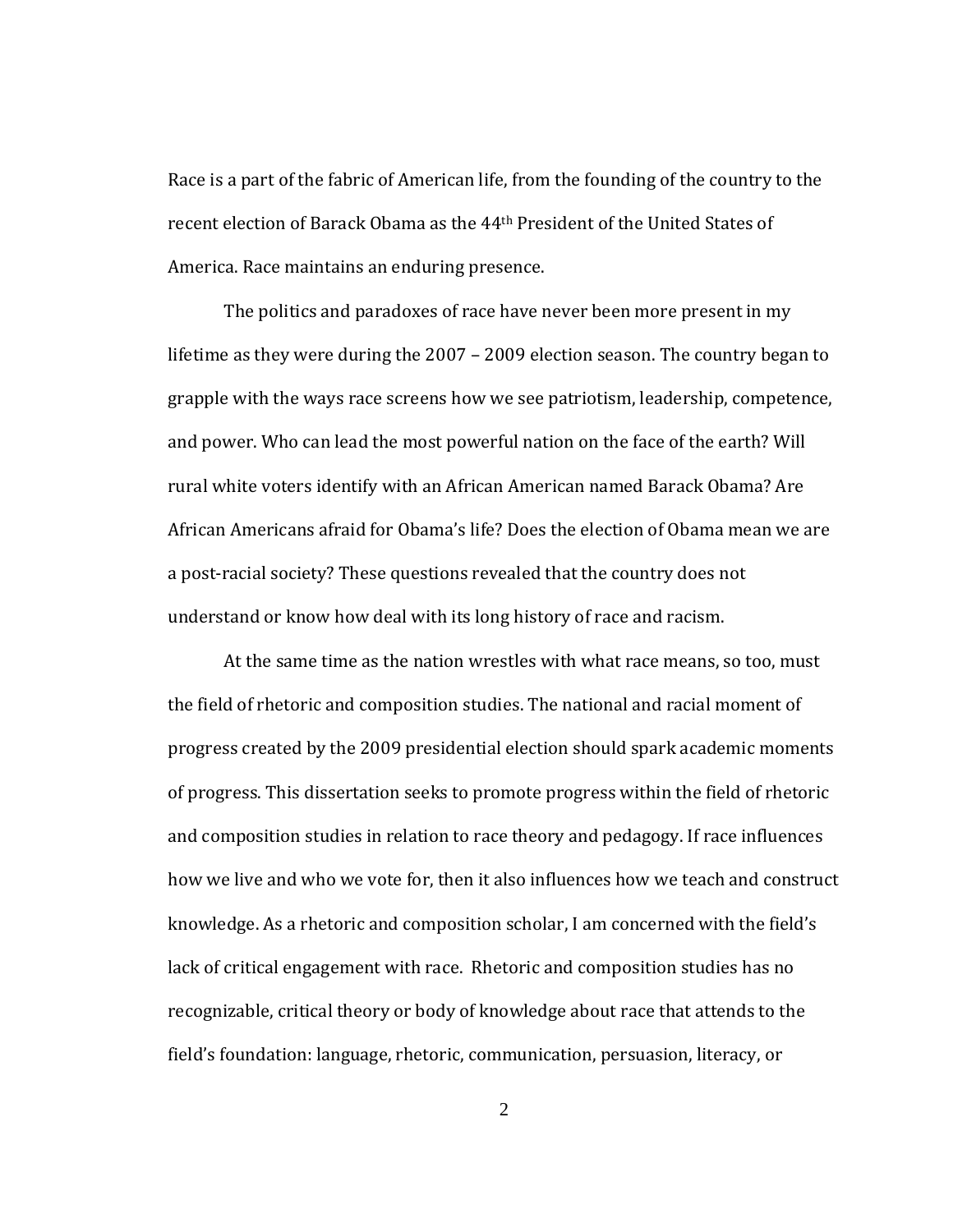of rhetoric and composition studies? writing. As Howard Winant describes, "[W]e are experiencing a crises of racial meaning . . . . 'The old is dying and the new cannot be born" (69). Those of us who specialize in racial pedagogy face a moment of crisis, he asserts. Although Winant writes of the crisis in race and ethnic studies departments, the same can be said of rhetoric and composition studies. The field is in a theoretical wasteland, when it comes to critical race praxis. Presently, we are stuck in racially liberal paradigms, such as multiculturalism, diversity, and identity‐politics that are anti‐progressive and linguistically and rhetorically lacking. These paradigms sustain an epistemology of ignorance, as defined by Charles W. Mills, which is an inverted epistemology that regards knowledge of race and racism as hazardous to white dominance ("Racial Contract"17‐18). How might we see ourselves out of this racial crisis within the field

My argument is that rhetoric and composition studies should embrace a paradigm based in racial literacy that deconstructs race as a discursive construct that has real consequences in our lives. We should make three shifts: 1) shift the rhetorical subject from the racialized individual to the language of race; 2) shift the theoretical paradigm from racial liberalism to racial literacy, that privileges the discursive roots of race and the power of language to construct reality; and 3) shift from a pedagogy stuck between racial liberalism and critical pedagogy to one grounded in racial literacy strategies. In doing so, we answer the challenge put forth by critical race and rhetoric and composition scholar Keith Gilyard: to find the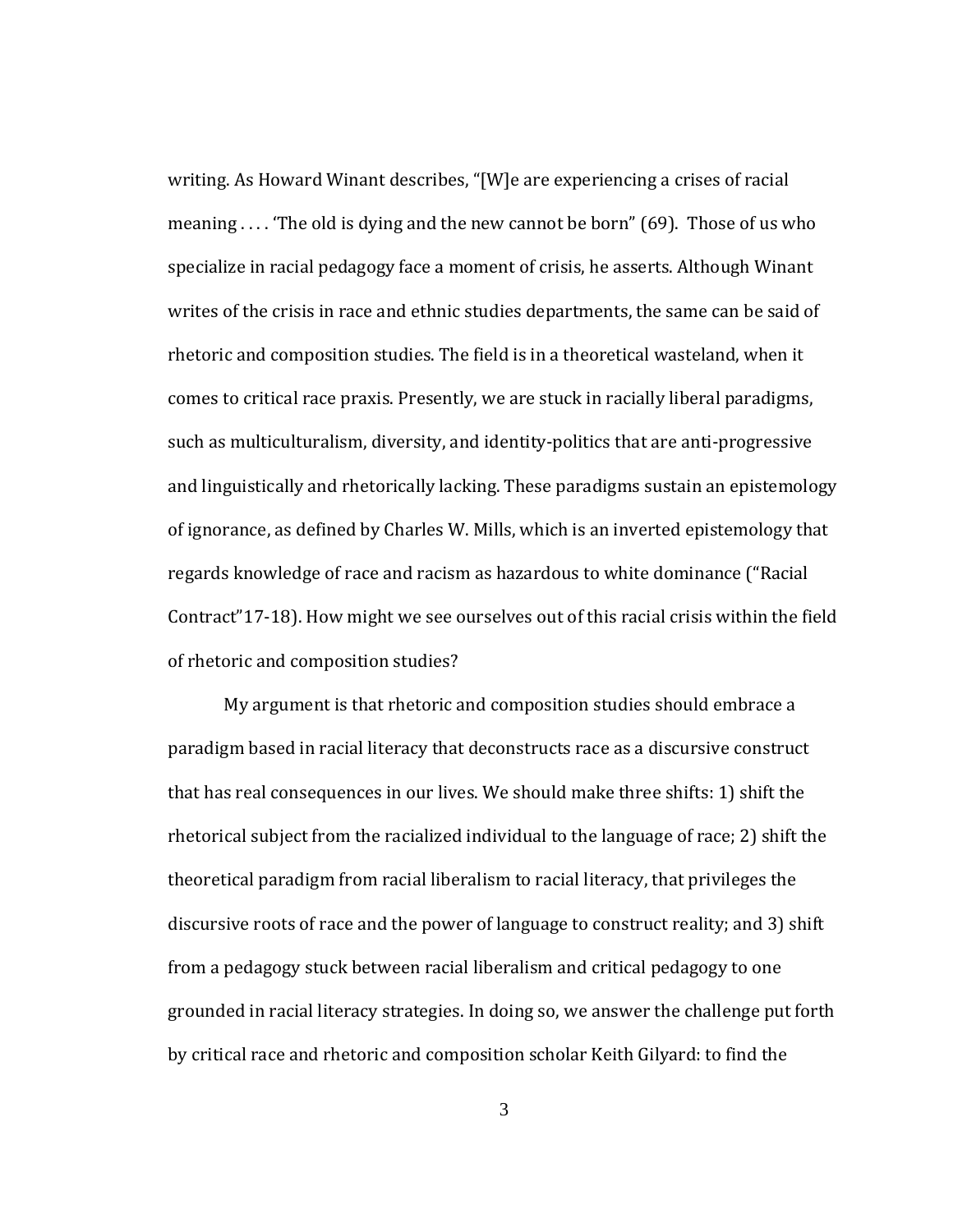source of a "narrative about racial formation that would be useful in composition classrooms, one accessible yet sufficient in scope" (49). This new critical race paradigm will lead us to new questions about race, literacy, knowledge, language, and power: How do words function in society where race is everywhere yet nowhere? How do we use, adapt, and avoid language in the presence of race? What does it mean if we as literacy specialists and language instructors cannot communicate effectively and critically when the topic is race? When race enters the context, does language fail us, or have we failed to understand language? Racial literacy, as an impetus for these questions, yet not the final answer to them, has the potential to form a theoretical and practical body of critical knowledge about race and language that is relevant to rhetoric and composition studies.

#### **Literacy, a Disciplinary Project Racial**

This project stems from my positioning in the academy as a rhetoric and composition scholar specializing in critical theories of race, pedagogy, and language. As a graduate student teaching assistant with full instructional responsibilities, I was groomed in the racially liberal and pedagogically progressive paradigms of my home department and the larger field of rhetoric and composition studies. Both discourse communities acknowledge that words and race matter in institutional and individual lives. Nevertheless, neither community has articulated how words and race matter together, beyond discussions of political correctness or personal injury.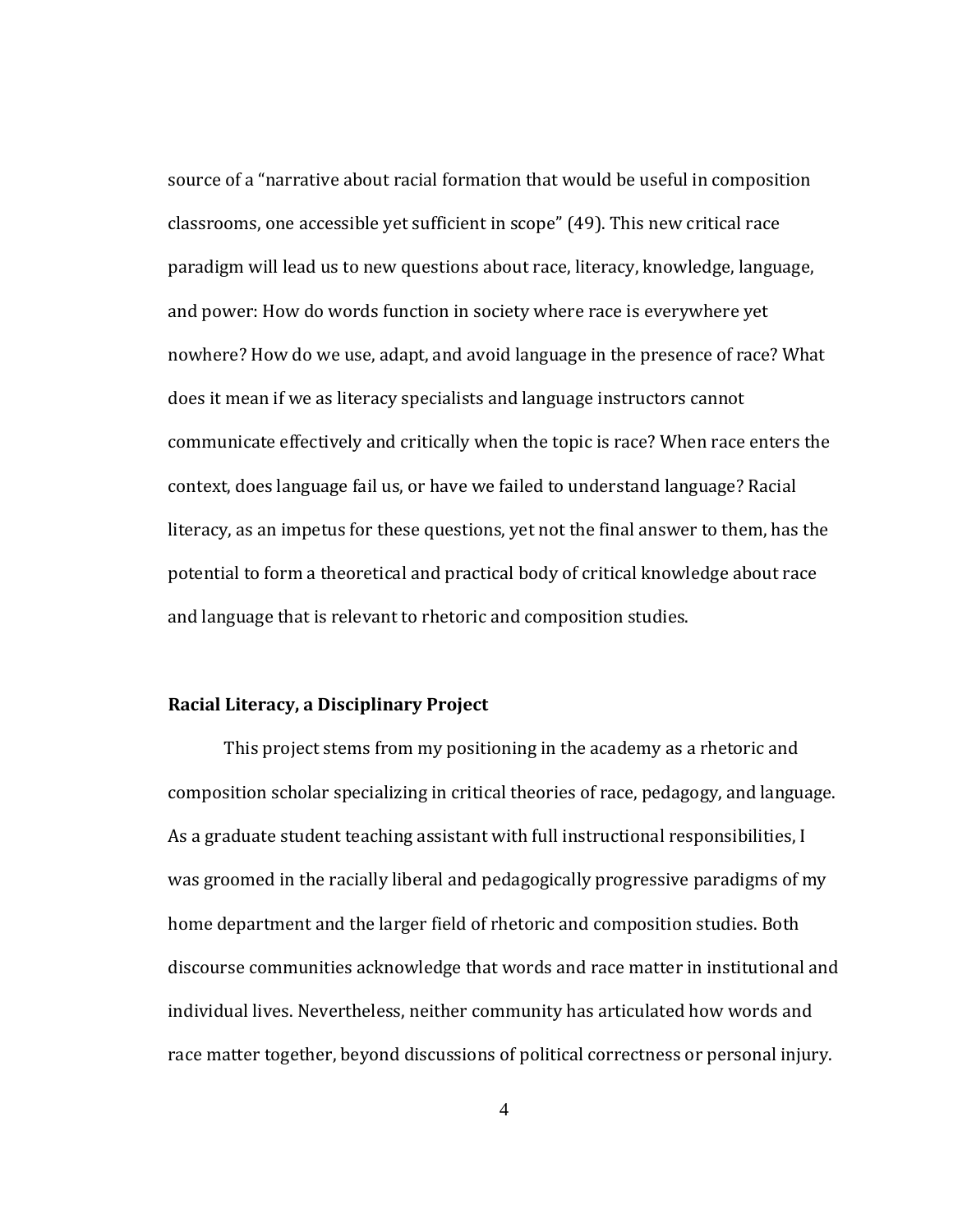More specifically, the field has not examined how race was constructed as a word or linguistic sign nor how it functions as a discursive system. As such, this racial literacy project is a disciplinary project to aid rhetoric and composition studies in this task. I acknowledge that racial literacy, race theory, and language theory have implications beyond the field of rhetoric and composition studies because it privileges an analysis of race as language, when other cultural identity constructions, such as sexuality and gender, intersect with race in powerful ways. My task here, however, is to present the racial crisis I see in rhetoric and composition praxis and to offer an alternative that grounds critical race theory and pedagogy in critical language theory and pedagogy.

#### *Racial Literacy? What is*

Within rhetoric and composition studies, "racial literacy" is not standard phraseology, nor is there a pre‐existing theory. Racial literacy, as I propose, focuses on what legal theorist Lani Guinier calls the "durable racial grammar that structures racialized hierarchies and frames the narrative of our republic" ("From" 100.) Racial literacy within rhetoric and composition studies deconstructs the grammar of race, beginning with an understanding that race, as Stuart Hall describes, is a signifier that operates at a discursive level. Race is a word within a larger language system but also is a word that functions as a language system itself. Racial literacy, as a theory and pedagogical practice, falls under the rubric of critical literacy and critical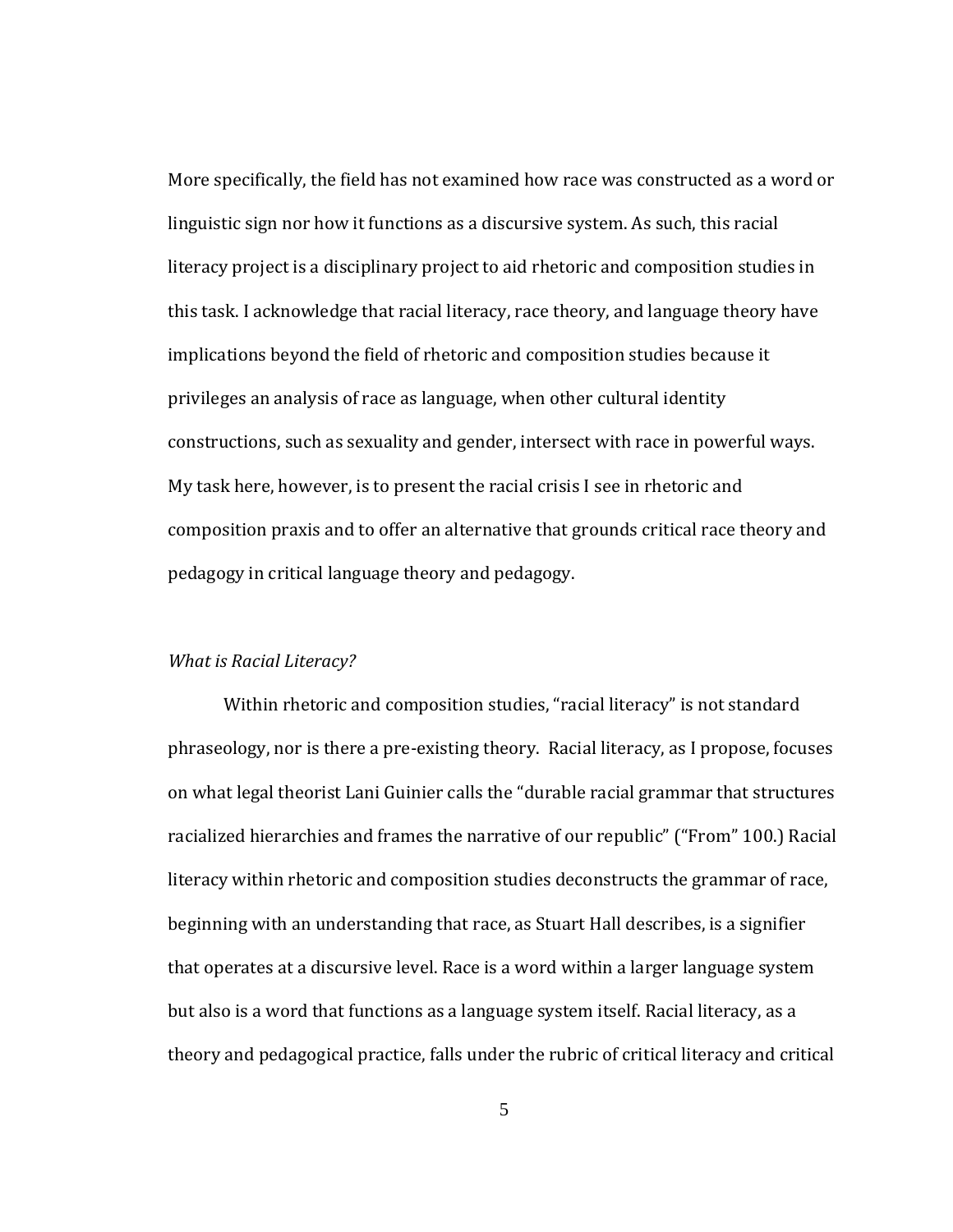racially influenced. race pedagogy but argues for a more directed and deliberate examination of the construction race and racism via language. Furthermore, racial literacy is a critical understanding of how race functions within various literacy practices, such as reading, writing, speaking, and viewing, and how literacy functions within a racialized society. Racial literacy also deals with how we make meaning or interpret the world given racial socialization and institutional racism. Under racial literacy, knowledge that we gather, make, and disseminate via literacy performance is

Important research has been done on literacy, race, and language use: Shirley Brice Health's study of literacy in diverse communities, Elaine Richardson's history and theory of African American rhetoric and literacy, and Vershawn Ashanti Young's analysis of literacy, race, and masculinity are a few examples. My racial literacy project could not exist without such work. Nevertheless, racial literacy as I theorize narrows other conceptualizations by returning to the discursive roots of race. For the purposes of this project, racial literacy is not about the history of racism within education and literacy instruction, dialects, English as a second language, or *Students' Rights to Their Own Language* in the academy. Racial literacy as I propose extends the research of other scholars who write about race, racism, language, and literacy, and who even use the exact terminology but do not provide extended analysis of race as a discursive system. In sociology, for example, France Winddance Twine locates racial literacy in the home not in an academic field. In "A White Side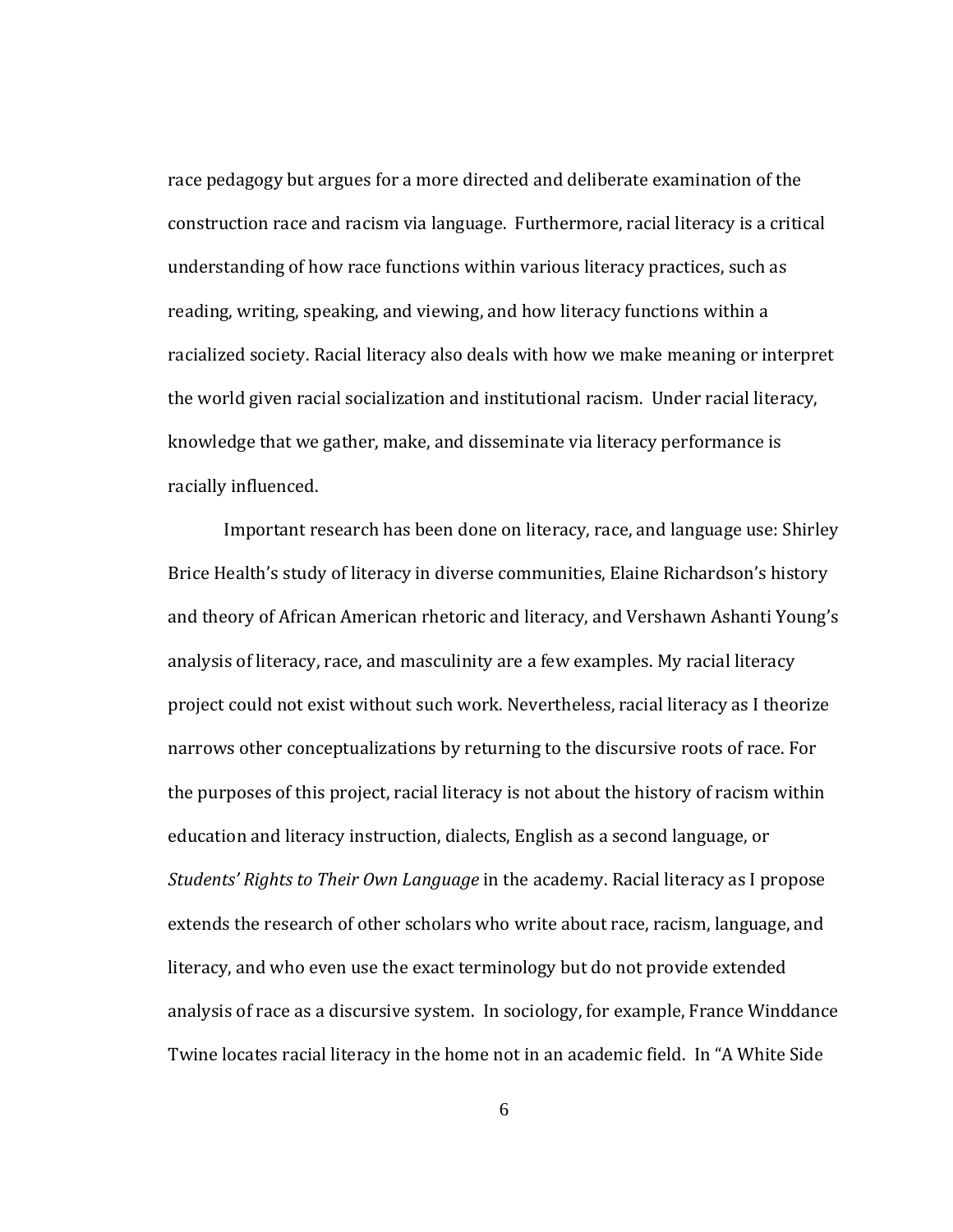my discursive and disciplinary framing of racial literacy. of Black Britain: The Concept of Racial Literacy," Twine defines racial literacy as the invisible labor performed by white parents trying to cultivate black identities in their mixed‐race children (900‐01). The white parents she observed made deliberate choices about schooling, travel, consumerism, and extra‐curricular activities in order to improve the children's self‐esteem and to teach them how to cope with racism. The parents encouraged their children to discuss and to analyze media and textual representations of black people. They taught alternative history lessons and helped their children connect their experiences with the larger racial context. For Twine racial literacy involves providing children with the tools of critical analyses and positive self‐esteem to counter racism. Literacy and parental involvement in this sense are powerful and probably every progressive educator's dream. I argue, however, that to use the concept of racial literacy necessitates not only cultivating positive self‐images in "mixed‐race" children, but also necessitates getting to the roots of race and racism to understand why the resistance is necessary in the first place. How, through language, race came to be, and specifically, how the term "mixed‐race" signifies and creates racial subjectivies. This is a distinction between Twine's sociological and familial framing of racial literacy and

I also extend racial literacy definitions found within the field of education by focusing first on language analysis. Jane Bolgatz's *Talking Race in the Classroom* remains the sole book‐length discussion of racial literacy. Although other race and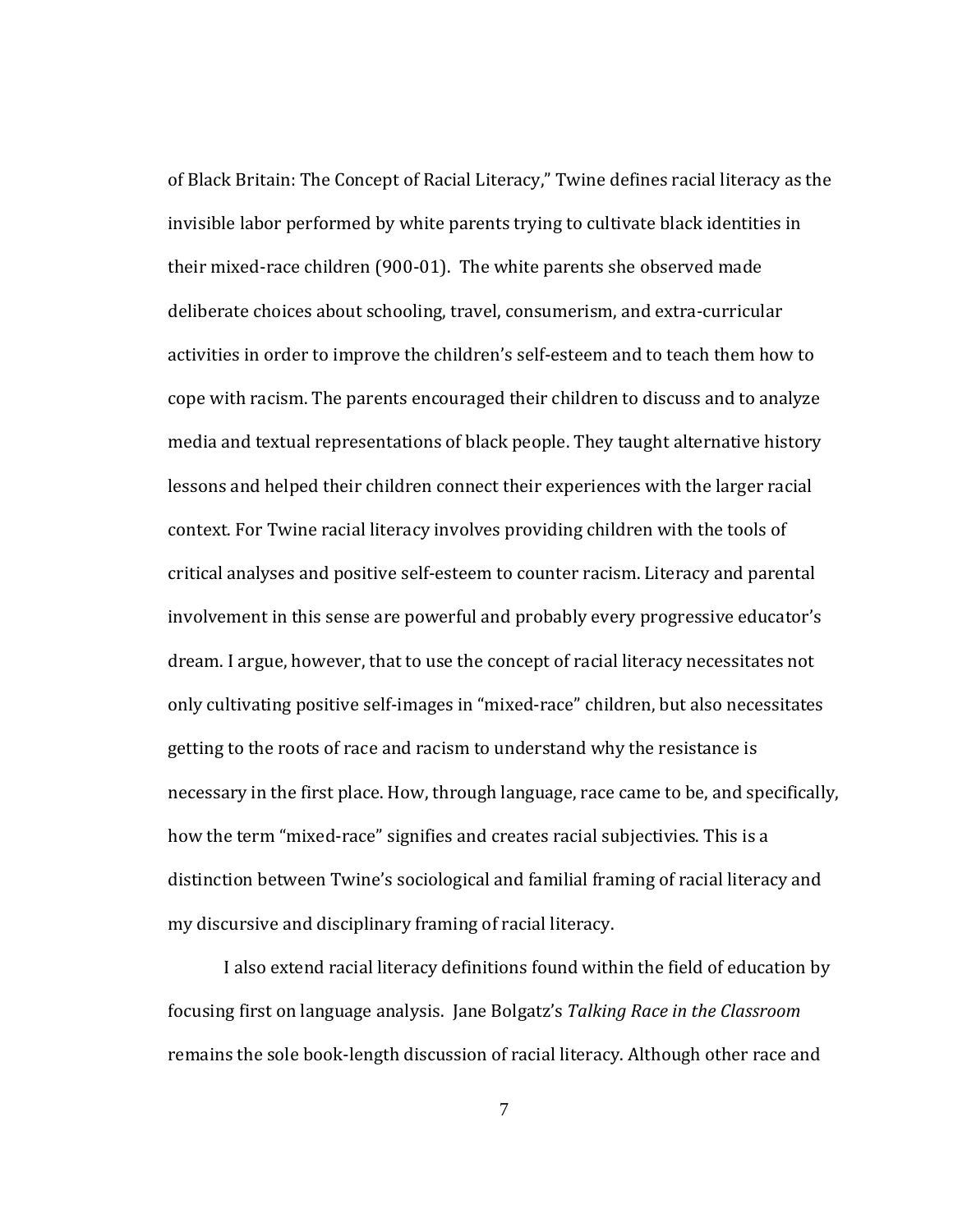how race began to communicate via language would round out her project. pedagogy collections exist, none use the concept or the phrasing racial literacy as Bolgatz does. *Talking Race* is a manual for initiating discussions about race in secondary classrooms, although the strategies can be used at other levels, too. Bolgatz's ethnographic analysis of a high school classroom's race‐talk integrates teacher and student voices to demonstrate that racially literate conversations can happen in the classroom. Bolgatz defines racial literacy as "a set of social competencies" that require listening to diverse viewpoints and speaking about taboo topics from a critical and knowledgeable perspective (1). For Bolgatz, racial literacy involves "view[ing] racial issues through a critical lens that attends to current and institutional aspects of racism. Racially literate students understand that various forms of racism have developed historically and that they can contest these practices" (1‐2). I will reference Bolgatz's definition and research in the pedagogy chapter of this project, as I believe her work is valuable in its practicality and generalized definition of racial literacy. Bolgatz begins by defining race as a social construct, but she stops short when it comes to race as a linguistic construct. What is missing is the emphasis on the roots of race and racism *based in language*. Given the weight Bolgatz puts on facilitating classroom discussions, more analysis of

 The educational research study conducted by Rebecca Rogers and Melissa Mosley addresses language and literacy within the context of white identity development. In "Racial Literacy in a Second Grade Classroom: Critical Race Theory,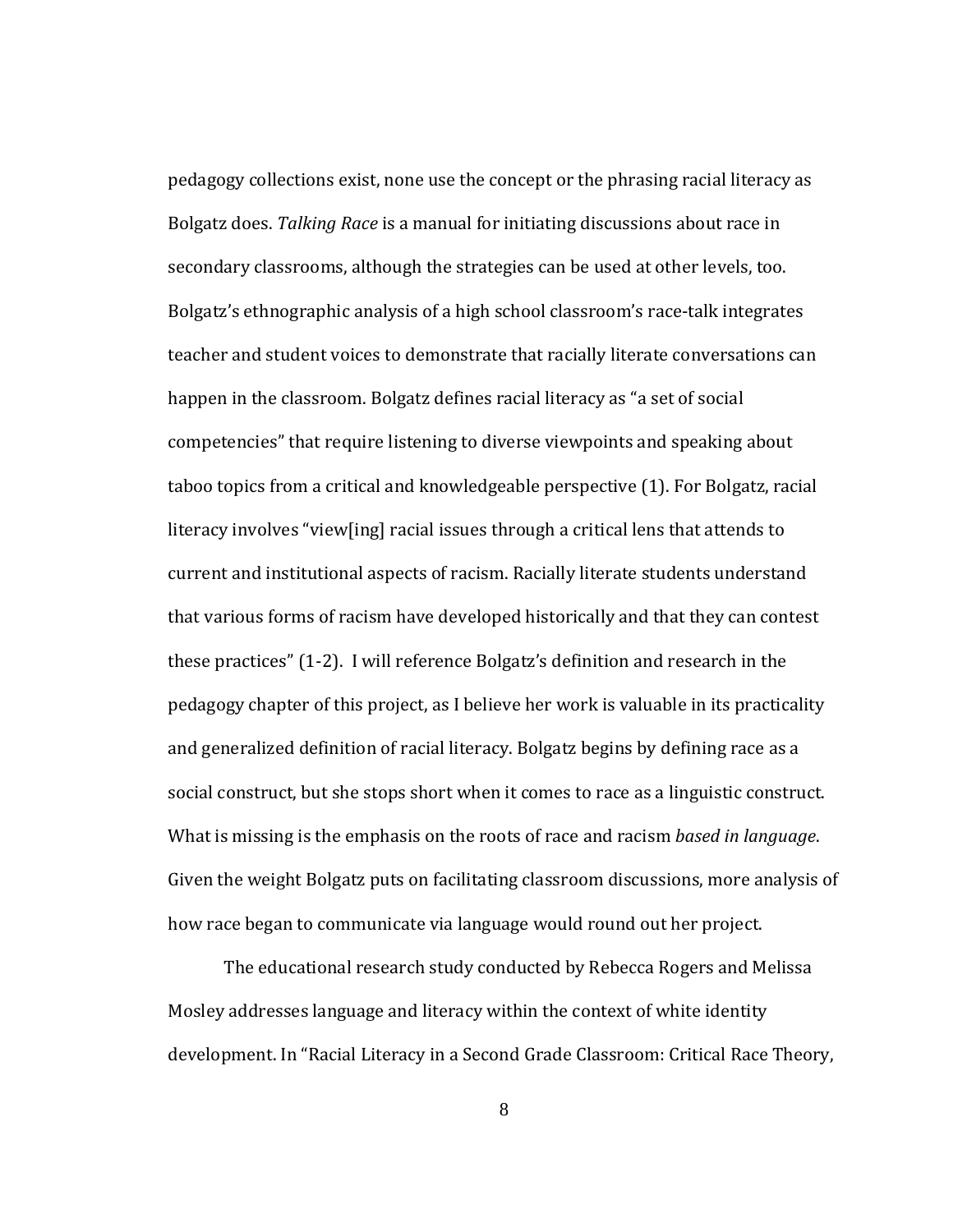(483). justice"Whiteness Studies, and Literacy Research" Rogers and Mosley argue that the "pervasive silence in literacy research around matters of race, especially with both young people and white people" demands integrated research methodologies that take into account the intersection of race and literacy (463-65). Using civil rights picture books, Rogers and Mosley examined white students' responses to race and racism and guided them through age-appropriate literacy instruction that critiqued language use. The researchers analyzed students' development of an anti-racist white identity by focusing on how and why the students referred to "the whites" in the picture books. Their lesson planned for three "whiteness 'moves' on the students' racial literacy journey: noticing whiteness, enacting white privilege, and transforming whiteness into liberatory alliances" (483). In their study, Rogers and Mosley found that young white children can and do talk about race, but their talk must be guided by racially literate instructors. And, they note, "racial literacy can create spaces for white, working class children to step into texts to identify, problematize, and, most importantly, reconstruct whiteness in relation to social

Although Rogers and Mosley base their research in language use ‐‐ how students use "white" and what it means ‐‐ their purpose as they state is to develop an anti‐racist white identity. For me, the purpose of racial literacy in the classroom, first and foremost, is to develop critical consciousness about race, language and literacy. By focusing on identity‐development, a study and praxis such as theirs runs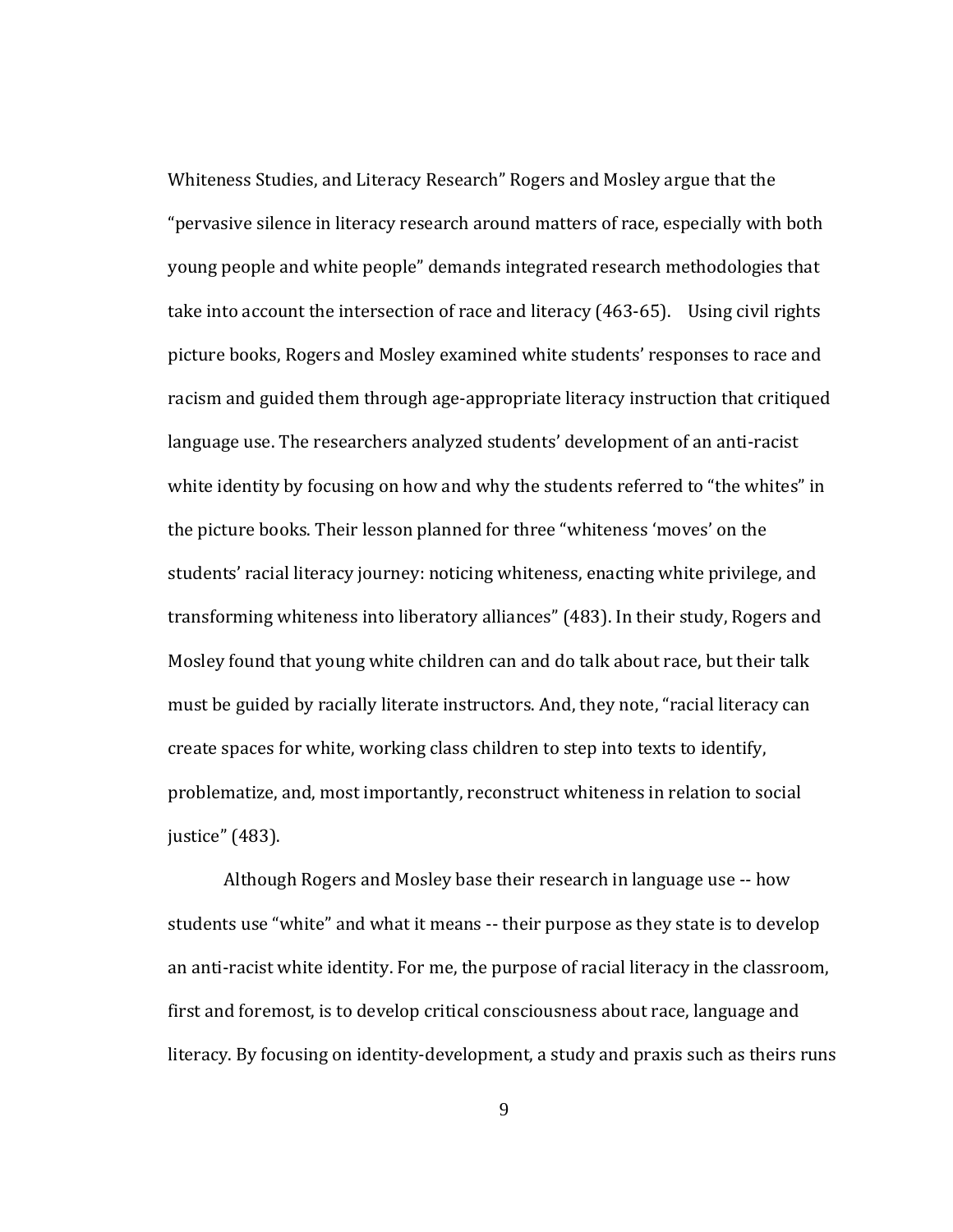the risk of liberalizing racism and compartmentalizing it within personal issues of whiteness. As I see it, the core of racial literacy, race as a discursive construct, can be taught to any population, regardless of personal race affiliation.

In addition to my divergences from racial literacy as theorized by scholars in sociology and education, I also define racial literacy over and against racial liberalism because the field seems stuck in racially liberal paradigms disconnected from critical language theory or use and dependent more so on tolerance and diversity paradigms. Racial liberalism is a belief, an ideology, from the post‐World War II period wherein the United States government sought to construct an international image of itself as a tolerant nation. The U.S. needed to reconcile its discriminatory treatment of African Americans with its professed high ideals and moral superiority in the world. "At racial liberalism's core," Jodi Melamed explains, "was a geopolitical race narrative: African American integration within U.S. society and advancement toward equality defined through a liberal framework of legal rights and inclusive nationalism would establish the moral legitimacy of U.S. global leadership" (4). Guinier also tells us that "post‐World War II racial liberalism rejected scientific racism and discredited its postulate of inherent black inferiority" ("From"100). The race 'problem' was also presented as psychological and individual challenges opposed to structural challenges within the economic and political systems ("From"100). The goal, then, was to reconcile the image of America abroad, so as not to appear like a fascist nation, and to persuade the American populace that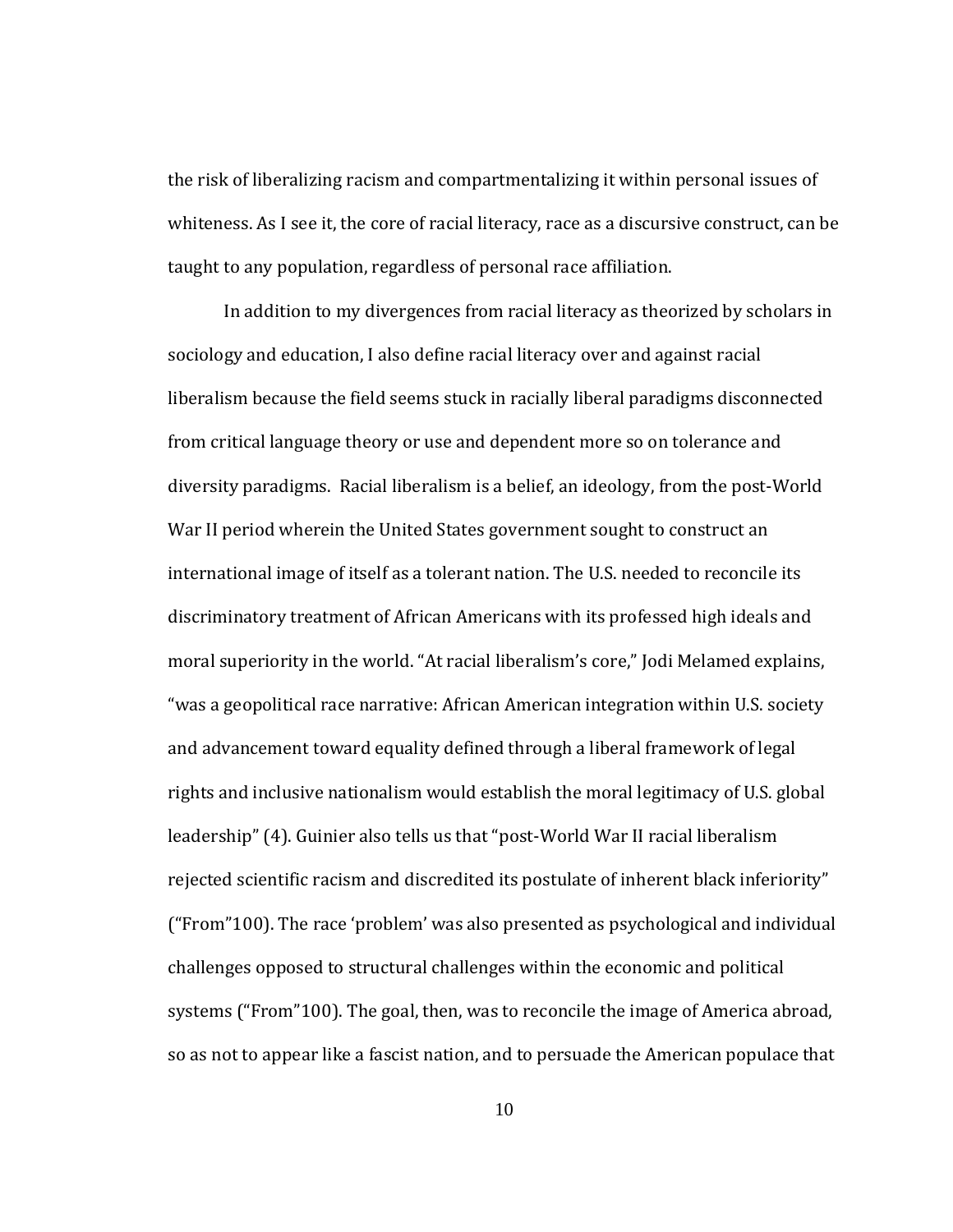the country was progressing racially. To do so, political progress was made in dismantling visible signs of segregation and furthering civil rights laws that promoted tolerance and racial integration. Racial liberalism also advocates incremental and conciliatory measures based on the exigencies of the times. Racial liberalism purports to address race, but its primary focus is on appearing tolerant and embracing diversity without disrupting the racial hierarchy.

distribution of funds and divisions of labor based on race (92-113). The pivotal moment in racial liberalism came with challenges to school segregation. Guinier, in "From Racial Liberalism to Racial Literacy: *Brown v. Board of Education* and the Interest‐Divergence Dilemma," argues that school desegregation did little to dismantle the racist educational, economic and geographic structures. Reflecting on *Brown v. Board of Education* and school desegregation, Guinier writes that the well‐intentioned liberals, black and white, based their school desegregation argument in social or interpersonal aspects of racism. Looking back, we see that racism was more insidious than being excluded from white schools or having the opportunity to socialize with whites. The argument in *Brown* focused on surface or outward appearances—a racially liberal approach to racism—when it should have focused on the structure of racism within the educational system, for example the

A racially literate approach, Guinier argues, would have diagnosed the converging and diverging interests of poor and working class whites and blacks, thus revealing the short‐sightedness of the argument for school desegregation. As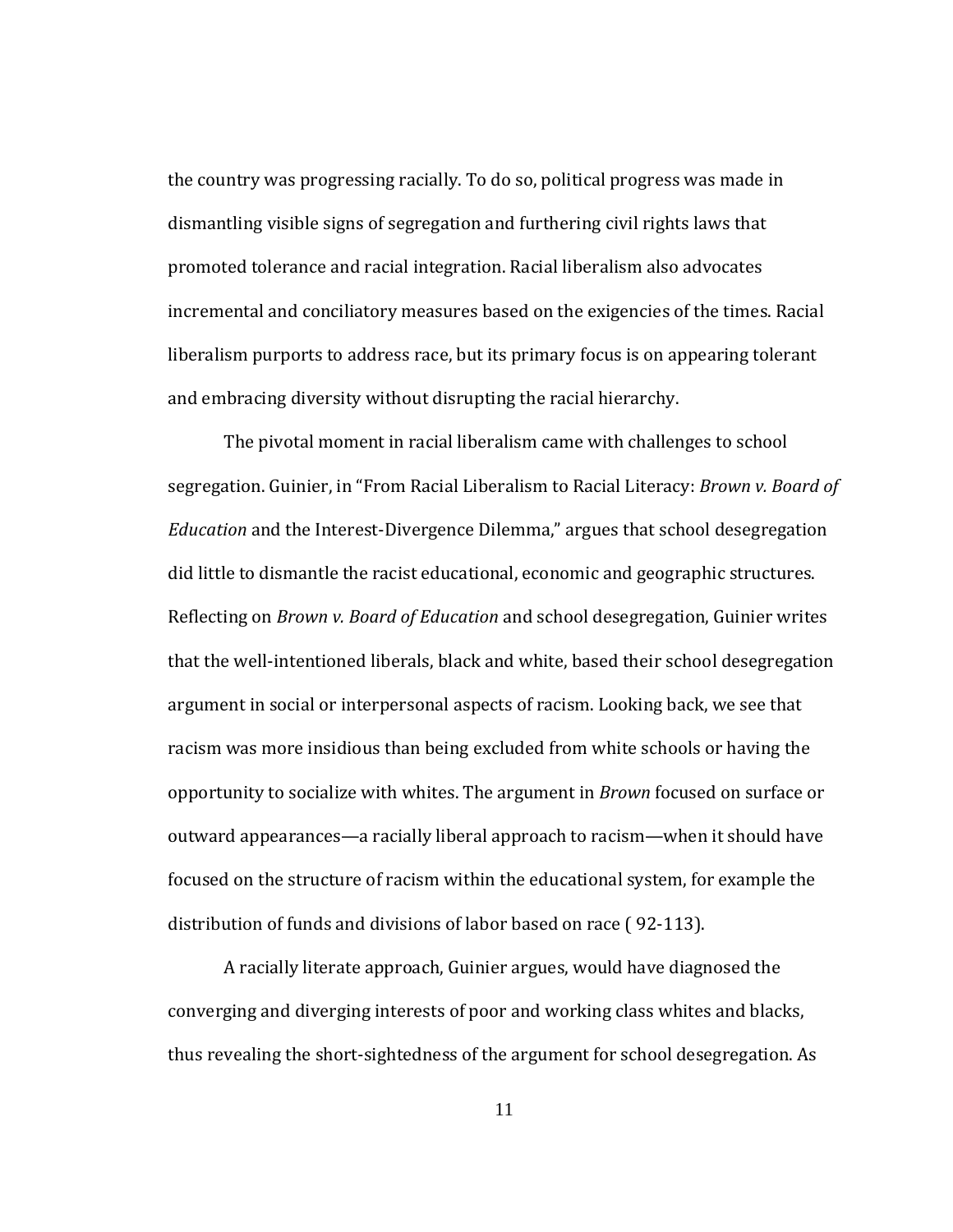the architects of *Brown* focused on race and the psychological impact it had on the self esteem of African American children, the architects of the school system devised other ways to maintain the racial hierarchy in education, even as the courts desegregated schools. A racially literate examination of institutions would have seen how those in power cloak the interests of disadvantaged groups with race and even pit these groups against each other in order to maintain the status quo ("From" 113‐ 116).

To respond, Guinier argues that race should be used as a "diagnostic device, an analytic tool" to identify the underlying problems within institutions: "Racial literacy begins by redefining racism as a structural problem rather than a purely individual one. Race reveals the ways demography is often destiny – not just for people of color, but for working‐class and poor whites as well" ("Admissions" 201‐ 03). For Guinier, racial literacy as the process of "making legible racism's every‐ shifting yet ever‐present structure" in order to see how "race adapts its syntax to mask class and code geography" ("From" 100). While attune to the legal, geographic, and economic layers of racism, she does not address the linguistic aspects. I believe her usage of the terms *literacy*, *legible*, *syntax*, *code*, and *grammar* are misleading given that her "thought experiment," as she calls it, does not examine race as language system. In my view, race and racism must be examined as a variety of systems, of which the linguistic system is my focus here, and the phrasing *racial literacy* most adequately qualifies.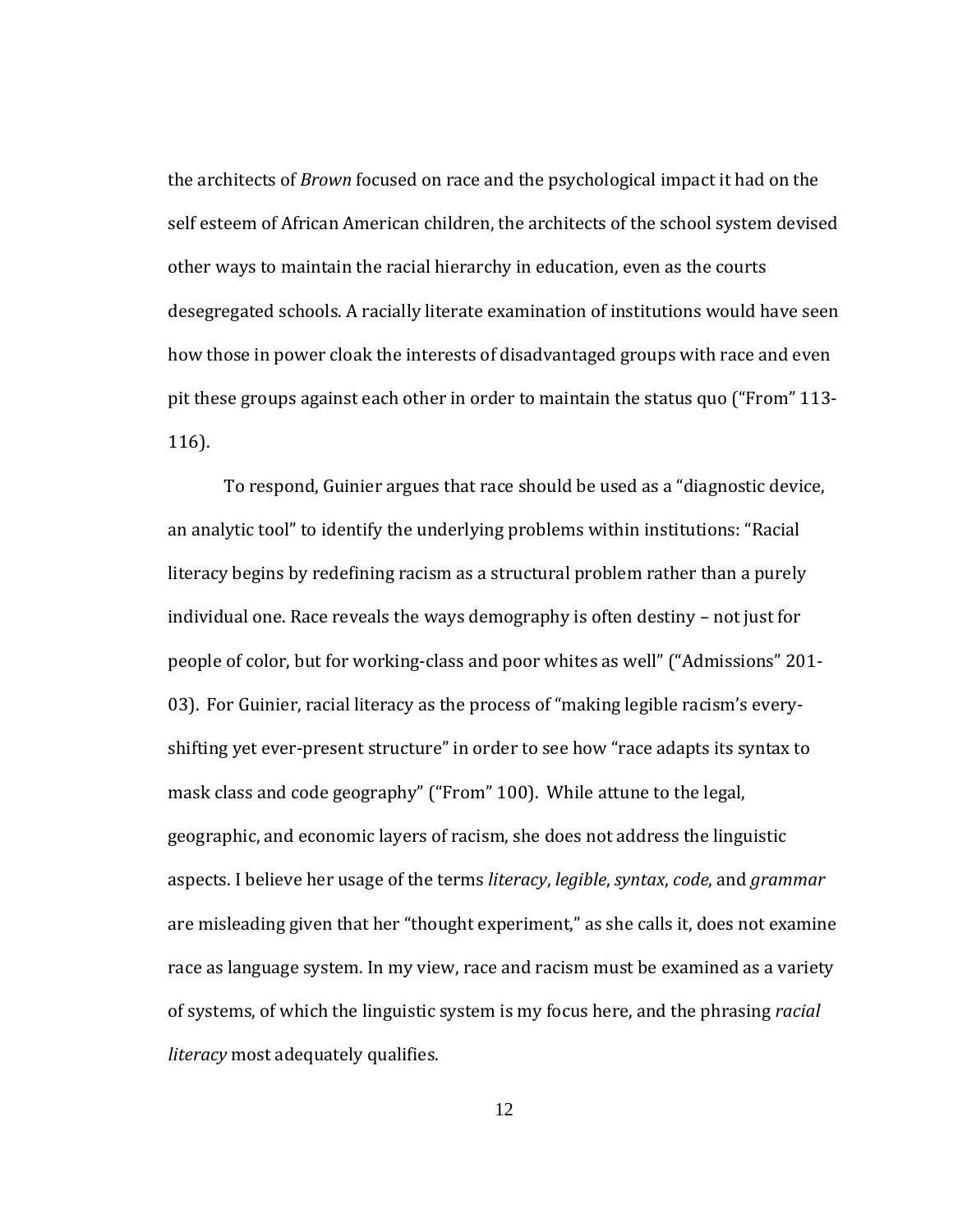As in the case of *Brown*, racial liberalism can mask as racial literacy when it is presented as a tool to achieve racial integration in education. In "Reading, Writing, and Race: The Constitutionality of Educational Strategies Designed to Teach Racial Literacy," Kaufman argues that " a school districts' use of student assignment to create a meaningful number of diverse students in a school in order to serve its compelling interest in teaching racial literacy should survive any credible constitutional challenge" (1). Kaufman believes that school systems have been committed to teaching racial literacy for a long time, and because of this commitment, the courts should support their efforts to create [racially] diverse learning environments. Racial literacy includes the following objectives, according to Kaufman:

An understanding of the biological and social complements of race itself; an understanding of the history of race throughout the world and in America; an understanding of the current projected racial composition of the world, the country, the state, the county, the school district and the school; an understanding of the relationship vel non [or not] between race and politics, law, society, geography, language, culture, religion, family and education; an understanding of the connection vel non [or not] between race and perceptions of the world and one's self; an understanding of the racial prejudices and biases that may exist in each student; an understanding of the strategies that may be sued to overcome such prejudices and biases; and an understanding of the value of racial differences and racial tolerance. (2)

The problem with Kaufman's use of racial literacy is that it actually is racial liberalism because not only does it avoid any discursive analysis of race, but it also promotes a paradigm based in tolerance and diversity. Kaufman suggests that race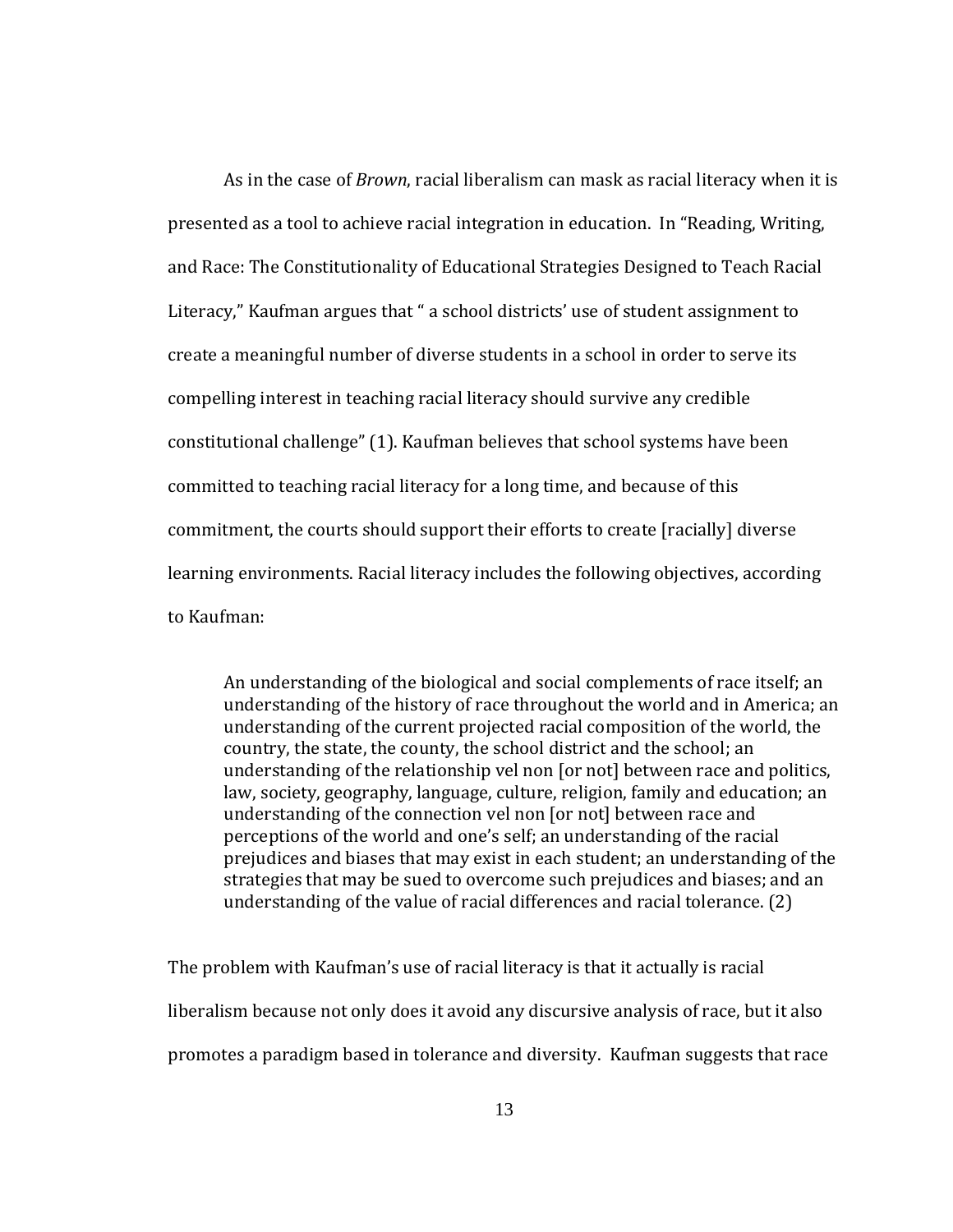*may* have an effect on politics, *may* have an effect on the self, and *may* have an effect on language, etc. Racial literacy, I argue, stresses the *definite* connection between race and language; race and the self; race and politics, etc. In the end, Kaufman is arguing for school reassignment to promote racial tolerance not racial literacy. In my view, racial literacy is not about tolerance but about critical analysis of the discursive properties of race. At this point, it is important to state how I am using the terms *race* and *literacy* in this project. Both terms are loaded with meanings and require contextual definitions.

### **Contextualizing Race and Racism within Rhetoric and Composition Studies[1](#page-21-0)**

 The definitions and meanings of race throughout time and across continents are innumerous and beyond the scope of this project.[2](#page-21-0) When I refer to race, I am attending to the contemporary critical social, political, and discursive theories of race most relevant to the field. Throughout this project I will use the term race primarily as 1) a social construction, 2) a myth and a folk belief, and 3) an ideological discursive system. All of these incarnations of race are political and powerful, more closely addressing the needs of rhetoric and composition studies than, for example, materialist and philosophical analyses. Together, I apply these

 $\overline{a}$ 

<span id="page-21-0"></span><sup>&</sup>lt;sup>1</sup> Instead of "defining" race and racism, I "contextualize" it because an exercise in defining these terms would be a separate project. I recognize the complexities of theorizing about race and racism in academia, given the voluminous discourses on the subject. As such, I situate my use of the terms within the context of rhetoric and composition studies, and I privilege discursive perspectives of race, not over and against materialist ones, for example, but in keeping with the linguistic and rhetorical foundations of the field. 2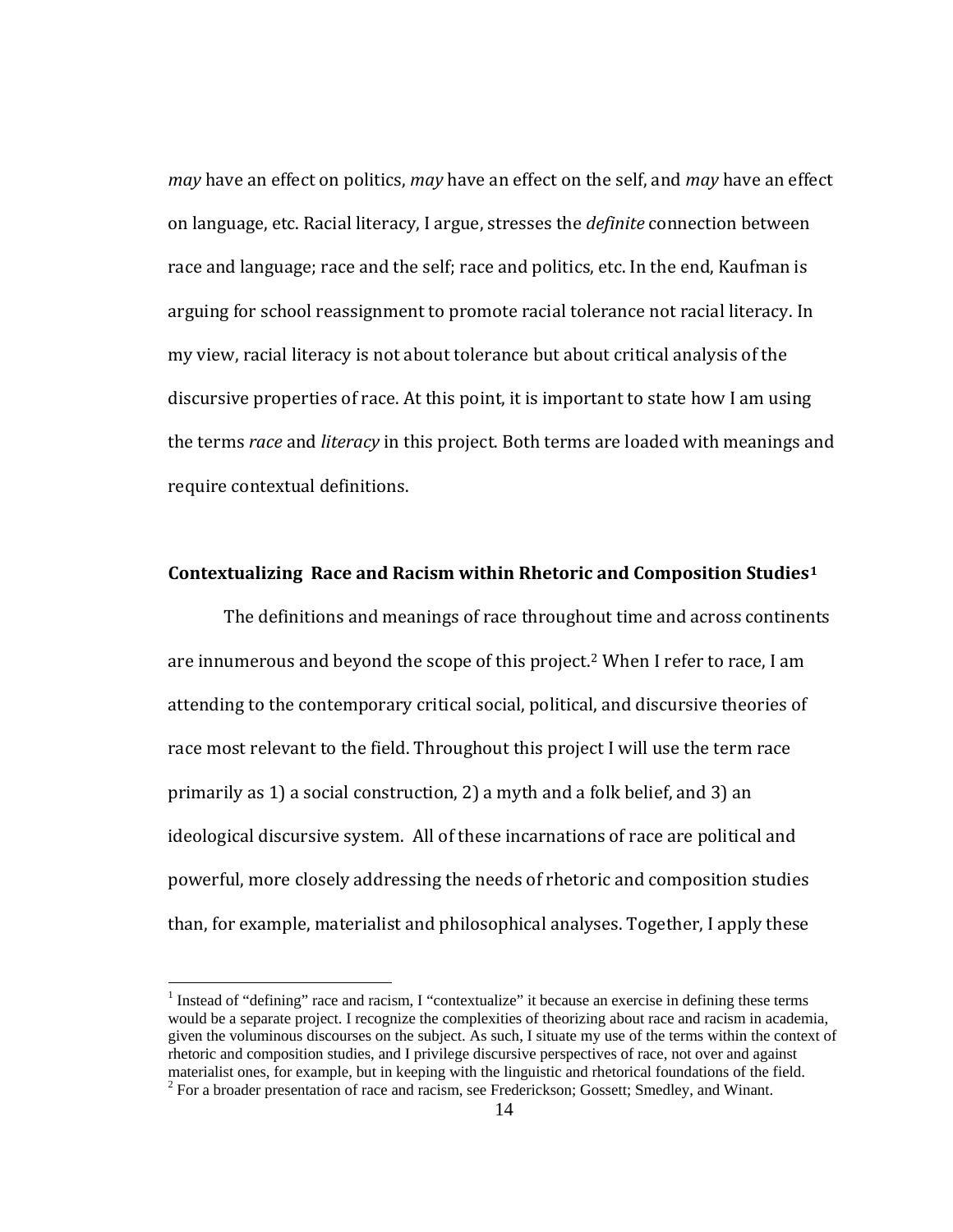characteristics of race to what Charles W. Mills calls "The Racial Contract" to show the hegemonic nature of race in society as funneled through language.

To begin, race is a social construction not a biological fact. It is often referred to as an invented category. This viewpoint seems to go without saying in academic discussions of race today. Simply put: biological races of people do not exist. What this means is race, or hierarchical distinctions of groups of people based on physical characteristics, was invented by human beings for a specific purpose during a specific time period. Nevertheless, what this does not mean is that race does not exist. In fact, race is constantly being re‐made, with boundaries stretched and redrawn to accommodate political, economic, and social forces. This process is what Michael Omi and Howard Winant call "racial formation": the "sociohistorical process by which racial categories are created, inhabited, transformed, and destroyed" (55). They posit that race is a sociohistorical concept, given meaning in time, space, and place based on social relations. They define race as "a concept which signifies and symbolizes social conflicts and interests by referring to different types of human bodies" (55). This racial signification has been fundamental to meaning‐making and structuring of the social world. Over time the nation‐state and institutions within it have engaged in "racial projects" "an effort to reorganize and redistribute resources along particular racial lines" (56). For the purposes of power, particular institutions—be it the justice system or educational system—determine what race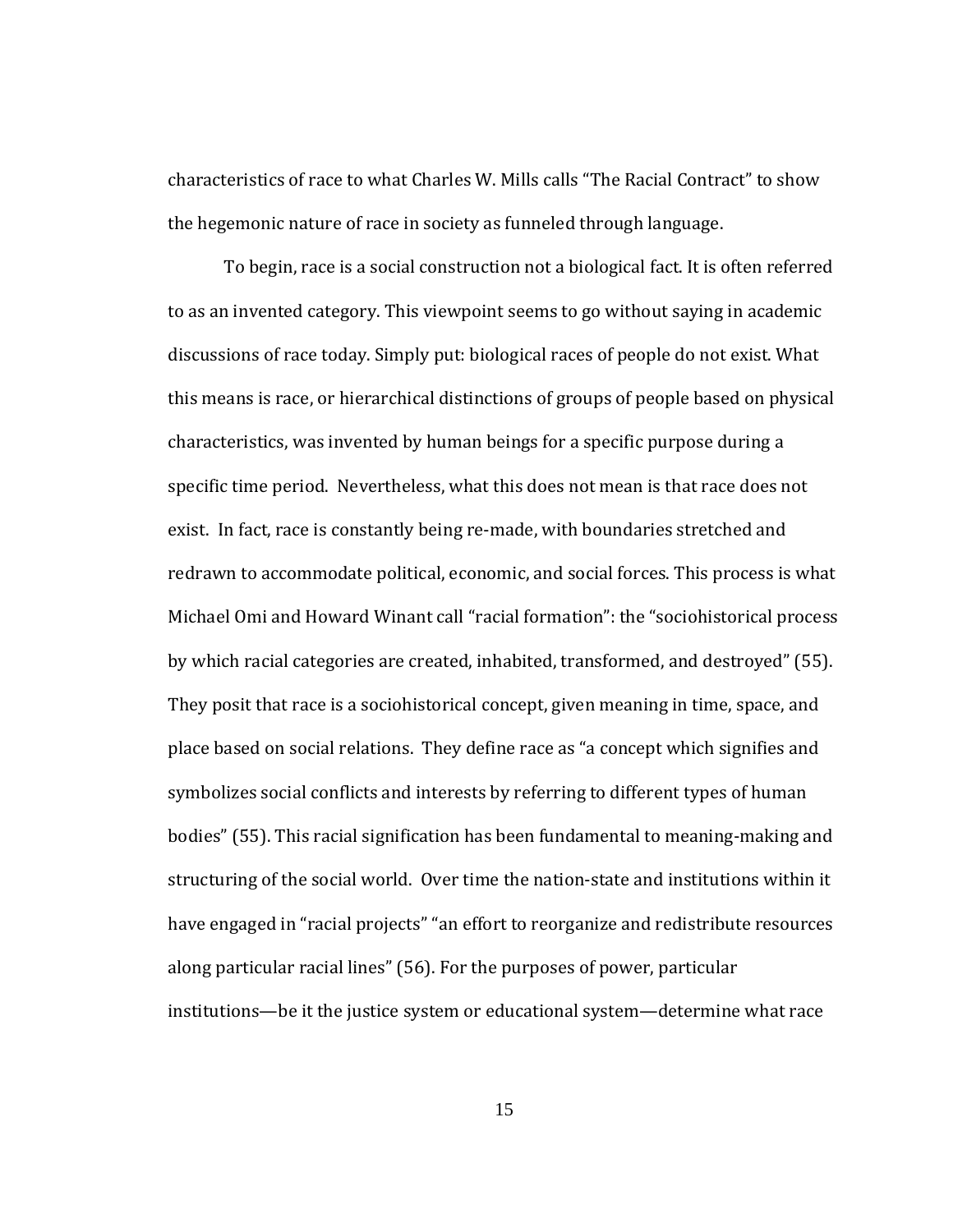*means* and how things and people are *organized* based on a specific definition of race (56, original emphasis).

fact is a myth. One of the first racial projects was the invention of race itself. The American Anthropologist Association (AAA) states that the modern concept of race originated from naturalistic science in the eighteenth and nineteenth centuries. Many scholars agree that the evolving colonial America needed to justify the institution of slavery and codify white supremacy, thus came race. Accordingly, scientists and anthropologists relied on "the great chain of being" theorem that ranked physical differences along a hierarchy. Following the physical differences, scientists linked biology to behavior, whereas "leaders among European‐Americans fabricated the cultural/behavioral characteristics associated with each 'race,' linking superior traits with Europeans and negative and inferior ones to blacks and Indians" (AAA). In short, the AAA claims that the Enlightenment "knowledge" of race as a biological

As instructors, teaching about race as a social construction works as a rhetorical strategy to destabilize students' commonsense beliefs about race, but we fail to show how, even in the presence of scientific research that disproves biological races, how race still lives and impacts us in powerful ways. A more rounded argument is needed, in particular, one specific to rhetoric and composition studies. The narrative of race relevant to rhetoric and composition studies can begin with race as social construct but also as myth.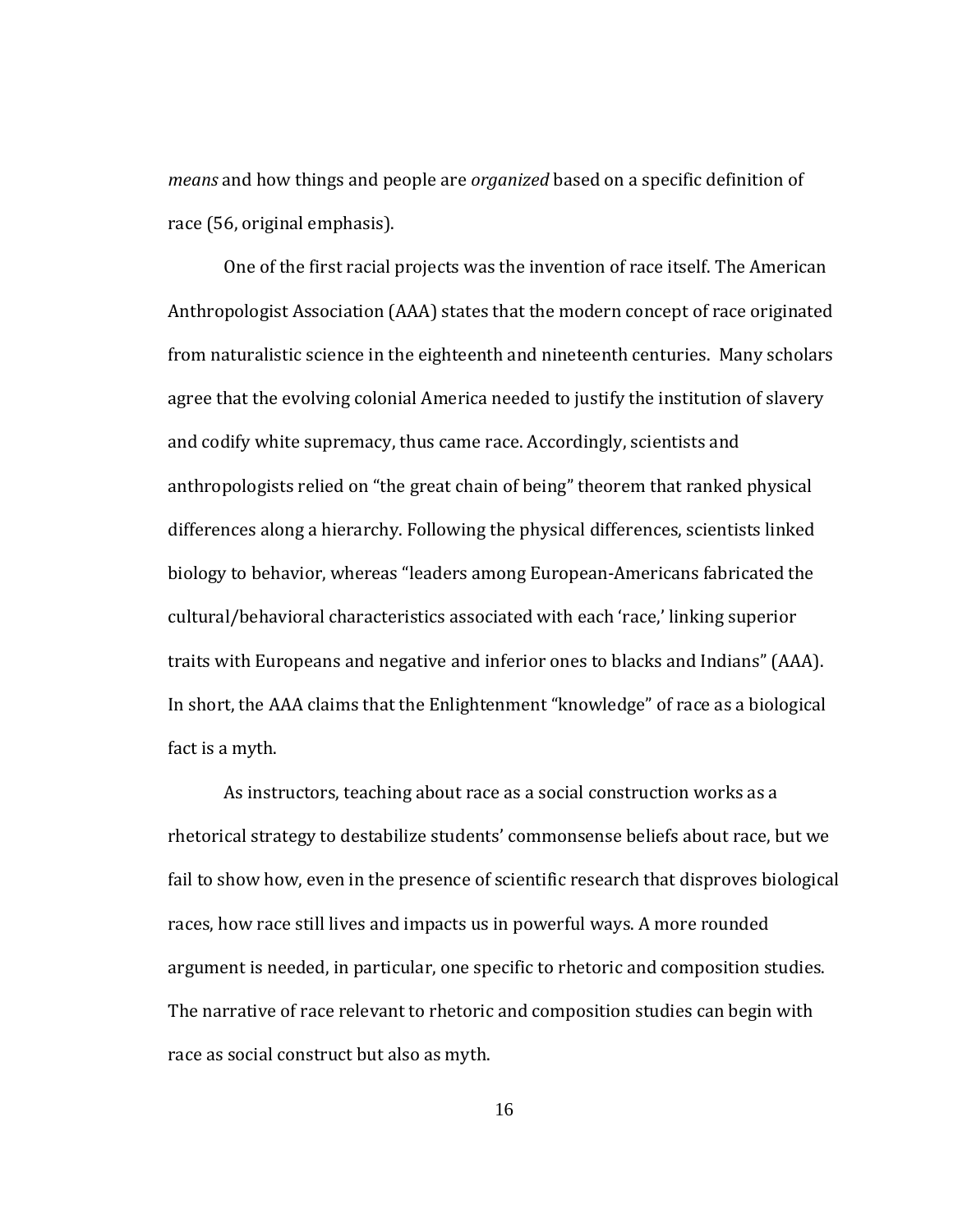Race can be thought of as myth in two senses: as a false belief system and as a narrative statement of fact. In *The Race Myth: Why We Pretend Race Exists in America*, Graves writes that "most Americans still believe in the concept of race the way they believe in the law of gravity—they believe in it without even knowing what it is they believe in" (ix). Yet, we continue to live as if people can be grouped by physical differences into separate and distinct races. For Graves, race is less biology and more bigotry. It is a social‐construction meant to place groups of people along a hierarchy stipulating who is the best and who is the worst of the human species. Race as a false belief system grounded in bigotry operates under five pillars:

- Biological races exist in human species.
- Races have genetic differences that determine their intelligence. •
- Races have genetically determined differences that produce unique diseases and cause them to die at different rates.
- Races have genetically determined sexual appetites and reproductive capacities.
- Races have genetically determined differences in athletic and musical ability. (xiv)

operate as deep‐seated prejudices and commonsense. These myths, according the Graves, were used to justify the subjugation of nonwhite peoples around the globe. The persistence and power of the myths continue to

Myth as false belief system is one way of discussing race in rhetoric and

composition studies. Another way is to understand that myth can also function as

statements of fact. Roland Barthes offers insight into the nature and function of

myths. Myths, according to Barthes, derive from history not nature, with the intent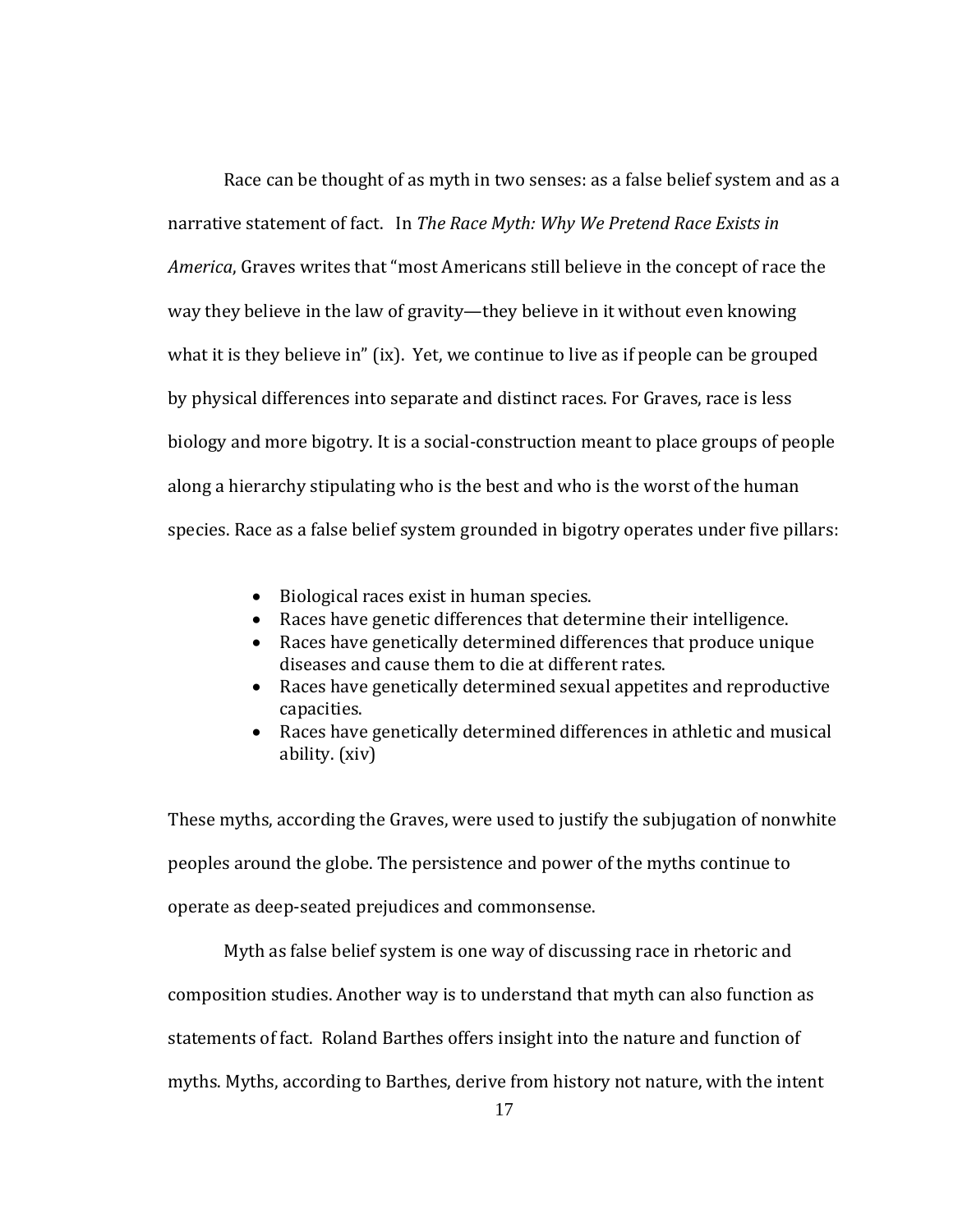of transforming history into nature. Myths are "rooted in what we say about the world rather than the nature" of the world (119). What we have said about differences in skin color, for example, that dark complexions are less than, maybe even sub‐human, become attached to nature through myth. Racial mythology relies on physical differences to create statements of supposed facts that function as myths. As Barthes explains,

Myth does not deny things, on the contrary, its function is to talk about them; simply, it purifies them, it makes them innocent, it gives them a natural and eternal justification, it gives them a clarity which is not that of an explanation but that of a statement of fact. (143)

In this sense, myths reveal the fluidity of language, that with words we can construct reality and make people and things mean what we want them to mean. Myths also dehistoricize groups of people, removing them from context and filling them with an essential nature. So, racial mythology in the narrative of the American story hides the history of indigenous peoples, land removal, and forced genocide within myths of natural savagery and the vanishing Indian. Racial mythology also operates as statements of fact: it is a fact that whites are more intelligent or that blacks are violent. Scientific studies, social theories, and the like have been conducted to "prove" these already present statements of fact. From the eighteenth‐century to the present, the construction of race has served as a long‐standing statement of fact about human differences. The myth of race and the subsequent myths about color, nature, and character are used to organize the society into a hierarchy. It is a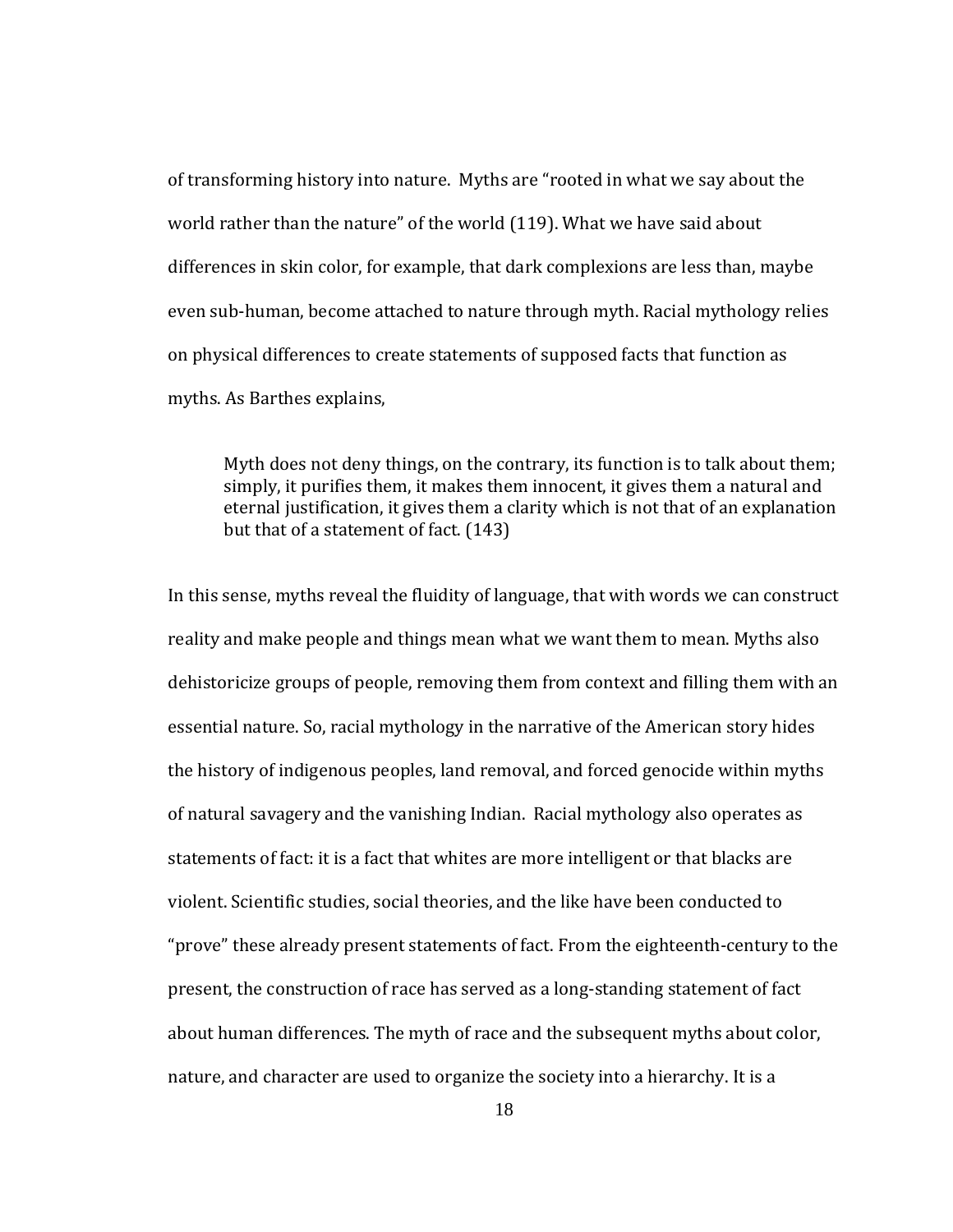circular argument because race is myth, yet the myths are used to justify race. And, as Barthes notes, these justifications are "eternal"; they seem to be with society forever, as race appears to be.

Although biological race is myth, we must think of it as more than a lie. Race as myth explains and justifies. The myth of black inferiority, for example, explains why "they" act like that, or why "they" are not successful. Racial mythology makes the racial hierarchy, the structure of institutions, and personal beliefs about race okay. Nevertheless, just because race is more myth than biology does not mean we can easily do away with it. Myths function as folk belief. They are the cultural stories we tell children to acculturate them. They are the indirect lessons immigrants learn when assimilating into society. They are necessary.

I began this chapter describing race as a paradox: it is everywhere yet nowhere; it is reality yet illusion. Race is so difficult to capture because through a process of racial formation race is now a part of our beliefs, our value systems, and our everyday way of life. It functions at the level of common sense, even though it makes no sense. In *Race in North America: Origin and Evolution of a Worldview*, Audrey Smedley argues that we must examine race as a sociocultural reality and through the lens of "folk belief." Folklore can be understood as the traditions, beliefs, myths, wisdom, and culture of a specific group of people. Everyone living in the U.S. is conditioned, to varying degrees, into the system of race through folklore. Race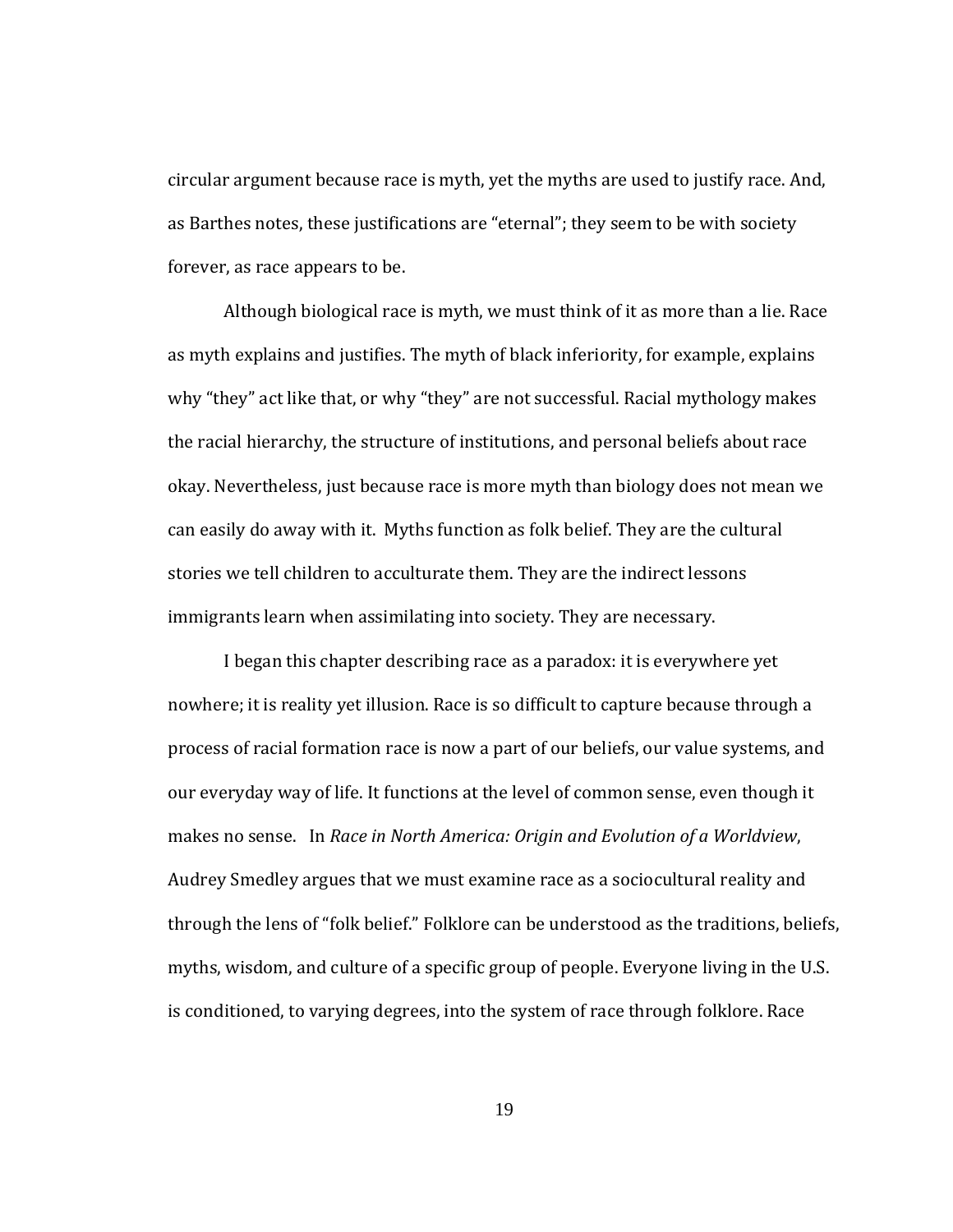institutions. lives in the folk through our participation in and creation of culture and in various

In addition to race as social construction, myth and folk belief, race also functions as ideology. This racial literacy project does not deny the material and physical components of ideology but privileges the discursive, as defined by Terry Eagleton: "a set of discursive strategies for legitimating a dominant power" (Eagleton and Regan 234). What might these discursive strategies be? Myths, folk beliefs, literacy practices, words, etc., that use language to communicate ideas about race. Furthermore, ideology, according to Louis Althusser, are the beliefs and practices within a society that come to viewed as natural, universal, and commonsensical: "Ideology represents the imaginary relationship of individuals to their real conditions" (297). In terms of race, society is structured and operates based on the "imaginary" and mythologized racial pronouncements during the eighteenth and nineteenth centuries. Althusser describes the institutions that create and disseminate ideology as Ideological State Apparatuses (ISA's) (297). From the beginning of the construction of race, political, social, and academic institutions created and disseminated "imaginary" racial pronouncements that began to cement a racial discourse and mythology. The ideology of race, beliefs, customs, values, etc., creates "black" people and "white" people, for example. These types of people are ordered in society, infused with arbitrary meanings, and socialized or typecast by ISA's into racialized subjects. This "crystalliz[ation]" process of racial ideology, as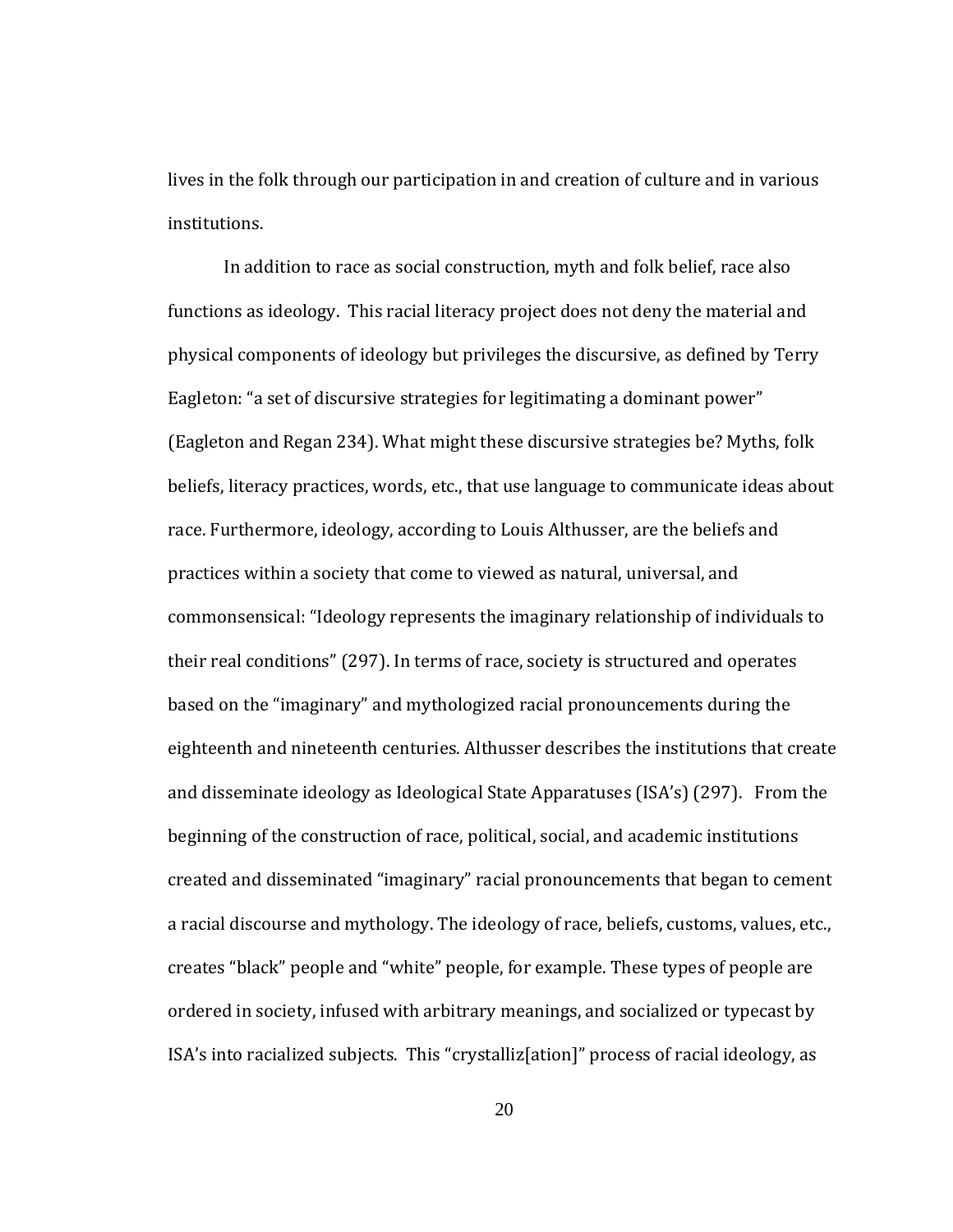contrary, race and racism manifest and function in new ways. Eduardo BoNIFLla‐Silva describes, is racism, which "performs practical functions" (16). Racism keeps groups of people in their political, economic, and social places in the hierarchy. Racism is covert and overt; it is obvious and hidden. It is not merely ideological, although it is based on racial ideology. Racism is a structure, argues BoNIFLla‐Silva: "a network of social relations at social, political, economic, and ideological levels that shape the life chances of the various races. . . . Racism (racial ideology) helps to glue, and at the same time, organize the nature of and character of race relations in a society" (18). The question becomes, how much of race and racism still matter today. The stance I take in this project is that race and racism are present powerful forces that society has not transcended or overcome. On the

One way to understand this "newness" of race and racism is through Mills' description of the "Racial Contract" and BoNIFLla‐Silva's description of the "new racism." In *The Racial Contract*, Charles W. Mills begins by claiming that "White supremacy is the unnamed political system that has made the modern world what it is today" (1). He argues that the ideal social contract articulated in the works of philosophers such as Immanuel Kant and John Locke have misrepresented civil liberties for Western civilizations as a "raceless" political ideology. In fact, Mills argues that the social contract was a Race Contract, written by and for whites. Mills explains that the original Racial Contract is an agreement "between members of one subset of humans . . . to categorize the remaining subset of humans as 'nonwhite'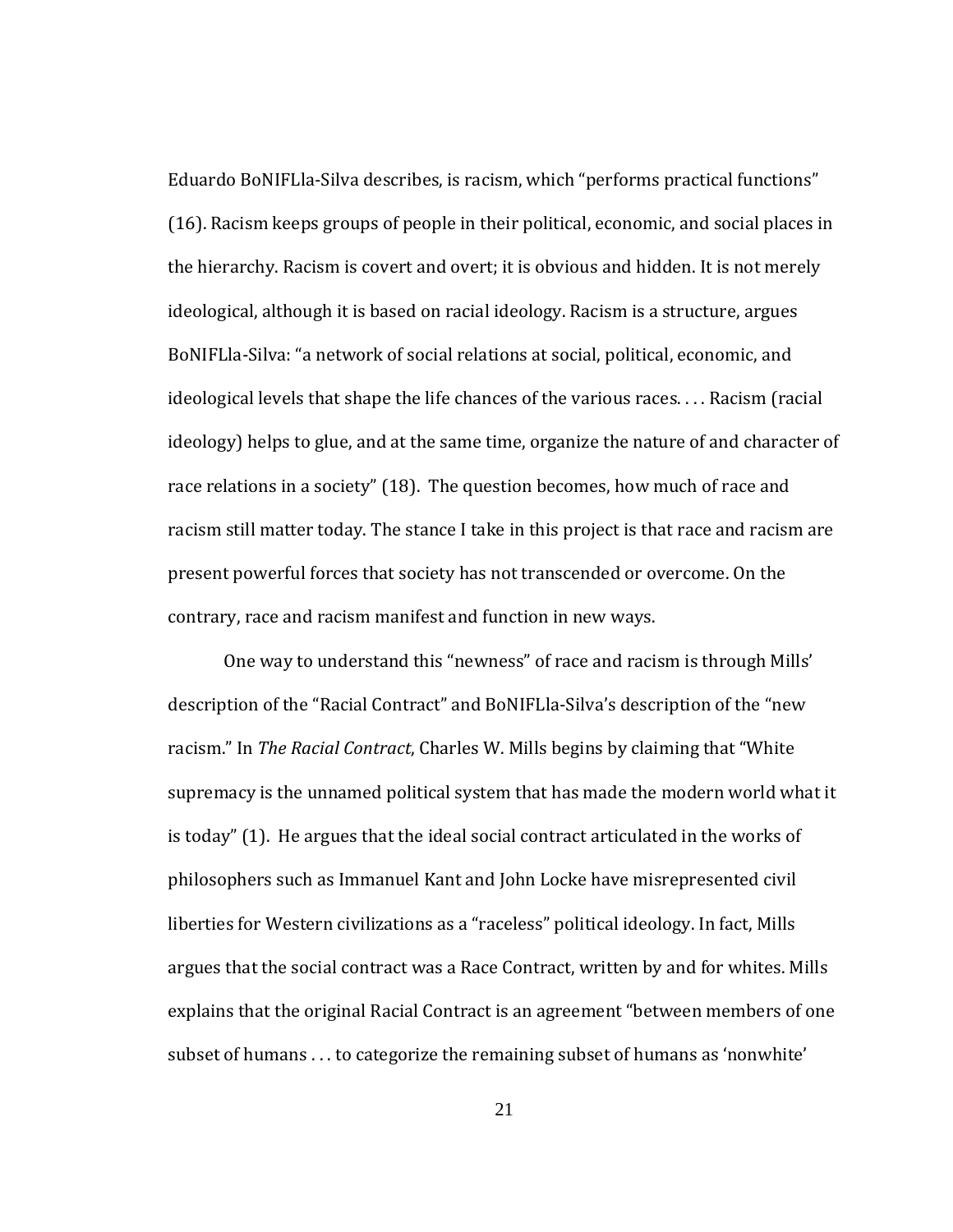and of a different and inferior moral status, subpersons, so that they have a subordinate civil standing in the white or white-ruled polities...." (18). The first act of the Racial Contract was the "norming and racing" of individuals to determine personhood and subpersonhood (53). Also important was the racializing of space, or the marking of territory for persons and subpersons. Privileged spaces were reserved for whites, while all others were restricted in substandard physical locations (49‐50). Violence was necessary to uphold the conditions of the racial contract (87), as well as psychological conditioning of whites and nonwhites. Everyone was socialized into believing in and abiding by the racial contract (89).

That was the old Racial Contract, where in the earlier period colonial slavery and Indian removal and genocide were visible signs of racial stratification and racism. The later period (from the end of Jim Crow, extending into the present) where racism is less formal and not as obvious, constitutes the new Racial Contract. Or, as BoNIFLla‐Silva describes the "new racism":

(1) The increasingly *covert* nature of racial discourse and racial practices; (2) the avoidance of racial terminology and the ever‐growing claim by whites that they experience 'reverse racism'; (3) the elaboration of a racial agenda over political matters that eschews direct racial references; (4) the invisibility of most mechanisms to reproduce racial inequality; and, finally, (5) the rearticulation of some racial practices characteristic of the Jim Crow period of race relations (18, original emphasis).

Rhetoric and composition studies has a role to play in terms of understanding the new racism and new Racial Contract. Where BoNIFLla‐Silva names the new racism's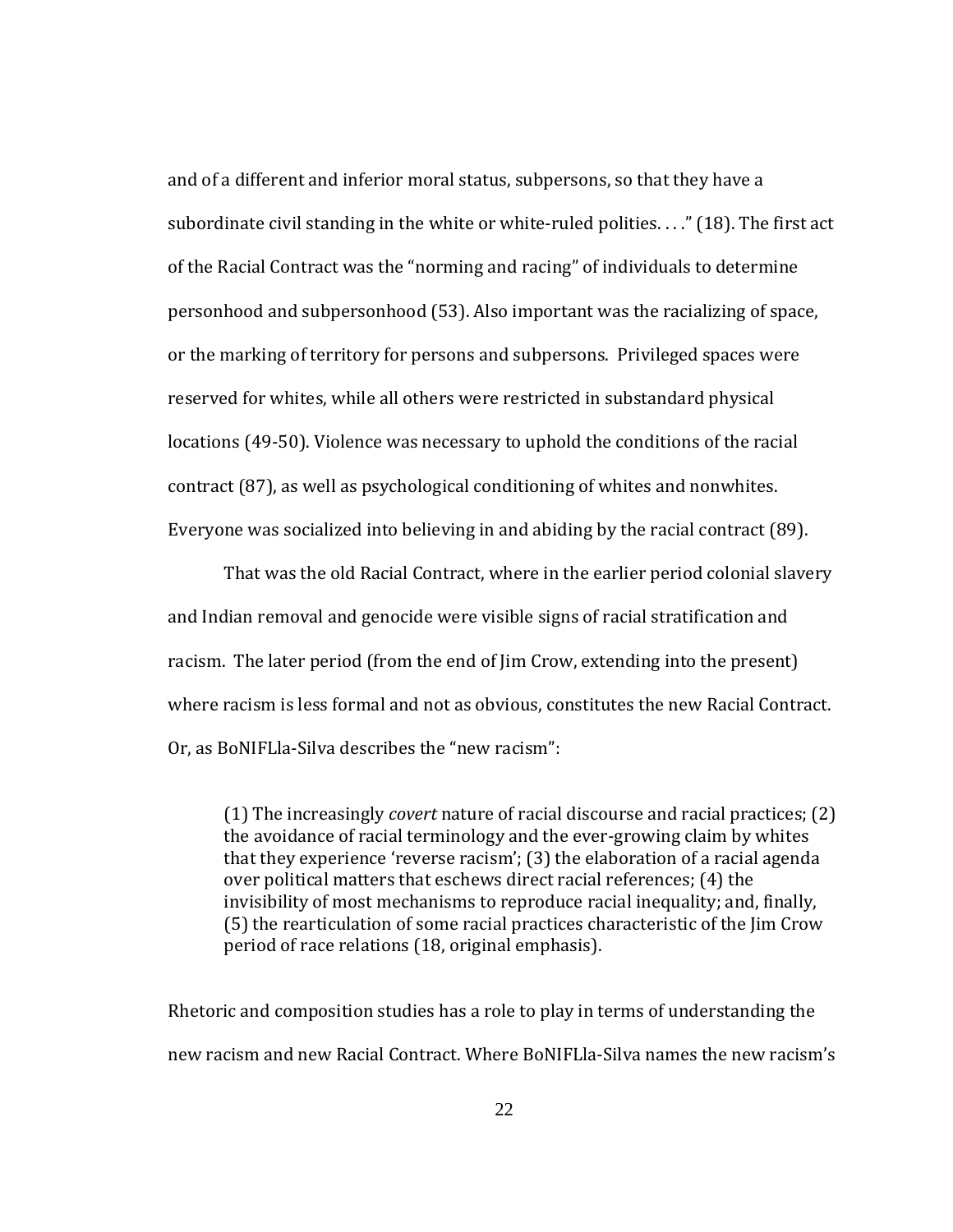vehicles as "racial discourse and racial practice," "racial terminology," indirect "racial references," "invisibil[e] of mechanisms," and "rearticulation" of overt practices, rhetoric and composition studies' focus on language, discourse, and articulation can directly addresses these characteristics.

The racial crisis that rhetoric and composition studies resides in is a result of the latter period of the Racial Contract and the new racism, and the field's inability to recognize them. In fact, racially liberal approaches to difference in the field suggest that racism, in masse, is in the past and that racial terminology must be avoided. The focus, then, becomes individual attitudes that are stuck in the past. The teaching of tolerance and multiculturalism serve to help those few individuals who have not embraced a liberal stance on race. In this project, I contextualize both race and racism as structures, discursive structures that sustain the Racial Contract and the new racism. Racial literacy seeks to decode the discursive systems of race and racism, which should be the primary task of rhetoric and composition scholars who theorize and teach about race.

#### *Contextualizing* Literacy

I have discussed what race is in the context of this project, now I turn to defining literacy. Similar to race, the definitions and types of literacy are innumerous: functional literacy, cultural literacy, critical literacy, multicultural literacy, media literacy, health literacy, new literacies, emotional literacy, and the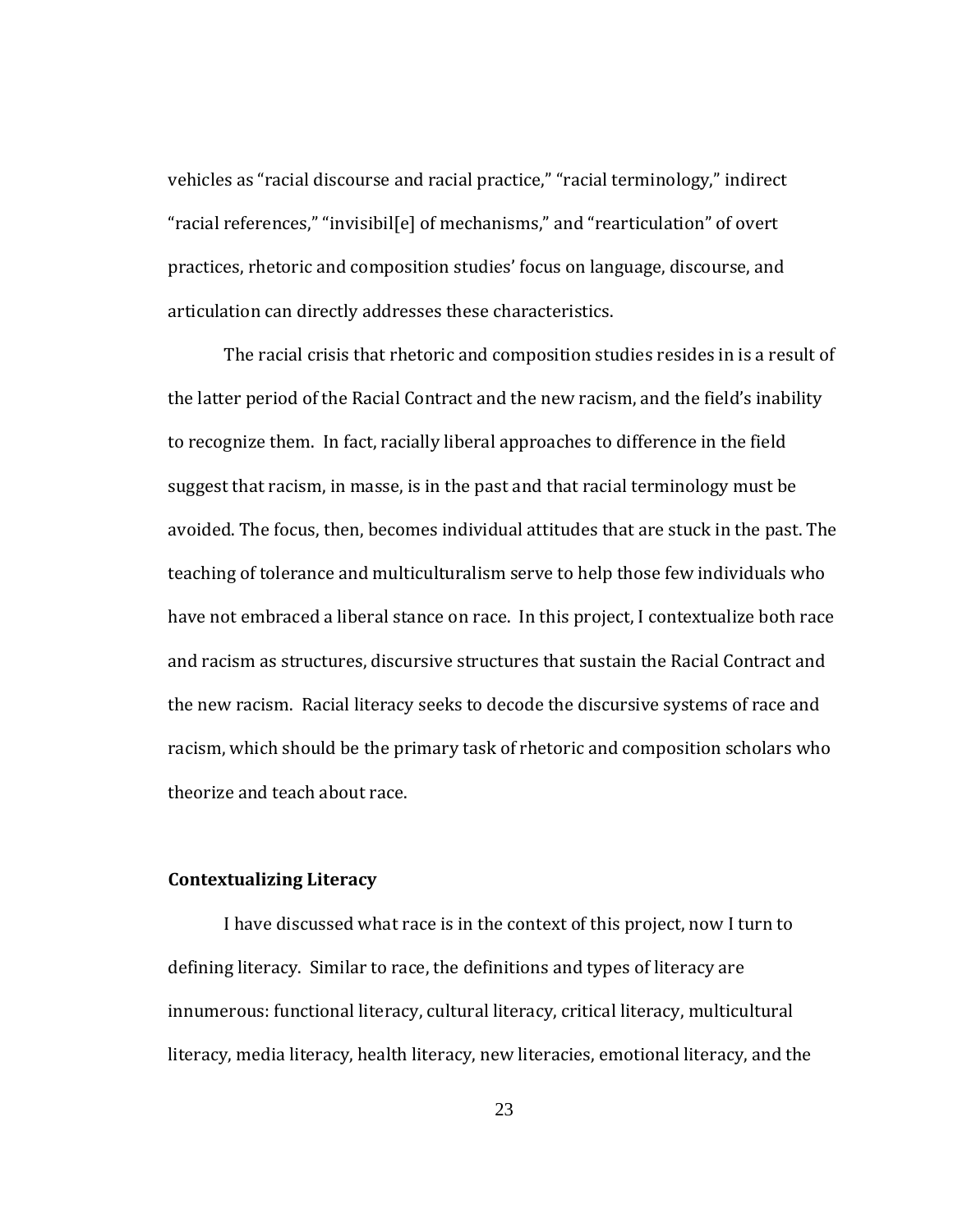list goes on and on. A brief look at how literacy developed and how national organizations promote it provide some context for my usage of literacy in this project.

closer to unanimity as it relates to literacy. According to Edward Gordon and Elaine Gordon, authors of *Literacy in America: Historic Journey and Contemporary Solutions,* as early as 1840, literacy was defined as the ability to read and write. As the U.S. and the world changed, so did literacy. It morphed into the ability to sign one's name, the completion of a certain level of education, and even the interpretation of the Constitution. Wars, compulsory school attendance, industrialization, and immigration were just some of the factors affecting how literacy was viewed and used in the nineteenth and twentieth centuries (272‐75). Passage of time, however, has not brought us any

Some of the same issues the U.S. faced in the past continue to challenge the way we view and use literacy in the twenty‐first century. The United Nations Educational, Scientific and Cultural Organization (UNESCO) and the National Institute for Literacy (NIFL) represent a longstanding debate and tension in literacy studies. Should reading, writing, and arithmetic be the fundamentals of an education and constitute literacy, or should education and literacy include a variety of other skills, functional and critical, that promote participation in democracy? UNESCO describes literacy as a human rights issue that affects social and economic participation. In "Literacy – a UNESCO Perspective," the Director General Koichiro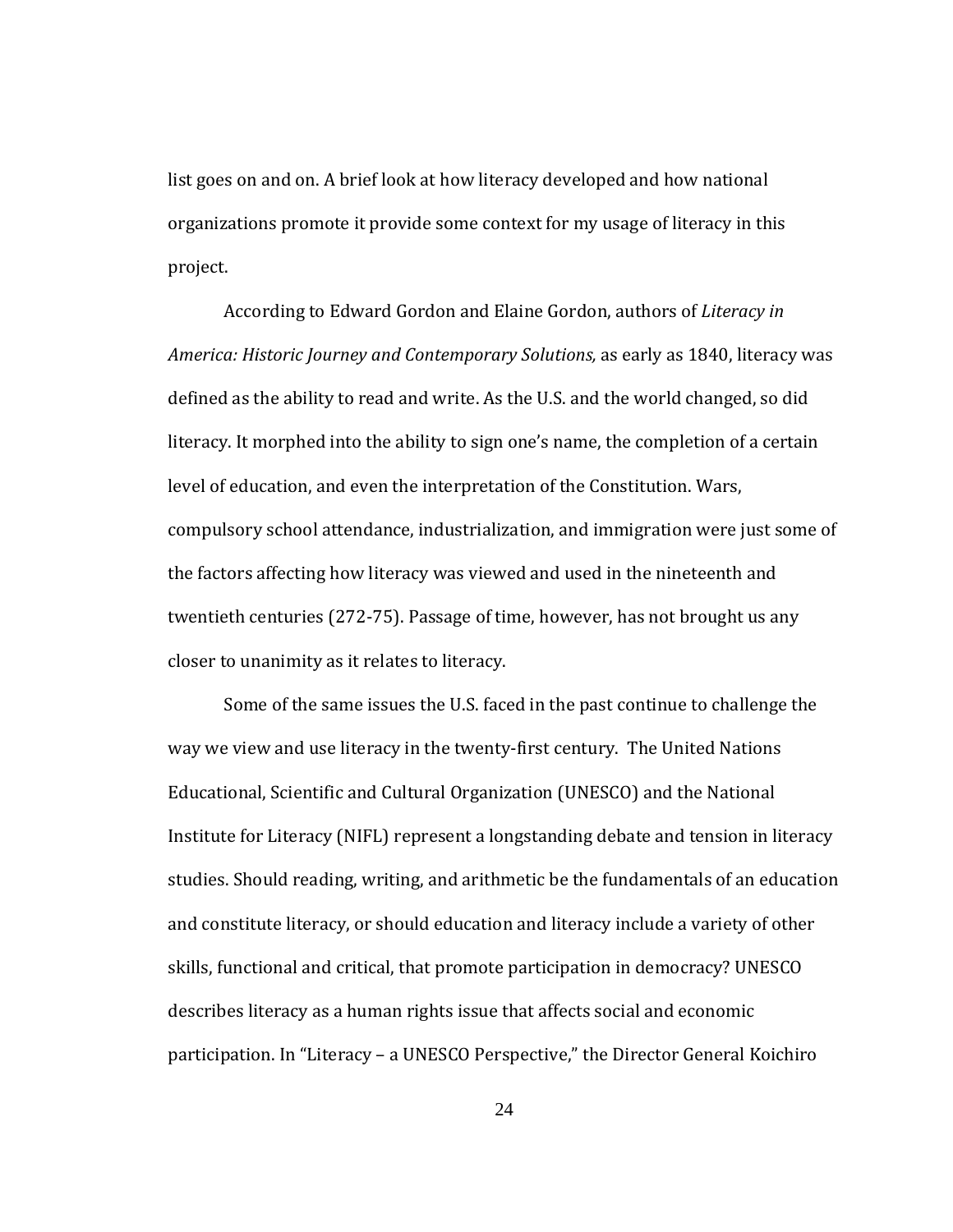Matsuura writes, "Literacy is about more than reading and writing ‐ it is about how we communicate in society. It is about social practices and relationships, about knowledge, language and culture" (1). UNESCO promotes literacy as a form of empowerment, not only as a means to eradicate poverty but also to realize one's full potential as a human being who is a participant and meaning‐maker in society. In the UNESCO pamphlet, Matsuura traces the organization's philosophy of literacy, indicating that UNESCO once advocated only the traditional 3 R's of literacy (reading, writing, and arithmetic), but as new critical theories of literacy developed, it began to focus on the more radical aspects of literacy and social justice.

The National Institute for Literacy (NIFL), established by the U.S. Congress in 1991, focuses on "building a competitive workforce" through improved literacy rates. The institute publishes on its website the following definition of literacy from the Workforce Investment Act: literacy is "an individual's ability to read, write, speak in English, compute and solve problems at levels of proficiency necessary to function on the job, in the family of the individual and in society." Whereas UNESCO works towards a holistic definition of literacy, one that includes addressing social inequality, the NIFL centralizes the power and function of literacy in the workforce – an English speaking workforce. One conclusion we can draw from the NIFL definition is that literacy in the U.S. should benefit corporate capital first and individuals second.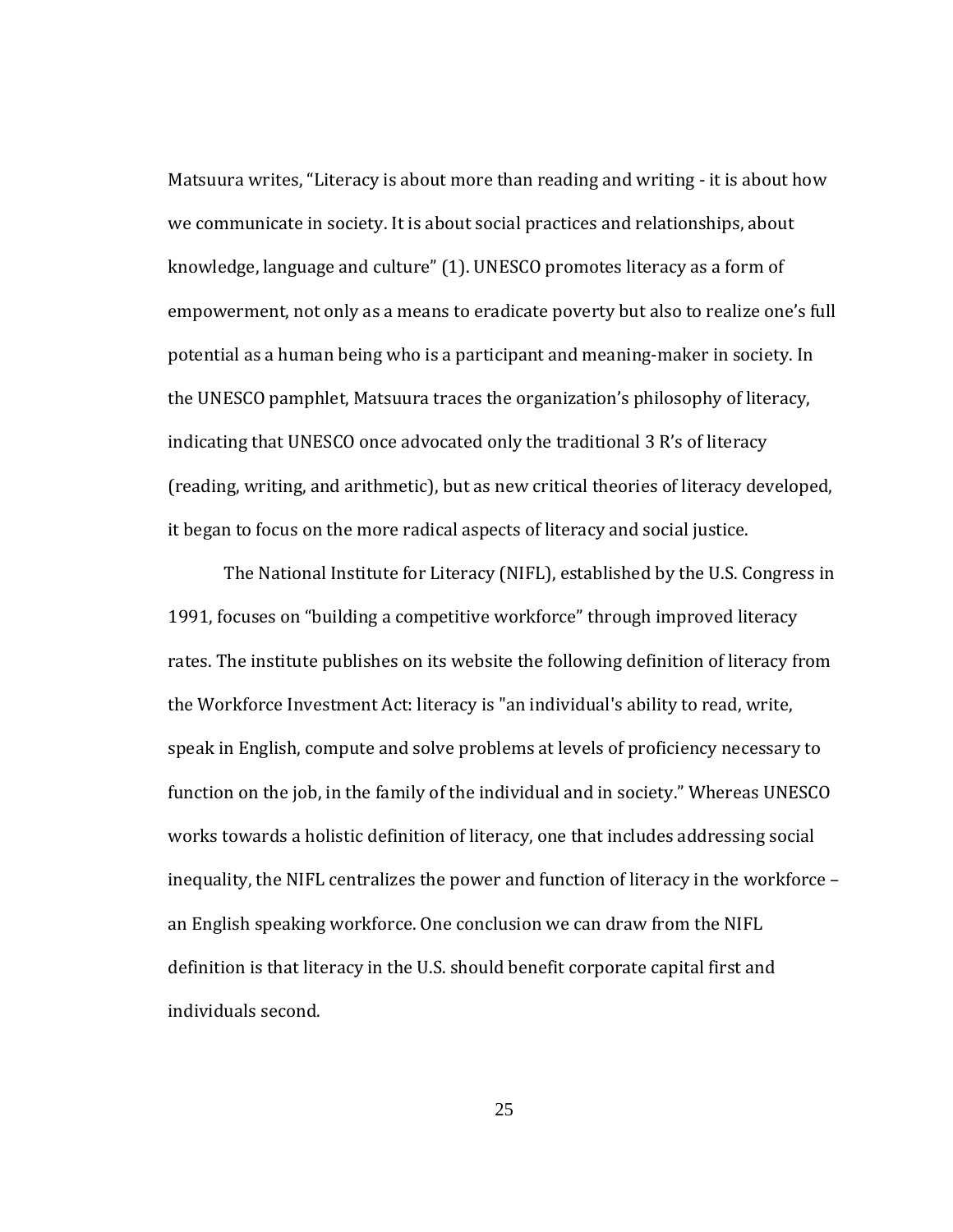This racial literacy project emphasizes critical literacy principles, not to the neglect of functional literacy tools, but in addition to them. As a subset of critical literacy as theorized by Paulo Freire, Donaldo Macedo, Ira Shor, and Henry Giroux, racial literacy specifically focuses on how questioning the neutrality of language and the power of language to create reality. Freire, the forerunner of critical literacy theory asks students and teachers to develop "critical consciousness," that is an awareness of the world in which we live and how we can be agents to change that world (Freire and Macedo 29). A critically conscious person knows how to "read the word and read world" (29). In this manner, literacy begins with interpreting what happens in the world and then how words/language is used to describe or to shape the world. Ira Shor provides another component of critical literacy, stating that critical literacy is "language use that questions the social construction of the self. . . . to reveal the subjective positions from which we make sense of the world and act in it." Racial literacy, as I practice, challenges students to see how they are constructed racially inside the larger racial narrative of the country and then how their racialization influences their literacy and meaning‐making practices. Racial literacy also pulls from Henry Giroux's characterization of critical literacy:

Literacy in its varied versions is  $\dots$  the practice of representation as a means of organizing, inscribing, and containing meaning. . . . Hence, literacy becomes critical to the degree that it makes problematic the very structure and practice of representation; that is it focuses attention on the importance of acknowledging that meaning is not fixed and that to be literate is to undertake a dialogue with others who speak from different histories, locations, and experiences. (qtd. in Bowden 142).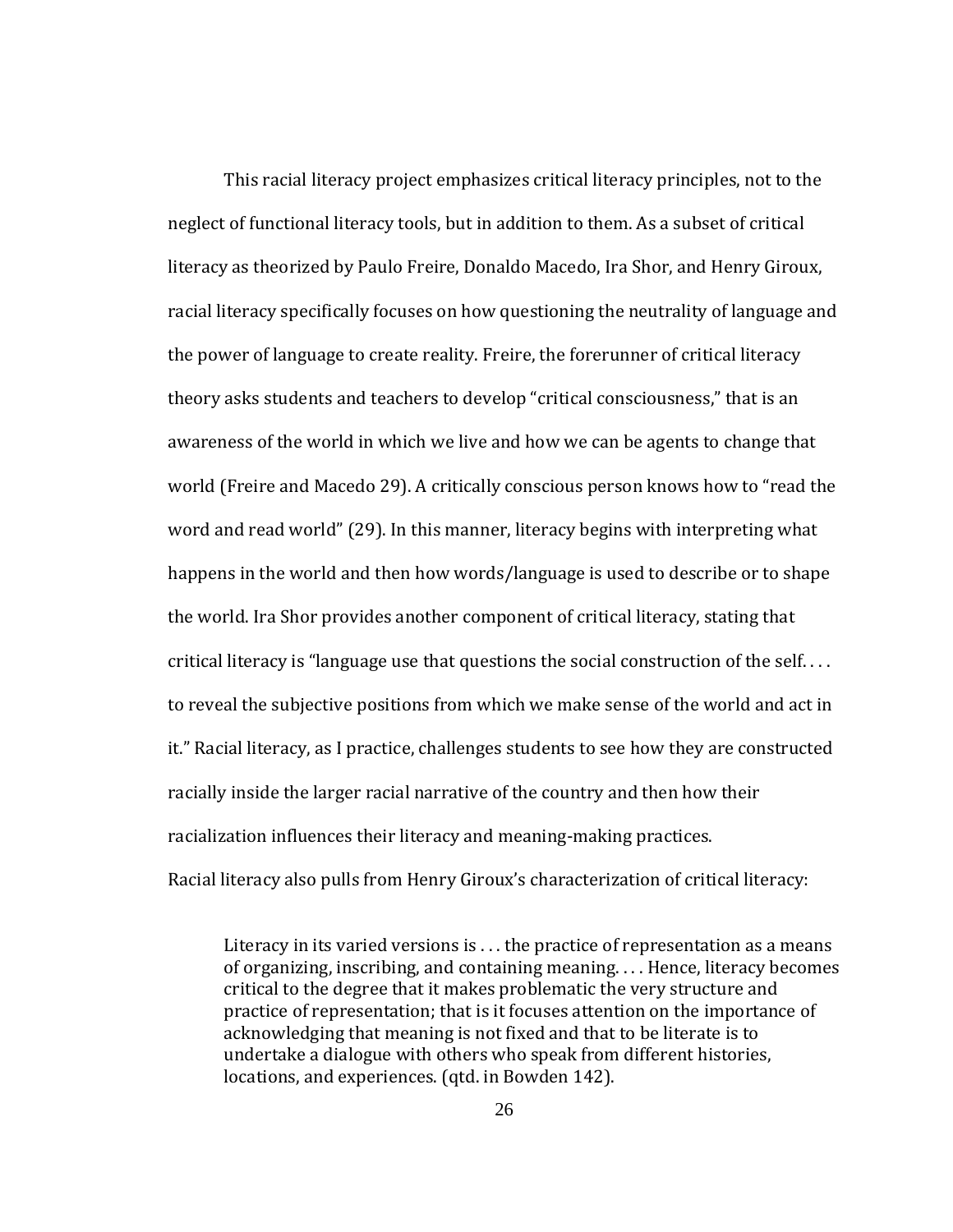Whereas critical literacy emphasizes deconstructing multiple subjectivities, such as gender, race, and class, and understanding representation and meaning‐making in a variety of contexts, racial literacy deliberately focuses on race because I contend that rhetoric and composition studies has yet to integrate critical race analysis into its language and literacy theory and pedagogy. From this critical understanding of the function of race as a word in the world, students will be able to see how their literacy behaviors—methods of representation, interpretation, and construction of knowledge through various literacy acts of reading, writing, speaking, and viewing—are impacted by one word, *race*.

#### **The Implications of a Discursive Analysis**

I recognize that the approach I am taking in this project is subject to critique on several levels, one of which is my insistence that rhetoric and composition studies privilege the rhetorical and discursive formulations of race and racism. Joseph Young and Jana Braziel, in their book *Race and the Foundations of Knowledge: Cultural Amnesia and the Academy*, argue against scholars I privilege here (Gates and Hall, for examples), suggesting that to study race as a discursive construct is to study an 'empty' category or a 'free‐floating signifier', that has no substance or meaning at all (5). That to look at race as language is to not see race at all, for the reality of race, some argue, rests in discriminatory practices, in violence, in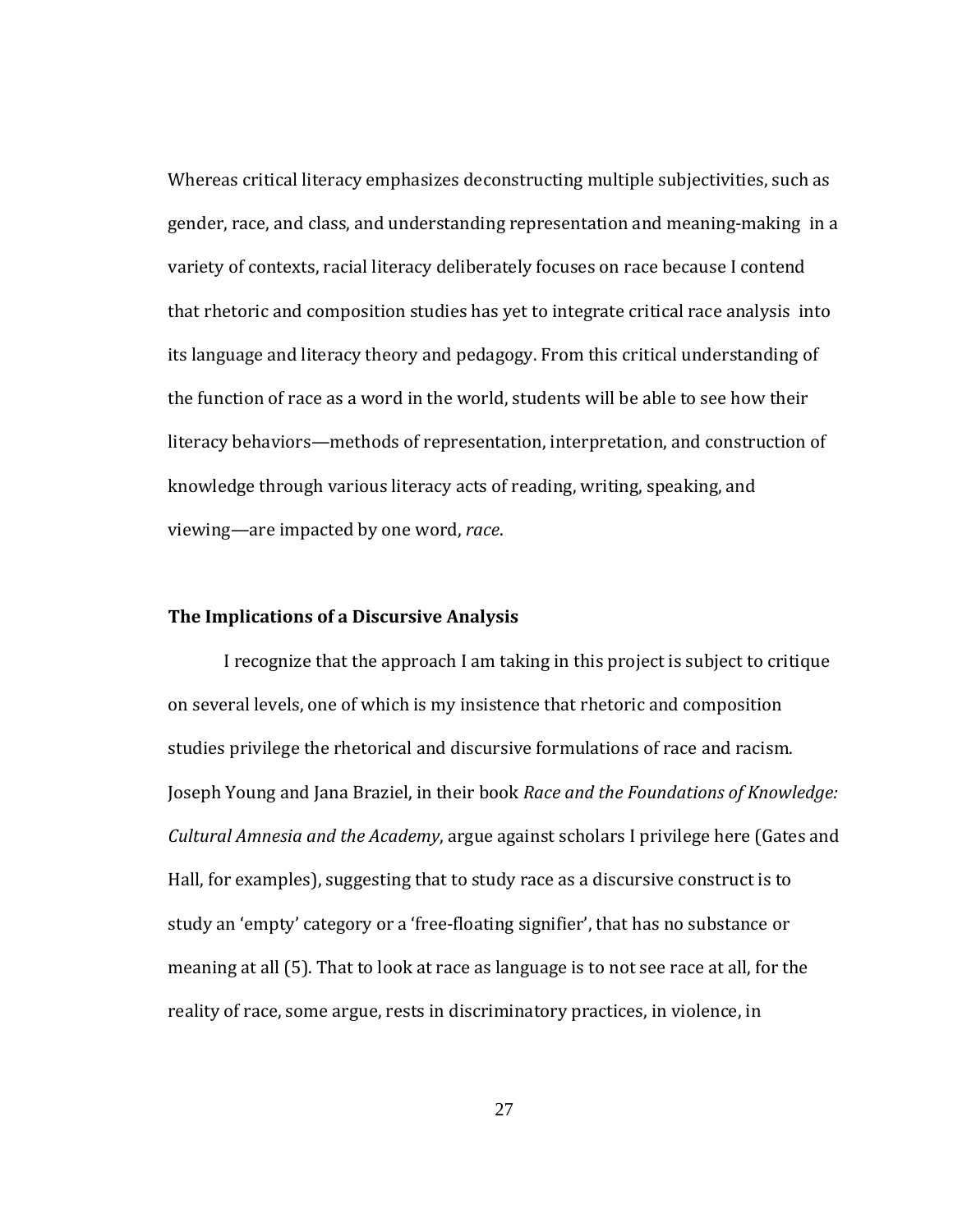economic exploitation, and other "real" occurrences. Such is the paradox I began the chapter with: race is real yet not real.

approach to the study of race that is based in the field's foundation. What I highlight in this study is that rhetoric and composition studies' focus is language, not race. Language is real, just as race is real. Language is a social construct, just as race is a social construct. To say that race is part language and to privilege the study of race as language within the field is to acknowledge the power of language to not only reflect reality (or to name and describe racial violence and discriminatory practices), but also the power of language to create the same. This privileging of the power of language does not diminish the power of race. In fact, it sheds light on an often overlooked or poorly critiqued characteristic of race. It moves us beyond political correctness and media sensationalism and toward an

This movement is necessary because, similar to politics and religion, race is one of those taboo topics that people silently agree not to talk about in public. *Race* is a dirty word for many people. And, its derivatives, *racism* and *racist*, are what Richard Weaver might call "devil terms": terms that signify the worst of a culture. They are the opposite of "god terms," which refer to "that expression about which all other expressions are ranked as subordinate and serving dominations and powers," such as "American" and "freedom" (212). "Devil terms" are "terms of repulsion" that "defy any real analysis." "Communist, Nazi, and un‐American" are prime examples (222-23). God-terms and devil-terms are culture and context specific. The politics of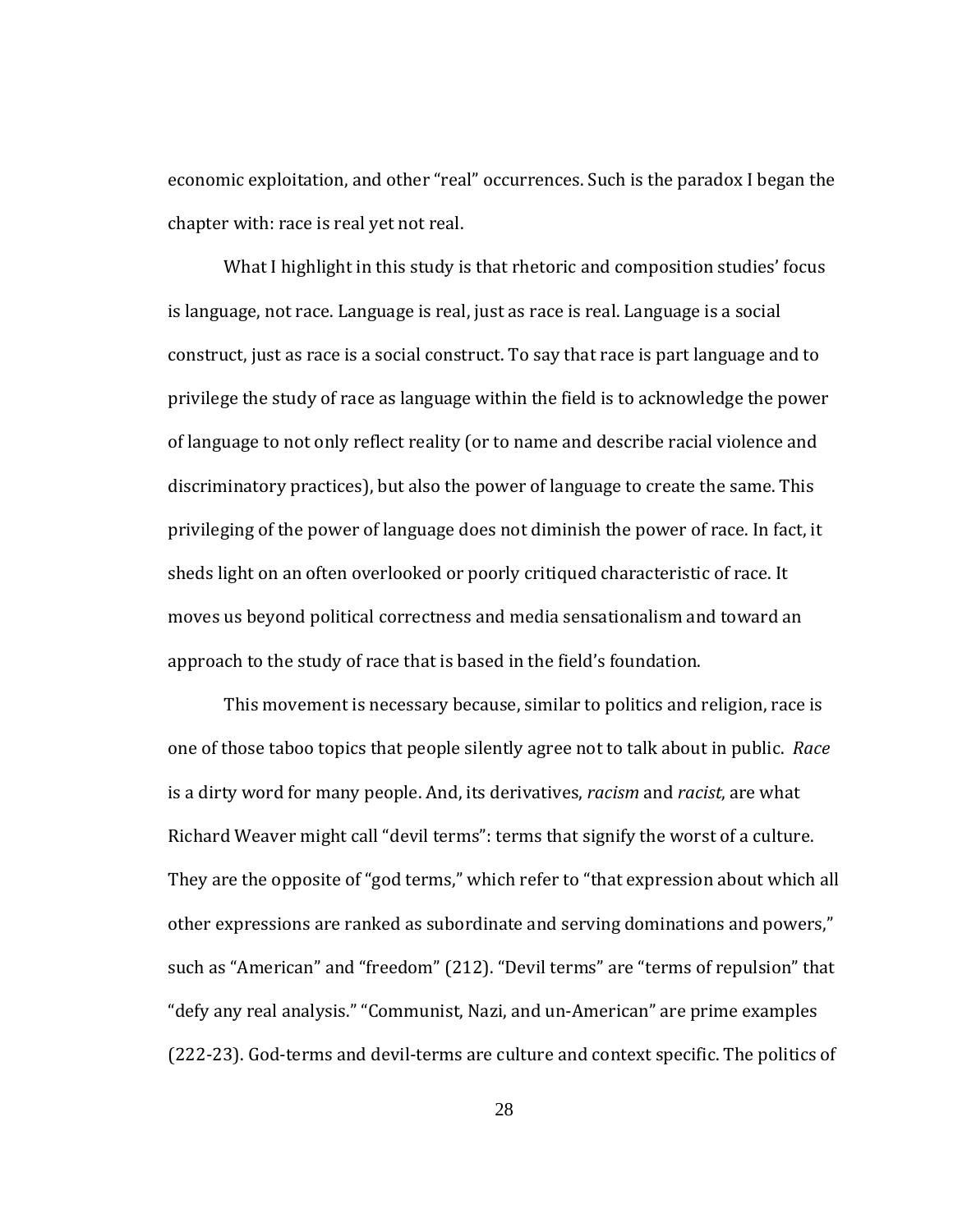the day might bring forth new terms and diminish others' power. What has remained constant, however, at least since the Civil Rights movement, is that *race* and its derivatives, *racism* and *racist*, are problematic terms for the average citizen and the educated academic.

As Victor Villanueva explains, if we no longer speak of race or racism, then they get ignored. When we pretend they do not exist, we reify the invisibility of white privilege and power and we give stamina to the "new racism," more subtle, insidious, and blended forms of racial oppression. Villanueva argues that language facilitates the new racism by using politically‐correct terms to mask race and racism: diversity, identity, culture, multiculturalism, and ethnicity. These words function as tropes "signal[ing] what is to be said and what is not to be said" (5). As rhetoric and composition scholars, we, too, can fall victim to masking race and racism because the tropes are standard parlance in our field and are safer pedagogically.

Furthermore, Henry Louis Gates, Jr., in "Writing 'Race' and the Difference it Makes," explains that careless language use in regard to race is akin to the destructiveness of racism. To teach about race is to teach a "dangerous trope" (5). If done carelessly and without attention to its construction and functions, material, social, discursive, and so forth, rhetoric and composition instructors can do more harm than good. Gates explains the connection between race and language: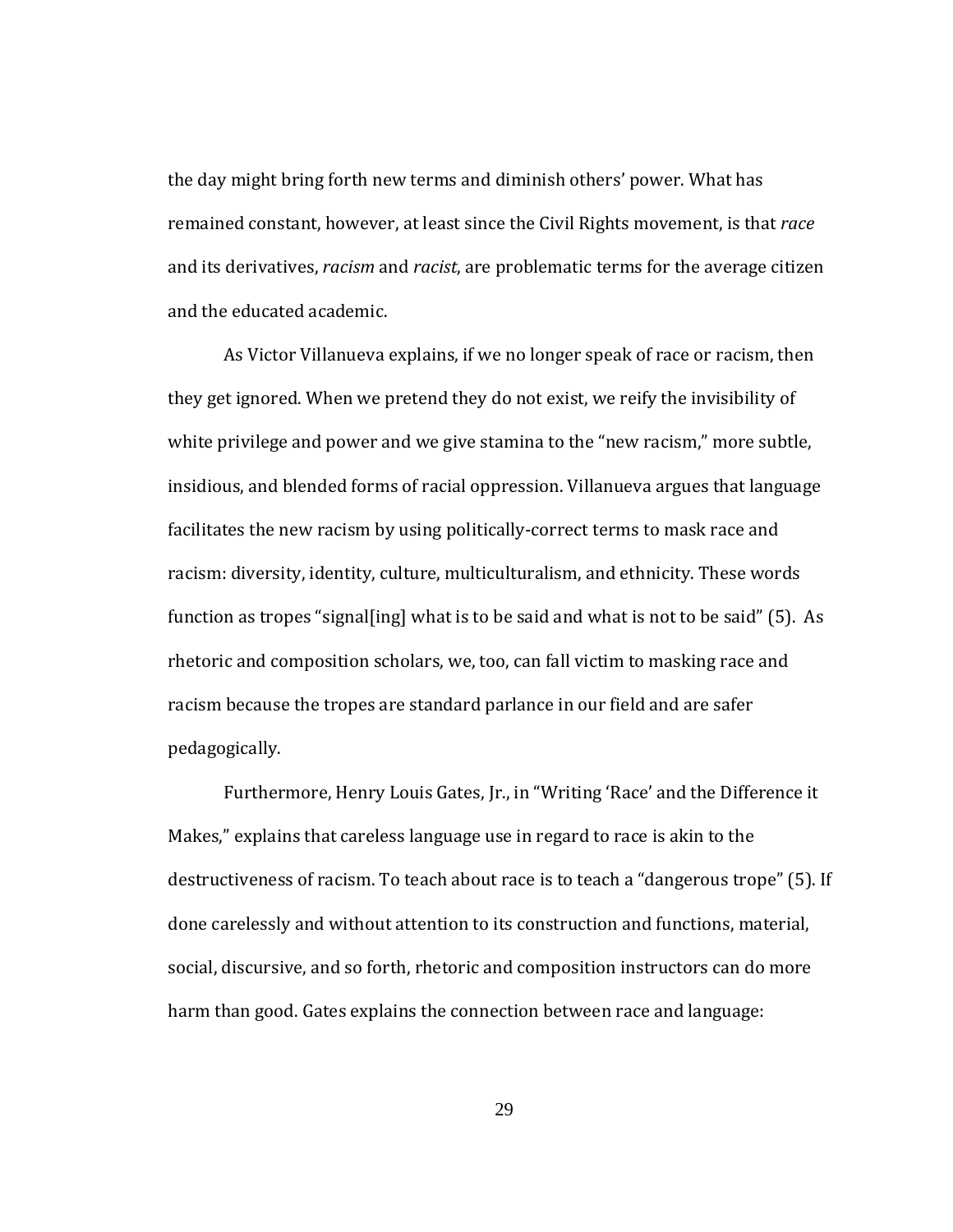The biological criteria used to determine 'difference' in sex simply do not hold when applied to 'race'. Yet we carelessly use language in such a way as to *will* this sense of *natural* difference into our formulations. To do so is to engage in a pernicious act of language, one which exacerbates the complex problem of cultural or ethnic difference than to assuage or redress it. (5)

race, specifically, how it came to be in the first place. Gates challenges us to be more careful in our use of language so as not to reinforce "natural" differences. To do this, we must understand the signifying properties of

So what do we call what we are doing with race in rhetoric and composition studies? Are we doing anything, at all, or have we relegated *race* to the category of devil term? My dissertation argues that we are producing an epistemology of ignorance that reifies the new racism of the new Racial Contract, when we should be producing critical knowledge about language and race. As I discuss in detail in the next chapter, race operates as an "absent presence" in the field of rhetoric and composition studies (Prendergast 36). Gilyard paints the picture of race within the field as such, "[M]uch of this [race] talk and its attendant activity has been emotive rather than analytic. In other words, *theorizing race* has yet to catch up with all the personal, albeit necessary, reflections in classrooms and professional outlets" (ix original emphasis). As a white dominated field with liberal and progressive leanings, rhetoric and composition studies has not grappled with how race and racism functions in the discourse of the field or how race and racism function as discourse. On the contrary, in the field race and racism are presented as individual flaws in identity and attitude. Instructors ponder how to deal with racist comments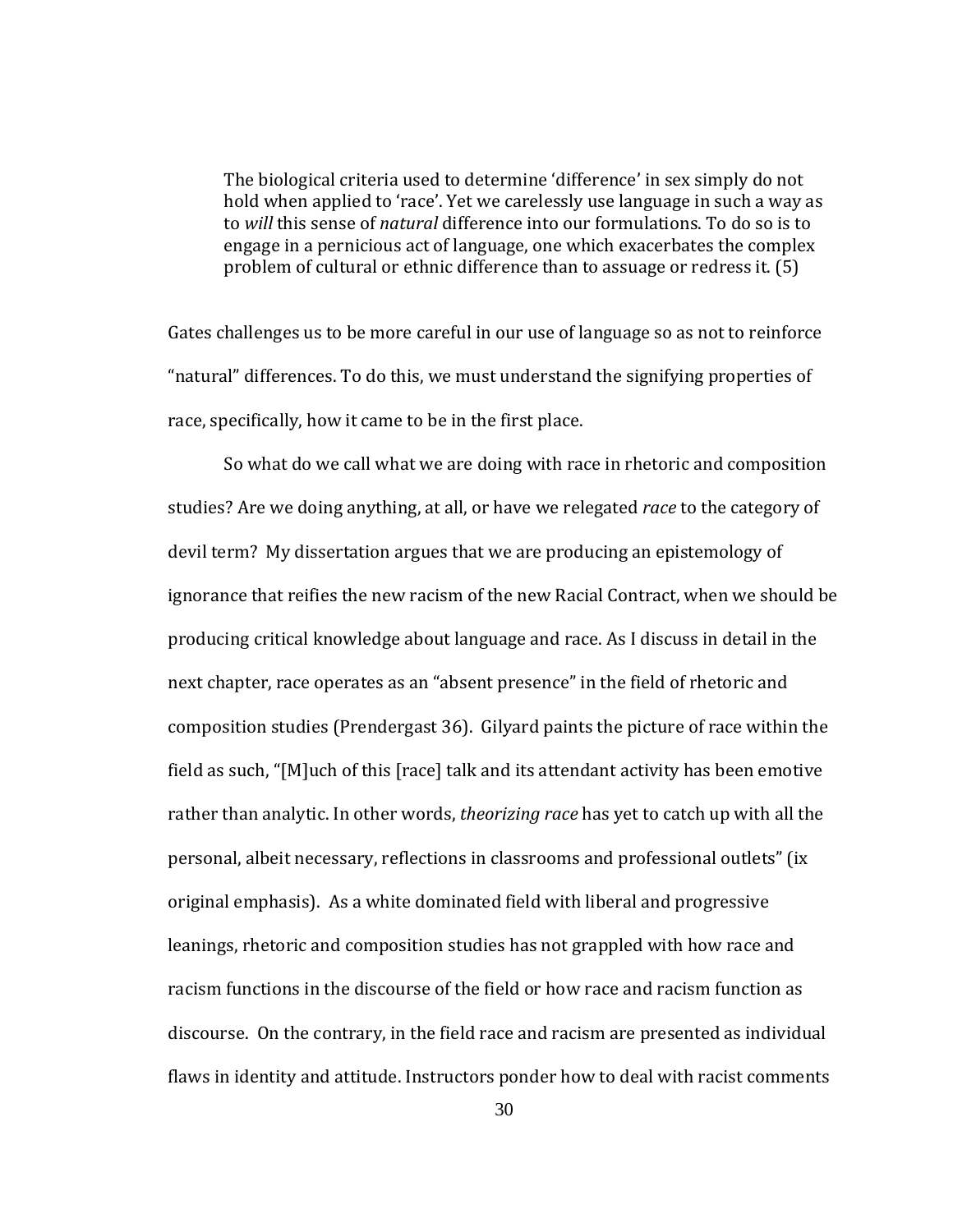in class. Departments convene around diversity hiring discussions. Conference panelists lament the failure of white people to admit their white privilege. Students purchase multicultural readers that mask race and racism by promoting tolerance. Debates continue about the colonizing of effects of academic discourse and *Students' Rights to Their Own Language*. As rhetoric and composition studies continues race(ing) around in circles, the field fails to see how its inability to face race head-on promotes an epistemology of ignorance that sustains the racial hierarchy it purports to resist. This racial epistemology of ignorance is a part of the larger Racial Contract theorized by Mills, that regulates knowledge, determining what can and should be known. This epistemology of ignorance is a tool for the maintenance of white supremacy, Mills argues,

[O]n matters related to race, the Racial Contract prescribes for its signatories an inverted epistemology, an epistemology of ignorance, a particular pattern of localized and global cognitive dysfunctions (which are psychologically and socially functional), producing the ironic outcome that whites will in general be unable to understand the world they themselves have made. (18)

An epistemology of ignorance blinds whites to white supremacy and privilege. It is purposeful and powerful, operating through society in a hegemonic fashion. The epistemology of ignorance is sustained via cultural institutions, social customs, language, religion, and other everyday behaviors. Rhetoric and composition studies is implicated in the reification of this epistemology in that it produces knowledge that intentionally distorts neglects, misrepresents, and lies about people and events.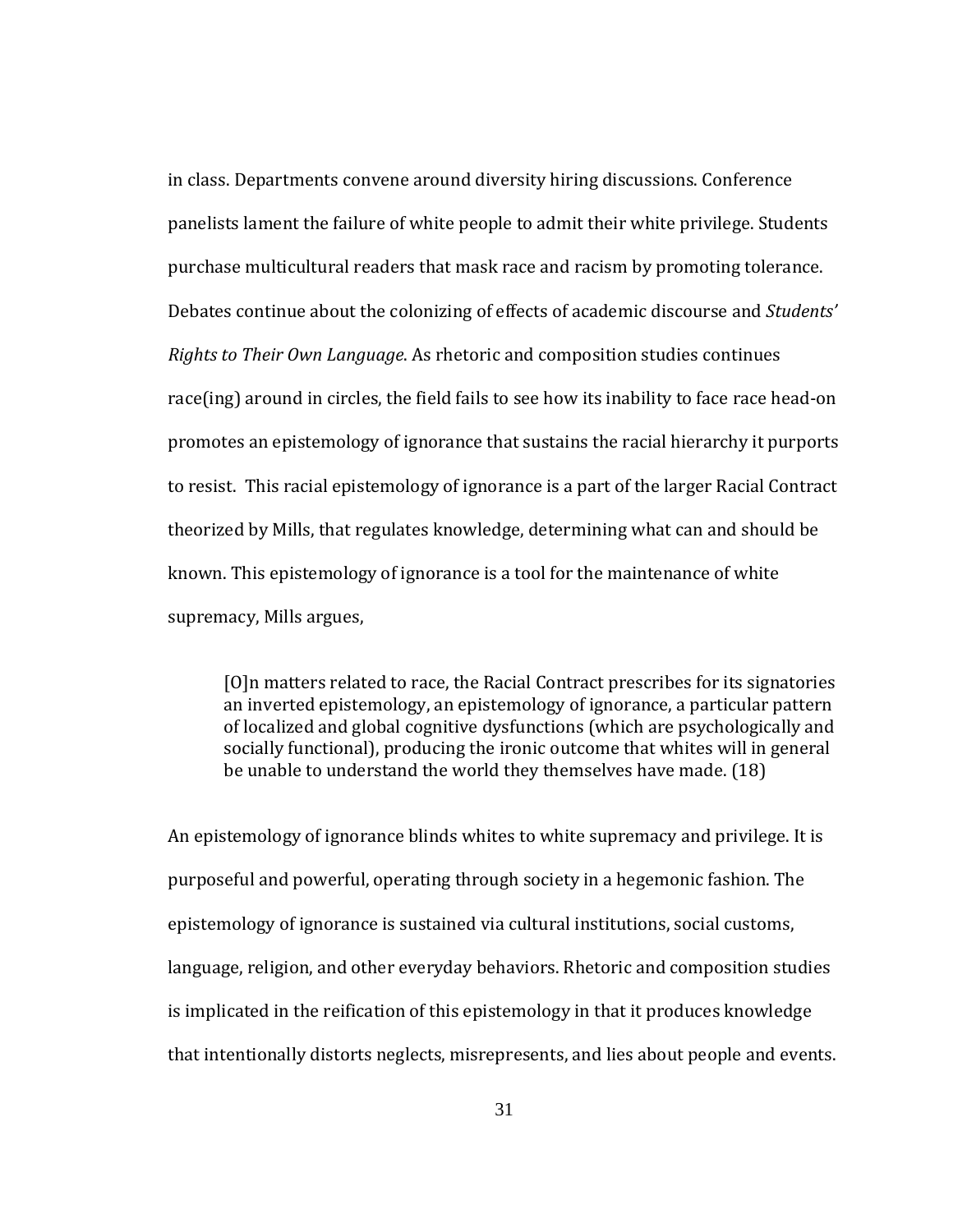As a part of the Racial Contract agreement, academic disciplines, such as rhetoric and composition studies, agree to regulate racial knowledge in such a way that keeps white supremacy and privilege in place. Racial liberalism, as I describe in this project, does just that. Therefore, I propose a theory and practice of racial literacy that counters the epistemology of ignorance by revealing the ways race functions in the discursive realm.

I should point out, too, that racial literacy does not propose a dismantling of the racial system or complete overhaul of rhetoric and composition studies. Racial literacy is an alternative to racial liberalism and a response to the epistemology of ignorance. Also, I acknowledge the complexities of using the master's tools to destroy the master's house (Lorde). Even as I write about race, language, discourse and power, I am writing within the same system and seeking academic credentials by the same field. Nevertheless, as Adrienne Rich explains, "This is the oppressor's language / yet I need to talk to you" (Cooper 15). Racial literacy proposes an examination of how the master's house was constructed by race discursively so that we, as a field and as individuals, might live and learn as literate beings outside of the master's racial discourse as much as possible. This is a process, a habit of being. It is about coming to know more about the past and present functions of race, language, literacy, and power. It is also an imperfect process, in so much that a practitioner of racial literacy is a racially socialized being operating within a system that supports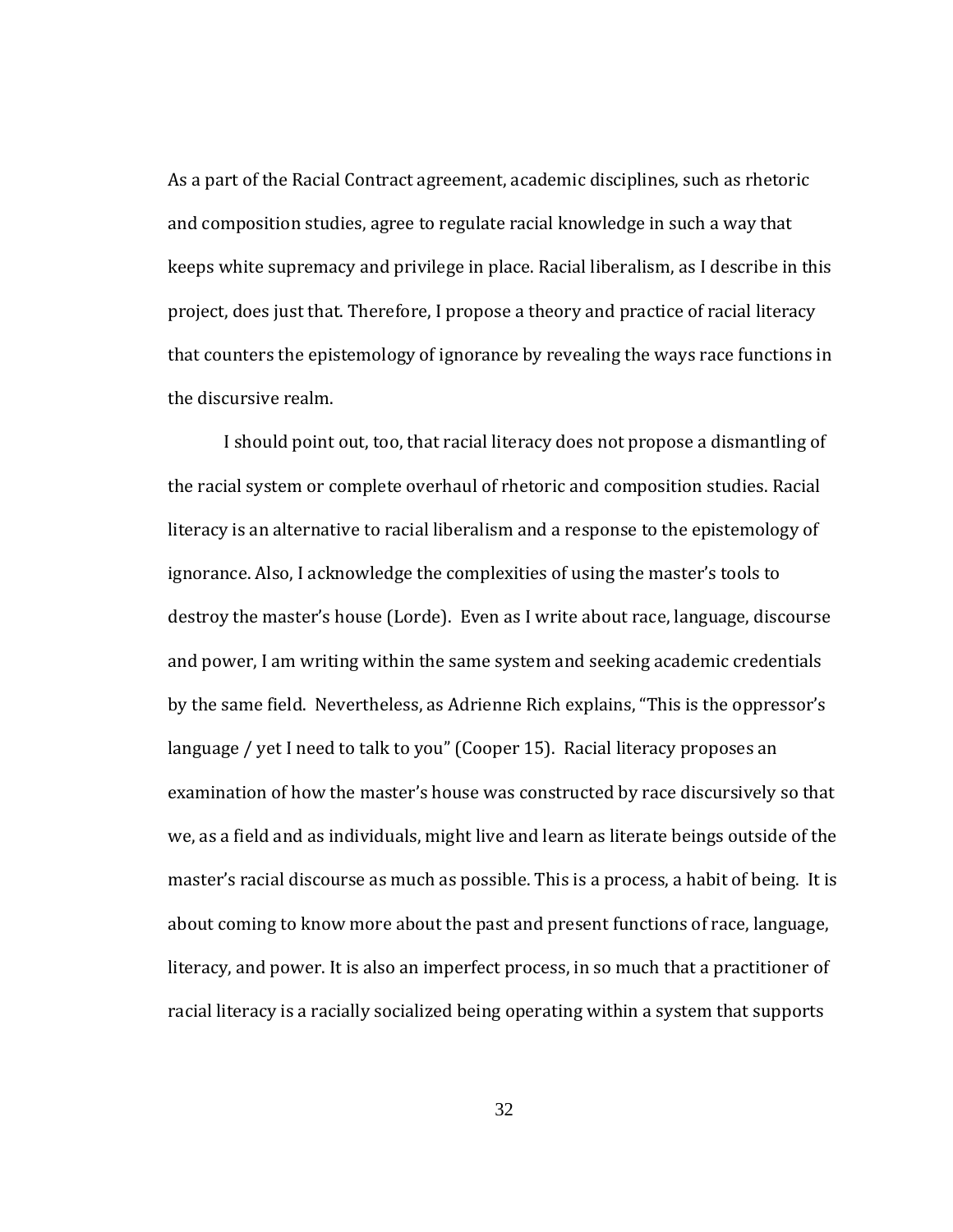racism, and it should not be thought of as having an end point. Because race and language float, institutions change, and beliefs evolve, so must racial literacy.

## **Chapter Overview**

analysis. I began this discussion with a brief description of race, Barack Obama, and the 2008 presidential election. This national moment of the first African‐American President of the United States offers us the opportunity to really address how race functions in our society. Throughout the project I refer to Obama and his election as a contextual marker for where we are as a country when it comes to race and racism. The field of rhetoric and composition studies should use this moment to re‐ examine its theory and pedagogy regarding race, given that so much of this historic change in our nation was brought about by language and rhetoric. As such, my dissertation questions the efficacy of racial liberalism in the field of rhetoric and composition studies and argues for a new paradigm based on the theory and practice of racial literacy that grounds race praxis in critical language and discourse

In chapter 2, "Rhetoric and Composition Studies: Between Race and a Hard Place," I argue that the field of rhetoric and compositions studies has an ambivalent history with critical race analysis and that the racial knowledge produced within the field falls under the category of racial liberalism. To demonstrate this, I briefly survey the field's engagement with race, followed by an analysis of rhetoric and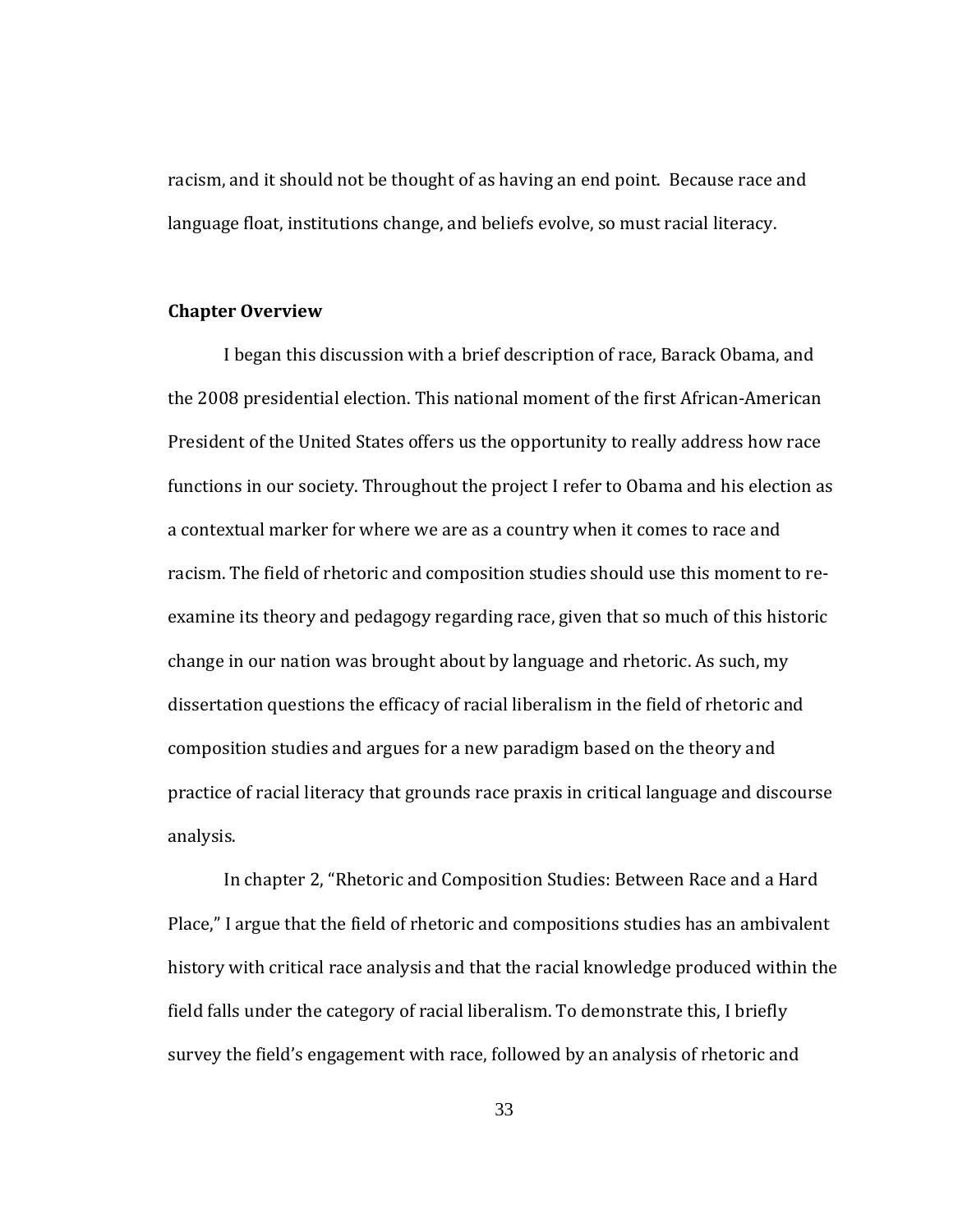crisis of theory and pedagogy disconnected from our foundation of language. composition readers that promote racial liberalism and produce an epistemology of ignorance. I contend that the problem of racial liberalism within the field necessitates three shifts: shifting the rhetorical subject in the field and in classrooms from the individual (student) to the language of race (discursive system); shifting the theoretical paradigm from racial liberalism that promotes tolerance and an epistemology of ignorance; and shifting the pedagogy from racial liberalism to racial literacy. I conclude the chapter by revisiting the debate over *Students' Rights to Their Own Language*, and suggest that the field reframe the debate around students' rights to study language because the field's desire to be racially tolerant and progressive without being critical of race from a linguistic standpoint has resulted in a racial

In chapter 3 "Toward a Theory of Racial Literacy," I develop the theoretical framework for racial literacy awareness and practice within the field of rhetoric and composition studies. Here, I shift the rhetorical subject from the individual student emphasized within racial liberalism to the language of race within racial literacy. I begin by examining the linguistic properties of race and the power of language to create reality. Stuart Hall's theorization of racial signification grounds my argument for racial literacy because of its emphasis on the term *race* as a discursive construct. I also integrate the linguistic analysis of Ferdinand de Saussure whose theory of the sign informs Hall's argument. With a clear understanding of *race* as linguistic term or sign and the implications of racial signification, I move into Roland Barthes' and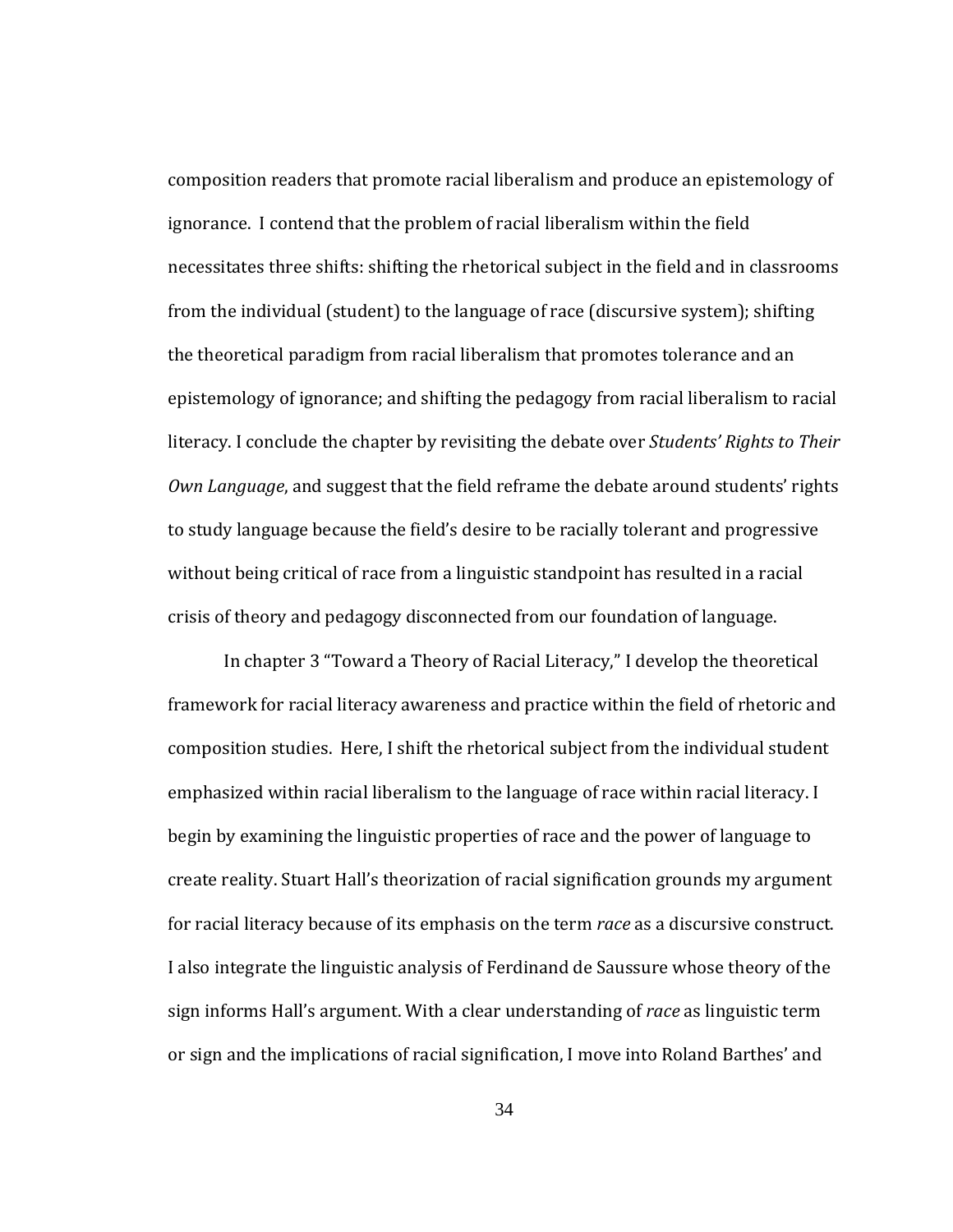and knowledge. Jacques Lyotard's discussions of the ideological and discursive nature of racial myths and grand narratives, which I argue are the invisible mechanisms that carry racial ideology within racial discourse. Through racial narratives and folklore, race functions in the common sense realm of reality, shaping how we make meaning of our world. Kenneth Burke's theory of "terministic screens" offers insight into this characteristic of race as a filter and molder of reality. I conclude the chapter with an analysis of how race functions as a speech act. J.L. Austin's and Judith Butler's theories of language performance illuminate how words do more than describe but also perform. I argue that the reiterative process of *race* through constant resignification has created a powerful discourse that creates and regulates bodies

 "Chapter IV: Racial Literacy in the Classroom" moves from the theoretical to the practical to illustrate what racial literacy can look like in the classroom. I problematize teaching racial literacy from a critical pedagogy perspective that seeks to convert students. In the first part of the chapter, I describe my teaching philosophy and reluctance to coerce students into acknowledging an anti‐racist stance. The racial literacy classroom, as I construct it, attempts to create an environment that does not harm or pressure students into my personal beliefs about race and racism but, instead, promotes racial literacy critical consciousness that hopefully students will develop into a habit of being in the world. The second part of the chapter describes how I construct my racial literacy course based on my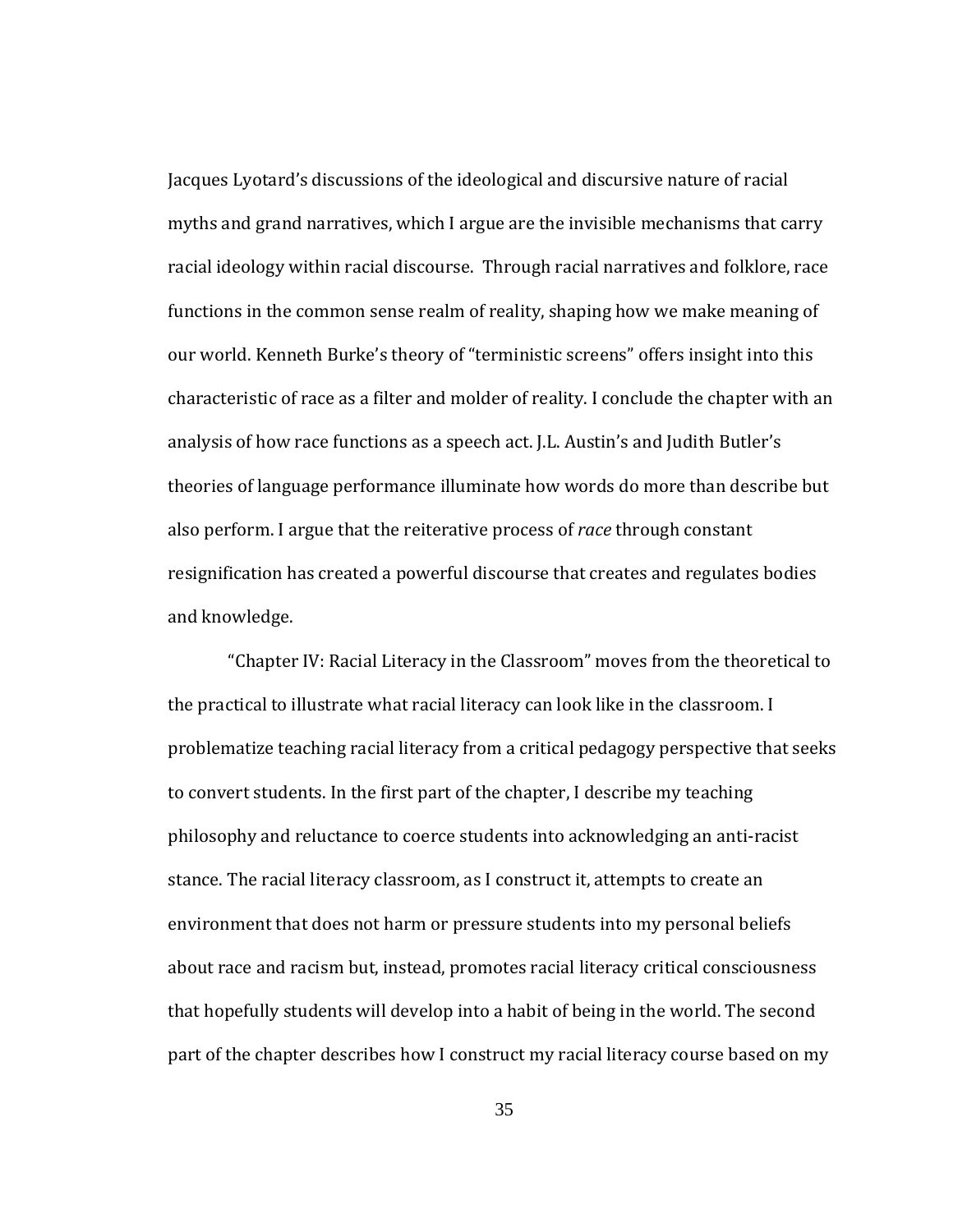interpret the election from a racially literate perspective. racial literacy tenets and within the university requirements, which I use to develop the syllabus and course description. These tenets and requirements compel me to focus on the critical components of the course: transparency, argumentative discourse, speaking ethics, and a racial literacy as critical consciousness. This section provides pictures of my course, student voices, and instructor reflections on the challenges and successes of teaching racial literacy. Furthermore, racial literacy has implications outside of my classroom, and in part three, I argue that the Writing Center should integrate racial literacy training into its curricula. To support this argument, I report findings of an experimental study I conducted with one of my racial literacy classes. The study revealed that when tutors are not familiar with racial literacy they resort to racial liberalism by emphasizing grammar and promoting political correctness in writing. The chapter concludes by acknowledging that teaching racial literacy has to evolve with changes in racial politics in the nation. The election of Barack Obama as the first African‐American President of the United States will create new questions, questions that I could not anticipate when I was teaching racial literacy prior to the election. The challenge for racial literacy instructors becomes more complicated when racial liberalism persists and Obama's election can be used to support it. In response, I offer strategies for instructors to

I conclude the project in chapter 5 by looking forward to how rhetoric and composition studies can stop race(ing) around in circles and begin to face race head‐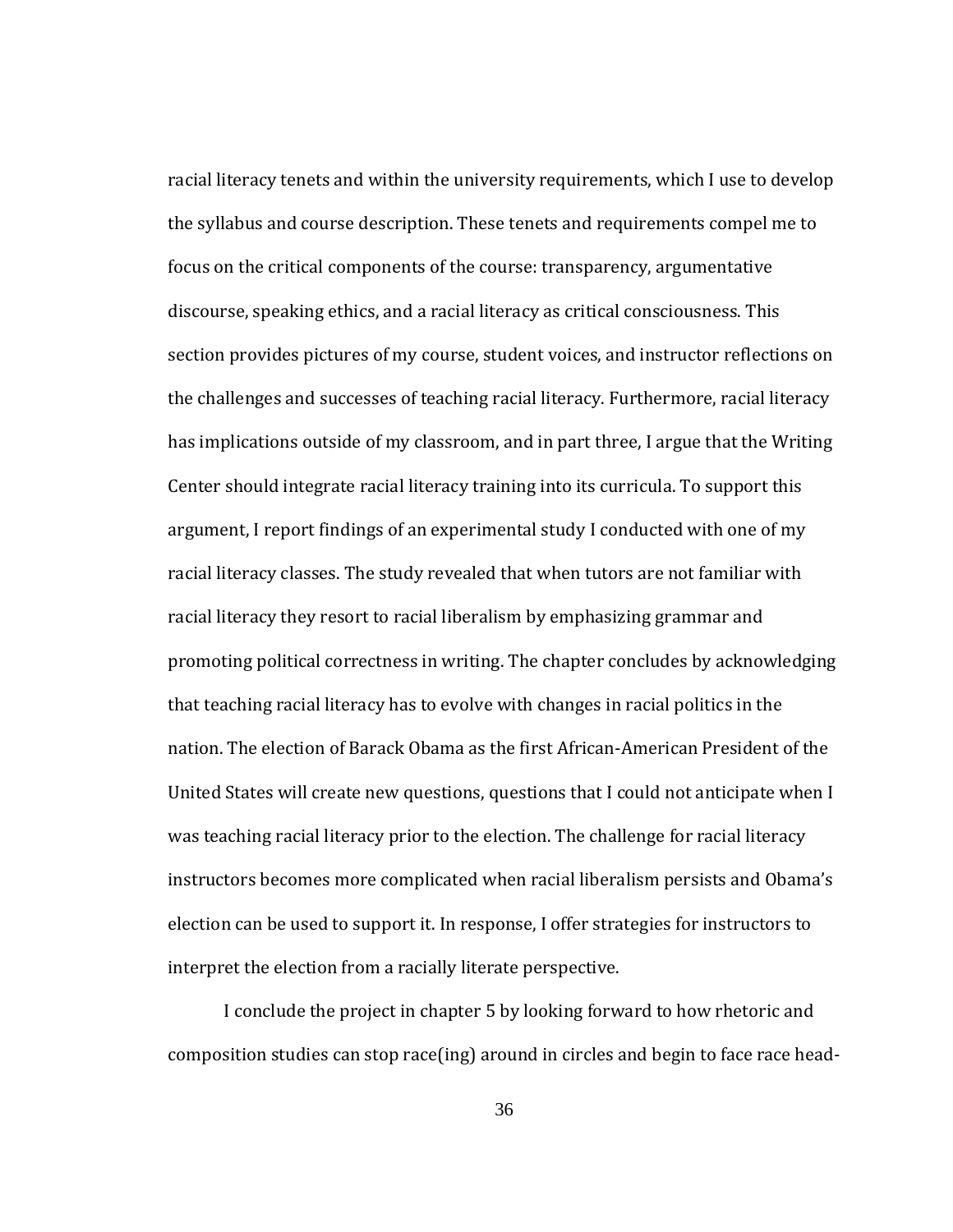on. To face race head‐on, I submit that the field should look to critical race theory and the ways scholars in legal studies have mobilized to create a critical body of racial knowledge relevant to their field. I also submit that the field should re‐orient itself with linguistics by focusing on the structural and social aspects of language that help students see the power and function of race as a linguistic system. The field must also produce new scholarship for students in the classroom and for teacher training. None of these changes can be done, however, if the field does not confront white fear. I use Robert Jensen's four categories of white fear to implicate the field in its complicity with racial liberalism and the maintenance of the status quo for personal and professional profit. As with all theories, there are limitations. The project concludes with a hopeful look forward to further theorizing of how to teach racial literacy from an intersectional perspective. The project also makes clear that, in the end, new racial knowledge will not be enough to change the field or society. Persuasion and mobilization by people committed to changing how race and racism function will be necessary to see progress.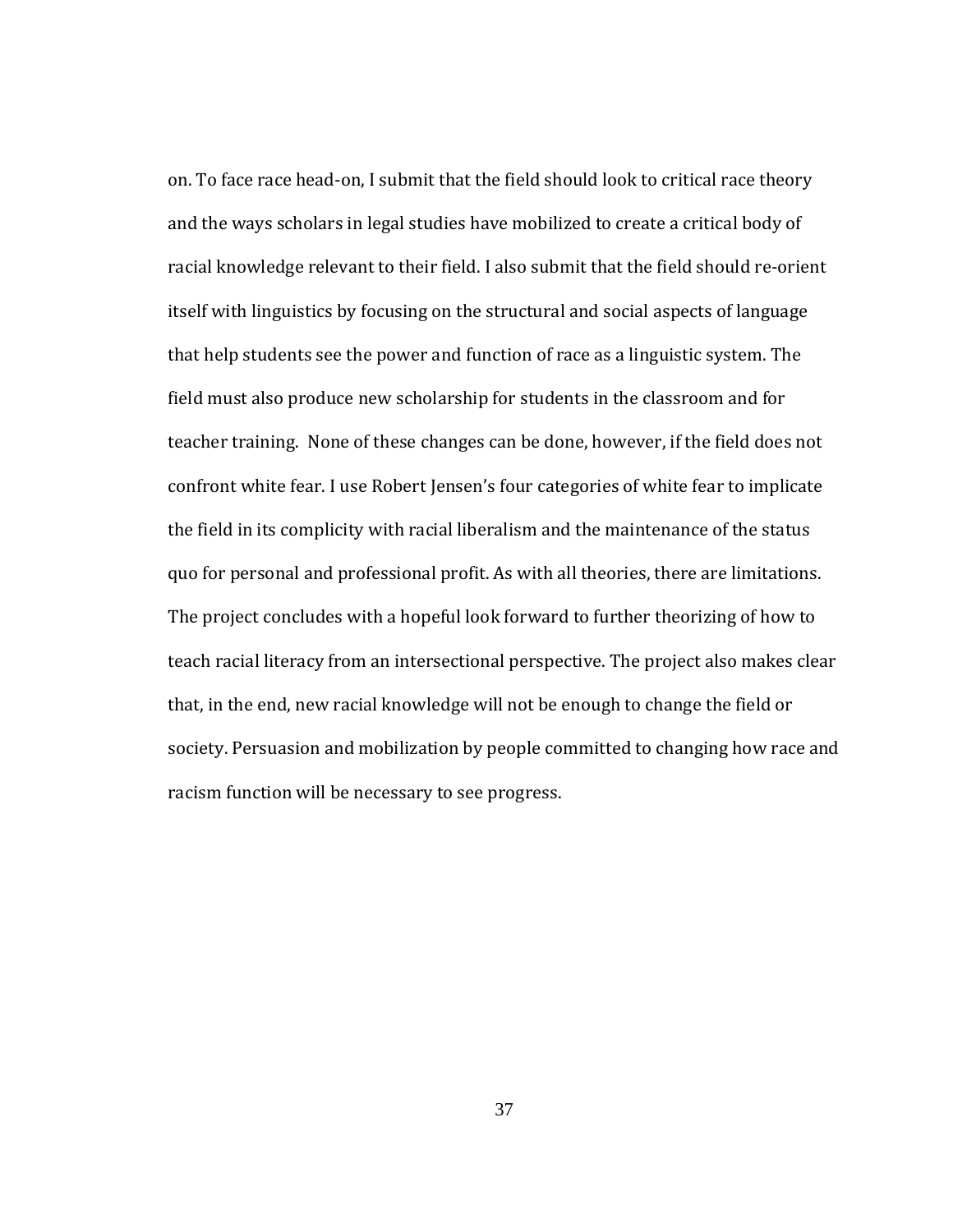## CHAPTER II

# RHETORIC AND COMPOSITION STUDIES: BETWEEN RACE AND A HARD PLACE

to his willingness to face race head-on in the public sphere. The 2008 presidential campaign and the election of Barack Obama as the first African American President of the United States provided classrooms all over the country, even the world, with plenty of material to discuss, whether about political rhetoric, race, gender, citizenship, or voting rights. Obama's written texts also gave the public insight into his views on race. His autobiography *Dreams from My Father: A Story of Race and Inheritance*, for example, is a text full of narrative, political reflection, race and gender (masculinity) analysis, in addition to the excellent prose. In his book of political essays entitled *The Audacity of Hope: Thoughts on Reclaiming the American Dream*, Obama devotes an entire chapter to his views on race, racism, and public policy. These published and public texts testify

Nevertheless, when it came time for Obama to run for the highest office in the land, he steered away from race-talk as much as possible, because, I believe, he knew that the sound‐byte political campaign culture could not adequately capture the nuances of racial politics nor the critical race dialogue that the country needed to have. So, as much as possible, Obama avoided race‐talk during the campaign.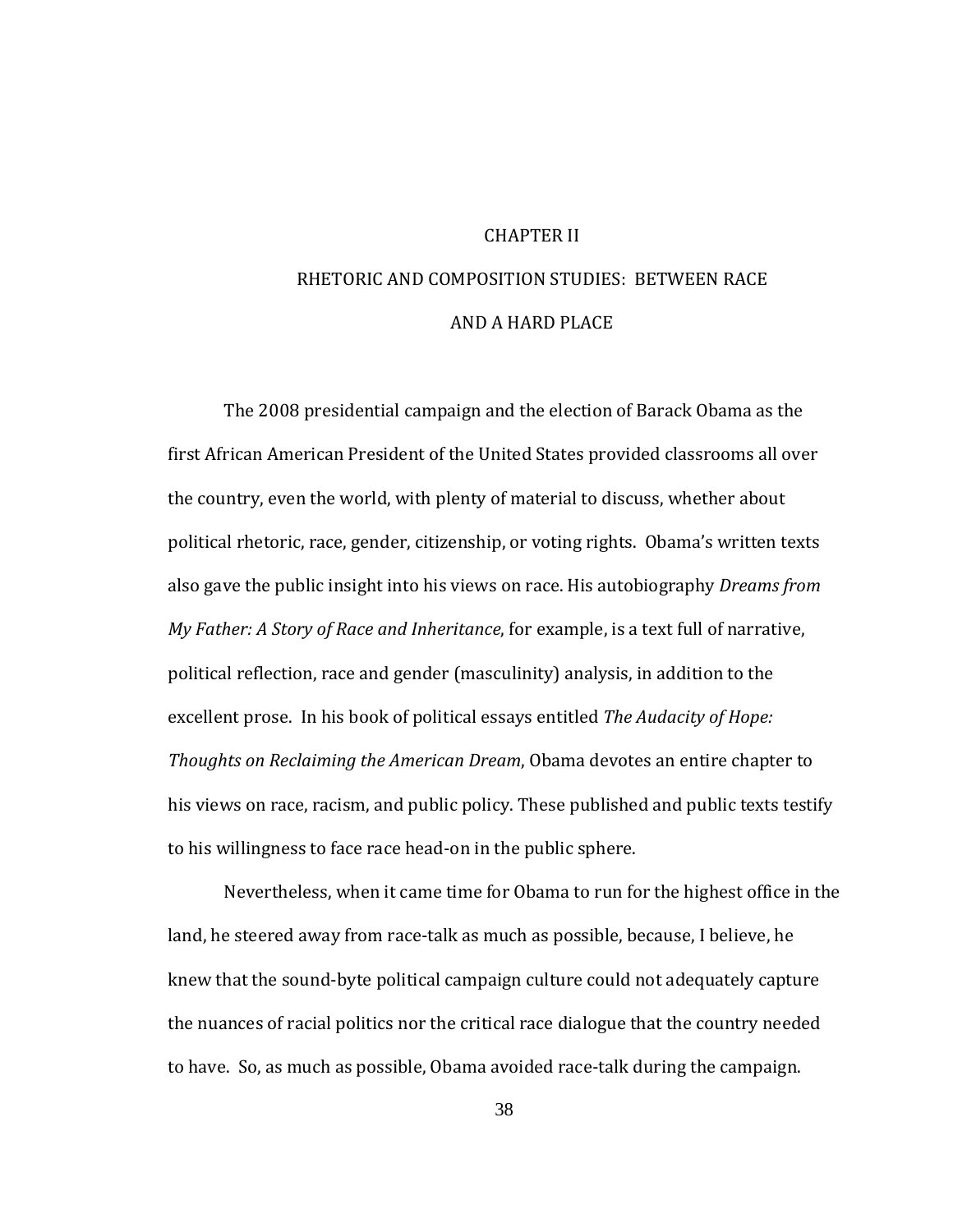That was until his former pastor Jeremiah Wright entered the picture. After weeks of racially‐inflammatory news coverage of the former pastor, candidate Obama was forced to address race in front of a world audience. He was between race and hard place.

to engage students in a national conversation about race. The rhetorical moment presented Obama with two options. One, he could cower under the media scrutiny and characterizations of blackness, anger, and anti‐ Americanism, which would have probably derailed his campaign. Or, two, he could face race head-on, as he had done in his books, by speaking honestly and knowledgeably about race in America. He chose to do the latter in what is now commonly referred to as "The Race Speech" (Oliver 253‐270). Afterwards, media reported that college and high school classrooms across the country used the speech

What does Obama's decision to face race head‐on during the campaign season have to do with rhetoric and composition studies? Similar to Barack Obama, rhetoric and composition studies is stuck between race and a hard place. It is at an impasse when it comes to theorizing and teaching about race. At the intersection of racial liberalism, multiculturalism, and identity and diversity politics, the field finds itself wondering which way to go. I posit that in spite of the various manifestations of racial pedagogy, the field has two options: one, it can cower and hide behind racial liberalism, as it has been doing; or, two, it can face race head‐on, in a risky, uncompromising examination of race, language, and power. My hope is that the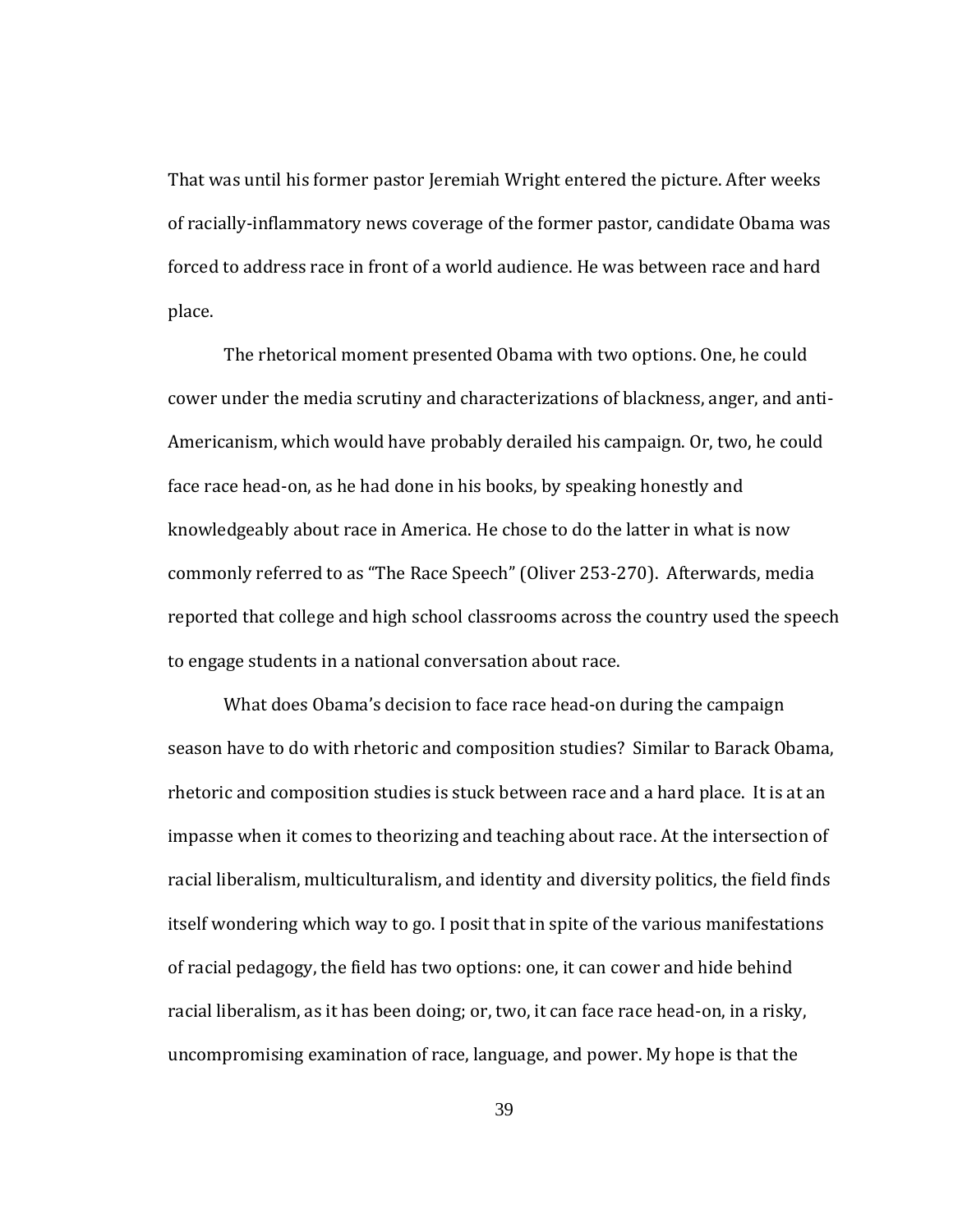field, not just individual teachers, will use this national moment of progress to create an academic moment of progress. Rhetoric and composition studies should interrogate how race functions in our representation of ourselves and in the dissemination and creation of knowledge. From there, we can choose a more effective way to integrate race into the linguistic and rhetorical foundations of our field.

I have addressed race and literacy in chapter one so that we understand race as a social construct and literacy as meaning‐making practices involving critique and (de) construction through reading, writing, speaking, and viewing in an effort to promote critical awareness of and engagement with the world. In chapter two, I argue that rhetoric and composition studies is stuck between race and a hard place. The knowledge and discourse it produces about race is steeped in racial liberalism and incongruent with the field's linguistic and rhetorical roots. To demonstrate this, I employ Jacqueline Jones Royster's metaphor of disciplinary landscape to examine how the field creates and disseminates knowledge. Next, I briefly survey the racial landscape, historically and presently, of rhetoric and composition studies to highlight insufficient body of knowledge about race in the field. Then, I provide an illustration of the field's knowledge and discourse of race with a rhetorical textual analysis within the field. In the conclusion, I maintain that the discourse on race and the field's reluctance to face race head‐on deny students the right to study language, but more problematic is the field's production of an epistemology of ignorance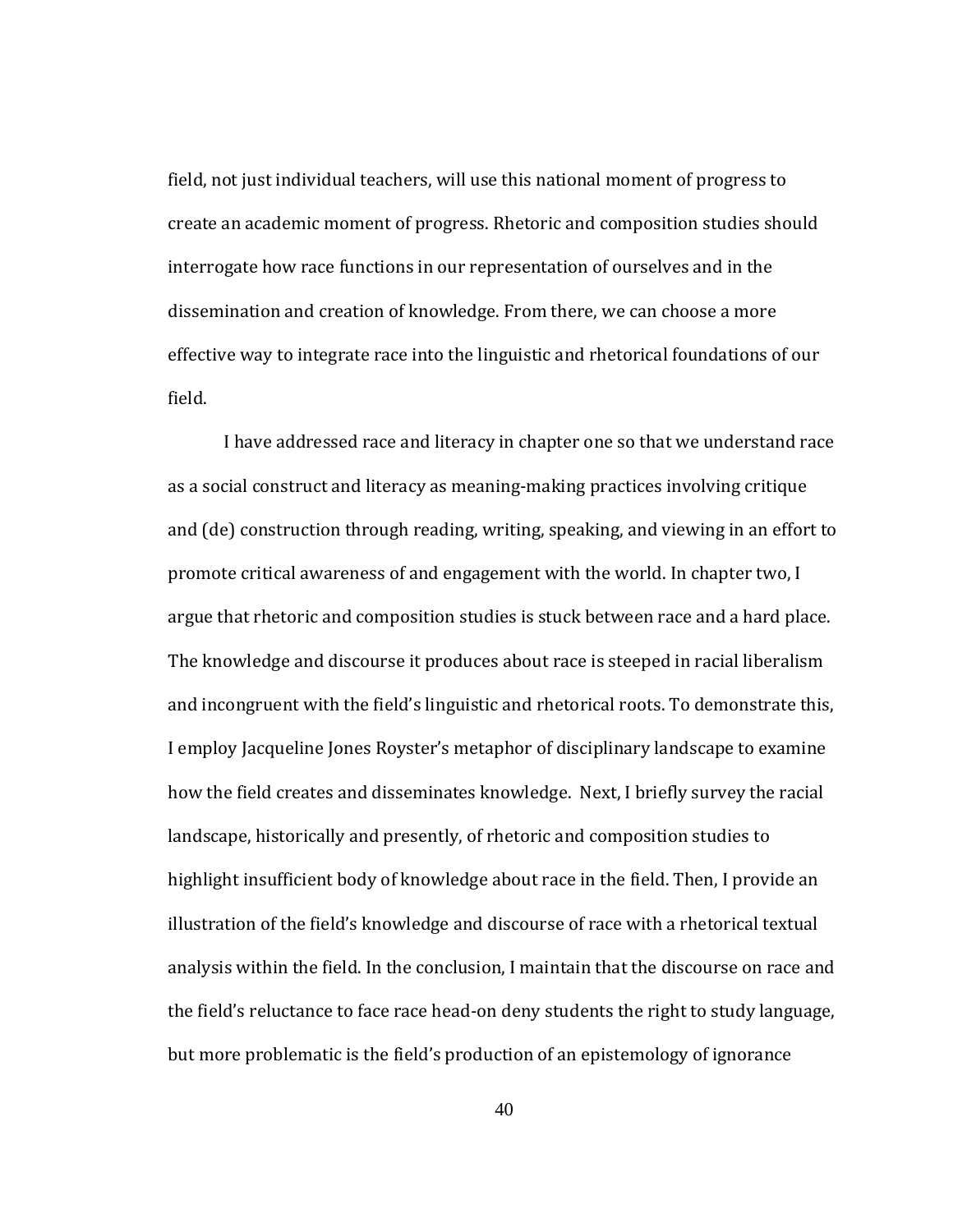within a larger Racial Contract that keeps the status quo in place. My theory of racial literacy, proposed in chapter three, will respond to this crisis of racial praxis within the field.

## **Race and Knowledge in Rhetoric and Composition Studies**

to necessitate a remedy to the problem. All knowledge is not valued equally. As an African American woman in the field of rhetoric and composition studies, it did not take long for me to recognize this fact. What intelligence, articulation, persuasion, and communication mean in the field is not necessarily what it means in my home community. In graduate classrooms, I learned to adapt to and to adopt authorized knowledge. For example, in terms of race, I experienced being sought after to speak in forums or workshops about race and racism (possibly due to some perceived "knowledge" of them), but noticed that these conversations rarely resulted in changes in the department or administration of the rhetoric and composition program. Authorized knowledge about race and racism was merely disciplined or domesticated knowledge about race and racism, knowledge that was attune to the problems but not critical enough

Rhetoric and composition studies, similar to many disciplines, privileges knowledge or epistemology, the study of knowledge, that is firmly rooted in ancient Greek philosophy. Two examples are Plato and Aristotle. In brief, the Platonic view is that knowledge already exists "out there" and, as such, must be attained or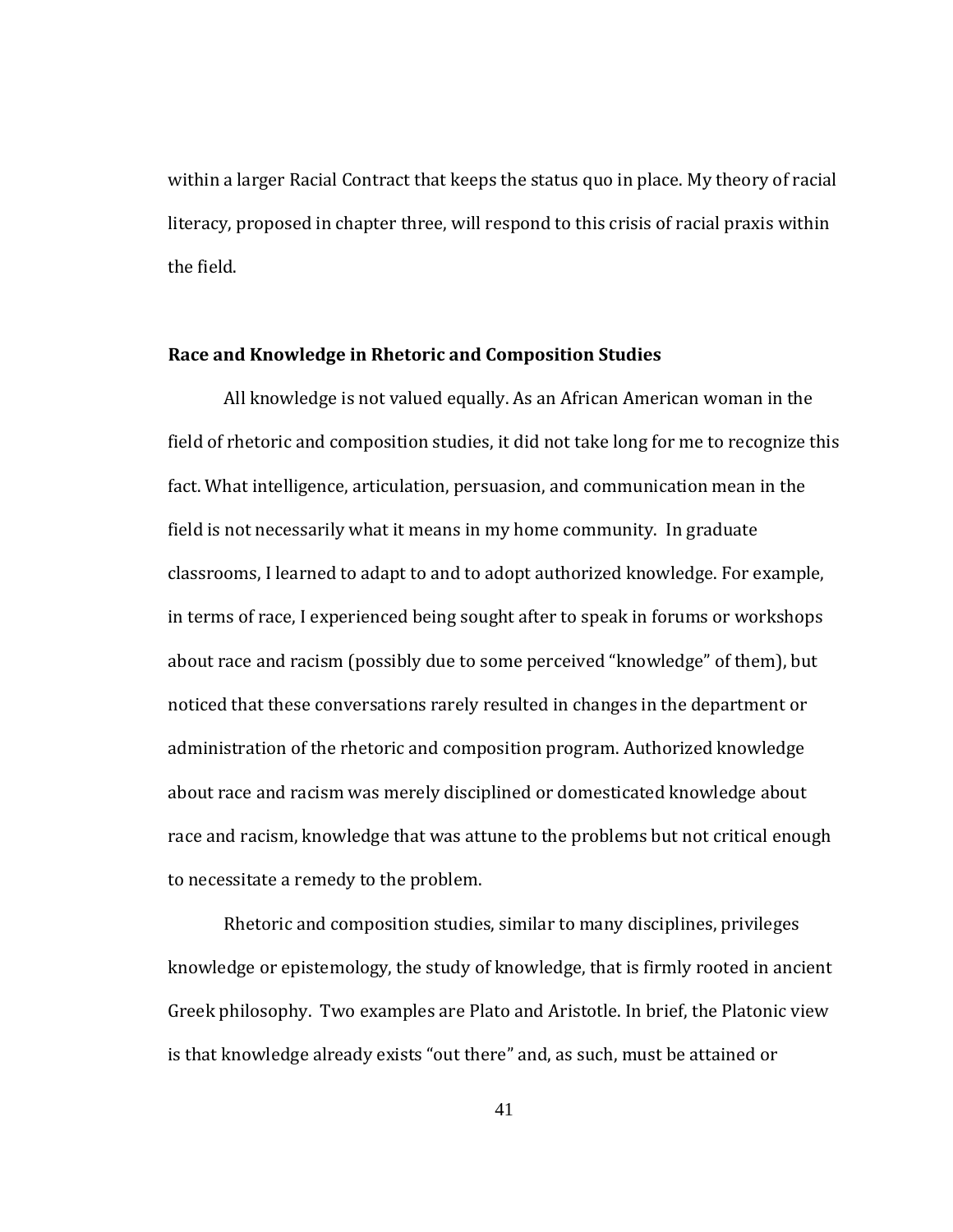race are in another direction. recollected through philosophical dialogue. Aristotle's view of knowledge was less abstract than Plato's. He sought to classify objects, using empirical research, observation, and evidence to prove truths. Today, multiple manifestations of Platonic and Aristotelian epistemologies ground legal, scientific, political, and various other discursive and pragmatic systems. In rhetoric and composition studies, knowledge, according to Thomas Kerr, is no longer based in science and enlightenment philosophies that value fixed, discoverable knowledge, but now is based in theories of social construction created within discourse communities (Heilker and Vandenberg 136‐39). James Berlin also characterizes knowledge in the field this way: "Knowledge itself is a rhetorical construct . . . [just as] epistemology is rhetorical, is itself a social and historical construct" (*Rhetoric* 165). What this means is people and communities make knowledge. The implication for the field of rhetoric and composition studies, then, is that the knowledge it produces is constructed by the people within the discourse community. Then, the field has some relative control over knowledge it produces about race. My survey of the field reveals that the knowledge constructed about race within the field of rhetoric and composition studies is limited within a racially liberal paradigm, which directs the attention of students and scholars in one direction when the more critical issues of

Royster's metaphor of disciplinary knowledge construction as landscape illustrates that rhetoric and composition studies also sees and values knowledge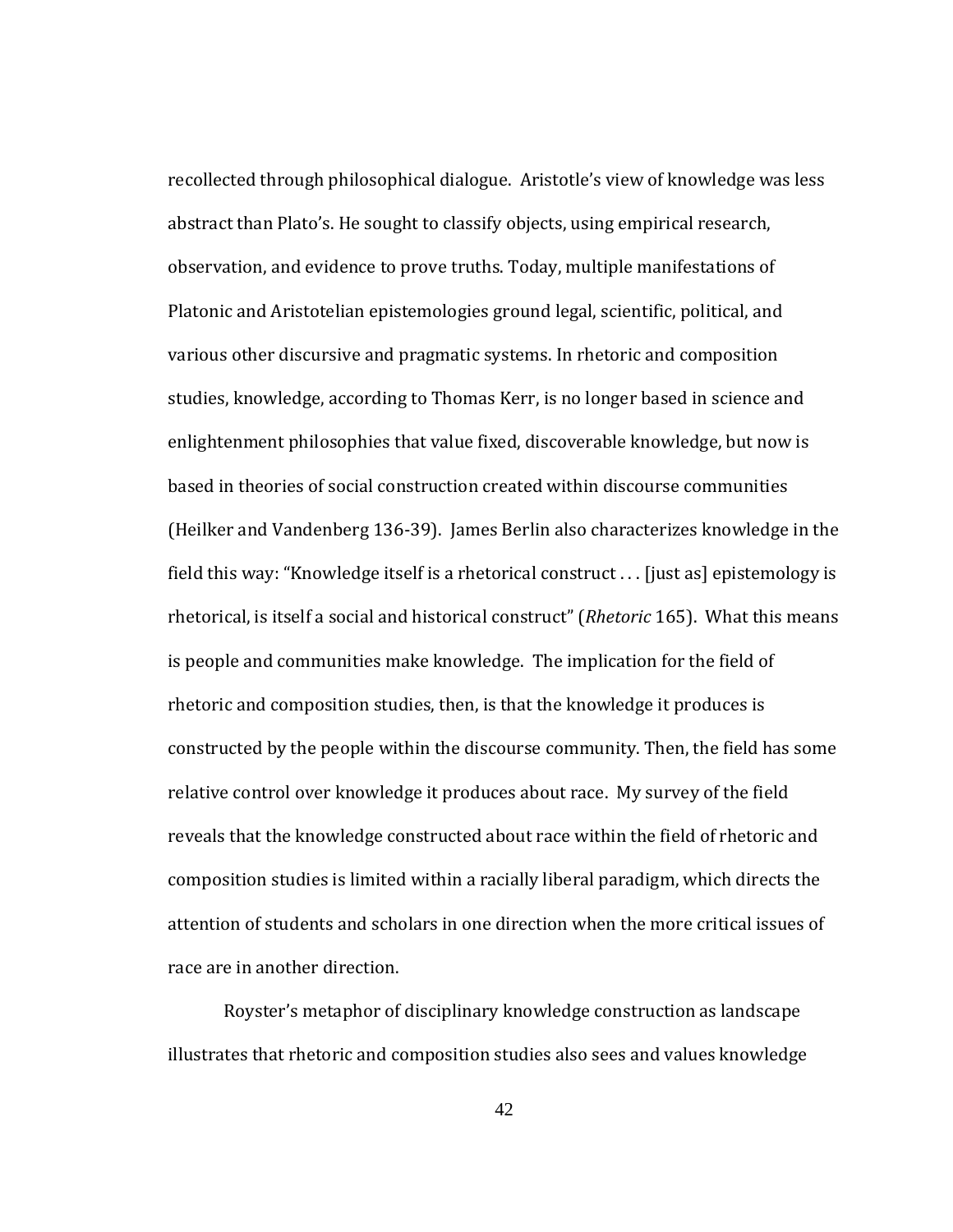about race and racism. from limited perspective. If we imagine ourselves standing on a cliff, what we see depends on where we stand and in which direction we face. Even still, what we see further depends on what we decide to look at. Royster believes that the publishing process of the history of rhetoric, for instance, is a knowledge‐making and interpretive process that displays who and what the field believes and values. Presently, the written history of rhetoric, or the landscape, continues to believe and to value Western, elite, male viewpoints and experiences. This is problematic because valid knowledge is confined to a particular group of people, a particular place, and a particular social class. And, the field of rhetoric and composition studies also operates based on the disciplinary habits of this exclusive group, which excludes the experiences of others (148‐49). Royster challenges the field, particularly historians, to make four shifts: shift from a Western perspective; shift rhetorical subjects; shift the circle of practice; and shift the theoretical paradigm. These shifts will open the history of the field by chipping away at the exclusionary paradigm and reforming disciplinary habits (150‐65). Rhetoric and composition studies should look to these shifts because it needs to reform its disciplinary habits

 Standing in the twenty‐first century and looking back, we can survey the racial landscape with a brief history of race in rhetoric and composition studies. To date, there is no book‐length history of race within the field. Discussions of race have been subsumed under the headings student language rights, second language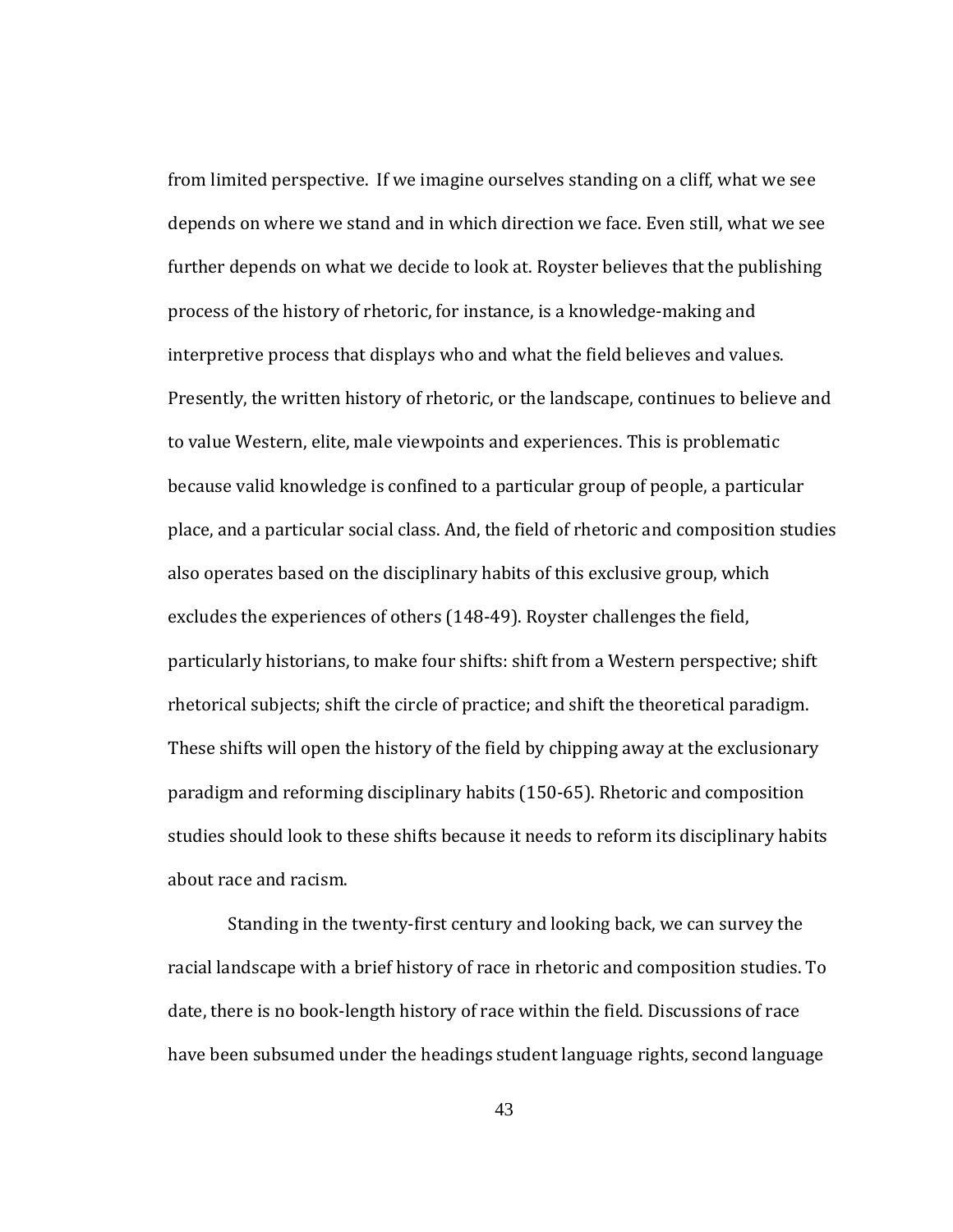learners, academic discourse, class politics, multiculturalism, and cultural studies, with these themes coinciding with demographic changes in the national populace. The Civil Rights movement era in the 1950s and 1960s, in addition to the reinvigorated feminist movement in the 1970s, brought about drastic changes in the academy. This new population brought with them diverse dialects, learning styles, cultures, and reasons for attending college. The change in racial dynamics and population prompted ideas of accommodation, assimilation, and reform. Howard Winant describes the transition within the field of racial studies this way:

As the United States underwent a transition from the fairly explicit white supremacism and racial domination of the pre‐civil rights era to reform‐ based and incorporative logic of 'color‐blindness', diversity, and so on that had become the new racial 'common sense' sometime in the 1970s, racial studies had also to confront the newly emergent, hegemonic situation. (70)

race still matter? (70-71). He goes on to say that issues of racism, privilege, and discrimination were still important, but because some reform measures were incorporated into public policy and government administrations, society faced new challenges. The academy as a whole had to adapt to the changes, with new pedagogical, empirical, and theoretical questions emerging. Debates intensified in academic departments across the university, with the salient questions being: What is the significance of race? Does

Of course race still mattered, because even though the movement era forced some structural changes and demanded the incorporation of previously excluded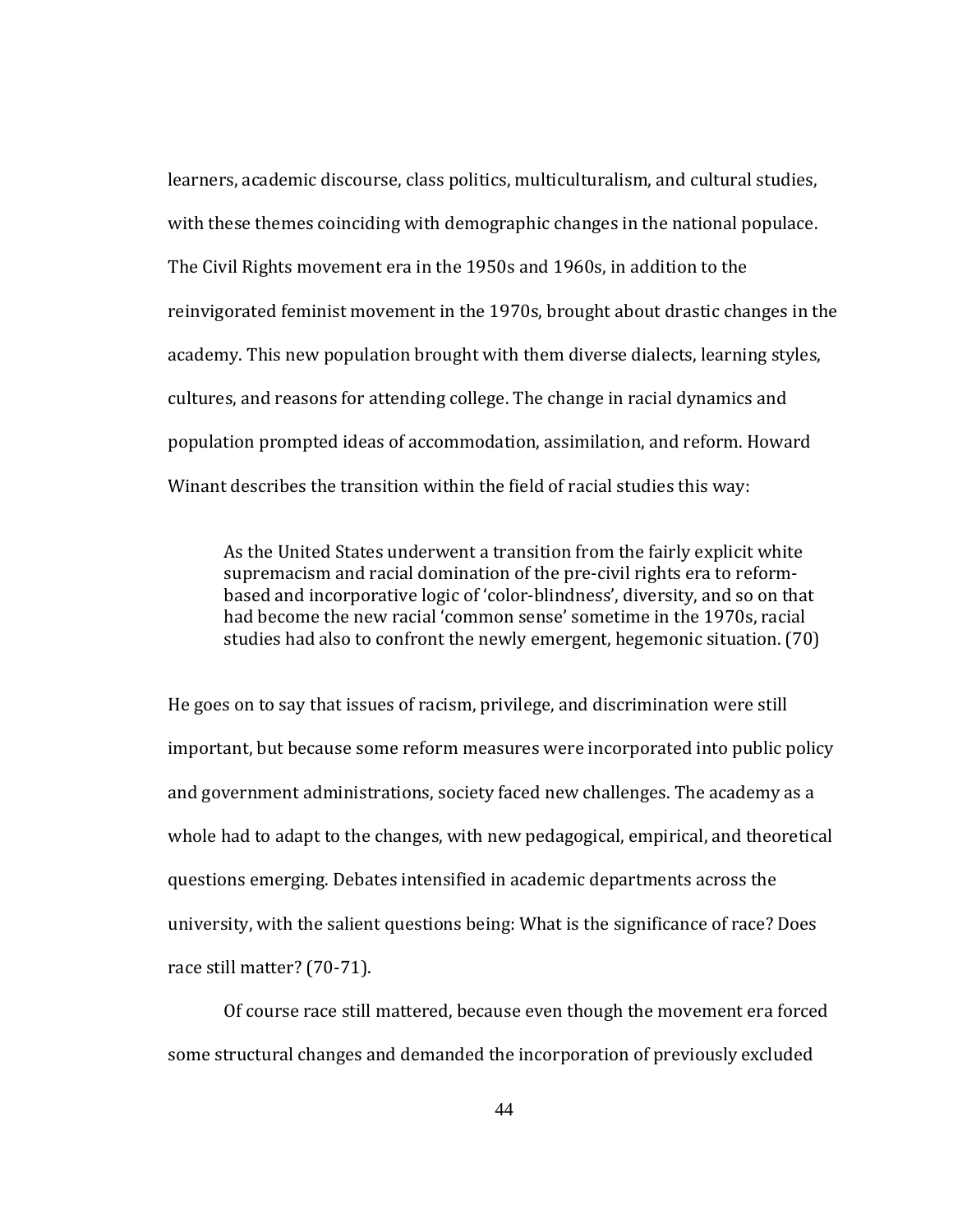the assumptions, knowledge, and values it produces. groups of people and their voices, the racial status quo remained intact. The post‐ civil rights goal within the academy was not to dismantle the racial status quo but to manage the diversity. Ideologies of pluralism, such as multiculturalism and diversity, created a "Race Industry, an industry that is responsible for the management, commodification, and domestification of race on American campuses" (Mohanty 148). Put another way, race studies and the new raced bodies had to be "disciplined" into the university in such a way not to disturb the system or disrupt the habitual classroom practices. The post‐civil rights model has served to tolerate difference, to domesticate race, and to discipline physical bodies and bodies of knowledge into a paradigm that maintains the invisibility of white supremacy and

Rhetoric and composition studies was not immune to this racial domestification. As a rhetoric and composition scholar, I have witnessed the field's ambivalence with facing race head‐on, instead opting to domesticate or to cage race (as if it is an ugly monster) within progressive‐minded agendas that circumvented the race issue. The 1980s and 1990s prompted an increased awareness of politics, identity, and literacy, which gave rise to new ways of seeing and producing knowledge within the field and classroom. Kenneth Bruffee's work on collaboration; the ethnographic research of Shirley Brice Heath; the analysis of class politics in autobiographical writings of Mike Rose; the debates about academic discourse and cultural codes in Lisa Delpit's writings; and the influence of gender on literacy as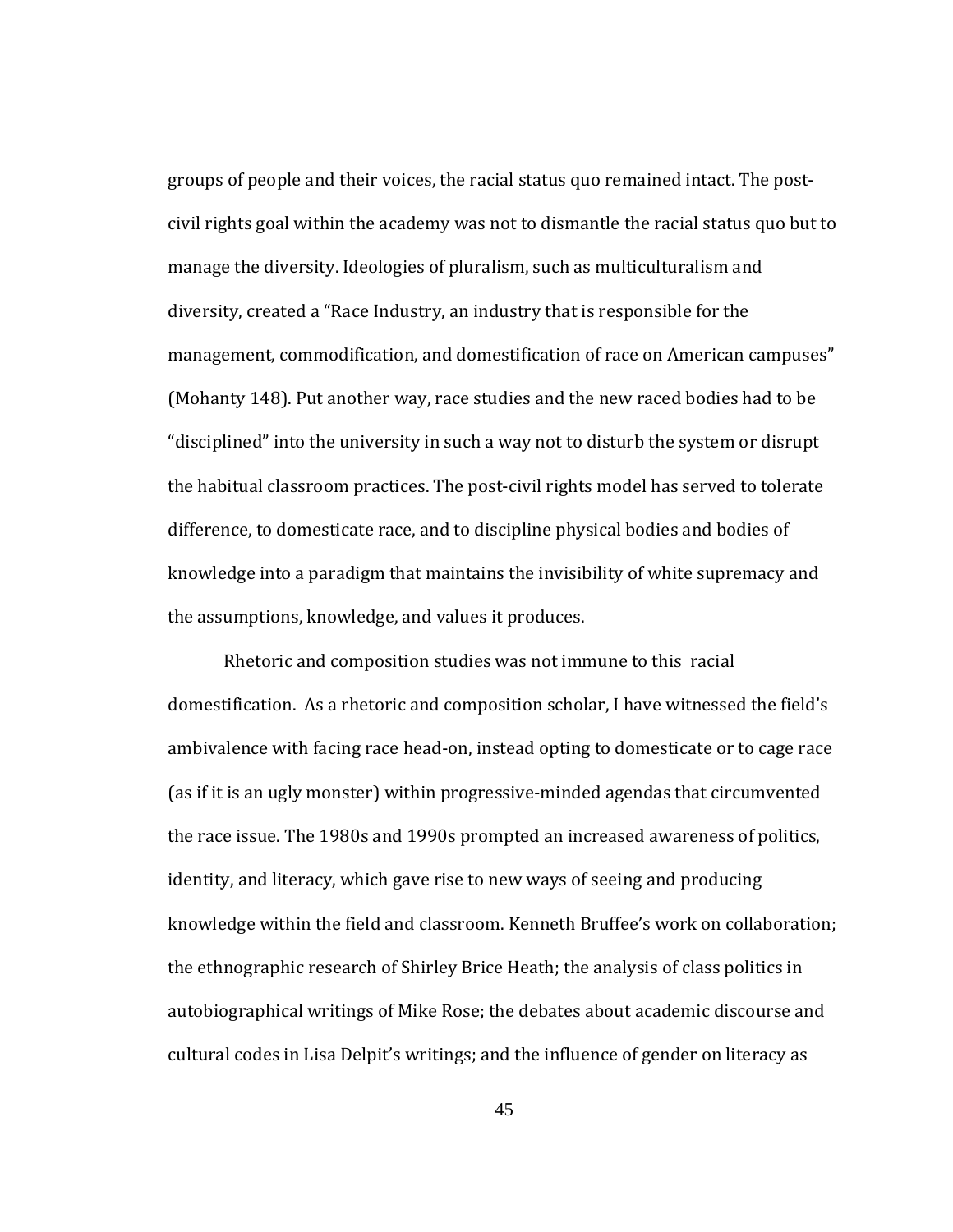discussed by Elizabeth Flynn, are examples of the myriad voices and challenges to standard theories and pedagogies within the field. Although there was an awareness of difference and attempts to embrace and manage difference, racially liberal frameworks of multiculturalism and diversity shifted attention away from race and toward tolerance. Keith Gilyard describes the field's conversion to multiculturalism in the 1980s as a detour around meaningful analysis of race, racism, and racialized discourse. Gilyard explains the mistake scholars made in conflating multiculturalism and anti‐racism:

While the former often gestures toward a formulaic polycultural curriculum, the latter insists on unflinching criticism of racist domination and its impact on education, including composition curricula. Multiculturalism, then, with its characteristic emphasis on rather low‐level sensitivity training, serves to obscure the problematics of racism, which include consideration of class. (47)

While the field embraced multiculturalism, it also "inscribe[d] another othering discourse" (48). People of color were written about as "Others," as different, sub‐ normal, and exotic. Difference, although acknowledged, was not interrogated from the vantage point of hierarchy and privilege. Gloria Ladson‐Billings and William Tate argue that "the ever‐expanding multicultural paradigm follows the traditions of liberalism, allowing a proliferation of difference. Unfortunately, the tensions between and among these differences is rarely interrogated, presuming a 'unity of difference'—that is, that all difference is both analogous and equivalent" (62). The institutionalization of difference for tolerance sake masked as racial progress but in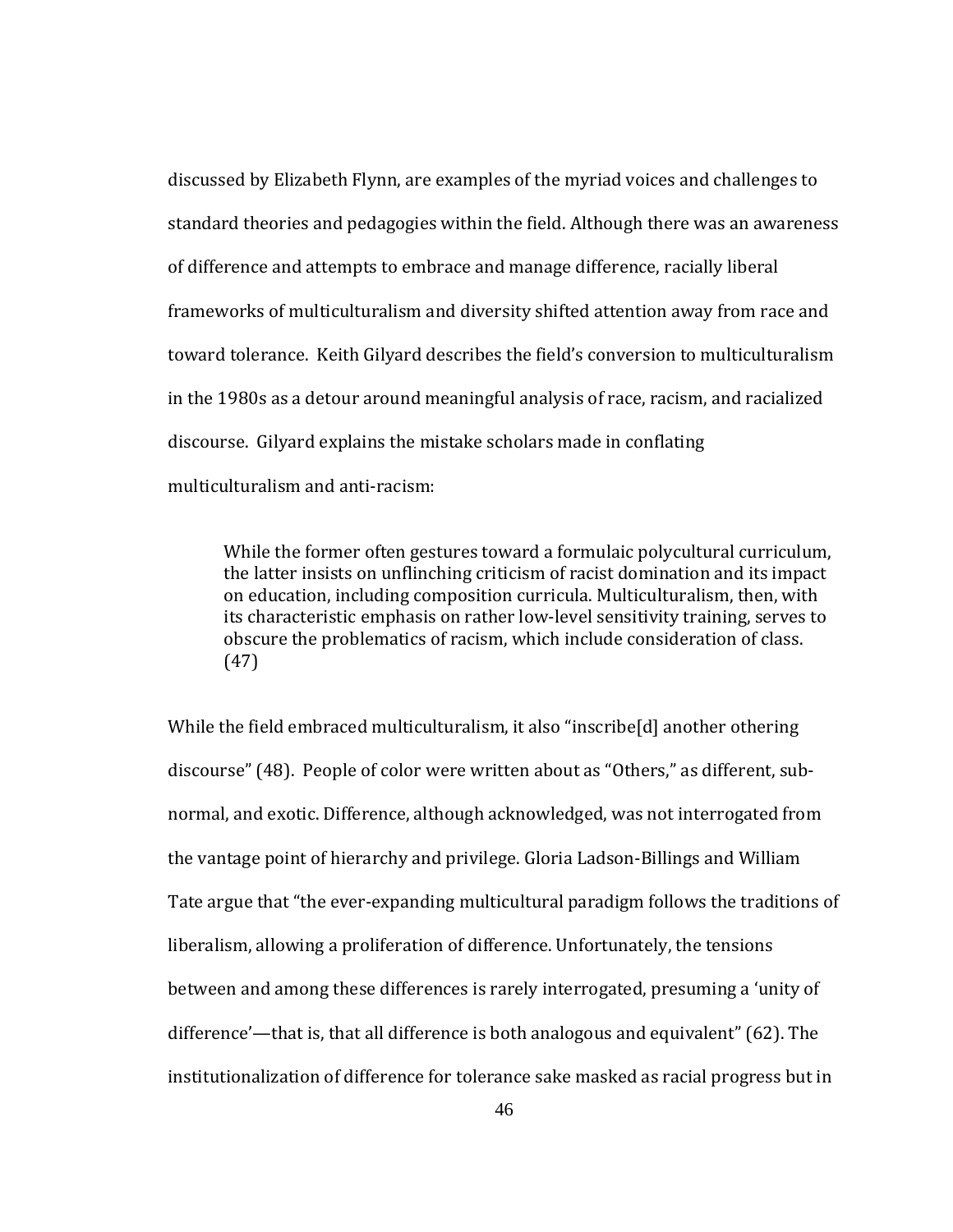reality it was racial liberalism, given that the structure of academe and departmental culture (publishing, tenure, promotion, and requirements) remained the same. Nevertheless, a survey of the field does reveal attempts by scholars to problematizes theory and practice of race in the field.

## *view of Critical Approaches to Race in Rhetoric and Composition Studies An Over*

As a post-civil rights scholar, I find myself within a field that domesticates race, disciplines physical bodies and bodies of knowledge. The challenge for me as a racial literacy scholar and instructor is to be undisciplined in how I choose to teach and in the knowledge I choose to create. Residing in the field from this perspective requires searching for critical approaches to race in rhetoric and composition studies that will aid in my racial literacy praxis. Thus far, however, what the landscape reveals is a field shaped by the racially liberal politics of the times that, when forced to accept and acknowledge difference, responds to changes by remaining on the surface or outskirts of critical, structural analysis. The detour to multiculturalism and diversity presented new problems around issues of conflict within the classrooms. Scholars soon recognized that poorly theorized and planned for discussions of difference and race could create a volatile learning environment. I realized this when I attempted to embrace a multicultural approach to teaching composition. One of the first approaches to teaching about difference in the classroom I encountered was Mary Louise Pratt, who used the metaphor of the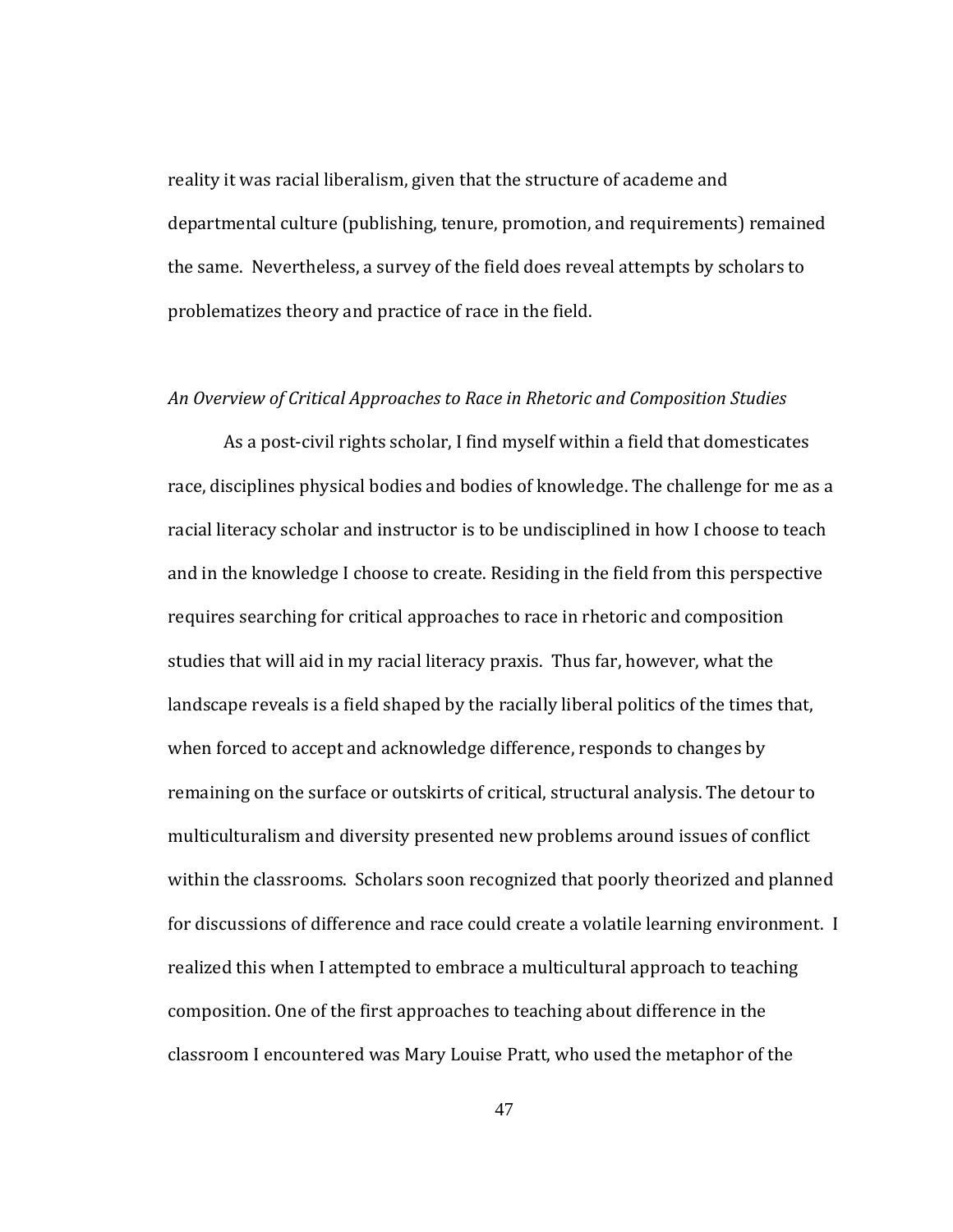cultural studies perspectives. "contact zone" to describe the classroom as a place where people in unequal power relationships and with discordant cultural histories engage in often volatile but necessary conversations. But, the contact zone did not suffice for me because the emphasis is immediately on conflict and contact between students. Student discomfort, student tension, student dis‐ease, and student resistance become the focus and the goal in a contact zone paradigm. Supposedly, if students are engaged enough to argue, then they are moving in the necessary steps to see across difference. Under this paradigm, the multicultural rhetoric and composition classroom could not avoid the discomfort that talking about difference evokes. The field set out to understand how to deal with difference within the classroom, including but not limited to the challenges of writing, difference, and resistance. Anthologies such as, *Writing in Multicultural Settings* (Edited by Carol Severino, Juan C. Guerra, Johnnella E. Butler) and *Insurrections*: *Approaches to Resistance in Composition Studies* (edited by Andrea Greenbaum), attempted to address these concerns by problematizing the teaching of writing from social‐epistemic and

As the field "managed" race and difference, with emphasis placed on student‐ to‐student or classroom environmental conflict, some scholars began to link race more closely to language and rhetoric through cultural studies. In a broader sense, cultural studies proponents, such as Berlin, emphasized studying the function and effects of discourses, thus blurring the boundaries among media studies, literary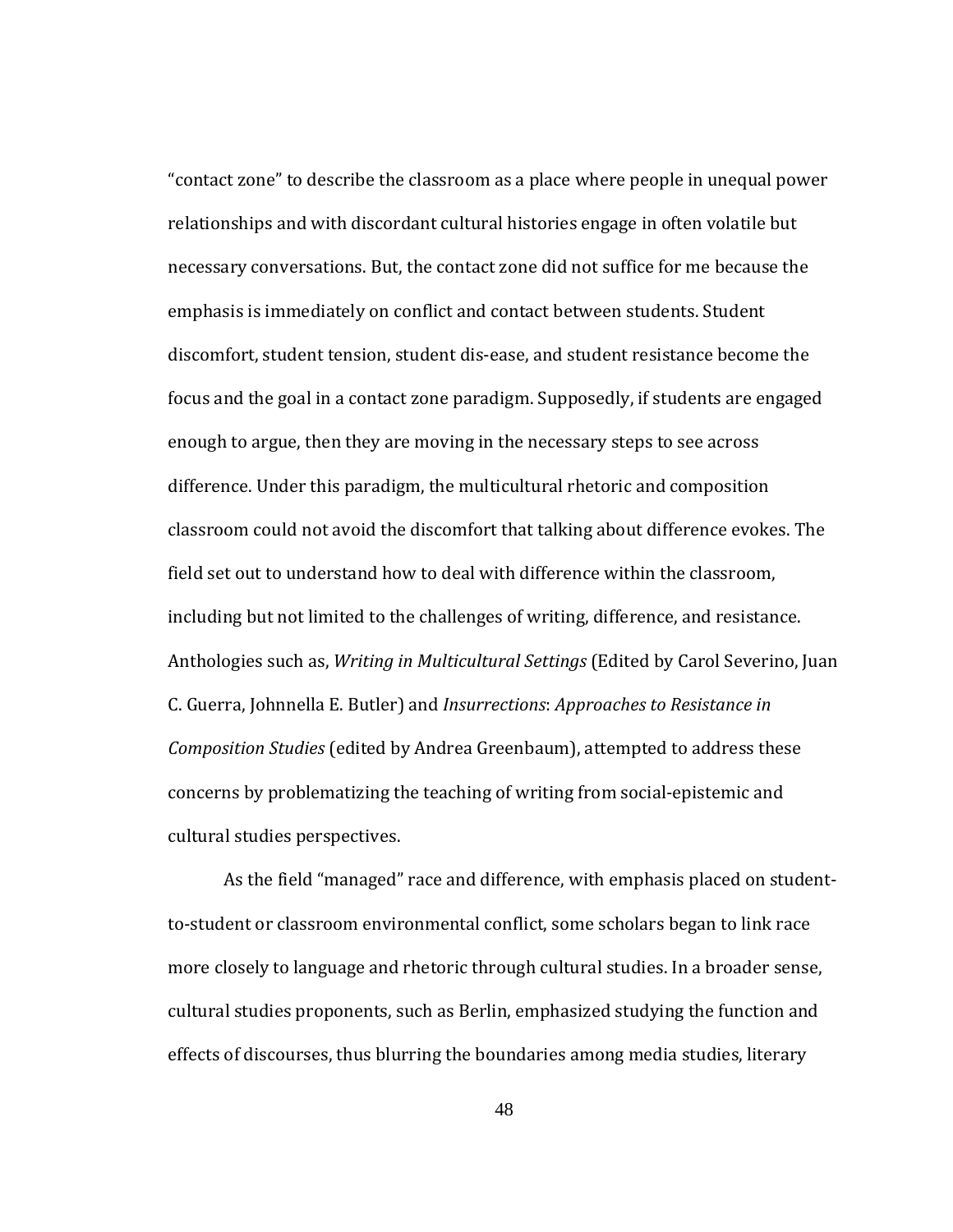studies, and composition studies. In "Composition as Cultural Studies: Collapsing Boundaries," Berlin describes his department's philosophy and pedagogical strategies for teaching writing from a cultural studies perspective. The premise for the shift to cultural studies lies in the fact that Berlin locates

'consciousness formation at the center of cultural studies' (102) and proposes that, since 'the subject is the point of intersection of various discourses—discourses about class, race, gender, ethnicity, age, religion and the like—and it is influenced by those discourses' (103), it is necessary to 'examine signifying practices in the formation of subjectivities within oncrete material, social, and political conditions' (104). (qtd. in Heilker and c Vandenberg 54)

Race, for Berlin, is just one cultural code that the field should examine in an attempt to get students to see how knowledge is formed and how they are formed by discourse. Gilyard, however, offers a useful critique of Berlin's composition as cultural studies paradigm. His critique undergirds my larger argument for the racial literacy in rhetoric and composition studies. Gilyard not only wants students to examine cultural codes in their present incarnations and functions, but also for the field to examine what exactly the race code is, from a linguistic perspective. Writing of Berlin's "Composition and Cultural Studies," Gilyard critiques:

Neither in his essay or in subsequent works does Berlin get around to explaining the controlling, hegemonic discourse that "race" is. . . . if a rhetorician as critically sensitive and astute as Berlin, who was obsessed with how cultural codes implicitly operate, failed to "crack" the race code for us, it is strong testimony to how potently invisible, or invisibly potent, that articular code signifies. (48) p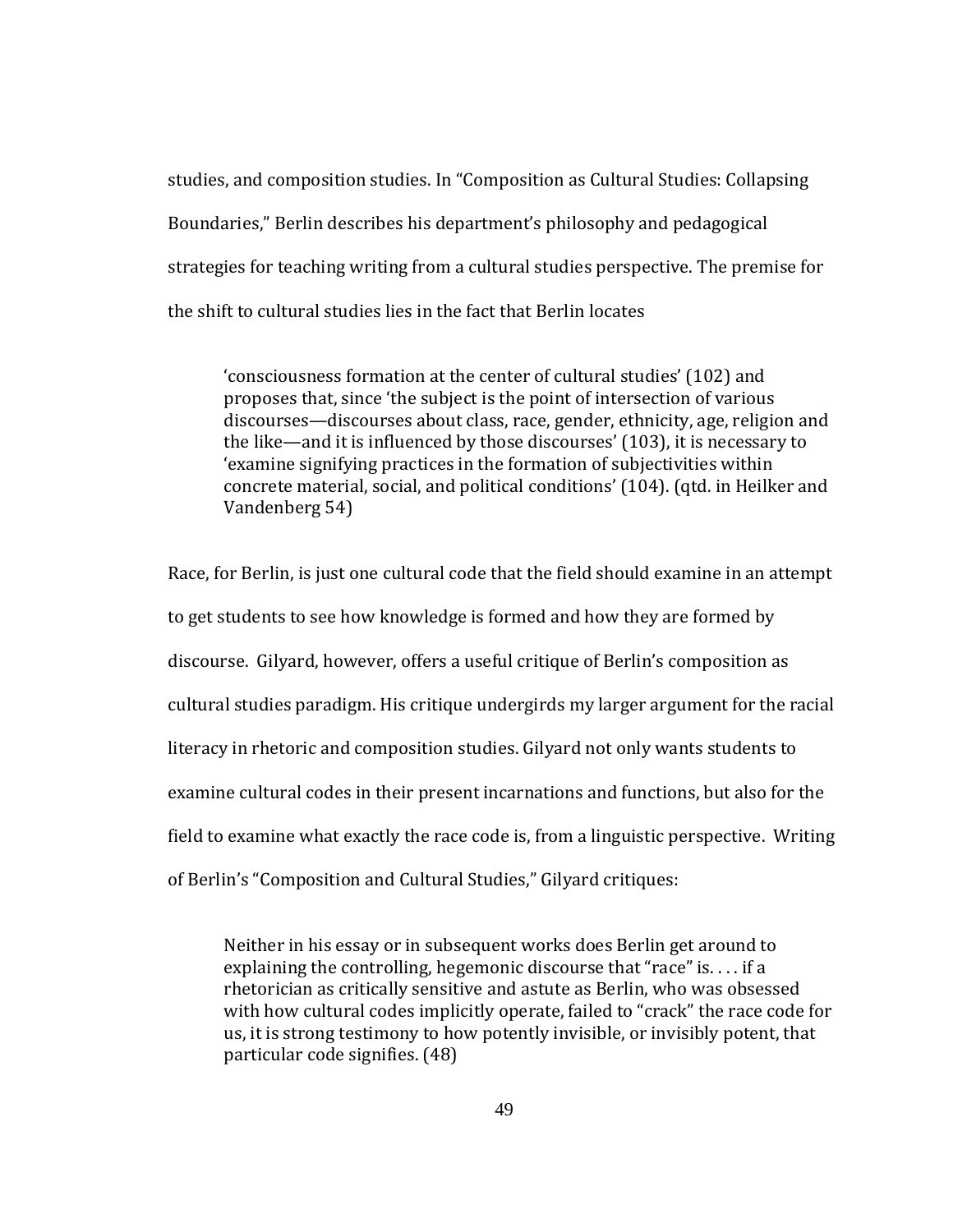about race. In other words, the task of the field and instructors who attend to cultural studies and the race issue should first be able to deconstruct the code itself. For, how can we teach students how to construct alternative knowledges if we do not understand how racial knowledge functions in the first place? "Not to do so in the context in which we work," concludes Gilyard, "is to confirm the prevailing discourse and to be implicated in the maintenance of an exploitative social order to the exact extent that said discourse promotes exploitation" (49). In other words, the field first must undergo a rigorous examination of the knowledge it disseminates and produces

This examination of race within the field is necessary because it has been ignored and circumvented. As an instructor, I, too, ignored and circumvented race in my classroom as I embraced the racially liberal paradigms of my graduate program. This is not to say my students and I did not discuss race or racism in the classroom. We did, but it was never intentional. I sensed that the multicultural textbooks and the pedagogy I employed were insufficient; however, I did not yet have the critical clarity to know what was missing. In my classroom and in many other classrooms, race was an "absent presence," as Catherine Prendergast argues ("Race" 36). The field's relationship with race is one‐sided. Race influences the field in ways that are under‐theorized and unacknowledged, yet, the field does not influence the discourse on race in any significant way. In basic writing theory, for example, race appears and disappears, often through coded language. Race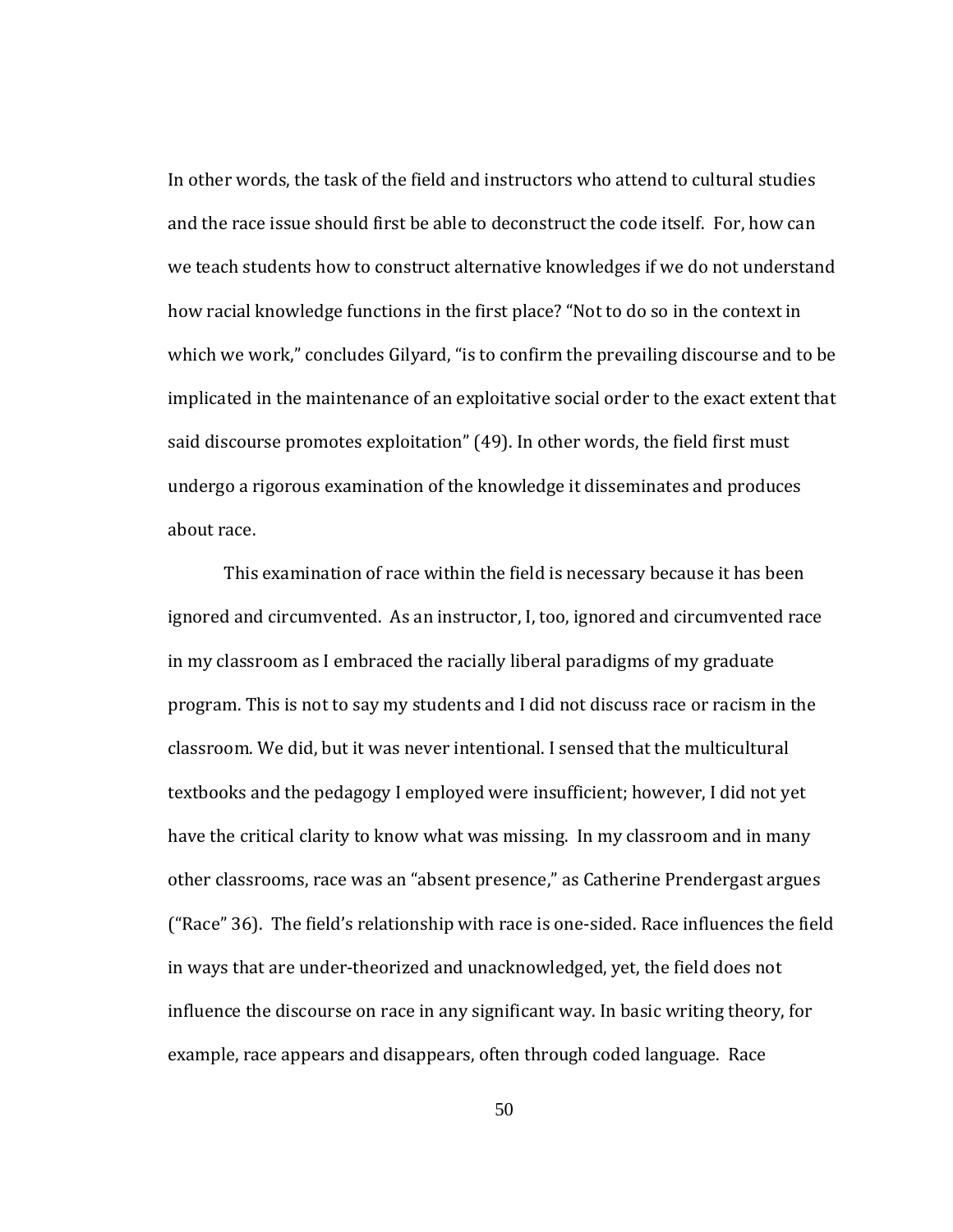students as foreigners and leaves whiteness uninvestigated. functions as an "absent presence," in that "discussions of racism in composition are confined to determining how to handle individual, aberrant flare‐ups in the classroom, without exploring racism as institutional, normal, and pervasive" (36). Prendergast wants the field to examine the connections among race, racism, and writing. By examining the writing of critical race theorists (in legal studies) who write outside the confines of legal discourse in order to draw attention to race and racism, composition scholars can begin to see how its discourse on race constructs

 To attend to race, many scholars have turned to Peggy McIntosh's "White Privilege: Unpacking the Invisible Knapsack" as the go‐to reading for addressing race in the composition classroom. But, what instructors soon found out was that bypassing a sustained, larger discussion of race as political, economic, social, and discursive systems that impact everyone, white students resisted, complained, and refused to acknowledge that white privilege exists, especially not in their lives. A deeper and broader understanding of white privilege was necessary. Papers from the Whiteness Studies Symposium within Rhetoric and Composition Studies, for example, outline reasons why the field should integrate critical whiteness studies into the classroom. It begins with language and bodies: the value of bodies, the materiality of bodies, and the troping of bodies. The "white body" as a troped body leads to a discussion of what does "white" mean? Where did it come from? How is it a linguistic construction? I agree with scholars who argue for theorizing and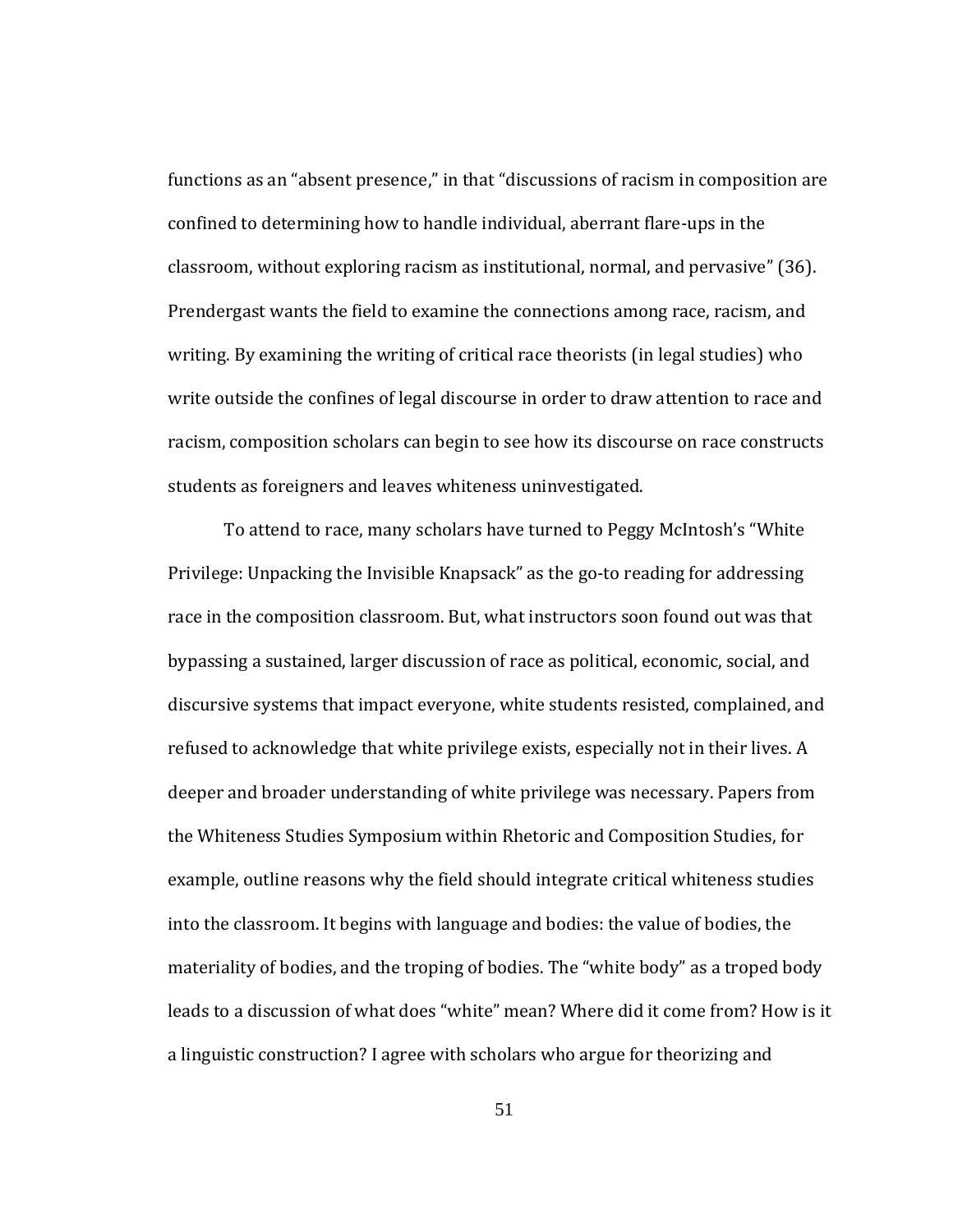teaching whiteness in rhetoric and composition studies. However, I depart from them in that critical whiteness studies should be a part of extended racial literacy praxis, not the focus nor the substitute. I have found that when we single out "whiteness," or any other racial construction, we single out students, thus making critical engagement even more difficult. Rhetoric and composition studies should go back to the root, race, and analyze it from a discursive standpoint, which inevitably leads to discussions of whiteness.

Also within the racial landscape of rhetoric and composition studies is beginning a discussion of critical race theory (CRT), a sustained, structural analysis of race within legal studies. I briefly mentioned what Prendergast finds useful in CRT. Gary Olson is another scholar in the field who promotes CRT. In "Working with Difference: Critical Race Studies in Composition," Olson outlines the central tenets of the theory, and then moves quickly to demographic changes within the U.S. Other than to say the field should integrate CRT, Olson does not provide much instruction in how the field should proceed. He emphasizes, instead, how the U.S. population is becoming more and more diverse, thus altering the "predominantly white and middle class" higher education population; as such, white composition instructors must engage racial difference in reaction to "record numbers of minorities and international students enrolling in college" (209). To highlight the problem, Olson explains, "Even a cursory glance at composition scholarship, however, indicates that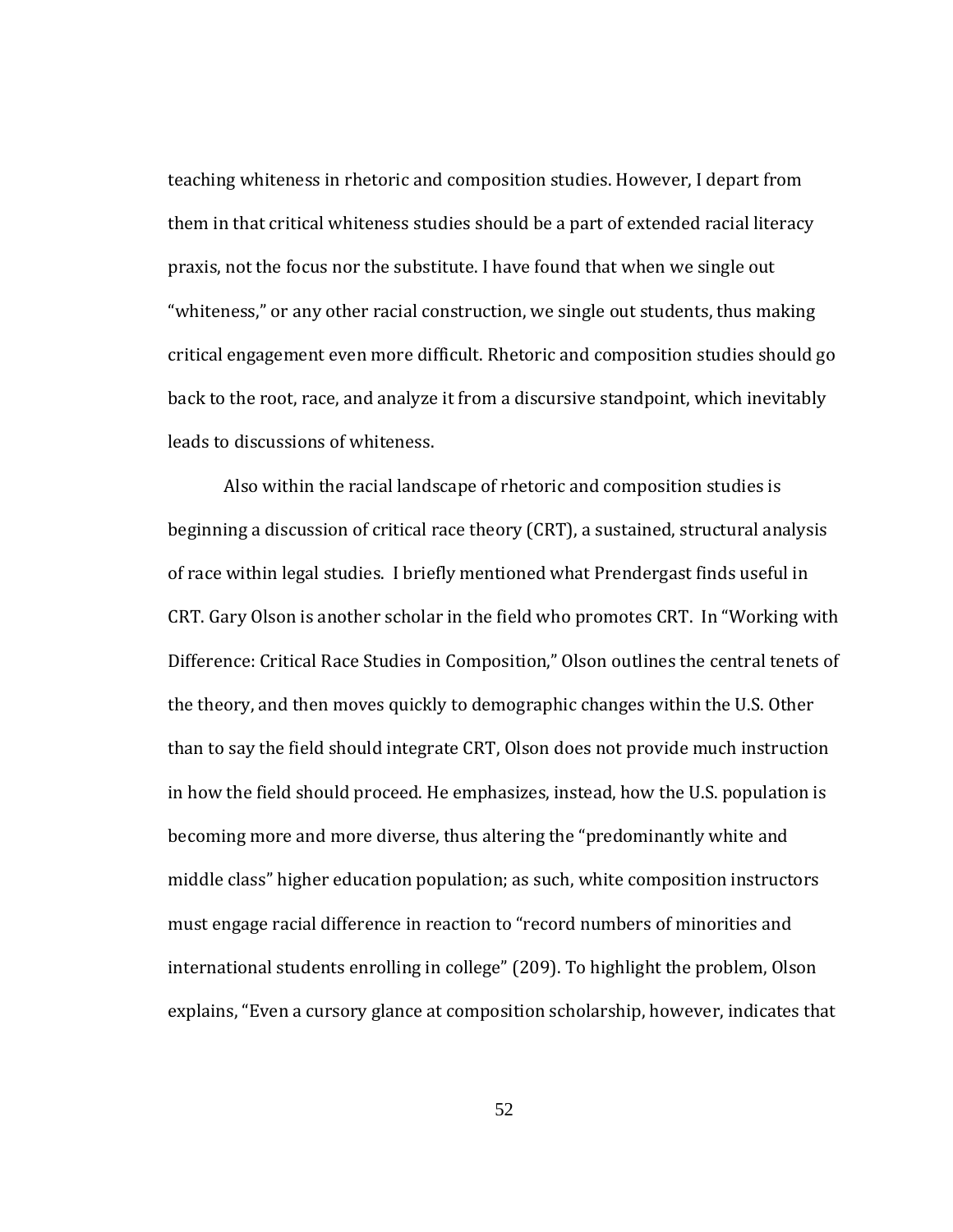writing instructors and writing program directors are not well equipped to cope, both pedagogically and administratively, with the influx of students of color" (209).

Similar to the turn to multiculturalism in the 80s, Olson proposes another turn, this time to critical race theory. Regardless of the turn, the field needs to deal with the term *race*, not because the country is diverse or, as the scare-tactic goes, whites will no longer be a majority in the near future. The field should deal with the term *race* because terminology, language construction, rhetoric, and discourse are the stepping stones of the field. If we do not know how to theorize about or to teach one word (or to read the word in the world, as Freire would say), then how can we teach students to do so?

Thus far, the history of the relationship with race and rhetoric and composition studies has been tenuous and shrouded in diversity, multicultural, cultural studies, whiteness studies, and critical race theory initiatives. To be clear, I am not saying parts of these curriculum initiatives are not necessary. What I am saying is that the racial landscape of the field of rhetoric and composition studies reveals an ambivalent, poorly theorized body of knowledge that refuses to address race head-on. What follows is an examination of how the field reproduces racial liberalism and racial ideology that mythologizes race and maintains the racial hierarchy.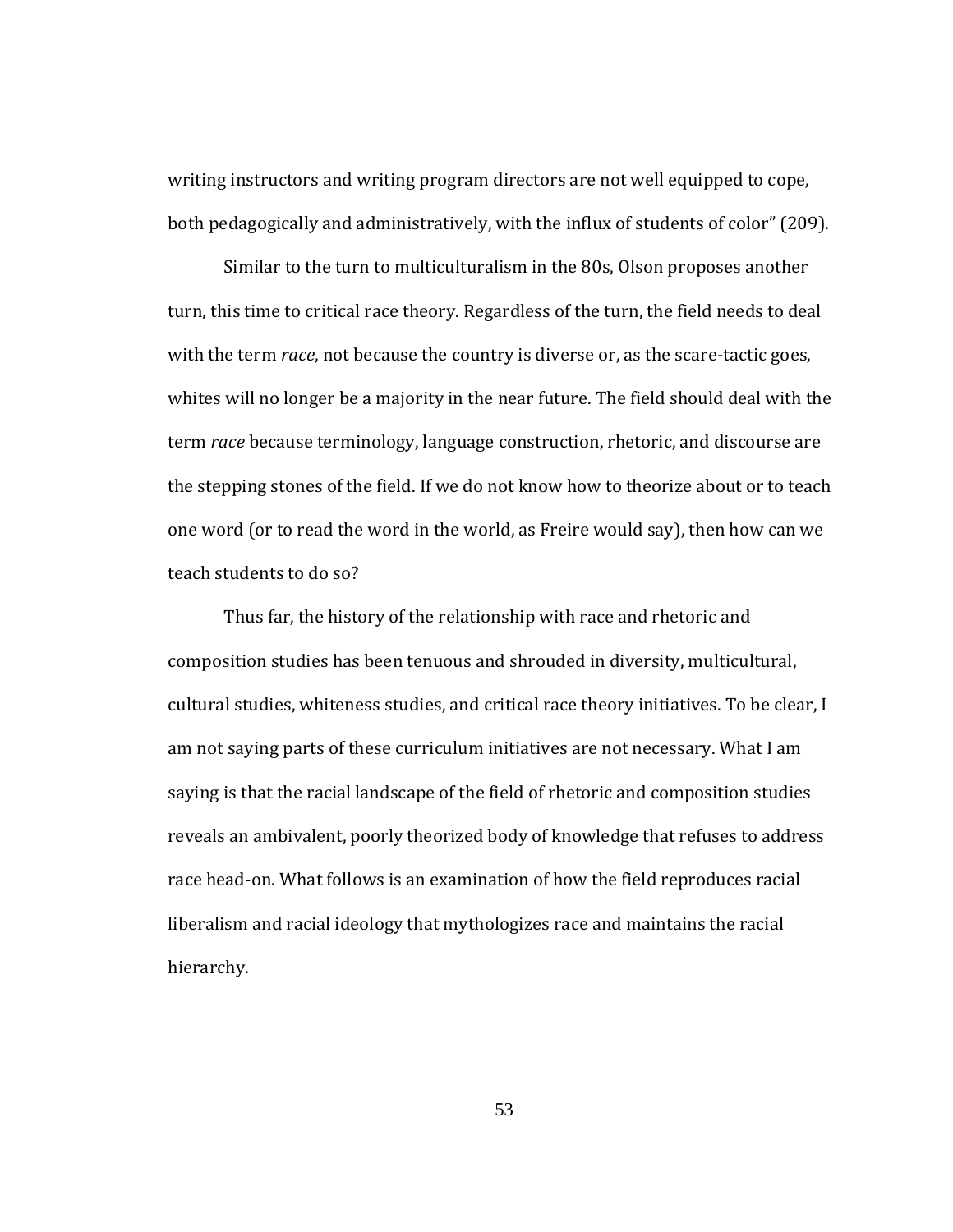## **Reproducing the Racial Landscape in Rhetoric and Composition Studies**

participant in the conference, like myself, might assume that the actual conference panels, attendees, presenters, and the like—is as diverse as the host city. My preliminary investigation of the conference revealed the opposite. In fact, the old adage "don't judge a book by its cover" rang true. As I examined the program booklet I noticed the absence of titles and descriptions of conference roundtables and panels engaging race explicitly and critically. Another glaring absence was the presence of the people of color represented on the front color. The sense I got as a first time participant was that the national representative body of College Composition and Communication specialists was promoting diversity and The National Council of Teachers of English (NCTE) held its annual Conference on College Composition and Communication in March of 2007. According to the program chair Cheryl Glenn, the conference theme "Representing Identities" challenges those in rhetoric, composition, and communication studies to "consider identities as they are constructed through reading, writing, speaking, listening and silence." New York City, a microcosm of world cultures, is the perfect place to "investigate identities based on culture, ethnicity, race, sexuality, or ability" and the ideal location to "interrogate the identities we ascribe to our students and to probe our own identities as teachers, students, researchers, and historians" (5). The 375‐ page program booklet, a "special issue," features people of various hues, ostensibly of various identities and cultures on the cover. A first‐time visitor or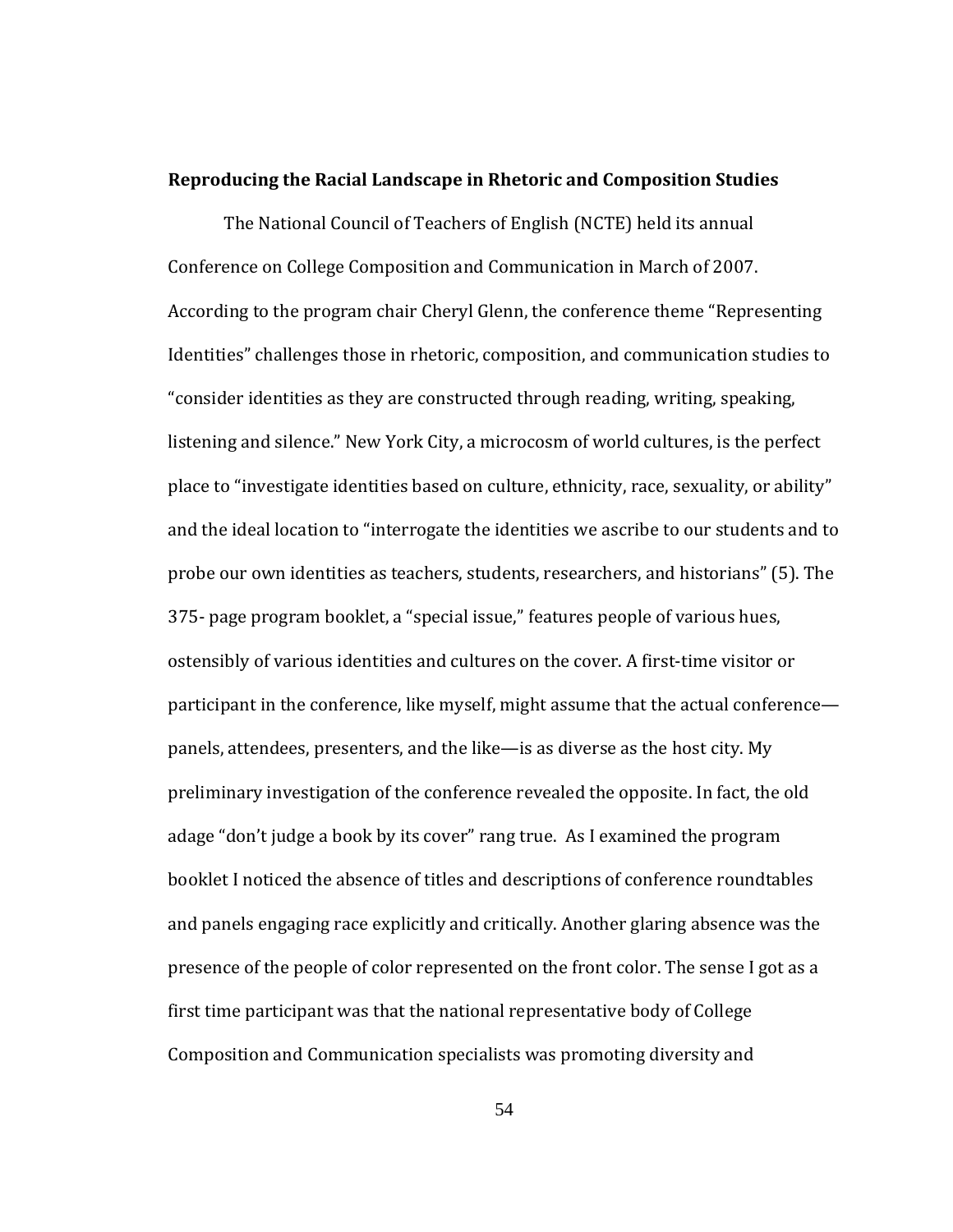multiculturalism cloaked in the language of cultural studies yet was continuing to practice within an exclusionary paradigm supported by disciplinary habits of avoidance, masking, and denial.

I use the CCCC booklet as the gateway to my discussion of race, discourse, and authorized texts because I believe national representative bodies of all disciplines shape the discourse of the field and its dissemination of knowledge. The power of a national body like NCTE resides in its ability to authorize knowledge via publishing, conferences, and job promotion. So how a body presents itself, and how it presents race, directly affects the field.

 In chapter one, I defined ideology as beliefs and practices within a society that are naturalized by way of institutions and discourse. Discourse is the collection of signifying practices or symbol using behaviors that produce knowledge. The field of rhetoric and composition studies produces discourse, knowledge, and ideology, but not to the de‐construction of race and racism. In fact, an analysis of texts within the field reveal racial liberalism within the field at its worst. To reiterate, racial liberalism, as Charles W. Mills describes, is an ideology, representation model, and political practice of presenting one's self as racially‐tolerant, concerned with liberal rights of the citizenry, but in actuality, evading the most difficult realities of racial subordination. Mills explains that "a cultivated amnesia, a set of constructed deafnesses and blindnesses, characterizes racial liberalism: [there are] subjects one cannot raise, issues one cannot broach, topics one cannot explore" ("Racial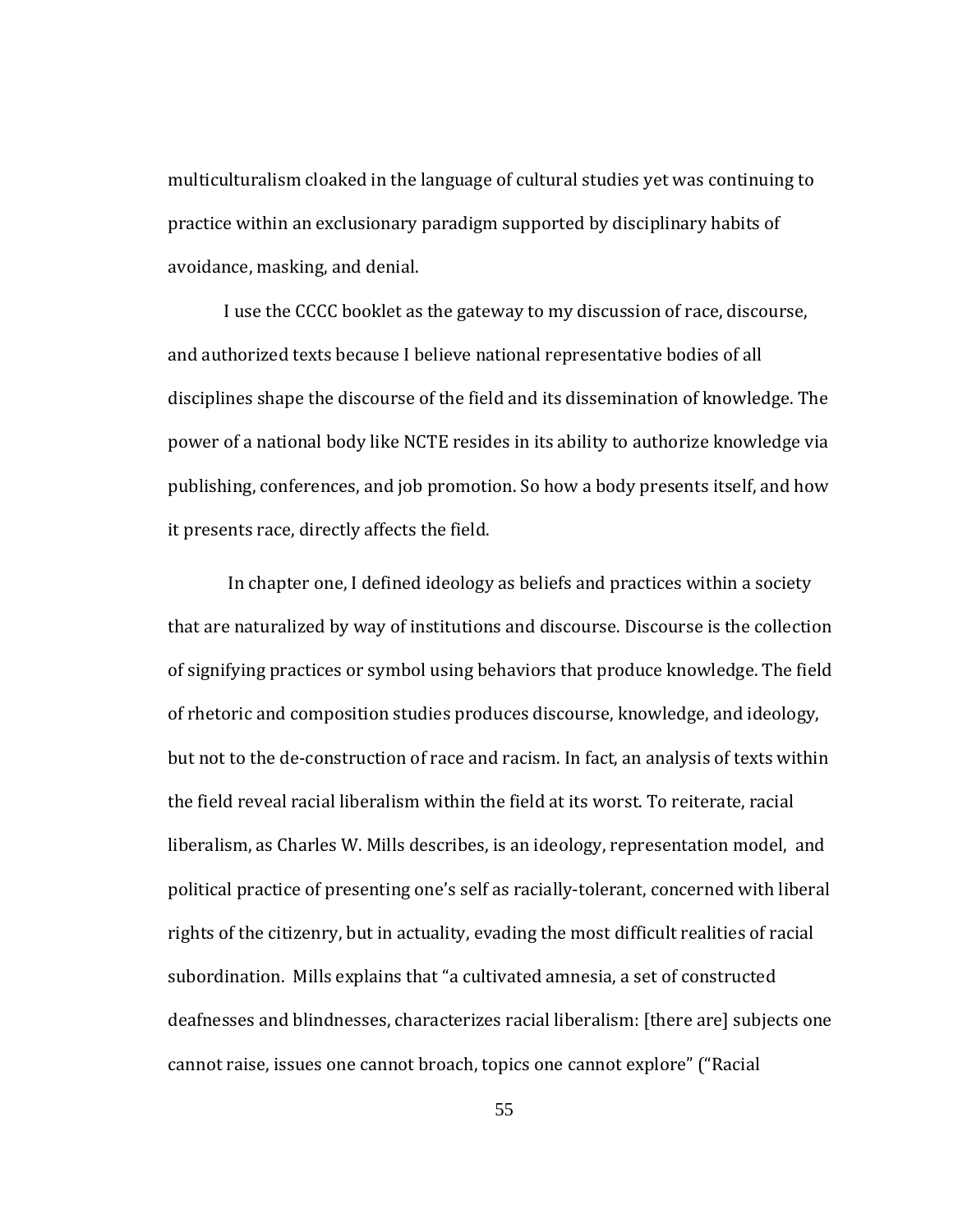Liberalism" 1391). Operating within racial liberalism, the rhetoric and composition texts that follow promote cultural amnesia and reproduce racial myths that dehistoricize and "Other" groups of people. I attend to several questions in this section that point back to my larger argument about the racial landscape in rhetoric and composition. What does the discourse say about racial knowledge and ideology? What is the knowledge about race disseminated in rhetoric and composition readers? How do these texts shape the racial landscape of the field? What do these texts say about the progress the field has made in critical theories of race, rhetoric, and composition?

## *ed Racial Knowledge for Students Mandat*

The CCCC conference booklet promotes to professionals, but the same critique can be leveled at publishers and editors who market to instructors, who then mandate that students purchase certain texts. Co‐editors Xin Liu Gale and Frederic G. Gale reminded the field in their 1999 collection on *(Re)visioning Composition Textbooks* that the field needs to conduct a more systematic study of the "normalizing, even anti‐progressive force that textbooks play in composition pedagogy" (xi). Textbooks operate as official knowledge within the field, especially to students who do not understand the history of rhetorical constructions of texts. Yes, all texts and the knowledge within them are social constructions. But when instructors mandate that students purchase the texts, students believe that the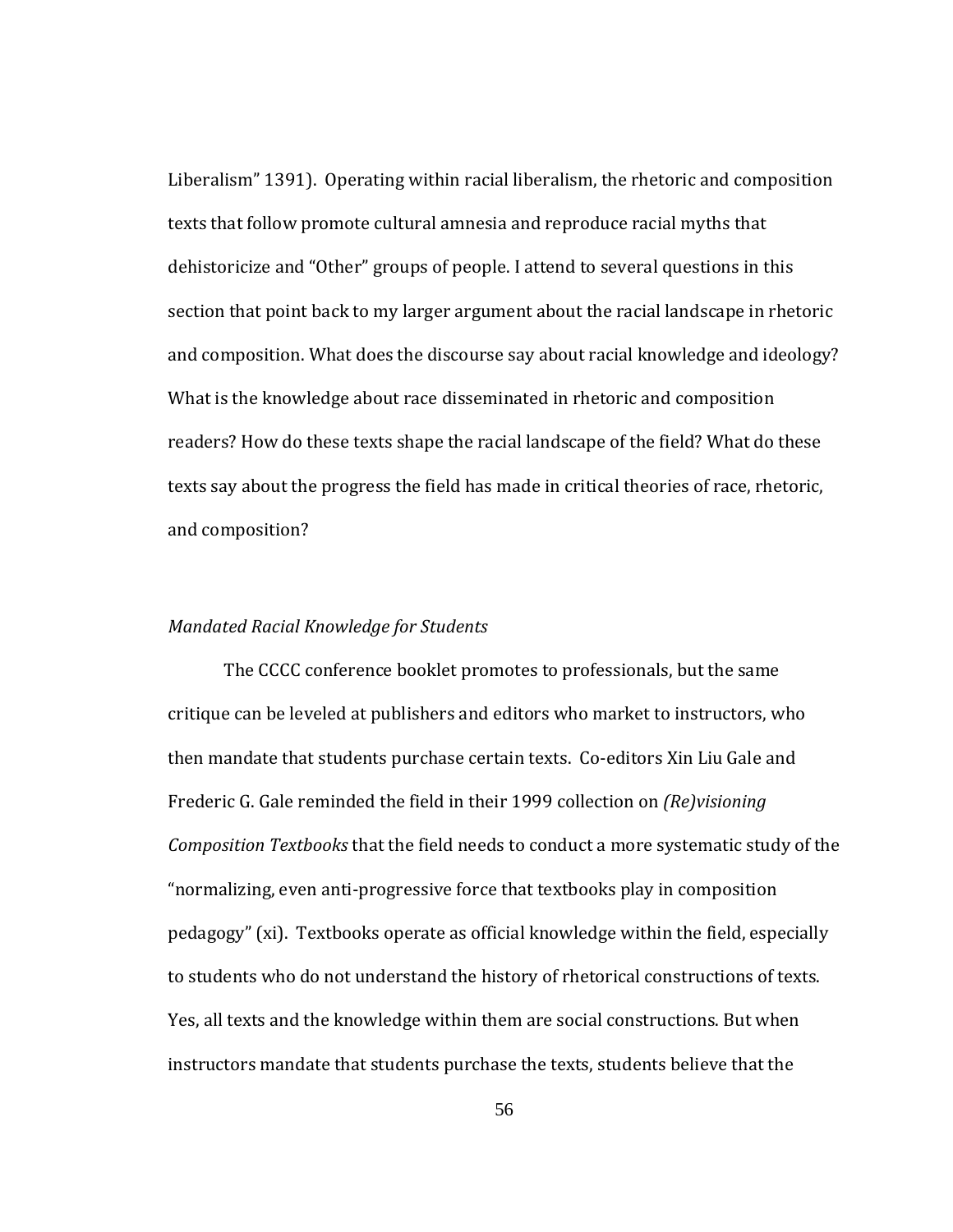information the texts provide is required for academic success. In other words, what is written in the book, required by the teacher, and purchased with money is critical to a student's success in a course.

Years later, here we are with three texts that illustrate how entrenched the field is in racial liberalism and how the field reproduces racial myths. First, I attend to *Crossing Cultures* (edited by Annie Knepler, et al. ) and *American Contexts: Multicultural Readings for Composition* (edited byAudrey B. Joyce ) Second, I examine *Language and Prejudice* (edited by Tamara M. Valentine) separately because this reader presents itself as a critical language and cultural studies reader that challenges the status quo. I frame my analysis around three components of racial ideology: racial othering; political and legal authorization; and dehistoricization.

## *R acial Othering*

 Edward Said's 1978 book *Orientalism* inspired critical scholars to investigate what he termed as "Othering." Othering refers to the cultural representations, racial myths, and institutional policies that characterize groups of people as exotic, different, uncivilized, primitive, and abnormal. The "Others" are non‐white Westerners, who, because of nature, are inferior to the biologically superior race of white people. Said traces the construction of racial Othering back to the biological determinism of the nineteenth century that divided "races into advanced and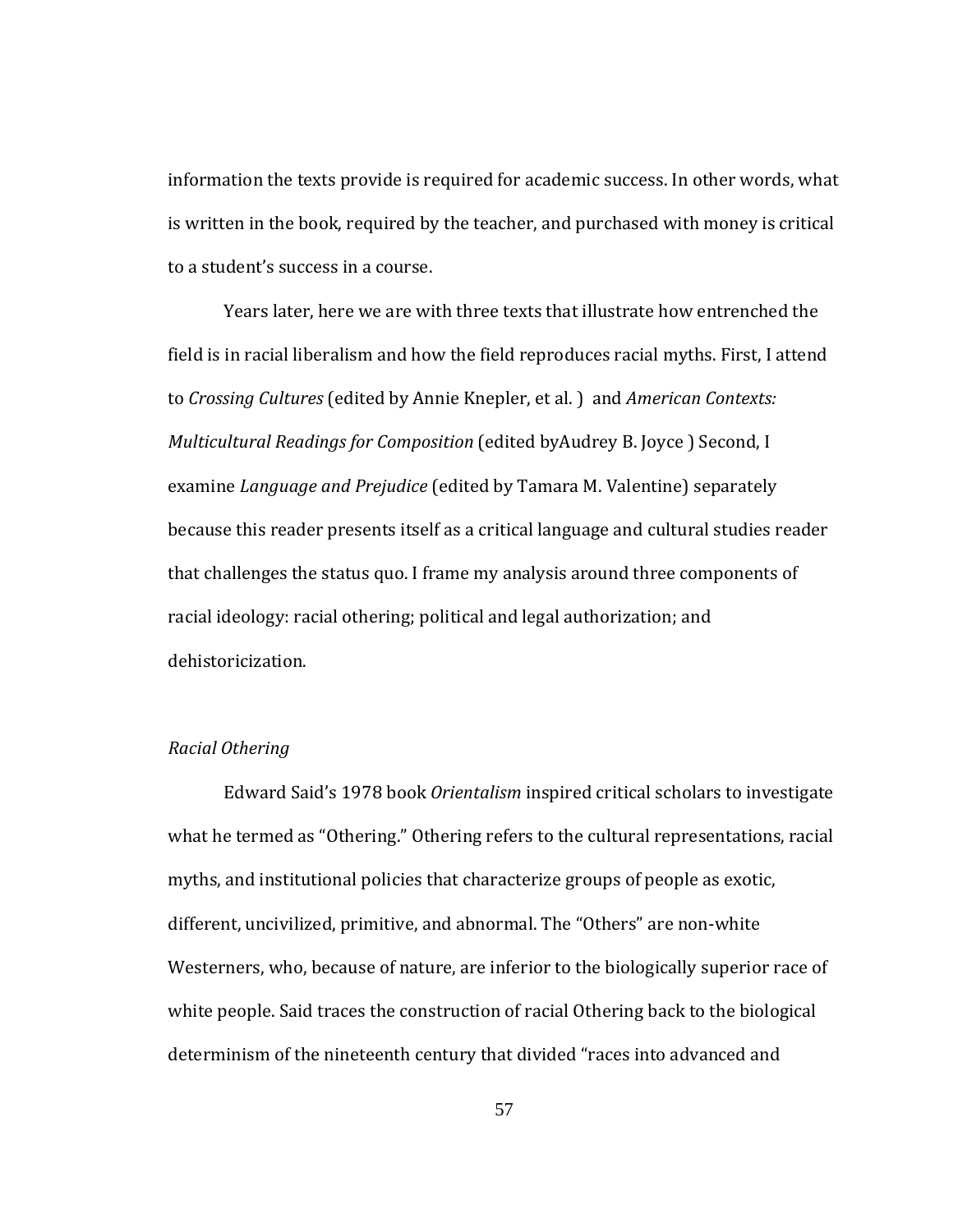backward, European‐Aryan and Oriental‐African" (206). The legacy of Othering plays out in constructions of the Us / Them binary, where the Us is always White and the Them is always non‐White (of color). Layered with nationality, the Us refers to White American, and the Them refers to non‐White (of color), regardless of citizenship status. The White, Western, American is the center, where standards of human behavior and knowledge emanate. How does Othering apply to rhetoric and composition texts?

passive white male learning from and about Others and no one learning about him. The cover of *Crossing Cultures* pictures a pink‐complexioned male sitting in a canoe with an elderly, brown man dressed in Asian ethnic attire. Next to the visual markers of clothing and brown skin color, students might assume the male tourist is a white Westerner. The brown man is the tour guide, rowing the canoe while the white tourist takes in the scenery. The picture is serene, a vast body of blue water with mountains in the background meeting the horizon. Just based on the title of the book, *Crossing Cultures*, and the visual representation on the front cover, the implication is the white male studies people of color, "Other" people or "exotic" people. The title and the picture describe who is meant to cross and who has culture. Furthermore, the brown man must do the physical and intellectual labor necessary to help the tourist (white man) cross cultures. In the picture, we see the

Instead of a realistic photograph, *American Contexts* uses "colored" gingerbread men to represent people in multi‐cultural/colored America. This cover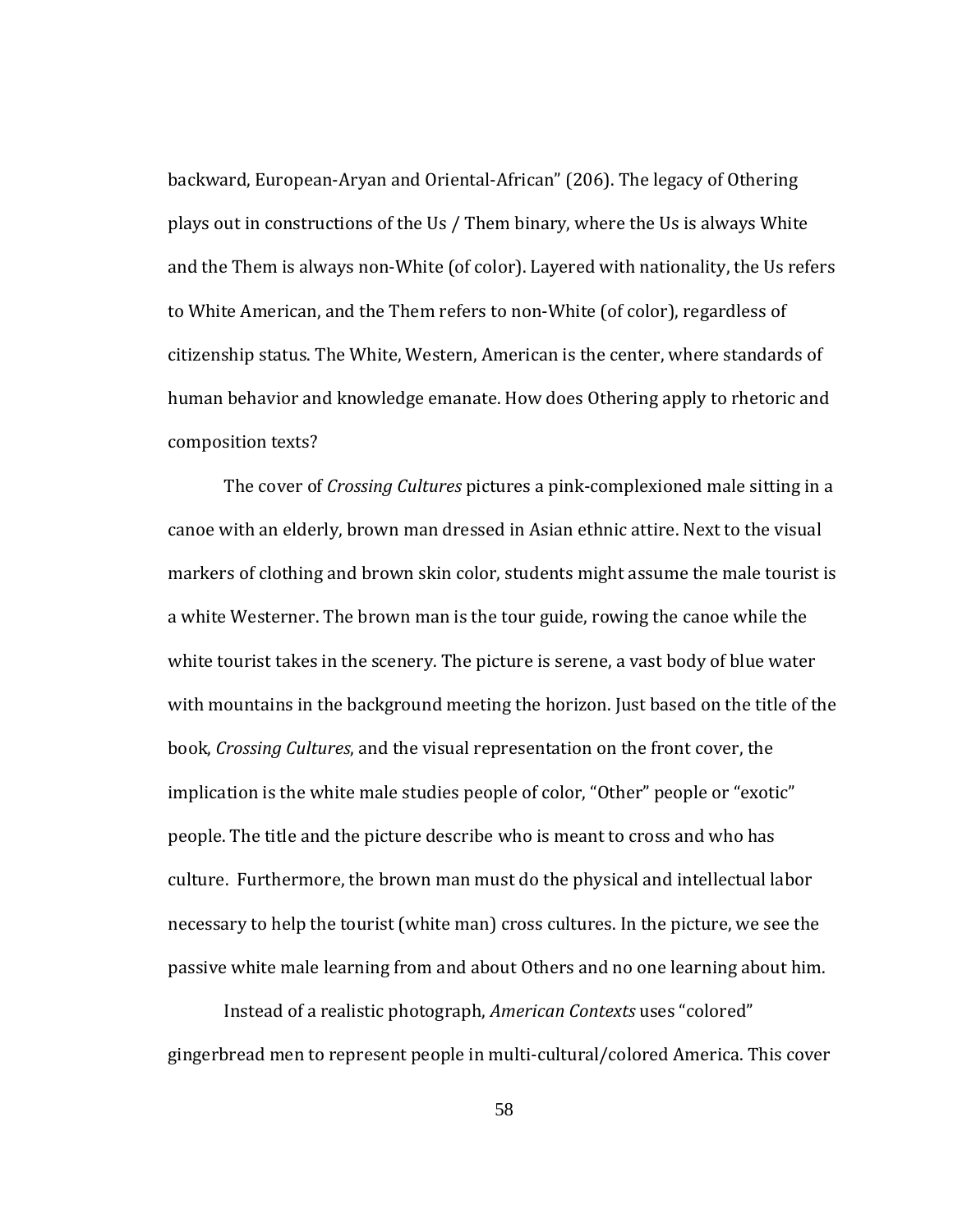emphases color and connection. The olive background contrasts with the bold white letters of the title, and the "colored" people in shades of red, green, blue, orange, and purple fill the centered square. As if paper dolls cut from construction paper, the people share the same physical shape, just different colors (excluding white). They even touch hands in a "We are the World" rendition. Furthermore, multi-colored lines entangled throughout the people suggest infinite connections and lasting relationships. Visually, this cover says although we are different colors, we are all the same and we like each other.

What is missing, however, is an obviously white figure linked to the colored figures. Half of a pale greenish and pink body stands in the corner of the picture, as if to represent lighter‐complexioned people. The rhetorical argument on the front of the text, however, suggests that the "multicultural" students will study will be about people of color not white people. White is invisible, in the background (or corner), while simultaneously remaining the center—always and already validated. Similar to the white tourist, the white student with this text prepares to embark on a colorful journey to learn about others not himself because white is not a color, not a race. White is the normalized, always and already validated center.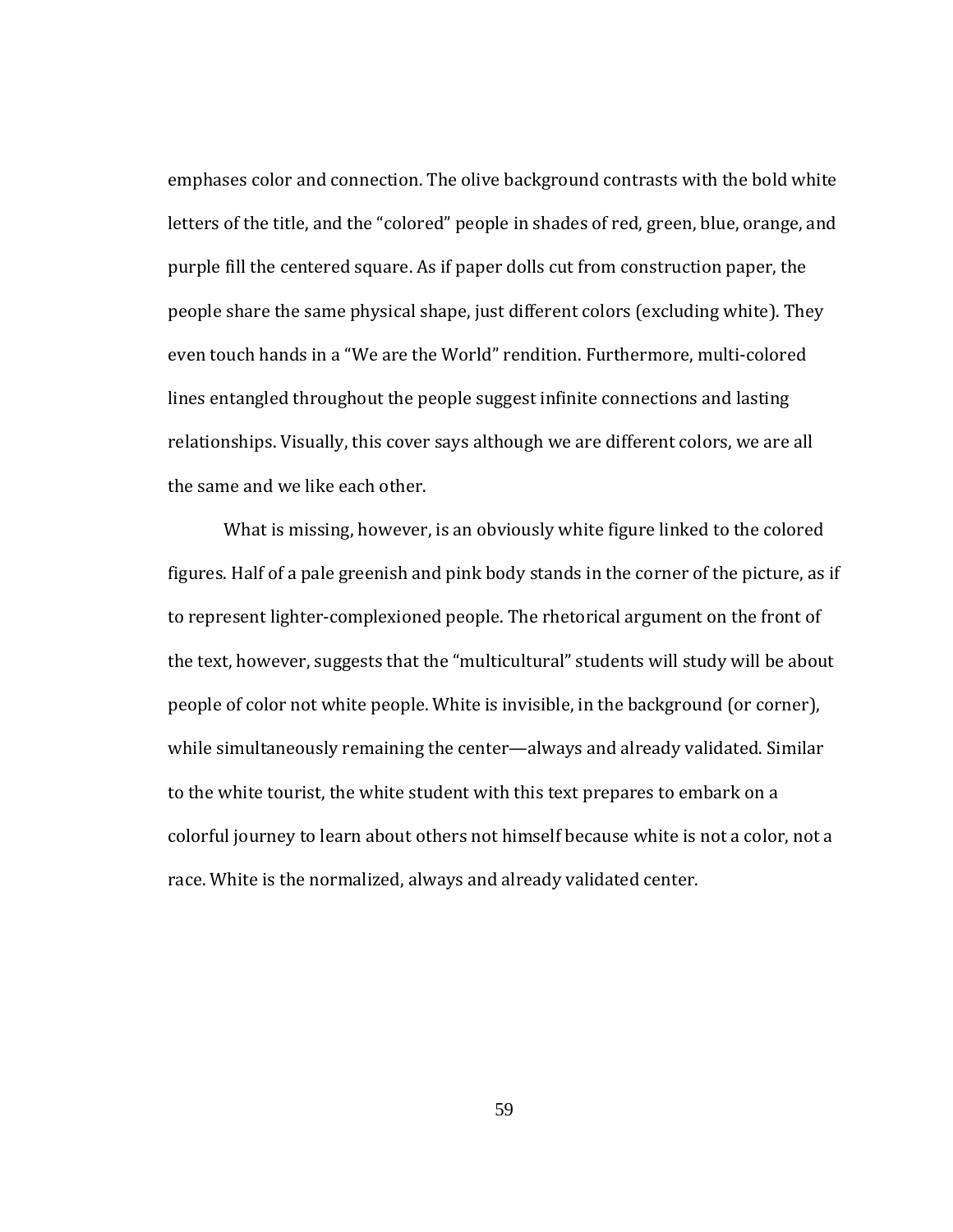### *N ative Informant*

*Crossing Cultures* and *American Contexts* also represent the Other as the "native informant" charged with educating the class on an entire group of people bell hooks writes about this problematic occurrence in many multicultural classrooms where students of color are singled out as representatives of a group (43). The native informant supposedly has inside knowledge based on his/her authentic experiences within Other communities. He/she is looked to when matters of race enter the class discussion, as if the only valid knowledge the informant has is about race and difference. The concept of native informant has been critiqued and investigated in depth by Gayatri Spivak, who cautions that "these generalized native informants . . . [mouth] for us the answers that we want to hear as confirmation of our view of the world" (342). In other words, the dominant culture relies on native informants to justify its already present beliefs about race and difference. Spivak also warns that the native informant is a construction from dominant Western ideology. As such, readers must judge the information carefully.

 The tourist on the cover of *Crossing Cultures* is a white, Western construction of the native informant. The text *American Context*, however, employs much more explicit use of this racialized subject informant in its explanation of the readings, authors, and themes in the text. The editors explain the three criteria they used for constructing the text: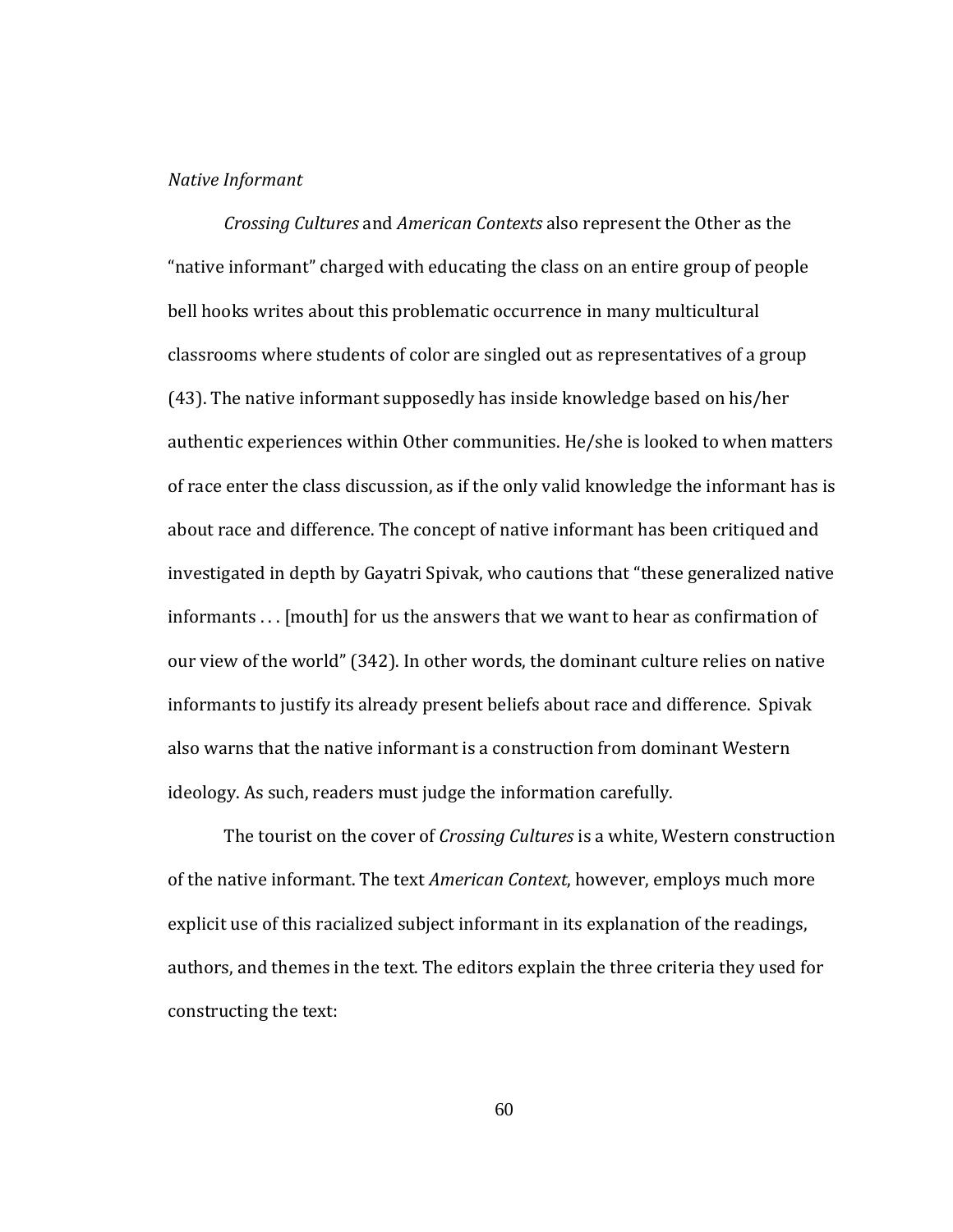- 1. All forty authors are highly regarded American writers from *one of the four ethnic/racial groups recognized by the Census*. Every writer selected is an award‐winning, respected writer, such as Henry Louis Gates, Jr., Gary Soto, Bharati Mukerjee, and N. Scott Momaday. (xxvii)
- 2. These authors are recognized as *spokespersons for their groups.* They have written books and essays on current, often controversial socioeconomic issues . . . . have engaged in political activism. Thus, knowledgeable, affected members of a group address the issues of importance to members of that group. It is the voice of the *'inside'* that the reader will hear. (xxvii)
- 3. The authors write about a wide variety of topics (such as *bilingual education, dropouts, gang warfare, and single mothers*) that are debated in today's media. The readings should help readers better understand how writers from different ethnic groups address these current issues. These topics should appeal both to students from *a minority racial/ethnic group* and to those from the *dominant culture*. (xxvii)

The first criterion presents a problem with how the Census is used, nationally and academically. I attend to the Census in the section to follow. Here I focus on how the editors "group" people into racial and ethnic categories in order to essentialize experiences and viewpoints. The editors reconstruct the authors as native informants, placing into the category as "spokespersons" for their race or ethnic group. The voice of the "insider," who is a "spokesperson," is bound to give the tourists authentic information about the topics such as "bilingual education, dropouts, gang warfare, and single mothers." And, these topics must be important because they are "debated in today's media." Based on the editors' own words, the media authenticates and authorizes issues relating to race and ethnicity in America. Most troubling to me as an African American female is the representation of African American cultural experiences in a one‐dimensional, pathological fashion. Reading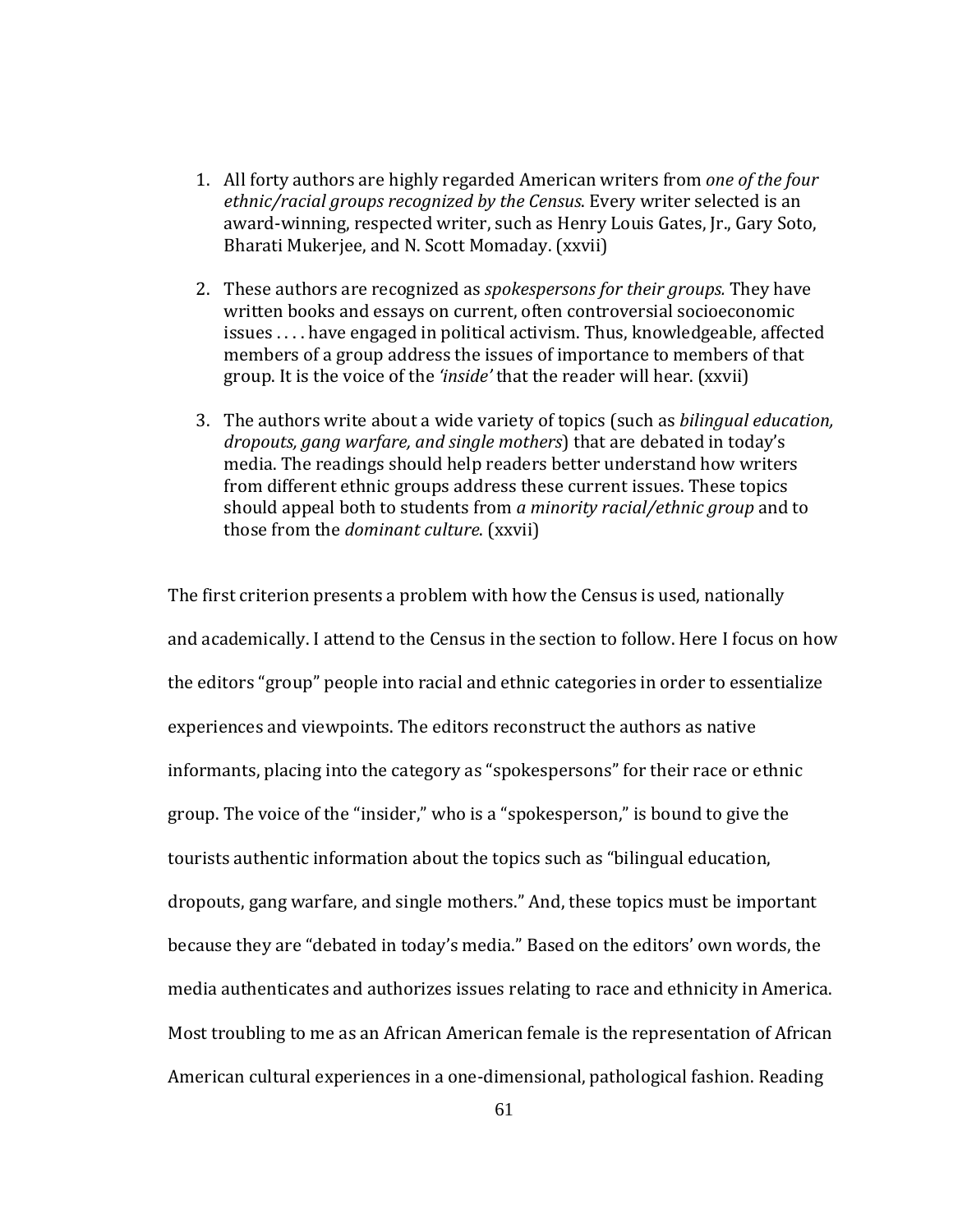the preliminary material of this text, I am reminded not only of the media's fascination and promotion of racial stereotypes—tthe violent black man or the promiscuous, irresponsible black women—but also of the academy's fascination with such topics as well.

and bilingual education have to do with domination? Finally, the editors use the "group"‐ing technique to create a mythical solidarity, oneness and essential nature to racial and ethnic groups. Again, what is missing is the White group, which is masked under the guise of "dominant culture." Whiteness operates in the background, uninterrogated, innocent, and invisible. If we were to look a little deeper into the rhetorical construction of race in this text, in particular, we might ask, how and why is the "dominant culture" dominant? What makes it dominant? Is it based on population? If so, then why isn't this culture mentioned as a Census category in the text? Or, is dominant based on uses of power over and against "minority" groups? Further probes might inquire, what makes a group a minority? Is that based on population? When do numbers count and when do they not? What do numbers have to do with domination? What do gang warfare

 In sum, the Other or the minority is essentialized into a racial group plagued with violence, single mothering, and other "abnormal" cultural circumstances. The only knowledge produced about these groups is negative knowledge, which the spokesperson conveys as an authority. But, if the spokesperson is the authority in one context, then the government can serve as the authority in another context.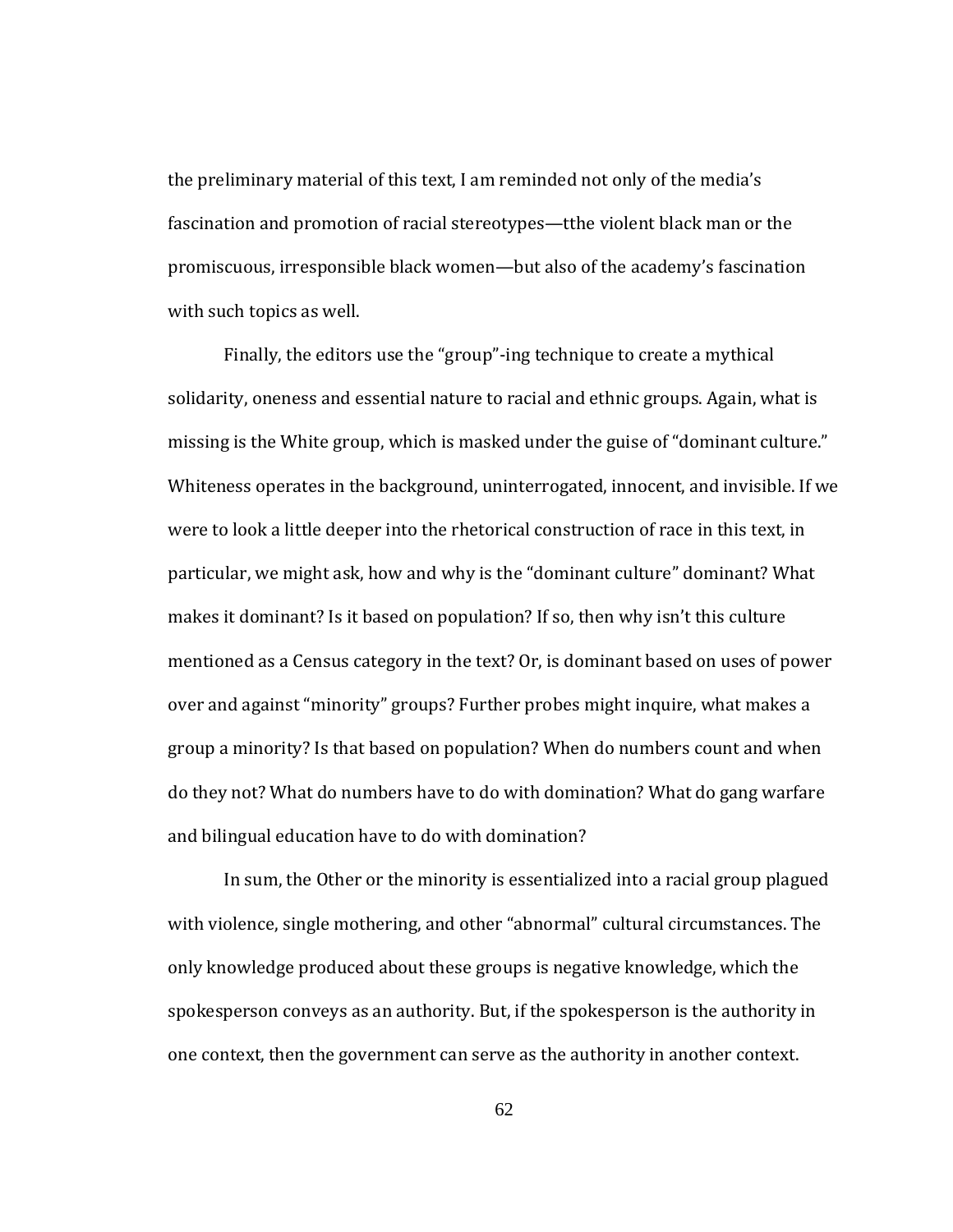#### *Racial Authorization by the Government*

In both texts, the editors use the U.S. Census Bureau as the authorizing agent on matters of race. In the preface to *American Contexts*, the editors explicitly link multiculturalism with the Census. They write: "Following the categories used by the U.S. Census Bureau these readings are divided into four ethnic/racial groups of writers: African American, Hispanic American, Asian American, and Native American" (xxvii). Similarly, the editors of *Crossing Cultures* discuss the changes to the 2000 census,

According to the census data, one in five U.S. residents is either foreign born or first generation, the highest level in U.S. history. Furthermore, the questions asked in the census itself seem to reflect our changing attitudes towards race and ethnicity, acknowledging that many of us identify with more than one group. For the first time the census allowed each person to check off more than one box for race or ethnicity. (xvi)

choices about race. Based on the editors' explanations for their choice of texts, racial and ethnic categories, students, again, are presented with another institutional authority sanctioning knowledge about race. Just as instructors mandate that students purchase the texts, which validates the knowledge contained within it, the editors turn to the institution of the government Census Bureau to validate their rhetorical

 Why is the editors' choice for racial authorization problematic? On one level, their claims of census truthfulness and its construction of racial and ethnic categories are incongruent with the actual 2000 Census. The actual census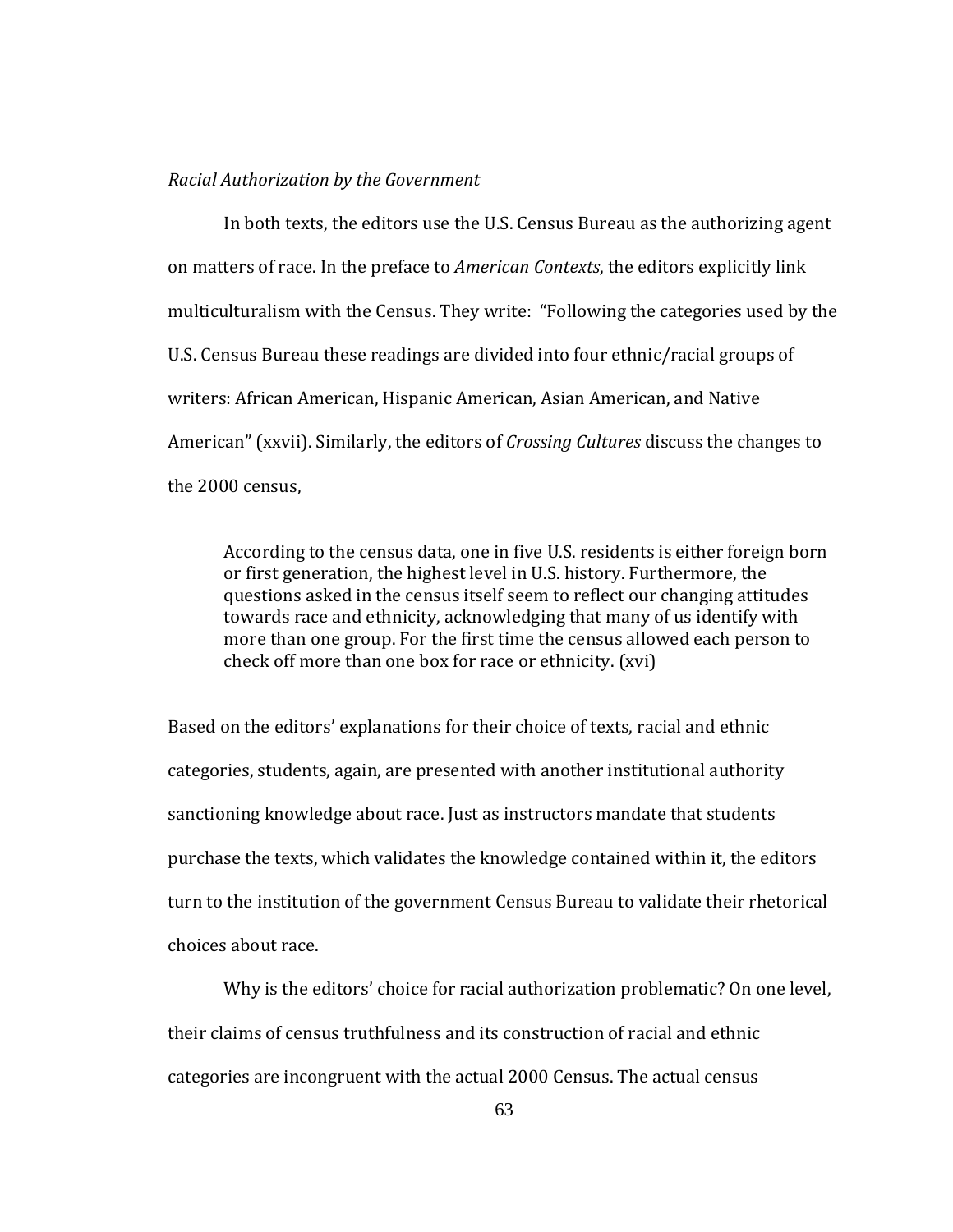questionnaire lists "White" as race; in fact, it is the first race listed. Yet, neither text represents "White" as a category even though both sets of editors emphasize using the racial and ethnic categories of the 2000 Census as a barometer for selecting readings and a rationale for constructing the text. Their intent, I speculate, was to show and to celebrate the complexity of identity and the multiple choices available for filling out the Census. Nevertheless, the reading selections in the text and the editors' own rationale for their rhetorical choices require affixing traditional categories of race as a means to crossing cultures.

 Furthermore, to use the government as the authority on racial categorization clouds the government's role in creating race and authorizing racism, particularly through domestic terrorism. As Michael Omi and Howard Winant explain of racial formation, "Since the earliest days of colonialism in North America, an identifiable racial order has linked the system of political rule to the racial classification of individuals and groups" (79). What they call the "racial state" was comprised of "major institutions and social relationships of U.S. society—law, political organization," and so on (79). Additionally, "for most of U.S. history, the state's main objective in its racial policy was repression and exclusion. Congress' first attempt to define American citizenship, the Naturalization Law of 1790, declared that only free 'white' immigrants could qualify"(81). This history of the racial state problematizes any usage of the Census as a progressive authority on race and ethnicity.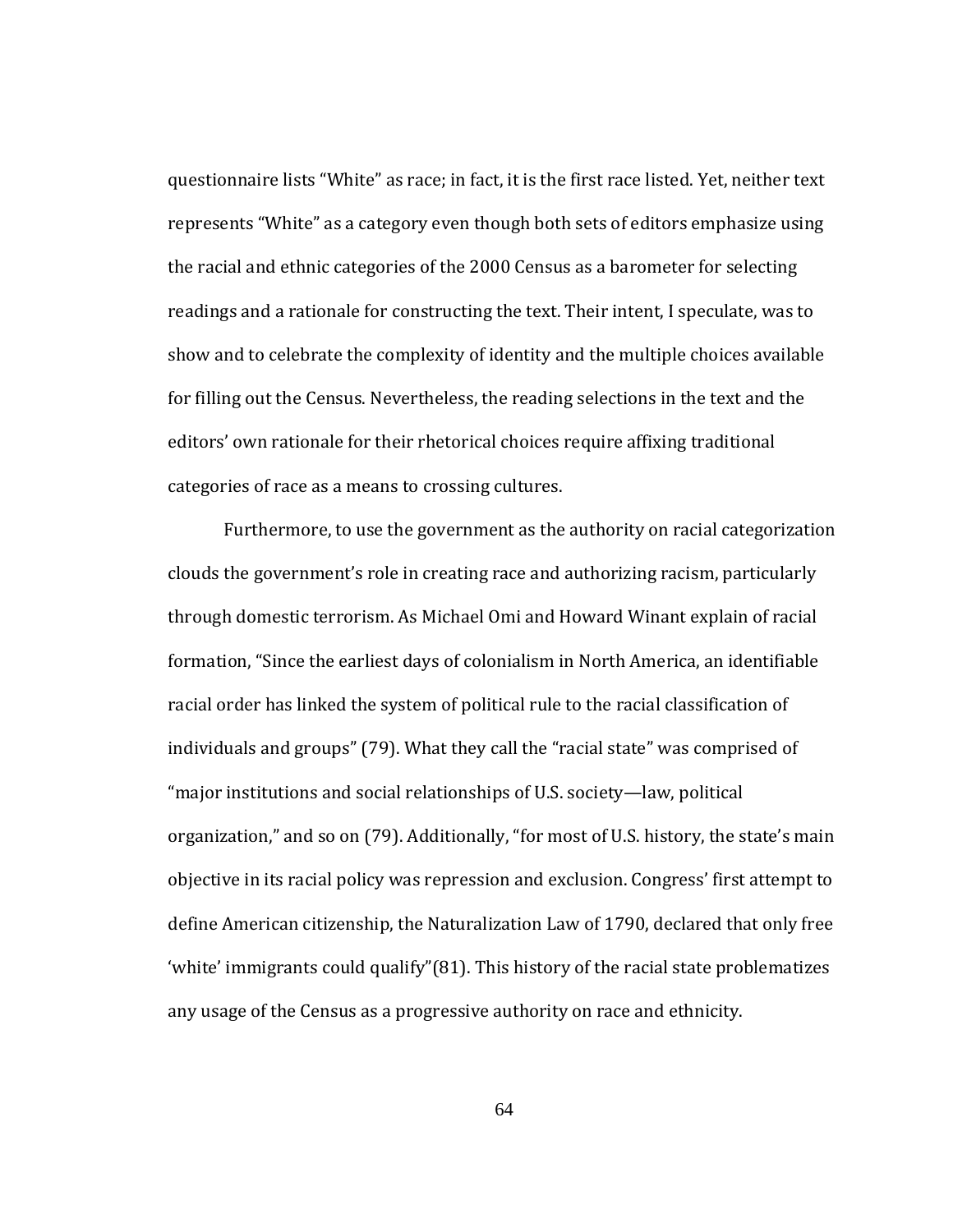#### *Racial Myths and Historical Inaccuracies*

*Crossing Cultures* and *American Contexts* also produce racial myths and historical inaccuracies. The historical introductions to each section play into the racist cultural narratives perpetuated in by media and in many history textbooks. For example, the editors reiterate the myth that the only issue African Americans care about is racism. They explain that

the ten essays in Part 1, selected from the large body of writing by African Americans, show an individual's perspective on some aspect of racism, the discriminatory treatment of a minority group because of a trait such as skin color, which continues to be an important issue in American society. (1)

Every selection deals with racism, not other aspects of African American culture like Hip‐hop or Kwanzaa. A range of African American experiences does not exist in the text. As a result, studying about African Americans means studying about racism and fuels the belief that African Americans "play the race card" unnecessarily, meaning they make false statements about racism in an attempt to defame or get the upper hand.

Another example of perpetuating cultural myths is the editors' description of affirmative action. They explain that "affirmative action programs [were] designed to help victims of past discrimination attain equality with the dominant group. However, many conservatives oppose affirmative action, calling it 'reverse discrimination' (3). Here, "dominant group" replaces "whites"; and, "conservatives"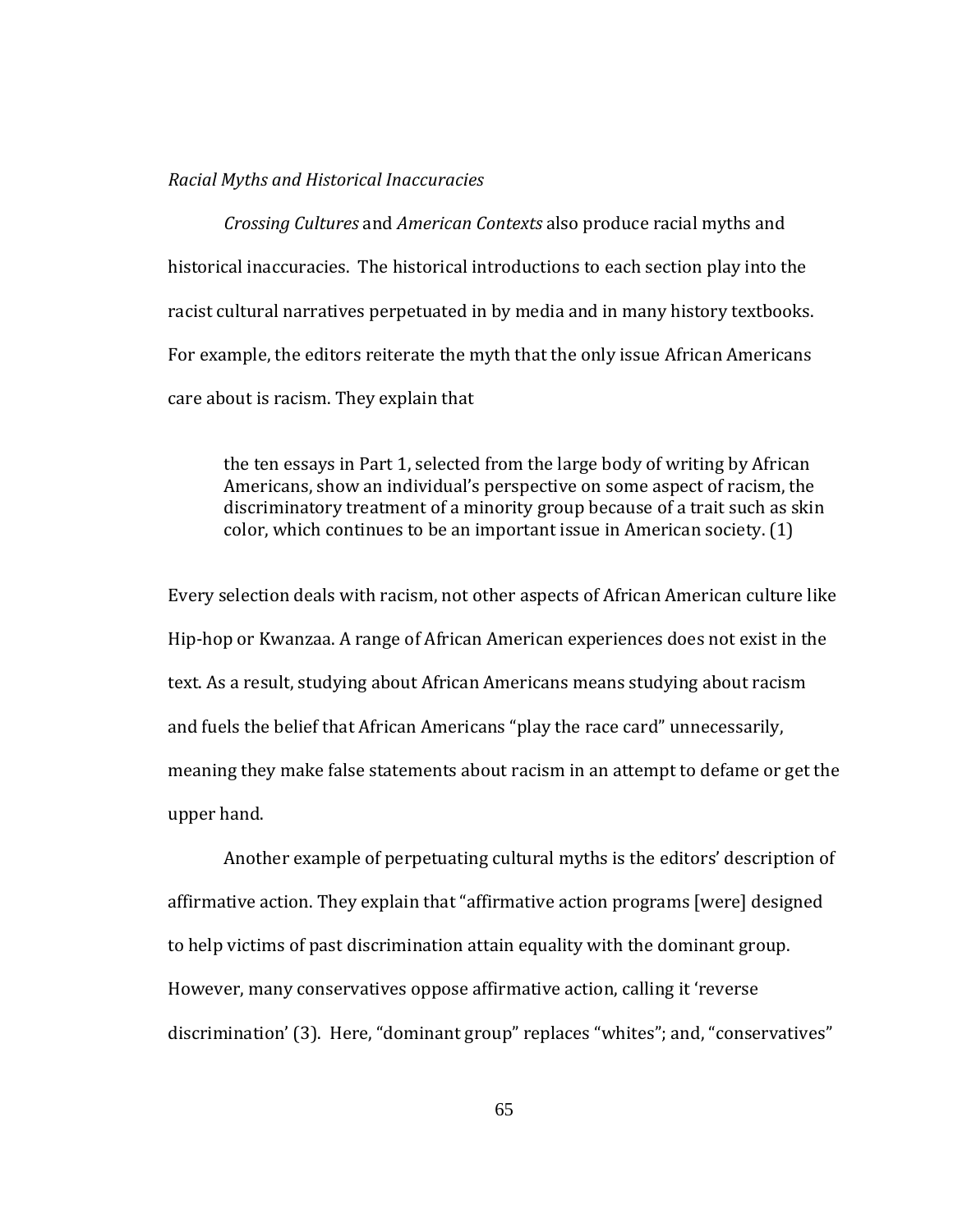substitutes for "whites" who sued institutions claiming reverse discrimination.

Further into the text, the editors present a timeline to historicize affirmative action:

1970 – The Equal Employment Opportunity commission ordered businesses, universities, and agencies to have 'hiring, promotion, and admission' policies favoring African Americas. This 'affirmative action' policy was to be in effect until the organization reflected the racial composition of society. (4)

 The myth and historical inaccuracy here is that affirmative action was just for African Americans and that they received favor over everyone else, especially whites, when in fact affirmative action was constructed to benefit racial minorities and women. My final example is from the Native American Writers section. The myth of the vanishing Indian, that Indians just disappeared one day without provocation, finds a new home in *American Contexts*:

Native Americans, unlike members of other minorities, are not immigrants, but the descendants of conquered peoples, the original inhabitants of lands that later became the United States. . . . This indigenous population was nearly totally eradicated, either through military defeat, the devastation of disease, or destruction of the native culture. . . . By the end of the nineteenth century, after the Native American population had been almost totally eradicated, the survivors were forced to assimilate to the dominant culture. (323)

Here the editors conveniently forget to say that the "dominant group" or whites were once immigrants too. But more troubling, is the use of the passive verb form, which renders the agents of genocide, devastation, and destruction invisible. Roland Barthes theorizes about the function of myths, by stating that they dehistoricize groups of people thereby creating a story not based in history but the teller's telling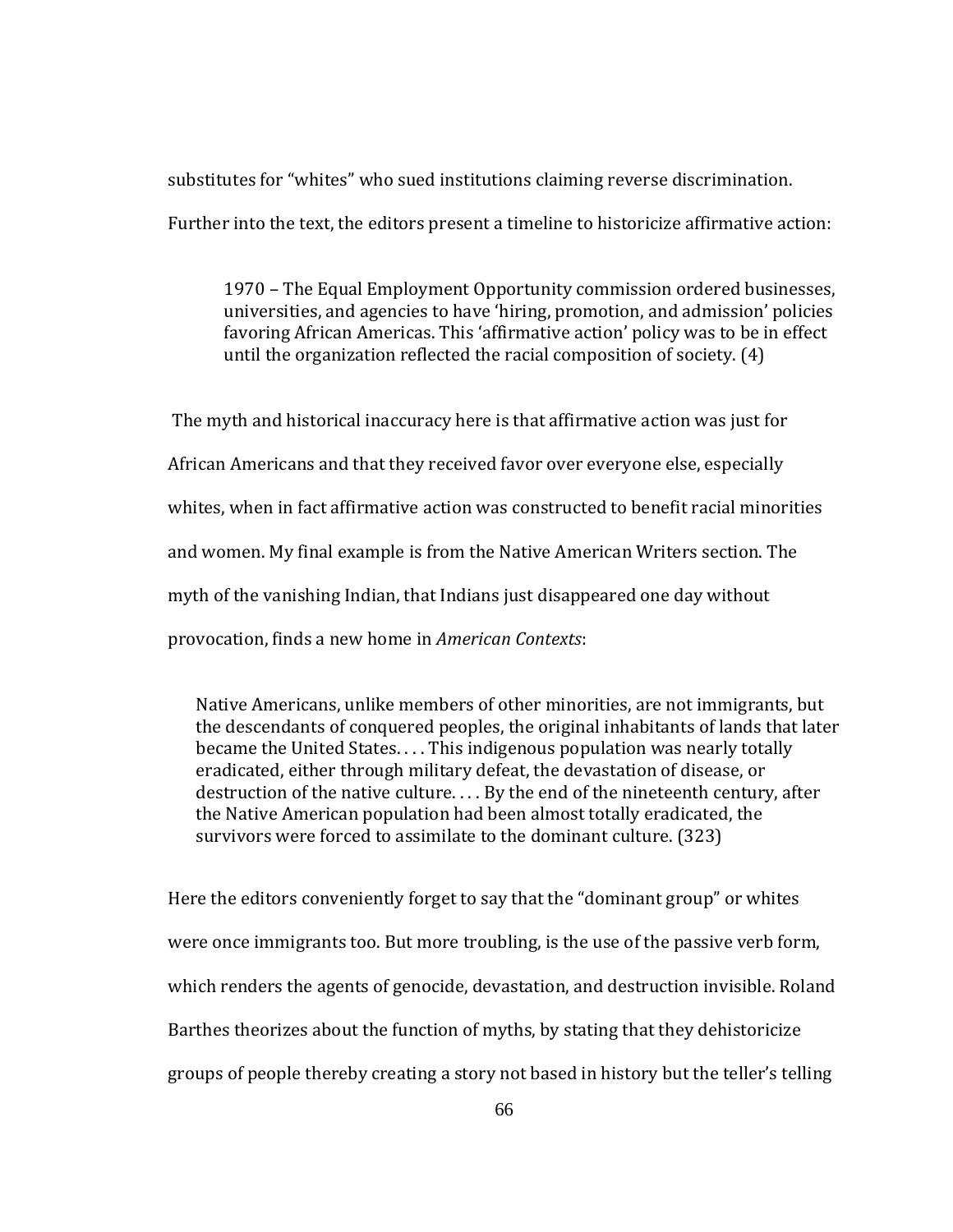of history. The editors of *American Contexts* function as tellers of history and creators of myths. The stories they tell mislead students at best and sustain racism at worst. All of which occur under what Thomas West calls "boutique multiculturalism" where "difference is increasingly commodified, managed, and coopted"( 2). Multicultural composition readers like *Crossing Cultures* and *American Contexts* continue the long tradition of racial liberalism that masks and contributes to institutional racism.

## **Language and Prejudice: A Special Case**

i mportant: The Longman Topics Reader for use in rhetoric and composition studies entitled *Language and Prejudice* (2004) deserves special consideration given its particular focus on language. At first glance, this reader might be appealing to instructors who want to keep a cultural studies theme in the classroom but who would also like to emphasize how language functions rhetorically within cultural contexts. The reader is divided into six chapters , beginning with an overview of how language functions in society, and then moving into the connection among language, power and five cultural constructs: society, ethnicity, gender, sexuality, age, and ableism. The readings range from personal narratives to theoretical essays. In the preface, the editor explains why a reader on language and prejudice is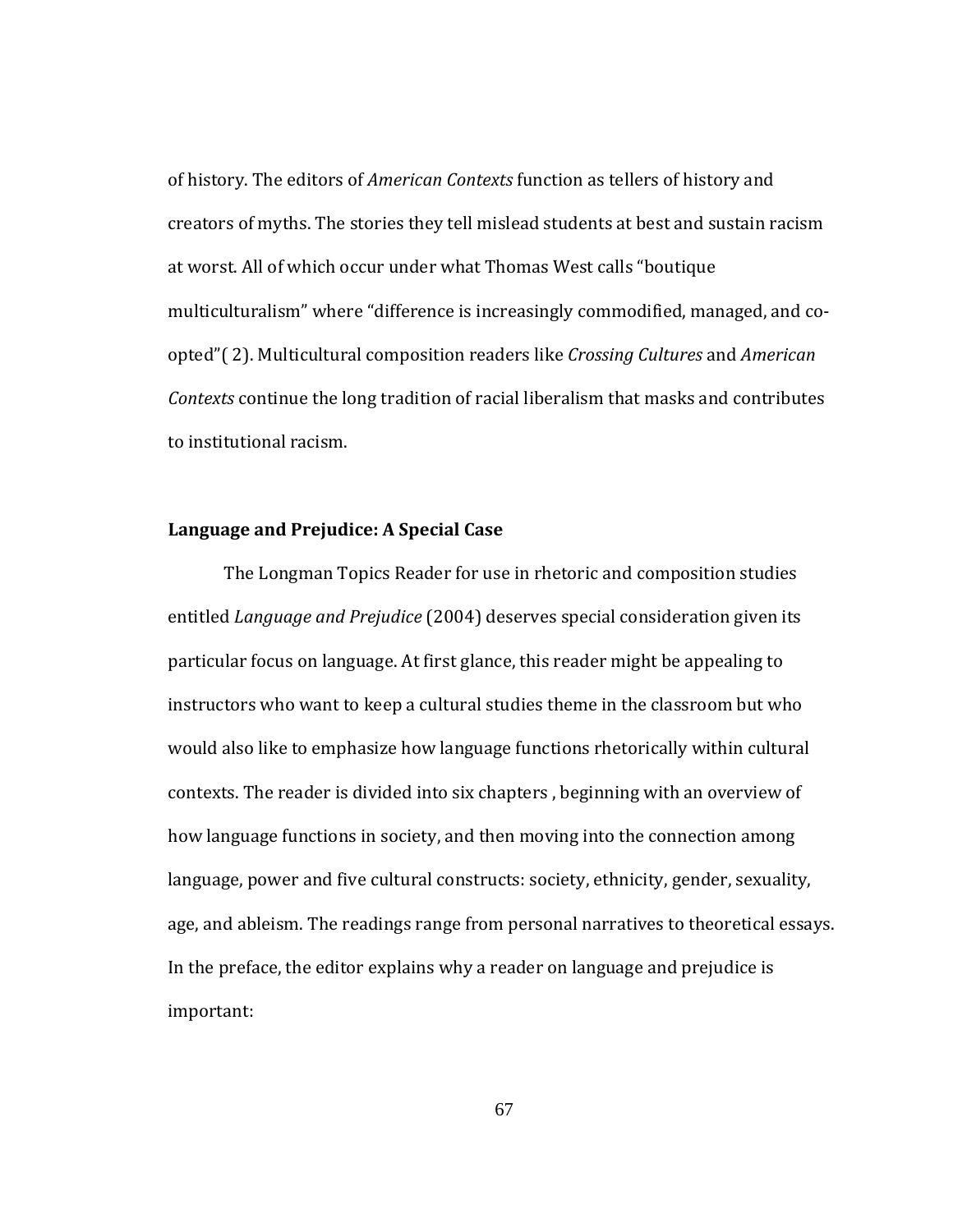Students learn that their use of terms and expressions that exclude, dehumanize, and stereotype a group of people based on sex, race, ethnic origin, region, age, religion, physical ability, sexual orientation, or minority tatus perpetuates an inaccurate and unfair view of the world and the people s who live in it. (Valentine ix)

paradigm, vaguely defined as national origin, religion, and cultural heritage. From the beginning, language is defined as a meaning‐making system that can create a false reality when used against people for varying reasons. Chapter two deals with how poor language choices can dehumanize people based on ethnicity. The editor chooses to use the term *ethnicity* and not *race* because, she writes, "Scientists do not agree on the definition of race, sociologists have replaced the concept with terms that capture the dynamic social, rather than biological, distinctions which identify the variety of ethnic groups" (36). Valentine's argument here is problematic in that it ignores the rhetorical and discursive meaningfulness of the term race and does what Victor Villanueva warns of, using terms such as *ethnicity* and *culture* to mask race and racism. Beyond a two sentence explanation for what race was created to signify, the editor avoids critical analysis of race as if there is no meaning in the term at all. The chapter continues with ethnicity as the

From the beginning of chapter two until the end, the incongruence of using ethnicity to discuss prejudice and discrimination is glaring. Students begin the chapter with a "Prejudice Quiz" that "assesses [students'] knowledge of the dynamics of prejudices" (37). I find all of the questions problematic for various reasons. I will mention one here to demonstrate why theory of racial literacy that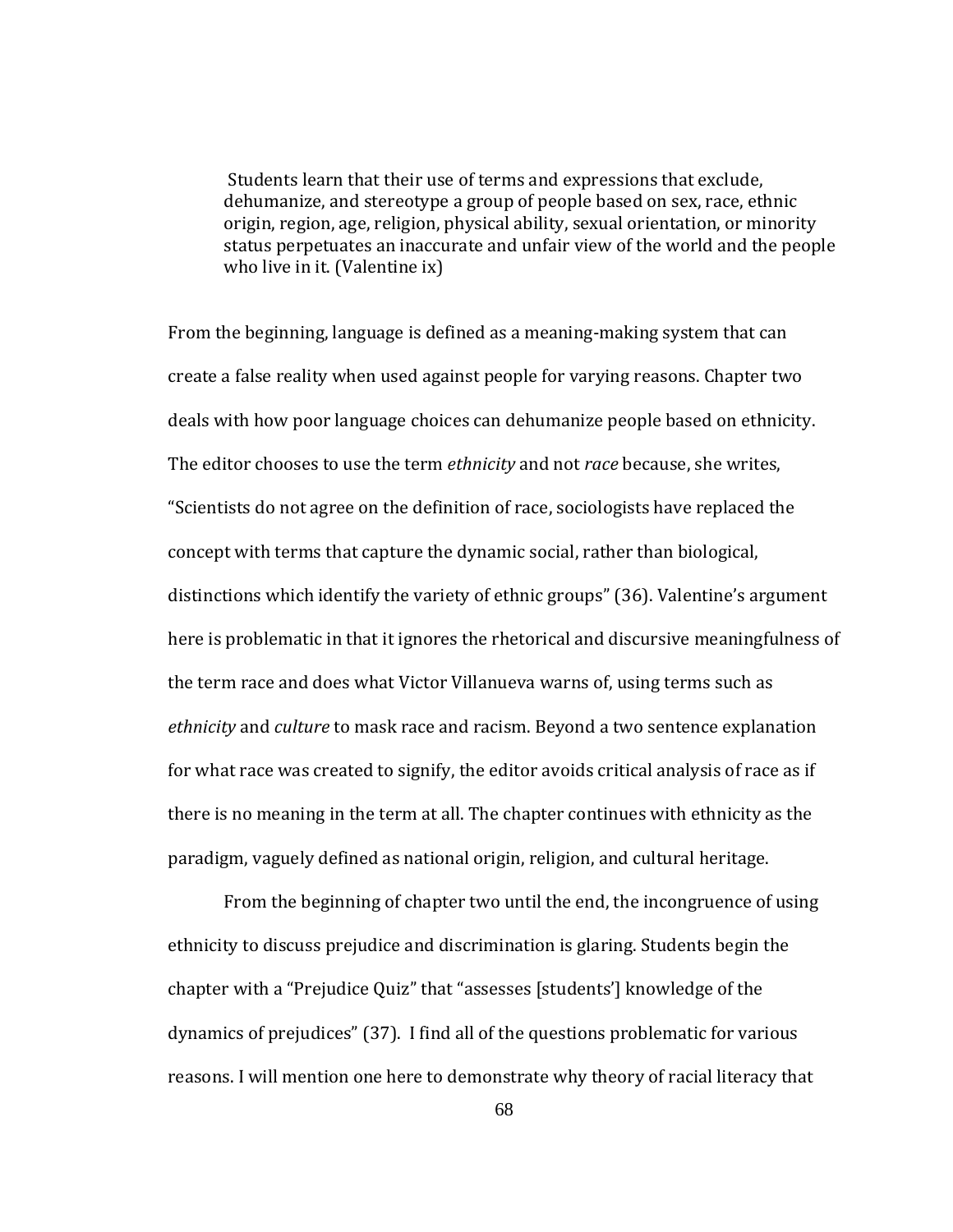addresses language and race is needed. Question #14 asks whether sexism, racism, ageism, xenophobia, homophobia, and prejudices toward those with disabilities all have basically the same dynamics. The correct answer, according to the editor, is yes, "they are all basically the same" (43). The editor does not provide any further explanation, definition, or examples. All of these complicated and sometimes intersecting oppressive systems are minimized to being "basically the same." With the other questions focused on how individuals respond to or enact prejudice, these power ideological, material, and political systems are relegated to the individual as well.

As the chapter concludes, the editor has blended, replaced, and conflated *race, racism, prejudice,* and *ethnicity* so much so that students are left wondering what exactly these terms mean. By the personal nature of the selections chosen, these terms are subsumed under the heading of bad language choices that individuals make. These bad choices indicate that people do not appreciate diversity, and if they would only stop saying bad things about people, then society would be prejudice free. The final section of the chapter provides "Guidelines for Avoiding Racist Language," which reveals who and what the editor had in mind when constructing this particular chapter. The editor explains that we need some speaking guidelines "to achieve a more bias-free society, [therefore] we must heighten our sensitivity to the pervasive power of prejudicial language. To do so is a statement of respect for the cultural diversity that exists in the world today" (38).

69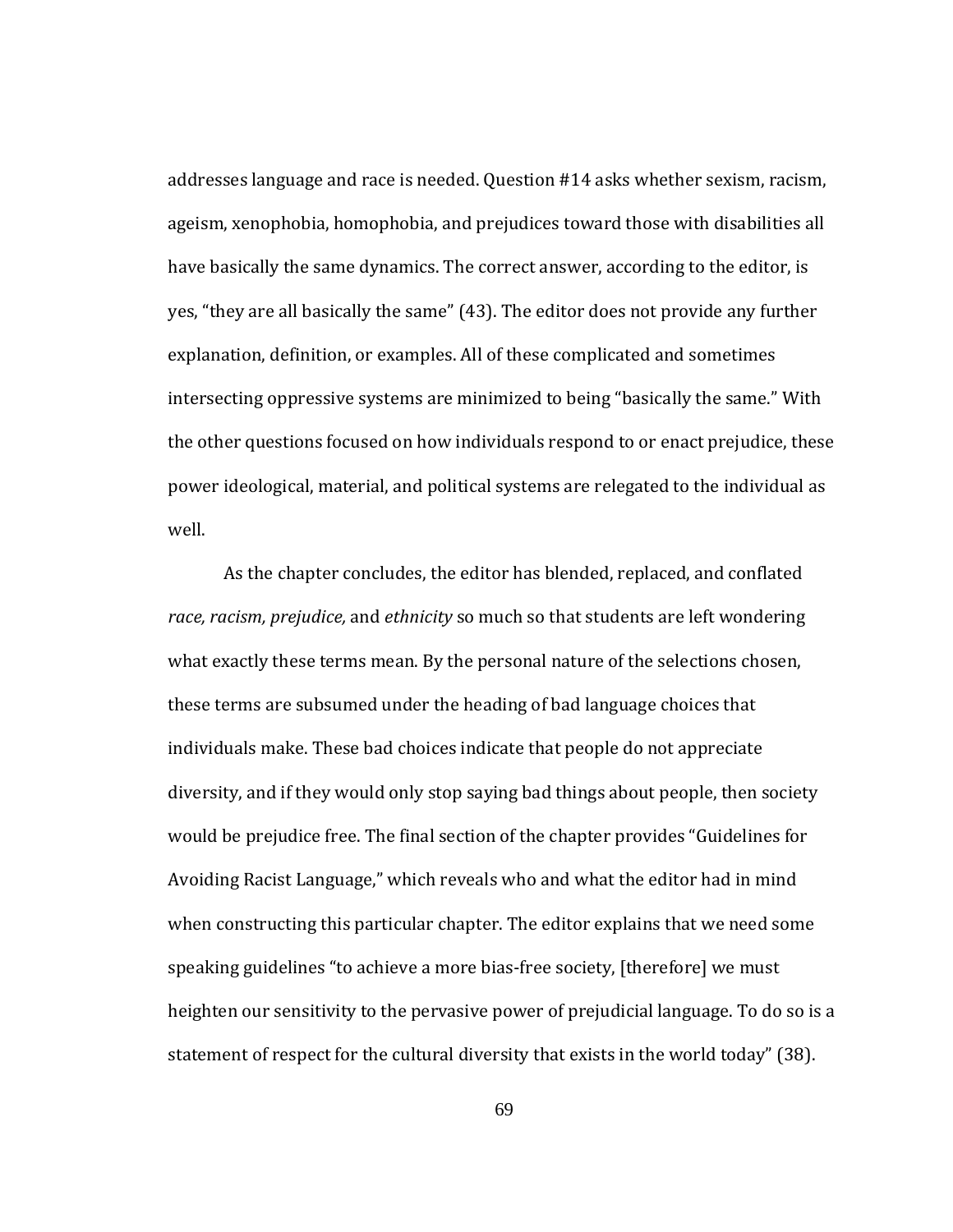The purpose of the "Language and Ethnicity" chapter is to promote tolerance and respect for cultural diversity, which falls neatly under the rubric of racial liberalism. The problem with this section, however, is that she assumes a white audience even as she instructors readers not to assume white.

### **Rule 4. Do not assume 'White'**

As with other *isms*, do not assume that the reader or listener shares the same racial or ethnic identity. Avoid talking about 'we/us' and 'they/them,' making generalizations such as 'we behave like this' and 'they behave like that.' Emphasizing the differences between people often implies that some groups are superior to others. (84‐5) [emphasis in original]

Although I applaud the editor for acknowledging that white operates as the norm in our society, her inability to see how it operates in her presentation of race and ethnicity is an indicator of Mills's argument for an epistemology of ignorance that blinds whites to the reality that they have constructed.

Finally, Valentine provides a chart of the "Meanings of Ethnic/Racial Terms." Terms such as *Oriental*, *Negro*, *Spanish*, *White*, and so on are defined in terms of what is politically-correct. These terms are dehistoricized, stripped of the racial, political, economic, and moral meanings attributed to them throughout history. Although the editor begins the chapter acknowledging the biological fallacy of race, she defines the terms as if they are biological without any attention to the social constructed nature of them. "White," for example is defined as an "Accepted term when referring to any White person of non-Latin extraction, that is non-African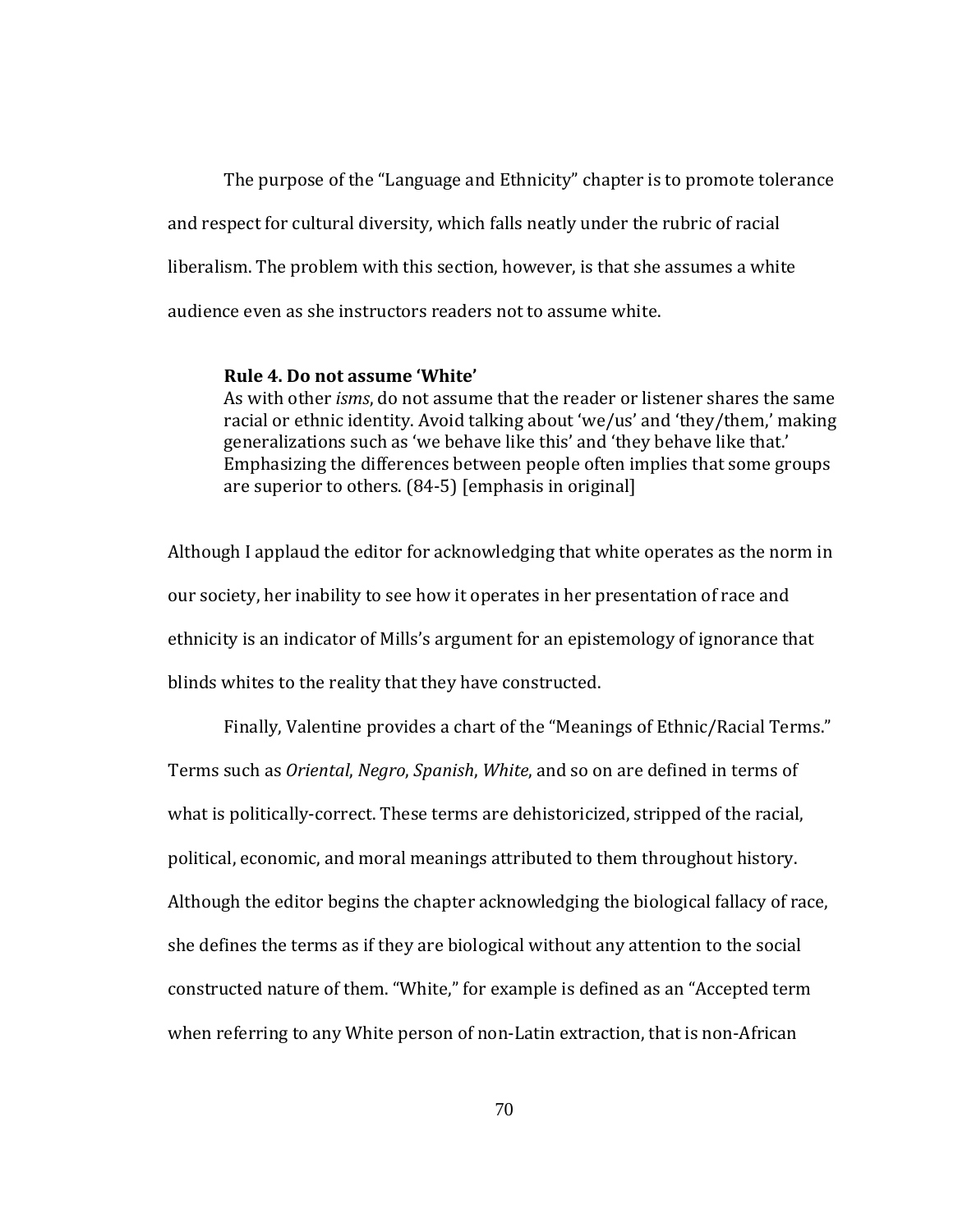descent, non‐American Indian descent, non‐Asian descent, non‐Hispanic descent, etc" (88). In this sense, "White" is anything other than "Other" people.

# **Implications of Racial Liberalism in the Field**

The examples of rhetoric and composition studies' texts I analyzed above illustrate how racial liberalism operates in the field. Further, they illustrate how rhetoric and composition studies' readers can function as signatories of the Racial Contract agreement, a contractual agreement among whites to keep white supremacy in place. Mills states that the purpose of the contract to place whites in a privileged position over and against non‐whites. These privileges come by "exploitation of their bodies, land, and resources, and the denial of equal socioeconomic opportunities to them. All whites are *beneficiaries* of the Contract, though some whites are not *signatories* to it" (11). Furthermore, the Racial Contract is not only political and moral but also epistemological. Under the Contract,

[W]hite misunderstanding, misrepresentation, evasion, and self‐deception on matters related to race are among the most pervasive mental phenomena of the past few hundred years, a cognitive and moral economy psychically required for conquest, colonization, and enslavement. And these phenomena are in no way accidental, but prescribed by the terms of the Racial Contract, which requires a certain schedule of structured blindnesses and opacities in order to establish and maintain the white polity. (19)

What does this mean in terms of rhetoric and composition studies? The promotion of racial liberalism is simultaneously the promotion of racial ignorance because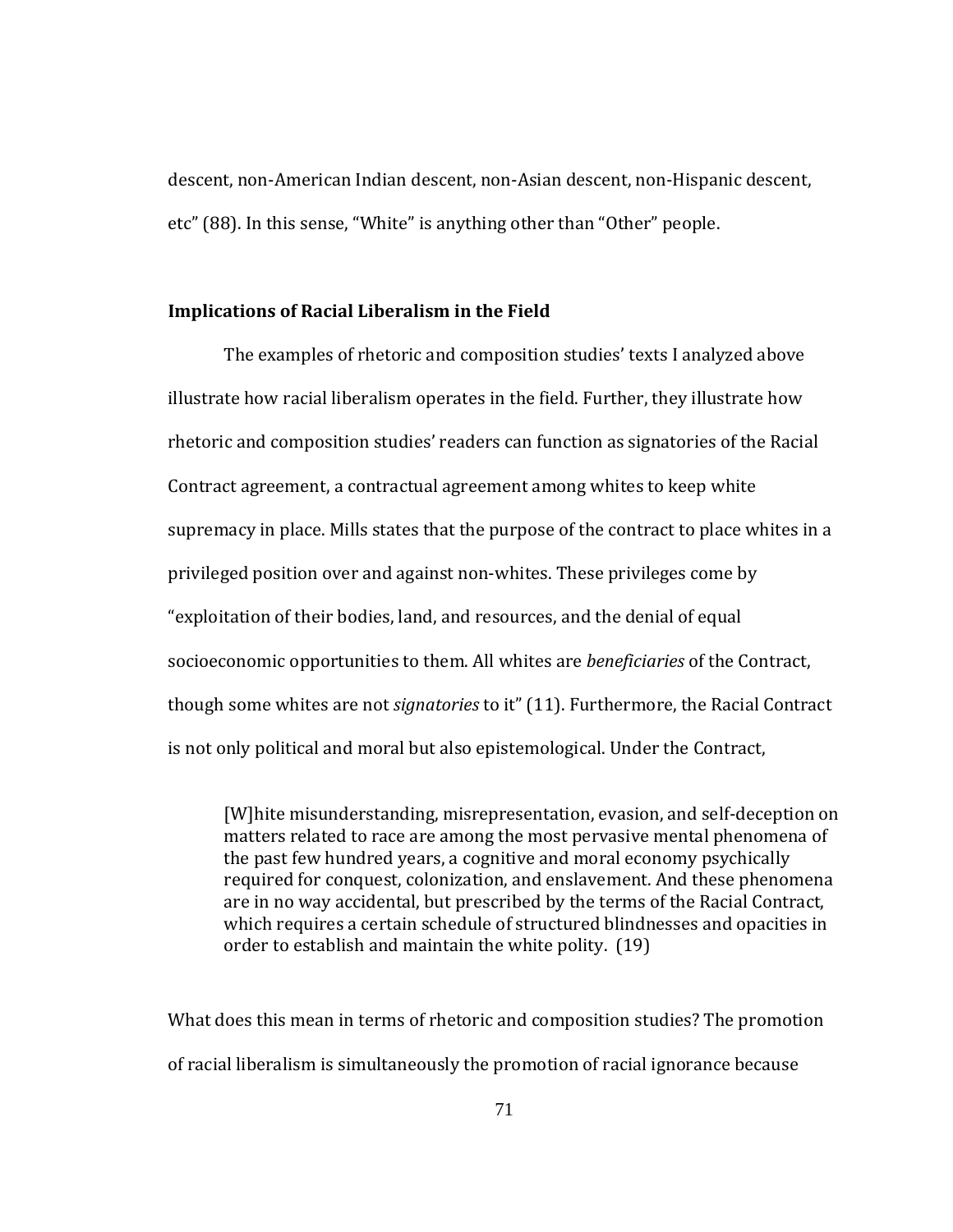racial liberalism, as I have shown, mis-interprets, even mal-interprets the past, which keeps the racial status quo in place. Furthermore, racially liberal paradigms of teaching race in rhetoric and composition have erased *race* from the vocabulary, have constructed race as an "absent presence," and have reinforced racial ideology. An epistemology of racial ignorance has been used not for resistance to oppression but for the survival of an oppressive racial system and racially liberal academic field of study. Instead of helping students come to know more and to know in better, more critical ways, the field has been limiting knowledge and promoting ignorance in a variety of ways: multiculturalism, diversity, dishistoricization, racial essentialization, and racial othering, to name a few. The common saying goes: "What you don't know won't hurt you." Actually, what the field doesn't know, and what it keeps students from knowing continues to hurt the field's chances of moving to a place of sustained critical praxis with race.

If the field produces an epistemology of ignorance through its deployment of racial liberalism, then it also acts as a signatory on the Racial Contract, from the contractual syllabus we give to students to the purchasing of multicultural texts, these acts constitute a binding agreement among the university, the instructor, the student, and the historical entity of the Racial Contract. The knowledge produced in the texts, outlined in the syllabus, and discussed in class, is validated by "white epistemic authority"—the field of rhetoric and composition studies—which continues to be a beneficiary of the contractual privileges through the economic,

72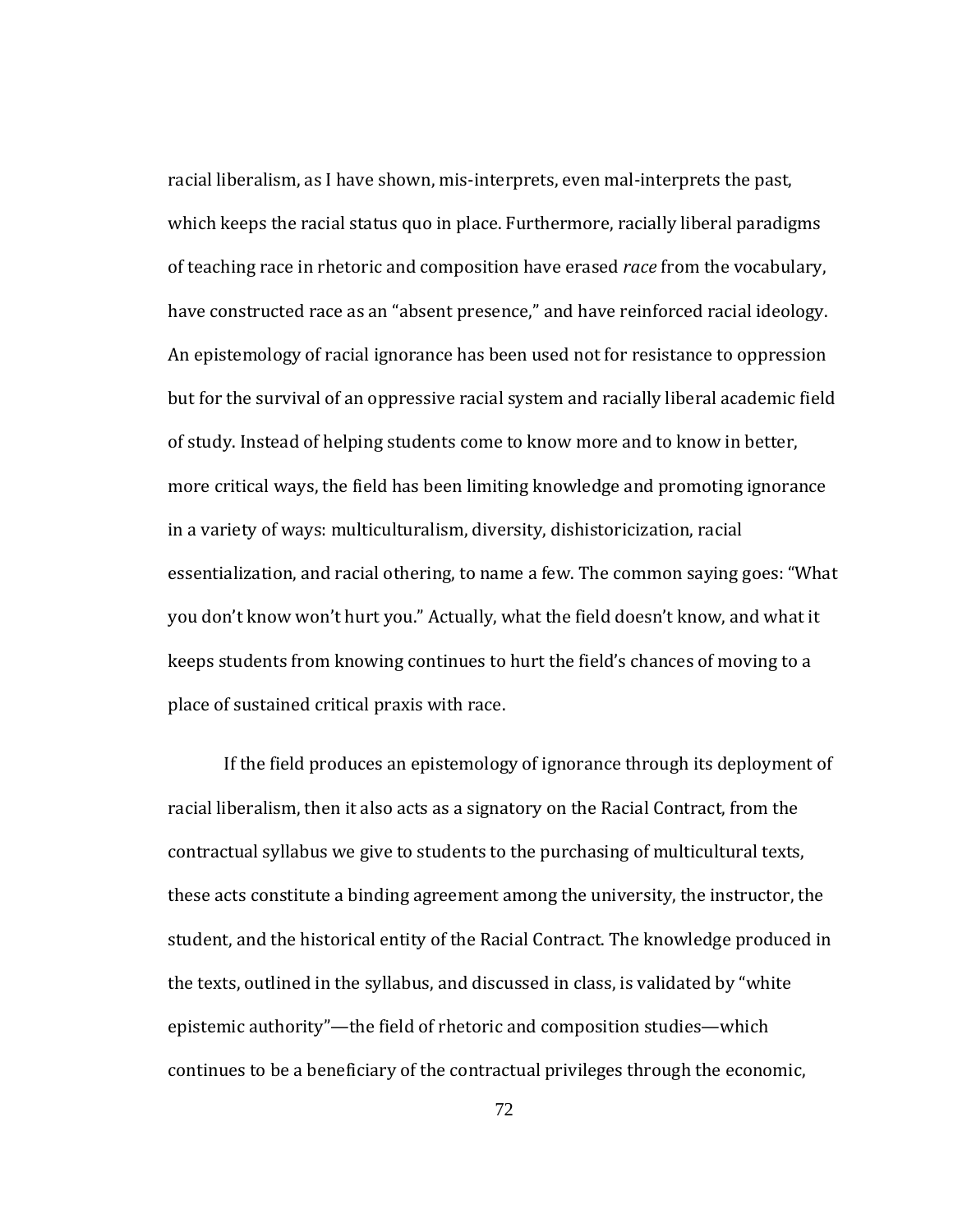professional, and discursive exploitation and denial of groups of people designated as non‐whites.

What are the implications of racial liberalism for me as an instructor and scholar within the field? To be clear, I do not want to be a signatory of the Racial Contract within the field of rhetoric and composition studies. I understand that I participate in and sustain in more ways than I can understand the larger Racial Contract. We are all implicated in and processed through white supremacy. Nevertheless, once I know better, personally and professionally, I am obligated to do better. What I am clear about is that racial liberalism as I have surveyed in the field and as I have taught within in the past teaches students how not to know. Racial ignorance disciplines and domesticates everyone into their places. My place as an instructor was to fall in line with the validated knowledge of race that promoted tolerance for difference but not a critical understanding of difference and power. My place was to use language to code and mask race, when I should have been using language to unmask and to decode race. Of course, these small pedagogical acts are not enough to say I am not a signatory of the Racial Contract. But, they are enough to say that I am aware of the Contract and that I am actively engaged in helping my professional community and my students resist the contractual obligations on which race and racism live. And, it is through the study of race as language, or racial literacy, that I choose to resist.

73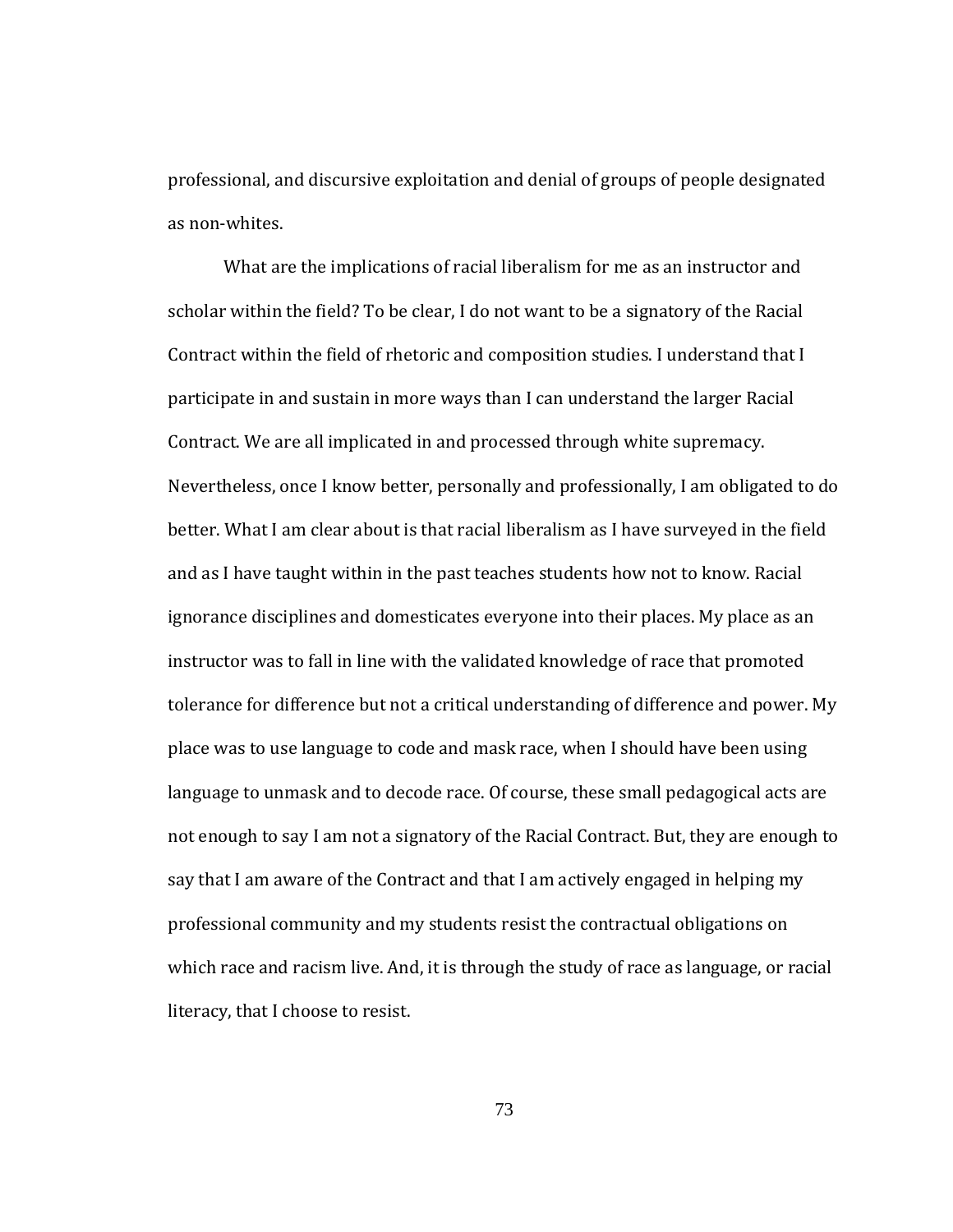#### **Necessary Shifts within Rhetoric and Composition Studies**

To counter the epistemology of ignorance that racial liberalism produces and to resist the Racial Contractual obligations, I propose three shifts for the field of rhetoric and composition studies: shifting the rhetorical subject, shifting the theoretical paradigm, and shifting the pedagogy. I offer preliminary explanations of these shifts here. Subsequent chapters will elaborate more fully on each shift.

rhetorical subject or discursive construct. First, I propose shifting the rhetorical subject under examination from an individual to language. When it comes to race in the classroom, the tendency is to discuss individuals, attitudes, and emotional reactions to race. The subject, then, becomes the student, which can lead to defensiveness and anger. As a teacher‐ scholar, I do not want to make the students' racialized subjectivity the object of study in the classroom, although we must address how language constructs us as individuals and as members of groups. I propose shifting to language as the rhetorical subject to examine how words, such as *race*, signify. Furthermore, because we have avoided and masked race for so long, if we choose to integrate it into our rhetoric and composition praxis, then we should first attend to it as a

Second, the field should shift the theoretical paradigm when it comes to discussing race. What this means is instead of continue to recognize the interdisciplinary nature of rhetoric and composition studies and pull from media and cultural studies, legal studies, etc., because it needs the insight and histories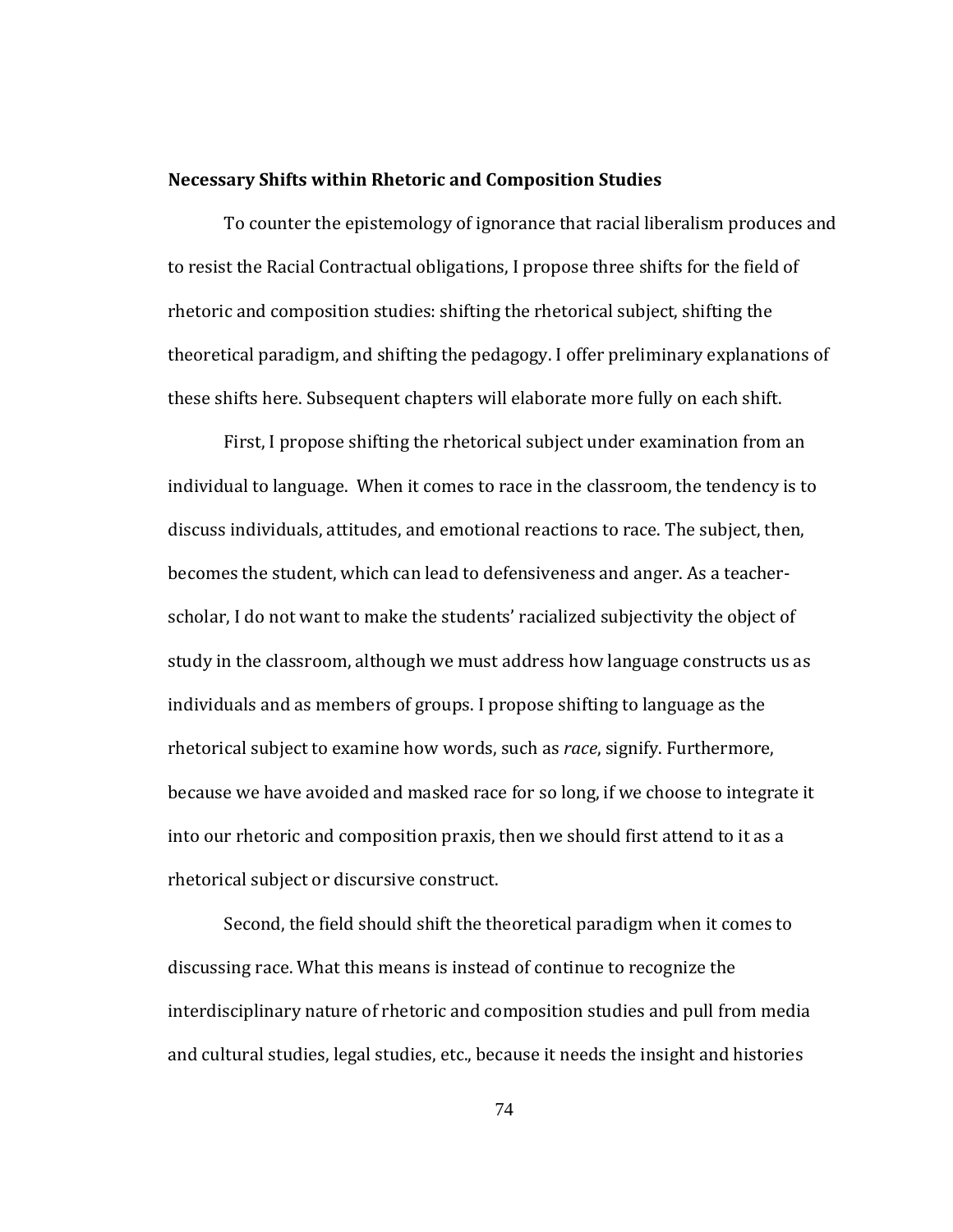hegemonic racial discourse we profess to resist. these fields produce. Nevertheless, rhetoric and composition studies should ground its praxis in language and rhetorical theory. In this way, the field shifts its theoretical paradigm. Third, I propose a shift in how we represent / misrepresent race in authorizing texts of the field. The composition readers we require students to purchase, for example, operate as official racial knowledge. As such, it is imperative that we examine how these texts deconstruct or reconstruct the

These three shifts should spark a new discussion in the field about the students' right to study language, which coincides with the 1974 College Composition and Communication Resolution "Students' Right to Their Own Language." Discussions of *Students' Rights to Their Own Language* dominated discussions in my graduate course work, with race always being an undertone to the discussions. The field began to address student language rights in the 1960s, following the rights rhetoric of the Civil Rights and Black Power movements. In 1974, the field adopted a language rights resolution to validate linguistically marginalized students' right to use and to study their home dialects in the university. The resolution, "Students' Right to Their Own Language" (*SRTOL*) worked against the notion that Standard American English is superior to other dialects, such as Black English Vernacular. Composition scholar Geneva Smitherman is a persistent advocate for *SRTOL* and often meets resistance within the field and in public opinion when debates about Ebonics and bilingual education are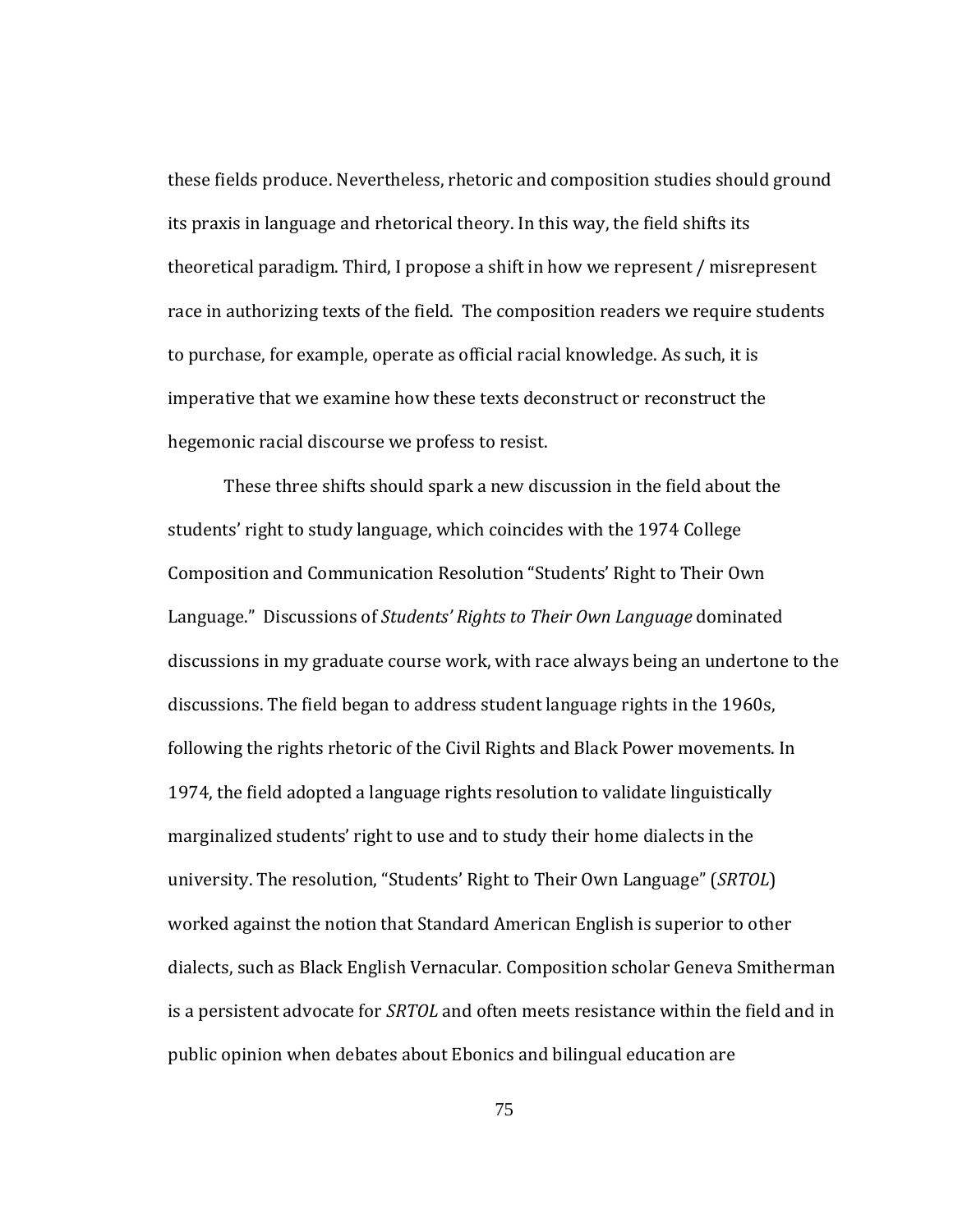sensationalized in the media.<sup>[3](#page-83-0)</sup> Although individual scholars such as Mary Soliday and Gilyard and Elaine Richardson, have conducted research and designed courses on the effectiveness of *SRTOL* in first-year writing courses and in basic writing based on students' racial and ethnic identities, the field has yet to produce and sustain a critical body of knowledge about the power of language and race.4

My philosophy of language education links more closely to Delpit who argues that students of color, in particular, should be taught the skills and the process necessary to use academic discourse successfully. According to Delpit, instructors should help students understand and negotiate the "culture of power," the codes and rules for participating in power, be they linguistic forms, communicative strategies, ways of talking and writing (24). She explains:

Students must be taught the codes needed to participate fully in the mainstream of American life, not by being forced to attend to hollow, inane, decontextualized subskills, but rather within the context of meaningful communicative endeavors; that they must be allowed the resource of the teacher's expert knowledge, while being helped to acknowledge their own 'expertness' as well; and that even while students are assisted in learning the culture of power, they must also be helped to learn about the arbitrariness of those codes and about the power relationships they represent. (45)

 $\overline{a}$ 

<span id="page-83-0"></span><sup>&</sup>lt;sup>3</sup> For a historical overview of *SRTOL* within a larger discussion of teaching about language and power, see Harmon and Wilson's *Beyond Grammar: Language, Power, and the Classroom.* <sup>4</sup>

<sup>&</sup>lt;sup>4</sup> In "Towards a Consciousness of Language: A Language Pedagogy for Multicultural Classrooms," Soliday proposes that students become researchers of their own language use and use their research for the content of a first-year writing course. In "Students' Right to Possibility: Basic Writing and African American Rhetoric," Gilyard and Richardson, propose an Afrocentric pedagogy to help students enter into academic discourse from a critical perspective. These two approaches privilege language analysis, at the same time as they highlight the value of difference and deconstruct the myth of one superior language.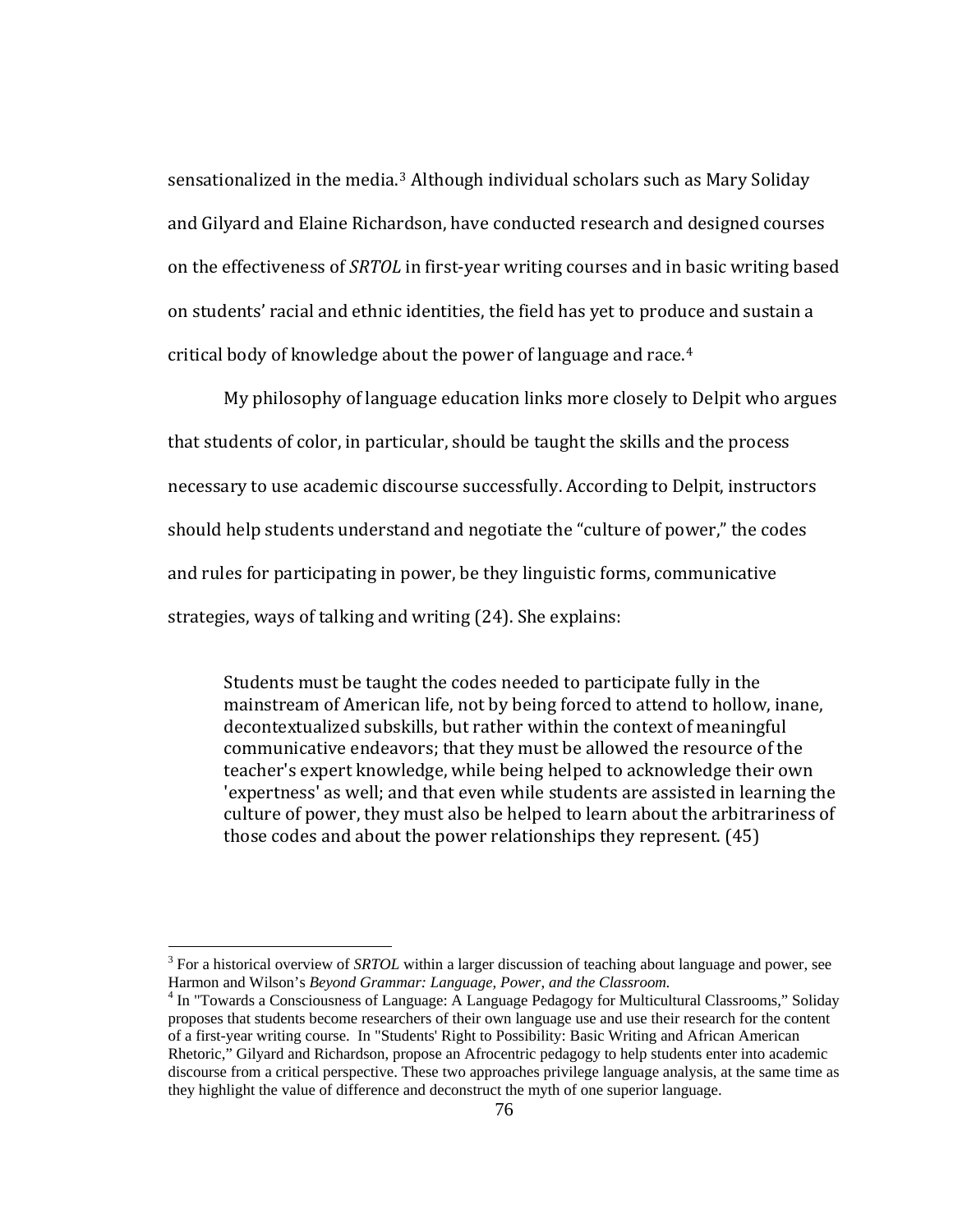Delpit argues that the above approach is a right that students have, and so, in good faith and in the interest of the students, instructors should offer students the opportunity to access power, even if the instructor has a philosophical or pedagogical disagreement with how that power is structured and used.

and composition studies is stuck between race and a hard place. My argument is tangential to Delpit's in the sense that students have a right to their own language and to the language of power and access in the academy, but also a right to understand the language of race that impacts their lives, their language, their literacy, and other aspects of being in the world. Race is a code. It has rules, just as academic discourse or any other communal dialect. Race also reaches across and into various discourse communities, impacting how language is used and valued. But, if we do not understand how race does what it does linguistically and rhetorically, then it is difficult to see how we can present a more rounded picture of language use in various settings. In short, students have a right to study language when it comes to race and other cultural studies themes, and they have a right not to be the subject under investigation in a classroom discussion about race. As such, we need to re‐evaluate how we are teaching about race in the field and what knowledge and representations we put forth. It should shift our stance and our perspective of the racial landscape whereby we can see more clearly how rhetoric

As stated in the introduction to this chapter, Barack Obama was stuck between race and hard place as he campaigned for the presidency. He met the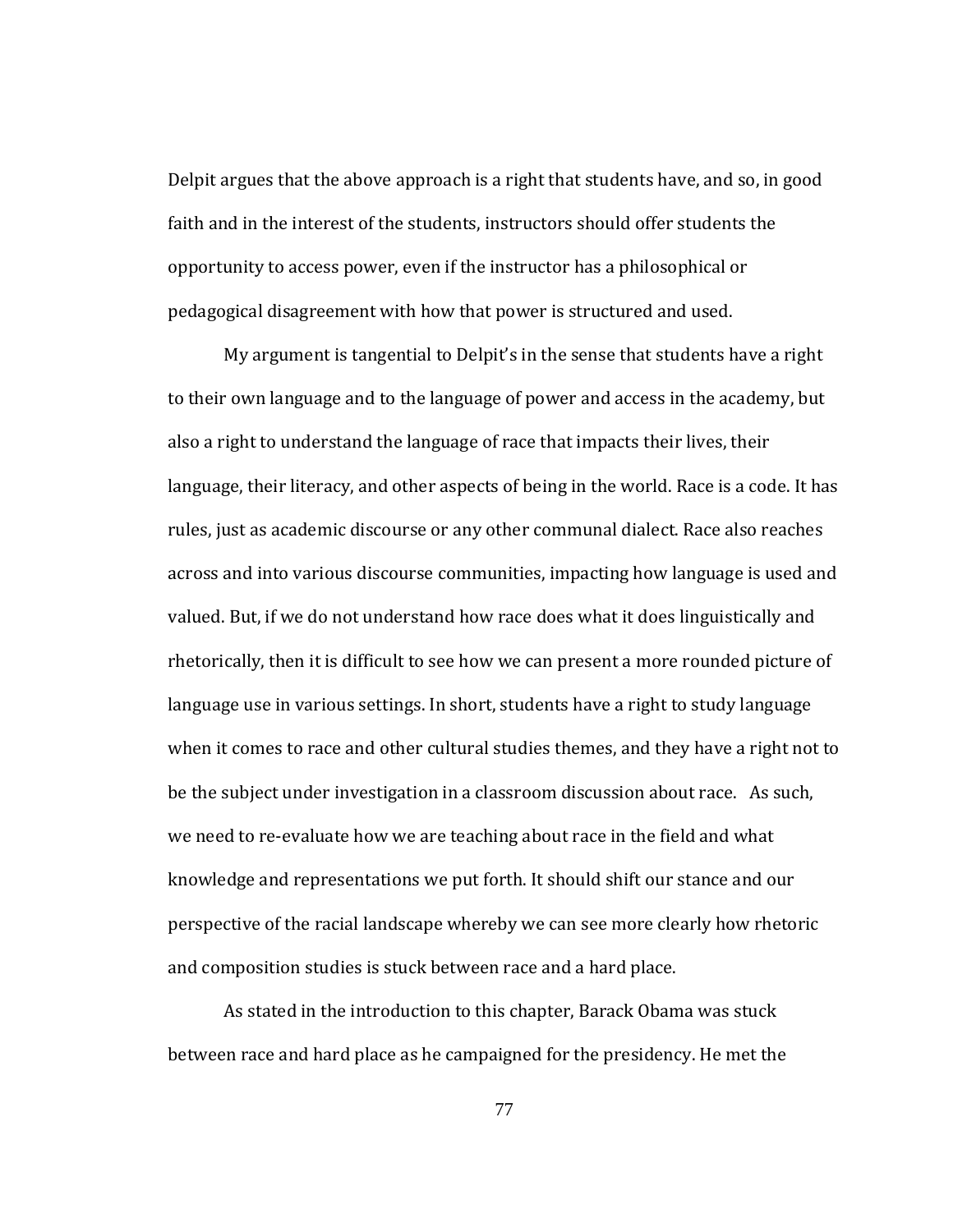challenge by surveying the racial landscape of the U.S. and decided that it was time to face race head‐on in a national address. In his "Race Speech," he articulated for the world a narrative about race that spoke to and about the anger, resentment, and ambivalence people have with talking about race. He offered the country two choices: we can either continue with the sensationalism, going around in circles only to repeat the mistakes of the past, or we can look to what we have in common and work towards solutions. He was asking the country to shift—to see and behave differently when it comes to race.

Similarly, rhetoric and composition studies needs to shift—to see and behave differently when it comes to race. Gilyard begins the shift with his theoretical collection *Race, Rhetoric and Composition*, and even points to the necessary discursive analysis of race as he answers the question: "What is the source, then, of a narrative about racial formation that would be useful in composition classrooms, one accessible yet sufficient in scope?" (49) In chapter three, I answer Gilyard's question by offering an expanded discussion of racial formation through discourse and signification as the basis for racial literacy praxis in rhetoric and composition studies.

78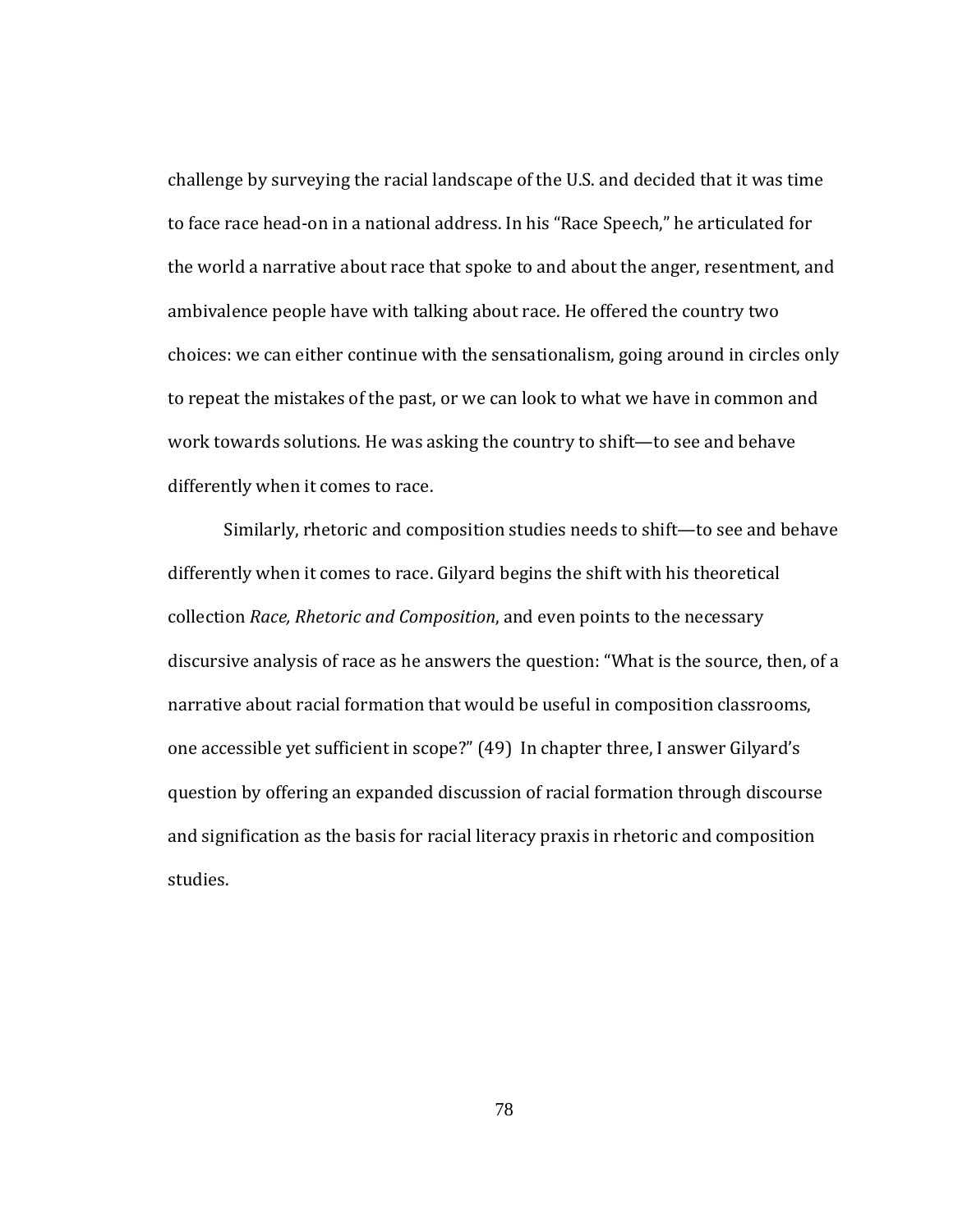# CHAPTER III

## TOWARD A THEORY OF RACIAL LITERACY

During the 2008 presidential campaign, Secretary of State Condoleezza Rice remarked in an interview to the *Washington Times* that the U.S. still has a problem dealing with race because of a national "birth defect." That "birth defect" stems from the ugly picture of slavery. Although Africans came to the U.S. in chains and were a founding population, as "descendants of slaves [they] did not get much of a head start, and I think you continue to see some of the effects of that" ("Secretary"). Rice makes clear that the U.S. has a difficult time talking about its past and how the past is still relevant today

Not withstanding Secretary Rice's exclusion of the indigenous population already inhabiting the land soon to be named America, she makes a valid point that the birth of our nation is flawed. In fact, race was such an integral part of the nation‐ building project that a common saying goes, race is as American as apple pie and baseball. Race and racism are in the country's DNA, including but not limited to the institution of slavery, immigration exclusion acts, reservations, Jim Crow laws, and so on. Secretary Rice admits that the election of Barack Obama as President of the United States shows that our country has progressed in terms of race relations, and we should be proud of how far we have come. However, she offers a caveat: "We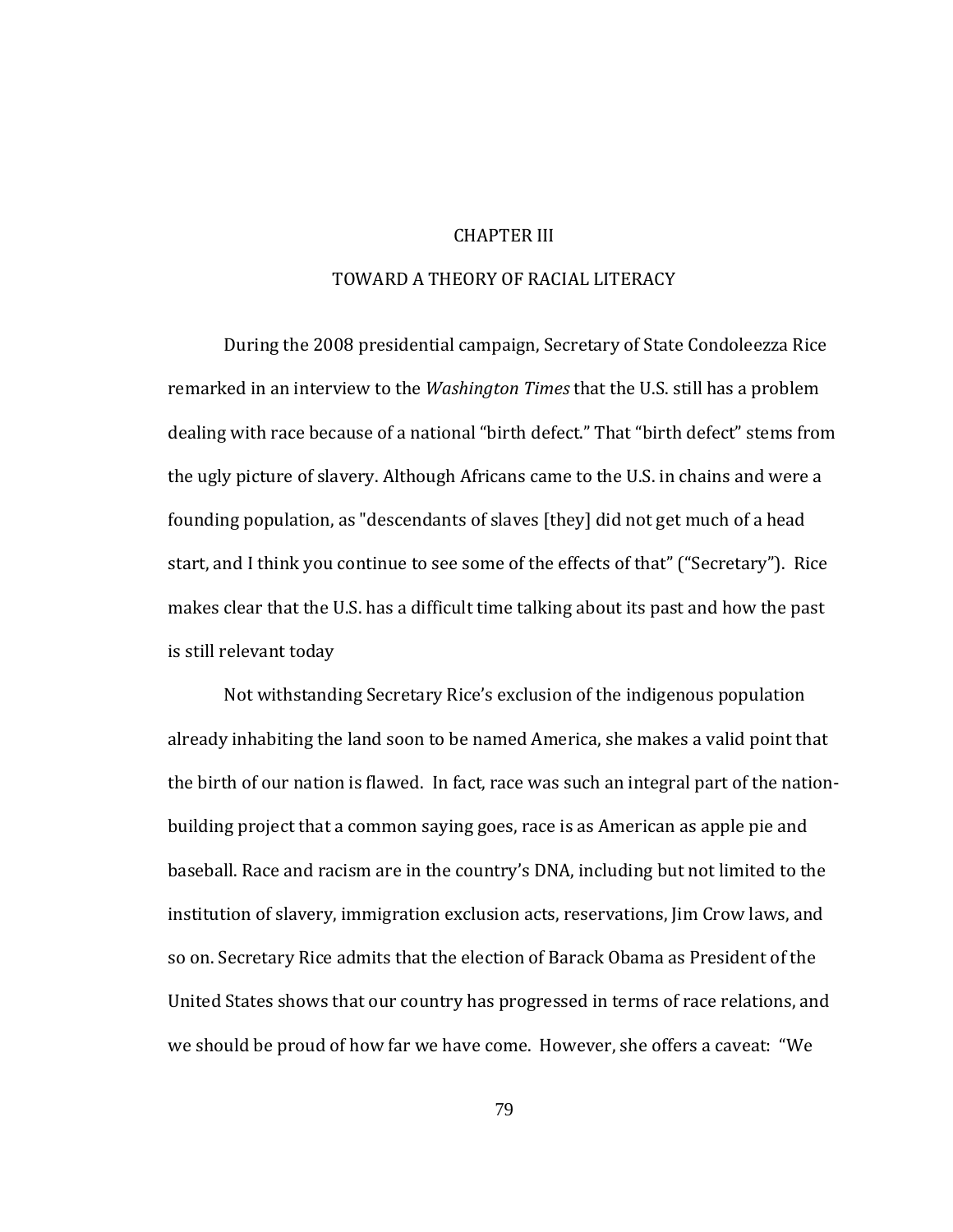("Secretary"). shouldn't deceive ourselves that we are race‐blind." Rice knows that race is still an issue for many people, but she also recognizes the progress the nation has made: "I do think we've gotten to the place that we don't see a person and say, 'That's a black person, therefore they must be ...' And that's an enormous step forward"

Condoleezza Rice, who grew up in segregated Alabama during the Civil Rights movement, has seen many of changes in the United States, changes such as her becoming the second African American and first African American woman Secretary of State. Rice implies another change that foregrounds my theory of racial literacy: when we see "blackness," we do not necessarily assume or link negativity to it. A person might ask how we can assume that Rice is speaking of a *negative* characteristic when, if in fact, she did not complete her sentence. The legacy of this critical connection stems from America's nation‐building project (its foundation), which was inextricably linked to a racial project. The European-American ruling class needed free labor and free land. So to justify enslaving Africans and stealing indigenous land, eighteenth and nineteenth century scientists, philosophers and anthropologists devised theories about the inferiority of dark‐skinned peoples versus the superiority of light‐skinned peoples. These theories codified the racial hierarchy, defining "white" as human with positive attributes and "black" as subhuman with negative attributes. Even the U.S. Constitution designated African Americans as three‐fifths of a person for the purpose of state representation to the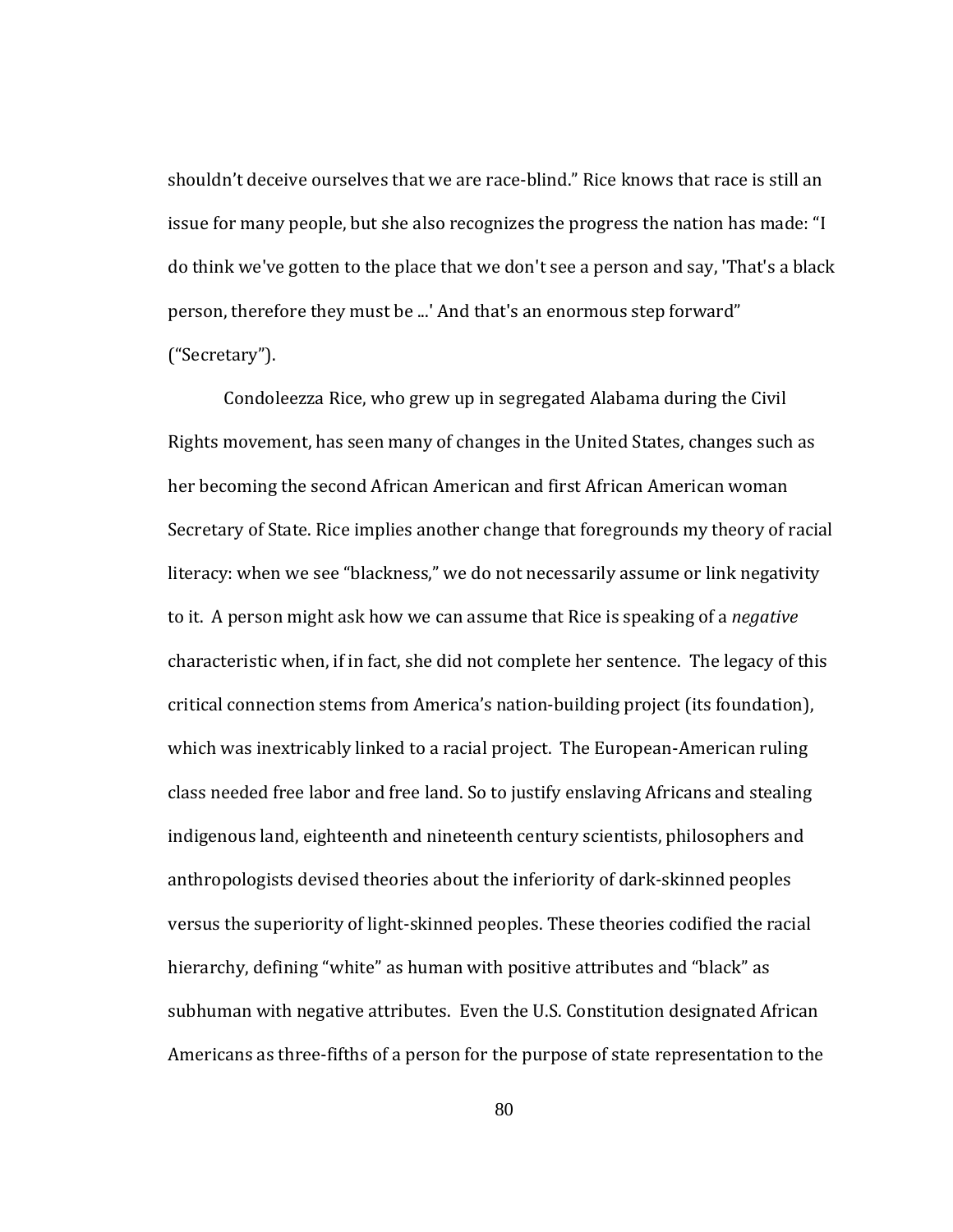federal level. And so, race and what it has come to signify, is so embedded in our laws, language, thought patterns, beliefs, and customs that it operates on the level of common sense or folk belief. Herein lies the critical connection between race and language and the need for racial literacy.

analysis. I argue, in order to understand race, we must understand language. In chapter two I argued that the theory and practice of race in rhetoric and composition studies needs to shift from racial liberalism to racial literacy. The field has not critical body of knowledge about race based in its foundation of language, writing, rhetoric, or literacy. As a result, attempts to teach about race result in promoting an epistemology of ignorance, where students and instructors are encouraged not to know. To respond to this crisis in racial praxis, I propose a theory of racial literacy for rhetoric and composition studies. Chapter three provides a theory of racial literacy based on the premise that the linguistic and signifying properties of race are powerful and invisible. This shift changes our theoretical focus from one of tolerance and inclusion to one of linguistic and interpretative

In theorizing racial literacy I show, first, how race signifies. Stuart Hall's *theorization* of racial signification grounds my argument for racial literacy. Hall shows how race functions more like a language than biology, given the way race floats and meanings shift. Second, using Roland Barthes and Jean‐Fracois Lyotard I examine the ideological and discursive nature of racial myths and grand narratives. Third, I analyze how race impacts interpretation and performance. Kenneth Burke's

81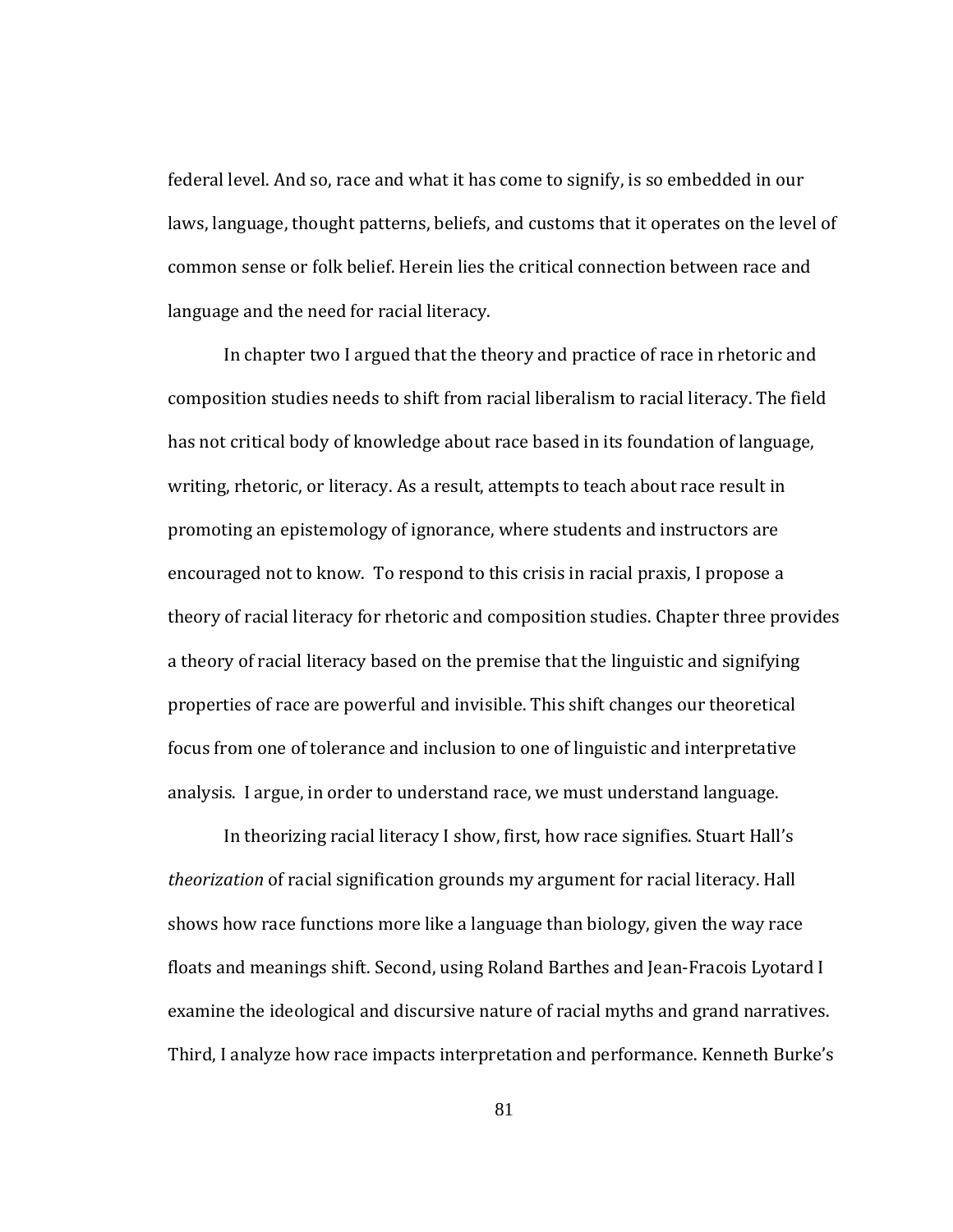theory of terministic screens helps us to better understand how the term race continues to reflect and deflect parts of reality, thus determining what we see and believe. J.L. Austin's and Judith Butler's theories of performative language illuminate how race functions as a speech act. Fourth, I highlight the potential of racial literacy to interrupt or subvert the reiterative process of race within the field of rhetoric and composition studies, using an excerpt from Frederick Douglass' slave narrative. Again, the purpose for grounding racial literacy in language theory is to make visible one way race functions and to provide the field of rhetoric and composition studies an alternative to the various manifestations of racial liberalism.

### **Discursive Analysis Race: A**

Similar to most people, I was socialized into race, beginning with my parents and then reinforced in schooling. I remember my parents saying, "You have to work twice as hard as a white person." These lessons began early in life, so I would not grow up believing that all people are treated equally and are judged based on merit. I did not have the language to talk about unearned privilege, white supremacy, or racist ideology back then; I just knew the world was unfair because of this thing called race. Inside I questioned the folk theories of race and Judeo‐Christian origin stories, that blacks were a result of the Biblical curse of Ham and that all people descended from Adam and Eve, two blonde haired and blue‐eyed white people. These explanations did not make sense to me, just as they do not make sense to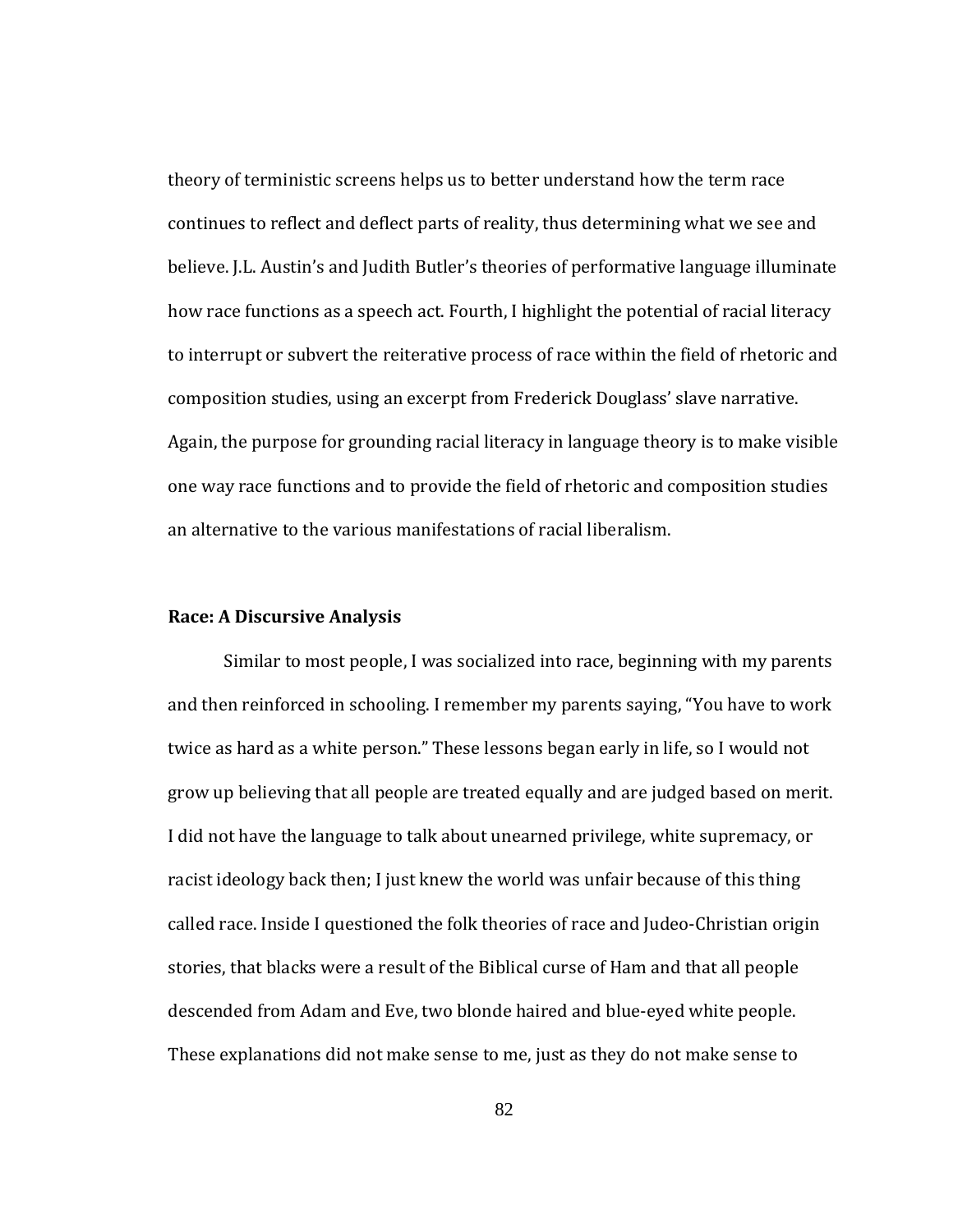many of my students. As an adult and an instructor of critical race and language theories, I hear these same lessons and explanations about race. At the beginning of each semester, I ask students to define race and to write about how they learned about race. They remark that parents, school, and the media are their main influences when it comes to learning about race. What they learn, however, sounds similar to the sentiment that Secretary Rice was trying to debunk: "Those people are like .... Don't sit by .... Be afraid of .... They only want ...." What I try to do in my classroom is move students to a point where they question these racist folk sayings and desire to know how they came to be. To do this, I turn to language.

Racial literacy begins with this understanding: language and race operate in tandem. Race would not exist without language, and our language operates within a racialized society. The etymology of the term race in the English language provides insight into how race was constructed. From the fifteenth century into the sixteenth century, European explorers ventured into territories previously unknown. When they did, they encountered groups of people who were also unknown to them. As Smedley explains in *Race in North America: Origin and Evolution of a Worldview*,

Europeans imposed upon [these people] meanings and identities that fit within their own historical understandings, experiences, and preconceptions of what the world was all about. Somewhere in the process they used the term 'race' to characterize differences among human groups. (37)

Historians and etymologists do not have record of the exact source of the term, but what information they do have points to *race* in all the languages of European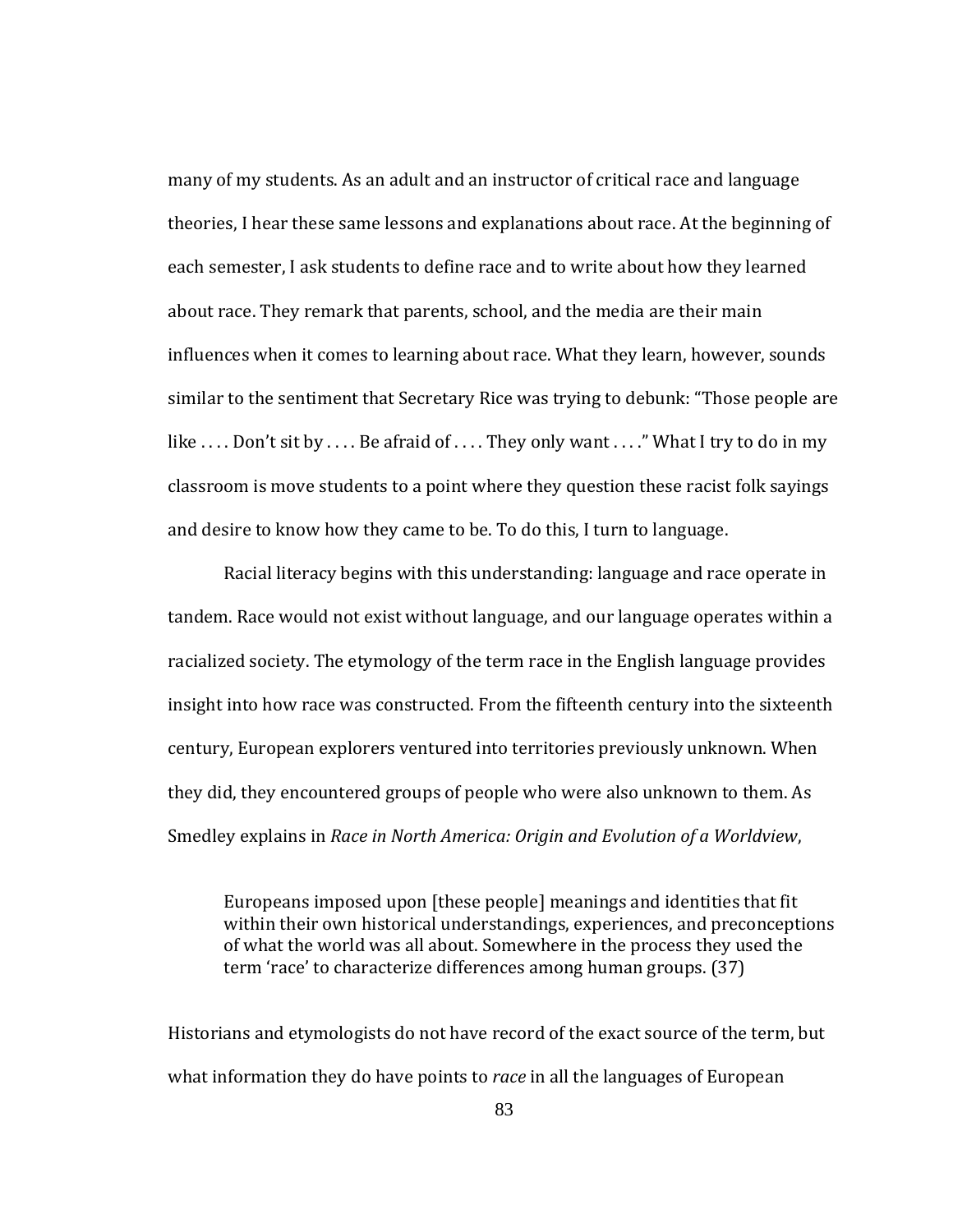settlers. Early uses of *race* were applied to groups of people from different origins, not skin color. Over time and in different languages, *race* was used to indicate kinship, class, species, descent, breeding line, or stock. Smedley's summary of the term's speculated history, leads her to assert that *race*, as employed by the English in North America in the latter half of the eighteenth century,

was elevated as the one major symbol and mode of human group differentiation applied extensively to non‐European groups and even to those groups in Europe who varied in some way from the subjective norm. Of all of the terms commonly employed to categorize human beings, 'race' become, . . . the most useful term for conveying the qualities and degrees of human differences that had become increasingly consonant with the English view of the world's peoples. (40)

and unchangeable features from breeding animals to human beings" (40). The English deployment of the term and its reference to "breeding line" or "stock" held significant, long‐term implications for the groups of people it was used to privilege and to oppress, two of which are the value judgments made of one's lineage or stock, and the emphasis on innate, inbred nature of what is being judged. Smedley concludes, "The term 'race' made possible an easy analogy of inheritable

During the end of the eighteenth century into the nineteenth century, racial ideology began to crystallize as the nation‐building project took form. The political and economic exigencies made it necessary to codify the racial hierarchy with white at the top and black at the bottom (Smedley 183‐208). Bill Ashcroft writes in "Language and Race," "Colour had become the unquestioned sign of the relation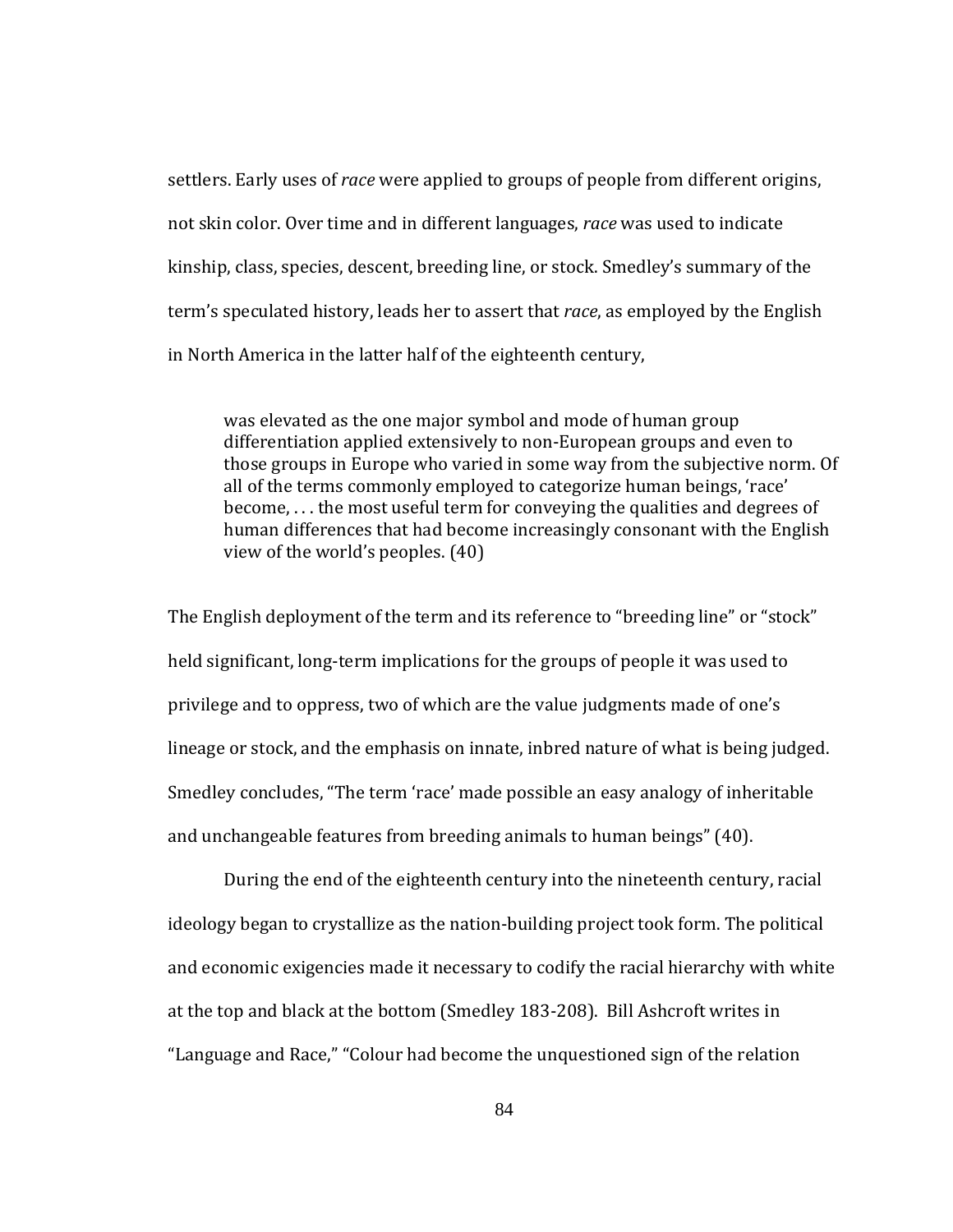between external characteristics and inner capacities, despite its complete metaphoricity, arbitrariness and unreliability in describing those external features" (313). It is here, the point of contact between the term *race* and what it began to signify that a discursive analysis of *race* progresses.

### *Racial Signification*

In *Race: the Floating Signifier*, Stuart Hall posits, "Race is more like a language than it is like a way in which we are biologically constituted" (Media 8). Race is a "floating signifier" in that it gives meaning to physical differences, such as skin color, hair texture, and facial features, but these meanings are never finally fixed. Furthermore, the meaning of the physical is derived not from some natural essence but from "shifting relations of difference which they establish with other concepts and ideas in a signifying field" (8). Therefore, the meaning of race is subject to the constant process of redefinition and appropriation. Race, according to Hall, is a discursive construct; it operates like a language, although it does not reside purely in language. Discourse, as he defines, is a "system of meaning" (10). People make race what it is and make differences what they are when we categorize, classify, and label—through thought and language—and they shift these categories and meanings of differences over time and circumstances. This systemic process creates race as a discursive system.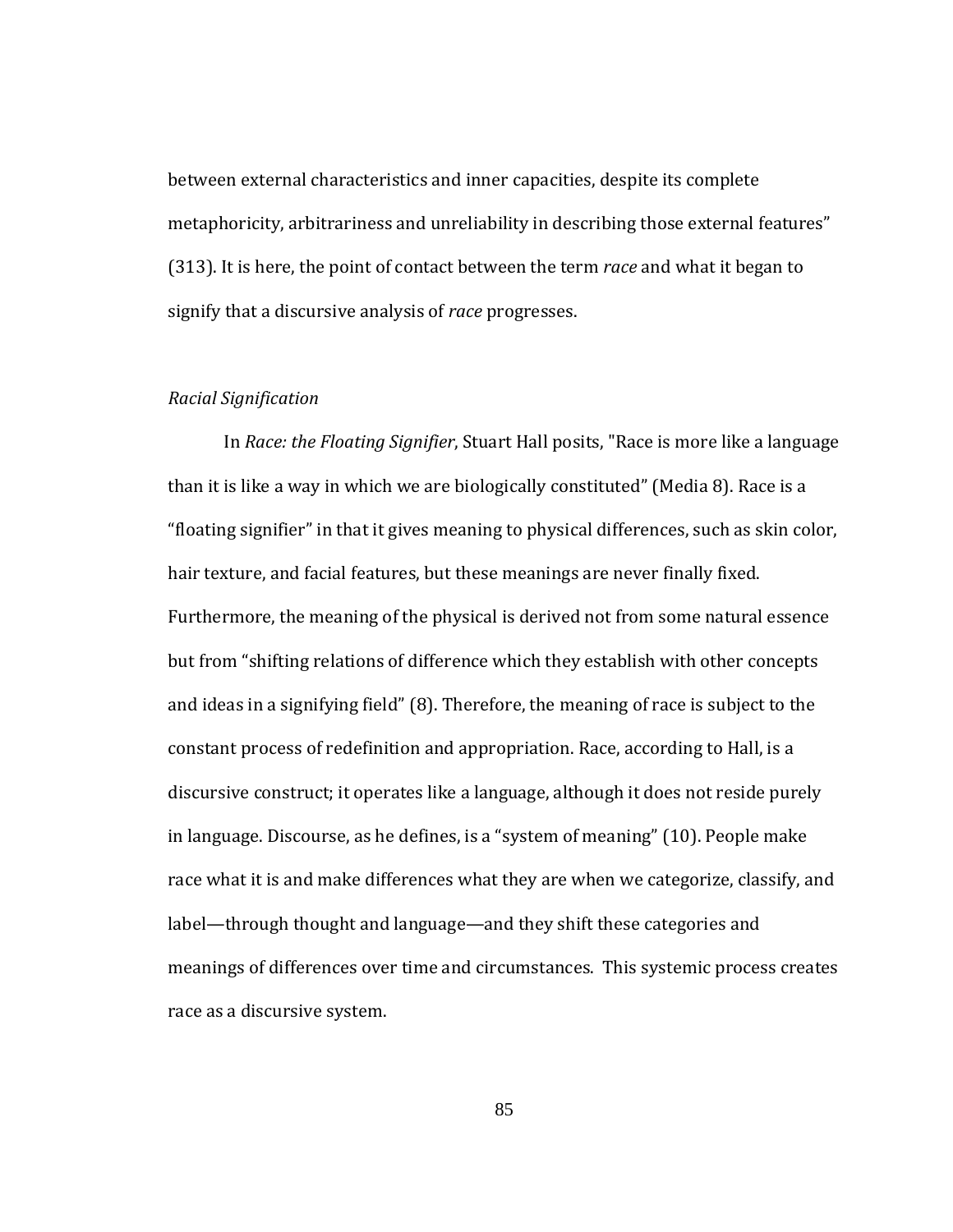Hall's characterization of race as a "floating signifier" invokes the Sausurrian model of linguistic analysis. Linguist Ferdinand de Saussure's *Course in General Linguistics* laid the foundation for much of language theory today. As a structuralist, Saussure was concerned about the structure of language more than the speaker, history, or context surrounding language.<sup>[5](#page-93-0)</sup> He analyzed the nature of language, how it functions, and the relationship of language to reality. Saussure argued that language is not a 'nomenclature,' or a 'list of terms corresponding to a [preexisting] list of things' (65). For example, there is no direct link between the word "tree" and the physical thing in the natural world. In other words, there is no direct link between language and reality. Saussure proposes a theory of semiology—the study of the nature of signs and the laws governing them. Language is a system, and the parts of the system fit together to form a whole. One element in the system, for example the term *black*, would not mean or be without the simultaneous coexistence of another term, *white*. It is through linguistic patterns and co‐ dependency that these terms fit within the system. Saussure posited a fundamental disconnect between the patterns people use and believe in and "natural" patterns. The irony, however, is that humans need linguistic patterns and connections to make sense of the world. Saussure writes: "in itself, thought is like a swirling cloud, where no shape is intrinsically determinate. No ideas are established in advance, and nothing is distinct, before the introduction of linguistic structure" (110). The

 $\overline{a}$ 

<span id="page-93-0"></span><sup>&</sup>lt;sup>5</sup> Racial literacy, as I will show, does not privilege a structuralist framework over a new historicist or poststructuralist, for example. Racial literacy pulls relevant features from each to show how race functions linguistically but also historically, contextually, institutionally, and individually.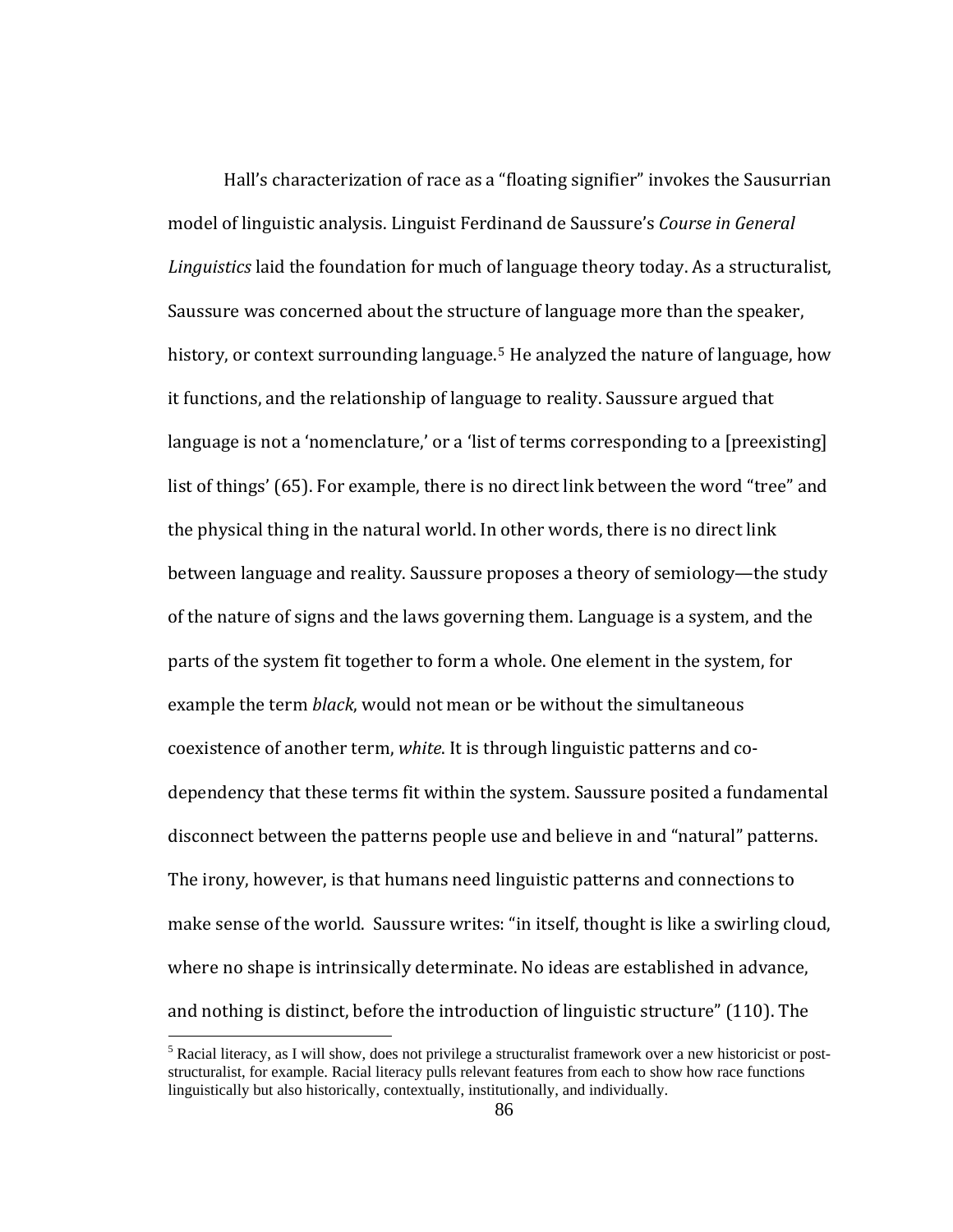central concept in Saussure's structuralist approach is the sign, which he defines as "the combination of a concept [signified] and a sound pattern [signifier]" (67). The link between a concept and a sound pattern is arbitrary. So what does this mean in relation to race? How is race a floating signifier?

When the idea or concept of race (a hierarchy based on physical differences) combines with the sound pattern (the articulation of R‐A‐C‐E), race becomes a sign dependent on other signs and signifiers constructed within the emerging discursive system of race. As a "floating signifier," the meaning (concept/idea) of R‐A‐C‐E changes depending on the context. The idea of race means something and functions differently in Brazil than it does in the United States. Hall marks the birth of race as a signifier (the articulation of R‐A‐C‐E) when, during the Enlightenment, scientists, anthropologists, and philosophers linked nature with culture. Hall explains the genesis as such:

[Nature and culture] operate metonymically. It is the function of the discourse and the race as a signifier, to make these two systems – nature and culture – correspond with one another, in such a way that it is possible to read off the one against the other. So that once you know where the person fits in the classification of natural human races, you can infer from that what they're likely to think, what they're likely to feel, what they're likely to produce, the aesthetic quality of their productions, and so on. It is onstituting a system of equivalencies between nature and culture, which is c the function of race as a signifier.  $(13)$ 

What this means is that race began with the need to name and to categorize physical differences in order to create and maintain a system of power. Once these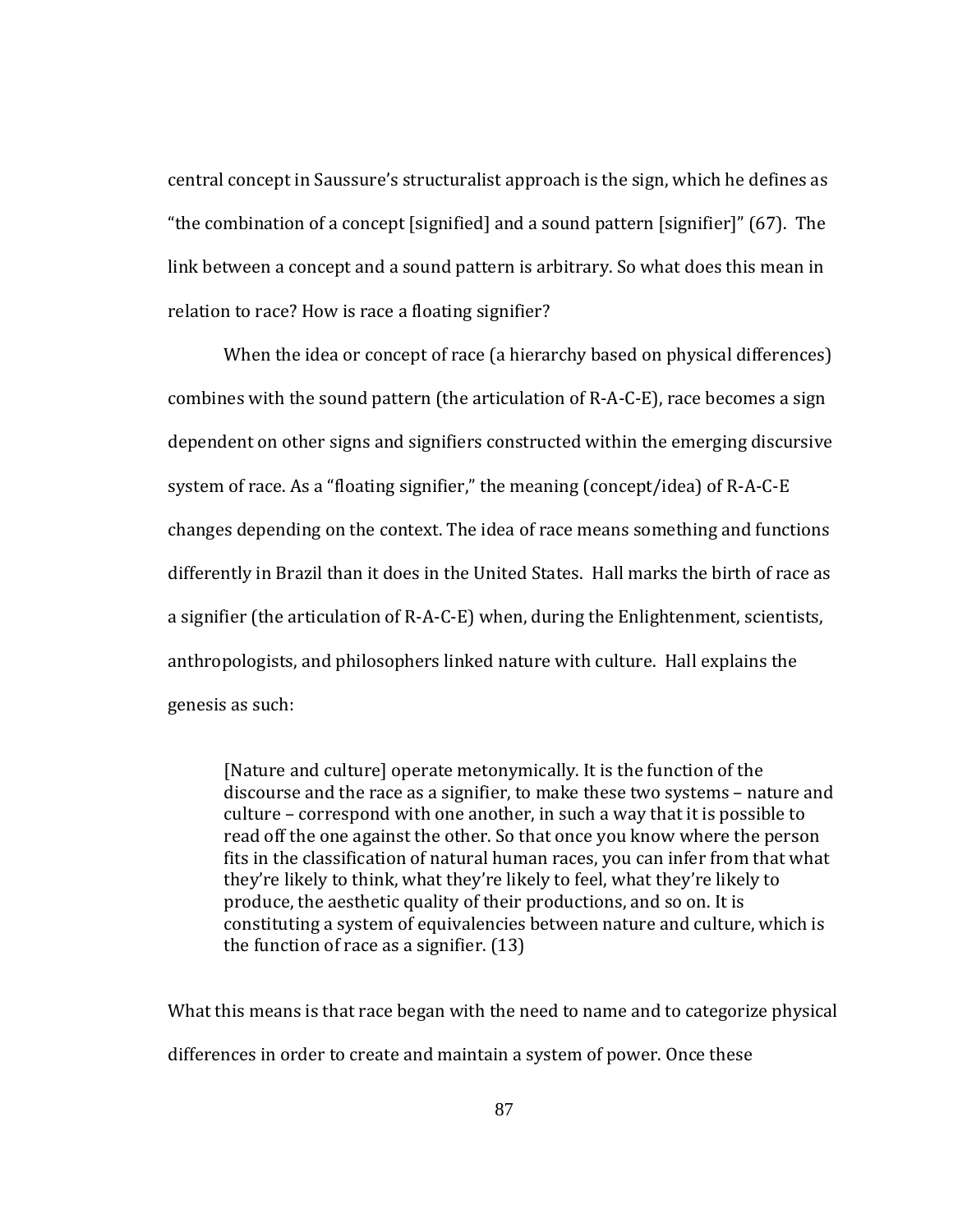differences were organized in a language system—or discourse—they began to mean something (Media 5). It is "the interplay between the representation of racial difference, the writing of power, and the production of knowledge" that makes race such a powerful discursive system that regulates and controls how individuals and institutions function (10).

Knowledge not only resides in discourse but also in folk belief. It operates in the common sense realm, and over time, "race," as a discursive classification system with positive and negative attributes arbitrarily linked to different racial categories, becomes commonsensical. The result, as Hall notes, is we do not need to ask if Blacks are intelligent. Racial common sense tells us they are not. Racial common sense (nature = culture) derives from the arbitrary linkage of skin color to intelligence, just ask skin color has been linked to other nonphysical attributes. When we look back at Secretary Rice's statement, "I do think we've gotten to the place that we don't see a person and say, 'That's a black person, therefore they must be ...' And that's an enormous step forward" ("Secretary"), it becomes clear why her incomplete sentence still produces a complete thought. Hall claims that through repetitive linguistic and rhetorical pairing of unintelligence with blackness in our culture, race is constructed:

The moment you say that [sic] blacks, already the equivalences begin to trip off people's mind. Blacks then, sound bodies, good at sports, good at dancing, very expressive, no intelligence, never had a thought in their heads, you know, tendency to barbarous behavior. All these things are clustered, simply in the classification system itself. (Media 3)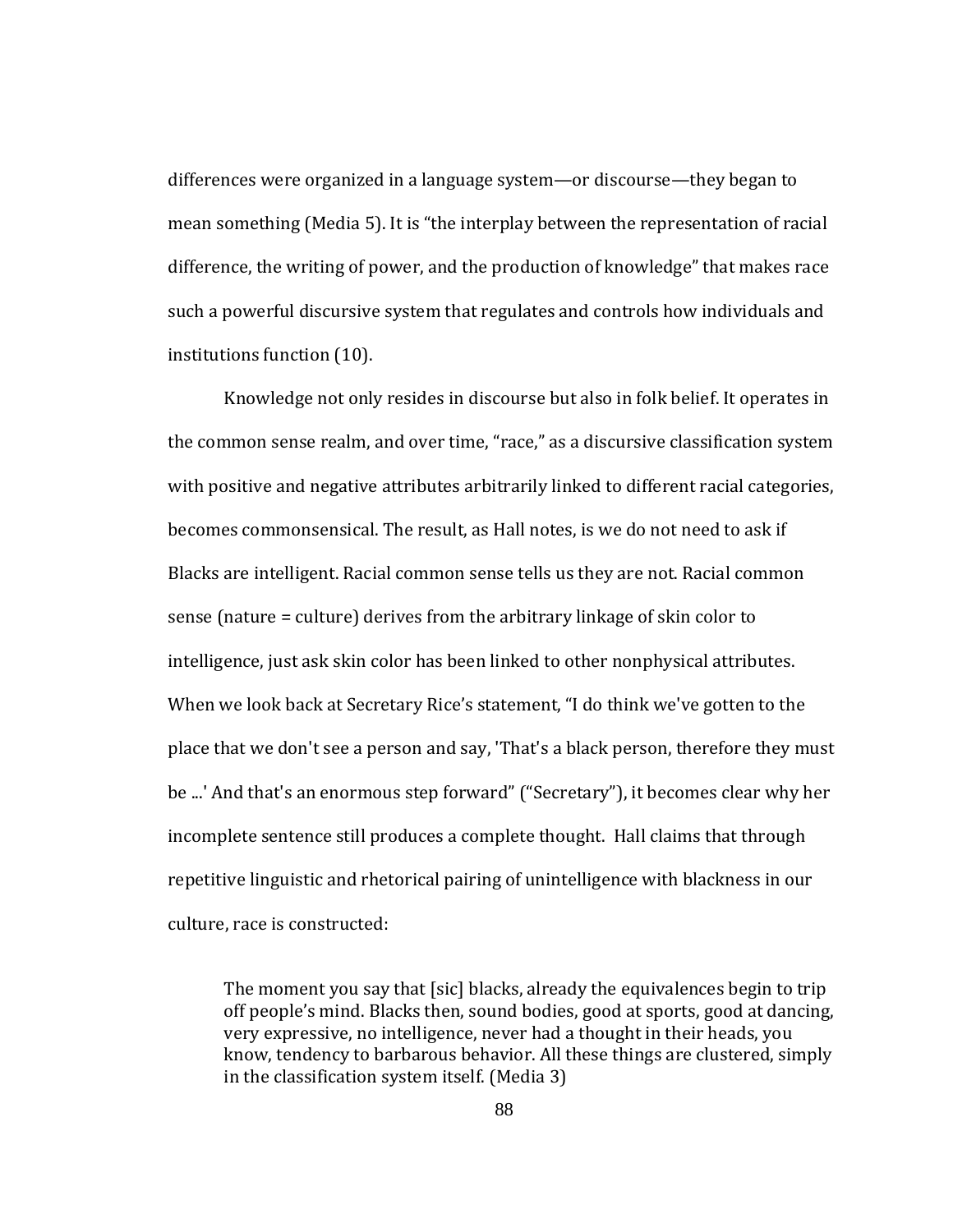These common sense assumptions are linked to other racial groups as well. The repetitive pairing of Whites as intelligent or Hispanics as dirty creates a racial discourse of common sense that is powerful and sustaining.

### $Race$ , *Myth*, and *Narrative*

Another part of the racial discursive system of meaning is the operation of race as mythology. As defined in chapter one, myths "are rooted in what we say about the world rather than the nature" of the world (Barthes 119). Myths also dehistoricize groups of people by replacing history for nature. Racial myths are a part of the racial signification system or the grammar of race. One of the enduring racial myths has been the myth of the black rapist. This myth was constructed after the Civil War and the end of slavery to justify lynching African American men, although women and children were lynched too. Historically, as slaves and free domestic laborers, African American women were the main victims of rape at the hands of white males. This dehistoricization of the rape of African American women helped to create a related myth. The myth of the black whore deemed African American women as "unrapeable"; therefore, white men were not charged or culturally and politically stigmatized as rapists. The myth of the black rapists, however, represented African American males as always preying on white women, thus needing to suffer a violent, torturous death. Through popular culture, like D.W.Griffith's *Birth of a Nation*, the first blockbuster film made in America, the myth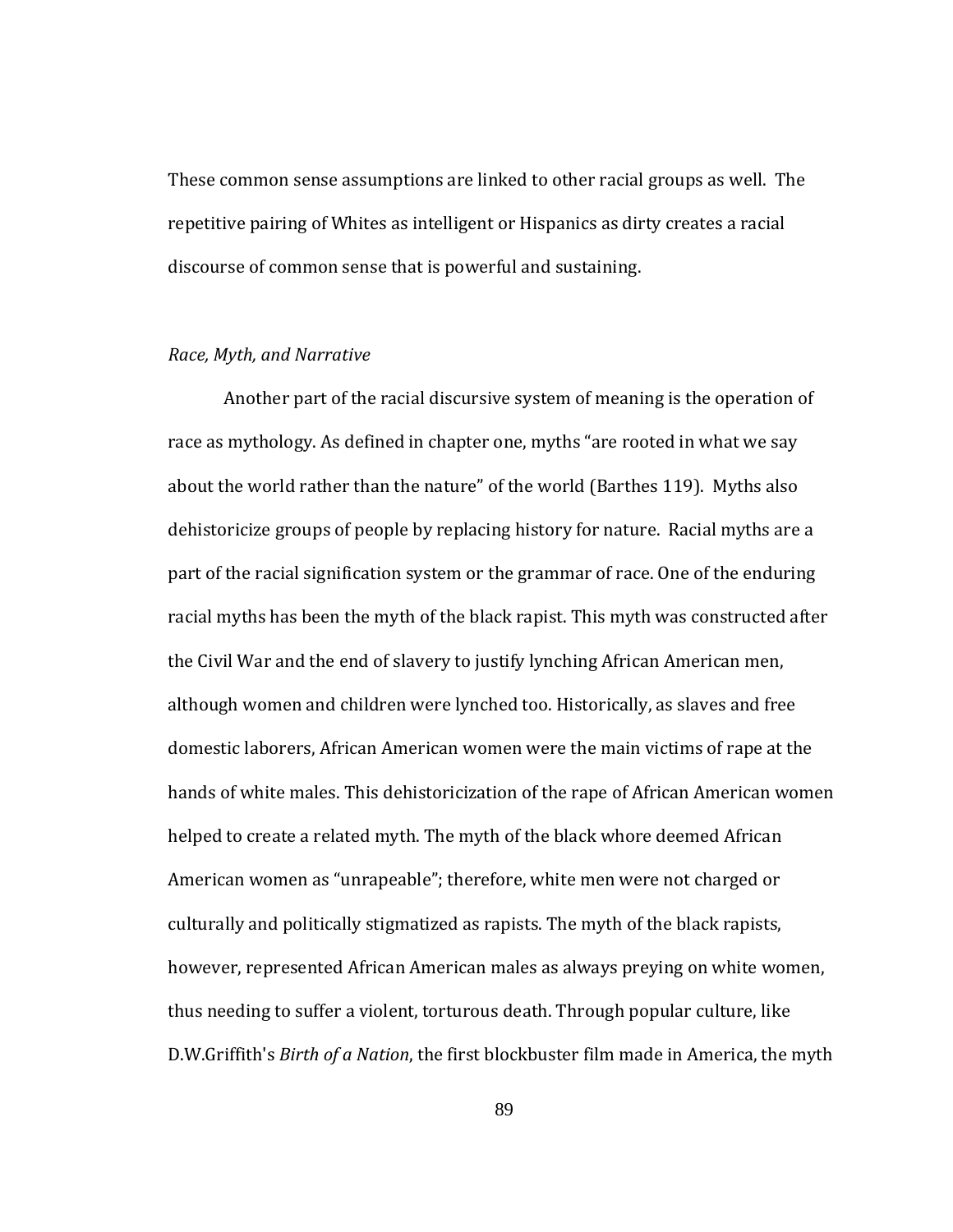was reiterated over and over again, which fueled racial fears and helped to cement the myth within North American racial ideology.6

Taken together, racial signification through the repetitive linking of nature and culture and the creation of myths that state what eternally is because of nature, this powerful racial ideology and discourse produces a "grand narrative" of race. The term *grand narrative* was introduced by Lyotard to describe why a particular society does what it does: why, for example, a society chooses to govern through democratic processes, or why a society makes laws prohibiting certain behaviors. Lyotard was writing against the universal grand narratives of society, doing so from a postmodern perspective. He argued for the demise of the "master narratives," such as the purity of scientific truth, that structure society. The grand narrative legitimates knowledge, according to Lyotard, and produces a "social bond" (think also of Mills' "Racial Contract" from chapter one). Lyotard explains,

 a narrative tradition is also the tradition of the criteria defining a threefold competence—"know‐how,"—knowing how to speak," and—knowing how to hear" [*saviorfaire, savoirdire, savoirentendre*]—through which the community's relationship to itself and its environment is played out. What is transmitted through these narratives is the set of pragmatic rules that constitutes the social bond. (21)

In other words, a community knows how to be, how to determine valuable knowledge, and how to listen. The choices a society makes and the "little" stories it

 $\overline{a}$ 

<sup>6</sup> See Riche Richardson. *From Uncle Tom to Gangsta: Black Masculinity and the U.S. South*. In chapter one Richardson charts the evolution of the myth from Reconstruction to the O.J. Simpson trial.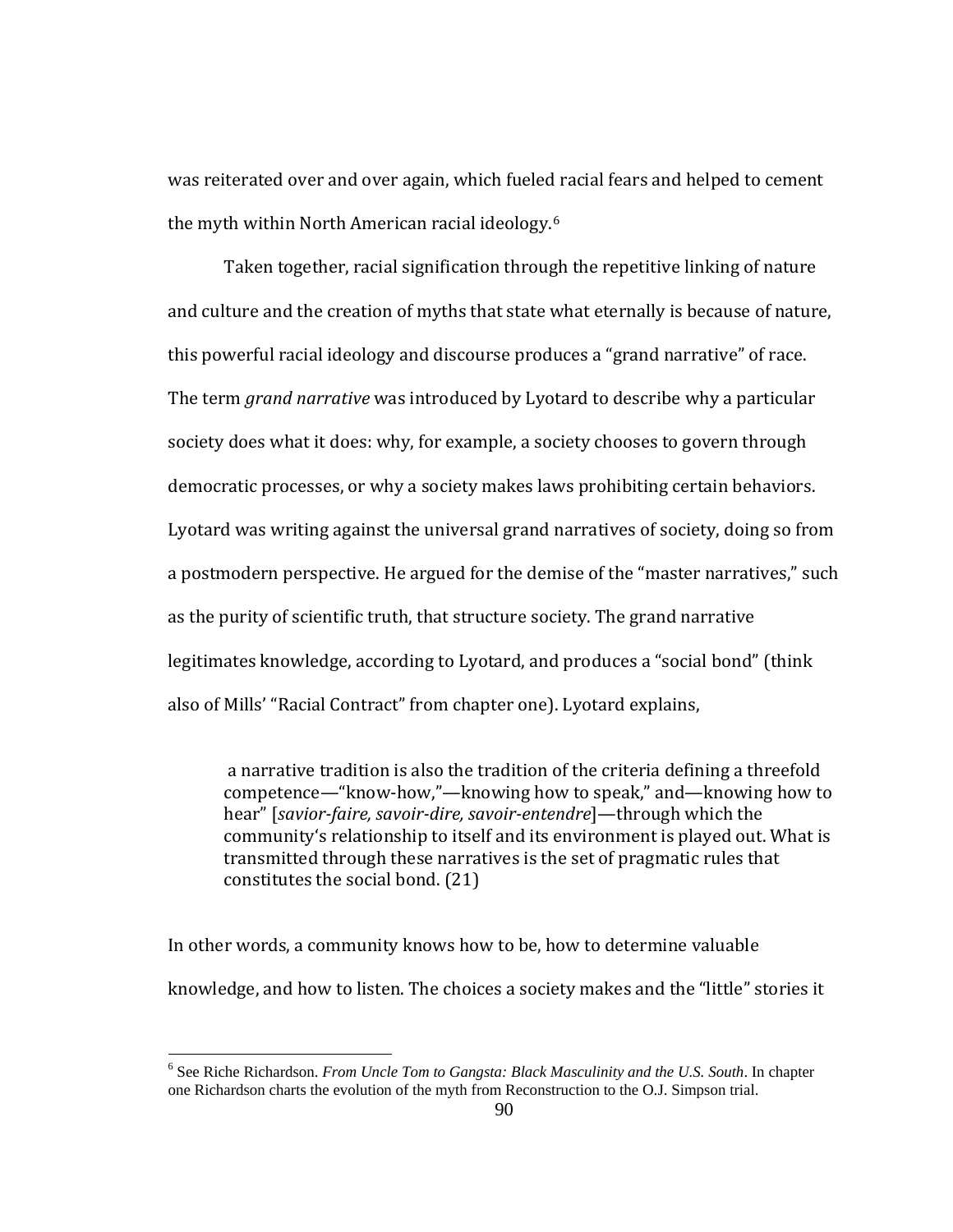tells about itself are connected to a larger story, or grand narrative. Think of how the stories children learn about the founding of America, Christopher Columbus, and the happy Pilgrims and Indians during Thanksgiving. These narratives operate under the grand narrative of emancipation for humanity. What grand narratives do, however, is mask the conflicts of history, replacing them for a totalizing story that serves as legitimate knowledge. The telling and re‐telling of narratives, similar to the telling and re‐telling of the myth of the black rapist, constructs a reality out of no reality.

 In thinking about race as a discursive construct, we can frame the individual significations—blackness linked with violence or rape—to the master signifier or grand narrative of race. All the elements that go into composing race, language, violence, economic stratification, and so on, operate under the grand narrative of race, which is the biological and cultural supremacy of white people to all others.

### **s Discourse: the Effects on Interpretation and Performance Race a**

If race signifies, references, and narrates within society, then it has definite implications for how we see and make meaning of the world. In *Language as Symbolic Action*, Burke names this characteristic a "terministic screen." Similar to Saussure, Burke distinguishes man from animals through our use of symbols or sign systems. Terms, such as *race*, help us create reality and apprehend reality. We manipulate terms and they manipulate us, too. As such, we are not in total control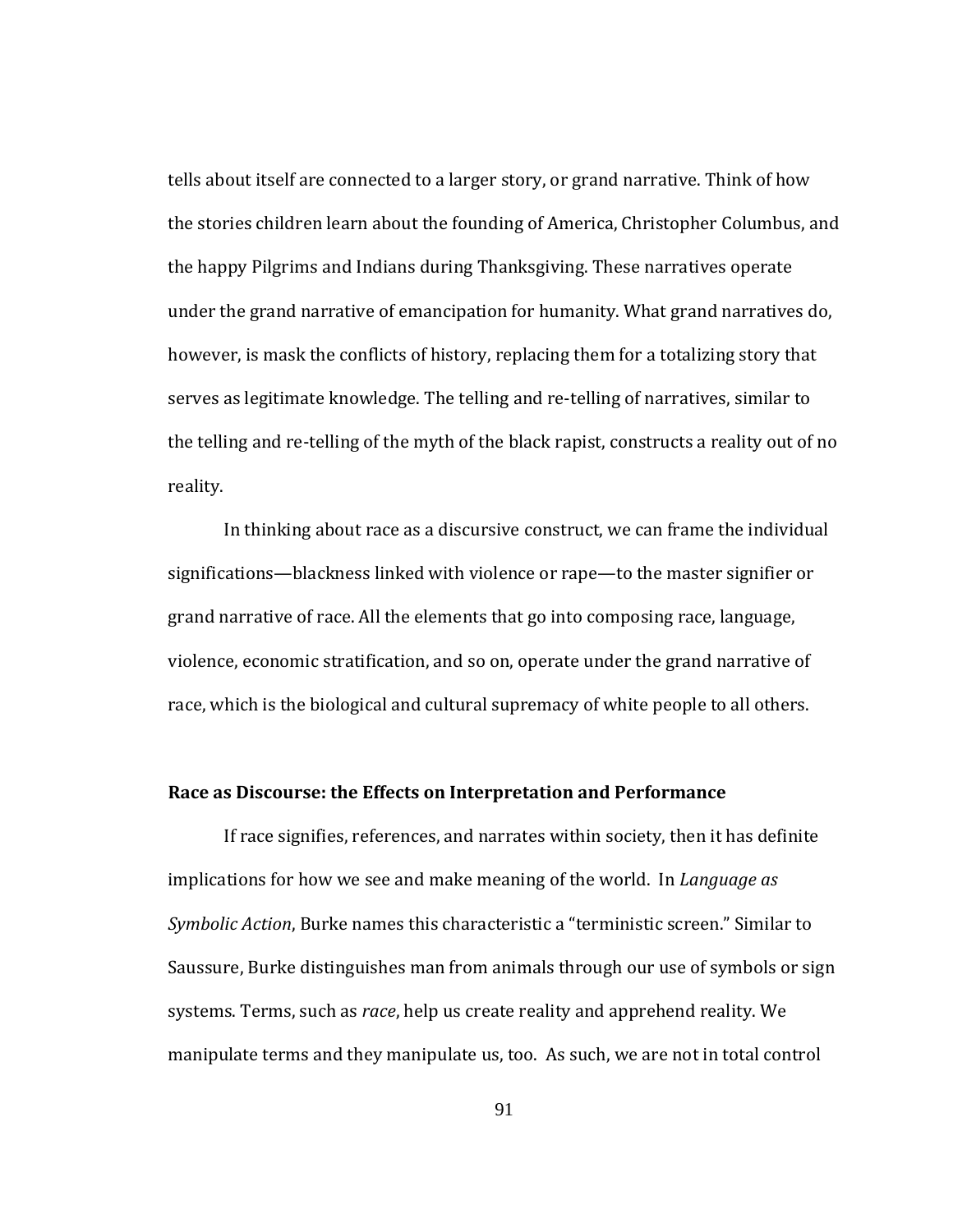of terms because of ideology, the prevailing idea and belief systems around us (4‐6). *Race*, then, can be thought of as a terministic screen, based in the ideology of race that directs and deflects our attention toward and away from particular representations of reality (45).

screens our interpretations of reality, I use historical examples of racial violence. As a racial literacy instructor, this characteristic of *race* as a terministic screen is critical to my teaching because it helps students to understand how race as a grand narrative affects interpretation and knowledge. When I have asked students if race influences the meaning a person gets from a text or a movie, they responded "yes," without hesitation. What they are not sure about is how or why this happens—why, for example, two people can look at the same picture or read the same story and derive two different racialized meanings. To help them see how race

The phenomenon of race riots, for example, illustrates the delicate interplay among race, language, and violence, and the ways race is a floating signifier and terministic screen. In *When Whites Riot: Writing Race and Violence in American and South African Cultures*, Sheila Smith McKoy rereads the "riot act," demonstrating how two cultures privilege whiteness and pathologize blackness. "Race riots" in the U.S. were at their height at the end of the nineteenth century and into the early twentieth century. African Americans living in urban areas, in the North and the South, lived in fear for their lives and for their property. "White mob violence" began to emerge in a response to the perceived dismantling of white supremacy. White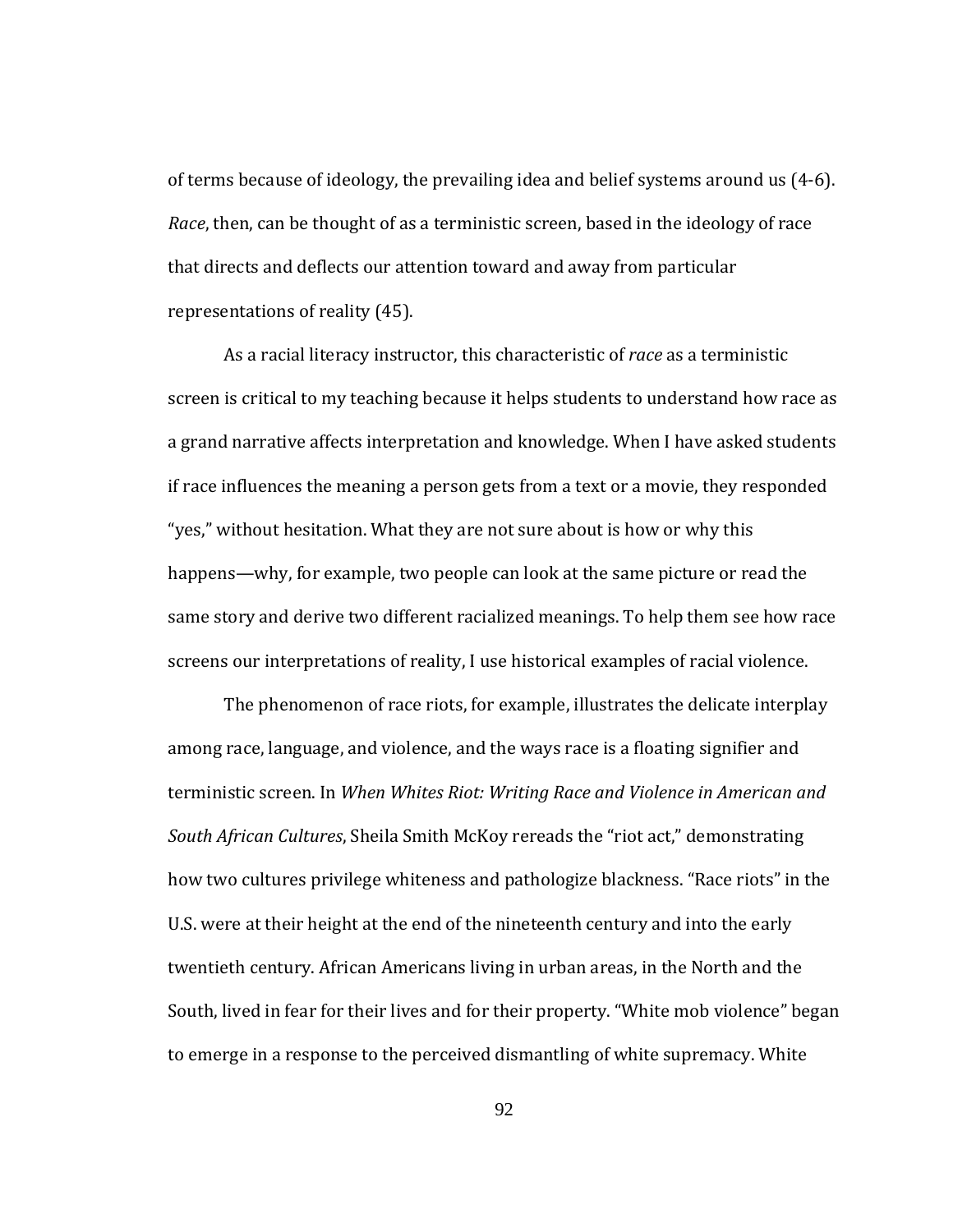cities across the nation (Tuttle 14). rage of African American political, economic and social advancement along with rumored violations of white womanhood sparked "white racial violence" against African Americans and their property (5‐7). James Weldon Johnson called the summer of 1919 "The Red Summer" because of all the blood shed in twenty‐six

In spite of the reality of white racial attack on black bodies and property, public imaginations of lawless violence links to blackness, more specifically blacks attacking whites. McKoy exposes the rhetorical constructions and linkages of blackness with violence. Through manipulation of language, media representation, legal obfuscation, and other political maneuverings, whites erased themselves as provocateurs, and subsequently constructed a mythology of black urban violence that persists in public imaginations today. In the end, those with the power to name and to disseminate their interpretations, especially through visual and written texts, also had the power to link nature (blackness) with culture (violence). "Race riot," "black rebelliousness," and "racial uprisings" are "misnomers" for white mob violence targeted against African Americans (15). What race is and signifies, then, floats depending on necessity. In the case of riot acts, the need was to link African American resistance and skin color to violence while simultaneously linking whiteness to innocence and civility. *Race*, as a terministic screen, calls attention to physical differences and then signifies certain cultural attributes, with blackness equaling savagery or violence. Coupled with *riot*, and situated in media

93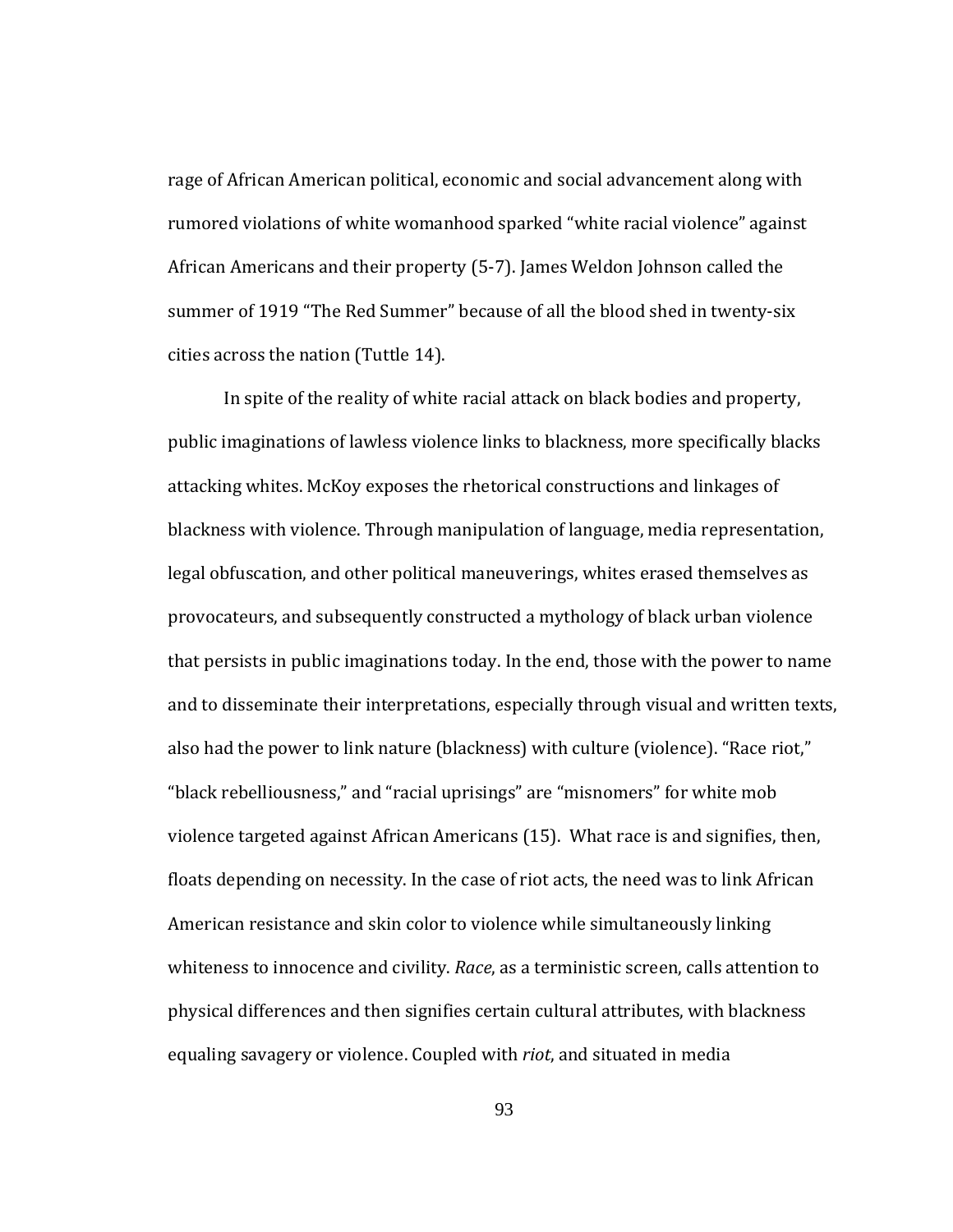representations, legal proceedings, and other cultural formations, the phrase *race riot* blinds us from the reality of white initiated violence and white supremacy.

functions as a speech act. Race not only implicates interpretation of reality, but also performance in reality. Growing up, I remember my parents teaching me and my brothers how to act in public. Most parents do this, correct? My African‐American parents found it necessary to teach their African‐American children how to act in public because they knew that certain behaviors would make white people suspicious and possibly even provoke harassment or violence. It is well known that many African‐Americans are suspected of stealing from stores, and so my parents reiterated the racial performance lesson to "Keep you hands out of your pockets," "Don't touch anything," and "Always leave the store with your purchase in a bag with your receipt in hand." There are a host of other racial performance rules most people could relate without any problems. Depending on a person's racialized upbringing, he/she might not be familiar with rules prescribed in another person's community, but the point still remains: race has prescribed ways of acting in the world that impact everyone. Racial literacy investigates these performance prescriptives by examining how race

 As a speech act, race was constructed "to do" something in the physical and psychological realms, and to regulate the actions of groups of people. In *How to Do Things with Words*, Austin outlines his speech‐act theory. Austin argues that most of our language utterances are performances or acts. We "do" things with words.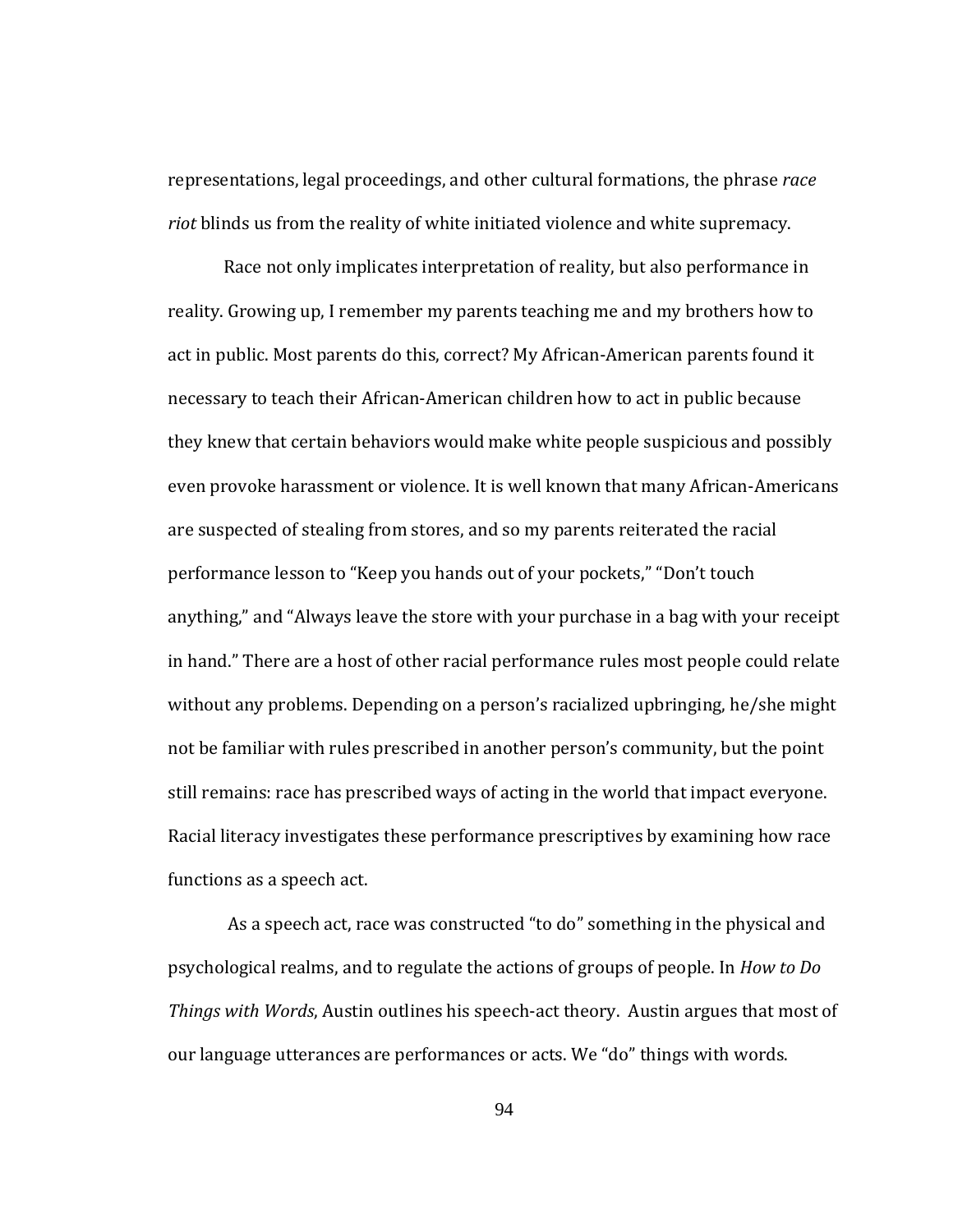Words, in many instances, are actions. He is responding to the positivist argument that "the business of a 'statement' can only be to 'describe' some state of affairs, or to 'state some fact', which it must do either truly or falsely" (1). For Austin, to concentrate on the "constative" statements resulted in neglecting other types of utterances—"performatives" (1‐4). The business of a performative is not to describe or to report but to perform. Performatives say and do. They cause something to happen, to change as a result of enunciation. A commonly used example is the statement "I do" used in marriage ceremonies. To say "I do" does more than describe the state of affairs but also it precipitates a change in the state of affairs. Without "I do," a marriage would not have occurred and a ceremony would not have been performed. Austin evaluates performatives by a success/failure test not by a truth/falsity test. If "I do" was stated, then the act/ceremony was successfully performed. It is important to note, that the line dividing a constative and a performative are not clean and definite. In fact, Austin suggests that most utterances are performatives of some kind, even constatives. Austin states: "When we realize that what we have to study is not the sentence but the issuing of an utterance in a speech situation, there can hardly be any longer a possibility of not seeing that stating is performing an act" (139). In other words, it is not so much the grammar or composition of an utterance or term (the form) that we should focus on but the operation or resulting act of the utterance (the function). Then we begin to see how language does more than describe reality; language creates reality, too.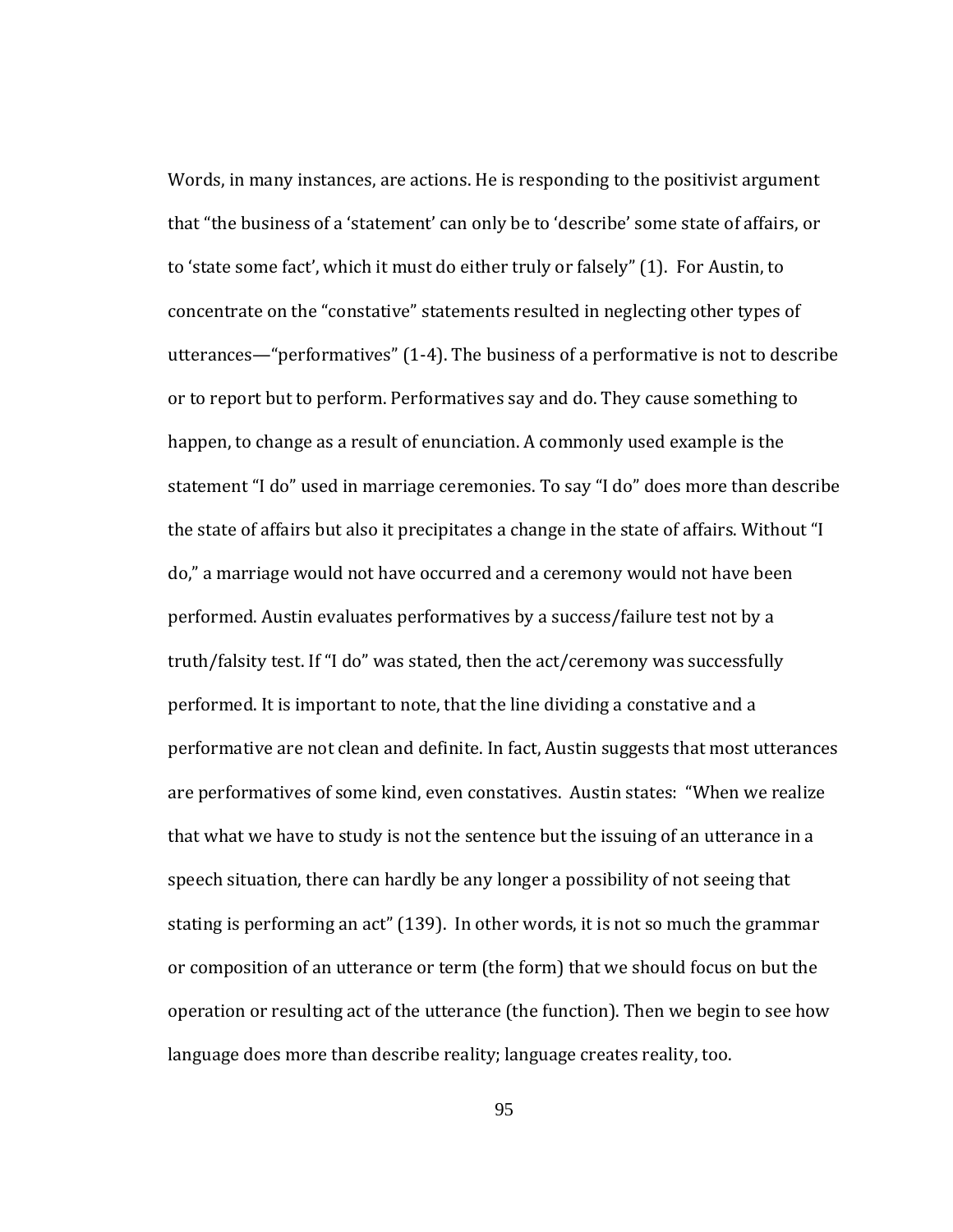The language of race also creates racialized subject. Judith Butler's theory of gender performativity is useful here.[7](#page-103-0) In *Gender Trouble*, she states that "gender proves to be performance—that is, constituting the identity it is purported to be. In this sense, gender is always a doing, though not a doing by a subject who might be said to pre-exist the deed" (25). What this means is that humans are not born "masculine" or "feminine"; instead, they are processed into being so through a string of repetitive acts and significations. Gender identity is performance because, according to Butler, language and discourse "do" gender—they call it into being. Butler writes:

Consider the medical interpellation which . . . shifts an infant from an 'it' to a 'she' or 'he', and in that naming, the girl is 'girled' brought into the domain of language and kinship through interpellation of gender. But that 'girling' of the girl does not end there; on the contrary, that founding interpellation is reiterated by various authorities and throughout various intervals of time to reinforce or contest this naturalized effect. The naming is at once the setting of a boundary, and also the repeated inculcation of a norm. (8)

This process determines how humans enter society, already called into being through language, and destined through social customs to be "girled" unless an intervention of some sorts occurs.

When we act, we do so within language, be it "It's a girl" or "It's a boy."

"Language hails us and we are both recognized and recognizable in that moment,

 $\overline{a}$ 

<span id="page-103-0"></span> $<sup>7</sup>$  I recognize the challenges inherent in equating gender construction with racial construction, in particular</sup> that race and gender intersect upon bodies differently. Throughout this project I reference intersectional implications, as in the myth of the black male rapists, but an extended analysis is beyond the scope of this project.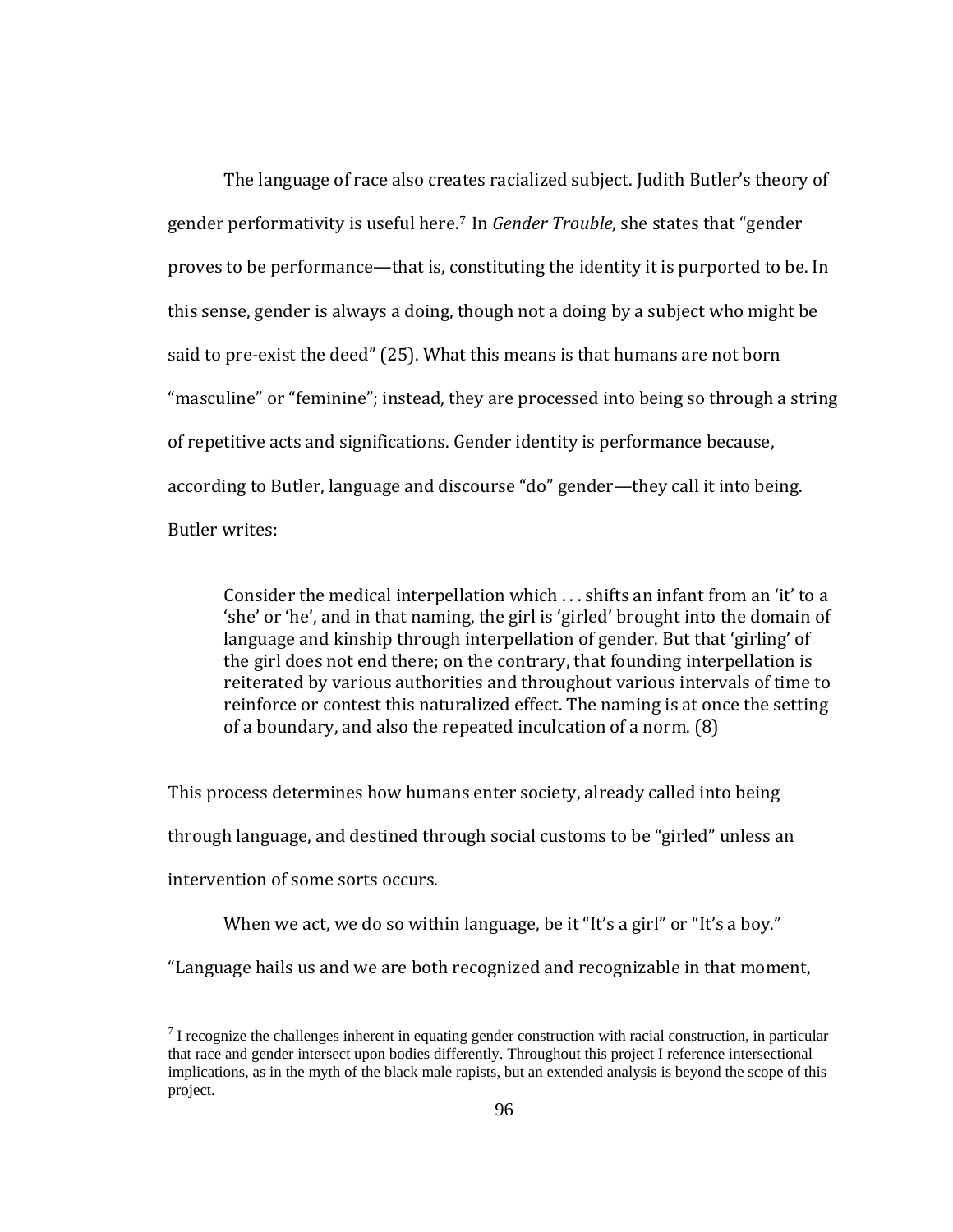giving us agency and subjectivity" (*Excitable* 16). The language of race, operating as a speech act, also hails us into subjectivity. When we say a person is not guilty of a crime, for example, this proclamation of innocence creates a change in the physical realm, allowing and instructing a person to walk out of a court house and to live as a free person. Similarly with race, the courts have performed speech acts that pronounced people black or white. The case of Homer Plessy which resulted in the *Plessy v. Ferguson* separate but equal law is a well‐known example. To be called "black" by law, even though he was only "one‐eighth black" meant that Plessy was to walk, live, and be, in other words perform, in such a way congruent with the nineteenth‐century racial hierarchy (Fireside 202). On another level, to be told "You are white" as a child prompts a different set of performances than if the same child were told "You are black." The question then becomes what does it mean to be black or white? I end this chapter by exploring the phenomena of "acting white" and "acting black" that students inquire about in my racial literacy courses.

# **Performing Race and Literacy**

 "Acting black" or "acting white" are well‐known cultural references to how individuals behave in society, especially when it comes to literacy. I assert that the performative nature of race also monitors and controls how institutions and individuals perform literacy, which an understanding of the discursive roots of race would help to clarify. Every year mainstream media outlets like *CNN* and the *New*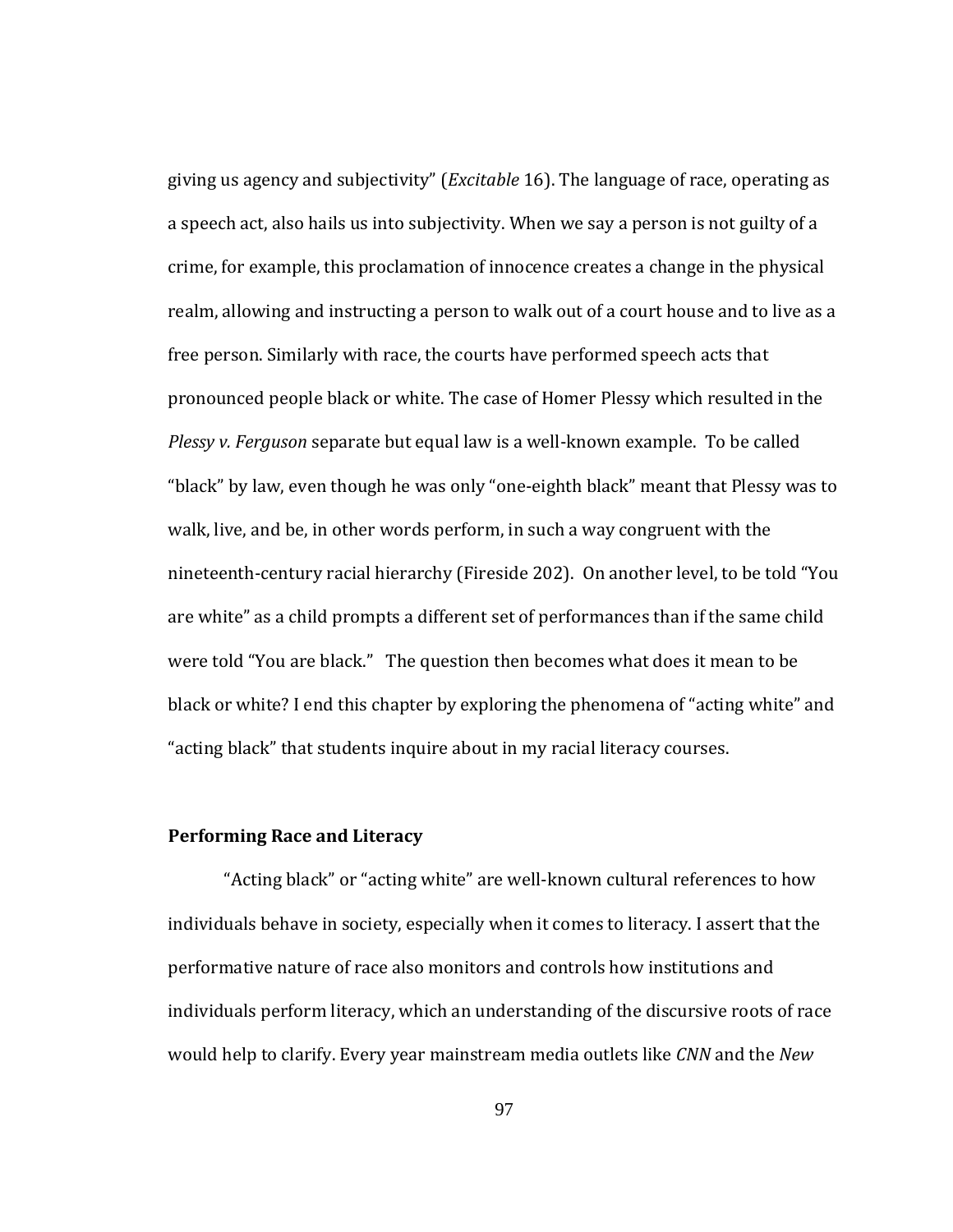*York Times* run stories about "acting white" and "acting black," often to display the cultural deficiencies within African American communities. Paul Tough, writing an editorial in the *New York Times* asks, "So where does the idea of the burden of 'acting white' come from?", only to conclude that the notion that academically smart African American students are belittled or even physically beaten for "acting White" is a myth. Barack Obama, in his keynote address at the Democratic National Convention in 2004, even made reference to the cultural dilemma:

Go into any inner‐city neighborhood, and folks will tell you that government alone can't teach kids to learn. They know that parents have to parent, and that children can't achieve unless we raise their expectations and turn off the television sets and eradicate the slander that says a black youth with a book is acting white.

As Obama suggests, to fear being told you "act white" threatens the academic achievement of many African American students. This is a known and common cultural reality, almost on the level of common sense. To "act black" means to speak in a community‐approved, non‐elitist dialect and to promote anti‐intellectualism. Students who are caught doing otherwise—studying, attending classes, speaking standard academic English—are characterized as "acting white."8

But where does "acting white" and "acting black" come from? To review, race, as a floating signifier, was socially‐constructed to classify humans within a hierarchy based on physicality, primarily skin color, with the binary and hierarchy of white

<sup>&</sup>lt;sup>8</sup> See Young for how this affects African American males, in particular.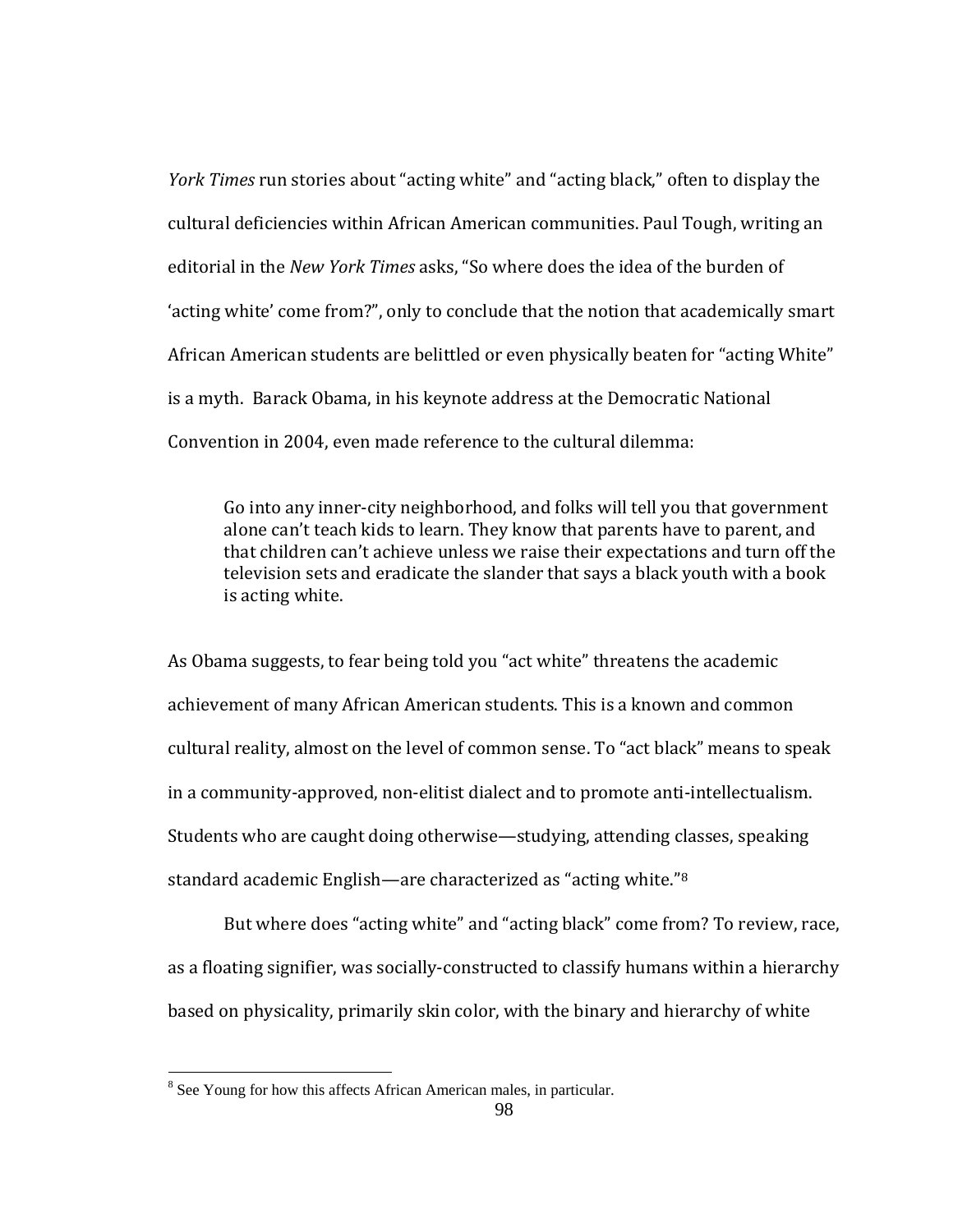over black used to justify slavery within the nation‐building project. Through multiple significations of racialized terms, nature and culture were linked. Linguistically, the term *race* draws our attention to and away from various aspects of reality and even shapes our interpretations of reality. The terms *white* and *black* function in the same manner.

white" meant keeping the racial hierarchy in place and following the racial rules. Race was constructed to not only name but also to perform—to prescribe actions and ways of being. From the beginning, when the terms *white* and *black* were applied to a racial hierarchy, they no longer merely connoted cleanliness, purity, and peace or ugliness, filth and evil, as they did in Ancient Greece (Ashcroft 315). They explicitly denoted who could "act" like a human, fully actualized in mind, body, and spirit. To "act white" meant to take advantage of all of the privileges white racial status afford—the right to vote, to read and write, to marry (depending on gender and class, of course). To "act black" meant to submit to an oppressive system that prohibited the right to vote, the right to read and write, and the right to marry. That is why people who were classified as "white" risked injury or death if they were caught sympathizing with or aiding someone classified as "black." To "act

 A well‐known scene from the *Narrative of Frederick Douglass, an American Slave* illustrates how race as performance becomes tied to literacy and intelligence. Douglass, a slave, was prohibited from reading and writing. Not only was this a social custom but also the law in many states. And, whites were prohibited from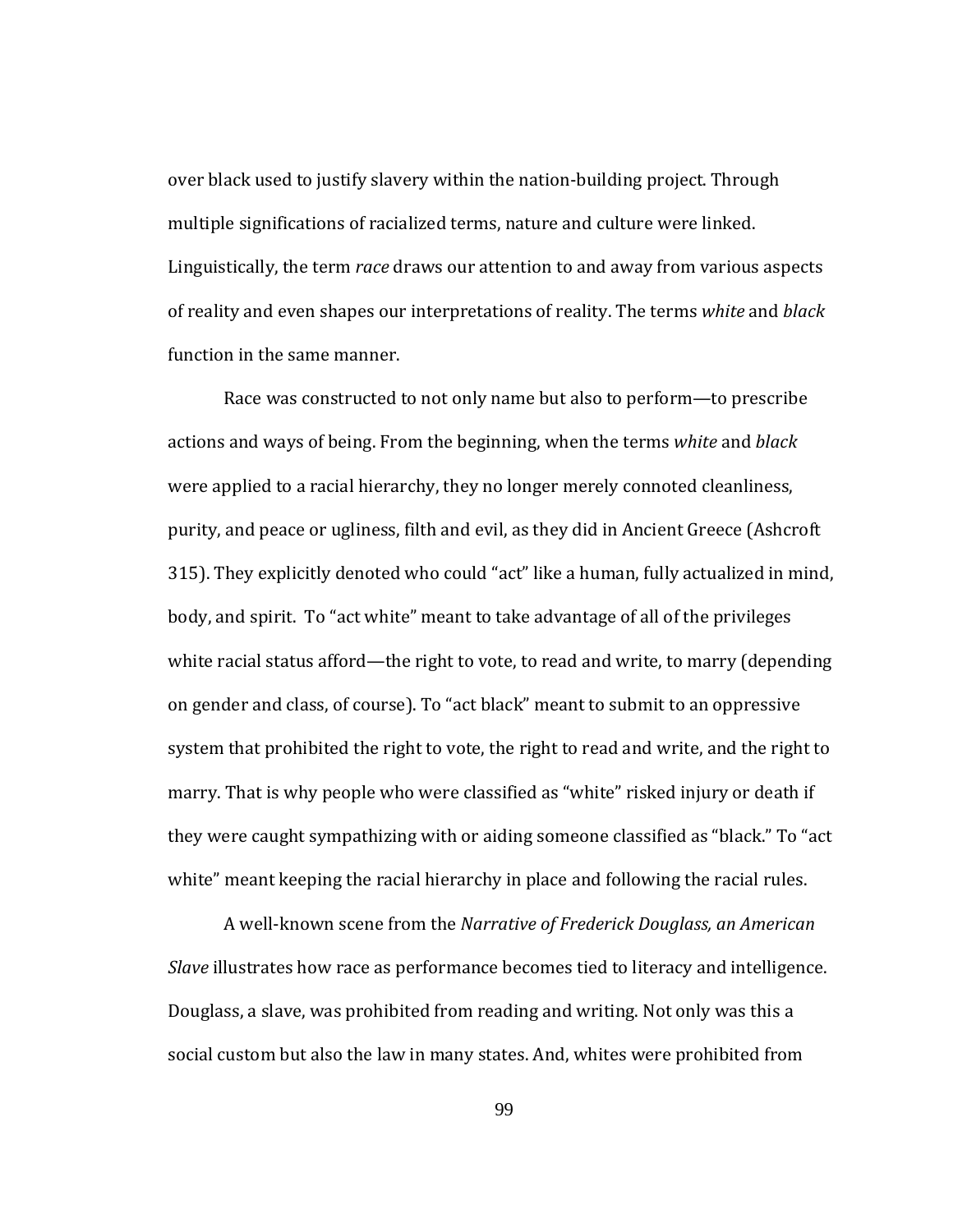teaching slaves how to read and write, as Douglass's mistress learns when her husband forbids her instruction of Douglass. The rigid boundary between black and white, slave and free created another rigid boundary between illiterate and literate. Race signified for Douglass slave status. Slave status signified illiteracy. Alternately, race signified for the mistress and the young white boys that Douglass tricked into teaching him free status. The status of a white free person signified literacy, or at least afforded him/her the opportunity to become literate. Of course, class and gender influenced literacy too, but as Prendergast notes in *Literacy and Racial Justice*, literacy is essential to the maintenance of white identity. In fact, historically, multiple discourse and political communities have designated literacy as a form of white property (7). As a white propertied woman (with land, human beings, and literacy), Douglass' mistress must conform to "acting white" and follow her husband's demands to stop teaching Douglass the black slave to read and write.

Accordingly, to "act Black" meant staying in one's place (in the hierarchy) and following the rules—do not read and write, do not speak "educated" English, and do not demonstrate intelligence. The consequence for breaking the rules could mean death. But, Douglass, like many slaves, broke the signifying chain of race and literacy by refusing to "act black." As Douglass learns how to read, he begins to connect the words on the page to his reality as a slave. He begins to understand how race created the social circumstances under which he toils: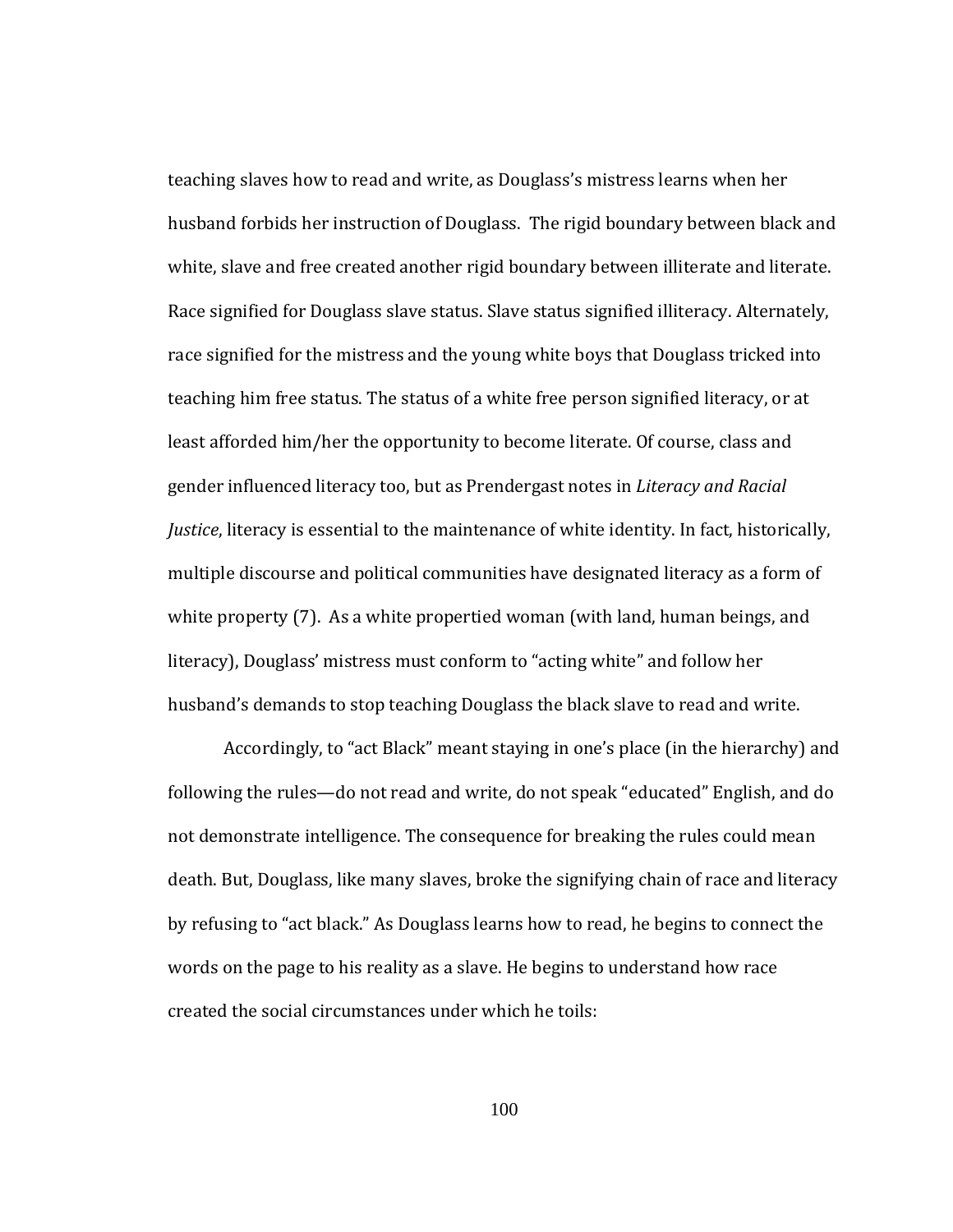The reading of these documents enabled me to utter my thoughts, and to meet the arguments brought forward to sustain slavery; but while they relieved me of one difficulty, they brought on another even more painful than the one of which I was relieved. The more I read, the more I was led to abhor and detest my enslavers. I could regard them in no other light than a band of successful robbers, who had left their homes, and gone to Africa, and stolen us from our homes, and in a strange land reduced us to slavery. I loathed them as being the meanest as well as the most wicked of men. As I read and contemplated the subject, behold! That very discontentment which Master Hugh had predicted would follow my learning to read had already come, to torment and sting my soul to unutterable anguish. As I writhed under it, I would at times feel that learning to read had been a curse rather than a blessing. It had given me a view of my wretched condition, without the remedy. It opened my eyes to the horrible pit, but to no ladder upon which to get out. (43)

slavery. From a critical literacy perspective, we can say that Douglass is learning how to read the words on the page and how to read the world in which he lives. When he comes across the word *abolition*, he is especially troubled, not fully understanding it, even though he can pronounce it. The freedom that he desires in the world is tied to the word he reads on the page, literally and figuratively. The irony of race as a floating signifier is that because it is not fixed, it can be undone, or at least destabilized. As Douglass gains literacy, he also gains racial literacy. He uses reading and writing to precipitate his own freedom and then the freedom of others when he becomes an abolitionist. Douglass' racial literacy performance was one of many repetitive acts that contributed to breaking the signifying link between blackness and U.S. colonial

 In summation, a theory of racial literacy begins with an analysis of race as a discursive construct. Racial literacy attends to the power of language to create race,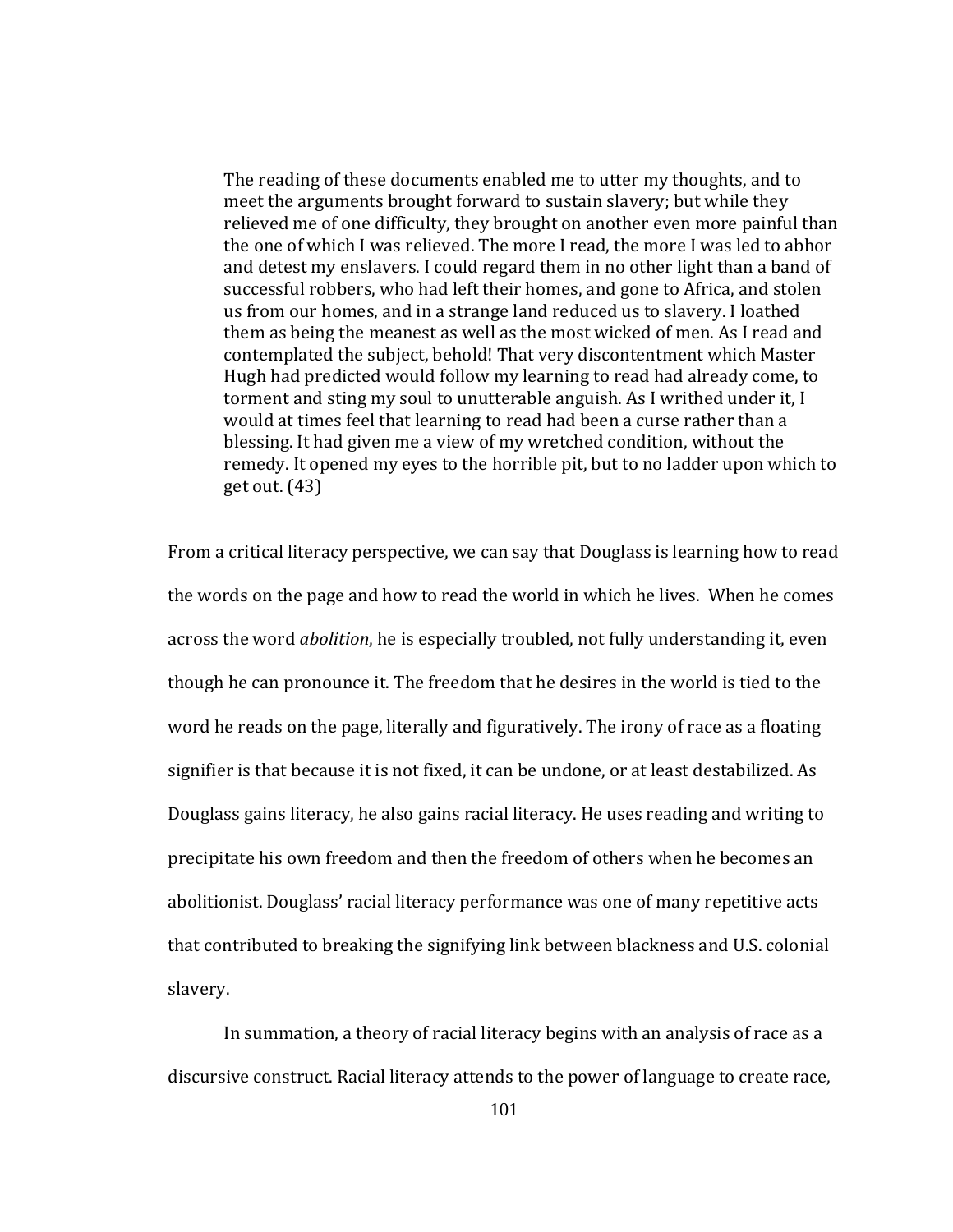to screen and construct reality, and to mandate performance. Racial literacy, as Douglass' narrative illustrates, intervenes in the master narrative of race as a signifier and prescriber of literacy. The narrative of the recent presidential election also intervenes in the master narrative by disrupting long‐held myths about skin color and nature. As Secretary of State Rice stated, the election of Obama brings the nation one step closer to recovering from its original birth defect. In the next chapter, I show how the rhetoric and composition classroom can apply this theory in order to shift from a pedagogy of racial liberalism to a pedagogy of racial literacy.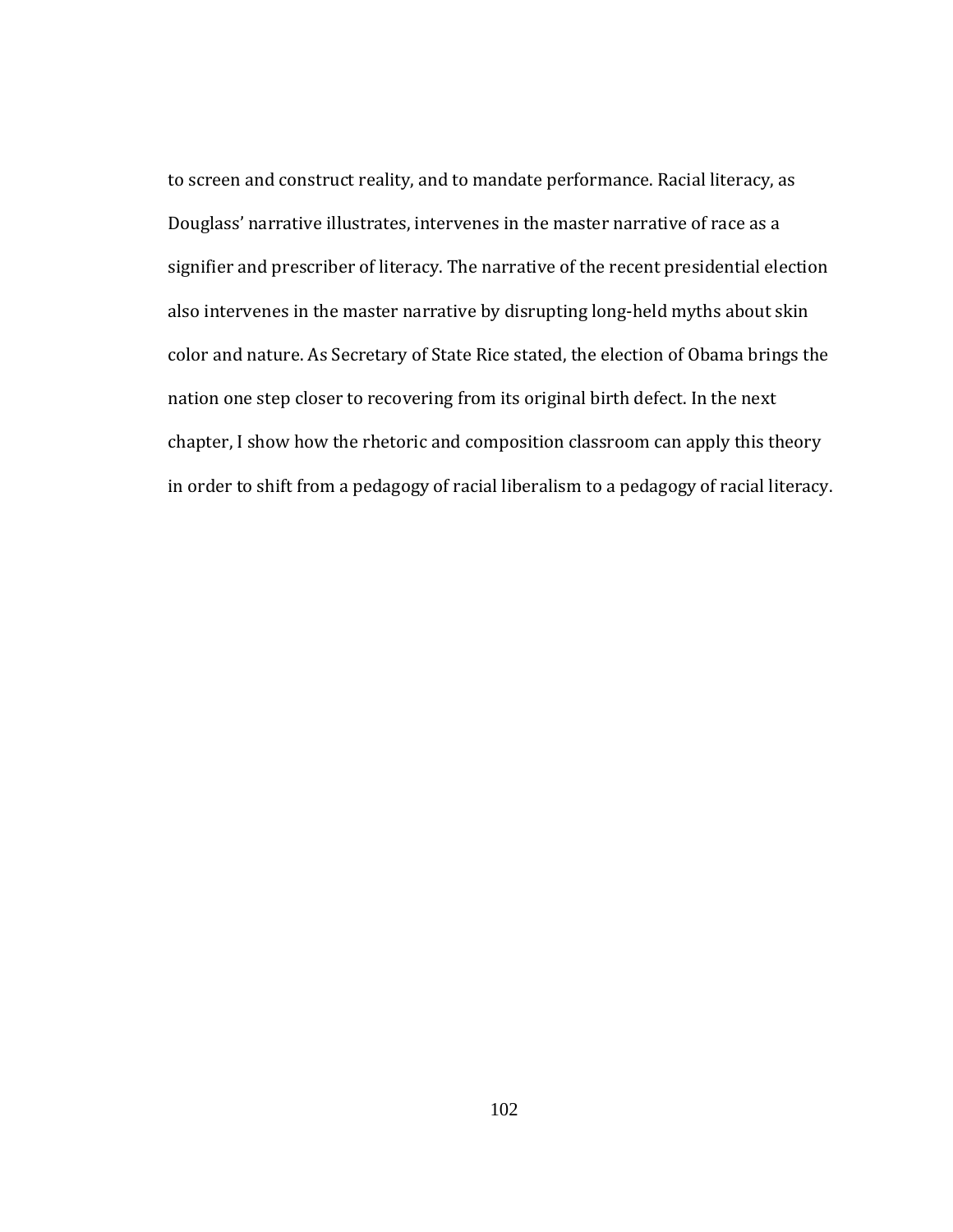### CHAPTER IV

### RACIAL LITERACY IN THE CLASSROOM

to be engaged citizens, regardless of their political ideologies. As much as I wanted to lead my students in a chant of "Yes We Can!" during the 2008 presidential campaign, I restrained myself. I also did not tell students that I was a grassroots organizer and fundraiser for Barack Obama. As the media pundits joked, I was drunk on the Obama Kool‐aid. Nevertheless, I restrained from expressing my commitment to Obama's candidacy in the classroom. I did not wear my Obama t‐shirt nor did I pass out stickers and campaign literature on campus. Of course, I wanted my students to vote for Obama, but my classroom is not the place where I recruit or convert because I do not believe teachers should promote a particular political party or candidate. My role as an instructor is to inspire students

Of course, a philosophy such as this complicates the teaching of racial literacy. Do I tell students where I stand on race and racism? After all, they, too, are ideologies and require making a political stance. Are not all classrooms infused with racial and political ideologies? How do I determine where to draw the line? I recognize that all classrooms are infused with a political ideology. Our classroom pedagogies—the theories and practices we subscribe to as teachers—derive from and promote a particular ideology. That is, they are infused with a belief and value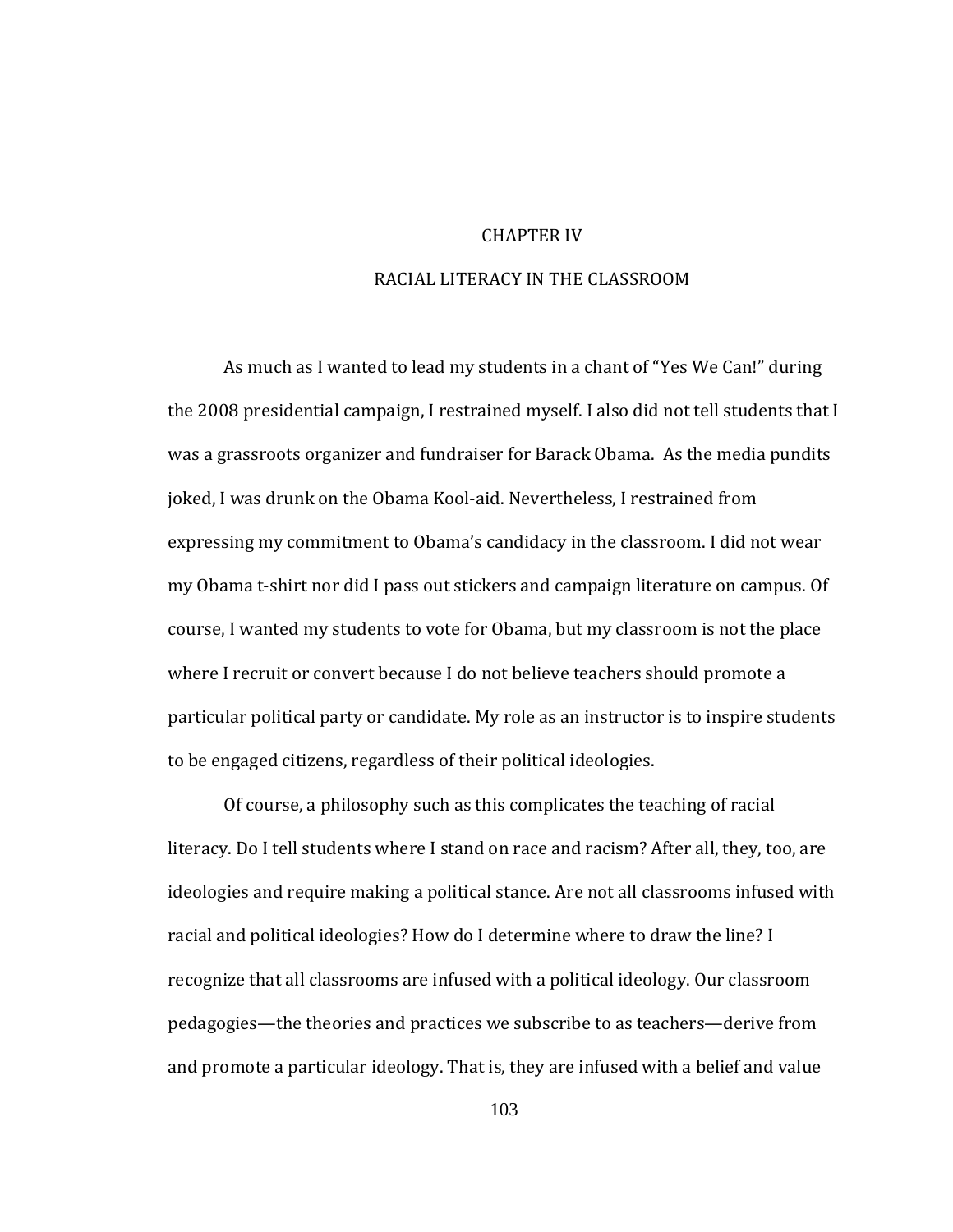racial literacy pedagogy. system that shapes the nature of knowledge and academic success. As James Berlin states, "Ideology . . . addresses and shapes [subjects] through discourses that point out what exists, what is good, and what is possible" ("Composition" 103). This is one of the purposes, if not the main purpose, of the university, to tell students what is good knowledge and to steer them into the possibilities for using that knowledge. As discussed in the previous chapter, relations of power determine which ideology and what knowledge is produced. My relative power as the instructor in the classroom frames the ideology. As a practitioner of racial literacy, then, I choose to use that relative power to counter the always, already present ideology of racial liberalism that persists on many university campuses by focusing on how to teach about race and racism in rhetoric and composition studies. My theory and pedagogy do take a political stance, as do all theories and pedagogies, but my purpose for teaching is not to use my authority or the instructor's lectern to push my political stance and beliefs on students. This is not teaching; this is coercion. This chapter describes my attempts to teach and inspire without coercing or converting students into my ideal version of an anti‐racist. It also describes the challenges of this type of

To teach racial literacy within a discipline, a university, a department, and a classroom, all of which are immersed in racial liberalism, requires attention to a host of problems, some of which include: How does an instructor teach a racial literacy course within the university parameters? What resources are available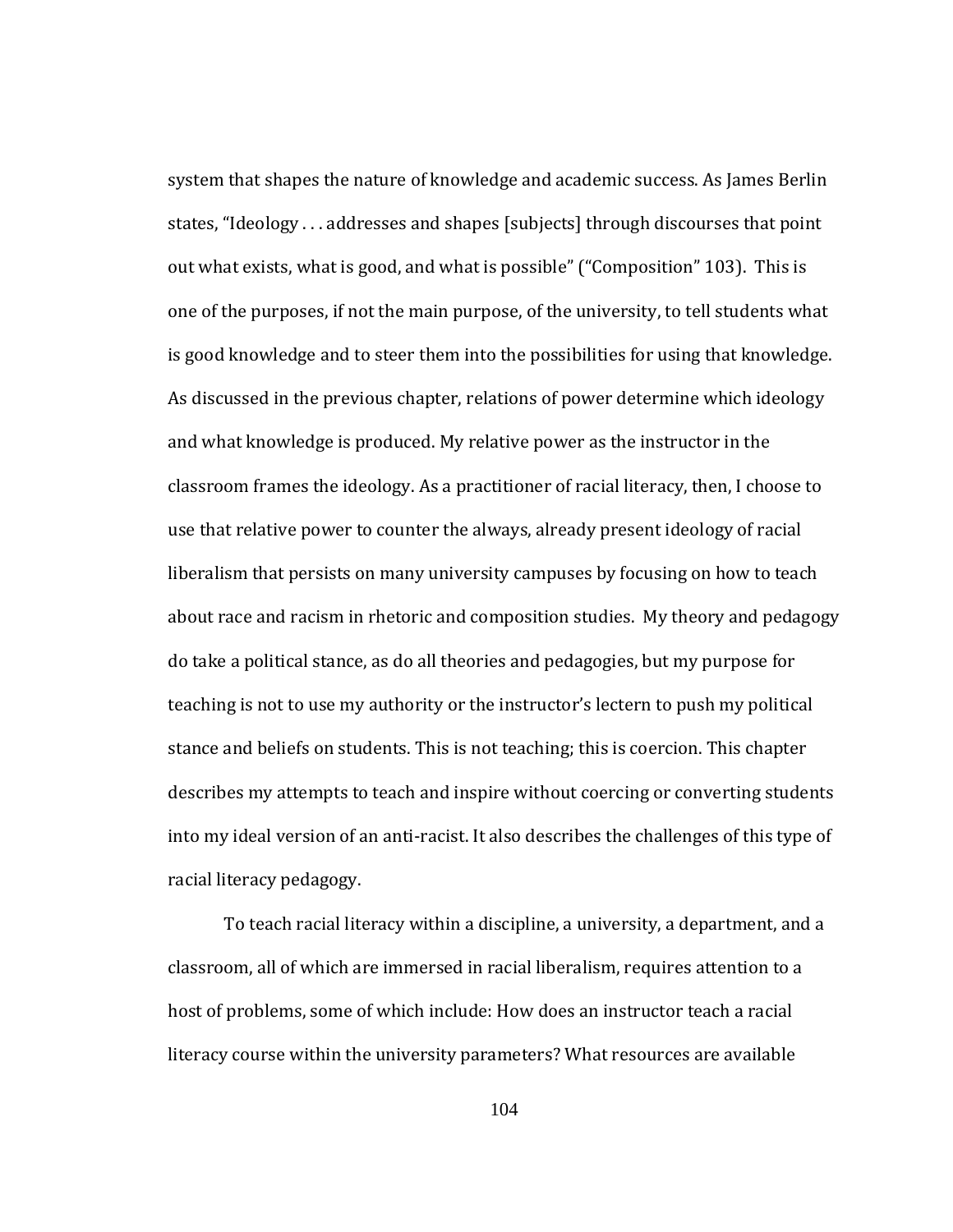something that is racist? across the university to aid a racial literacy pedagogy? Given the lack of student textbooks on critical race and language awareness, what type of readings and assignment choices does an instructor have? What happens if or when the classroom discussions get overly personal or tense? What if a student says

I acknowledge that these are all probable circumstances and that teaching about race and racism is not easy. Nevertheless, these circumstances derive not so much from our inability as racialized beings to talk about race and racism, but more so from our lack of knowledge and guidance in how to teach about race and racism in rhetoric and composition classrooms. In this chapter I take the position that rhetoric and composition instructors can better negotiate the tensions of teaching about race and racism when they stay focused on teaching racial literacy, meaning the power of language and the power of race as language. Again, this is a difficult task, and I offer my experiences teaching racial literacy as an example of the possibilities and the problems of this praxis. In part one, I describe my teaching philosophy and the ways I approach the racial literacy classroom as an African‐ American woman. This positioning is important because often instructors do not consider how their racialized position and authority in the classroom impact student reception and learning. The second part of this chapter describes how I construct a racial literacy course and how I teach it based on my racial literacy tenets and the university's parameters. Using student voices and anecdotes from

105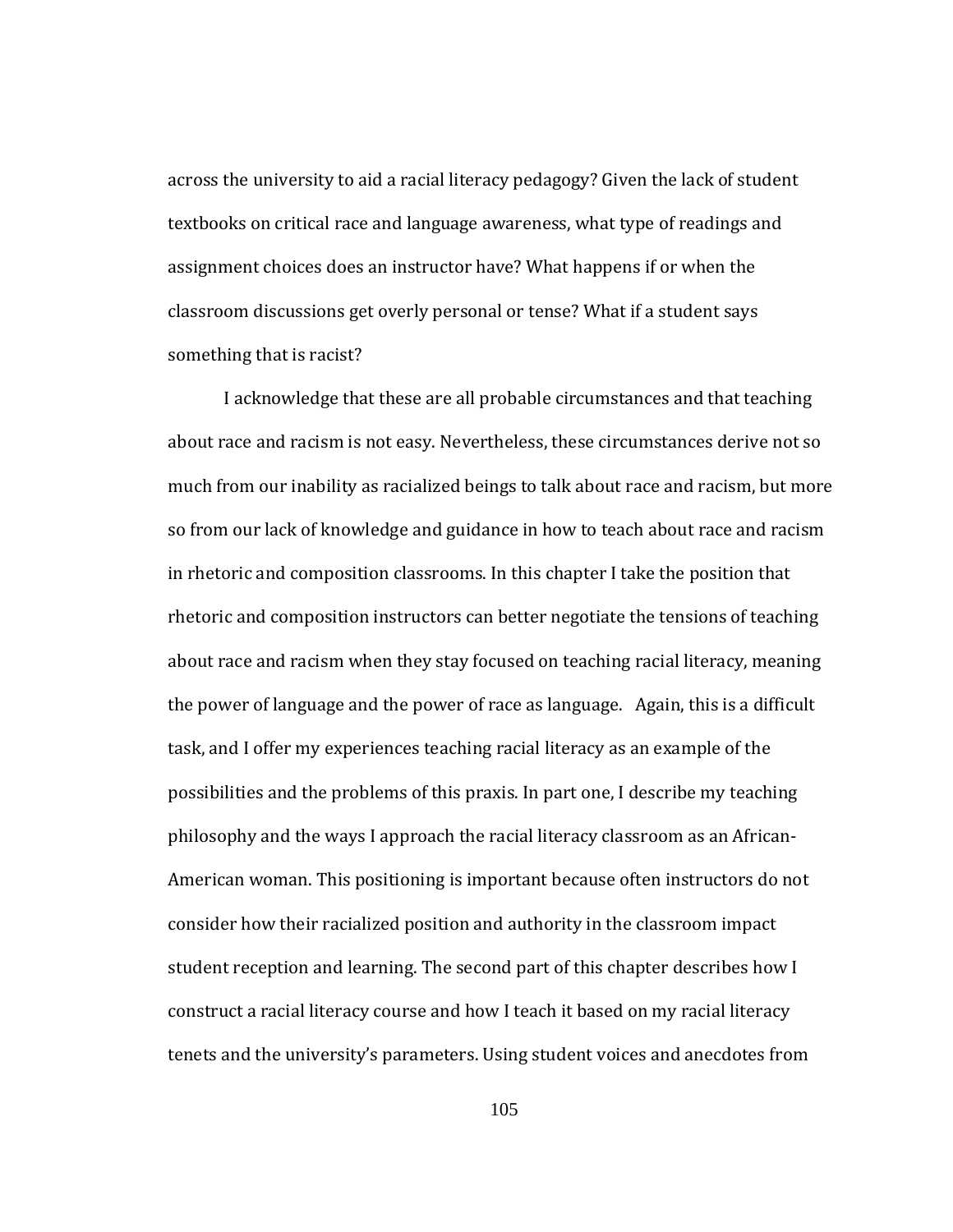class, I show how my students and I increased our racial literacy. The third part of this chapter considers the implications of teaching racial literacy and of using Writing Center services. In this section, I argue that racial literacy should not be taught in a vacuum and that Writing Center tutors should be trained in racial literacy, too. The chapter concludes by looking at the implications of teaching racial literacy in the age of Obama. I begin in part one by framing my racial literacy course within my general teaching philosophy and personal beliefs about race and racism.

#### **Do No Harm": Who I Am and What I Believe about Teaching "First,**

I come from a family of educators and from a race‐conscious community. Growing up and even today as an adult, my parents and community continue to promote that education for an African American means attending college, learning how to speak, reason, and participate in professional workplaces, and understanding the importance of racial knowledge and resistance to racism. The academy, however, is not my home community. I am often met with resistance when it comes to racial knowledge and resistance to racism. Students and instructors vary in their commitment to understanding race and attacking racism. As an African American woman, I do not feel obligated to confront racism every place I see or experience it because I understand that racism functions as a system larger than any one individual. Just as instructors get tired and frustrated dealing with individual incidents of racism, so too do non‐instructors. The average person can get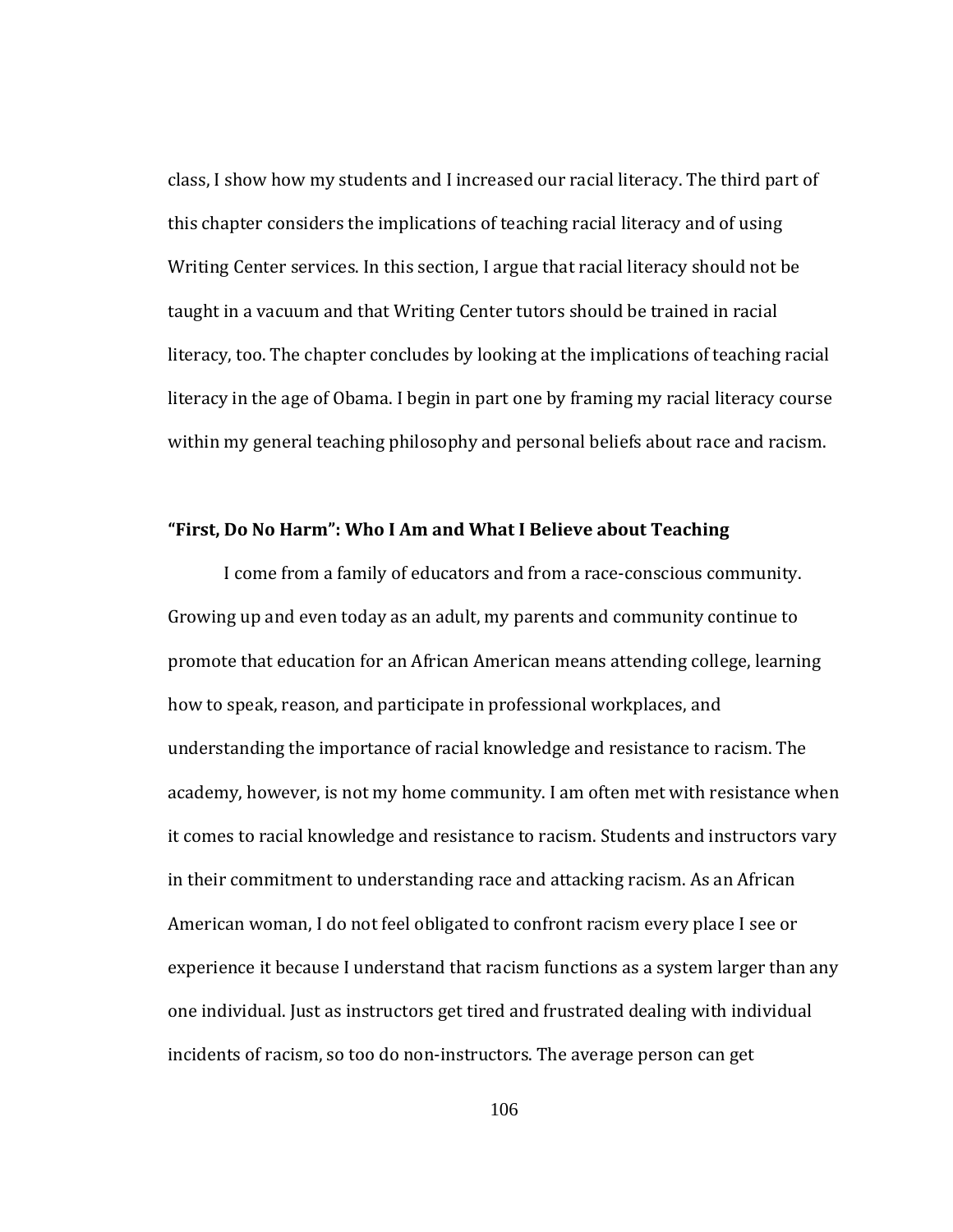exhausted, lose hope, and become cynical when confronted with the realities of race daily. Even the years of research, teaching, and writing about race that went into this dissertation project began to steal the energy and enthusiasm from me.

determine in a semester. Although my project calls for change within rhetoric and composition studies, in theory and in practice, on the individual and on the institutional levels, I do not subscribe to the philosophy that racial literacy instructors must confront racism wherever it arises or that instructors should convert students into practicing anti‐racists. This is a personal and a professional decision that I have made rooted in my experiences and in my religious faith practices. I see that my role as a racial literacy scholar and instructor is to reveal racial liberalism for what it is, to theorize an alternative stance relevant for the field, to promote that alternative in scholarship, to practice that alternative in the classroom, and to reflect on and revise my racial literacy praxis to adjust to the times. My role as a racial literacy instructor also requires that I inspire students to learn and to adopt racial literacy as a habit of being in the world. Inspiration is the key word. By supporting knowledge and inspiration through my teaching, I hope that students work against racism in their personal and professional lives, but this development is not something I can

 Accordingly, as I inspire, I do not harm. When we teach about race carelessly, we risk reinscribing the ideas and behaviors of racism. In our classrooms, for example, the topic of race often evokes feelings of dread, anger, sadness, and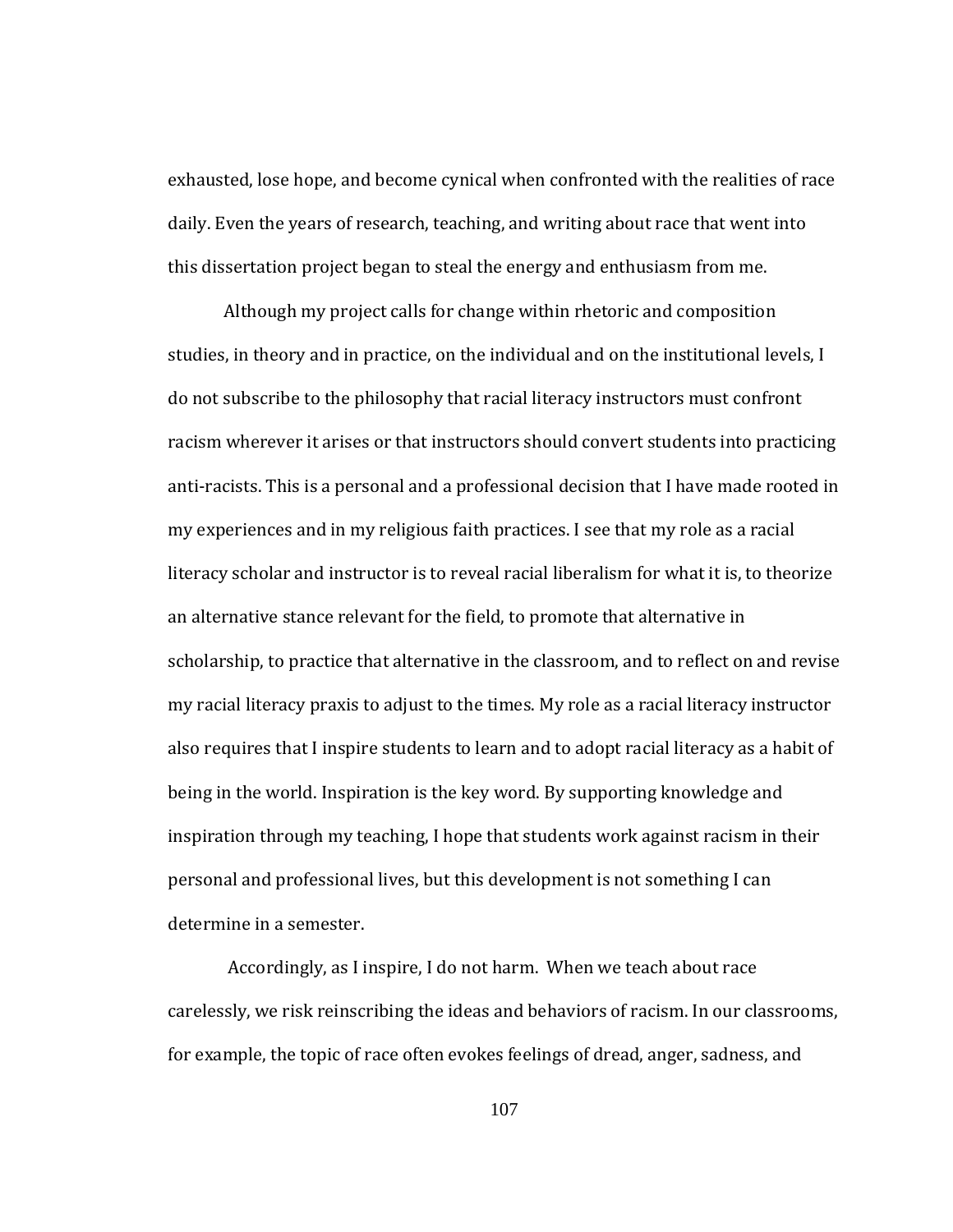confusion. Knowing this, I intend, then, to "first, do no harm," as the Hippocratic Oath states. My teaching philosophy is grounded in this premise, regardless of the content of the course. Does this mean that all of my students leave each course feeling good and affirmed in their knowledge and beliefs? No. In fact, most students remark that they leave class angry, disheartened, and confused, on a weekly basis. The difference, however, is that I believe in teaching about race in a way that students are angry about the history or about the systemic nature of race, not angry with fellow classmates or with me as an instructor because I could not control the class. To do no harm does not mean that my classroom is a comfortable space; it means that I will try to create a safe environment where students can deal with their discomfort without the fear of being judged or punished. I do not pretend that this is easy. It is difficult, and it begins weeks before the semester begins. The process of creating a classroom environment for my racial literacy course that keeps the Hippocratic Oath in the forefront begins with me being attentive to the harm that instructors can do to students if we are unprepared, overly-personal, and egocentric when it comes to teaching about race in the classroom. Once I am clear about who I am as an instructor and what my purpose is in teaching racial literacy, I move into constructing my racial literacy course.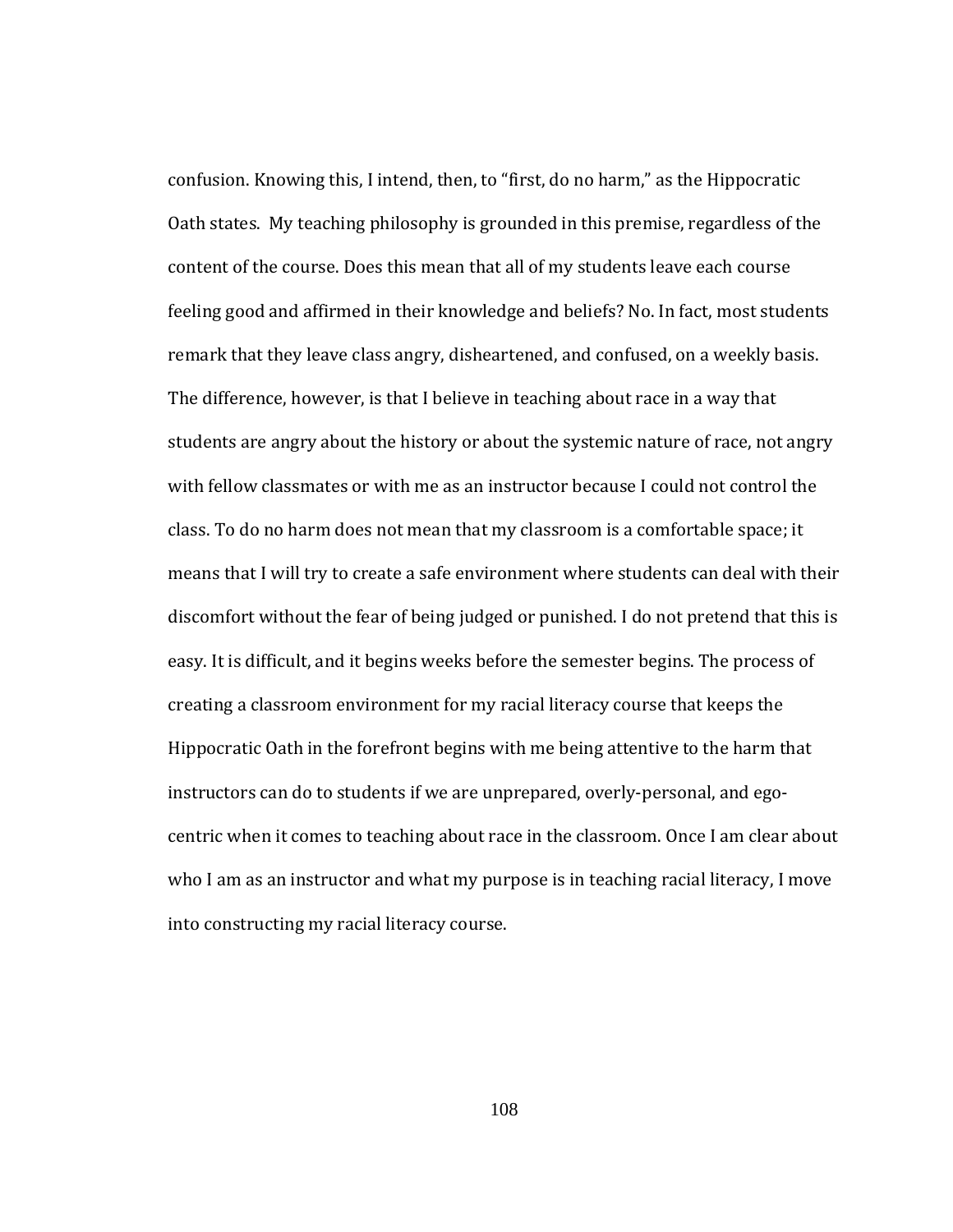#### **Constructing the Racial Literacy Course**

The racial literacy classroom is new territory for me. In fact, it is difficult to imagine what a racially literate space looks like and feels like. Many days I feel like racial literacy is an experiment because neither the students nor I have experience learning about race as language in a public setting. There are advantages and disadvantages to exploring in this manner. Advantages: the teacher and the students are free to experiment and to create new compositions, new ways of learning collaboratively, and new ways of seeing themselves and the world. Disadvantages: the teacher and the students are not free, creative beings because they have been socialized into racial models and paradigms. This is the conundrum that I face in my racial literacy courses. To deal with this conundrum and offset some of the disadvantages, I remain focused, as much as possible, on my core racial literacy tenets and the application of those tenets within the university parameters.

As a racial literacy instructor, I believe these tenets are necessary because they state succinctly and definitely how race and racism should be taught in the course. They begin with the power of language to create reality and then move into a definition of race as a social construction and a discursive system. These tenets also help students and instructors explain racial literacy to people who are not enrolled in the course.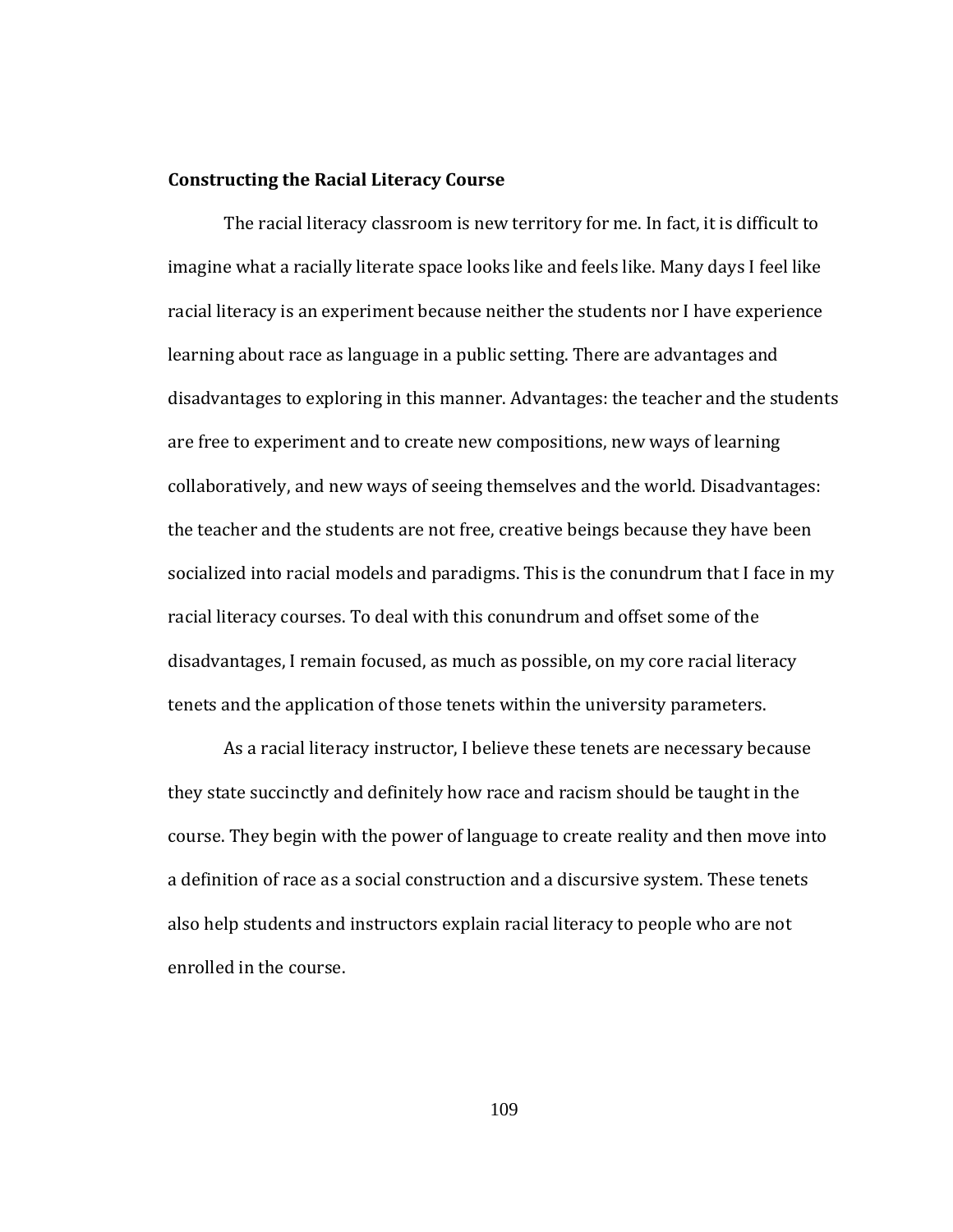### Racial Literacy Tenets

1. Language is a powerful mechanism within society that not only describes reality but also creates reality. As such, language as a system should be analyzed for its power and ability to shape the physical and ideological world.

2. Race and racism are endemic to the United States and continue to evolve and manifest in new and powerful ways.

3. Race and racism are social constructions that have real discursive, material, psychological, physical, social, and political implications in the lives of individuals but also in the workings of institutions.

4. Race has a grammar, meaning a linguistic system that solidifies into a discourse of ideas, myths, stereotypes, and narratives that structure the hierarchy, which are used to justify racist actions.

. The discursive system of race is a rhetorical or argumentative system 5 controlled by those in power but reinforced by everyone in varying degrees.

6. More knowledge about race and racism on the discursive level gives individuals the tools to resist race's discursive power through critical literacy and action.

It is important to look at how these tenets fit within the student learning goals of the undergraduate curriculum. At the University of North Carolina at Greensboro, I have taught racial literacy as an English (ENG)102‐Speaking Intensive course and as a Freshman Seminar (FMS)116, Reasoning and Discourse course. Both courses are the second part of the ENG 101/102 or FMS 115/116 mandatory first‐ year writing sequence. As with most universities, these courses, or equivalences are required, unless students have passed the necessary tests to move on to the next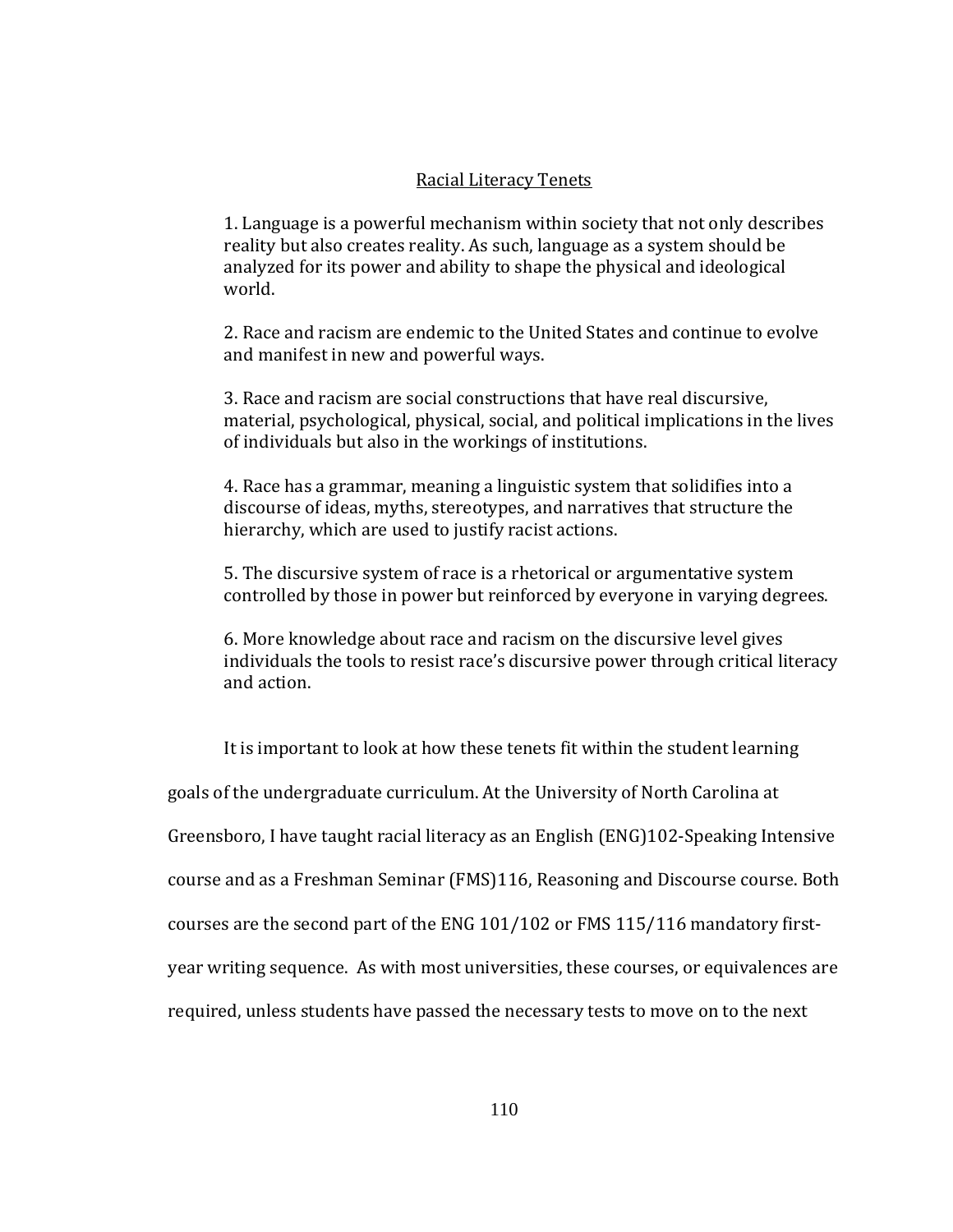level. With this in mind, I have to construct the course around the university

outcomes listed below:

# Student Learning Outcomes

1. Communicate effectively and clearly through speaking and writing

2. Interpret and evaluate argumentative discourse

3. Construct cogent, logical and critical arguments

4. Locate, synthesize, and evaluate relevant information

5. Demonstrate an understanding of the aims and methods of intellectual discourse

6. Weigh evidence and evaluate the arguments of differing viewpoints 7. Give an oral research presentation based on the university speaking guidelines

8. Lead a discussion using open‐ended questions and thought‐provoking analysis of texts

The next step is to connect the student learning outcomes (SLO) with the racial

literacy tenets. The SLOs and racial literacy tenets overlap in some instances and

should not be read in isolation from each other, although I have placed them into

categories below for clarity and succinctness.

# Merging the Racial Literacy Tenets with the Student Learning Outcomes

# **SLO1, SLO7, SLO8: About what are students communicating in speaking and in writing?**

The speaking and writing content of the course centers around language, race, racism, knowledge, and interpretation, as outlined in the racial literacy tenets. Students also speak about texts from a variety of genres, concentrating on the rhetorical situation and the function of language and race in the texts.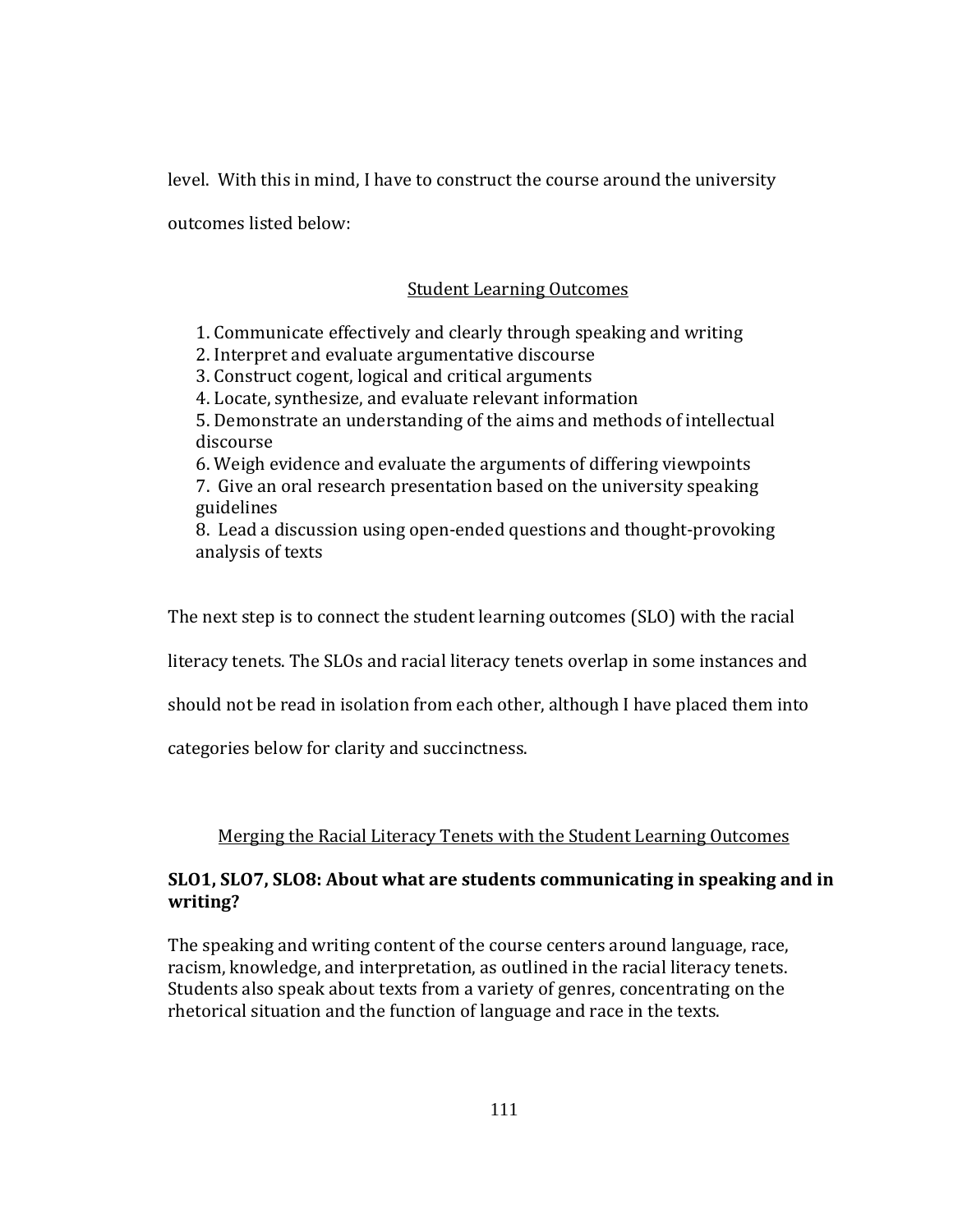## **SLO2, SLO3, SLO6: What forms of argumentative discourse are students interpreting and evaluating? About what are students constructing arguments?**

Under racial literacy, *race* is contextually defined as an argument about groups of people, and their biology and character. Students evaluate the master narrative argument and its affects on interpretation. Students construct their own arguments in response to the master narrative argument and its by-products (stereotypes, myths, performance rules, etc.).

## **SLO4: How do students locate, synthesize, and evaluate information relevant to racial literacy?**

Students engage in research throughout the semester, beginning with the etymology of racialized and racist terms, then moving into an extended research‐focused group project. Students take the information from their research, evaluate it, and synthesize the information with what they have been learning in class.

## **SLO5: How do students demonstrate an understanding of the aims and methods of intellectual discourse?**

The primary way students meet this outcome is in their final racial literacy reflection paper that asks them to write about the purpose of their racial literacy development and the racial literacy discourse community in which they participate. They reflect on methods used in the course and in their intellectual development. In he end, their reflection should indicate that they understand how and why t knowledge about race is created, resisted, or hidden by individuals and institutions.

Once I have linked the racial literacy tenets to the student learning outcomes,

I then proceed to enact my racial literacy pedagogy. After teaching racial literacy

over a period of three years and engaging in the necessary scholarly reflection and

discussion, I noticed that my approach to racial literacy practice focuses on four

areas: encouraging transparency; turning personal arguments into systemic

arguments; facilitating intensive racial literacy speaking activities; promoting racial

literacy critical consciousness inside and outside of the classroom.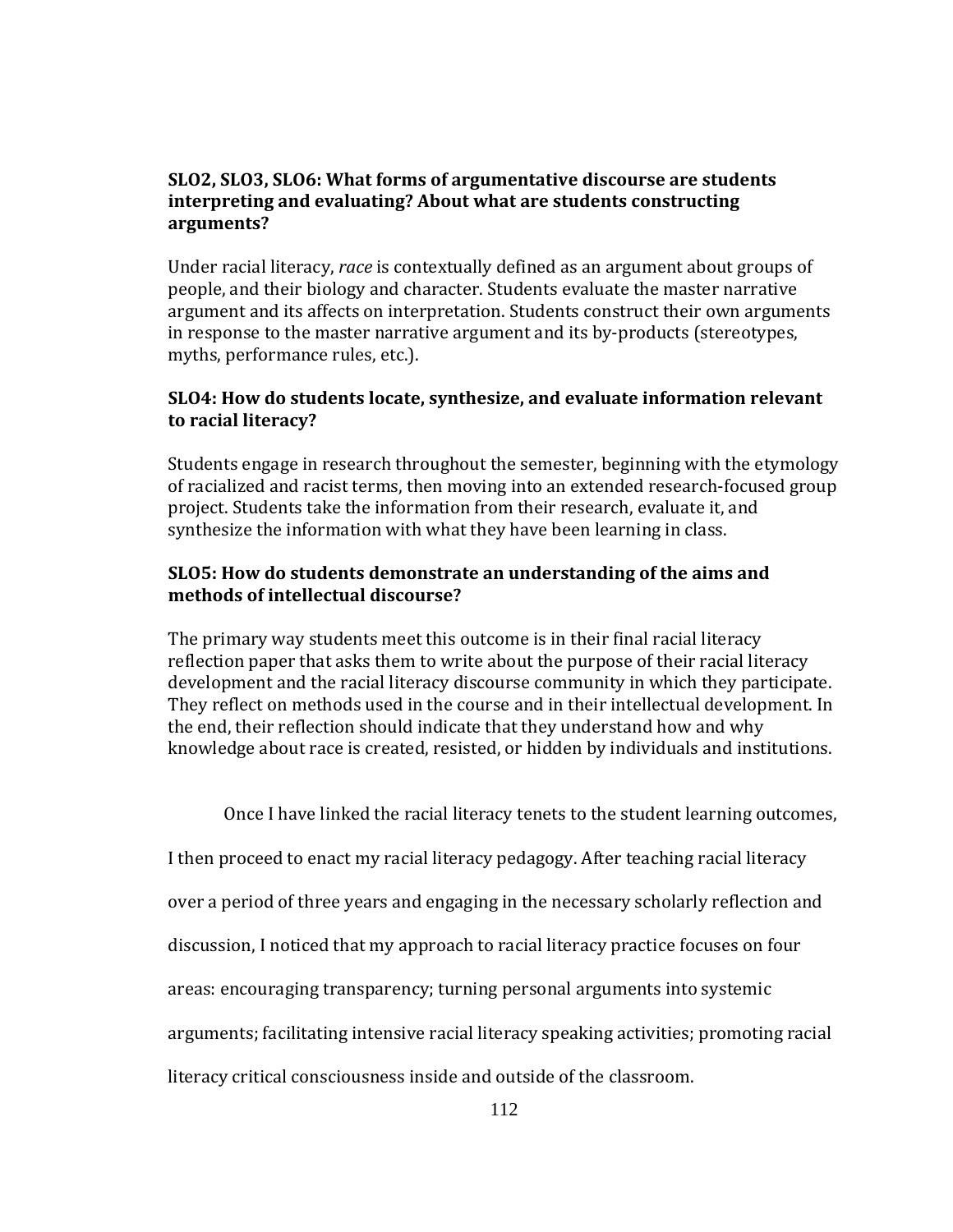#### *Transparency*

The first critical component of my racial literacy course is transparency, which means that I am upfront with students about the course content, the objectives, the difficult journey they are about to begin, and the relevant experiences I have had with race and racism. One of the problems with racial liberalism in the classroom has been tricking students into talking about taboo subjects. In other words, students who register for an English course are shocked when they walk in class one day and the instructor says we are going to talk about race. Talking about race out of context and with little preparation for the discussion sets up the classroom for failure. Instructors can do more harm than good if they do not adequately prepare themselves or their students for learning about race. With this in mind, I publicize the description of the course in as many places as possible: on the English department and Freshman Seminar websites, on flyers hung in bathroom stalls, on the Blackboard welcome page, and in emails to registered students before the semester begins. The description of the course is accessible and enticing to students, particularly first and second year students who register for the course.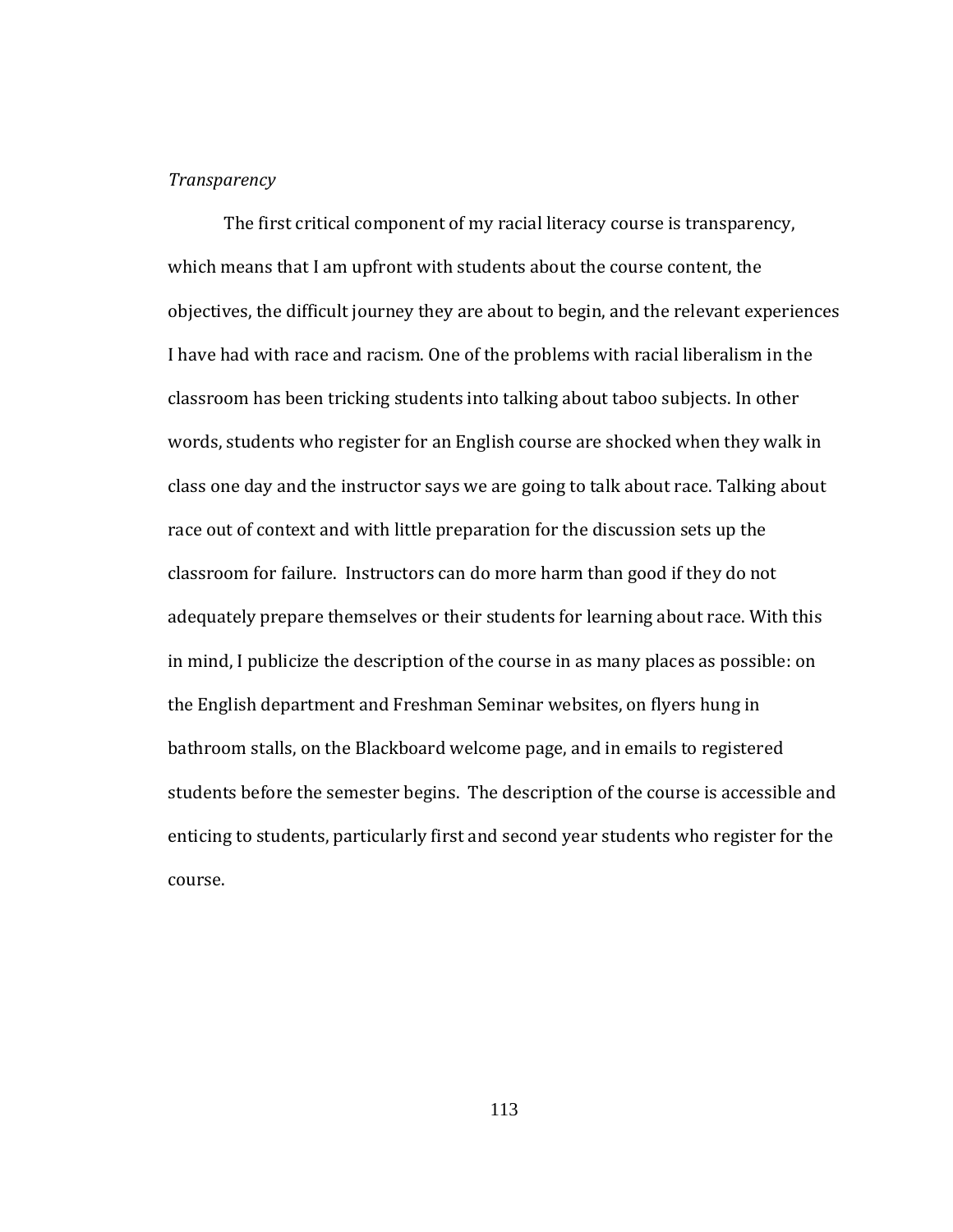#### Course Description

What happens in a classroom when race is the topic? Are students eager to discuss race and racism? Or, do students sit in silence, avoiding eye contact with some of a different race? Why is it so difficult to talk about race? Why do students dislike reading and writing about race? This course will explore why race is such a controversial topic in America and how we develop the literacy skills to communicate about race in an informed and civil manner. The course challenges: 1) Your definition and ideas about race and racism; and 2) Your definition and ideas about literacy. The ultimate goal of the ourse is to understand how the language of race influences our daily lives c and how we read, write, view, and speak.

Transparency also means that I discuss my racialized and professional positioning as a figure of authority. I do this by talking about the role of a college instructor, where knowledge comes from, how grading occurs, and who makes the final decisions about academic success. I tell my students that I am an employee of an institution with rules and standards that I must follow. This discussion of authority and institutionalized knowledge leads to an initial discussion of racial authority and institutionalized racial knowledge. The course, I explain, attempts to uncover what people in authority have said about race and the knowledge that has been produced.

Furthermore, I understand that students might see me as a "race woman" or "race teacher," possibly even an instructor who privileges one race over another. We talk about this, about the race of an instructor and if it matters in the classroom. My aim is to put as much in the open as possible, asking questions, making speculations, and acknowledging that we are socialized to see race and to think about it in terms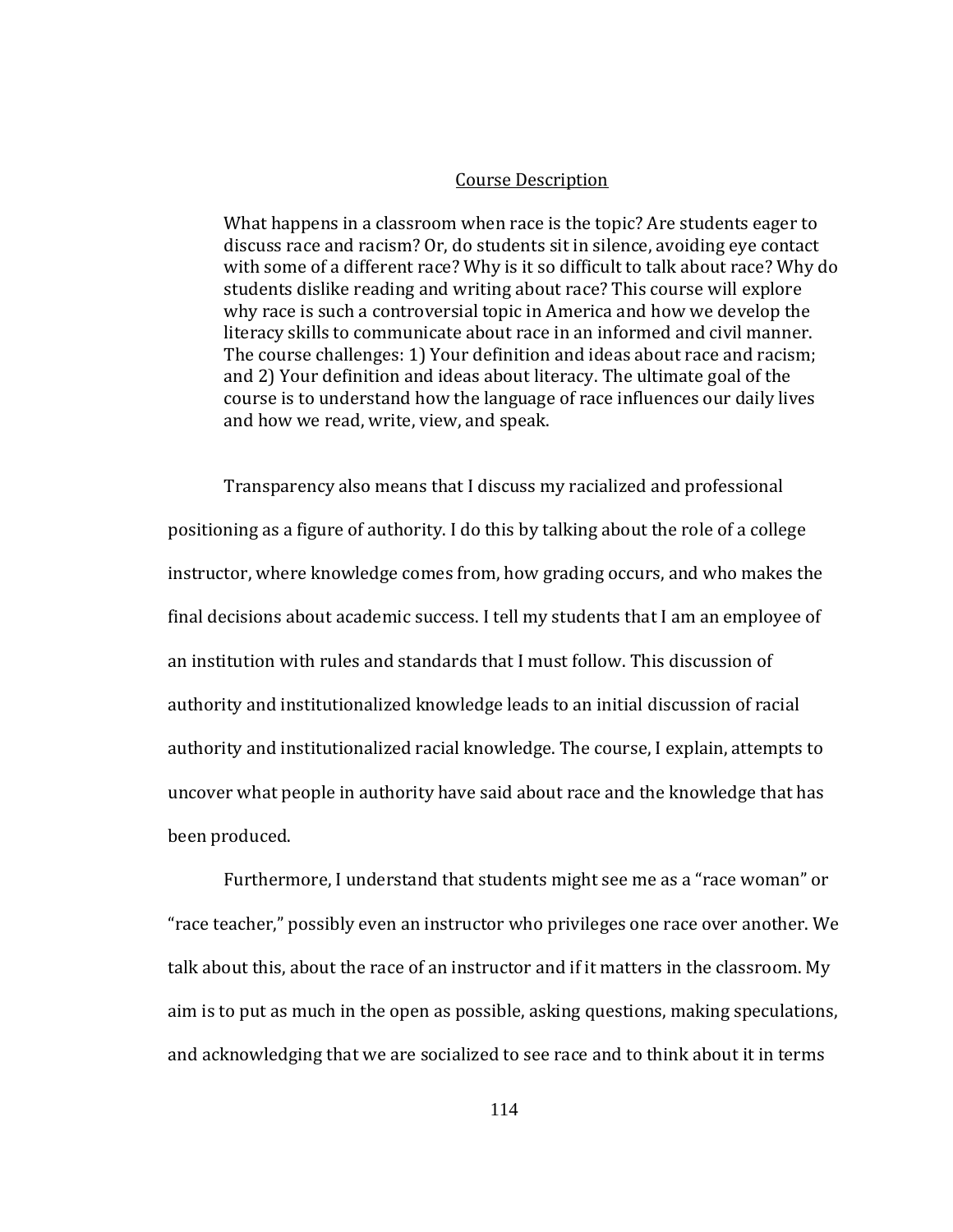of power relationships. As I put myself on the spot as a racialized instructor, I ask students to open up about themselves and their backgrounds. We discuss our hometowns, high schools, and families, in an informal auto-ethnography type of assignment. The purpose is to paint a picture of race in society, in community, and in families—all of which we have, so no one is singled out. We are all a part of some social institution that is racialized.

Another activity that promotes transparency is the free‐write I assign the first week of class. On one side of a note card, I ask the students to name the race to which they identify. On the other side of the card, I ask them to write how they know they are a particular race. In a short yet complicated question, students attempt to answer, "How do you know you are **2008** 2 Some responses have included:

"My parents told me I was Hispanic."

"I learned I was black when someone at school called me a nigger. I went home and asked my mother what nigger means."

"I just know. Nobody told me."

I provide answers to the same questions, revealing my willingness to risk exposure and to risk grappling with race in my own life. This initial free‐write begins the process of opening up to the class and questioning the hidden assumptions and taken‐for‐granted knowledge about race that we are socialized into. From there, we can move into what it means to be a particular race, which leads into race as argument and discourse.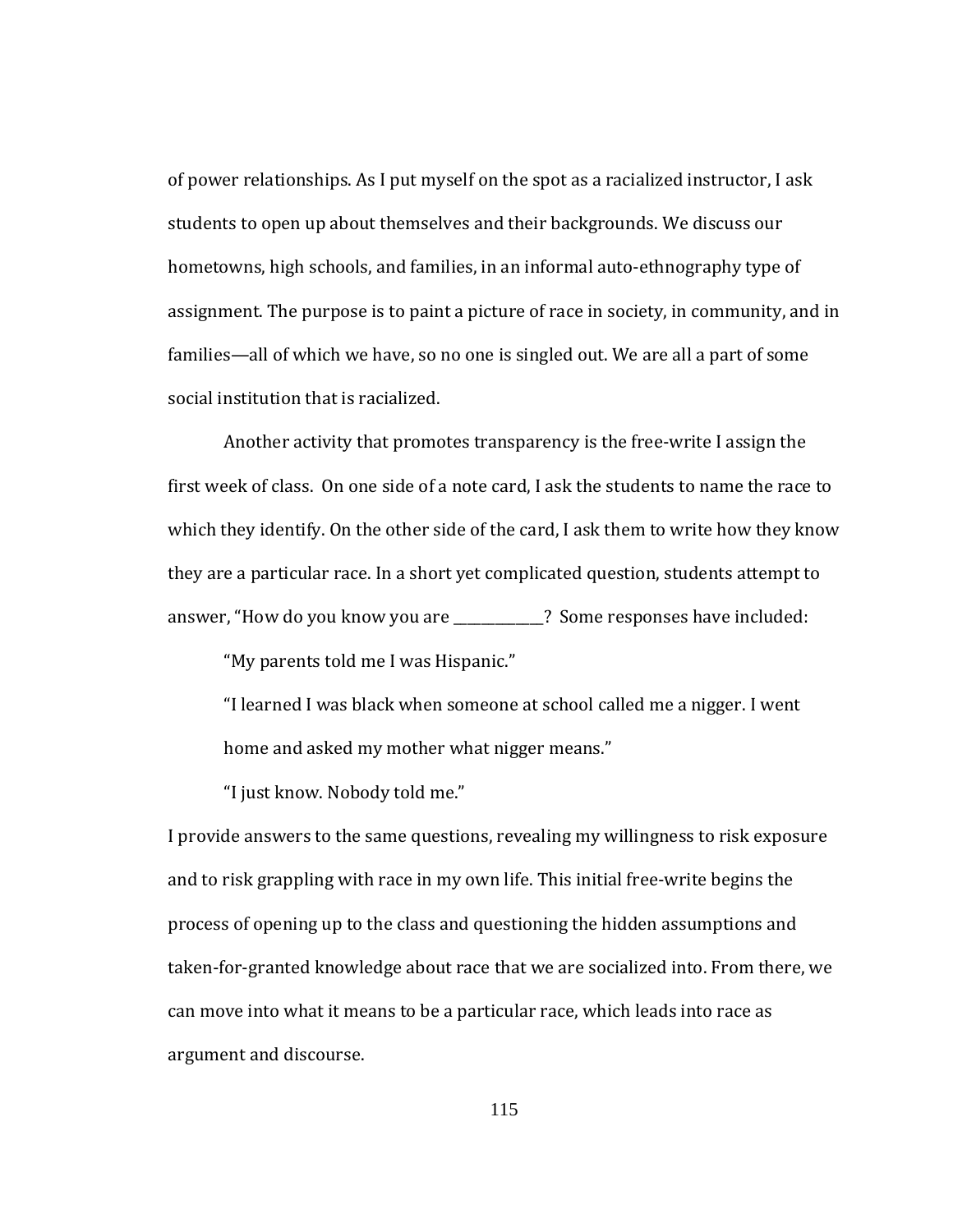#### *Race as Argument and Discourse*

arguments. The second critical component of my racial literacy course is staying focused on race as argument and discourse. Not only is race one huge argument, but race creates huge arguments in classrooms, in families, and in workspaces. Arguments, tensions, conflicts, confusions, and so on keep us from addressing race in a critical and open manner. Shifting the pedagogy from racial liberalism to racial literacy requires that I frame race as an argumentative discourse system, first, and then attend to the personal arguments that race can produce. Under a pedagogy of racial liberalism, tolerance is promoted to deal with individual arguments. Under a pedagogy of racial literacy, critical analysis of language and race is promoted to understand how the institutional arguments about race create individual

To do this, the students and I come to a working definition of a system by analyzing systems familiar to them, such as a computer system or the solar system. We come to understand a system in the general sense as *an organism made up of individual parts that function to complete a task*. We discuss how some systems have been operating for so long that the rules, procedures, and individuals attached to it keep the system running with very little attention or energy. The first text I use in the course, a film from popular culture called *The Matrix*, describes society as a system in which individuals are born into, participate in, and resist. The purpose of starting with popular culture is to use a text familiar to the students. I have found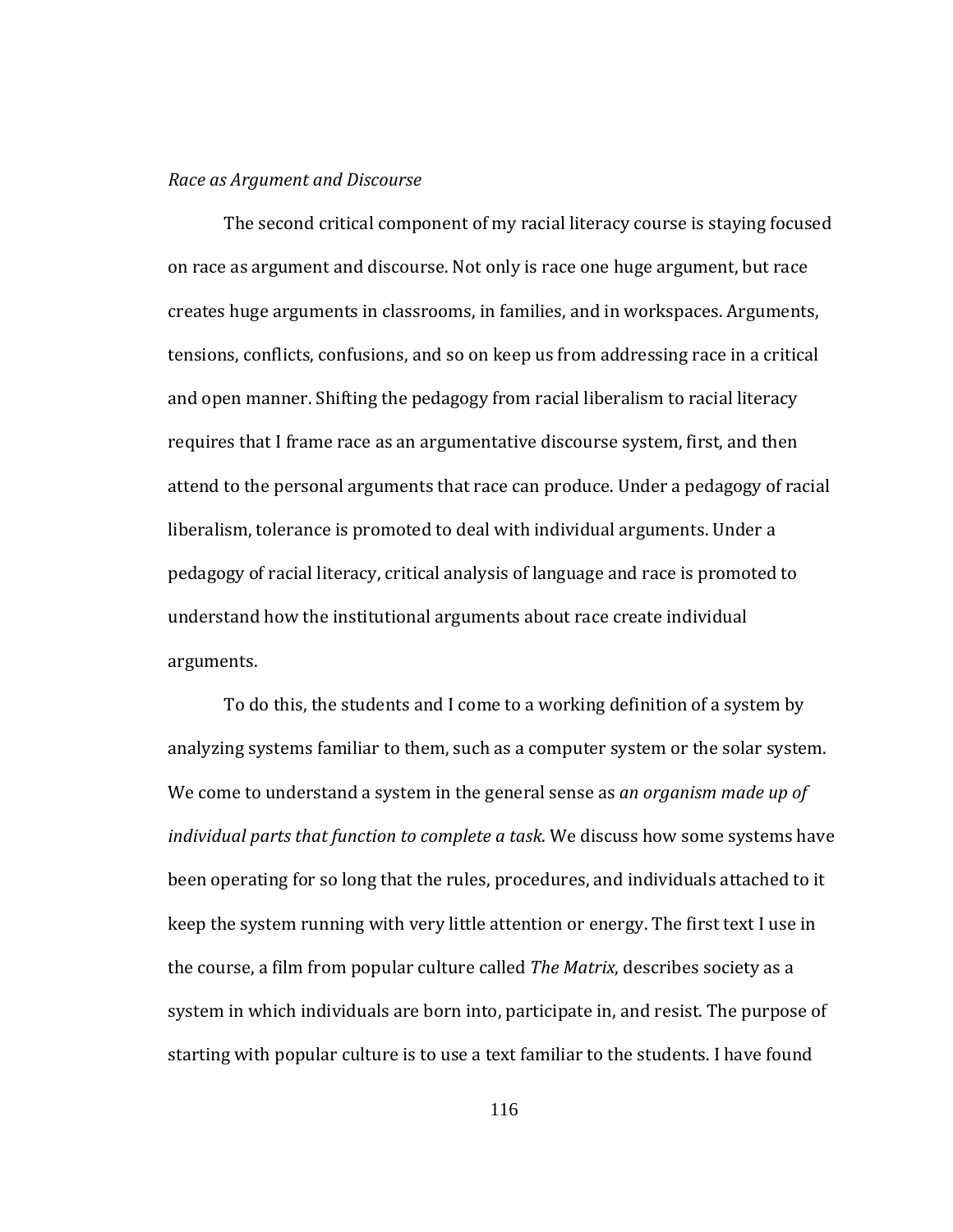that most students have seen the movie, and so, a review of relevant scenes is all that is needed to spark discussion. In one particular scene, the main character Neo learns what the matrix is. His mentor Morpheus tells him it is a system that is all around us that operates as a prison for our minds. This scene helps students to see how race, as a part of the matrix, keeps their minds imprisoned within stereotypes and beliefs about racial groups. *The Matrix* serves as an extended metaphor for our world and, from there, we analyze race as a powerful part of our world through language.

Extending from *The Matrix,* I give the students their initial investigation assignment that places race within argumentation. I ask them to

- Research the etymology of the term *race* in the English language
- Discuss a brief history of the *Oxford English Dictionary*, which places this "authorizing" text within the realm of rhetorically constructed knowledge
- Examine the early arguments for *race* and the support social and biological scientists used to form their argument of *race*

Instead of me giving students all of the readings and information, I have them explore interactive websites, such as *Understanding Race.Org* and *Race: The Power of an Illusion*, both of which have a wealth of information about the social, legal, and scientific constructions of race. I also use the three‐part video series *Race: the Power of an Illusion* to historicize the construction of race, from its biological and genetic fallacies to its legacy in economic and political discrimination. (All three of the above need to be in bib) These videos provide engaging visuals for how arguments about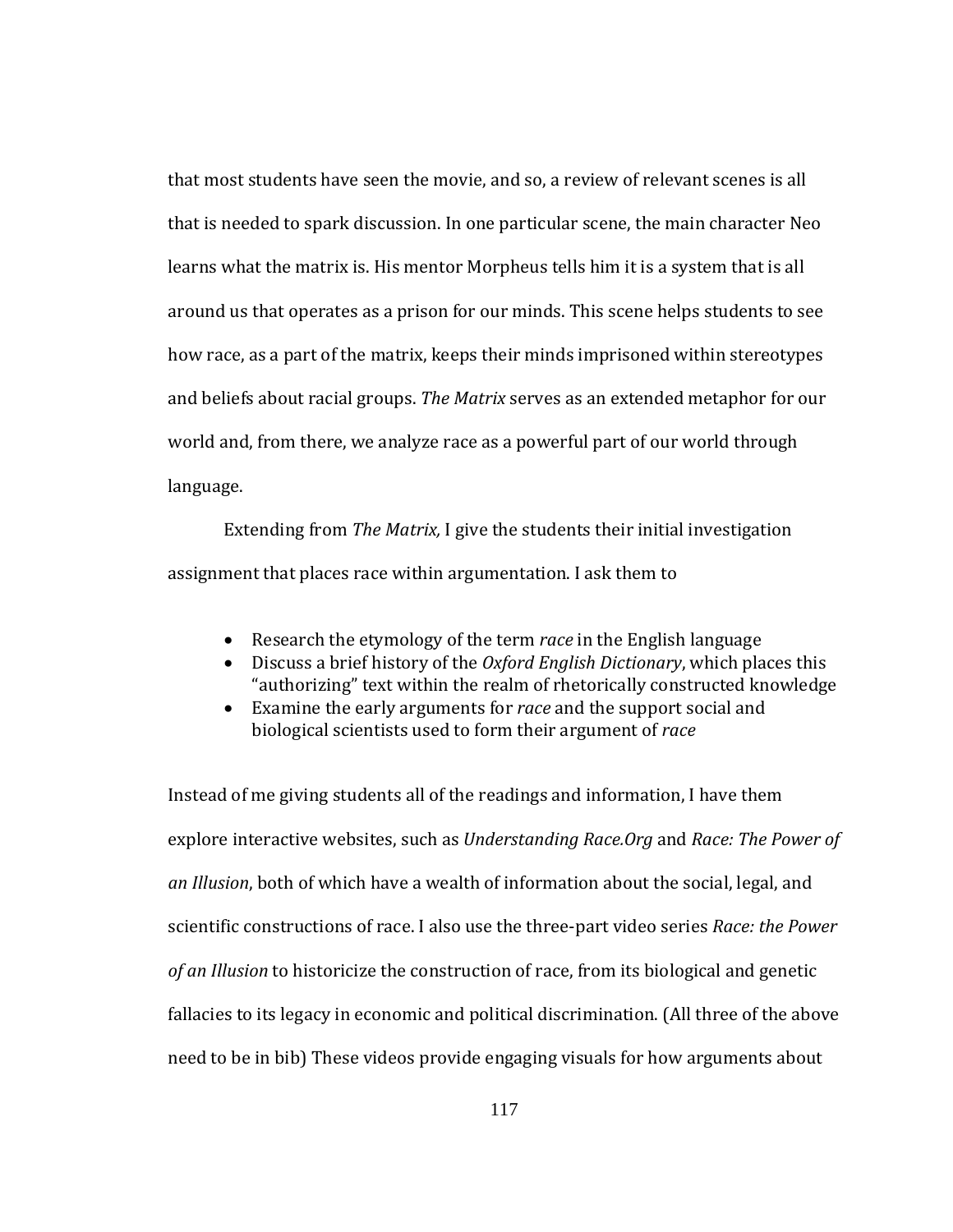race transformed over time. Some of the topics we discuss include, court cases, the one‐drop rule, anti‐miscegenation laws, immigration restrictions, and Constitutional contradictions. Because the discursive analysis of race is virtually non‐existent in scholarship accessible to students and in educational media, I provide supplemental notes to the videos and websites. The purpose, again, is not to focus on the history, although history is important, but to show the history of racial argumentation and the ways that the statements, evolving language, and repeated social acts including and excluding persons based on race arguments created a racial discourse, or a system of meaning, that endures today.

#### *What Does Speaking-Intensive Mean in a Racial Literacy Classroom?*

Talking about race and racism in public is difficult for most people. The classroom is no different. One reason is because the country as a whole has yet to openly and honestly deal with its racial past. Racial literacy seeks to uncover ways we talk around race, mask race through code words or tropes, and reaffirm racial stereotypes or mythologies while speaking. Racial literacy speech includes deliberate critical discussions about race in a public setting, but this discussion should begin first with the linguistic roots of race. Thus, we must shift from only talking about each other, to talking about race and language. We acknowledge the difficulties of talking about race, but we also acknowledge the potential rewards of talking about race.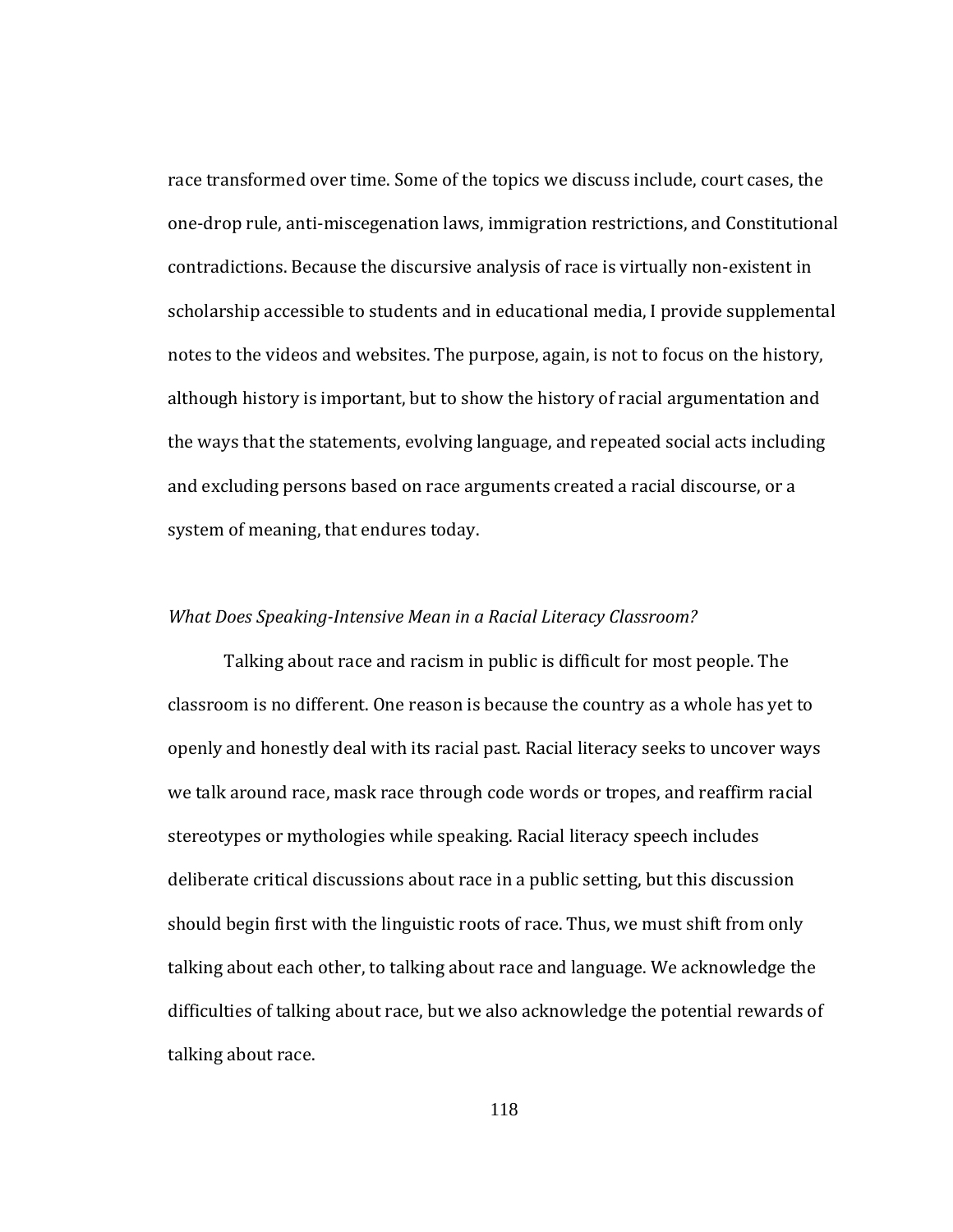When I have taught racial literacy, it has always been in a speaking-intensive course, meaning the university requires that instructors use formal and informal speaking activities to promote learning. Knowing this, I focus on developing speaking ethics in the classroom, guiding students in an oral research presentation, and preparing students to lead a discussion about race and language.

The process of developing speaking ethics begins with a few instructor‐ initiated rules, clearly explained and open for discussion in case students want to expand on them. I feel it is necessary, however, to stipulate in the beginning what will and will not be tolerated in the classroom. I do this because I want to engender trust with my students, so they know I will protect them from deliberate intimidation or ridicule. At the same time, I explain to students that the course content will make them uncomfortable, defensive, angry, and sad. These emotions and others are to be expected. We deal with these potentially disruptive emotions by journaling, conferencing, and open discussion. The speaking ethics I mandate in the course are 1) we attempt to focus all discussions within the parameters of race as something larger than an individual; 2) we attempt to be open to others' viewpoints and questions, assuming that everyone has good intentions even when they make bad speaking choices; and 3) we attempt to face race head‐on by stating the uncomfortable and the controversial and by asking the forbidden questions. These are the three rules I established for the course. The students and I spend the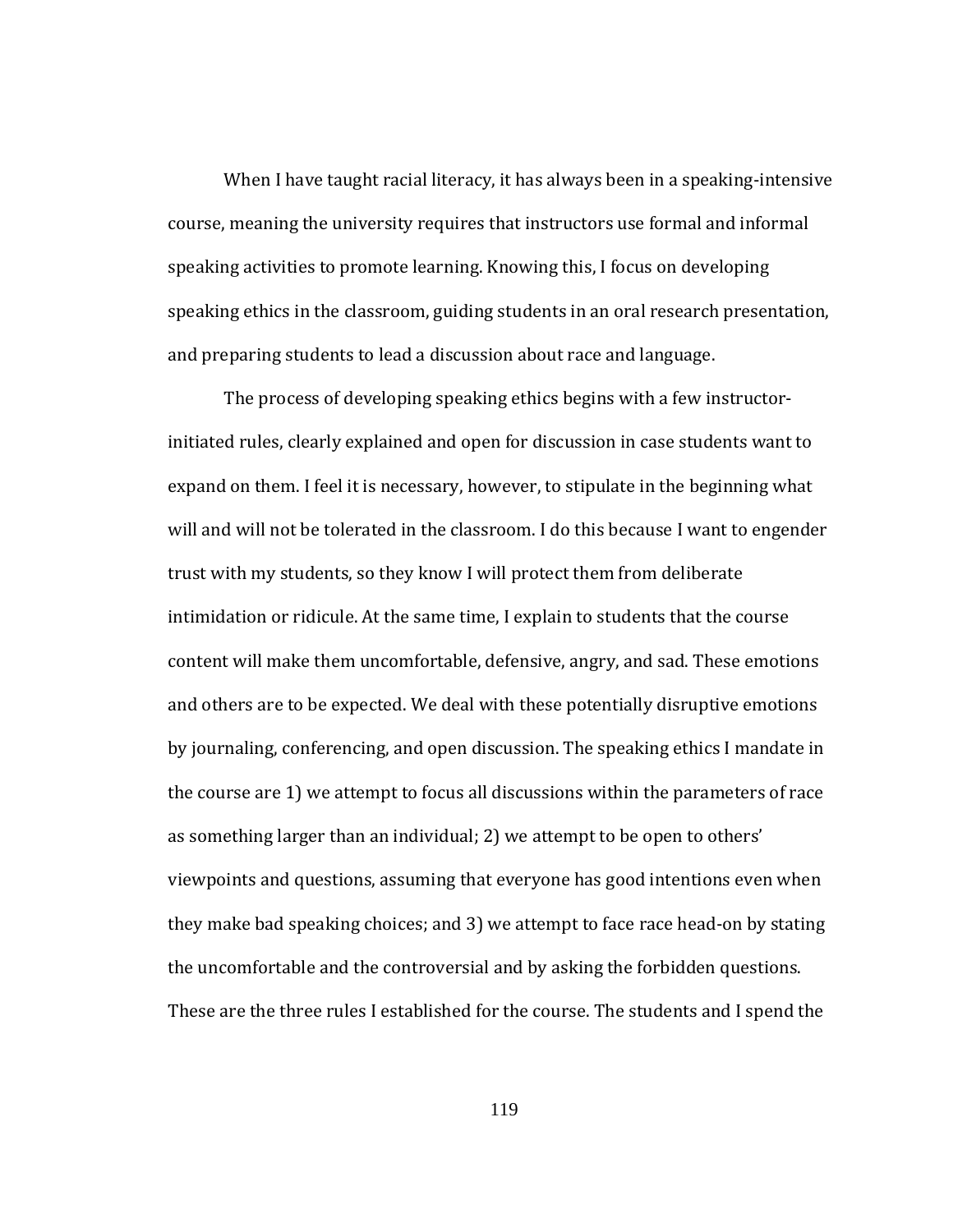first week or so modeling and discussing them, and, if necessary, the students add to them when the classroom environment requires that they do so.

For the oral research and discussion‐leader activities, I require students to attend the university Speaking Center. The Speaking Center is staffed by undergraduate and graduate students majoring in communication and those who have been invited to work in the center based on recommendations from professors. Students can attend the center to get help with any stage of their speaking assignment. I have found that the Center is the most beneficial to students when I have prepared them to receive outside help from people who are not familiar with racial literacy. I reaffirm for students that speaking about race and racism gives us an opportunity to deal with it. This is necessary because many people believe that not speaking about race and racism means the issues do not exist. One student asked me in class, "If race doesn't exist, then why are we talking about it?" I did not have to respond to the student that day. Other students remarked that the problem is that we do not talk about it. The class went on to discuss how race and racism are all around us, yet we do not talk about it. So, when students have to engage with the larger university campus, it is important that I restate for them why we are doing what we are doing in the course. In the end, I have been pleased with their presentations and with the help they have received from the Speaking Center because students return to the class more confident speaking about race and racism.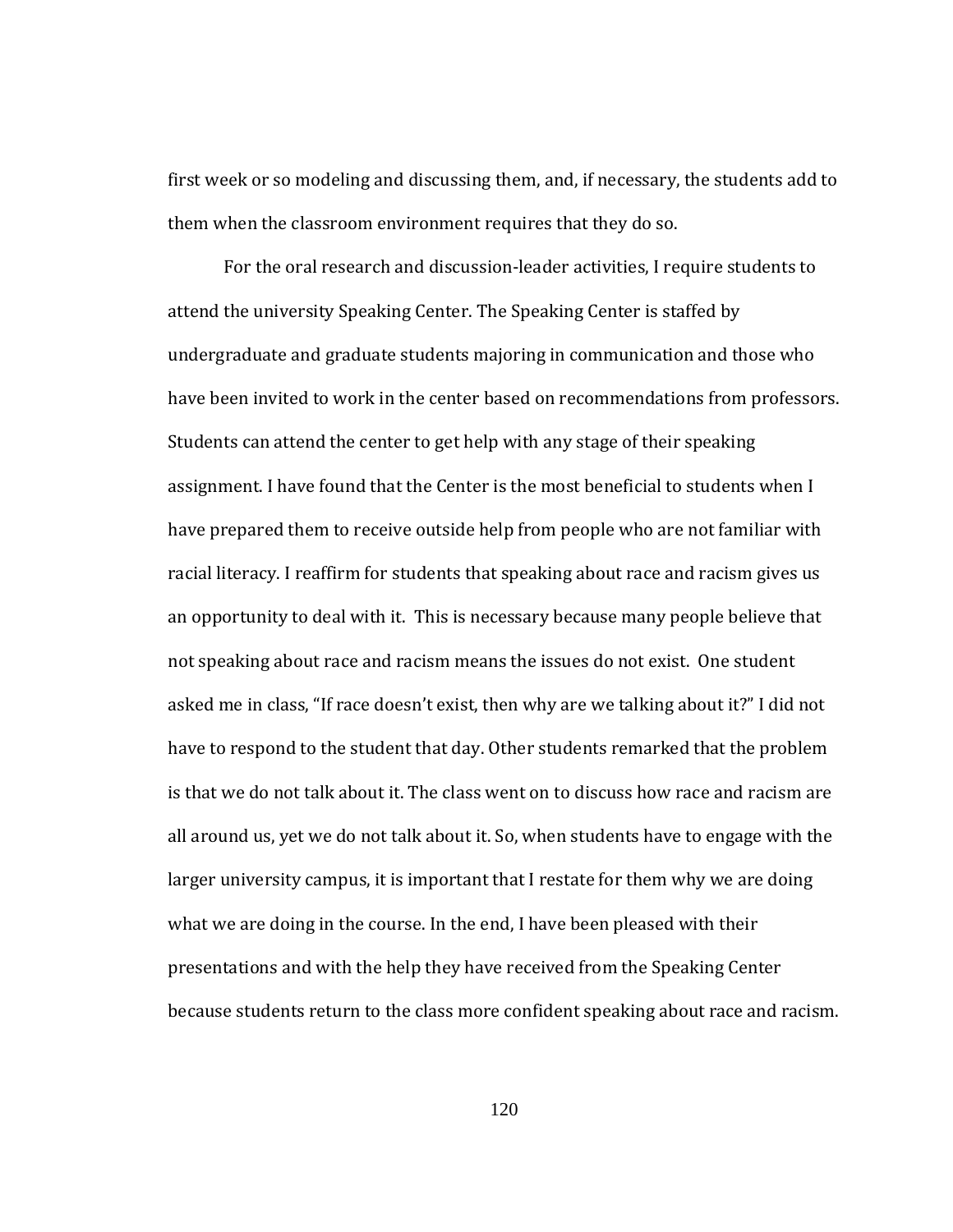#### *Racial Literacy Critical Consciousness*

by the race of his teacher. The fourth critical component of my racial literacy pedagogy is education for critical consciousness as theorized by Paulo Freire. In chapter 1, I stated that critical consciousness for racial literacy requires reading the racialized world in an analytic way in order to offer problem‐solving strategies to the racism that exists. A racial literacy critical consciousness means a person is able to see how he/she is racially shaped by economic, social, political, educational, and other institutional forces. In a semester-long racial literacy course, critical consciousness develops differently for all students. What I have found is that students begin to question what they previously believed not only about race and racism but also about their literacy practices in the classroom. For example, James, an African‐American male, became aware that his effort in the classroom and his word choices in writing are influenced

James came to my office for a conference because he wanted to discuss his paper about the "black box" on the U.S. Census form. Each student had to self‐ identify according to government stipulations and then write a paper describing what his/her box(es) mean. He wrote about how the "black box" meant he had less cranial and mental capacity than non‐black people: "To say that all blacks have the same brain mass is eccentric. Surprisingly, there is no gene that says I am black." I was interested in James's word choice "eccentric." He revealed he used a thesaurus, a common strategy for emerging writers. What surprised me, however, was his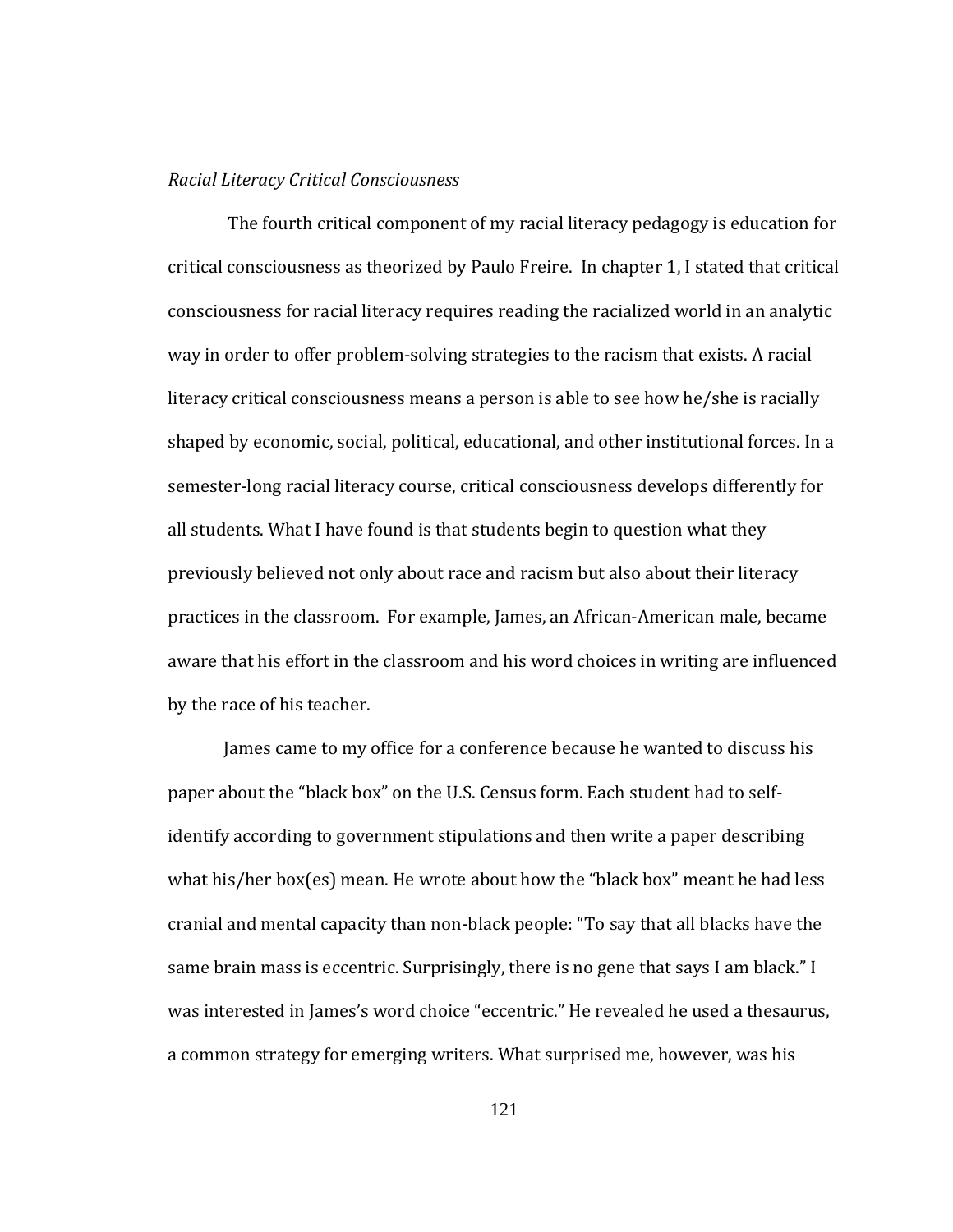reason for using the thesaurus. He stated that he always searches for "long or exaggerated words" when he has a white teacher because they expect more.

"So, you're saying I am trying to act white?" I teased him, relying on a presumed cultural connection we shared.

"Naw, naw," he laughed.

I wanted to know more about his racial literacy processes, but I did not want to steer him too much. So we discussed another aspect of his paper. I could tell James continued to think about my "acting white" comment because moments later he interrupted me to say, "It's not that I think you are trying to act white. I guess you remind me of white teachers."

"How so?"

"It's not that my black teachers weren't smart or good. It's just that, you know, we didn't have to do as much. I'm not saying they were bad."

"Of course not," I assured him.

"Yeah, that's it. You remind me of my past white teachers."

I took notes during that exchange and asked James to explore this more in his final paper. He wrote: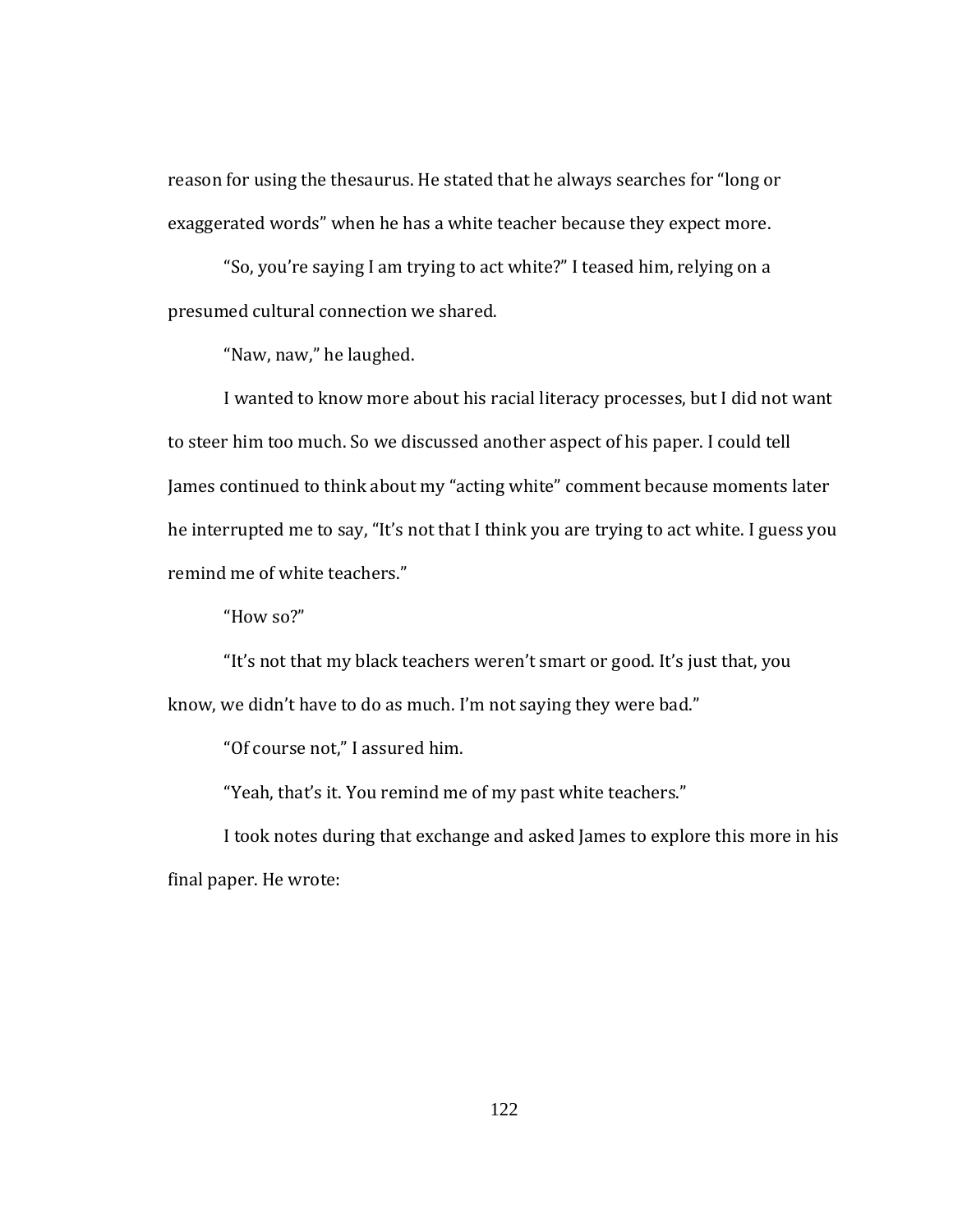When I write my papers for courses in which I have white instructors, I often use long or exaggerated words to try to prove my point. Also, I noticed that I work harder on class work assigned by my white teachers than those who are black. However, there is one exception to this. Ms. Johnson, my FMS teacher, demands a certain respect and level of work ethic that I would expect from my white teacher. Although I've slacked off in the classes of my black teachers in the past, I don't do it in my FMS class because she reminds me of my white teachers. I know that blacks constantly feel the need to prove themselves to white people, or as in my case, blacks who remind them of white people, but I never knew that I did it so subconsciously. I must say that noticing a thing like this was proof that my racial literacy was changing.

matriculates in college. James's reflection demonstrates his racial literacy development, his awareness of the ways language, power, and race (and racial mythologies about intellect and work ethic) collide. For me as a racial literacy instructor, James's articulation of why he used a thesaurus and how racial socialization impacts his literacy development are more important than understanding the history of census categorization or biological determinism. Racial literacy is about coming to know how race regulates institutional knowledge and individual meaning‐making practices. James realized that his literacy practices were influenced by race, and hopefully, this realization will help him to act outside of racial prescriptions as he

 As the instructor, I do not always know when a particular writing assignment, reading, or activity will spark the critical awareness and discussion needed to develop racial literacy. I believe that the readings I have chosen for the class, for example Richard Rodriguez's memoir *Hunger of Memory* will captivate the students and give them insight into a particular racial experience unfamiliar to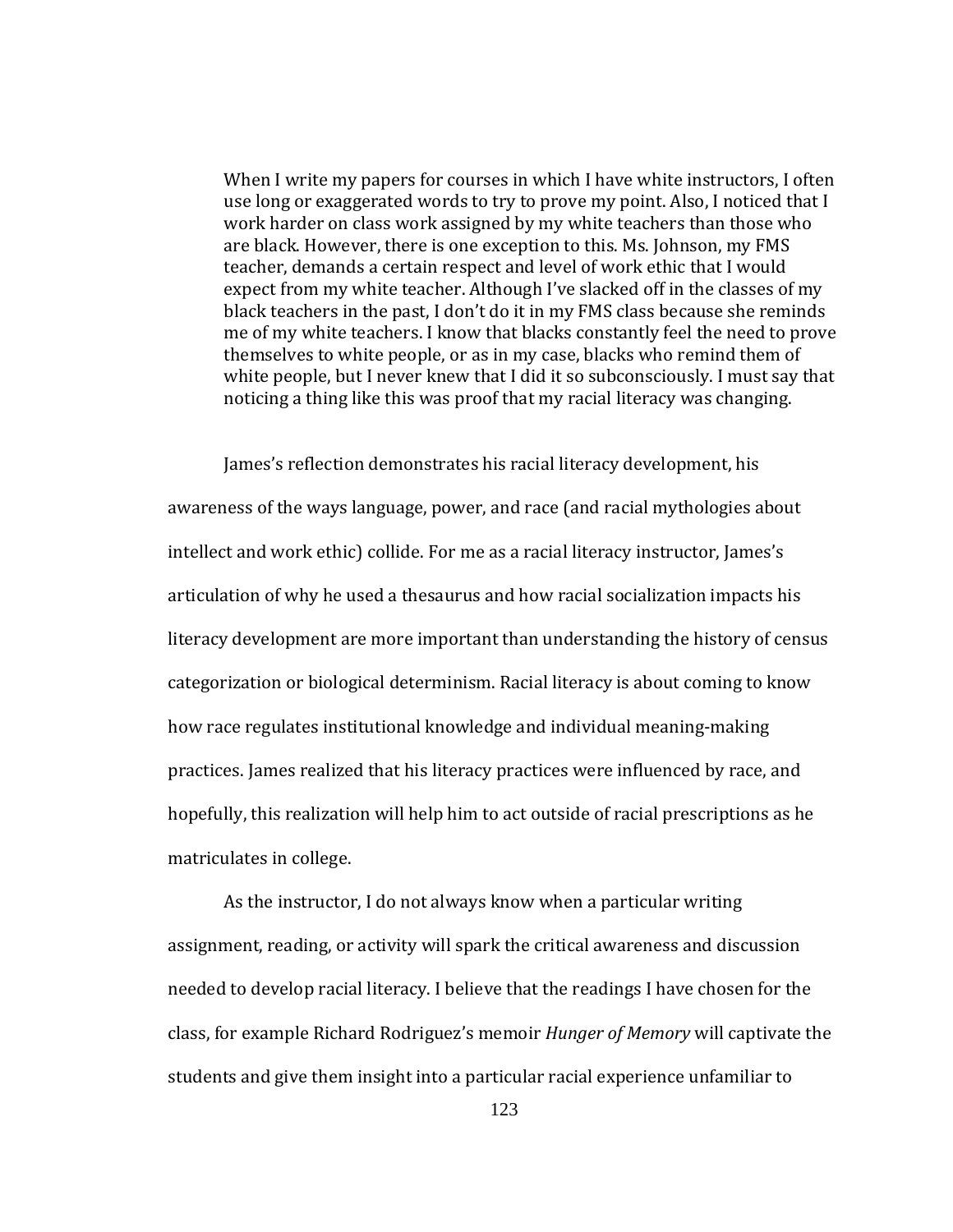w hite female, wrote: them. In the case of Rodriguez, I was shocked and disheartened by the students overt refusal to engage the text, and as I later learned, they dismissed the book based on Rodriguez's picture on the front cover. Of the hundred or so pages of *Hunger of Memory*, the class discussed approximately twenty. No one wanted to talk, and when they did, their comments were riddled with dis ‐ease, uncertainty, privilege, angst, and to some degree, racism. I admit, the course required that students push themselves on a daily basis. Each activity, reading, video, and guest speaker asked students to problematize, to deconstruct, or to critique themselves. It is possible that after reading Tim Wise's *White Like Me* and participating in a privilege and culture activity that revealed what whites have lost in their quest for power that my students were burnt out on all the race talk and analysis. Looking back on it, I should have given them a break and time to adjust to what they had been learning. Instead, on I pushed. Sensing my students' resistance to Rodriguez based on their preconceived ideas about "Mexicans and illegal aliens," as one student commented, I asked them to journal, to write openly and honestly about what was happening in the class. I asked students to think about what voices they privilege or who they believe and listen to based on race. I asked them to think about how the image of a person (what they see racially), influences their opinion of a person. More importantly, who do they trust to tell them the truth? Meagan, a

124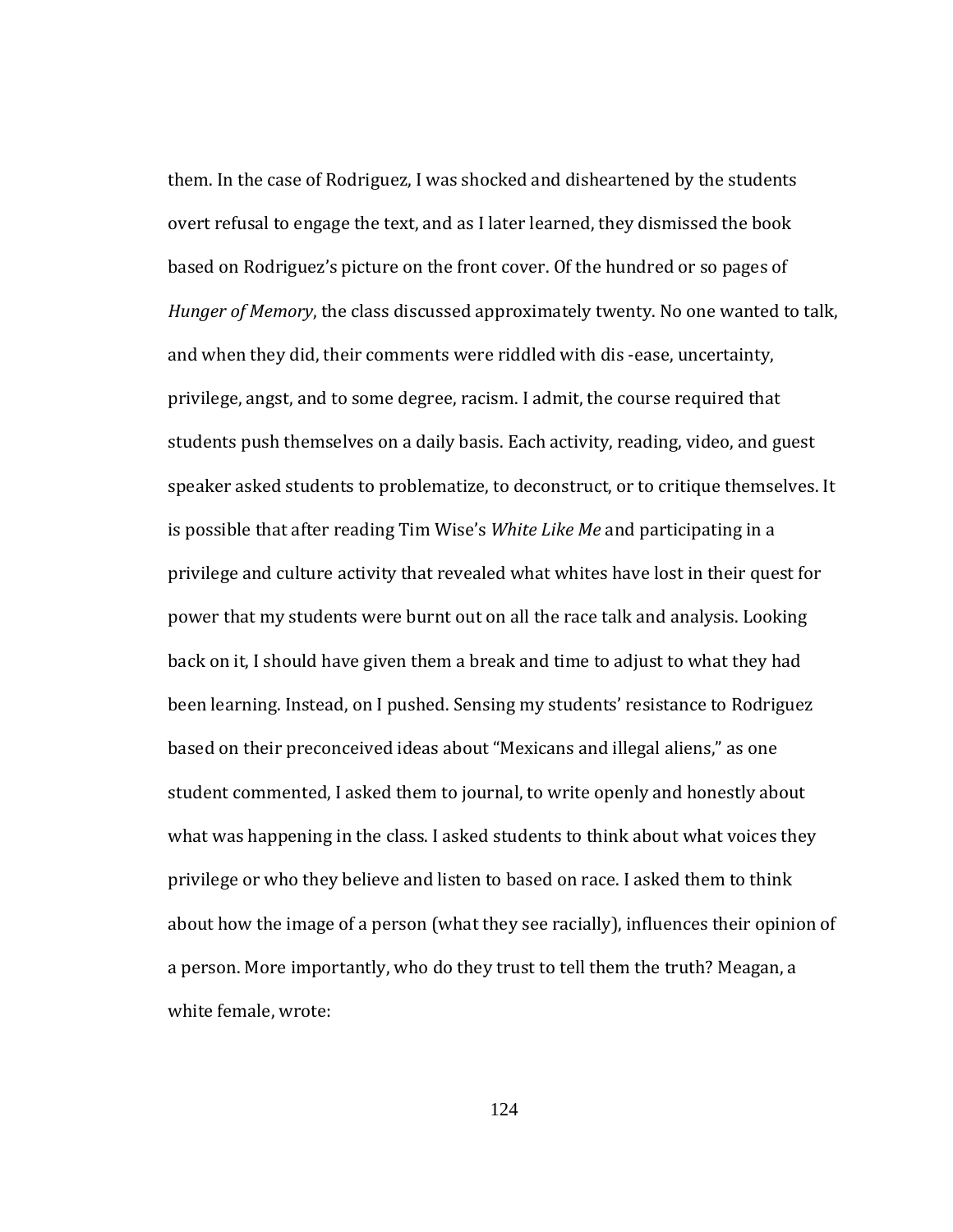I believe today was very hard for many of us to really understand what we have been doing all semester long. . . . I wasn't willing to analyze my own thoughts. I honestly believe that the reason I felt this interview and book were unbelievable was because he was a minority and I don't look at him as being right always or maybe even worthy of what he's talking about. This is a terrible thing but I have to look at myself and understand why I felt this way about this work.

Like Meagan, most students responded that the Rodriguez discussion was difficult and that they noticed some things about themselves that they did not like. Meagan's racial literacy critical consciousness centered on whiteness and addressed how she and other white students responded. Meagan concluded that the class wasted time:

I noticed many of the people who said bad things about the book or interview were white and many of the blacks didn't have anything to say unless they were put on the spot because they were able to relate with him because they have been a minority, but the whites weren't. It was harder for the white students (including myself) to see him as being notable and worthy of what he was discussing. Many probably won't claim they did this but I realize I've got to analyze my thoughts in order to be able to understand and analyze Rodriguez. Everyone wanted to stop at judging and didn't want to think about what was happening because they had already dismissed the book. By doing that we wasted our time. We could have really learned something from his book but I believe too many people just dismissed it and therefore made t the time useless.

I disagree with Meagan that the class wasted time. Although that particular day was excruciatingly painful, the students did learn something. The racial literacy classroom challenges students to look at how and why they react to texts the way they do. The racial literacy classroom forces students to think about whose words they value and whose face they trust. Students must re‐examine their preconceived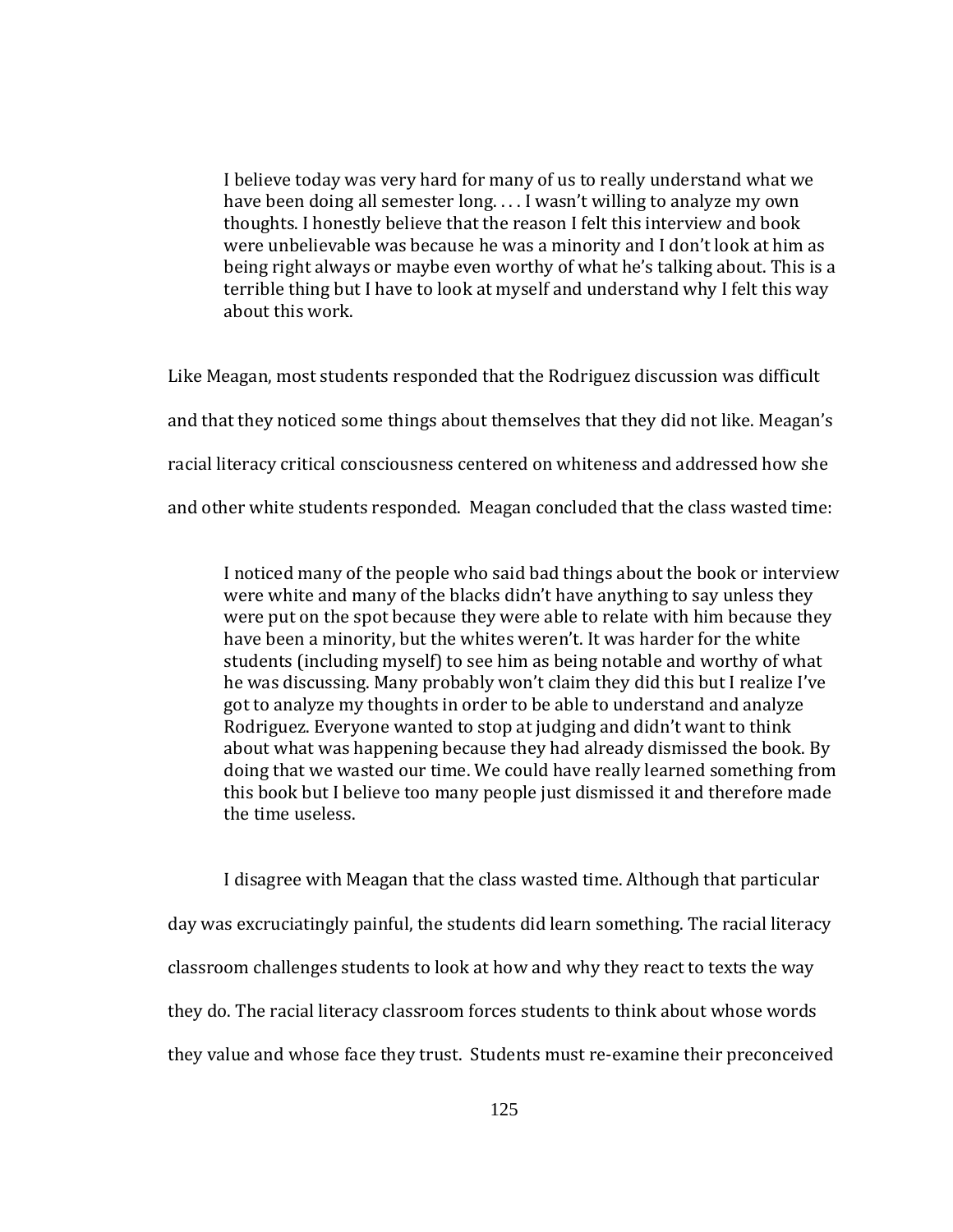notions about race, language, knowledge, and worth. This is racial literacy critical consciousness. Hopefully, students will continue to develop in this manner and make different choices in the future.

 As the Rodriguez assignment illustrates, the racial literacy classroom is an unpredictable space. But, as the instructor, I must be able to negotiate the tensions, the uncertainties, and the problems that arise, at the same time as I remain focused on the student learning outcomes. I must be able to take challenges and turn them into learning opportunities. In my classroom, I can do this. When it comes to racial literacy development outside of the classroom, I have little control.

#### **Stepping Outside of the Racial Literacy Classroom**

discourse community of the Writing Center in order to show? Or to argue what?. Similar to most academic content, racial literacy should be applicable and useful outside of the classroom. I believe in learning to develop one's mind, but what we do with our knowledge is important too. A racial literacy critical consciousness should be evident outside of the rhetoric and composition classroom. At the same time, however, for racial literacy development to continue, other discourse communities must promote racial literacy awareness. In this section, I focus on the

During the fall of 2007, I taught a racial literacy freshman seminar and conducted a study about student perceptions and experiences using the Writing Center as a part of the racial literacy course. I began the study and the semester with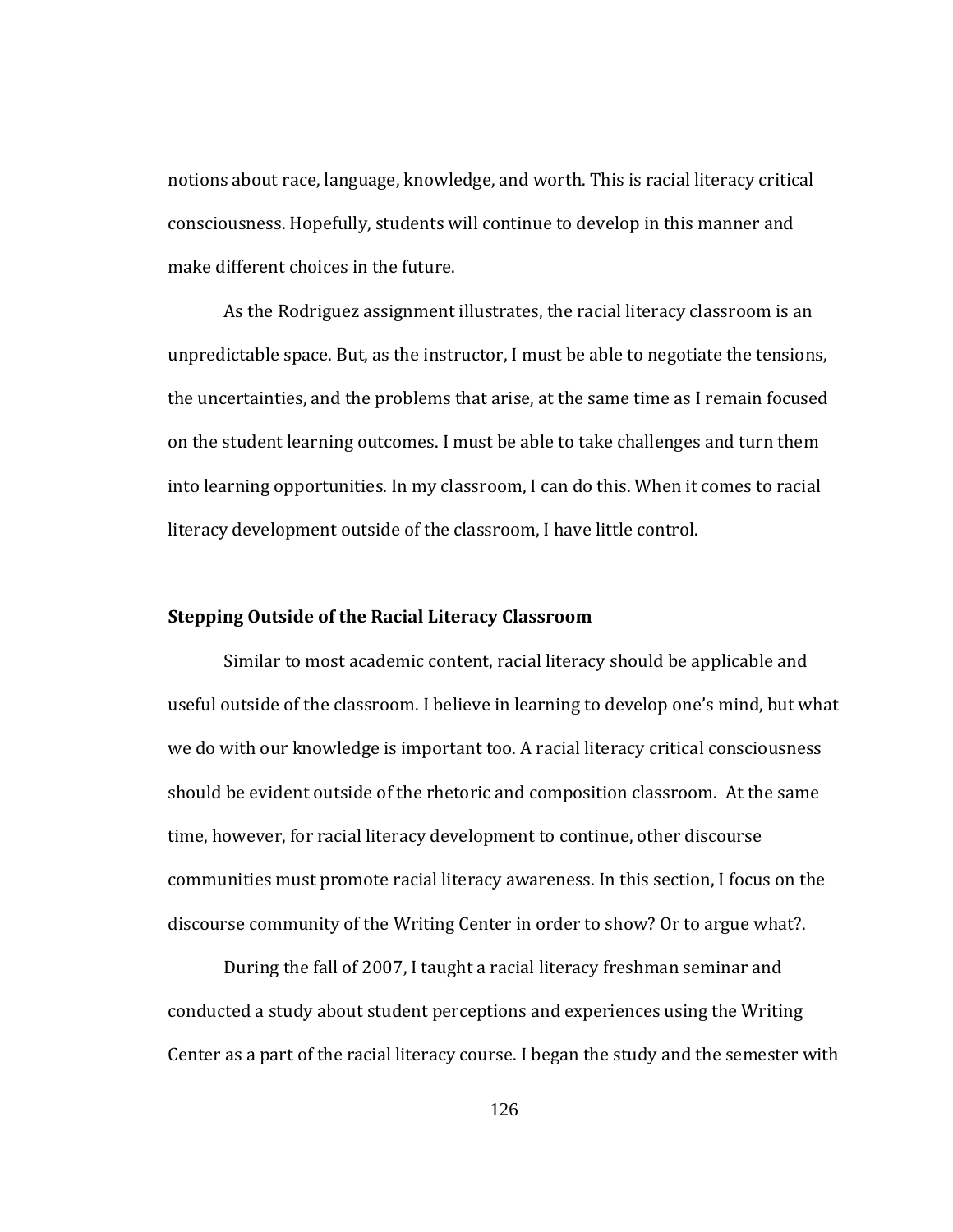of racial literacy. the following questions: What happens when students have to make meaning of *race in writing,* and when they seek advice from the Writing Center? What happens when students who choose to learn about the social construction of race and racism from a critical literacy perspective ask for help from a writing tutor who chooses not to or cannot engage race critically? Does the Writing Center enable or disable a student's racial literacy development? How should a racial literacy instructor integrate Writing Center services into the classroom and still provide students with a critical learning experience? What role, if any, should the Writing Center play in racial literacy development? As I will show, teaching racial literacy and integrating Writing Center services is a messy practice that requires constant reflection for students and for me as the instructor. Nevertheless, racial literacy praxis in the classroom and in the Writing Center can help move the rhetoric and composition field from the stagnate practices of racial liberalism to the transformative practices

As a former Writing Ccenter consultant at the university and community college levels, I am aware of the benefits students receive from the services. I am an advocate for more funding, personnel, publicity, and integration of the Writing Center into the center of intellectual inquiry and academic practice. At the University of North Carolina Greensboro, the Writing Center (WCG) functions within the rhetoric and composition program, which is housed in the English department. It is a global Writing Center in the sense that any student or employee of the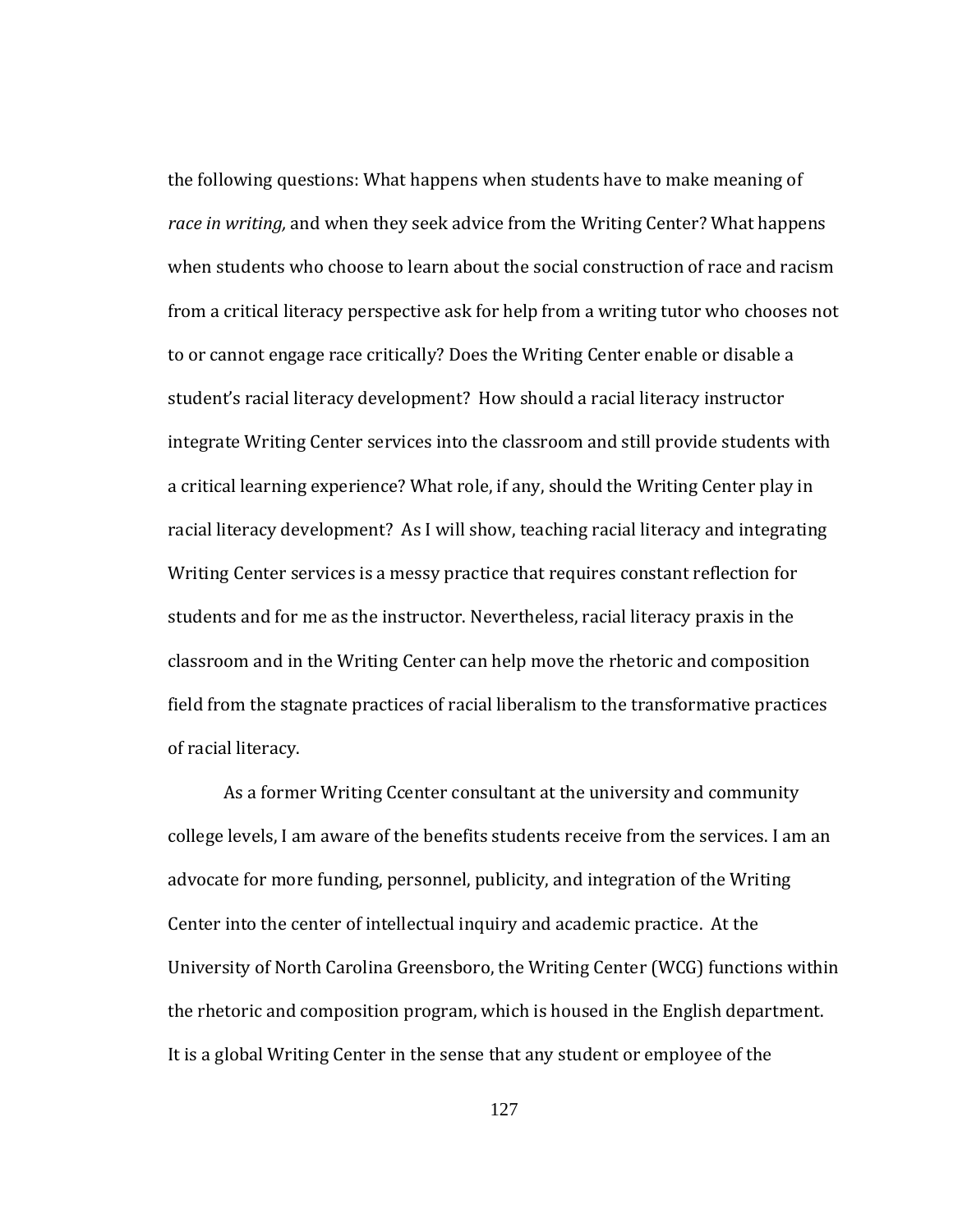University can use the Writing Center free of charge. Its director is a rhetoric and composition specialist and a close friend of mine. Advanced undergraduate and graduate students staff the center as consultants, while undergraduates enroll in a three‐credit tutoring course and graduate students attend workshops prior to the semester opening of the Center. The director and her assistants also participate in Writing Across the Curriculum initiatives, serve on committees, research, attend conferences, and publish in the field. According to WCG's website:

The purpose of the Writing Center is to enhance the confidence and competence of student writers by providing free, individual assistance at any stage of any writing project. Staff consultants are experienced writers and alert readers, prepared to offer feedback and suggestions on drafts of papers, help students find answers to their questions about writing, and provide one‐ on‐one instruction as needed.

Given WCG's purpose and my knowledge of its day‐to‐day practices, I feel comfortable requiring my students to attend WCG, not only in my reasoning and discourse courses, but also in my Women's Studies and African American Studies courses where writing is a form of evaluation. The semester I conducted the study of my racial literacy course I required all twenty‐two students to attend the Writing Center at least four times during the semester, preferably once a month for each writing assignment. Using experiential data collected from my racial literacy classroom and from student reflections of their Writing Center consultations, I examined the messiness of teaching racial literacy and requiring students to attend WCG where racial literacy has not been directly or deliberately addressed. In this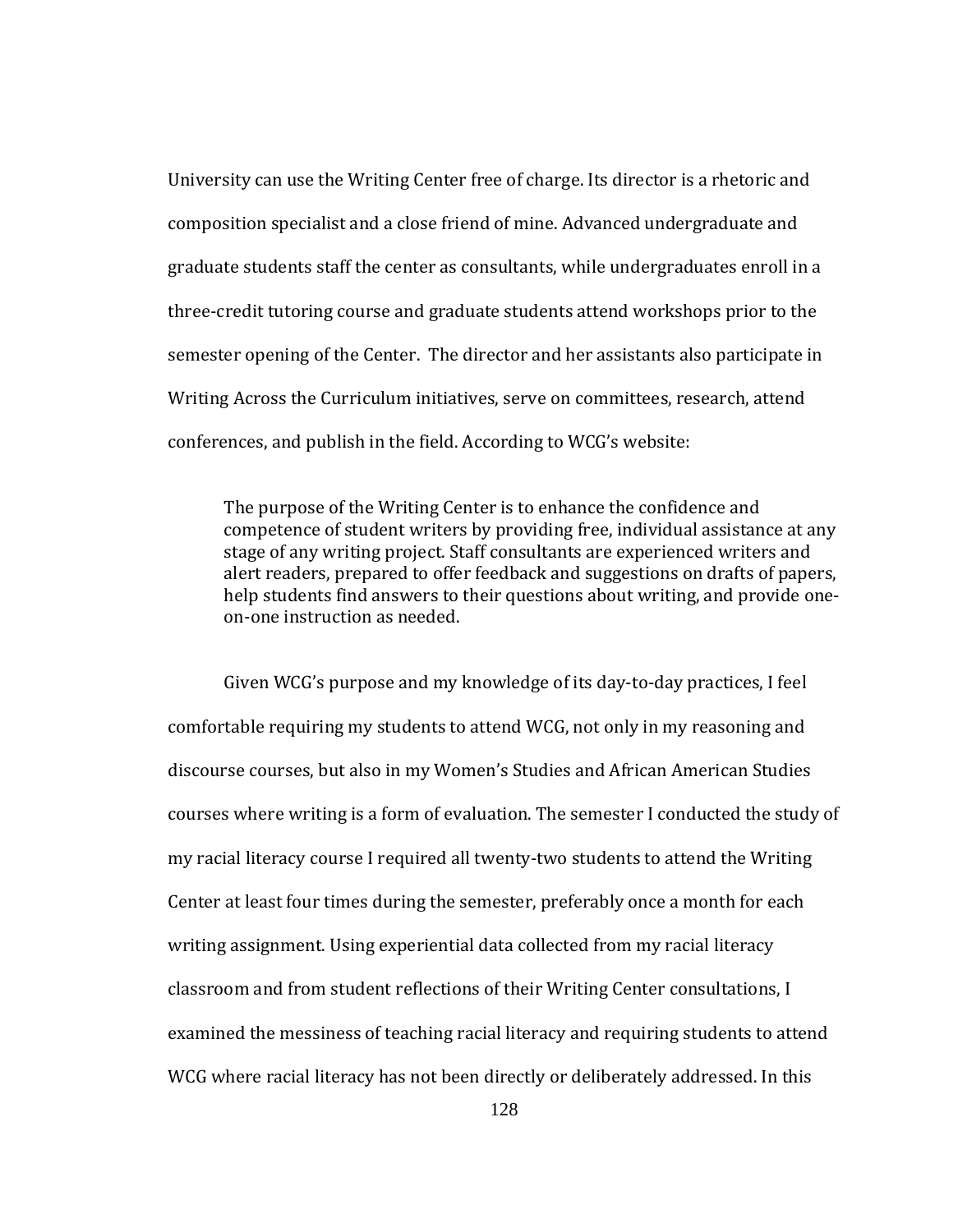section I describe how I integrated WCG in a racial literacy seminar and the pedagogical strategies employed in class. Second, I present student perceptions and beliefs about their WCG sessions, placing the responses into three categories: evasion, appropriation, and engagement. Third, I examine my difficulties with evasion, appropriation, and engagement as an instructor and a scholar. Fourth, I look to the future of racial literacy teaching and tutoring.

My purpose here is not to judge WCG, Writing Centers in general, directors, staff, or my students, but to complicate our discussions of literacy, race, teaching and tutoring in an effort to push us to risk and to reveal more, including myself. My argument is not new; we know on some level what ails us all: literacy instructors (and I include WC consultants in this category) must stop avoiding critical examinations of race and must begin a discursive analysis of race construction, specifically how we maintain race and racism through language. What is new, however, is my insistence from the perspective of racial literacy to probe the inner workings of race, literacy, power, and Writing Center practice. This task, as I will show, is neither easy nor clean; it is messy. Theorizing, teaching, tutoring, and writing about racial literacy can be chaotic. Nevertheless, as Ann Berthoff tells us "naming begins the chaos" (70). In other words, once we begin to name or to identify the parts, the conflicts, the assumptions, we can use the chaos to make meaning and to move forward.

129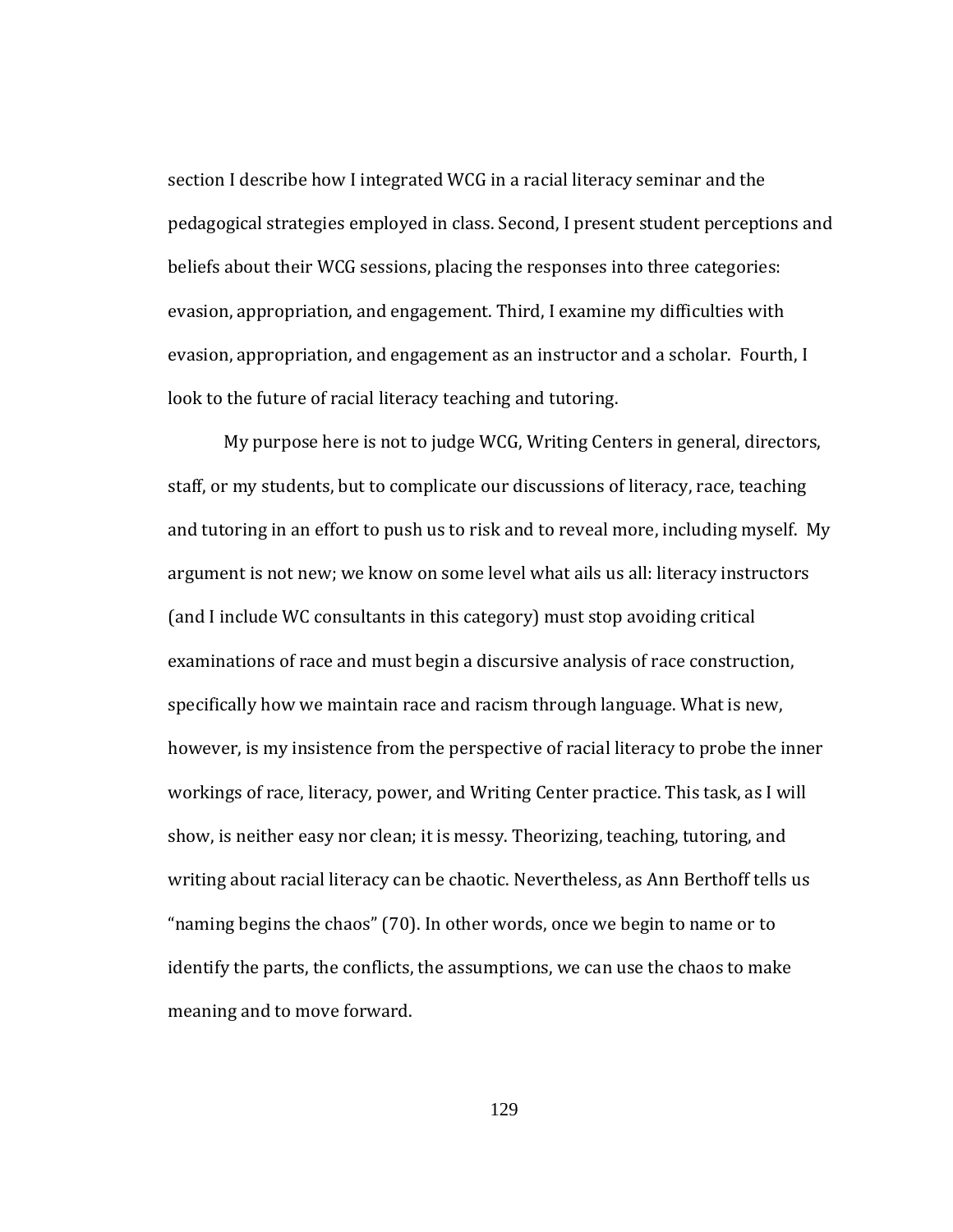My analysis focuses on four students, James (mentioned in an earlier section), Taylor, Keisha and Lisa, the four students who provided the most critical analysis of their racial literacy development throughout the semester and who attended the Writing Center more than the required four times. I also provide snapshots of whole class discussions about Writing Center experiences in general. What follows is a discussion of student responses from their pre and post Writing Center consultation forms, their class discussions, and written reflections. It is important to note that the students' responses represent their personal perceptions about the Writing Center consultations.

To prepare my students for their consultations, I detail specific WCG policies: consultants should not write on student papers, should not assign the paper a fictional grade, and should not steer clients to write about particular themes, topics, or issues. On the other hand, consultants should listen to the needs of the clients, should engage the client in a dialogue about the paper, and should meet the client where he/she is in the writing process. It is not my intention to critique WCG's policies; instead, I focus on my students' perceptions of their Writing Center consultations and the impact they had on racial literacy development. In all of my courses, I require students to outline their goals for the consultation and then to reflect on their visit. I do this because a student's literacy development, regardless of the subject, should not only be measured by the final product, but also by the process, including his/her integration of University‐wide services, be it the Speaking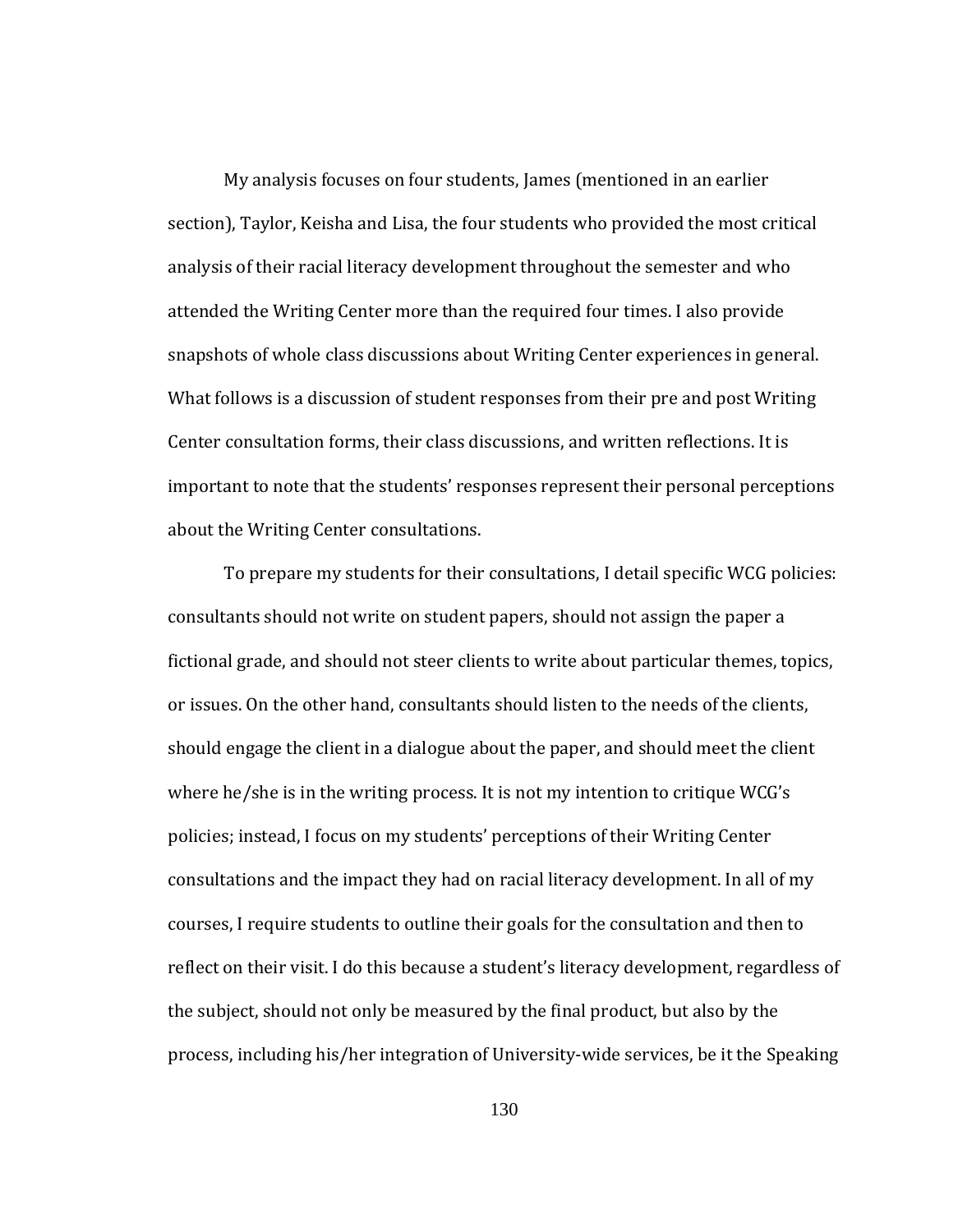Center, Multicultural Resource Center, or Writing Center. For first‐year students, I

provide more guidance in pre‐ and post‐ consultation forms.

# Pre‐consultation Questions

- 1. What is racial literacy? (Describe it in your own words so you can help the consultant understand the course and the assignment.)
- 2. What are your expectations for the session?
- 3. At what stage are you in the writing process? (invention, outlining, drafting, revising, or proofreading and editing). Why are you seeking assistance at this stage in the process?

# Post-consultation Questions

- 1. Did the session meet your expectations? Explain
- 2. What did you discuss with the consultant?
- 3. How much do you think your consultant understood about race and writing? Explain.
- 4. Name a positive aspect about the s ession.
- 5. Name something that could have b een improved.
- 6. What else would you like to say?

I recognize that preparing students for the Writing Center can be

problematic in that my agenda as the instructor has the potential to overpower their

agendas as the writers. Nevertheless, these questions not only help students

communicate their needs but also communicate the emphasis of the course.

Question number one challenges them to articulate what racial literacy means and

what the course is about to consultants who are unfamiliar with the topic. Unlike

writing a paper for a literature course or a history course, most consultants have no

background with racial literacy or have never heard of the course. As such, my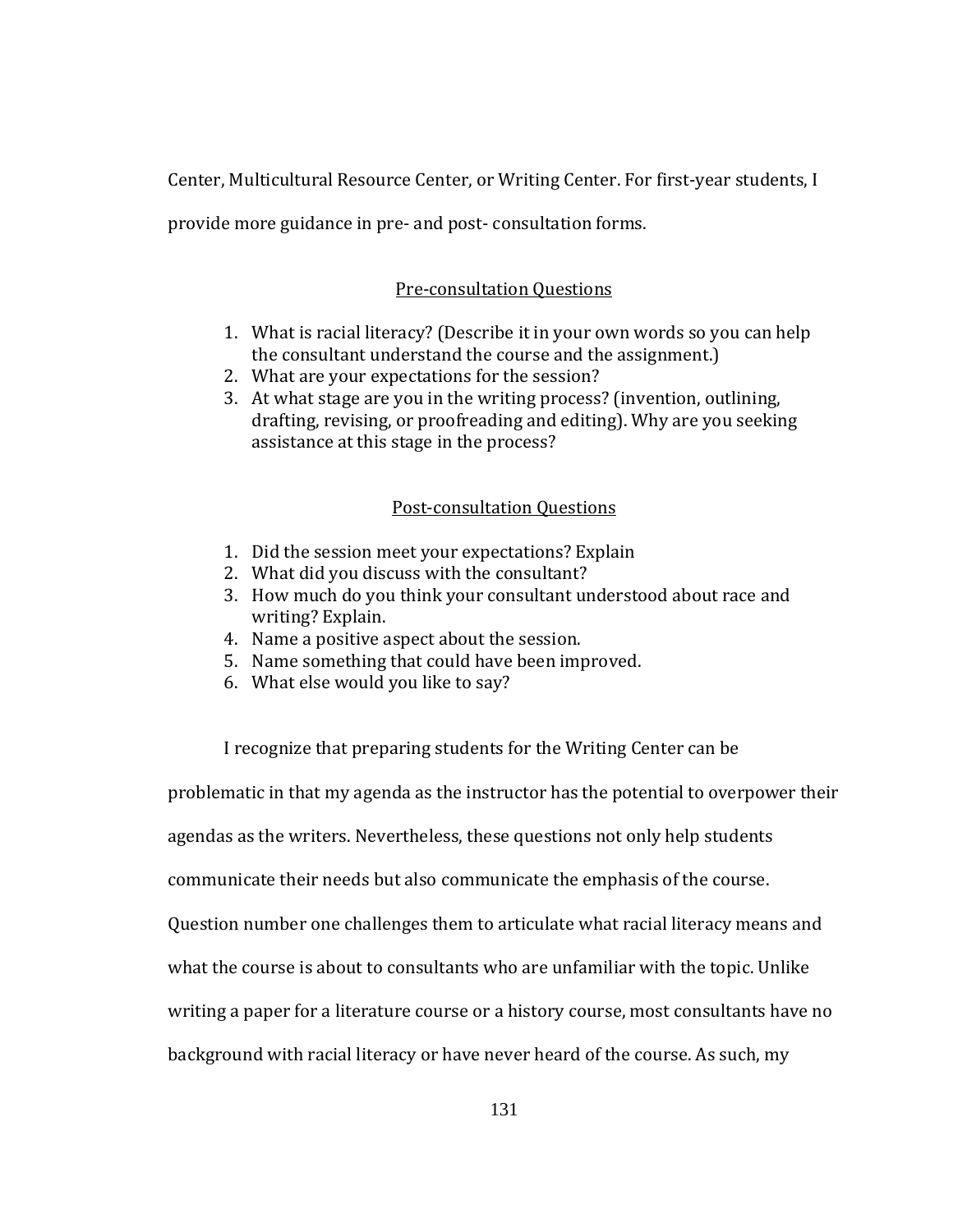students must be prepared to explain what they are learning and how the course fits into the general education curriculum. The consultation forms also provide students with material to write their course reflections about their racial literacy development. I encourage students to look across the spectrum of their learning and engagement with University services and to reflect on if and how their racial literacy has changed. The pre‐ and post‐ forms constitute one element of their semester racial literacy journey.

From these forms, class discussions, and student reflections, I have recognized three categories of consultant interaction within these student responses: evasion, appropriation, and engagement. Sentence here explaining these terms. Again, these are my terms and categories, not the students. And, just as racial categorization is problematic, the taxonomy I construct presents problems too. For, it is not my intention to stigmatize or to define student experiences or WCG consultants as racist, anti‐racist, racially liberal, or the like. My intention is to unmask the messiness of racial literacy teaching with an integration of Writing Center services. To do so, I must give space to student voices and perceptions of their experiences.

132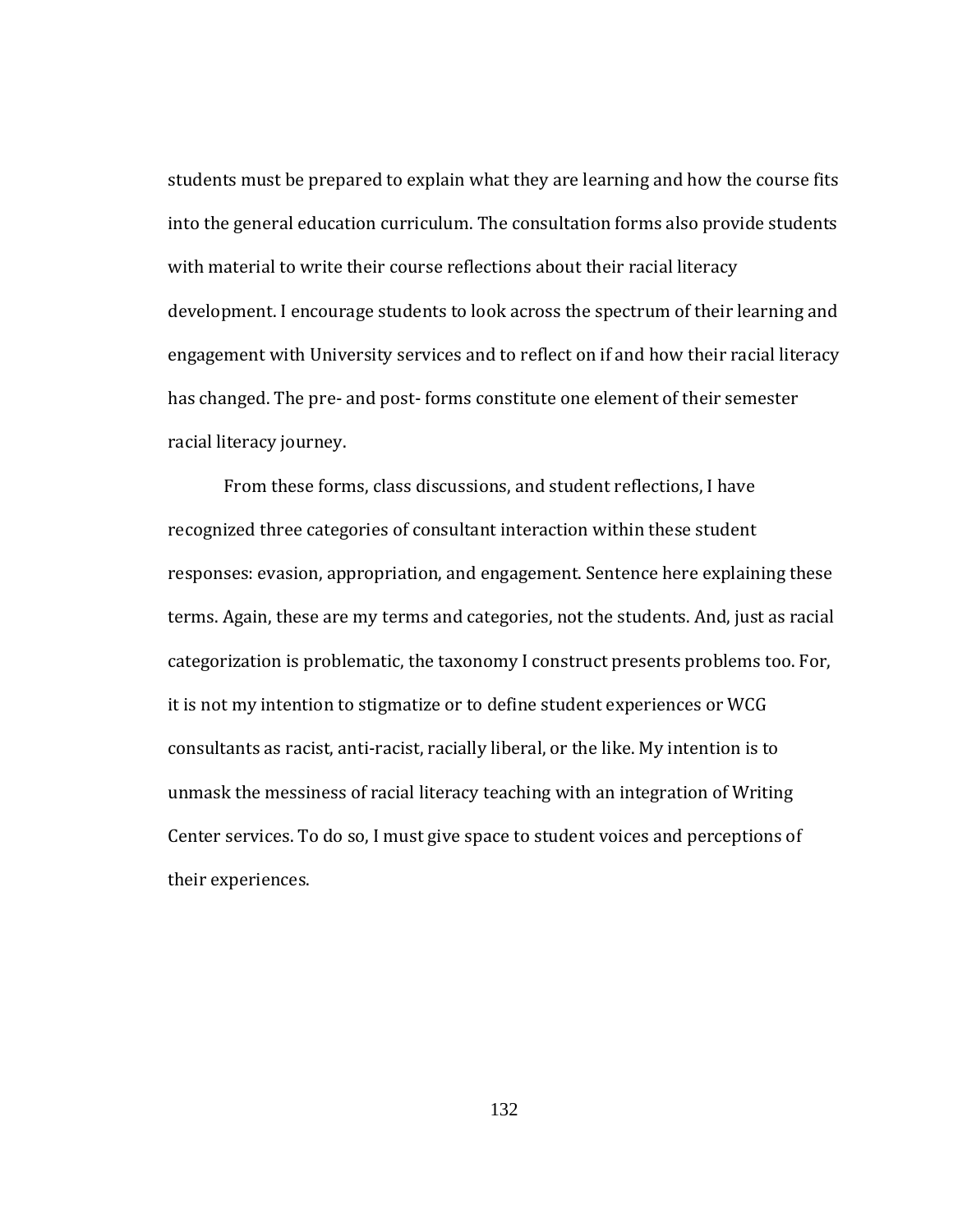## *Evasion*

In this section I provide an analysis of student responses regarding their stated purposes for attending WCG and the actual services they received. I place the responses under the heading *Evasion* because students perceived consultants' aversion to discussing "racial papers," as my students called them. Questions two and three of the pre‐consultation form ask students to state their intentions for the session and their writing process stage. I am not sure if students relay this information to the consultants; I encourage them to, nonetheless. A class discussion about Writing Center consultations revealed that students who stated that they needed help with the "message" or "ideas" in their papers were redirected to issues pertaining to grammar. Keisha noticed the consultant kept focusing on commas, when indeed Keisha wanted to talk about her ideas, "how to say more," she explained. Another student indicated, "He [the consultant] didn't help me with my paper but I fixed some verbs and misspelled words."

Grammar is safe, appears race‐less (although we know it isn't), and in some cases, is easy "to fix." When students in a racial literacy course meet a consultant who would rather insert commas in a paper than insert him/herself into a dialogue about race and writing, the session can become disabling to the student's writing, thinking, and racial literacy development. For example, Taylor indicated that she wanted to know if her ideas about the "white box" on the U.S. Census form were "all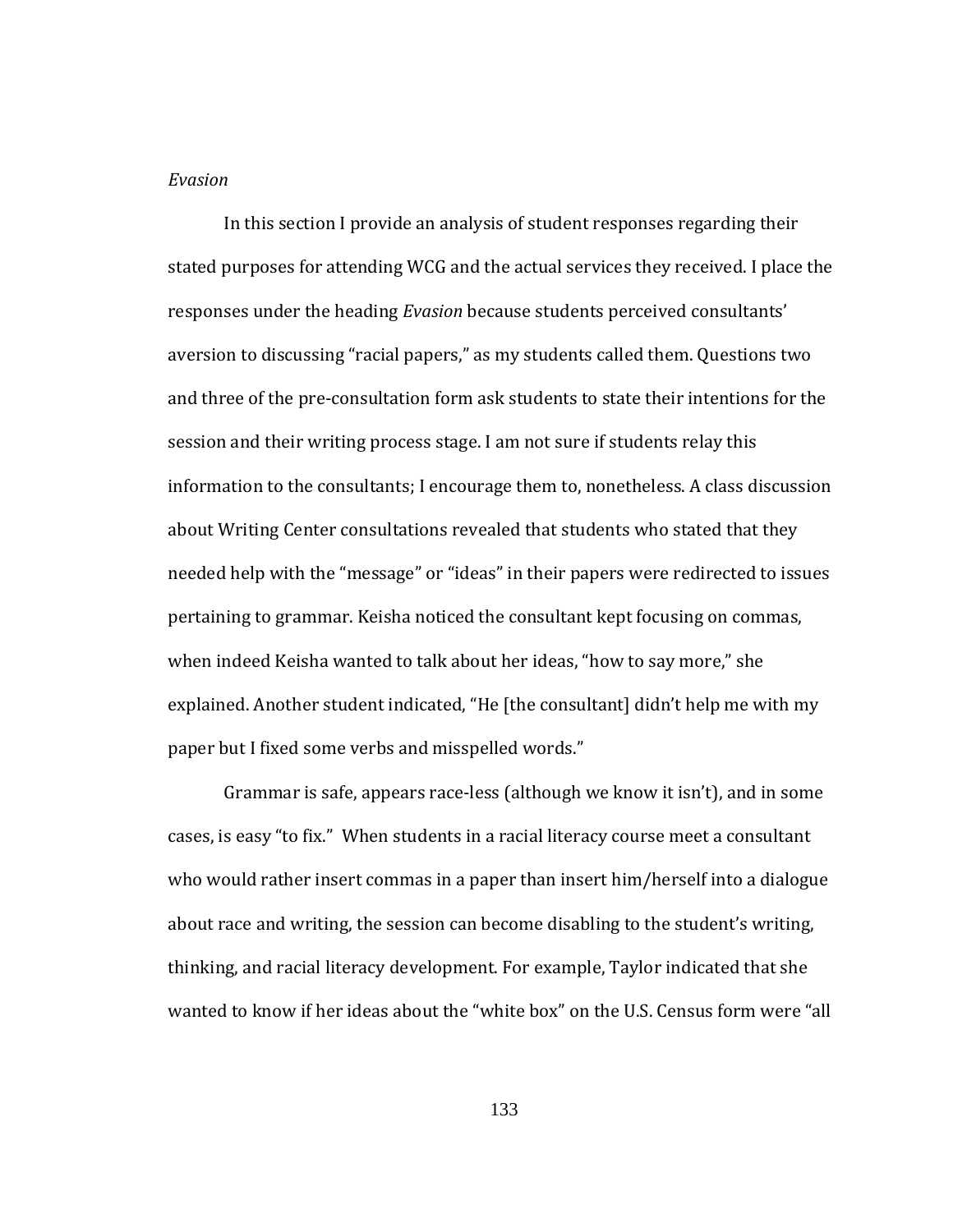over the place." Instead, she received a lesson in proofreading and editing. On her post‐consultation form she answered the following points:

**ame a positive aspect of the session. N** Taylor: "I cleaned up some errors I had and learned some new rules."

#### **ame something that could have been improved. N**

Taylor: "Next time I will proofread my paper better before I take it to them."

One of the dangers of evasion is students who are not in the proofreading and editing stage may begin to feel as if they did something wrong, that they have to fix all grammar errors before they discuss other aspects of the paper. I sensed embarrassment in Taylor's reflection that she should have caught the mistakes before going to the Writing Center, although she just wanted to see if her paper "made sense."

Student awareness of evasion is a critical step in the racial literacy process, and the students and I began discussing this on the first day of class. "How do we evade talking about race?" I asked them.

and just walks away," they responded. "We don't talk about it." "We say racism doesn't exist." "Everybody gets upset

"How do we evade writing about race?" I continued. This question was more difficult because most students revealed that they either have never written about race or only study race in terms of Black History Month. We went on to discuss how difficult it is to read "racial stories" in class, and to say "racial words."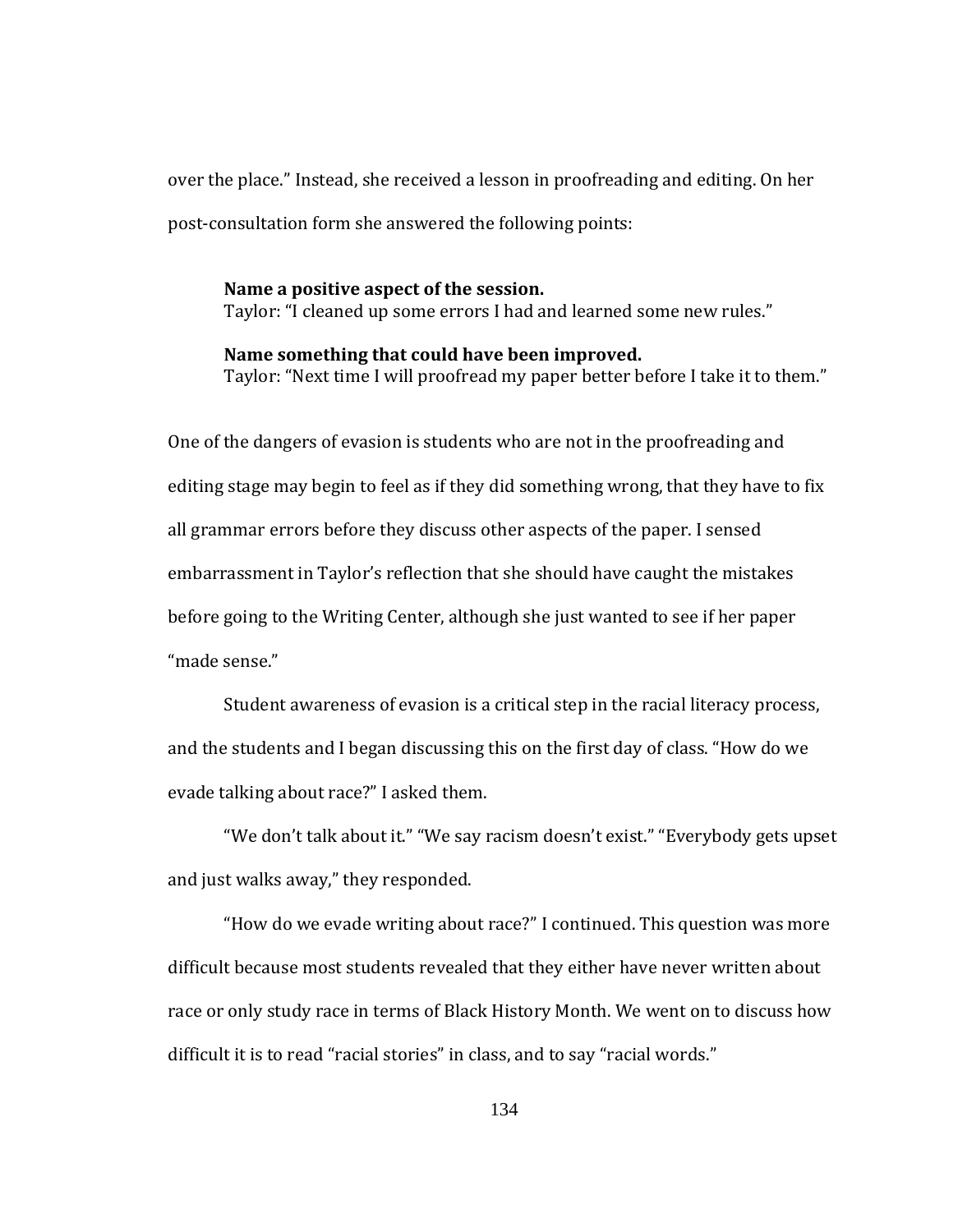"Everybody gets quiet," or "The teacher changes the subject." Everyone agreed. As the semester progressed, we discussed how to be aware of evasion in our writing, namely, how we use politically‐correct words to avoid offending readers, how we write about a handful of culturally-approved topics, or how we write about feelings and individuals not actions and institutions. So when the time came to prepare for the first visit to WCG, we had already discussed fears of exposing our "racial writing" to strangers who are not in the course. "They [writing tutors] won't get it," my students told me.

"And if they don't, then tell me why you think they didn't get it. Write about what happened," I responded. Before the end of class, I warned them against getting bogged down in grammar. "We have time for that. Concentrate on telling your story."

It is possible that my students' papers were, in fact, ready for proofreading and editing, but the students did not know it. Or, given the classroom preparation, the students could have been overly‐sensitive to any grammatical reference. Whatever the case, the students perceived that, although the consultants were "nice" and "friendly," they did not address the students' needs.

#### Appropriation

In this section I focus on student perceptions of consultants encouraging them to use politically‐correct language. Across campus, first‐year students engaged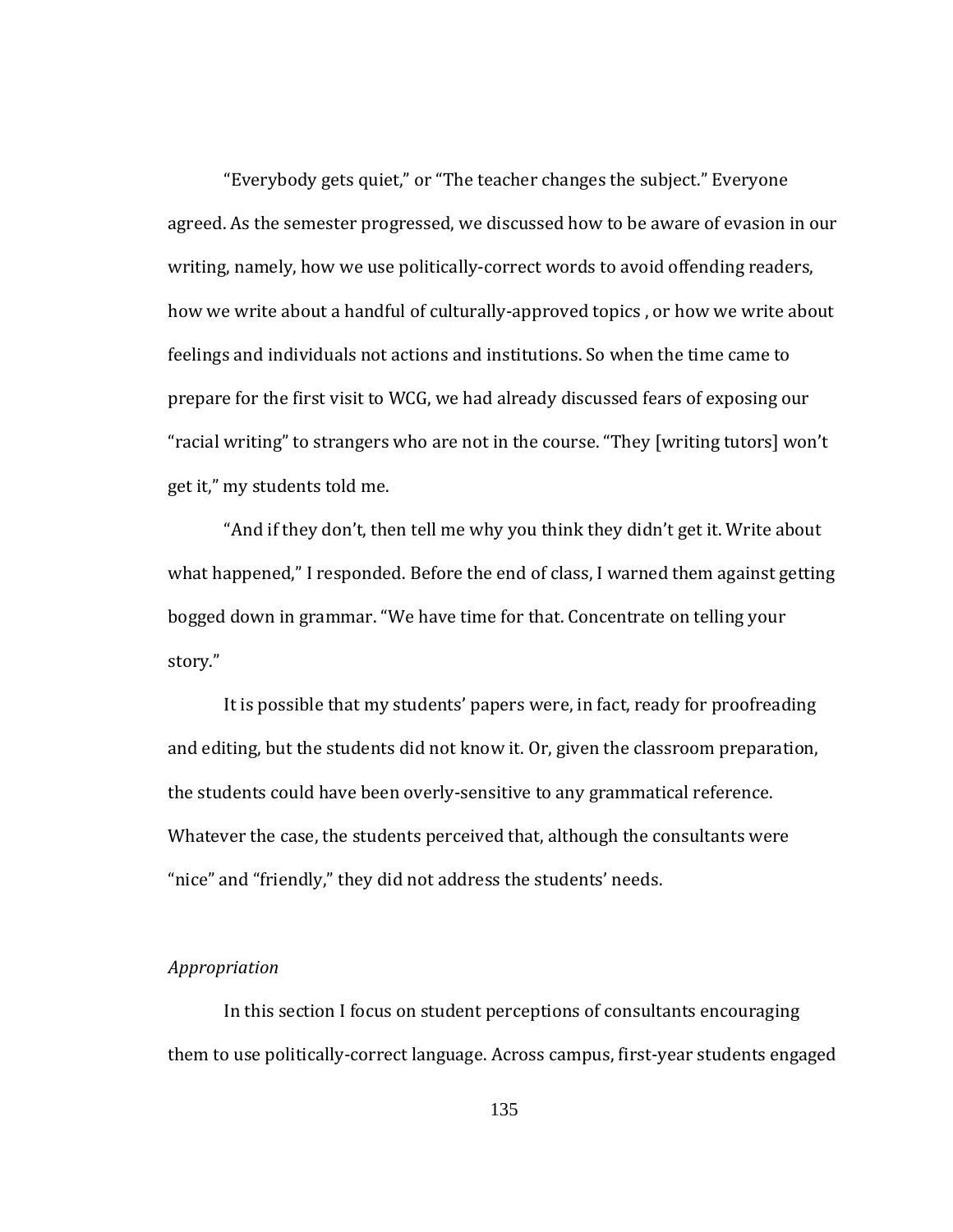category of racist. We function similarly in the classroom and in the Writing Center. in a discussion of the All‐Freshman Read book *Ellen Foster* by Kaye Gibbons. I gave my students the assignment to choose a word from the text and write a paper defining the word given its historical, contemporary, and literary context. Some of the words students chose were *colored*, *white trash*, *nigger*, *white*, and *bastard*. As I mentioned earlier, racial literacy requires research into the etymology of racialized terms in an effort to understand how race signifies, and, by extension, how other words signify race. We discuss the obvious terms such as "nigger" and the not so obvious such as "disadvantaged" or "at‐risk." Racial literacy also involves deconstructing language to see how it is used to maintain systems of injustice. Because we in the United States refuse to address race and racism seriously and publically, when we encounter these terms, we either ask the speaker to make a public apology, act as if we do not hear the word, or relegate the speaker to the

Although my students did not experience a consultant writing on their papers or steering away from the overall message of their papers, they did experience consultants mincing at "racial words" and suggesting they "say it another way." Lisa told the class and reflected in her semester paper that every time her consultant came to the word *white* while reading her paper aloud, the consultant's voice lowered to a whisper. Although she did not suggest that Lisa replace *white* with another term, her appropriation of the word while reading it suggested to Lisa that this was a term that should not be spoken or shared in public.

136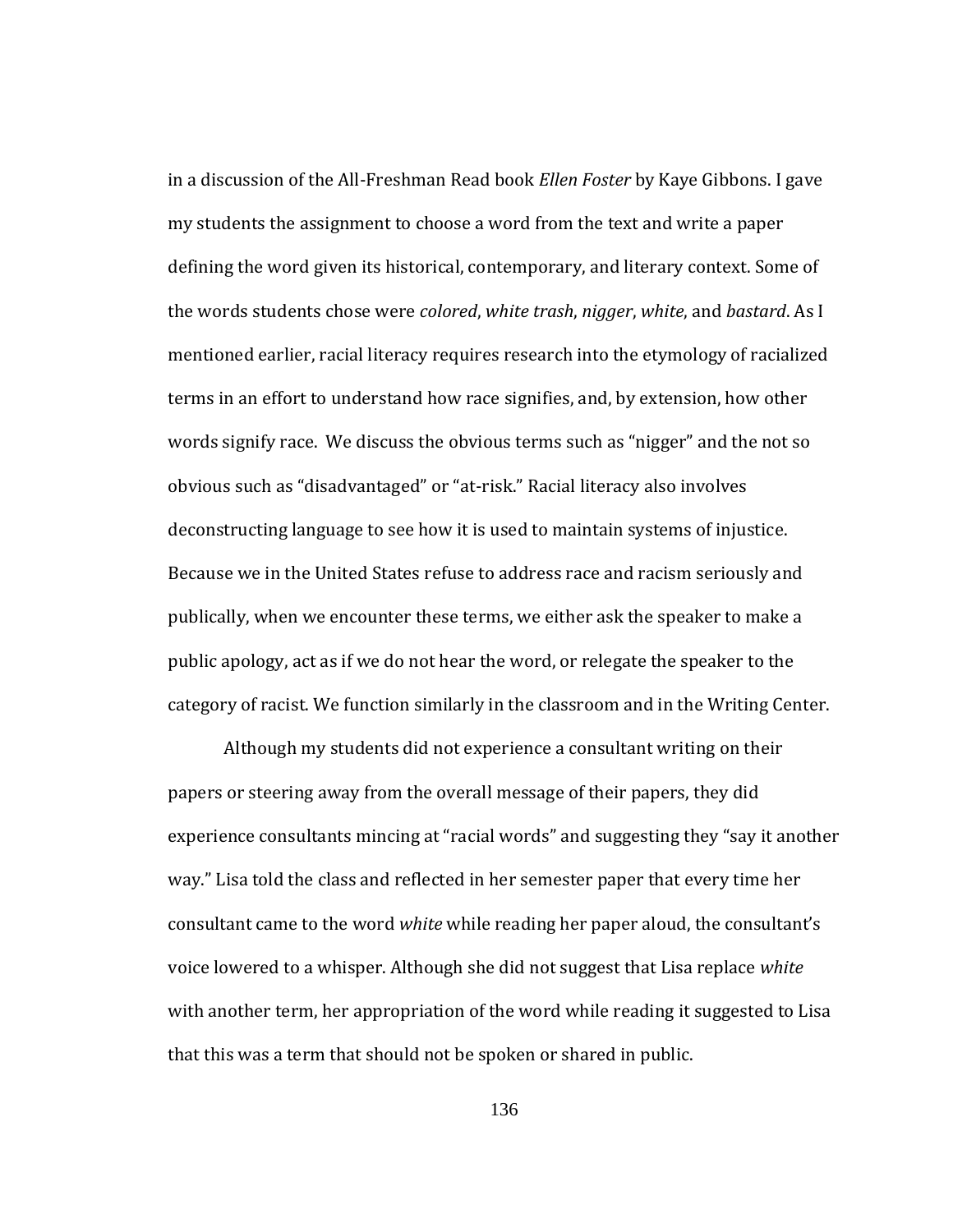practice seek to disrupt with peer tutoring. Lisa's classmate Keisha chose to write about the word *colored.* We discussed this word in class at length because it appears on the first page of the novel and because a white female in the course related that her father taught her to use the term to describe blacks because it was less offensive. The word *colored* precipitated lengthy discussions of acceptable and unacceptable terms. Keisha explained to the class that the consultant asked her to changed *colored* to *African American*: "It was too bold for my paper," Keisha noted. I place Keisha's response in the category of appropriation because the consultant's remarks (as perceived by Keisha) signify an act of taking possession of something without permission. Using *colored* was central to Keisha's paper and to her racial literacy development. It signaled for Keisha as a student, and for me as an instructor, that her literacy would not be confined to politically‐correct discourse. I also use the term appropriation because of the implication of property removal, to take someone's property without permission, be it physical or intellectual. Keisha was in the process of claiming her property, her racial literacy. To have her words appropriated by someone with more perceived literacy authority (sanctioned by the institution) threatened Keisha's agency and undermined destabilizing academic hierarchies that Writing Center theory and

If Keisha had followed the advice of the consultant and replaced every occurrence of *colored* with *African American*, she would have had a more difficult time with the assignment given she had to include analysis from *Ellen Foster*.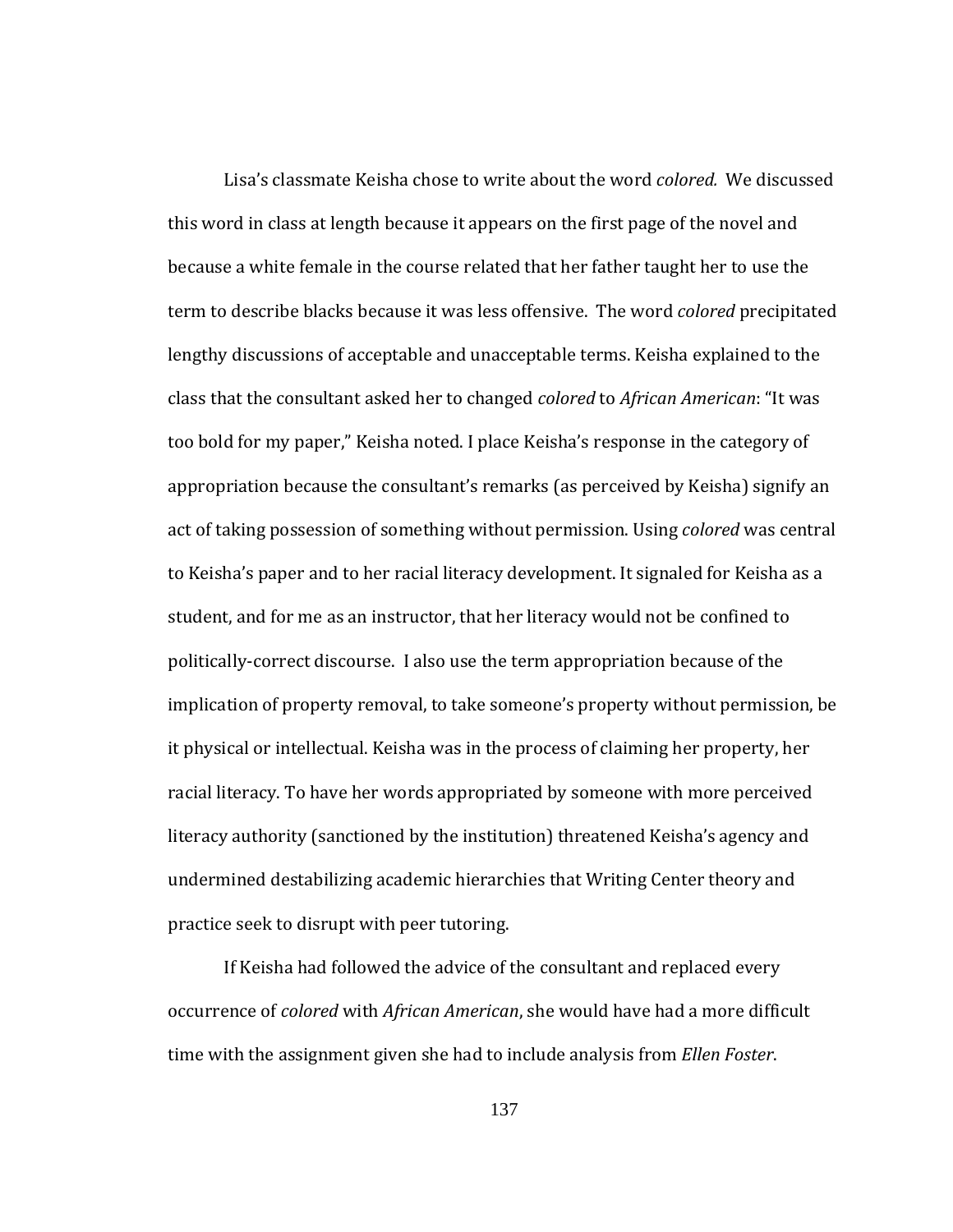However, she did not change the word; instead, she wrote about her experience: "I didn't want to use *African American*. I wanted to use colored because that is what was in the book. I hope I don't have that consultant again. It's like she didn't even read my paper to see what it was about, just kept telling me it wasn't right to use *colored*."

### *Engagement*

Although most students perceived that some consultants displayed discomfort in the session, avoided the racial content of the papers, or suggested they change their papers to sound more politically‐correct, these same students reported successful WCG sessions wherein consultants engaged the content of the paper and the students. First, the consultants displayed a level of excitement and interest in the topic. This perception of my students was important because it signaled that the student had an ally in the difficult task of making meaning of race in writing and writing through race. "My guy had obviously read past racial papers," a student told the class. Whether or not this was true, my student sensed that his consultant had experience with "racial papers," and as a result, did not attempt to evade the topic or appropriate his words. Second, students perceived some consultants had been trained or educated in racial literacy. Contrary to comments from the beginning of the semester when students indicated fear that the consultants would not "get it," some students met graduate students who either attended a racial literacy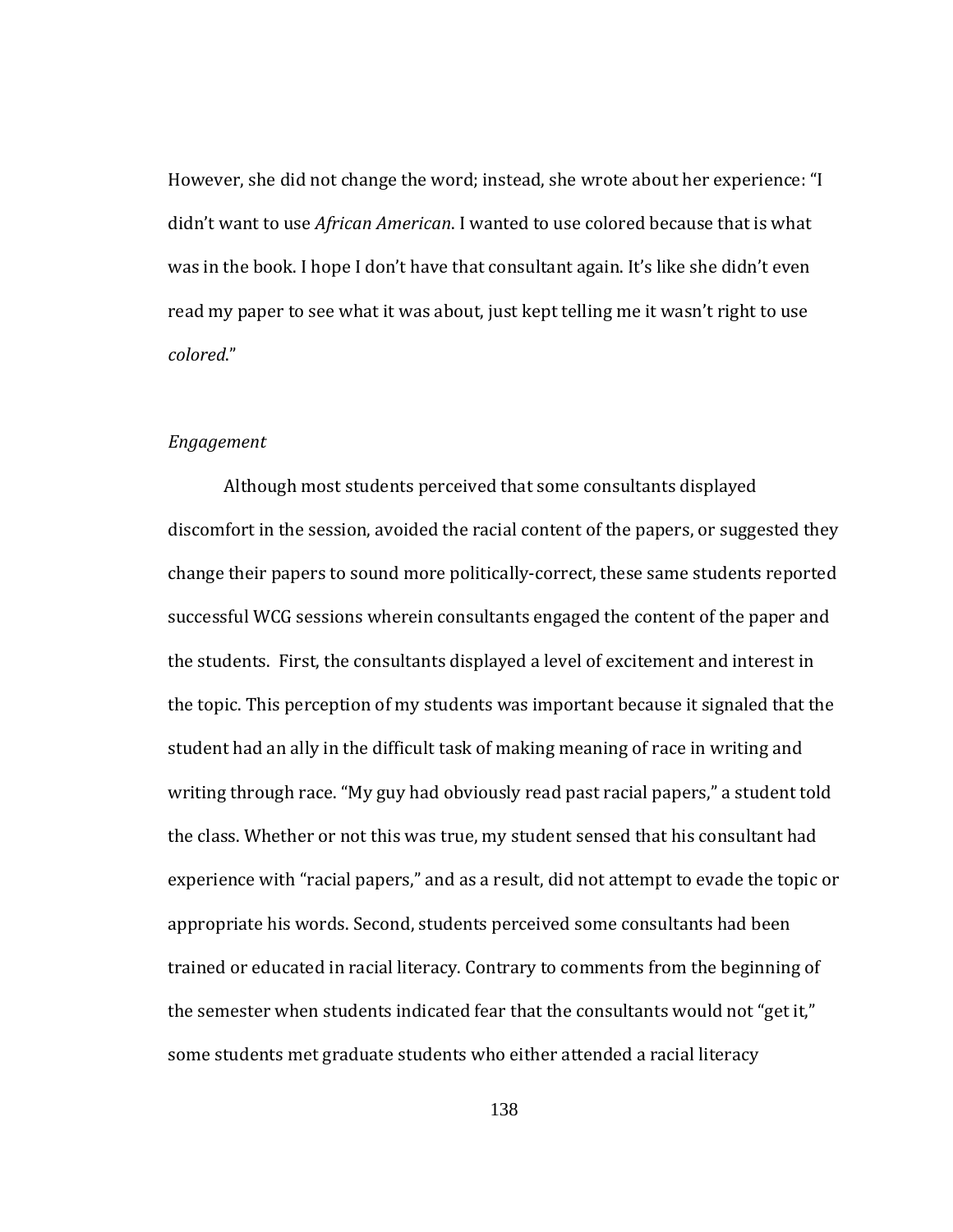workshop I facilitated and/or were knowledgeable of critical race and literacy theories. Excitement and knowledge made all the difference for my students. Take James's semester reflection as an example:

Since being in this class, I've become more observant of human behaviors and the way people, including me, think when it comes to race. After writing my first paper for this class, I went to the Writing Center. I was a little nervous because I knew that there wasn't a single black writing consultant in there. The title of my paper was 'What it means to be Black,' and there were several times in the paper where I referred to the many advantages of white people. As my consultant read my paper, she was agreeing with it. I couldn't believe that a white person was actually acknowledging their advantages. I thought that all whites were simply in denial when it came to race.

Reading James's comments, one can be tempted to equate 'agreement' with 'engagement.' It is not my intention to suggest (and I do not speak for James) that consultants have to agree with student ideas or arguments about race. What is important from my perspective as an instructor is that the consultant engaged. Racial literacy requires engagement, as should Writing Center consultations. More importantly, James's racial literacy expanded as he acknowledged his preconceptions about whites, denial, and race. Nervously, he anticipated a white consultant denying that racism in the form of white privilege even exists. Amid the whiteness of WCG, James confronted his own racial literacy biases and reported repeat visits to this particular consultant.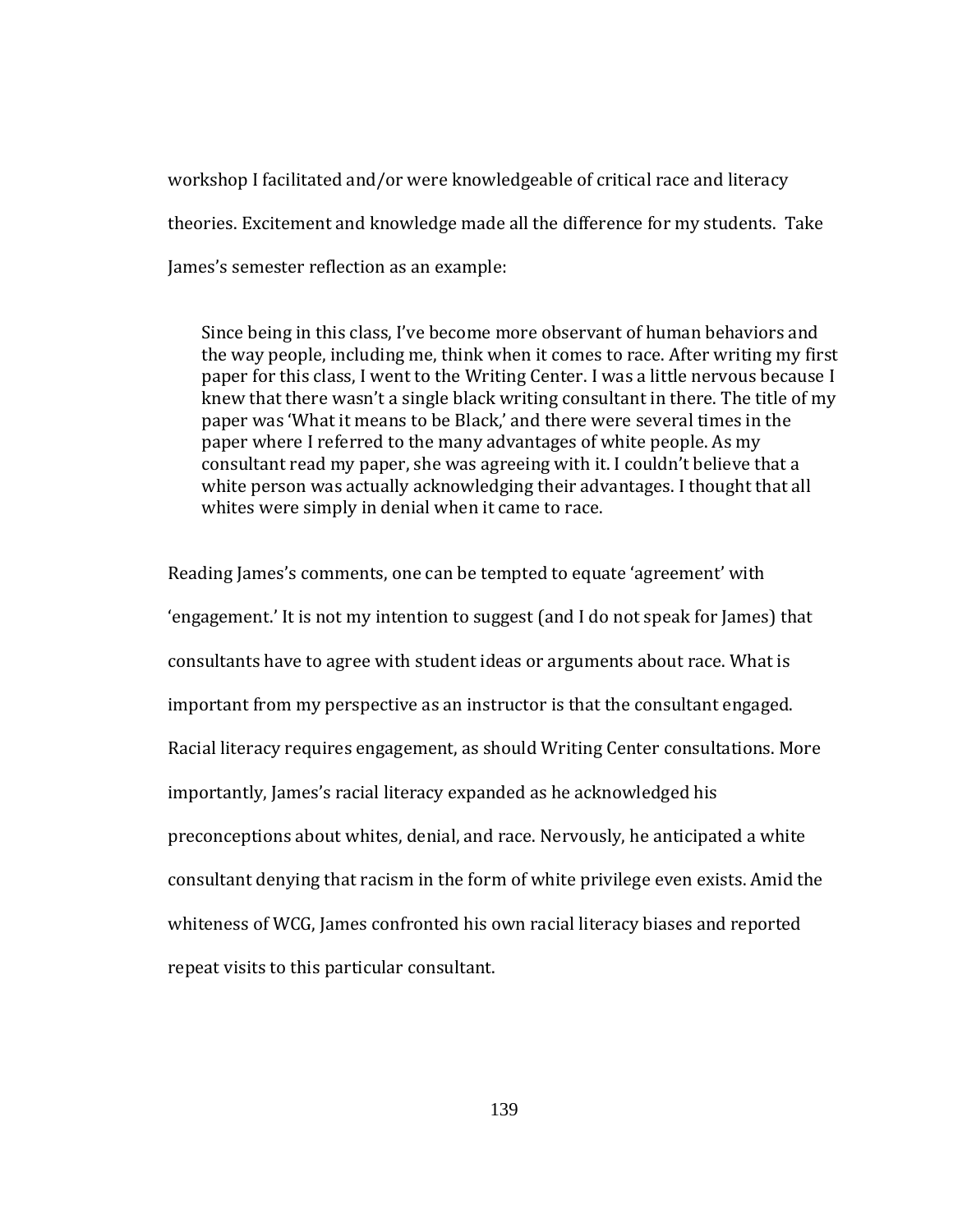I return to Taylor, a consistent seminar student and WCG client. She went to WCG seeking a non-white face, but "there were none," she wrote. Her semester reflection examined her initial assumptions:

At the beginning of the semester I was really excited about learning about other cultures and races. I wanted to get out of my comfort zone. I guess that is why I wanted a tutor who wasn't white. When Mrs. Johnson asked me why I was looking for a non-white person, I wasn't sure. I guess I thought all white people would agree with me and the tutor would question what I was writing. After being in this class, I realized I wanted somebody different so I could learn from them. Maybe they could help me understand race better and what they have to go through.

a consultant willing to engage racial literacy. Taylor and I discussed a draft of her reflection in conference. I asked her if she still believed that all white tutors think alike. After her experience with a white male graduate student, she explained, "There are white people who know about race." "He asked me questions, sort of like you do in class that made me think harder." Similar to James, Taylor was becoming more racially literate because she was recognizing how racial perceptions affected her tutoring expectations. This developmental process would have been hindered, however, if she had not met with

 During that conference, I also wanted Taylor to recognize that her desire for a non‐white tutor to teach her about race was just as problematic as her belief about white tutors. I asked her to recall a classroom discussion when an African‐American male asked a Hispanic‐American student to explain why "illegal aliens" come to the United States. She recalled that everyone in the classroom looked at the student,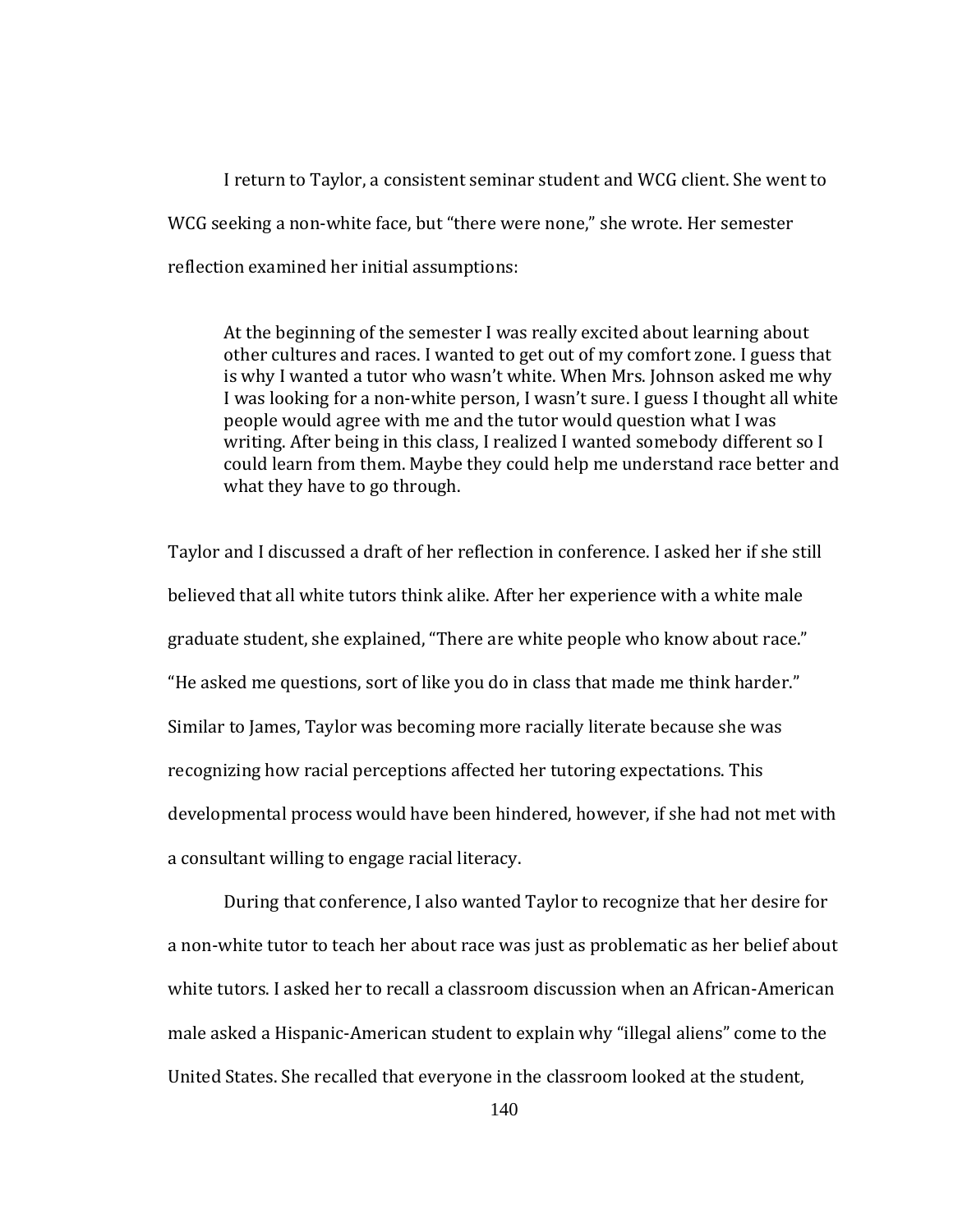waiting for him to teach the rest of the class. That day we discussed the concept of "native‐informant," of racial minorities being held as representatives of and spokespersons for a group. We also discussed exoticization, difference, and otherness.

 "Oh," she said, remembering the look on her classmate's face during the illegal alien discussion.

"We all do it sometimes," I assured her.

"But why are they all white?" "The tutors?" She was angry now.

 "Now that is a good question. I look forward to reading your final paper." Not only did I learn a lot about my students, about racial literacy in and outside of the classroom, but also I learned about myself and how I evade, appropriate, and engage. Evasion for me as racial literacy instructor means not answering the question, "Why are the tutors all white?" Because that would lead into questions about professors, about honors courses, etc. I would have to ask my good friend and director of the Writing Center, "Why are all the tutors white?" For now, I want to reserve for them a little bit of the myth—the myth that college is the great equalizer, that UNC‐Greensboro is the most diverse university in the North Carolina system, which means its faculty, administration, and curricula are diverse too. I want my students to hold on to a portion of the myth; after all, they are first-year students I tell myself. So, I evade.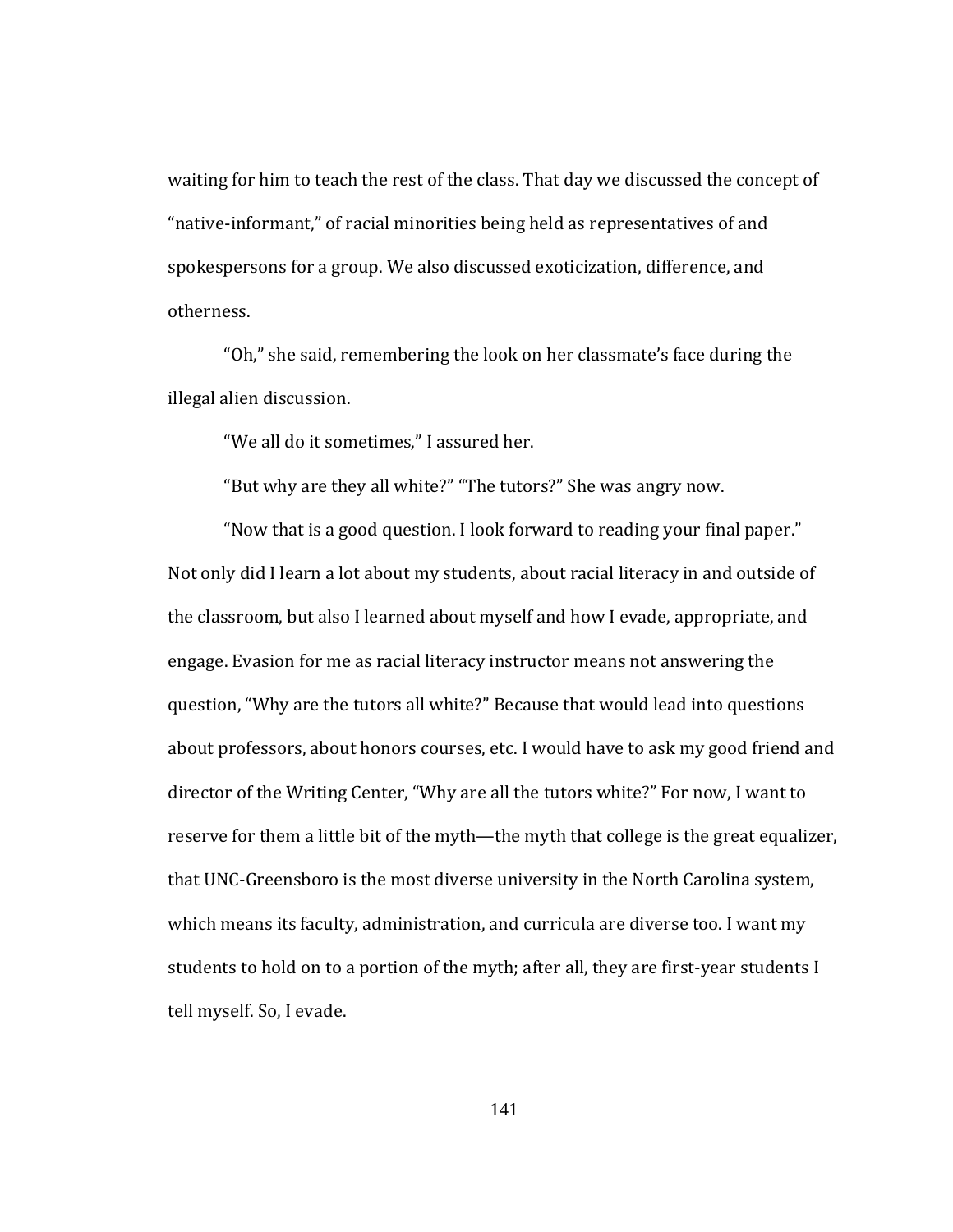I am not immune to the appropriation of my students' literacy just as Writing Center consultants are not. Certainly, complete ownership of one's literacy is impossible, but I must be careful not to shape my students' racial literacy in such a way that they cannot develop critical awareness for themselves. It is a delicate balance, so I evade to avoid appropriation. My evasion also probably comes from fear of revealing too much of myself and the world to first‐year students. Nevertheless, I do not have the last word nor the only truth about race, language, and power. I believe that the more people and environments students examine from a racial literacy perspective, the better chance students have of creating their own meaning of racial literacy, one in which a discursive system is part of the core of race.

Finally, my engagement with racial literacy in the Writing Center presented problems from a personal and professional perspective. Personally and professionally, I am good friends with the director. We have presented papers together about whiteness theory. We studied for comprehensive exams together. We wrestle with race and language theory together. So, my engagement is clouded by the desire to present a non‐racist picture of the Writing Center, and by extension, a non‐racist picture of my friend. But, what I reveal about personal relationships, institutional dynamics, race and language, and academic scholarship, constitutes my own racial literacy development. Similar to my students, I am on a racial literacy journey too.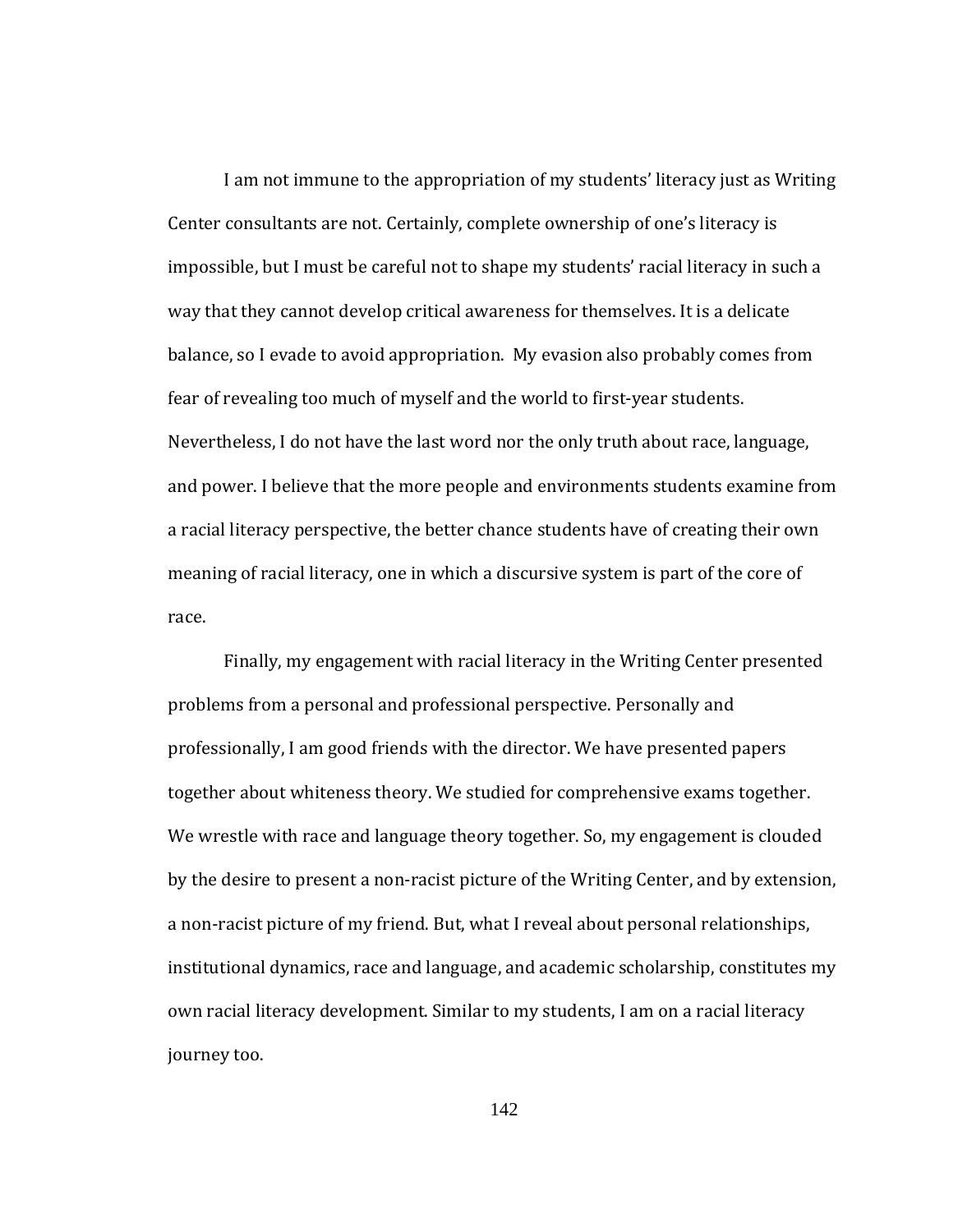that Writing Centers can do. I conclude this section by addressing questions I raised earlier. What role, if any, should the Writing Center play in racial literacy development? The Writing Center is not a race or racism neutral space. It is a part of the larger academic institution, a part of the larger society, and a part of the world where race and racism, in various forms and degrees, still shape the lives of individuals and influence the values and practices within institutions. That being said, if the Writing Center does not work against systems of racism via literacy, then it inadvertently works to maintain the system. Similar to my racial literacy seminar, the Writing Center can only do so much towards dismantling racism because it is a part of the academic institution. Nevertheless, Writing Centers must do something, just as rhetoric and composition studies must do something. Racial literacy is something

Writing Centers can actively recruit students of color, not to promote diversity on the surface or to pacify critical colleagues, but to disrupt a literacy system that privileges whiteness from birth to college and beyond, a system that deliberately under‐prepares students of color for college, internships, and tutoring jobs. Writing Centers can integrate racial literacy into tutor training. The students who perceived their sessions being the most successful indicated that their consultants had some familiarity with racial literacy. One of my reasons for designing a racial literacy course was my frustration with talking around race and racism in multicultural curricula then springing such a volatile topic on students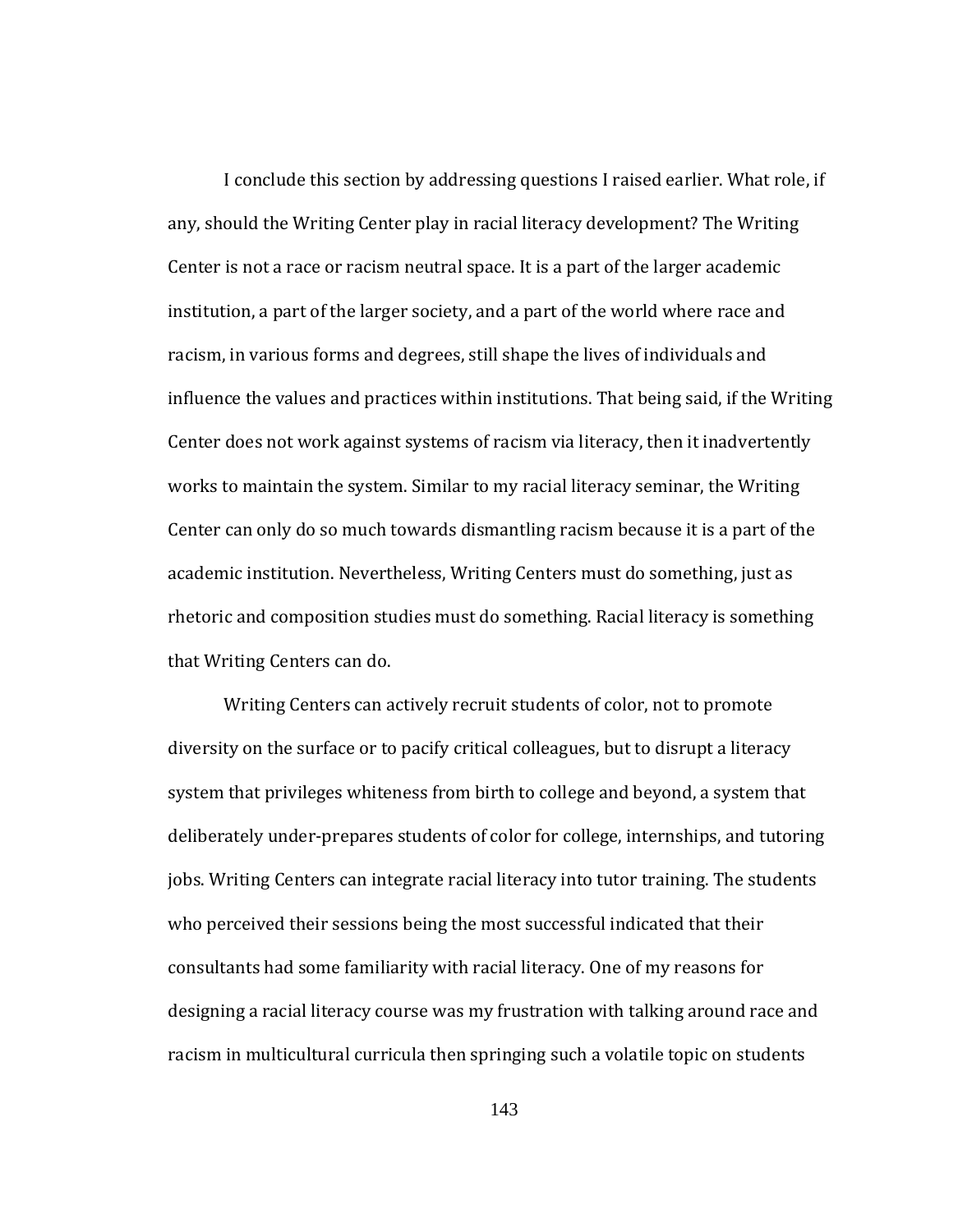with no time for them to prepare. What happens in classrooms—evasion, appropriation, anger, and denial—also happens in Writing Centers when directors do not prepare consultants. Certainly, directors cannot prepare consultants for every volatile topic or every newly developed course. Nevertheless, racial literacy training can help prepare consultants for students who want to be more critical in their writing about race.

Finally, does the Writing Center enable or disable a student's racial literacy development? How should a racial literacy instructor integrate Writing Center services into the classroom and still provide students with a critical learning experience? The primary instruction for racial literacy occurs in the racial literacy classroom. However, racial literacy cannot be developed within a vacuum. Racial literacy should not only be an individual enterprise but also an institutional enterprise. If racial literacy must expand outside of the rhetoric and composition classroom and into other academic spaces, then it should also expand outside of the academy. In this project, I address how racial changes in the nation can affect racial literacy in rhetoric and composition studies, thus affecting how we teach racial literacy.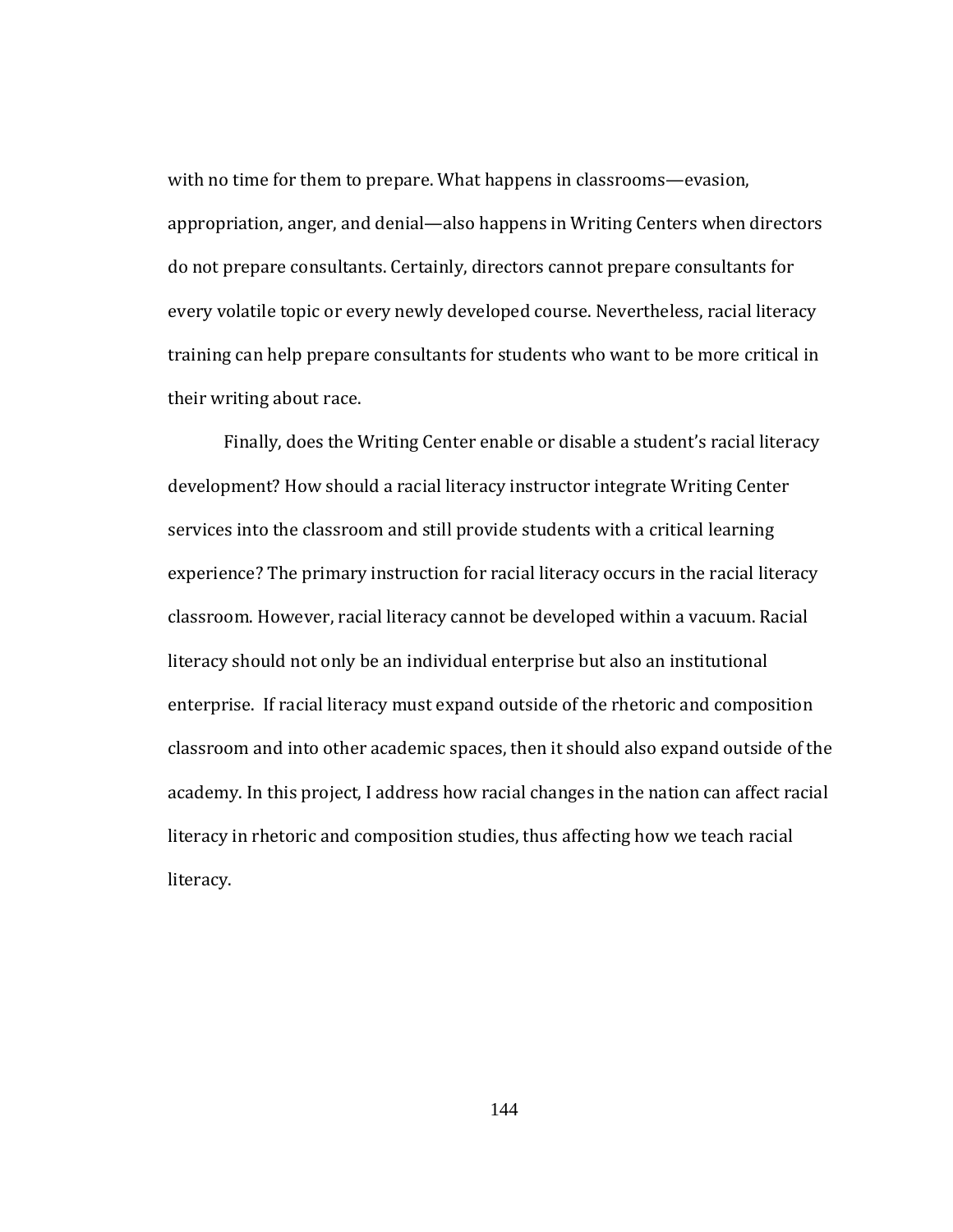### **ng Racial Literacy in the Age of Obama Teachi**

With the racial progress in the political arena this year and the election of Barack Obama as President of the United States of America, the racial literacy pedagogy thus far described gets more complicated. Our nation has entered a new age of racial politics that illustrates that ever‐present messiness of teaching about race in America. As I write, President Obama and First Lady Michelle Obama are overseas meeting with presidents of powerful nations and dining with the Queen of England. They are the new faces of America and of world power. As I look closely at the photographs from abroad, I notice that many of the other First Ladies and Presidents are people of color. Whiteness does not stand out, or dominate, at least not in the pictorial representation of world leaders. It is embedded and invisible, but still global and powerful. The African‐American faces of the First Family of the Unites States of America present a delightful dilemma for me as an instructor racial progress in the nation can be viewed from a racially liberal perspective or from a racially literate perspective. Just as race and racism transform with the times, so must racial literacy practice. What must racial literacy scholars consider now that the most powerful nation on earth has an African American as its leader? To conclude this chapter, I present a preliminary examination of the implications of Obama's election on racial literacy in the rhetoric and composition classroom, and I suggest where racial literacy can take not only the field of rhetoric and composition studies but also society as a whole.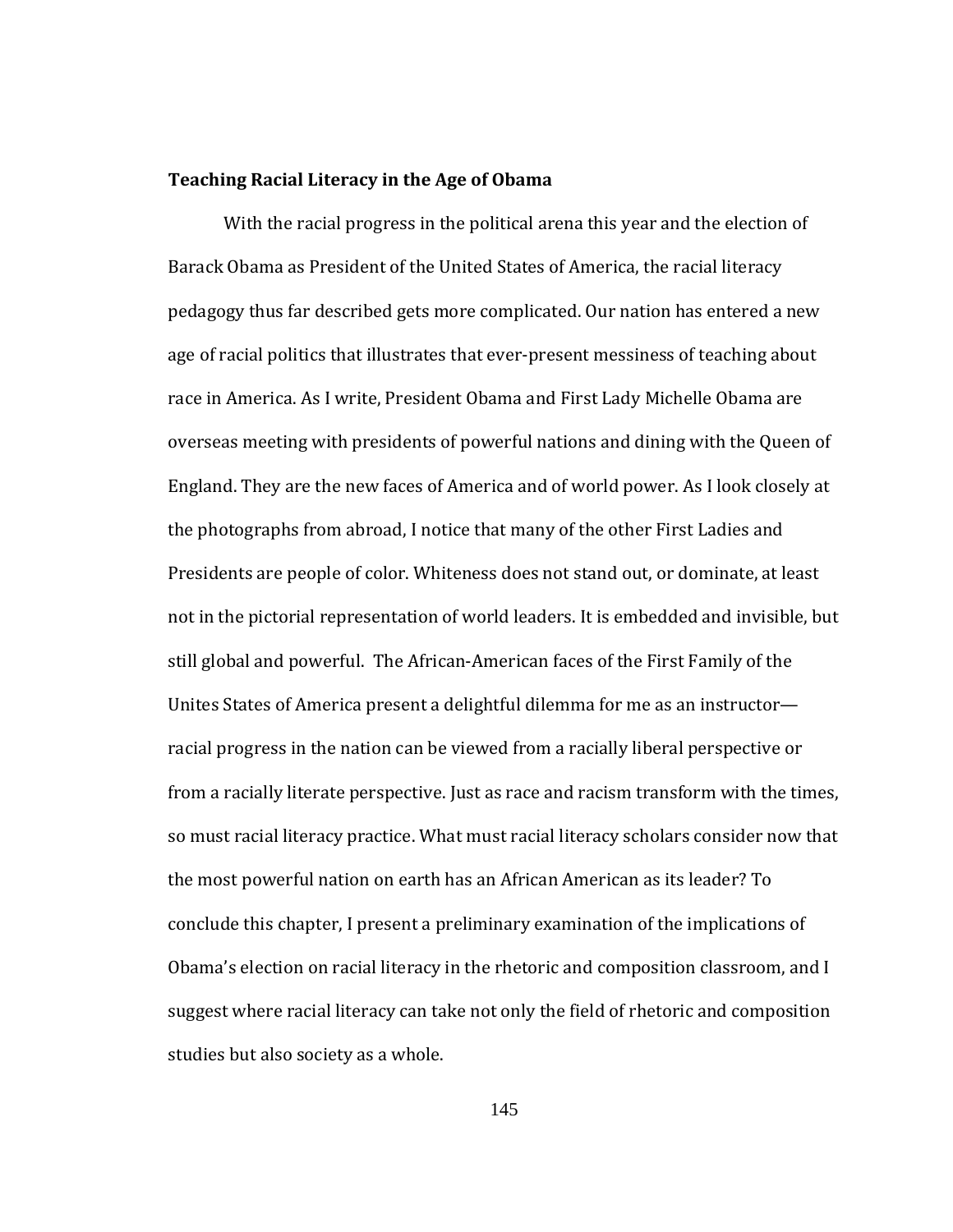### *Racial Liberalism and the Election of 2008*

What does the election of Barack Obama as the first African American President of the United States mean, in general, and to those of us who theorize and teach about race?This is the question that continues to shape racial discourse in the media and inevitably in classrooms around the world. One unfortunate consequence of the election of Barack Obama is that it can help sustain the already present racial liberalism in society and in the academy. Racial liberalism, as I defined, involves surface remedies to structural racism, such as multicultural and diversity initiatives, that sugarcoat or mask the hierarchy of white dominance in almost every major institution in our lives. Racial liberalism promotes tolerance for difference but does not critique how difference is structured and valued within institutions. Racial liberalism emphasizes individual tolerance and individual attitudes over the systemic and structural mechanics of racism. As a part of Charles Mills' *Racial Contract,* racial liberalism is a deliberately "race‐evading and calculatedly amnesiac incarnation":

The atrocities of the past now being an embarrassment, they must be denied, minimized, or conceptually bypassed. A cultivated amnesia, a set of constructed deafnesses and blindnesses, characterizes racial liberalism: subjects one cannot raise, issues one cannot broach, topics one cannot explore. The contractarian ideal of social transparency about present and past would, if implemented, make it impossible to continue as before: one would see and know too much. (18)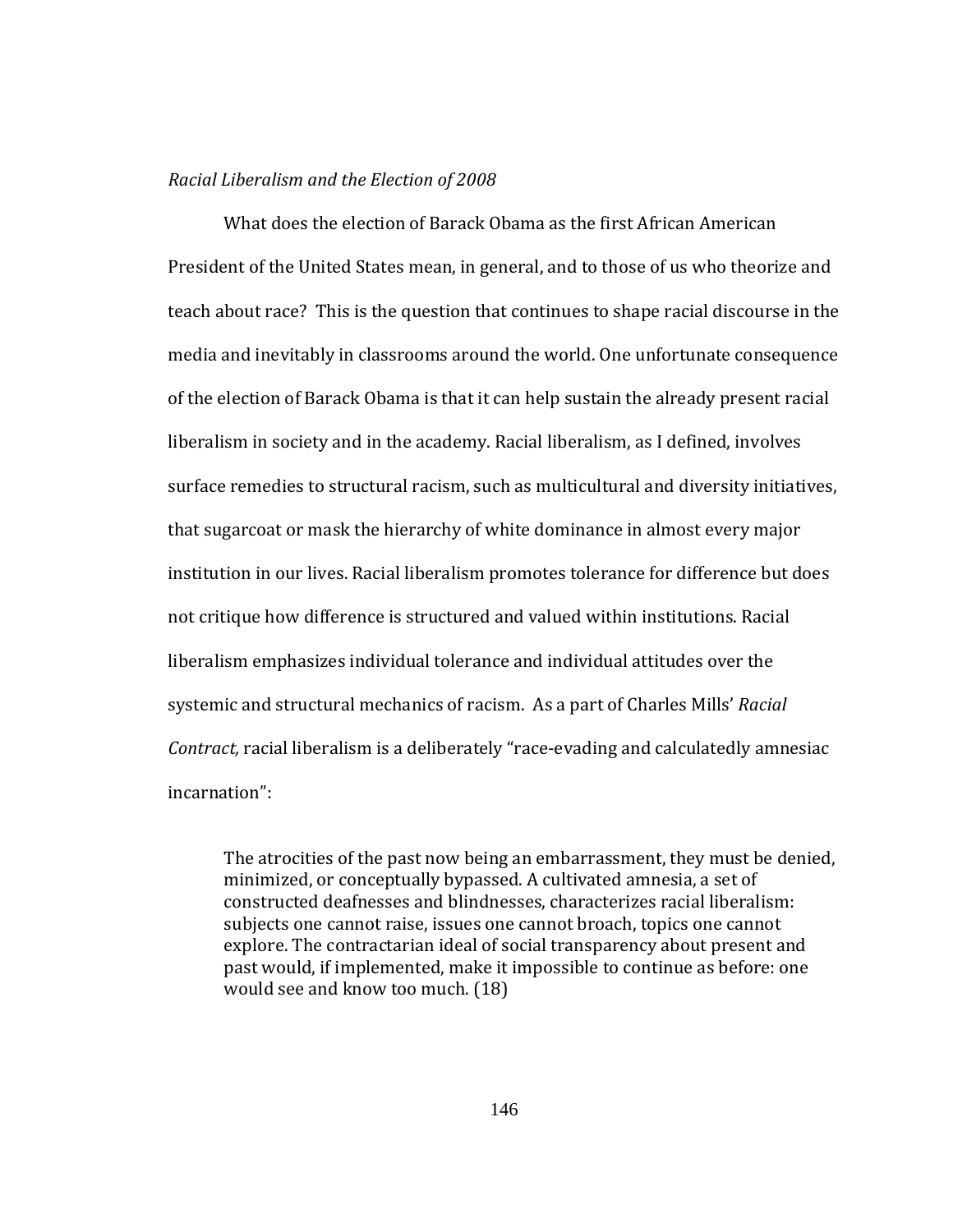Racially liberal discussions that prevail in the academy focus on everyone "getting along" or "politically‐correct" language, not on the past or the present racial embarrassments of the nation. If society truly knows what went into sustaining the Racial Contract, then individuals would have to change because the knowledge would be too incriminating to continue as is. But, because racial liberalism is the evolution of the Racial Contract today, we focus on tolerable knowledge, such as how individuals treat one another. In other words, it is not right to treat someone differently because of skin color, at least not in public. Racial liberalism also promotes the individualistic bootstraps mentality, which claims that anyone, regardless of race or other social forces, can achieve the American dream through work hard. Racial liberalism might acknowledge discrimination of the past, but the present offers everyone the same opportunities. These are racially liberal sentiments that paper-over white dominance and privilege.

 One of the most salient questions has been whether Obama's rise to political prominence signaled the country's move to a post‐racial society. The reasoning goes something like this: if Barack Obama could make it to the White House without flaming the fire of civil rights racial justice rhetoric or if he could become president without being labeled "the black candidate," then Obama and America have transcended race; Martin Luther King, Jr.'s dream has been fulfilled. In other words, we beat it. We conquered race and racism. This notion of transcending race or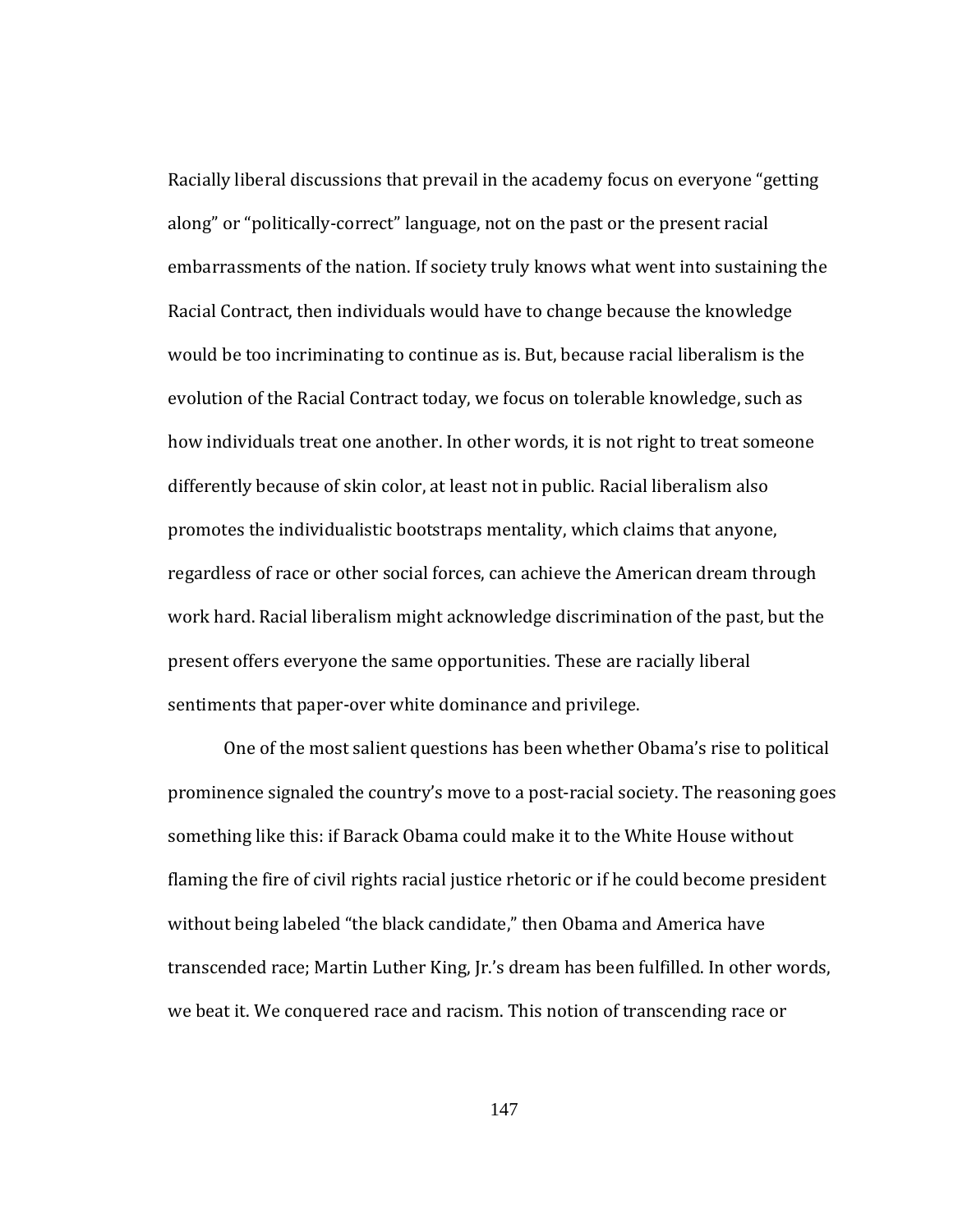address here. moving into a post-racial America is problematic for many reasons, three of which I

First, one person cannot redeem a nation for hundreds of years of racial crimes. In this sense, the cure for racism is erroneously embodied in one person, the individual, and not in systems and institutions. On the surface, Barack Obama appears to be a classic example of the bootstraps mentality, tolerated "Other" who succeeded without playing the race card. Some people might say, "If Barack Obama could do it, then any black person can do it." Barack Obama's election is a monumental triumph in national and racial politics, but it should not be viewed as the end of racial inequity, racial injustice, or white dominance. Instructors must be careful not to fall into the individualism trap, that one person's success (be it Oprah Winfrey, Colin Powell, Condoleezza Rice, or Barack Obama) represents the success of all African Americans or the end of racism. Furthermore, with Barack Obama as President, the nation can still have an unjust criminal justice system, racial and class biases in education, and so on. Second, to fulfill King's dream of being judged by one's character and not one's color first requires that we understand that the reality of race and racism are not merely based on skin color, but in the linkage of skin color to character. So the choice is not color "or" character. Indeed, within a racialized society, color "equals" character. A post-racial society, then, means that the racial equation no longer exists and the byproducts of that equation (violence, discrimination, etc.) no longer impact our lives or our institutions.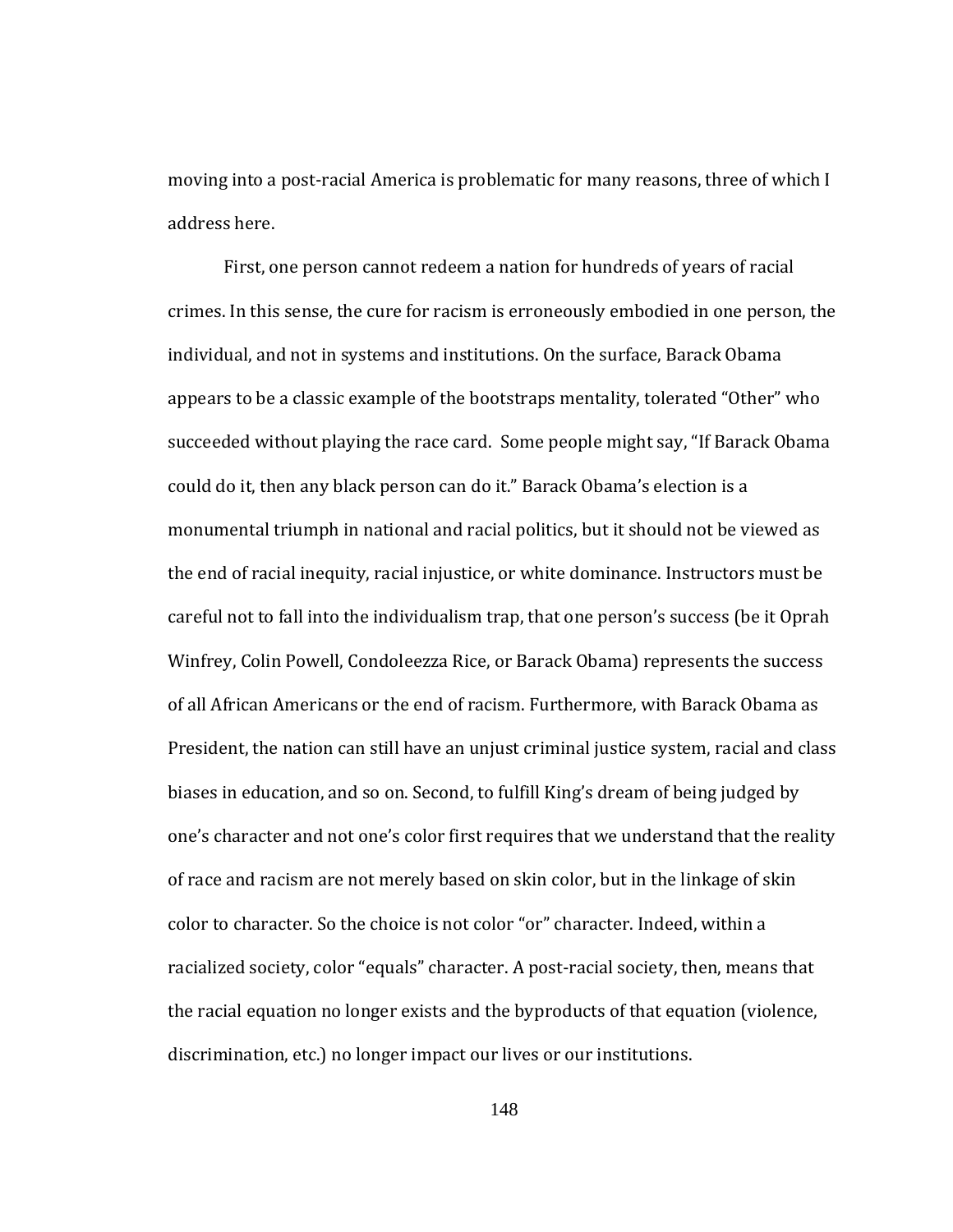Third, the unspoken part of this post‐racial declaration suggests that we no longer need to talk about race or racism. Because we now have an African‐American President of the United States, African Americans in particular, should move beyond racism as an "excuse" for limitations in their lives. African Americans should also move beyond the need for Black History Month, according to some public pundits. From *National Public Radio* (NPR) to individual blogs, the debate intensified about whether or not Obama's election means American history has now been transformed into an inclusive narrative with African Americans. These questions are bound to arise and should promote critical public dialogue. However, there is a challenge for racial literacy instructors and people in general on their own racial literacy journey. The repetitiveness of these conversations about transcendence and post‐racialism function in the same manner as eighteenth‐ and nineteenth‐ century conversations about race and nature. Through the reiterative process of calling things into being, or speech acts, these conversations form a new racial discourse that shape public imagination. At some point, the public will begin to believe that we have transcended race or that we no longer need Black History Month. These beliefs lead to actions or inactions: if we have transcended race, then there is no need for deliberate analysis. Accordingly, if there is no need for Black History Month, then we can stop teaching about African‐American history. If we stop teaching African‐American history, then we can stop stocking the store shelves once a year with African‐American cultural items. Left unexamined, racially liberal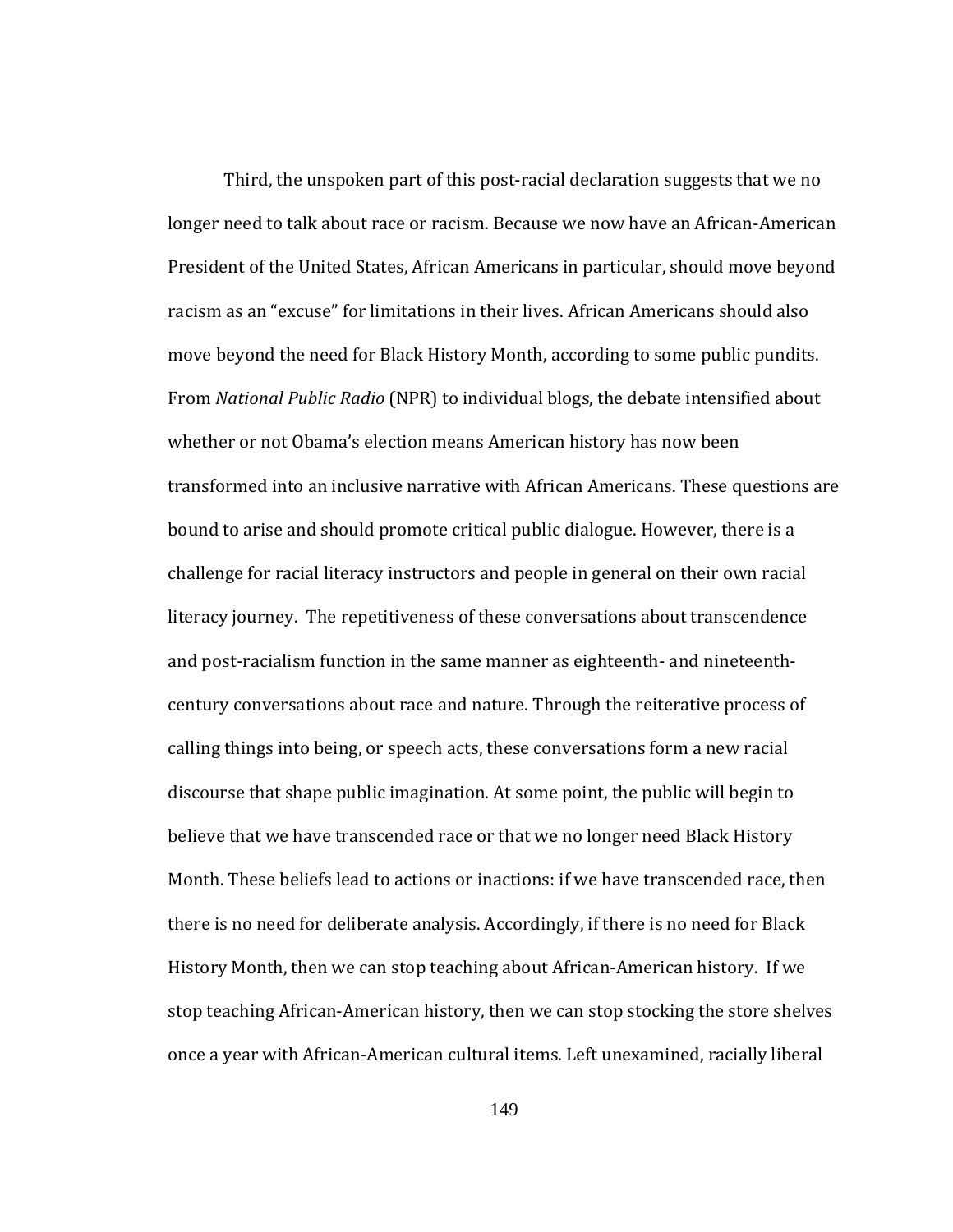significances of the election of Barack Obama influences not just the individual but also the institutional when it comes to how the public views race and racism in society.

Furthermore, public discourse about post-racialism is bound to make it into classroom discussions. In a rhetoric and composition course, racially liberal interpretations of the election might lead to essays about how race does not matter anymore. Just as Martin Luther King, Jr. functions in the public imagination as the iconic figure who was non‐violent and a promoter of color‐blindness, so too might Barack Obama. Keith Gilyard describes the pitfalls of racial liberalism in the classroom this way:

The case in most classrooms is that 'race' simply inscribes another othering discourse. It is an unproblematized marker of the nonwhite, the other. . . . Casting race analysis in conventional terms leads students to pedestrian interpretations and constructions inside a bankrupt race‐relations model, thus leading to a sort of King to King solution, students dreaming and all getting along—rhetorically. (*Race* 48 ‐9)

The transference of iconic status from King to Obama, which symbolizes a nation's racial tolerance, is not that far‐fetched when we consider the public discourse on the matter. As former President George W. Bush concluded the day of the election in the *Washington Times*: "This moment is especially uplifting for a generation of Americans who witnessed the struggle for civil rights with their own eyes, and four decades later see dream fulfilled." Newspapers and major media outlets around the country questioned or proclaimed that Barack Obama was the reality of King's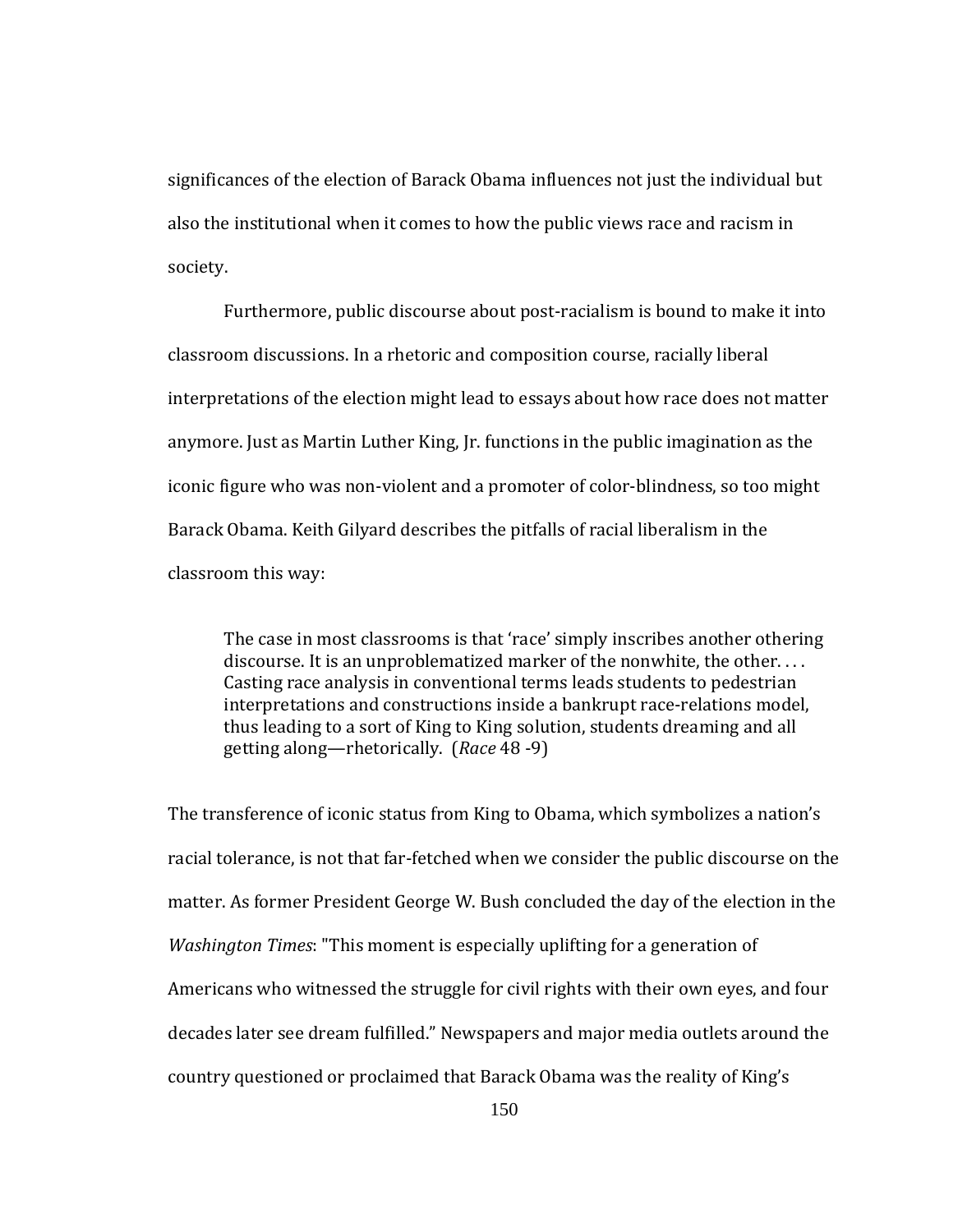dream. Street peddlers sold t‐shirts with King in the background and Obama in the forefront, under the caption, "The Dream is Real." The continuous looping of these statements, whether conjecture or proclamation, can shape public imaginations, classroom conversations, and curricula in such a way that we never really get to understanding King's dream, one that fought against poverty, class inequalities, war and violence, and racism.

 To avoid what Gilyard calls a "bankrupt race‐relations model" (48) in our classrooms, a model that I believe reacts to societal changes and public discourse about race, particularly as presented in mainstream media, rhetoric and composition studies should approach this new era of race and discourse from a racial literacy perspective, which presents myriad possibilities for decoding the "durable racial grammar" of our society, as Lani Guinier describes ("From Racial" 100).

#### *Racial Literacy and the Election of 2008*

Barack Obama's candidacy and election and the public discourse surrounding both lend themselves to racial literacy analysis that counters the racial liberalism at present. Racial literacy theory argues that race is part discursive construct and, therefore, needs to be analyzed from a critical language perspective. What are the possibilities, then, that racial literacy offers to understanding the significance of the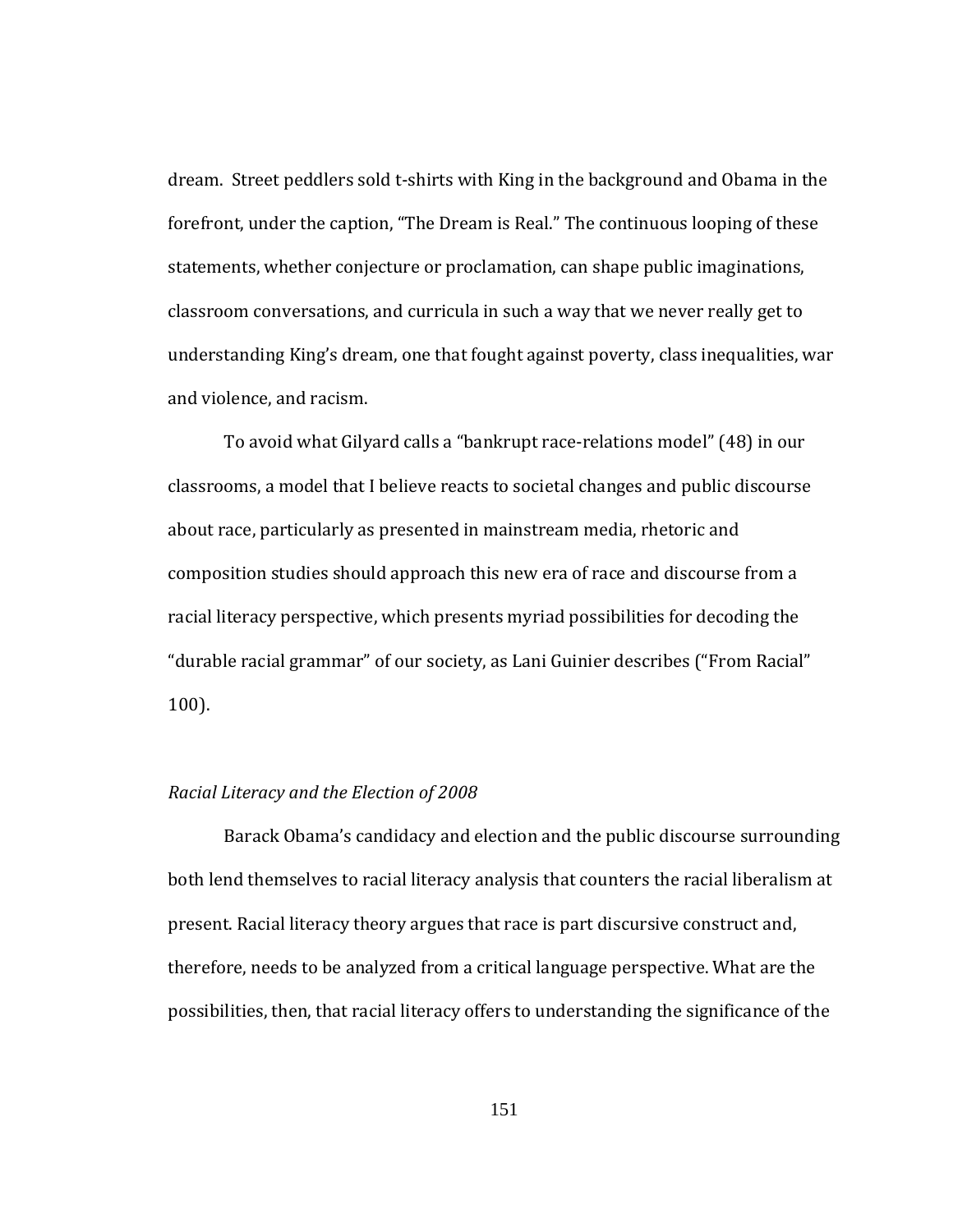election of 2008? How might rhetoric and composition studies integrate this national moment of racial progress into an academic moment of racial progress? I offer preliminary thoughts on two ways of reading the national moment from a racial literacy perspective. First, the election of Barack Obama offers insight into how racial subjectivity is formed and floats in the United States, particularly in public. Second, Barack Obama's speech about race reveals the complicated and nuanced ways we must think about and respond to race in our literacy performances.

# *R acial Subjectivity*

 Throughout this project I have privileged analysis over personal reflection within rhetoric and composition studies as it pertains to race because, as Gilyard, Catherine Prendergast, and others have argued, little critical race analysis has taken place within the field. Nevertheless, there is a place for examining racial subjectivity and personal identity within racial literacy praxis. As I showed in chapter 3, the racialized individual is a byproduct of the racial signification system, one that begins by structuring groups of people in a hierarchy and then moves to structuring institutions to privilege one group over all others. Individuals are a part of what Michael Omi and Howard Winant call the "racial formation" process in so much that we are shaped by the process and we shape society through our participation in society (55). Sometimes we are aware of participation in racial formation, but most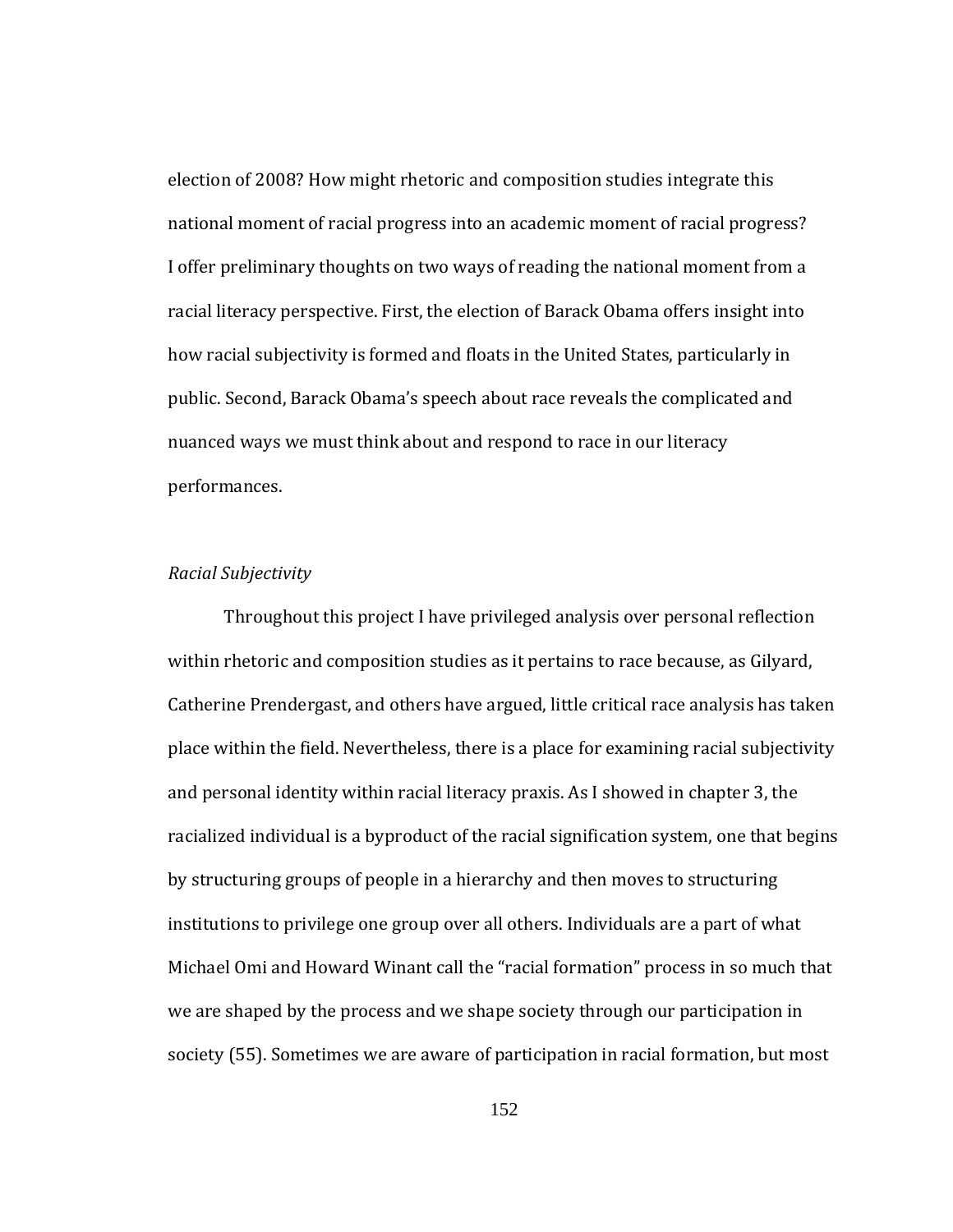of the times we are not. As discussed earlier, race has come to function at the level of common sense, and we live by the commonsensical, thus living by race.

imagination and reshape their beliefs and behaviors when it comes to race. Racial literacy calls us to an awareness of the commonsensical, naturalized, unstated, and universalized character of race. In particular, it calls us to recognize these qualities within the discursive realm. Racial literacy also calls us to recognize how language forms us as racialized beings. In a rhetoric and composition classroom, instructors can use Obama's racialized story, being a child of a white woman from Kansas and a black man from Kenya, to discuss how a society classifies a person racially, how racial identity is fluid, and how a person chooses or performs race. Obama referred to his background incessantly as testament to his ability to cross divides and to hear the concerns of different groups of people. In his memoir, Obama also writes of embracing blackness as he recognized that society views and treats him like a black man. Racial subjectivity for Obama was in the forefront of his coming of age. His experience with race is not unique, however. There are numerous other memoirs, but few of these stories have the potential to capture the public's

After the 2004 Democratic National Convention, media pundits began to ask, *What do we call this guy? Is he black? African American? White?* Some even claimed, *He's too black. He's not black enough.* Journalists, politicians, and average citizens acknowledged and admired Obama's talent, charisma, and intelligence, but many of them could not make sense of his skin color alongside his political prominence.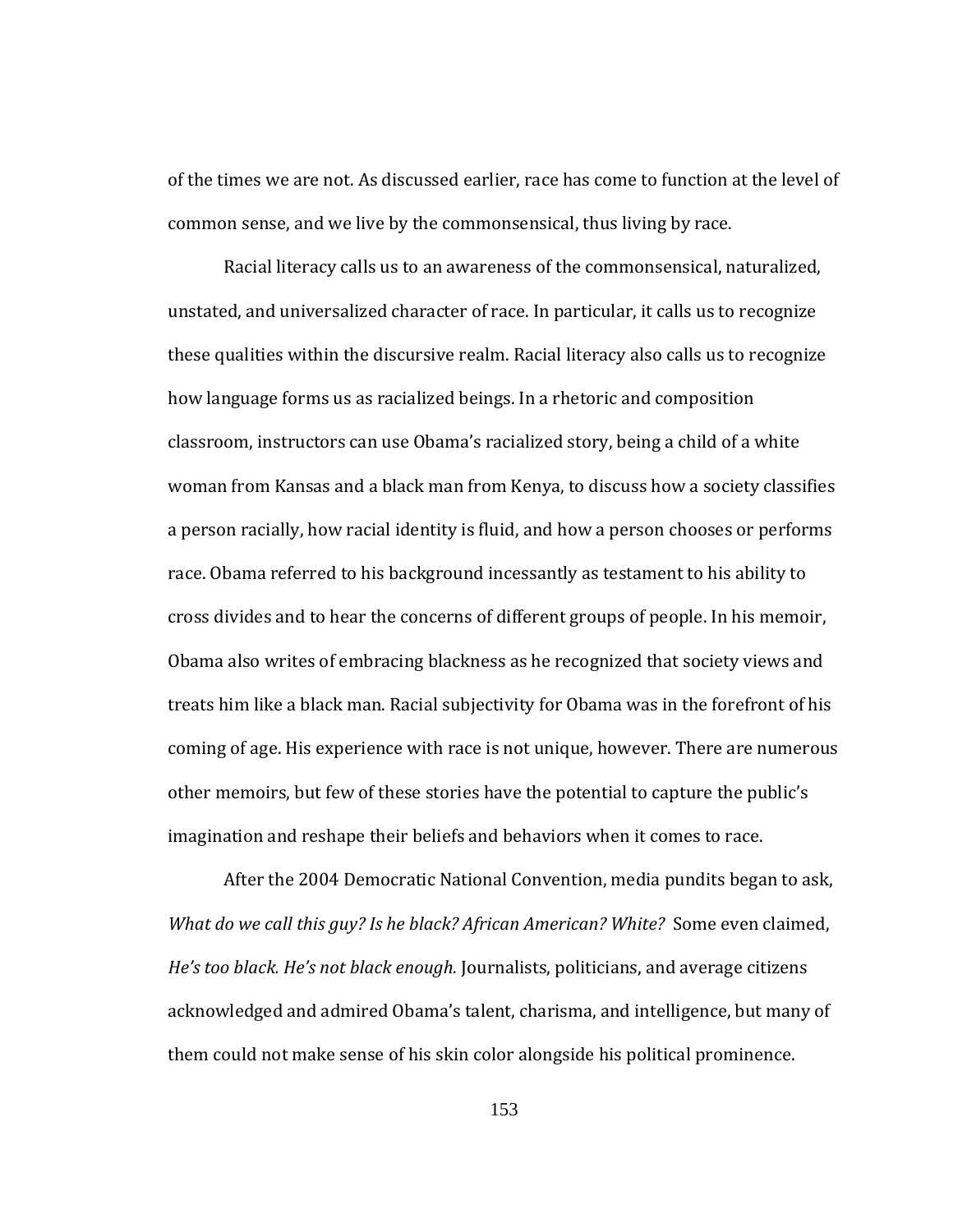meanings. Numerous magazine and newspaper articles compared and contrasted Obama to other African American leaders and politicians, most glaringly to Jesse Jackson and Al Sharpton. Obama was not stereotypically black; most importantly, he was not angry. Barack Obama, with his "mixed‐parentage," funny name, and Ivy League education, was "exotic" to some people, which also meant that he was "foreign" to others. The public discourse about race and Obama reveals the floating nature of race, what it means to be black and how people respond to a person based on those

Racial literacy and the election would also prompt analysis of public discourse, validity, and acceptability. As an instructor, I would turn to Michael Warner in *Publics and Counterpublics*. Warner explains that the sensibilities of the Enlightenment and the Scientific Revolution held that the validity of ideas existed in direct proportion to their objectivity. That is, ideas should be expressed separate and apart from the particularities of one's personhood. So as "the public" became increasingly disembodied, expressions of public discourse followed suit. The result became an amorphous, unidentifiable, invisible entity called "the public" that everyone was accountable to but no one could quantify or qualify. And the only way one could have his ideas included in "the public's" discourse was to present them in such a way that his embodied particularity remained invisible. Thus, the more of what you say is attached to who you are, the less valid it is. "But, the rhetorical strategy of personal abstraction," according to Warner, "is both the utopian moment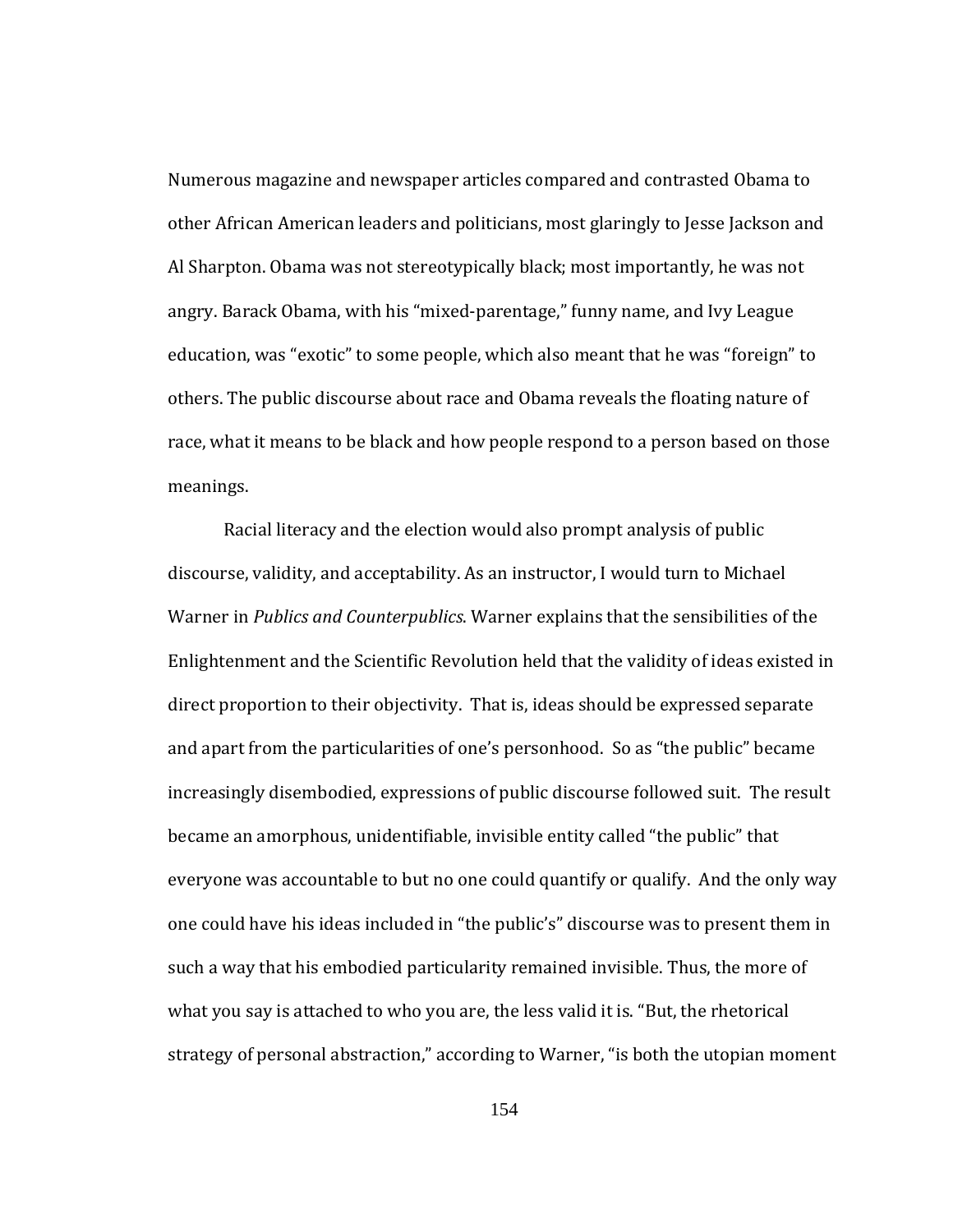of the public sphere and a major source of domination, for the ability to abstract oneself in public discussion has always been an unequally available resource" (165). Warner calls this rhetorical strategy "rhetorics of disincorporation," and "the subject who could master this rhetoric in the bourgeois public sphere was implicitly, even explicitly, white, male, literate, and propertied. These traits could go unmarked, even grammatically, while other features of bodies could only be acknowledged in discourse as the humiliating positivity of the particular" (165):

The bourgeois public sphere claimed to have no relation to body image at all. Public issues were depersonalized so that, in theory, any person would have the ability to offer an opinion about them and submit that opinion to the impersonal test of public debate without personal hazard. Yet the bourgeois public sphere continued to rely on features of certain bodies. Access to the public came in the whiteness and maleness that were then denied as forms of positivity, since the white male *qua* public person was only abstract rather than white and male. (166)

location, then he has a part in shaping this powerful entity called the public. The capacity for disembodiment or invisibility, then, is a source of power and access. If one has the option to present ideas apart from presenting one's embodied

Racial literacy, then, can reveal how Obama, the candidate, was able to float racially, avoiding race when necessary, which was most of the time, and employing racial cues at other more expedient times, like when he visited urban cities. Perhaps recognizing the nation's discomfort and ignorance when talking about race, Barack Obama attempted to disembody while in the public sphere. His maleness and his literacy (articulateness coupled with is elite education) remained assets. But, his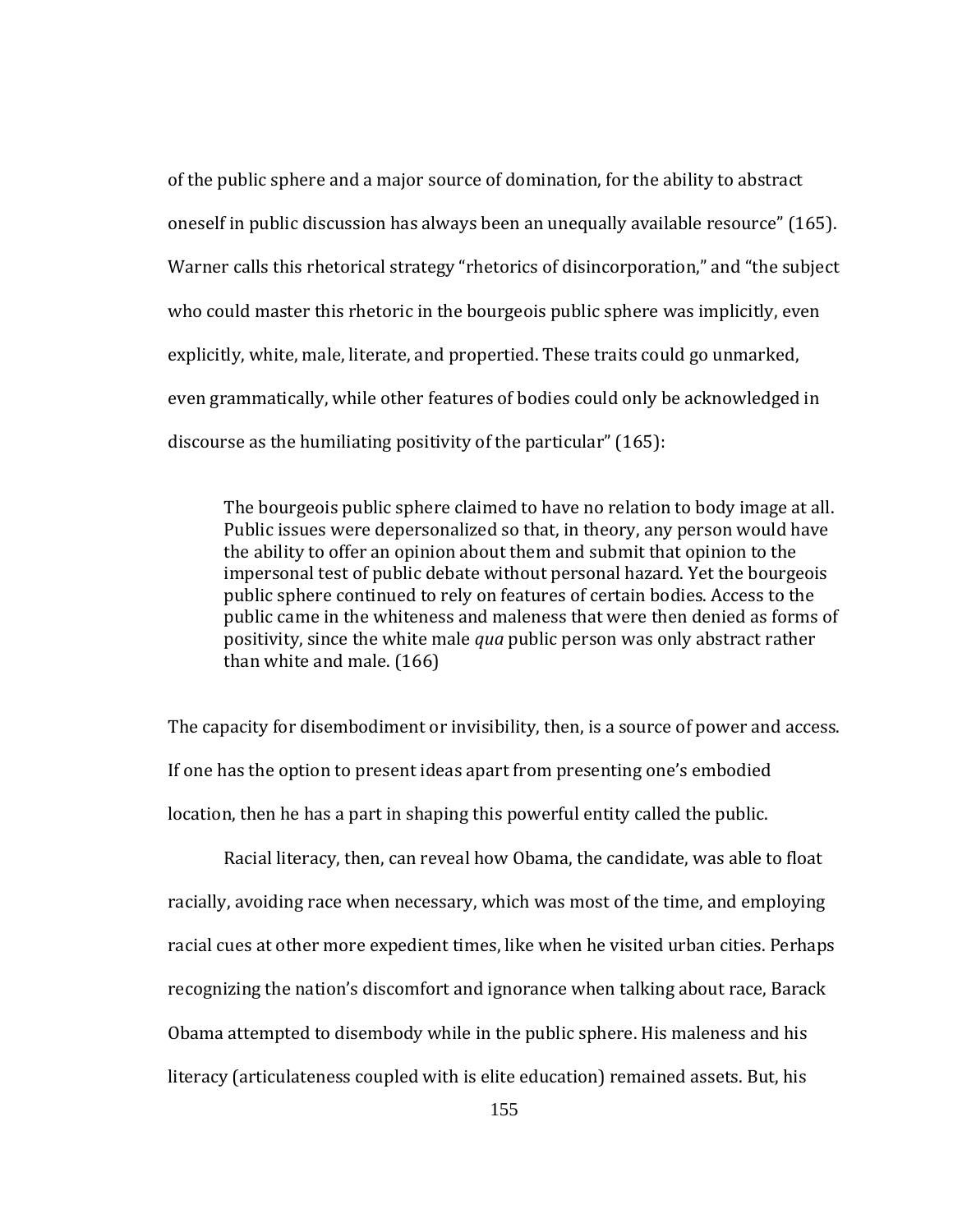race did not. He sought debates about the economy, healthcare, education, and the environment, not from a racial-justice standpoint but from a national standpoint. The campaign appeared to be going post‐racial. Had Obama's campaign succeeded without much of a substantive mention of race at all, then racial liberalism's postracial position might have an argument. And for several months during the campaign, such was the case. But then the controversial comments by Jeremiah Wright altogether captivated and dominated media coverage, and questions about Obama's views on race took center stage.

# *The Race Speech*

race head‐on. In addition to sparking critical dialogue about racial subjectivity, the national moment of Obama's election placed race, rhetoric, and courage on a world stage when Obama was forced to address the controversial remarks from his former pastor Jeremiah Wright. The field of rhetoric and composition studies, I believe, can learn from this moment of racial courage that, as much as we try, we cannot avoid race. We should not wait until a crisis emerges, but we should be proactive and face

 On March 18, 2008, Barack Obama confronted an issue he hoped would only have a minimal impact in the presidential campaign. Obama avoided overt race-talk, even though his public writings demonstrated his willingness to engage the issue. But when video clips of Pastor Wright's sermons surfaced, with Wright faulting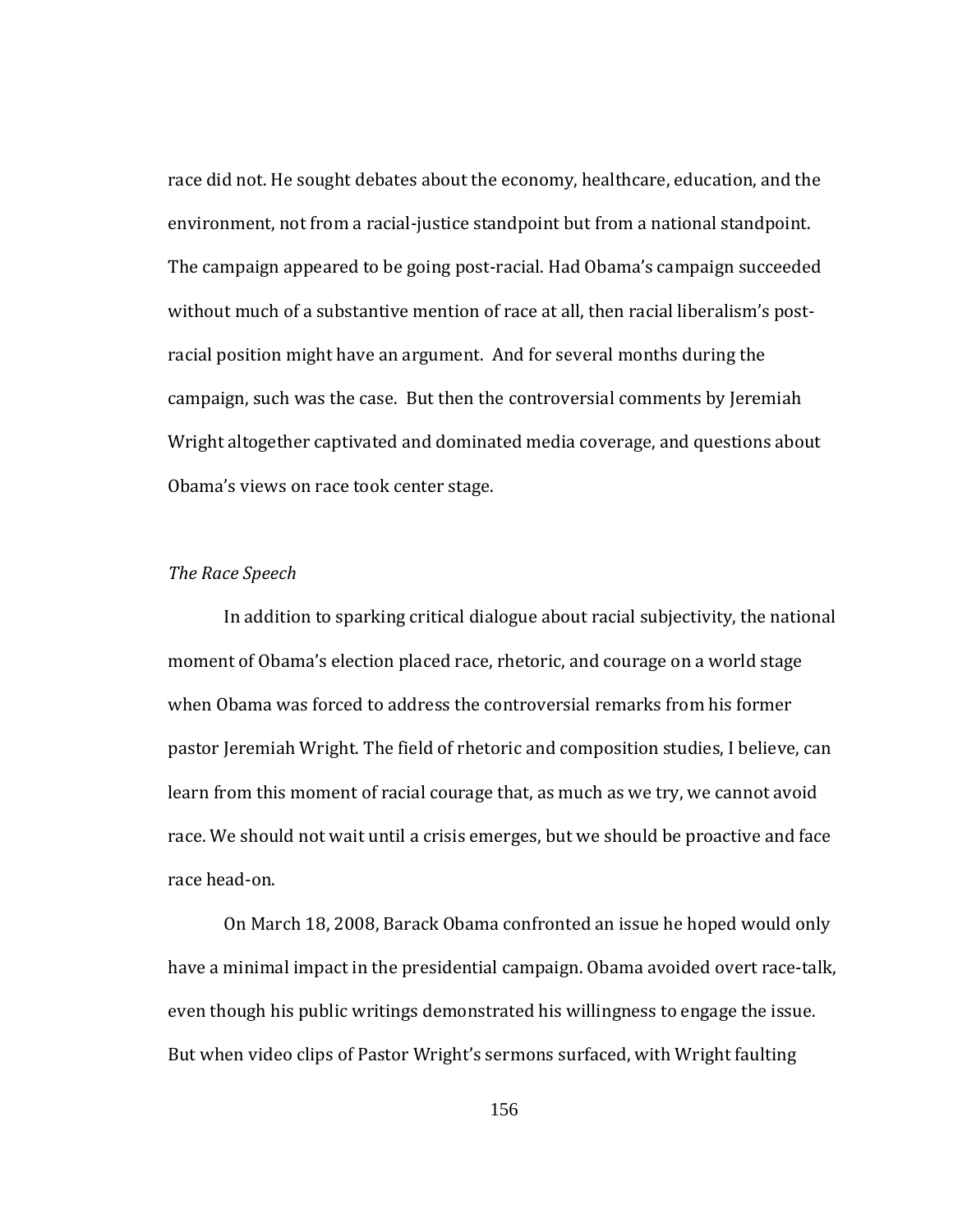American foreign policy for the terrorist attacks on September 11 and suggesting that the U.S. government uses the AIDS virus to kill African Americans, many people in the country could not turn away from the twenty‐four hour coverage of an angry black man proclaiming "God Damn America." Obama was between race and a hard place, and the only way out was for him to use the power of language and rhetorical skill to highlight for the world the complicated and messy reality of race in American life.

 What makes Obama's race speech, which is formally entitled "A More Perfect Union," applicable to racial literacy is that it highlights how race has impacted negatively African Americans and whites, primarily, but other groups as well. He claims that African Americans are justified in their anger given the nation's history, and similarly, whites are justified in their resentment of social programs or civil rights laws that seek to redress past wrongs. The speech also demonstrates that language can be a tool in educating and inspiring people to deal with race in more humane and unifying ways. Obama presented the country with a choice:

We can accept a politics that breeds division, and conflict, and cynicism. We can tackle race only as a spectacle—as we did in the O.J. trial—or in the wake of tragedy, as we did in the aftermath of Katrina—or as fodder for the nightly news. We can play Reverend Wright's sermons on every channel, every day and talk about them from now until the election, or make the only question in this campaign whether or not the American people think that I somehow believe or sympathize with his most offensive words. We can pounce on some gaffe by a Hillary supporter as evidence that she's playing the race card, or we can speculate on whether white men will all flock to John McCain in the general election regardless of his policies. (Olive 266)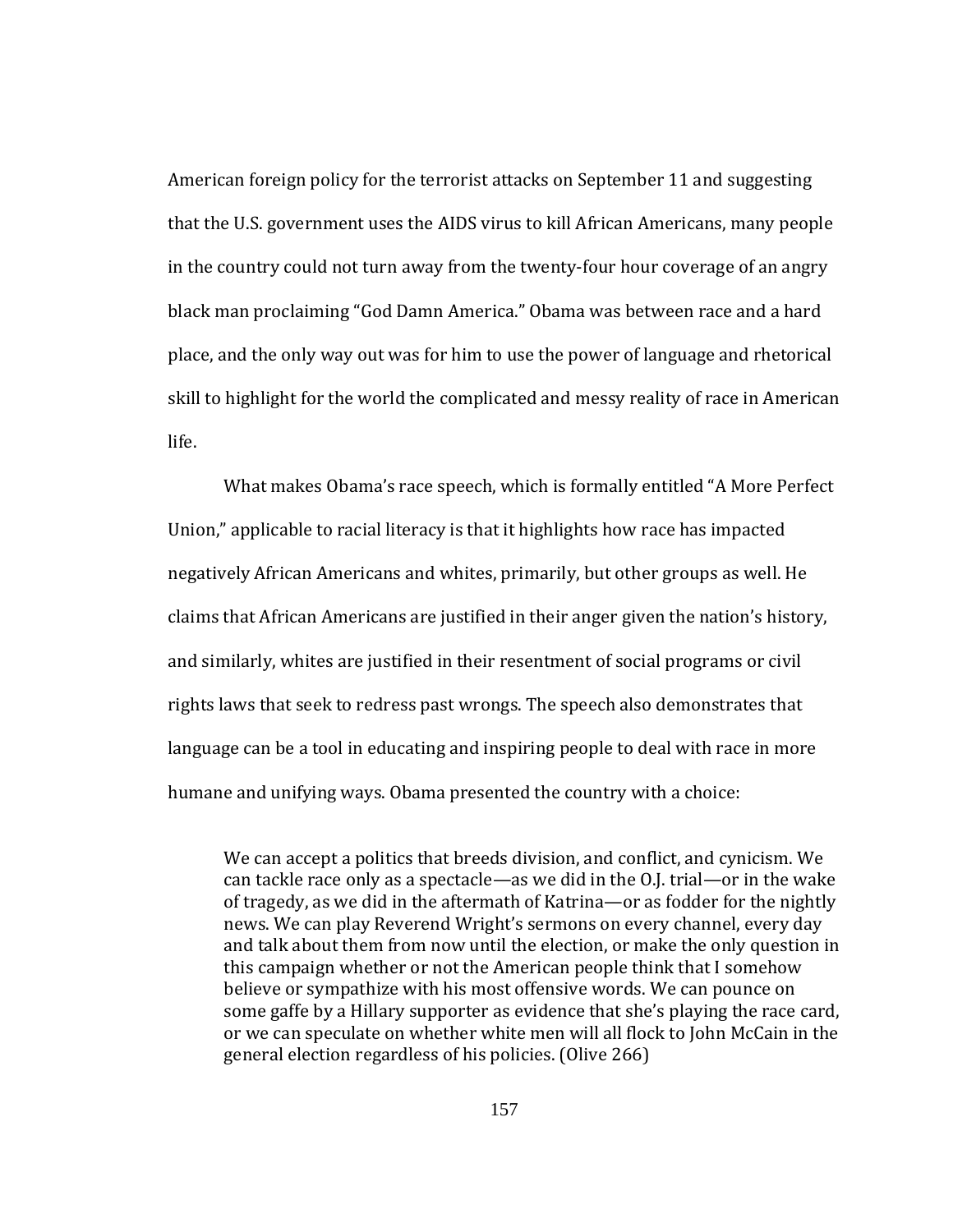The other choice, Obama concluded, is to talk about the systemic problems facing all people, regardless of color, such as failing schools, two international wars, corporate greed, and a broken healthcare system. To do so does not mean that Obama is avoiding race. In fact, he says that the country is in a "racial stalemate" because we have not been able "to move beyond our racial divisions" and "old racial wounds" (264). In short, everyone must be willing to see past the anger, the hurt, the resentment, and the fear, in order to form a more perfect union based in racial reconciliation and equality.

 Admittedly, Obama's race speech does not deconstruct race at its core, but it does move us closer to deconstructing how we have been dealing with race—in sound bytes, sensationalized media spectacles, and emotional outbursts. It also points to the fact that we all are implicated in the maintenance of this race circus, and if we keep doing what we are doing, then we will never make any progress.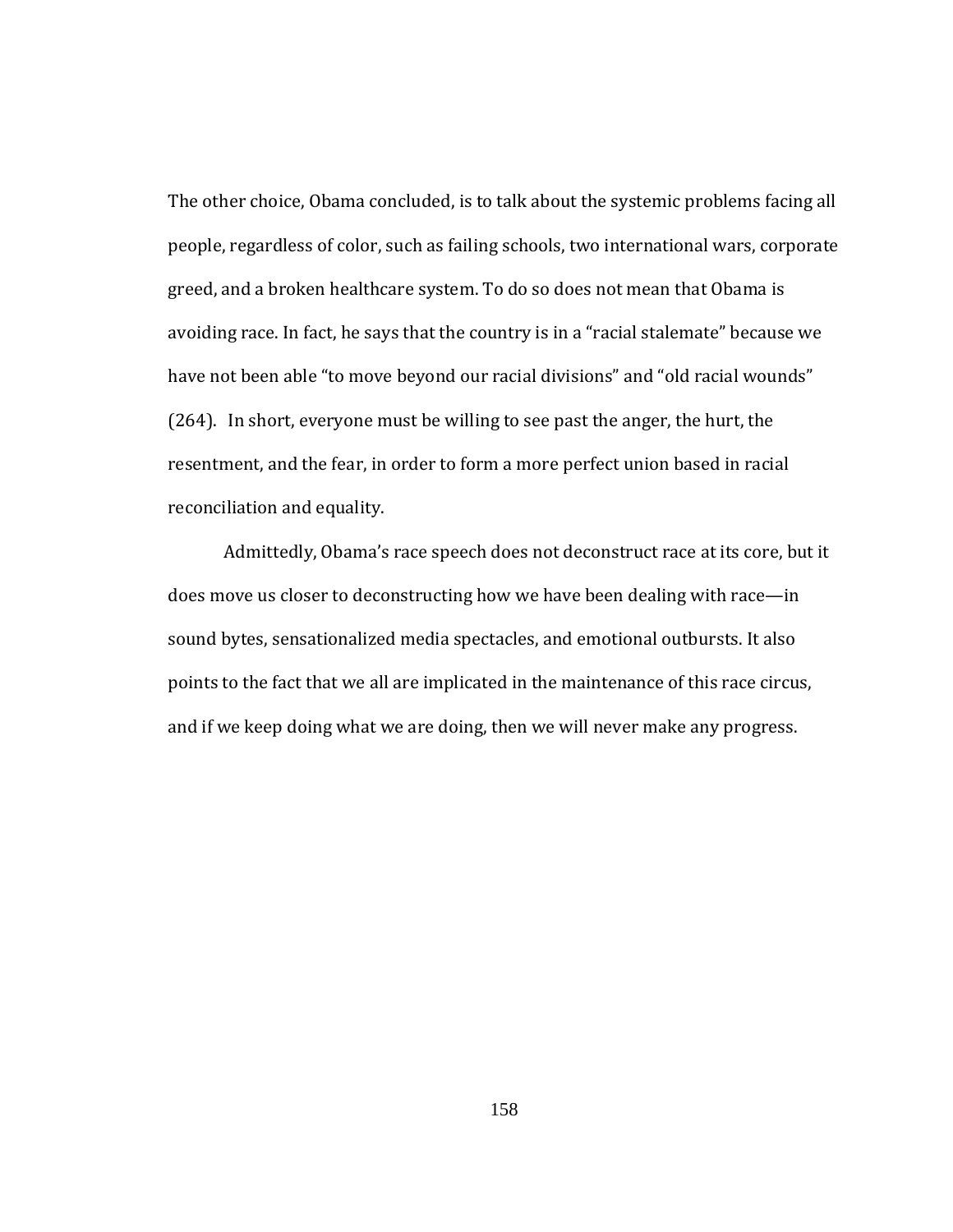# CHAPTER V

# CONCLUSION: RHETORIC AND COMPOSITION STUDIES, RACE(ING) TOWARD THE FUTURE

My argument in this project has been that rhetoric and composition studies is in a racial stalemate or a crisis when it comes to theorizing and teaching about race. This project has focused primarily on the discursive because this component of race has not been explored as it should be. As a rhetoric and composition scholar, I would like the field to move beyond racial liberalism by focusing on racial literacy. In doing so, we address race head‐on from a discursive standpoint. This does not mean that we view race as language *only*, as if we need to banish certain words from our vocabulary in order to rid society of racism. On the contrary, under racial liberalism *race* and *racism* operate as "devil terms," as defined by Richard Weaver (212), and so we rarely talk about them with any critical clarity. The field has been focused more so on the social and psychological: how do students get along in the classroom, what racially inflammatory statement is in the media spotlight, or what tragedy prompts a quick and surface response to racism, thus, it has not fully interrogated the discursive. Precisely then, we do not need to banish words; we need to speak, read, write, and deconstruct them. To embrace a racial literacy paradigm in the field requires theorizing and teaching about race as a discursive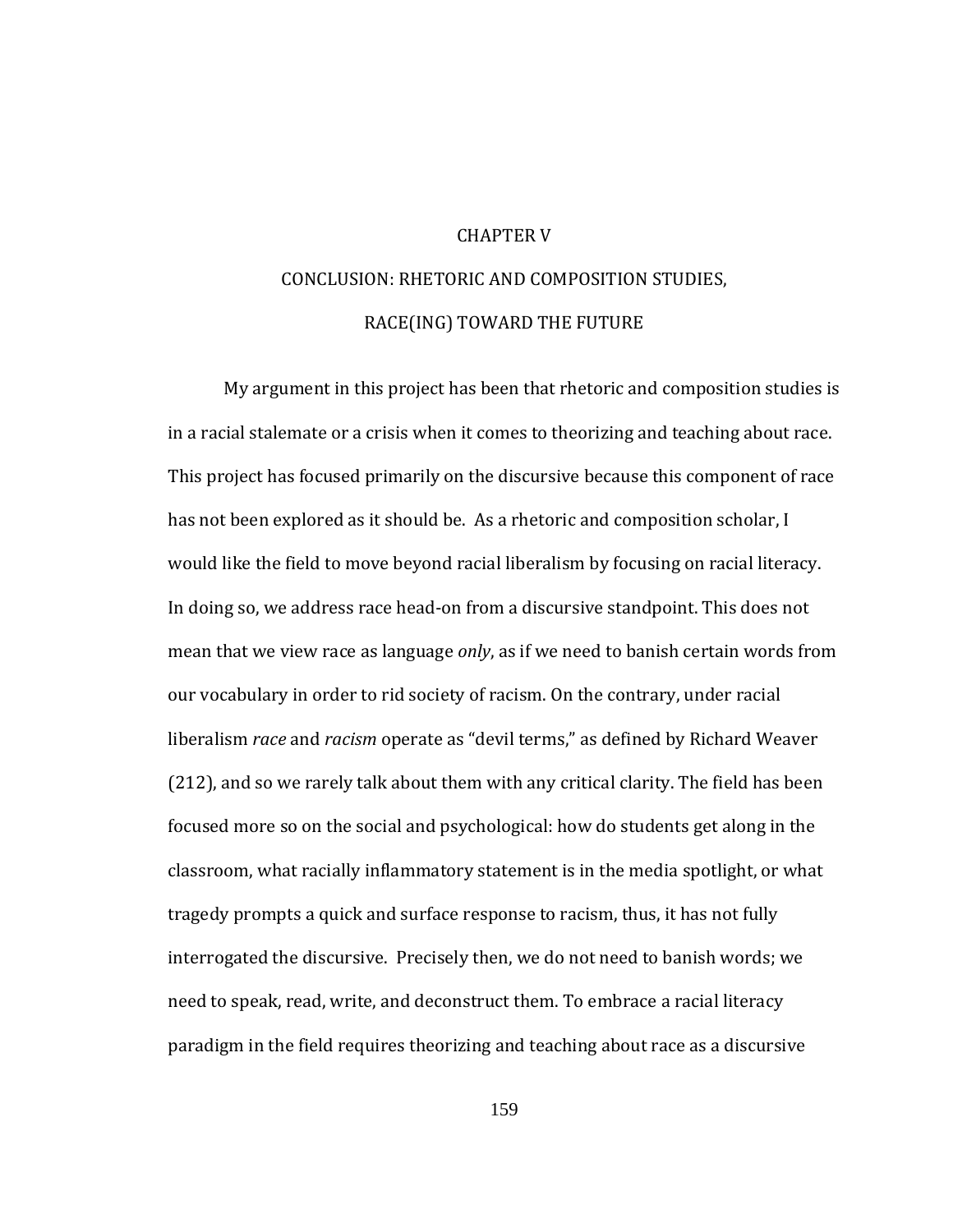system, not as individual words people use or as individual attitudes or behaviors, although racial literacy does attend to how race and racism impact subject formation. To embrace racial literacy would mean the field would need to evaluate the knowledge it constructs about race in professional settings, in student textbooks, and in rhetoric and composition programs.

# **Grounding Racial Literacy in the Field**

My hope with this project is that it will spark additional scholarship and teaching about racial literacy in the field. More importantly, though, I believe the field should work towards grounding racial literacy praxis on a large scale, thus meeting the challenge to face race head‐on by examining how it functions as a term, concept, and ideology and how the racial landscape of the field reveals adherence to racial liberalism. We can ground racial literacy in the field by 1) looking to critical race theory and scholars who are transforming theory and practice in the study of law; 2) re-orienting the field with linguistics; 3) producing student and scholarly texts attentive to racial literacy theory; and 4) confronting white fear.

# *C Race Theory ritical*

 Critical race theory (CRT) is influencing disciplines outside of legal studies, and as a result, it is tempting for rhetoric and composition scholars to incorporate CRT into their theory and teaching given the lack of critical theory about race within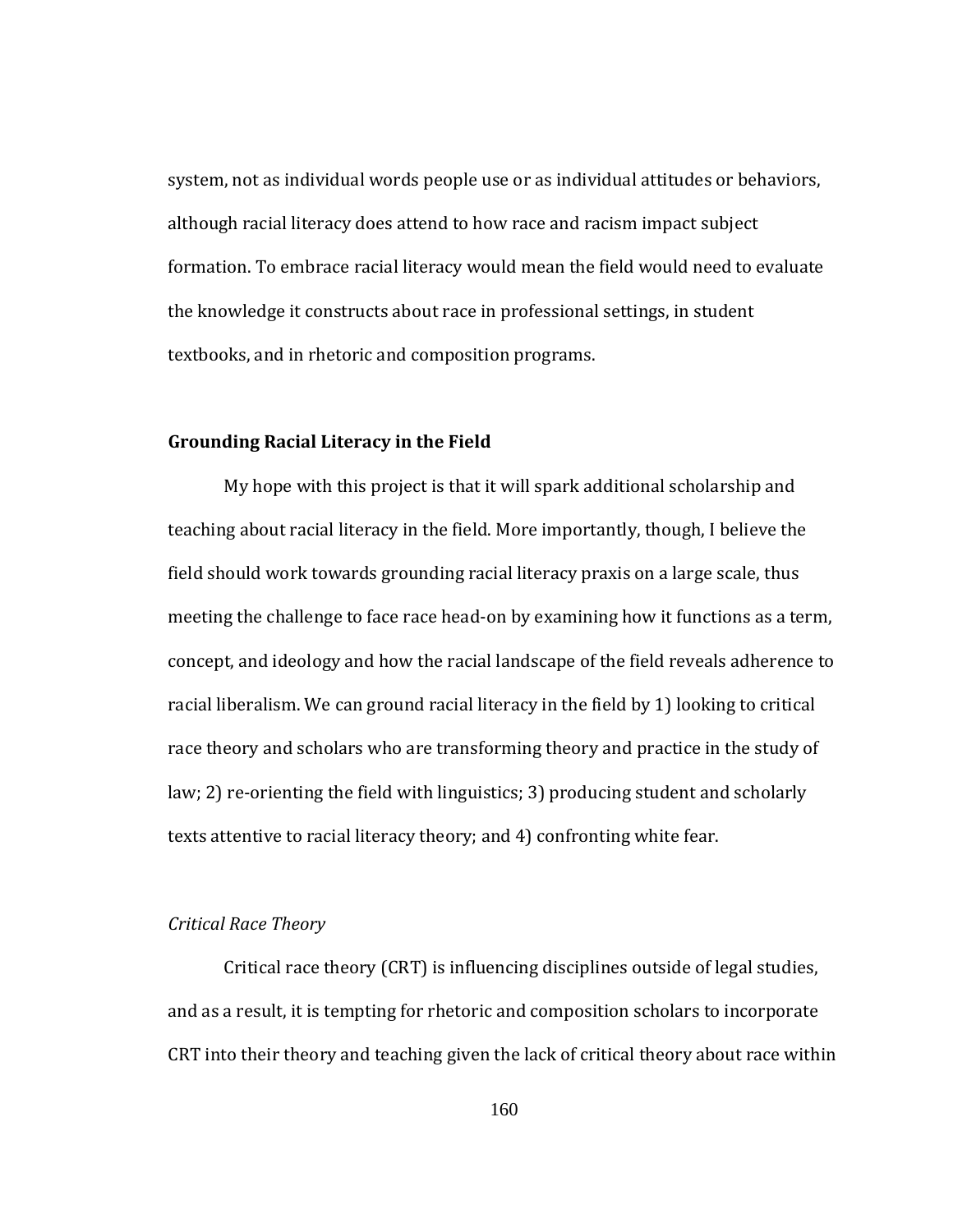scholars its clearly defined tenets and the story of how CRT came to be. rhetoric and composition studies. I admit that I was drawn to CRT when I was searching for critical race analysis to use in the classroom. Critical race theory offers

Critical race theory begins the process of understanding racial formation in legal discourse and legal practice. In the late 1980s a group of Harvard Law students, dismayed with the conservative and liberal agendas that maintained the racial status quo, began reading, writing, and organizing about race, racism, and the law. In *Critical Race Theory: An Introduction*, legal scholars Richard Delgado and Jean make clear that CRT is an outgrowth and response to Critical Legal Studies (CLS) and civil rights rhetoric and "questions the very foundations of liberal order, including equality theory, legal reasoning, Enlightenment rationalism, and neutral principles of constitutional law" (3). Delgado and Stefancic list basic tenets of CRT. First, CRT subscribes to the belief that racism is "normal science"; in other words, it is an ordinary function of the day for most people of color in the United States. Second, CRT uses the terms "interest convergence" or "material determinism" to explain how "our system of white‐over‐color ascendancy serves important purposes, both psychic and material" (7). What this means is that certain groups benefit from racism, and as such, have little interest in dismantling a racist system. Third, CRT relies on the social construction thesis of race: "Not objective, inherent, or fixed, [race and races] correspond to no biological or genetic reality; rather, races are categories that society invents, manipulates, or retires when convenient" (7).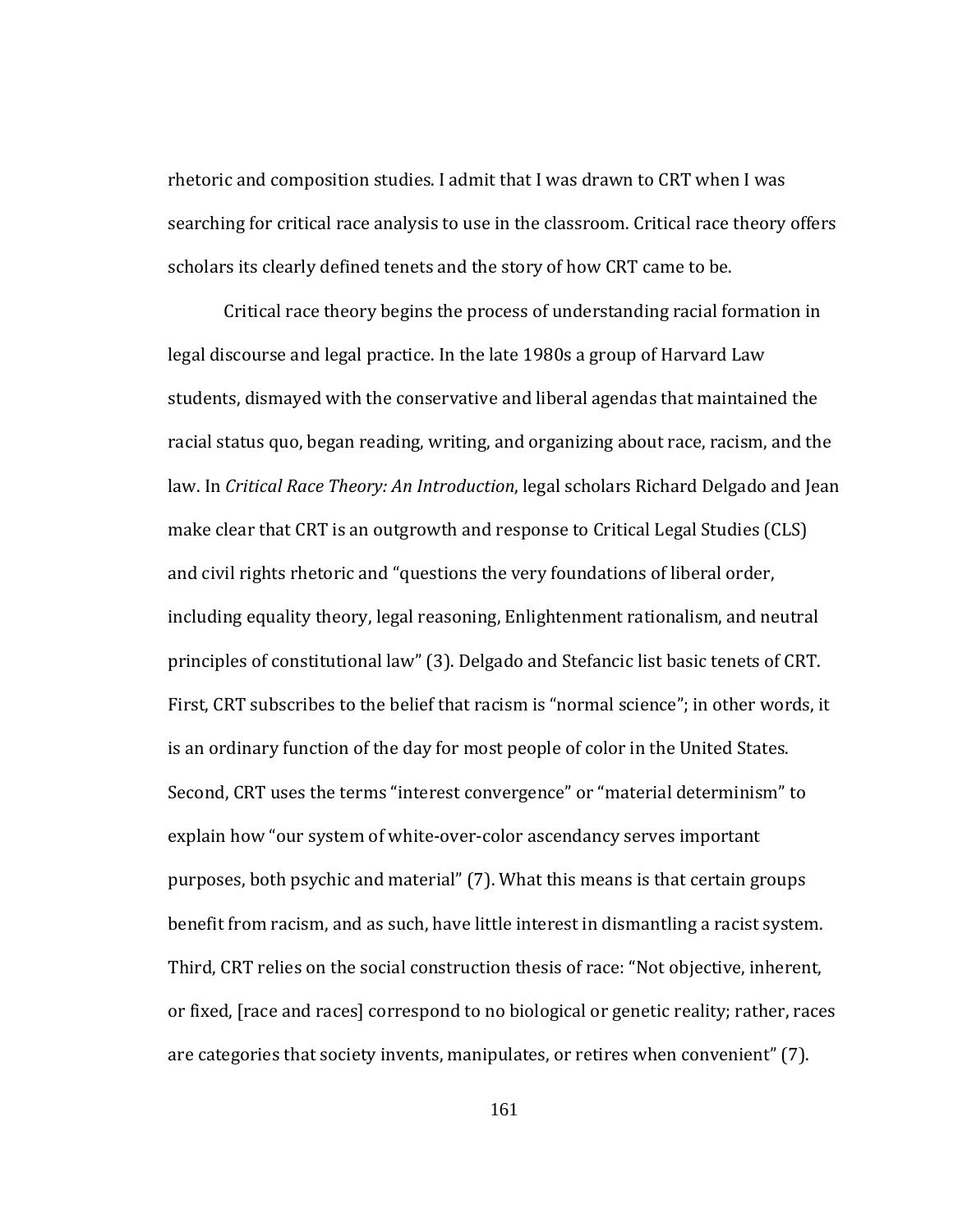Fourth, CRT addresses the phenomena of "differential racialization," wherein "dominant society racializes different minority groups at different times, in response to shifting needs such as the labor market" (8). The themes of "intersectionality" and "anti‐essentialism" constitute the fifth tenet of CRT. In short, although no group (for example Latinos) can be bottled into a single, natural essence, persons with similar gender, class, and ethnic backgrounds may experience similar intersectional, overlapping oppressions. In the sixth and final tenet, CRT employs "legal storytelling" to disrupt the "law's master narratives" with the unique voices and experiences of color. Delgado and Stefancic acknowledge that the "voice‐ of‐color" thesis appears essentialistic. Nevertheless, given the collective nature of racism and various people's experiences with oppression, voices of color have unique perspectives that should inform legal matters (6‐9).

race and racism are a part of the fabric of legal discourse and practice. From these tenets, CRT scholars have begun to write and to practice law in such a way as to bring about change in legal discourse and the legal system. In analyzing the ways race and racism function in court cases, legal briefs, legal curricula, etc., they have begun to deconstruct the myth of a colorblind legal system and of liberal claims to incremental civil rights legislation. What is important is the fact that these scholars decided to push the field to acknowledge and to analyze how

Rhetoric and composition studies could analyze each tenet of CRT in such a way to make them relevant and practical to our field, and I believe they are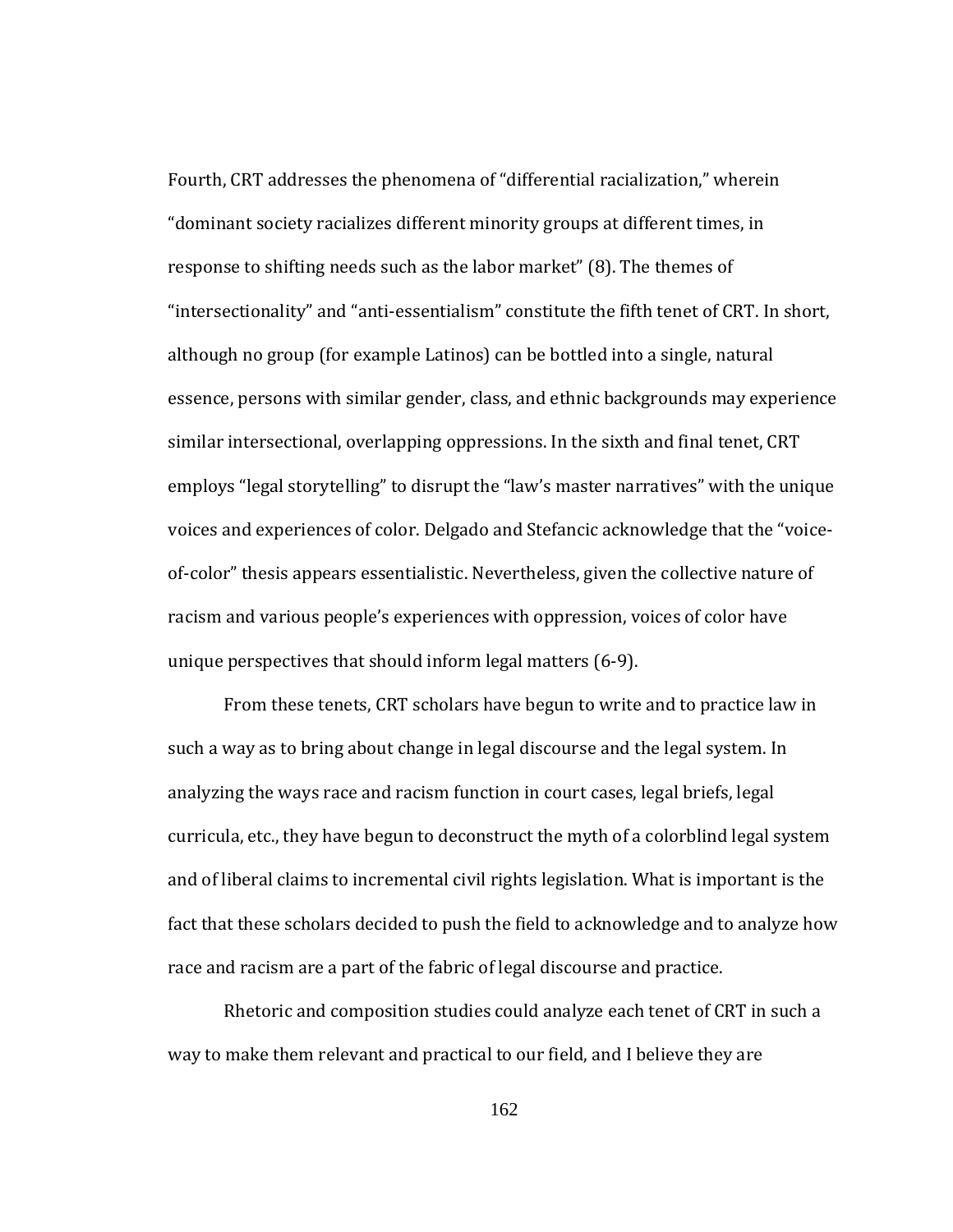applicable. Nevertheless, a more sustainable approach to critical race analysis in the field would come through racial literacy because racial literacy, as I propose, emphasizes the field's foundations of language formation and production. Whereas CRT examines racism within legal discourse, racial literacy examines race and racism as discourse, which then leads to how the law constructs race. For example, the Naturalization Act of 1790 clearly stipulated that U.S. citizenship could only be granted to "free white persons" and of "good moral character," which began the process of forming race as a discourse, not only based on skin color and character but also on nationhood. Racial literacy requires that we understand how the terms *race* and *racism* named and categorized people and, subsequently, how terms such as *American* and *patriotic* also carry racial connotations that include and exclude people. To be clear, I do not promote racial literacy as an alternative to critical race theory but as an addition to it, specifically for the field of rhetoric and composition studies.

## *tics Linguis*

To ground racial literacy within rhetoric and composition studies similar to the way CRT is grounded in legal studies, I recommend that the field re‐orientate itself with linguistics, which will not only offer new insights into the structural power of language but also give instructors additional avenues for discussing grammar. Linguistics, as Sue Hum determines, became subordinated to the writing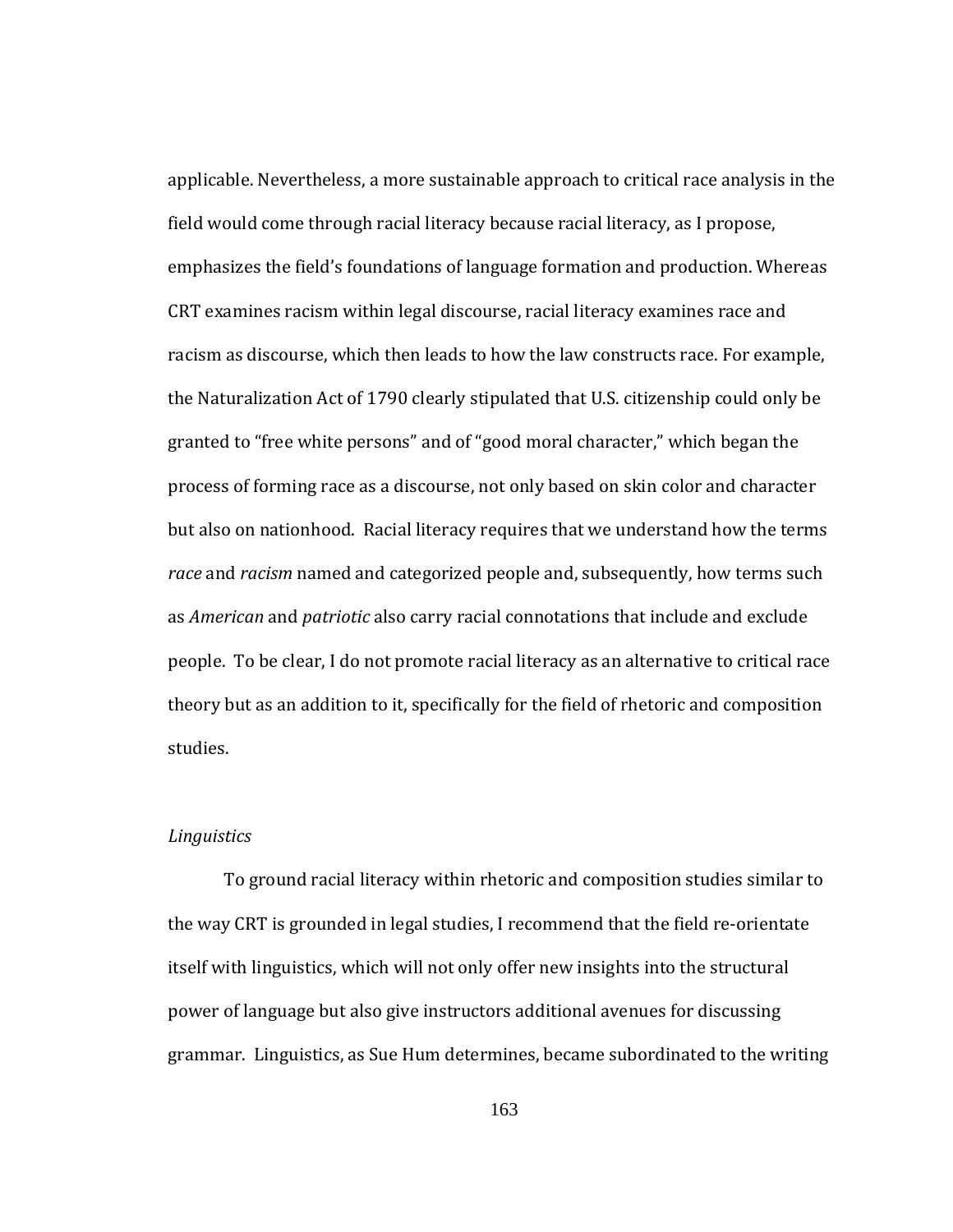r hetoric and composition studies. process in the 1970s (31). The field began to talk more of the stages of writing development, the construction of knowledge through collaboration, and the importance of peer review. Many instructors found that grammar worksheets and drills did little to improve student writing or an understanding of grammar. As a result, linguistics, in the form of structural units at the sentence level, punctuation, and sentence combining, rested solely within the revision stage of the writing process (31‐38). This approach to linguistics or grammar in the classroom was the one I was educated in, and, as a result, I employ it in my classrooms because I have found that student anxiety over grammar hinders their creativity and ability to generate writing, regardless of its attention to Standard English grammar rules. Nevertheless, there is a part of linguistics that the field should re‐evaluate, and that deals with how language functions in society, otherwise known as sociolinguistics. I suggest beginning a scholarly dialogue about language, power, and societal institutions, such as the academy, which can provide an avenue into discussions about how institutions or systems are comprised of units just as essays, paragraphs, sentences, and words are comprised of units. To follow, we can examine how the word *race* functions within a larger linguistic system but also as a discursive system itself. This approach, I believe, has the potential to make studying grammar, language, and race more relevant to students' lives and more relevant to the field of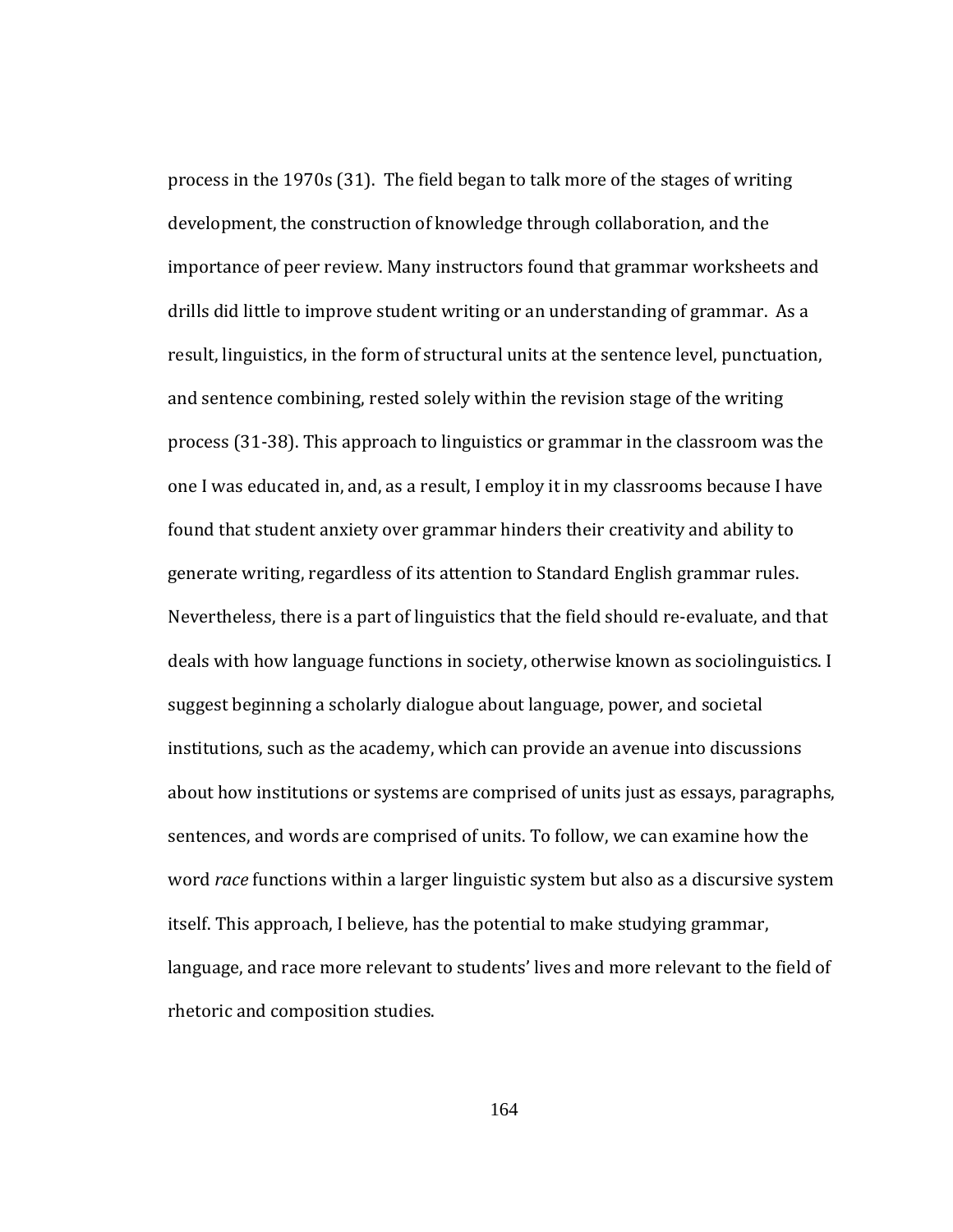### *Textbooks and Training*

Furthermore, rhetoric and composition studies must re‐imagine what a student textbook looks like and what teacher training entails. This re‐orientation to linguistics will certainly prompt the field to search for readings more closely tied to language and literacy issues. Editors will hopefully frame their arguments about the texts and readings within a racial literacy paradigm that problematizes racial liberalism. The shift to racial literacy also requires educating and training instructors in the new praxis. As a graduate teaching assistant, I had the opportunity to speak to incoming teaching assistants about my research and to provide strategies for them to teach the all‐freshman read text *Ellen Foster* by Kaye Gibbons. What I realized as I outlined my argument for racial literacy and how to teach it in a freshman composition classroom was that many white instructors resort to racial liberalism because they feel uncomfortable teaching about race out of fear that something might go wrong in the class or that racism will be revealed. A white instructor asked me, "Who am I to talk about race, because I am this white guy?" I instructed the all‐white crowd that whiteness has privileges, one of which is an assumed neutrality when it comes to racial issues. For the most part, white instructors can talk about race without the immediate assumption that a white person has ulterior motives or is playing the race card. Because whiteness is assumed to be the norm and objective, then white teachers can and should seize its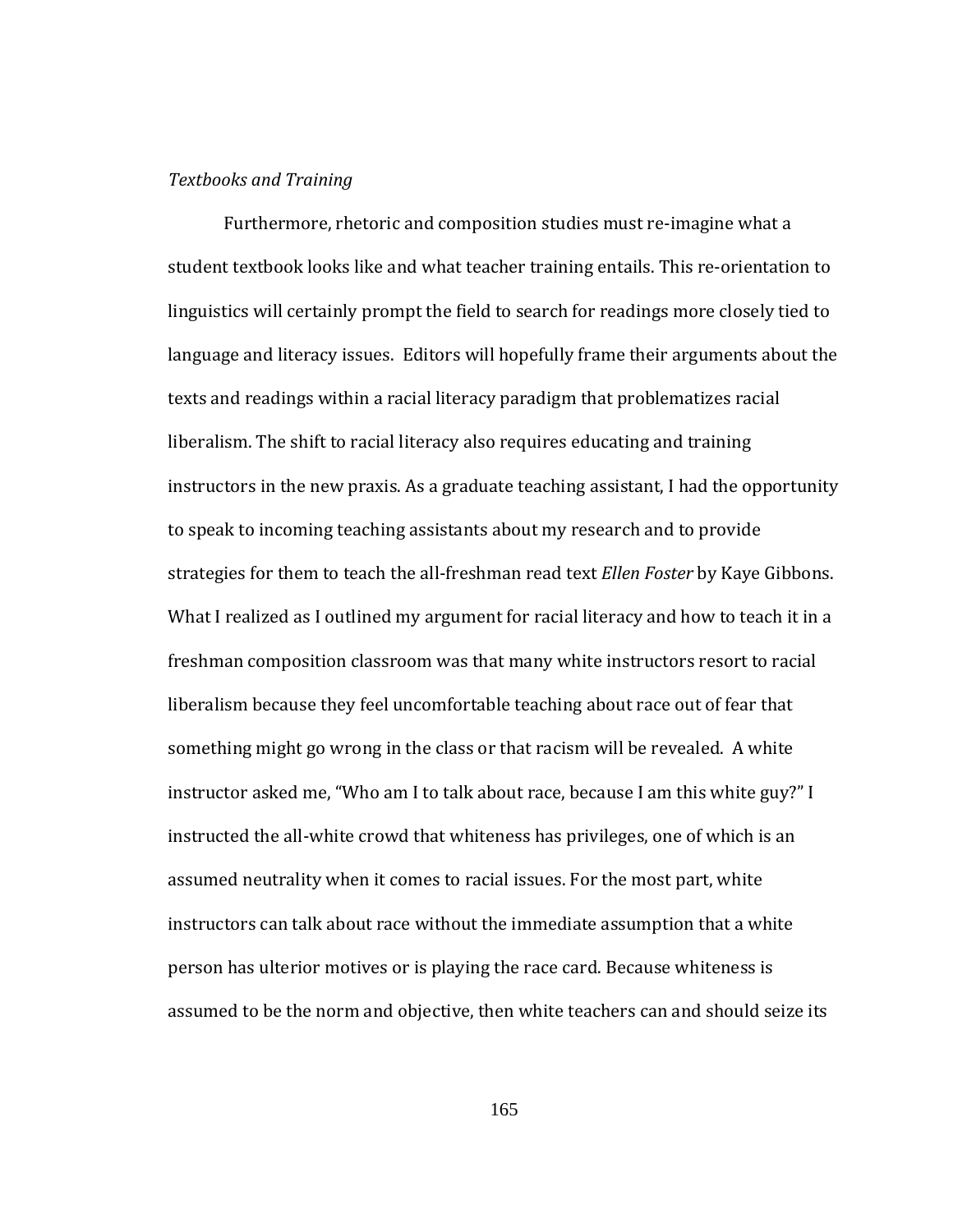power, in this instance, to speak about the unspeakable and to teach about the unteachable.

I do not suggest that racial literacy will alleviate angst. What it does for me, however, as an African‐American woman who does not carry the privilege to walk into a classroom with a presumed neutrality about race, is it gives me a place to begin the shifts to focus off individual students and, hopefully, off of me as the instructor, at least momentarily throughout the semester, so students can focus on language and the power race carries through race. This racial literacy awareness should be a part of teacher training.

## *White* Fear

Finally, the field must address white fear. Student resistance and disruptions in the classroom are understandable fears for instructors dealing with race issues. I, too, have been fearful of teaching about race. White fear is something different. Although individuals can have white fear, it is more powerful than the individual. It is institutional and systemic in society. It operates at a subconscious and ideological level just as white privilege and feelings of supremacy do. In *The Heart of Whiteness: Confronting Race, Racism, and White Privilege*, Robert Jensen outlines four White fears: learning that what one has is unearned; losing the material things one owns as societal systems become more just; being dominated by non‐white people; and being seen as someone who actually believes in or practices racism (53‐55).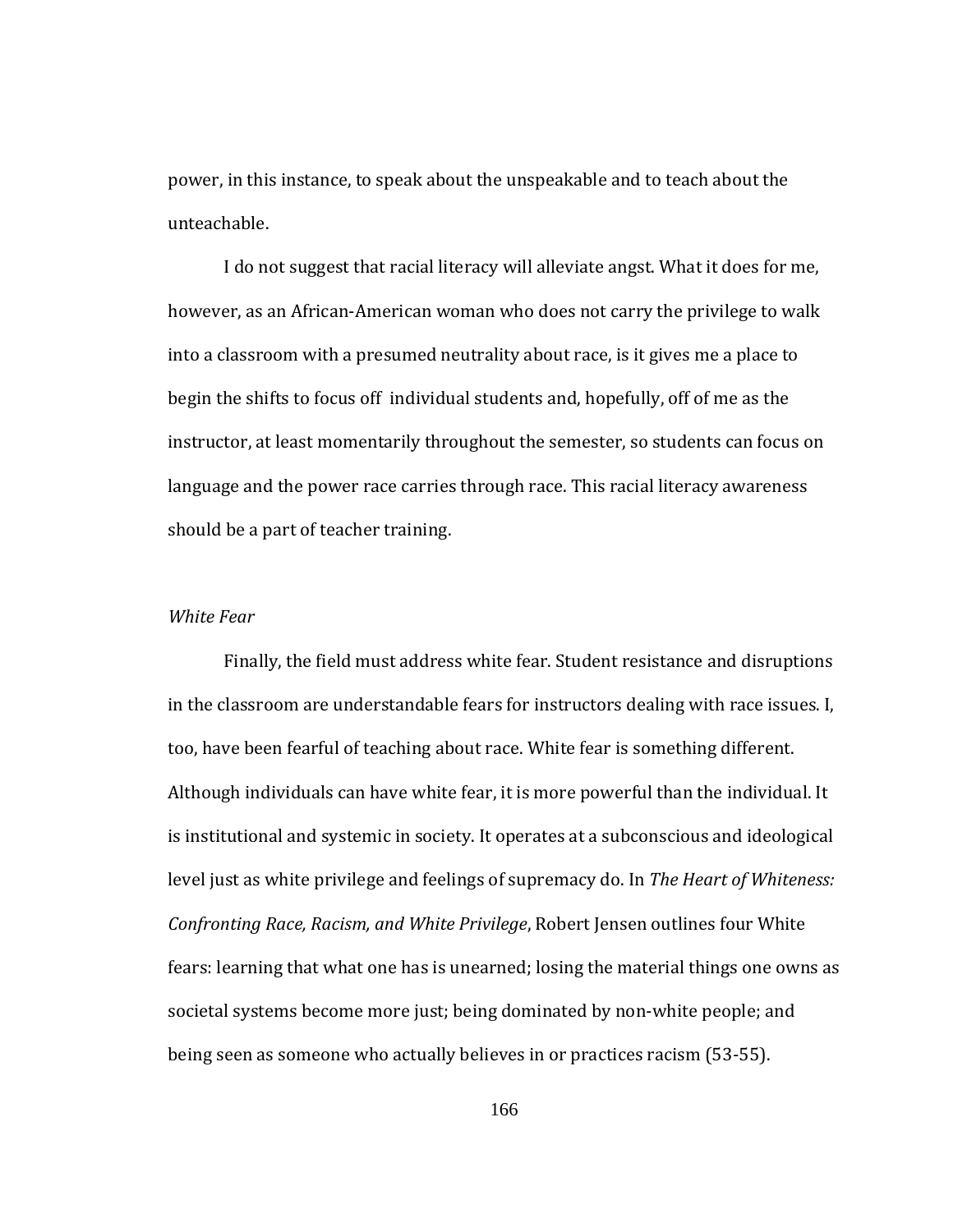theory and pedagogy. What does it mean for rhetoric and composition studies and individual instructors to confront these white fears? It might mean producing scholarship and student textbooks that reveal the Racial Contract and deconstruct race at the discursive level. It might mean acknowledging that white scholars have unearned material benefits. It should mean making bold changes at the national and departmental levels when it comes to racial representation, scholarship, faculty jobs, grant money, etc. I conclude this section with an example that summarizes the fears and how racial liberalism can mask as racial literacy or critical race awareness. Gary Olson in "Working with Difference: Critical Race Studies and the Teaching of Composition," argues that the field has yet to integrate critical race analysis into its

As a preface to his analysis of critical race studies and its relevance to composition, Olson describes how the U.S. population is becoming more and more diverse, thus altering the predominantly white and middle class higher education population. "Even a cursory glance at composition scholarship, however, indicates that writing instructors and writing program directors are not well equipped to cope, both pedagogically and administratively, with the influx of students of color," asserts Olson (209). Olson suggests composition scholars and instructors turn to critical race theory for advice. What Olson is saying is important, but I also want to focus on what he is not saying, what is in the background of his argument. He paints a picture of college classrooms, once filled with white middle‐class students and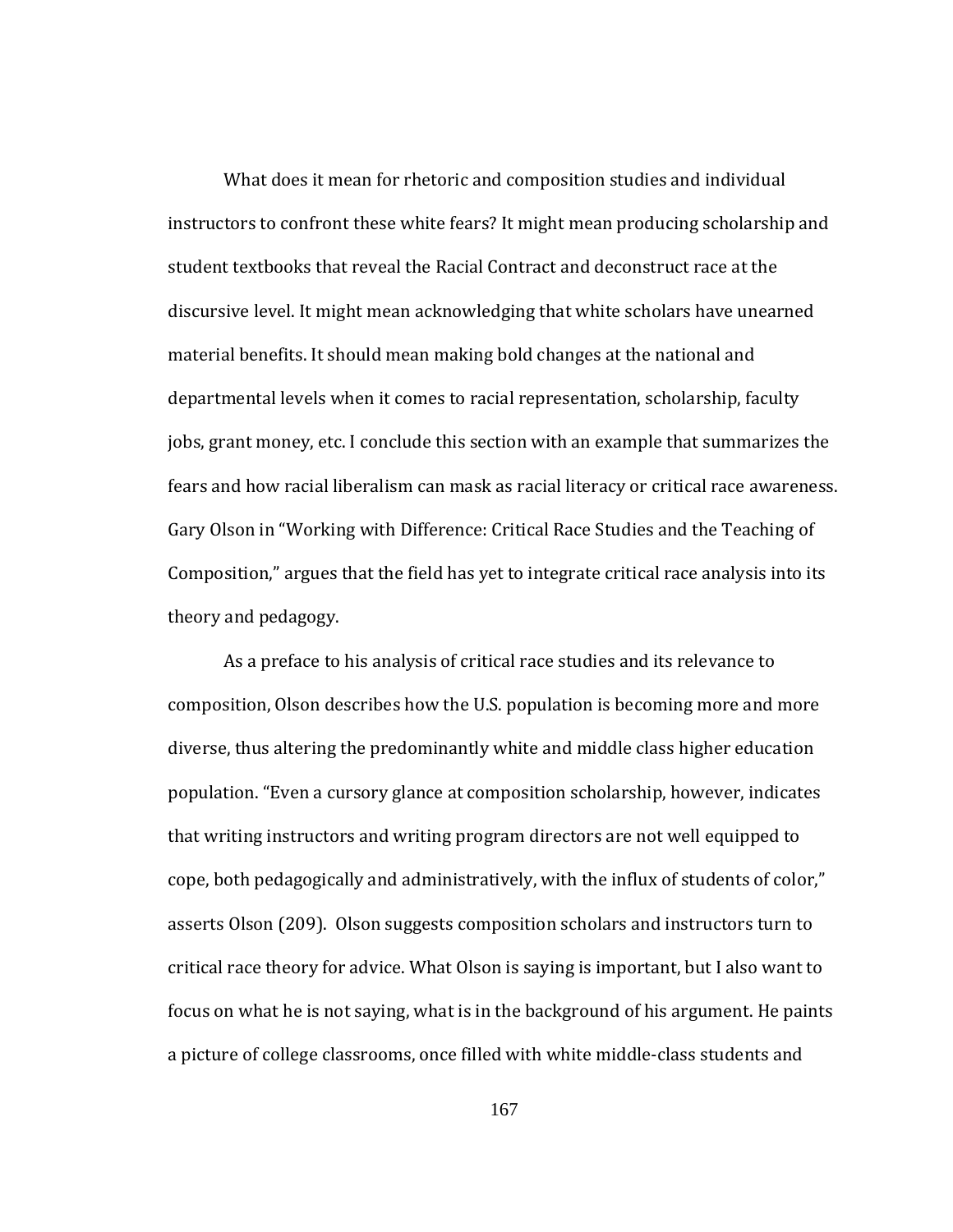instructors, now changing as a result of "record numbers of minorities and international students enrolling in college" (209). As Olson goes on to describe the demographic changes, the problem becomes clearer. His argument for CRT is in reaction to an influx of students of color and is laced in white fear. Olson cites *The Chronicle of Higher Education,* to make his point:

For example, from 1980 to 1999 the number of African Americans enrolled in college in the U.S. rose by half, the number of Native Americans almost doubled, the number of international students almost doubled, the number of Hispanics almost tripled. In contrast, the number of whites enrolled in college barely changed. (209)

to use my student's characterization of the "problem." Similar to newspaper and magazine headlines and primetime news specials that promote fear of white annihilation or a takeover by people of color, Olson insinuates that whites will be the minority before we know it. They may even become "extinct,"

Olson also claims, as do I, that rhetoric and composition studies is not "well equipped to cope" with the "influx" (209). The irony of the word "cope" deserves attention. Whereas Olson speaks of pedagogical and administrative lackings, the background noise speaks of emotional, even psychic hindrances. White fear leaps off the page, even amidst Olson's sincere call for anti‐racist composition studies. My interpretation of Olson's argument might seem unduly harsh. The point I am trying to make is not so much about Olson as it is about the power of race and language. Racism hides in language. White fear hides behind language. Racial liberalism masks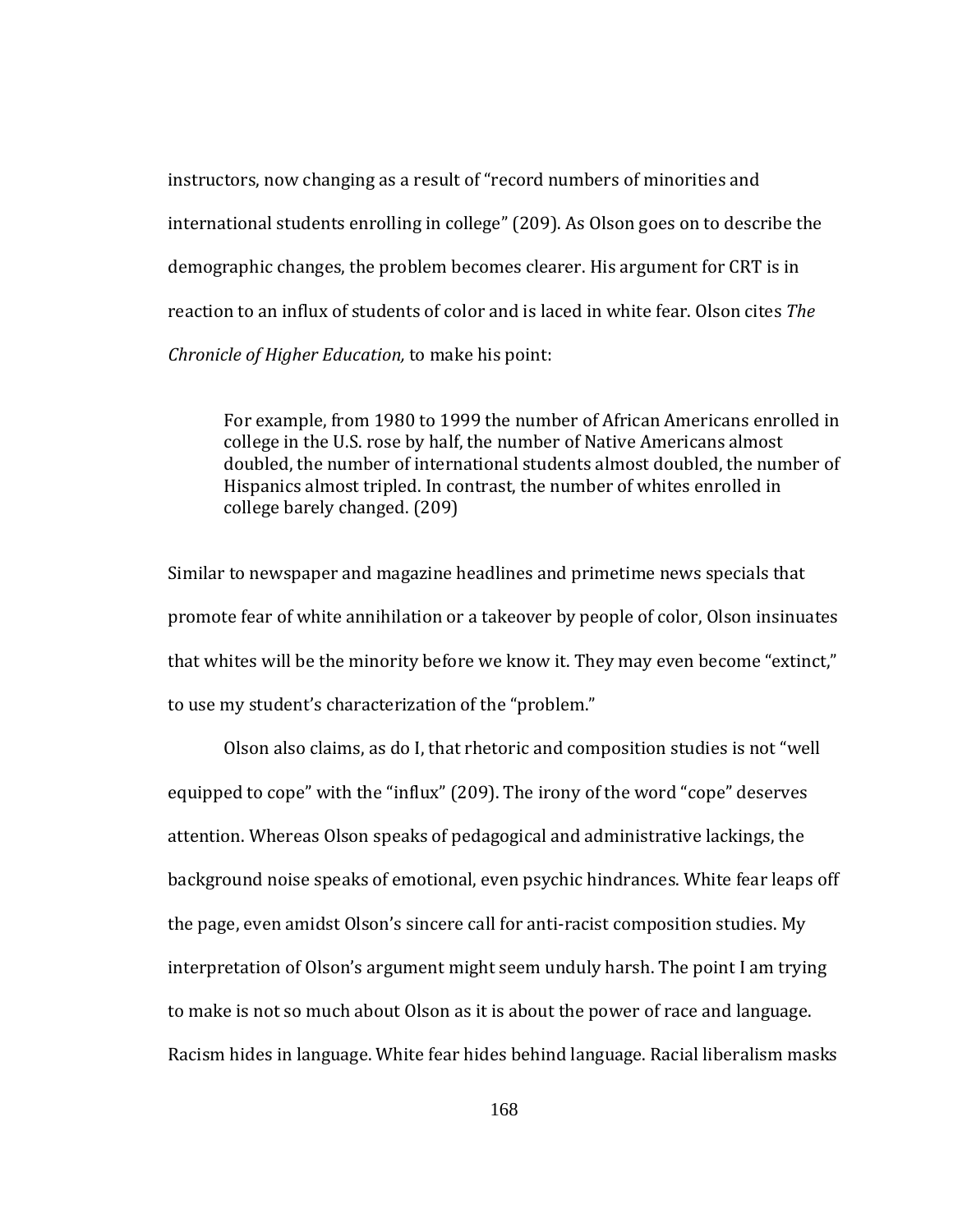as racial literacy. That is why it is critical to those in the field who want to face race head-on to look more closely at how race and racism operate as a language and in language. Even in our honest scholarly attempts to be critical race practitioners, we can reify race and racism. This process of forging new ground in teaching and scholarship is messy and requires continual reflection and revision that often reveals limitations for all of us.

# **Limitations and Possibilities of Racial Literacy**

 As with all theories and pedagogies, there are limitations. Here, I address the question of whether or not racial literacy is sufficient to deconstruct how race and other socially‐constructed oppressive structures and identities collide and, by extension, what the road blocks are to such praxis in the field. As an African‐ American woman, I do not and cannot separate race from gender; as a result, my interpretations of the world, and even this dissertation project, is filtered from this raced‐gendered perspective. It is also filtered through my middle‐class, Christian upbringing. And so, all of these elements that impact who I am shape the knowledge that I construct. Evelyn Brooks Higginbotham's explanation of race as a metalanguage further illustrates the point I make: "Since [race] speaks about and lends meaning to a host of terms and expressions, to myriad aspects of life that would otherwise fall outside the referential domain of race," we must examine it beyond the limited confines of race (255). She claims: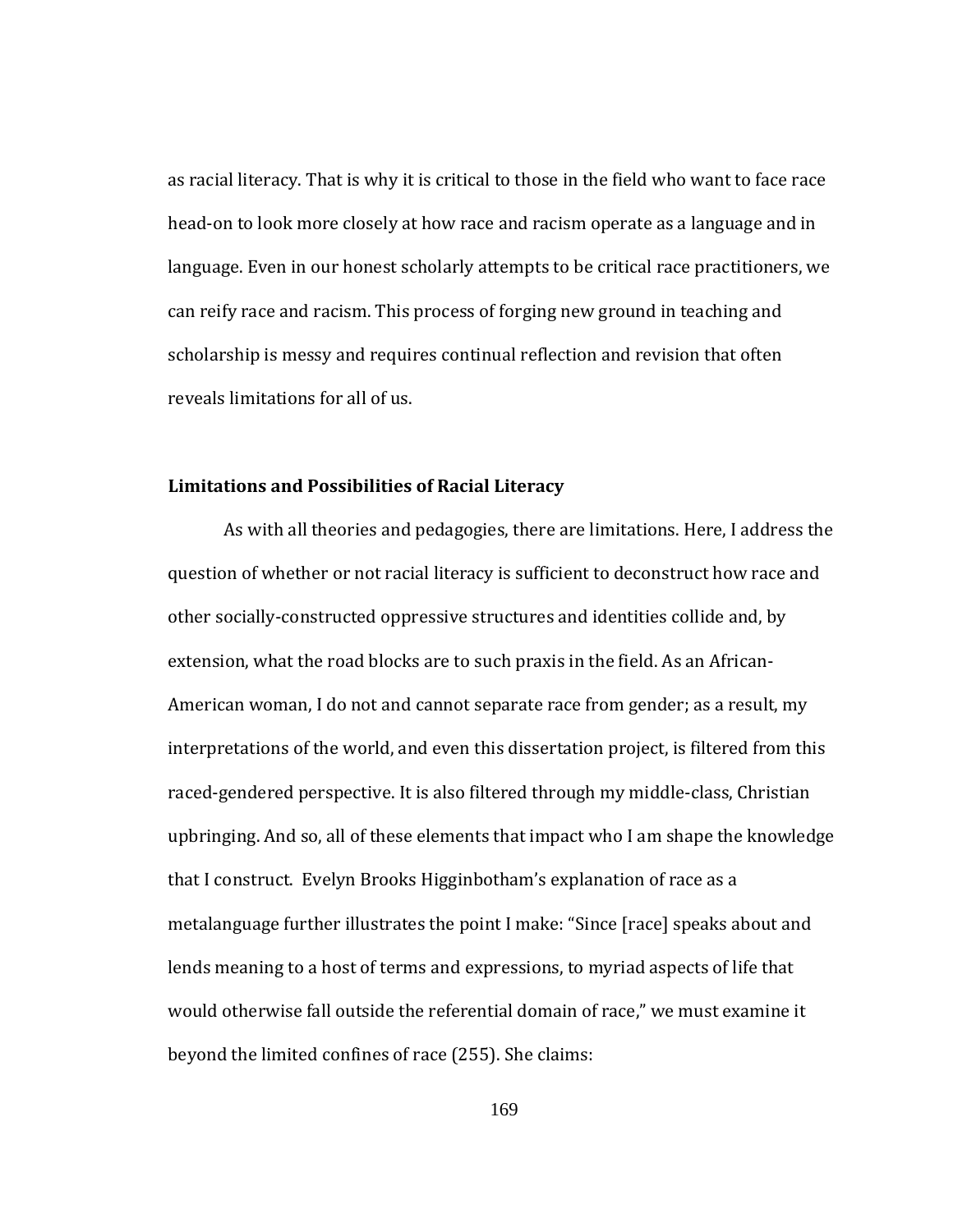[Race] makes hair 'good' or 'bad', speech patterns 'correct' or 'incorrect'. It is, in fact, the apparent overdeterminancy of race in Western culture, and particularly in the United States, that has permitted it to function as a metalanguage in its discursive representation and construction of social relations. Race not only tends to subsume other sets of social relations, namely gender and class, but it blurs and disguises, suppresses and negates its own complex interplay with the very social relations it envelops. It precludes unity with the same gender group but often appears to solidify people of opposing economic classes. Whether race is textually omitted or textually privileged, its totalizing effect in obscuring class and gender remains. (255)

What this means is that race, as I theorized in chapter 3, screens other aspects of our identity. Said differently, race, as a metalanguage, speaks or signifies over, on top of, and next to other social constructions like gender and class. It blurs, mystifies, and problematizes individual and collective subjectivity as well as institutional ideologies and practices. With this in mind, racial literacy should and can be implemented alongside gender literacy, sexual literacy, and the like. The question for future research becomes—not what does it mean to be literate in a racialized society—but what does it mean to be literate in an oppressive society? Even further we must ask, how does language operate not only to produce race and racism but also homophobia, classism, patriarchy, ablelism, etc.? How do terms such as *gay* or *man* signify? How do they operate as speech acts? How are people's lives chances limited or broadened in society based on how words are used? These questions of language and power, about the grammar of oppression, I believe, should be an integral part of the future of rhetoric and composition studies.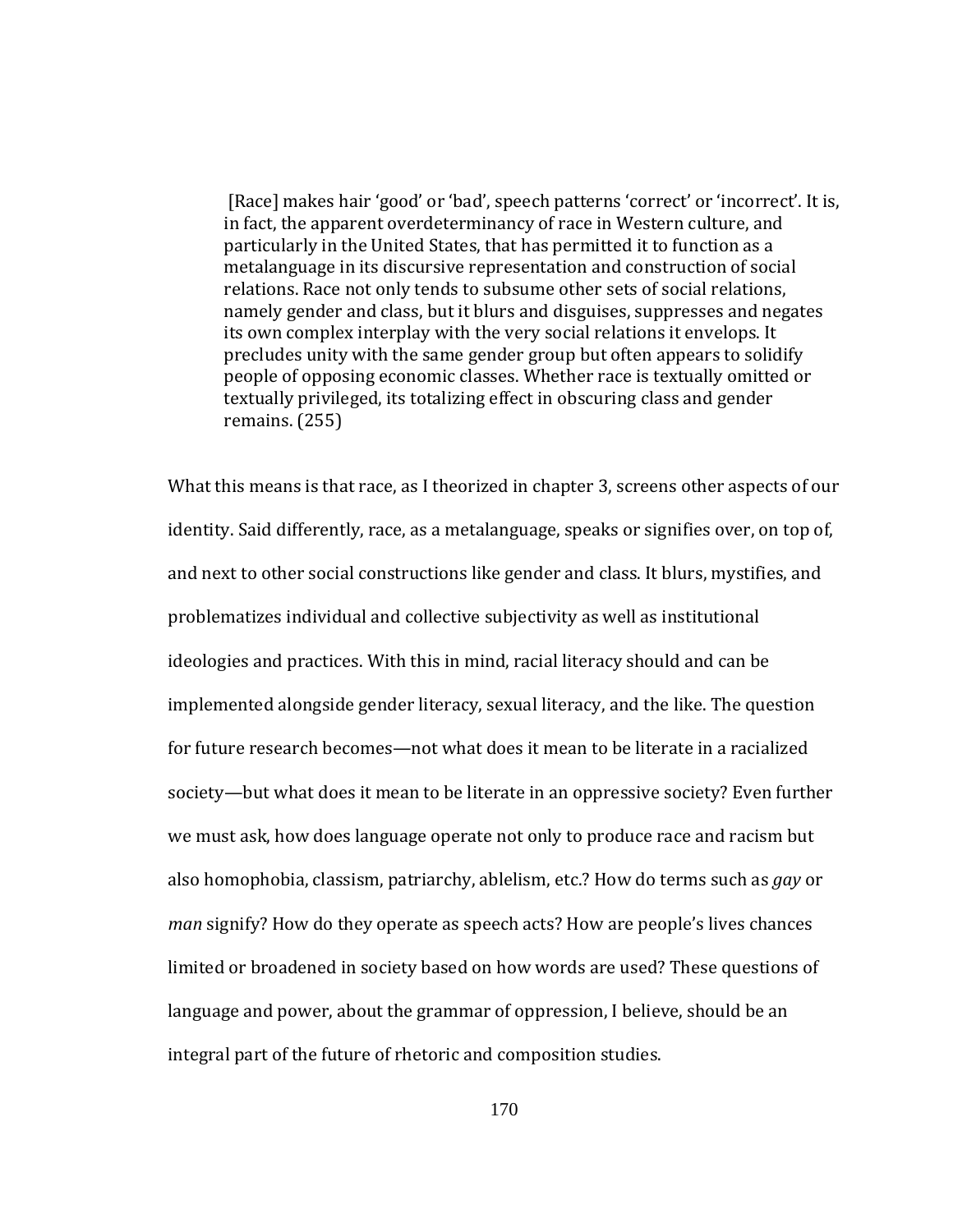I proposed three shifts in this project, beginning with shifting the rhetorical subject from the racialized individual to race as a discursive system. Shift number two requires transitioning from a theoretical paradigm of racial liberalism to one of racial literacy. Finally, shift three proposes a new racial literacy pedagogy that faces race head-on in the classroom. What all of these shifts require, however, is a field ready to tackle its complicity with white supremacy. This is another limitation. The field has to be ready to say it has signed the Racial Contract, as Charles Mills describes, a contract between whites to keep non‐white bodies and knowledge about race and racism hidden (18). The field has to be ready to confront the fear that comes with saying there is more to race and racism than we previously acknowledged. As language specialists, we should be willing to explore how we use language and how language uses us to perpetuate racism.

The disheartening part about all of this is that many people in marginalized positions do not believe, including myself, that those in power will come to this revelation on their own because they have too much to lose. Racial liberalism is profitable, be it textbook production, academic faculty positions, funding for diversity and inclusion training, and so on. With this in mind, Jacqueline Jones Royster advises that merely constructing new knowledge (racial literacy knowledge, for example) is not enough to change a system that is profitable on many levels: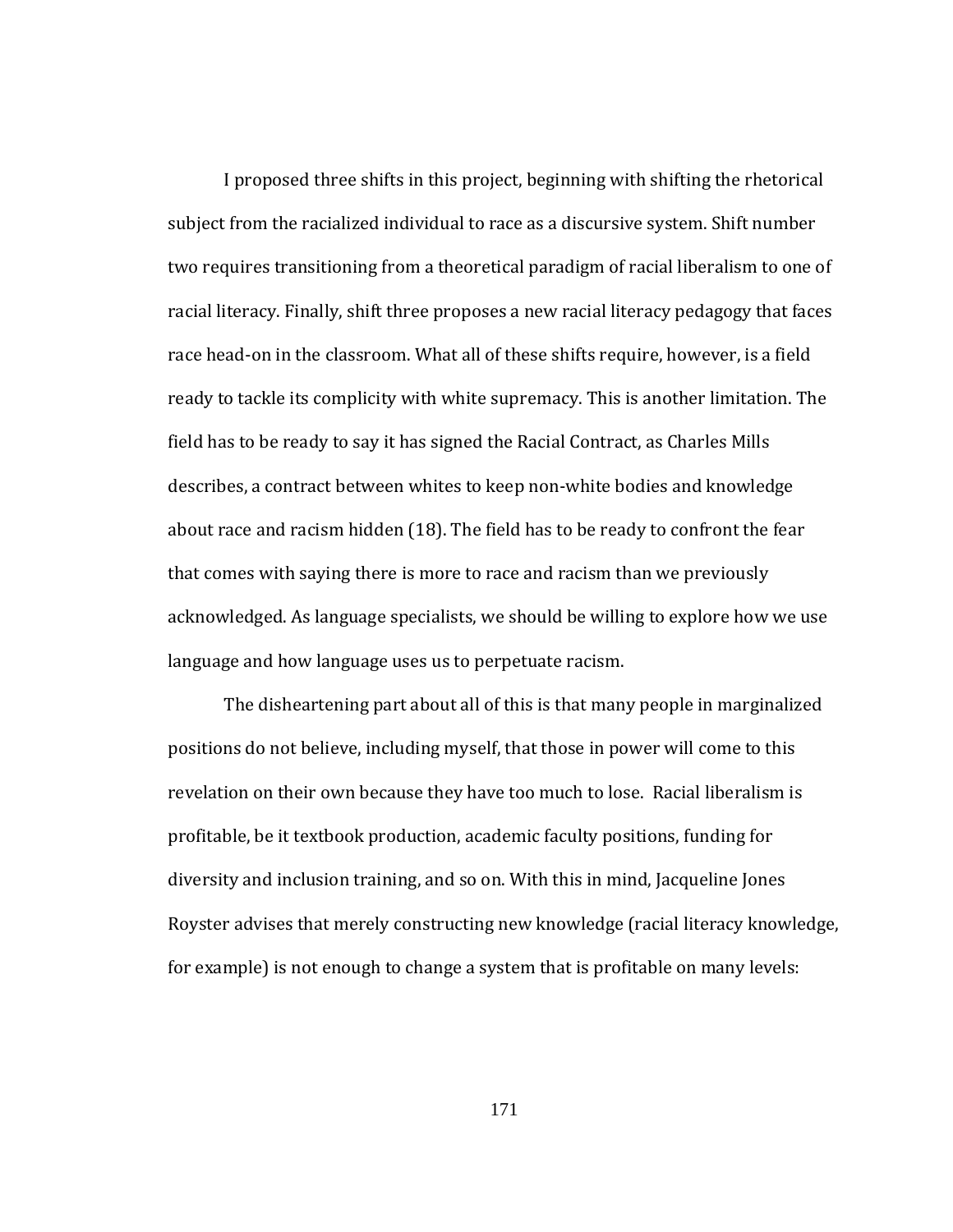Merely constructing knowledge seems insufficient to change in systemic ways the social hierarchies that have shaped meaning and value. Interpretive communities have to be persuaded, not just to notice that there is something more or different to know, but actually to incorporate the knowledge in their thinking and use it meaningfully in sense‐making enterprises. . . . We must look at knowledge-making as a process of persuasion. We must persuade people to believe the new knowledge. (164-65)

Royster's insistence on knowledge‐making as persuasion increases the burden of racial literacy advocates within the field. Not only must we deal with the risks of producing "unsanctioned, counter‐discourses, [and] alternative engagements" (150), (risks can include not getting published or not receiving tenure), but we must also persuade those who have used knowledge and power to exclude and to mask, now to include and to reveal. As an African-American instructor who tries to get my students to understand why such knowledge is hidden and neglected, why their stories are not told, or why we rarely have serious, critical discussions about the power of language and the power of race, I have come to the conclusion that what I am really saying to my students is that those neglected people, bodies, stories, and words, are not valuable enough to be knowledge. If, as Royster argues, we must be persuaded of new knowledge, then we also must be persuaded of another human's value. In other words, it is important to understand how the language of race was used to construct society, to privilege certain people, and to enslave, remove, and even kill other people. This new knowledge should be valuable because these people are valuable. Unfortunately, given the history of race and racism in the U.S., mere persuasion through language did not accomplish the systemic, institutionally‐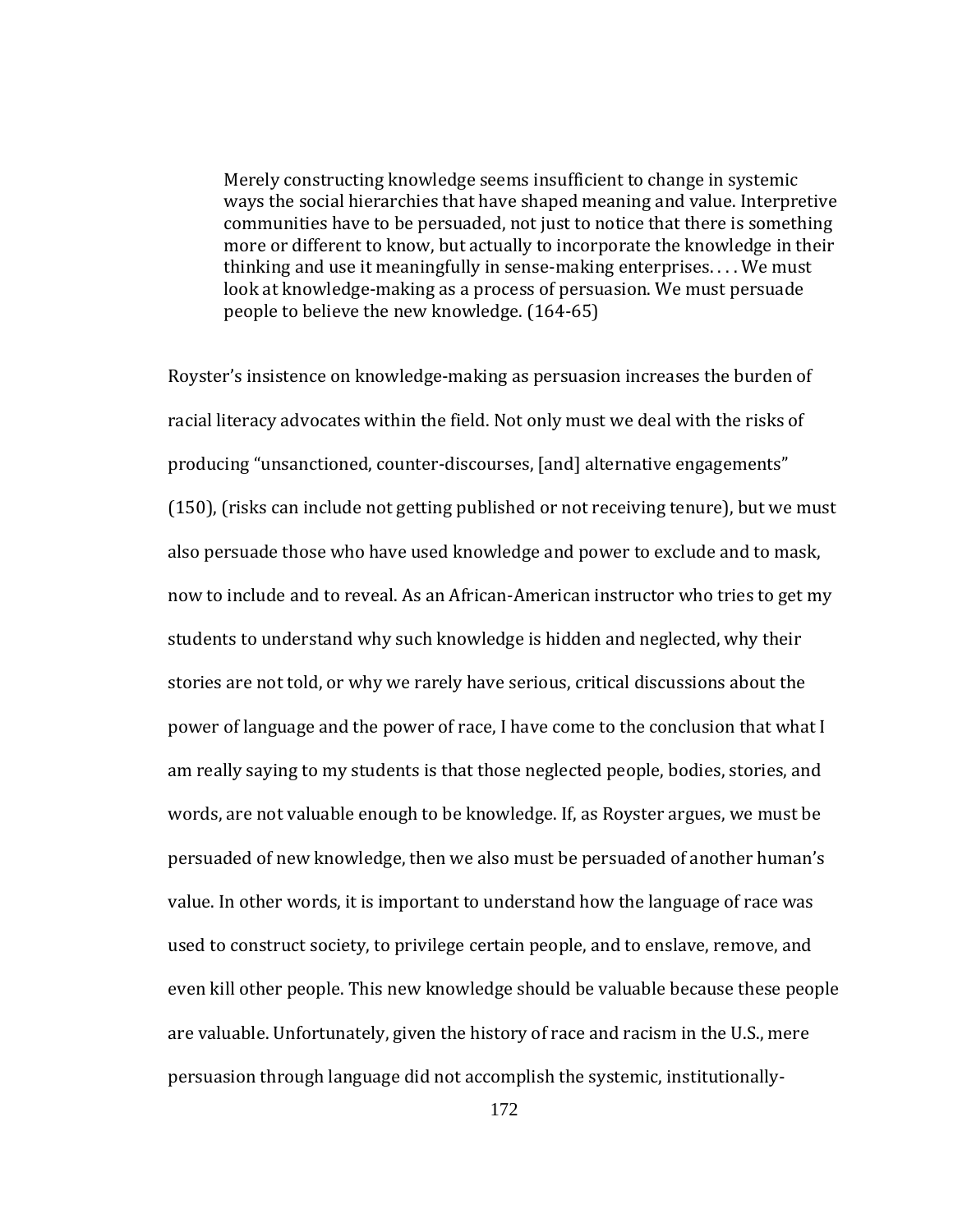sanctioned changes the country needed to begin the process of racial justice and valuing of human beings. As much as we are invested in Dr. Martin Luther King's philosophy of nonviolence and his brilliant oratory, King was not blind to the various uses of force or the variety of ways one could forcibly persuade those in power.

decided to demand changes in how race and racism function systemically in society. I remember hearing Barack Obama say on the campaign trail that "power concedes nothing" as he used language to persuade millions of Americans to organize for change. I also remember thinking that Obama, in alluding to Frederick Douglass speaking two centuries earlier, strategically omitted the latter end of the quotation. Douglass knew well that "power concedes nothing without demand. It never did. It never will" (Shapiro and Epstein 212), as he, too, mobilized for change. Before Obama could demand or put pressure on society to change he had to confront his own fears and had to face race head‐on. His rise to the presidency and the strategic choices he made dealing with race and racism provide lessons for the field and for society as a whole in how to move beyond the racial status quo. He is not a perfect example of racial literacy, but he is an example of someone who

In the twenty‐first century, those of us in rhetoric and composition studies who desire a change in the field's racial landscape must not only construct new knowledge and devise new pedagogies, but we also must mobilize to demand change: a change in textbook production, in the organizing bodies of the field, and in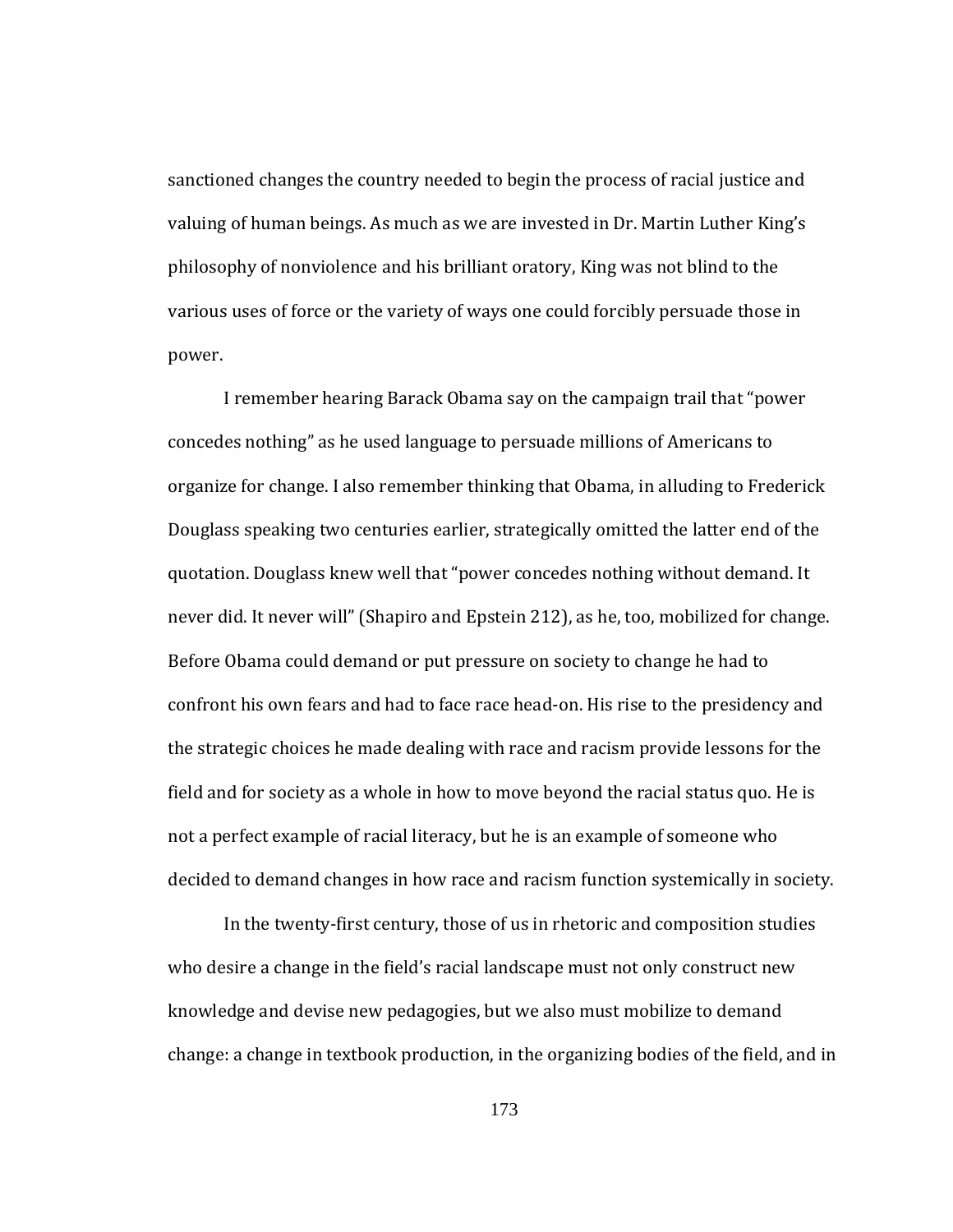the scholarship that is used to train instructors. Rhetoric and composition studies can join critical race theorists in their attempt to unmask race and racism in the academy, one discipline at a time. I suggest racial literacy is the way our field can contribute to this endeavor and support students' rights to study language in the rhetoric and composition classroom.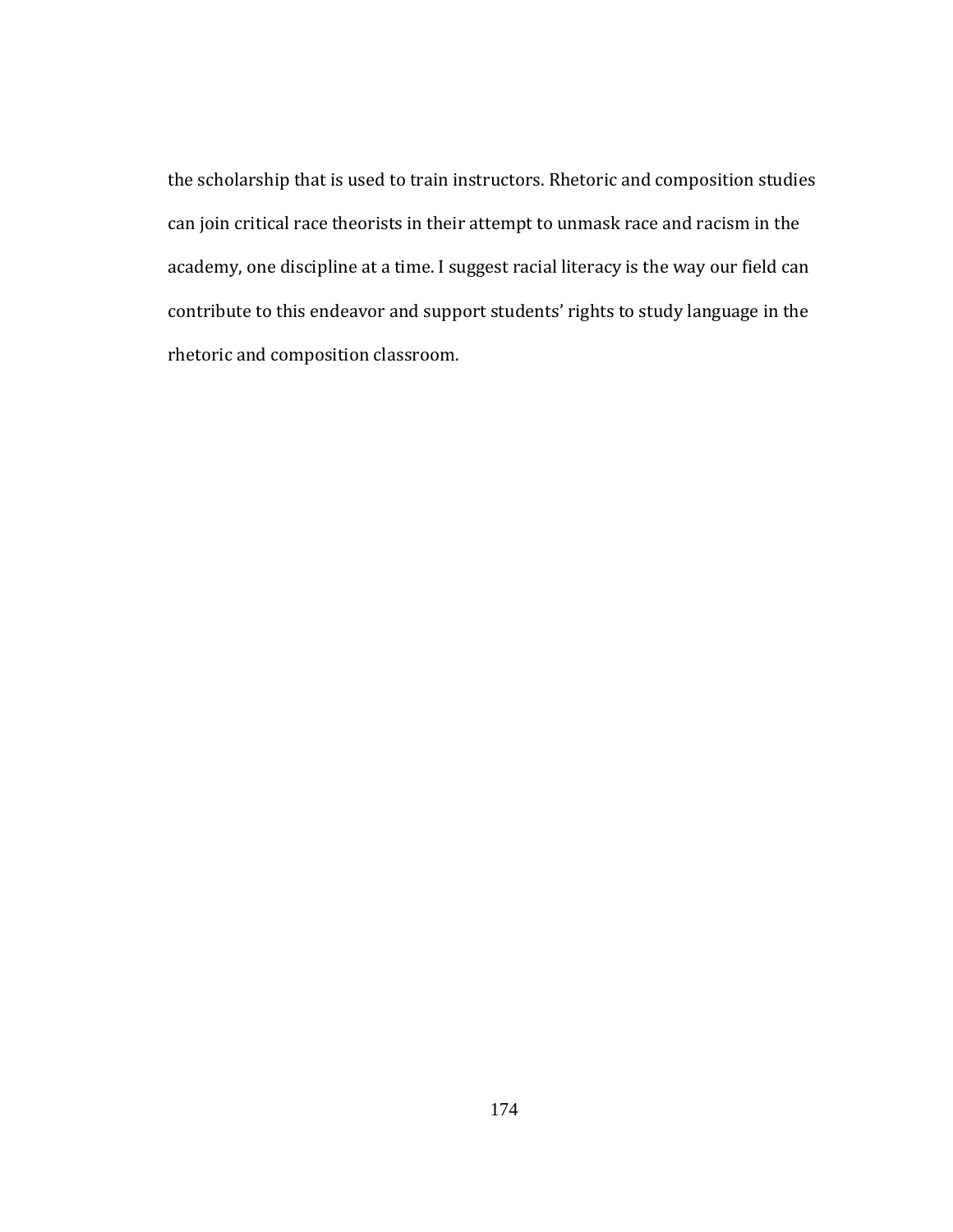## REFERENCES

Althusser, Louis. "Ideology and Ideological State Apparatuses." 1970. *Literary Theory: An Anthology*. Ed. Julie Rivkin and Michael Ryan. Malden, Mass: Blackwell, 1998. 294‐304.

Ashcroft, Bill. "Language and Race." *Social Identities* 7.3 (2001): 311‐328.

- Austin, J.L. *How to do Things with Words*. 1955‐1962. Eds. J.O. Urmson and Marina Sbisa. 2nd ed. Cambridge, MA: Harvard UP, 1975.
- Barthes, Roland. *Mythologies*. 1957. Trans. Annette L'avers. New York: Hill & Wang, 1972.

Berlin, James. "Composition as Cultural Studies." *Composition and Resistance.* Eds. C.

Mark Hurlbert and Michael Blitz. Portsmouth, NH: Boynton/Cook. 47‐55.

Berlin, James. *Rhetoric and Reality: Writing Instruction in American Colleges,* 

*19001985*. Carbondale, IL: Southern IL UP, 1987.

Berthoff, Ann. *Making of Meaning*: *Metaphors, Models, and Maxims for Writing Teachers*. Montclair, NJ: Boynton, 1981.

*Birth of a Nation. Dir. D.W. Griffith. Epoch. 1915.* 

05. Bolgatz, Jane. *Talking Race in the Classroom.* New York: Teachers College, 20

Bonilla‐Silva, Eduardo. "'Racism' and 'New Racism': The Contours of Racial

Dynamics in Contemporary America." *Cri tical Pedagogy and Race*. Ed. Zeus Leonardo. Malden, MA: Blackwell, 2005.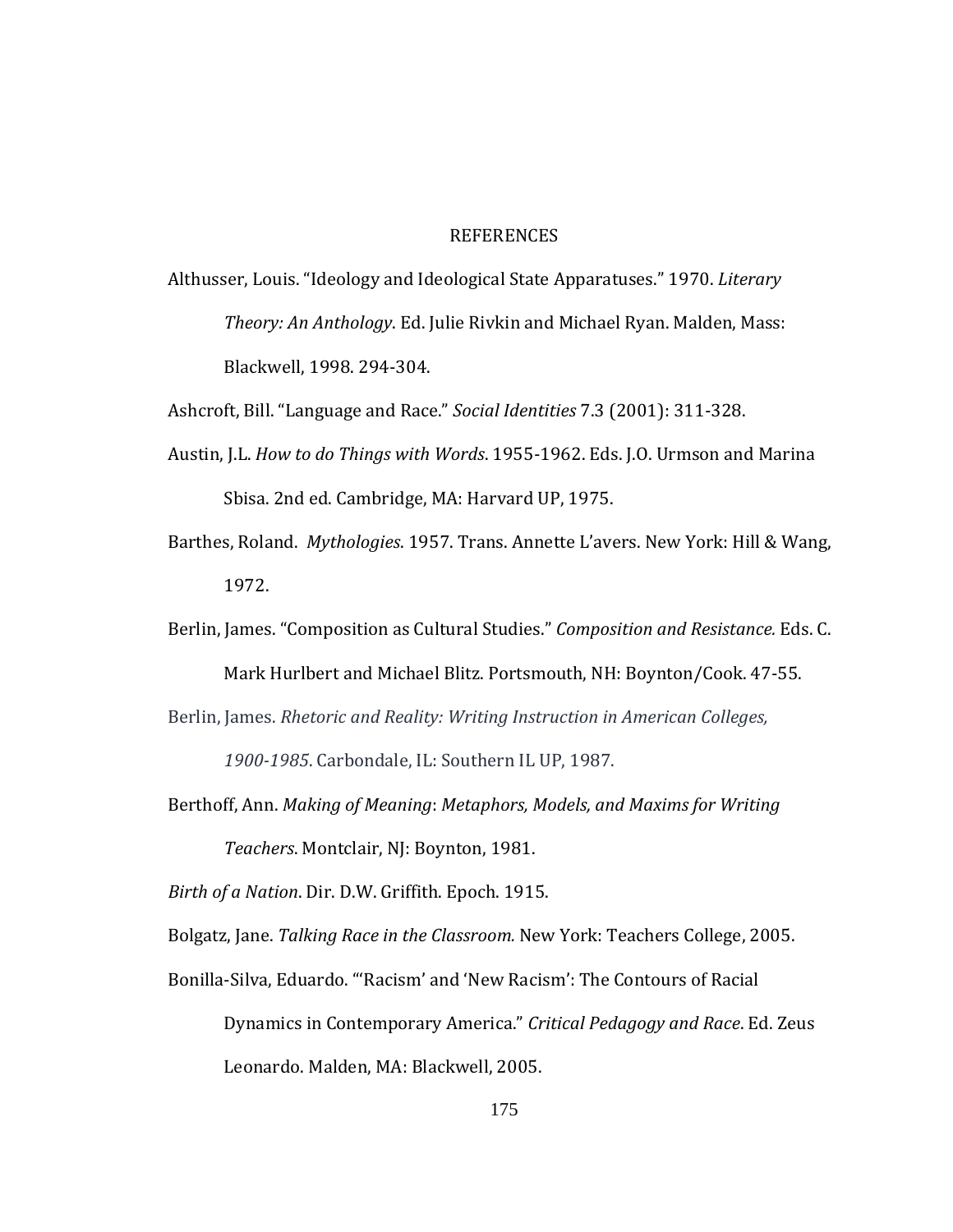- Bowden, Denise. "Literacy." *Keywords in Composition Studies.* Eds. Paul Heilker and Peter Vandenberg. Portsmouth, NH: Boynton/Cook, 1996.
- Bruffee, Kenneth. "Collaborative Learning and 'The Conversation of Mankind,'" *College English*, 46 (1984): 635‐52.
- Burke, Kenneth. *Language as Symbolic Action: Essays on Life, Literature, and Method.* Berkley: U of CA P, 1966.
- "Bush: Obama Win is King's Dream 'Fulfilled." 5 Nov 08 *Washington Times* 4 March 2009 <http://www.washingtontimes.com/news/2008/nov/05/ bush‐obama‐win‐kings‐dream‐fulfilled/>.
- Butler, Judith. *Excitable Speech. A Politics of the Performative*. New York: Routlege, 1997.
- ‐‐‐. *Gender Trouble: Feminism and the Subversion of Identity.* Thinking

Gender. New York: Routlege, 1990.

Carby, Hazel. *Race Men*. Cambridge: Harvard UP, 2000.

*CCCC. Special Issue: Representing Identities, 2007*. Urbana, Ill: NCTE, 2007.

Conference on College Composition and Communication. Students' Right to Their

*Own Language.* Spec. Issue of *CCC* 24.3 (1974): 1‐32.

Cooper, Jane Roberta. *Reading Adrienne Rich*. Ann Arbor: U of MI P, 1984.

Delgado, Richard and Jean Stefancic *Critical Race Theory: An Introduction*. New York:

New York UP, 2001.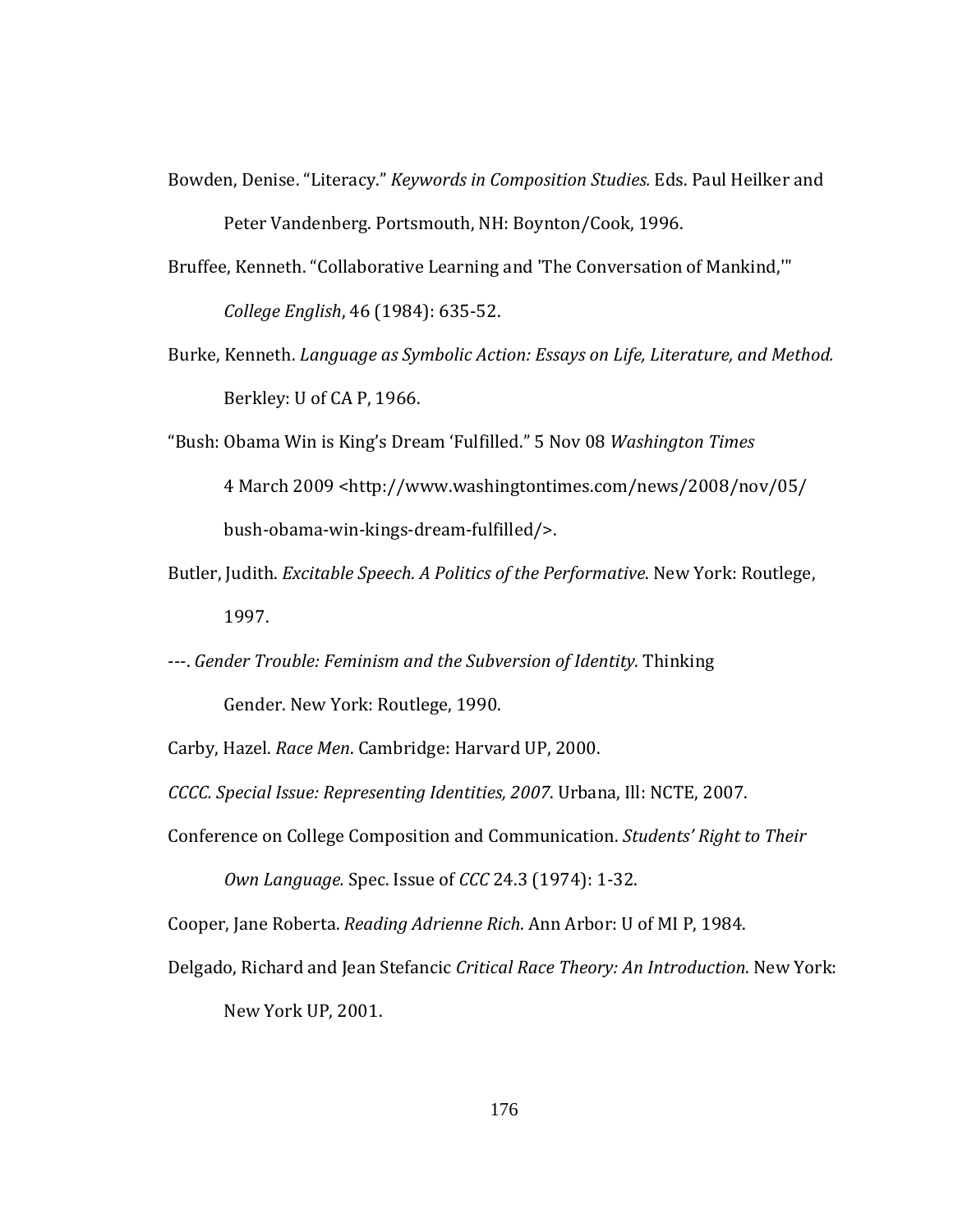- Delpit, Lisa. *Other People's Children: Cultural Conflict in the Classroom.* New York: New P, 2006.
- "Do We Need Black History Month." Talk of the Nation. 12 Feb 2009. NPR. 4 Mar 2009

<http://www.npr.org/templates/story/story.php?storyId=100635134>.

- Douglass, Frederick. *Narrative of the Life of Frederick Douglass, an American Slave.* 1845. Cheswold, DE: Prestwick, 2004.
- Eagleton, Terry and Stephen Regan. *The Eagleton Reader.* Oxford: Wiley‐Blackwell, 1998.
- Fireside, Harvey. *Separate and Unequal: Homer Plessy and the Supreme Court Decision that Legalized Racism*. NY: Carroll and Graf, 2004.
- Flynn, Elizabeth A. "Composing as a Woman." *Feminism and Composition*. Ed. Gesa E. Kirsch, et. al. Boston: Bedford/St. Martins, 2003. 243‐255.

Frederickson, George M. *Racism: A Short History*. Princeton: Princeton UP, 2002.

Freire, Paulo. *Pedagogy of the Oppressed*. New York: Continuum, 1970.

- Freire, Paulo, and Donaldo Macedo. *Literacy: Reading the Word and the World.*  Westport, CT: Bergin & Garvey, 1987.
- Gale, Xin Liu, and Fredric G. Gale. *(Re)Visioning Composition Textbooks: Conflicts of Culture, Ideology, and Pedagogy.* Albany, NY: State University of New York P, 1999.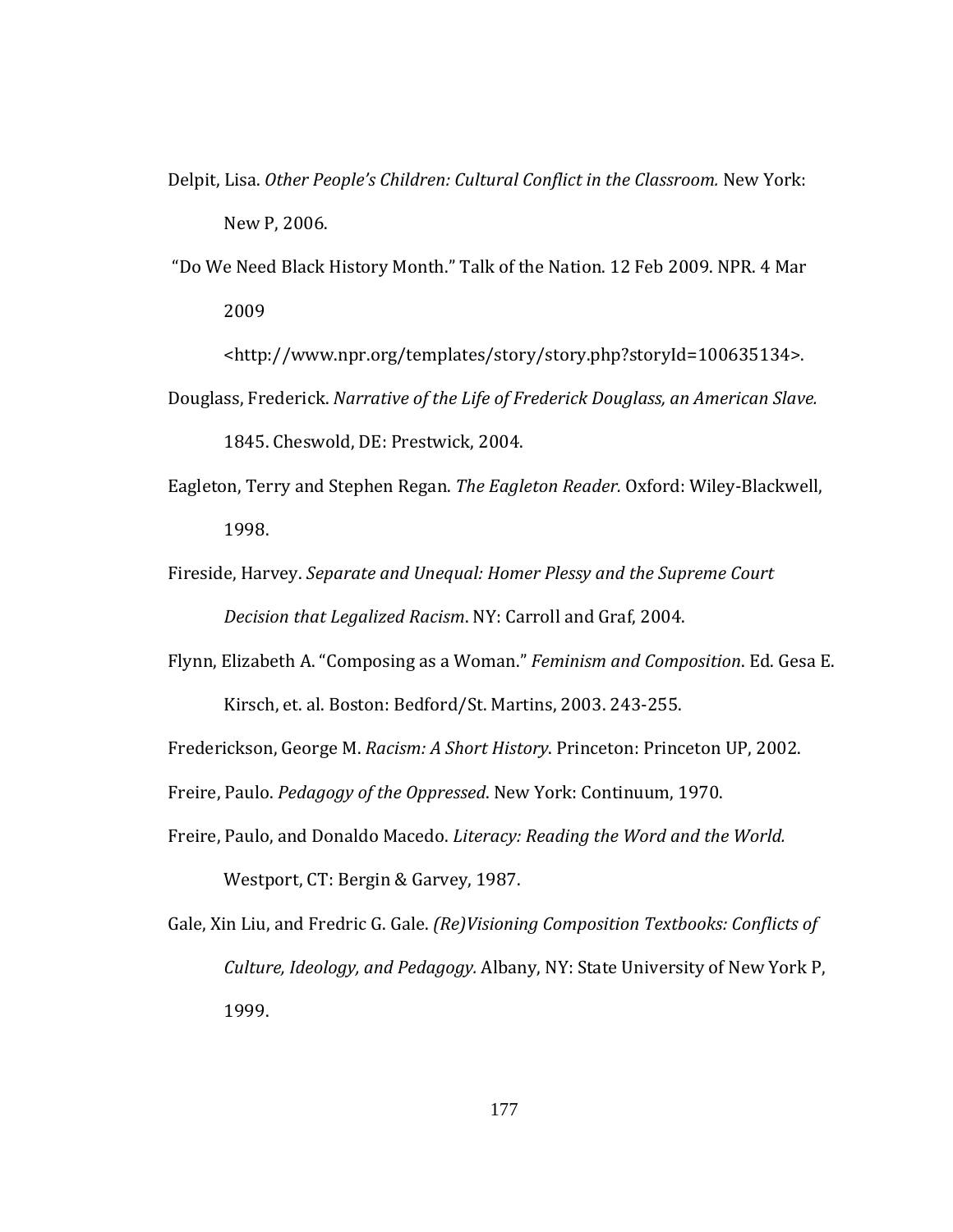Gates, Henry Louis, ed. Writing 'Race' and the Difference it Makes. Chicago: Chicago UP, 1985.

Gibbons, Kaye. *Ellen Foster.* 1987*.* New York: Vintage. 1990.

- Gilyard, Keith, ed. *Race, Rhetoric, and Composition*. Portsmouth, N.H.: Boynton/Cook, 1999.
- Gilyard, Keith, and Elaine Richardson. "Students' Right to Possibility: Basic Writing and African American Rhetoric." *Insurrections: Approaches to Resistance in Composition Studies*. Ed. Andrea Greenbaum. Albany: SUNY P, 2001. 37–51.
- Giroux, Henry. "Literacy and the Politics of Difference." *Critical Literacy, Politics, Practice, and the Postmodern*. Eds. Colin Lankshear and Peter L. McLaren. 367‐78.
- Gordon, Edward E., and Elaine H. Gordon. *Literacy in America: Historic Journey and Contemporary Solutions.* Westport*:* Praeger, 2003.

Gossett, Thomas F. *Race: The History of an Idea in America*. New York: Oxford, 1997.

Gramsci, Antonio. *Selections from the Prison Notebooks of Antonio Gramsci*. 1971.

- Trans. Quintin Hoare and Geoffrey Nowell Smith. New York: International P, 2003.
- Graves, Joseph L. *The Race Myth: Why We Pretend Race Exists in America*. New York: Dutton, 2004.
- Greenbaum, Andrea, ed. *Insurrections: Approaches to Resistance in Composition Studies.* Albany: SUNY P, 2001.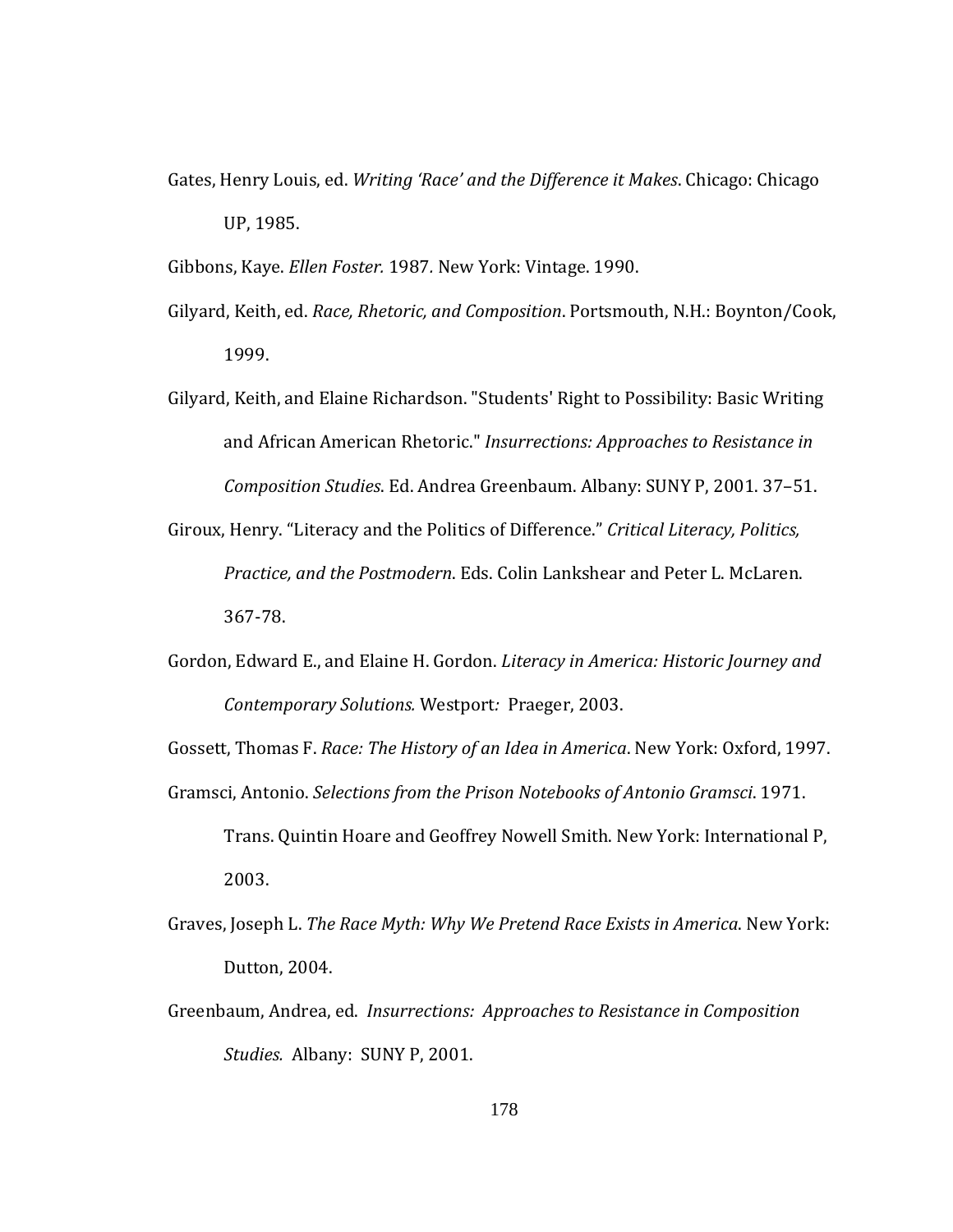- Guinier, Lani. "Admissions Rituals as Political Acts: Guardians at the Gates of Our Democratic Ideals." 117 *Harvard Law Review* 113 (2003).
- ‐‐‐. "From Racial Liberalism to Racial Literacy: Brown v. Board of Education and the Interest‐Divergence Dilemma." *Journal of American History* 91.1 (2004): 92‐118.
- Hall, Stuart. *Race, The Floating Signifier.* Jally Sut, director. Media Education Foundation. 1997.
- Heath, Shirley Brice. *Ways with Words: Language, Life and Work In Communities and Classrooms*. New York, NY: Cambridge University Press, 1983.
- Heikler, Paul, and Peter Vandenberg. *Keywords in Composition Studies*. Portsmouth, NH: Boynton/Cook, 1996.
- Higginbotham, Evelyn Brooks. "African American Women's History and the Metalanguage of Race." *Signs* 17.2 (1992): 251‐274.
- hooks, bell. *Teaching to Transgress: Education as the Practice of Freedom.* New York: Routledge, 1994.
- Hum, Sue. *Mapping Disciplinary Territory Through Professional Journals*. Diss. Texas Christian U, 1994. Ann Arbor: UMI, 1994. Print.
- Jensen, Robert. *The Heart of Whiteness: Confronting Race, Racism, and White Privilege.* San Francisco: City Lights, 2005.
- Joyce, Audrey B. *American Contexts: Multicultural Readings for Composition.* New York: Longman, 2003.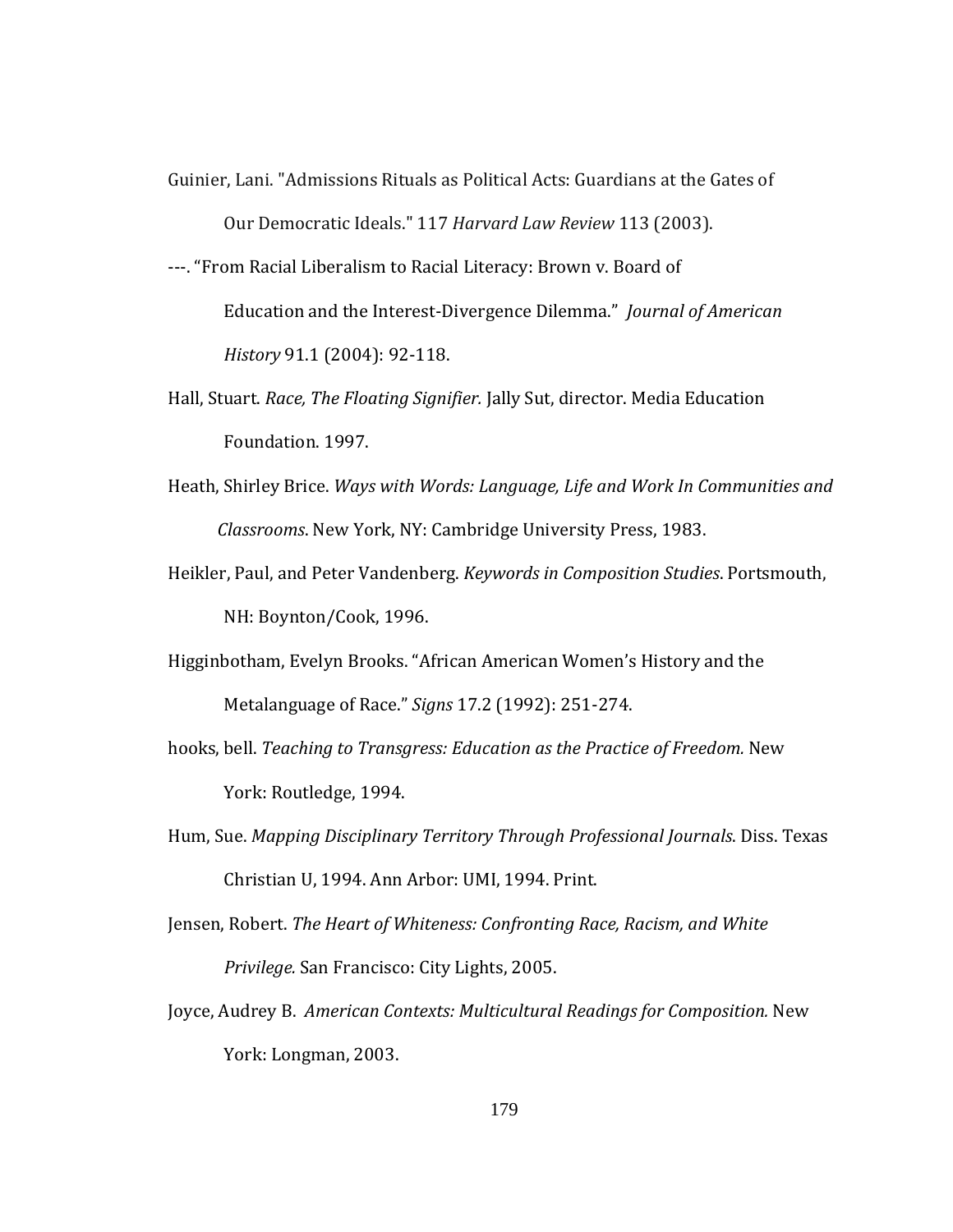- Kaufman, Michael J. "Reading, Writing, and Race: The Constitutionality of Educational Strategies Designed to Teach Racial Literacy." *University of Richmond Law Review* (2007): 1‐50.
- Kennedy, Tammie, Joyce Irene Middleton, and Krista Ratcliffe. "The Matter of Whiteness: Or, why Whiteness Studies Is Important to Rhetoric and Composition Studies." *Rhetoric Review* 24.4 (2005): 359‐402.
- Knepler, Annie, Ellie Knepler, and Myrna Knepler. *Crossing Cultures: Readings for Composition*. 6t hed. New York: Longman, 2003.
- Ladson‐Billings, Gloria and William Tate. "Toward a Critical Race Theory of Education." *Teachers College Record* 97.1 (1995): 47‐68.
- Lorde, Audre. "The Master's Tools Will Never Dismantle the Master's House." *Sister Outsider: Essays and Speeches.* Freedom, CA: Crossing, 1984.
- Lyotard, Francois. *The Postmodern Condition: A Report on Knowledge*. 1979. Trans. Geoff Bennington and Brian Massumi. Theory and History of Literature Vol. 10. Minneapolis: U of Minnesota P, 1984.

*The Matrix*. Dir. Andy Wachowski and Mark Wachowski. Warner Bros. 1999. DVD.

- Matsuura, Koichiro. "Literacy—A UNESCO Perspective." UNESCO (2003): 1‐31. <http://unesdoc.unesco.org/images/0013/001318/131817eo.pdf>.
- McIntosh, Peggy. "*White Pprivilege: Unpacking the Invisible Knapsack*. Race, Class, and Gender in the United States. 7<sup>th</sup> ed. Ed. Paula S. Rothenberg. New York: Worth, 177‐82.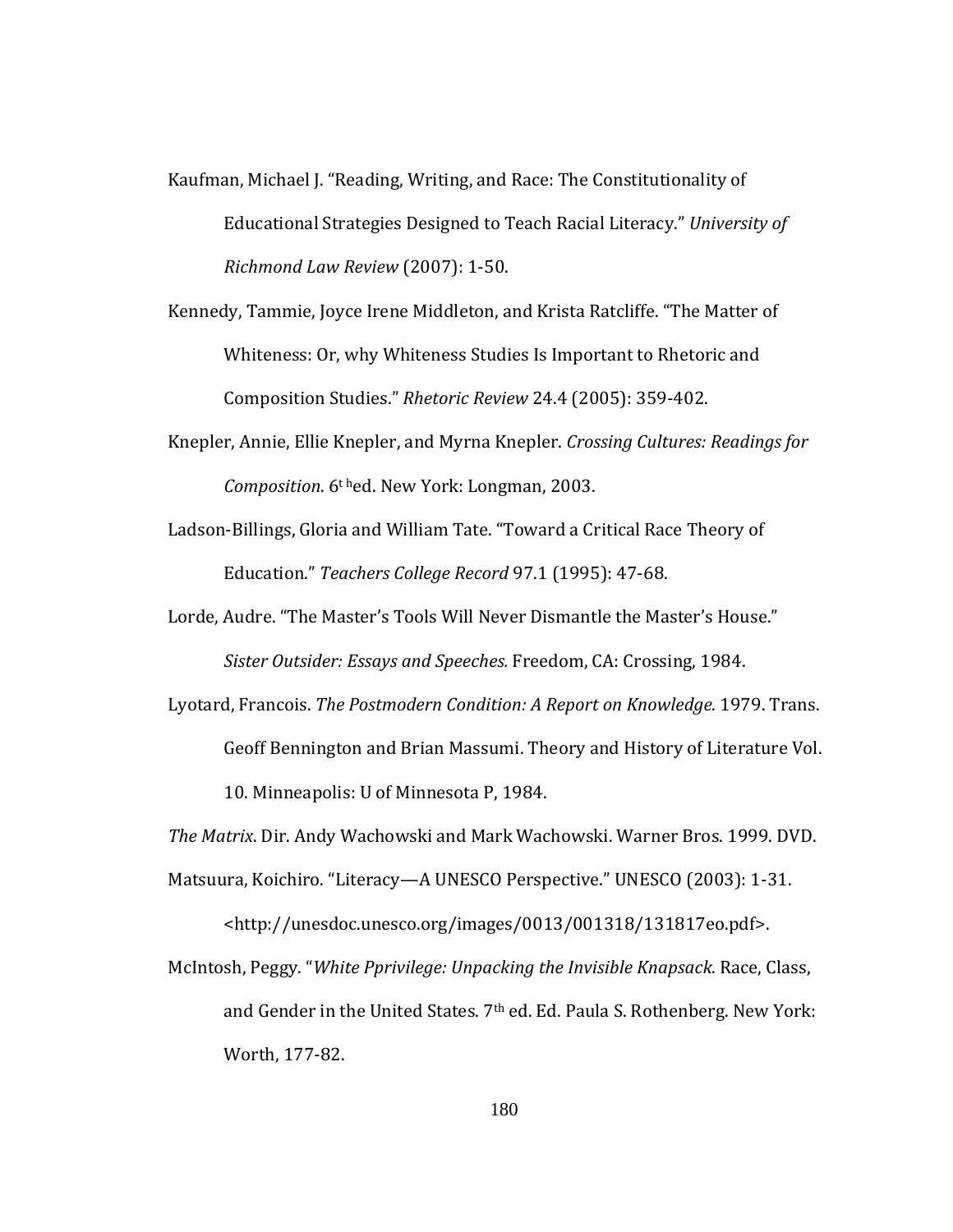- McKoy, Sheila Smith. *When Whites Riot: Writing Race and Violence in American and South African Cultures.* Madison: Univ of Wisconsin, 2001.
- Melamed, Jodi. "The Spirit of Neoliberalism: From Racial Liberalism to Neoliberal Multiculturalism," *Social Text* 89 (2006): 1‐2 5.
- ---. "The Killing Joke of Sympathy: Chester Himes's *End of a Primitive* Sounds the Limits of Midcentury Racial Liberalism." *American Literature* 80.4 (2008):769‐797.

Mills, Charles W. "Racial Liberalism." *PMLA* 123.5 (2008): 1380–1397.

‐‐‐. *The Racial Contract.* Ithaca: Cornell UP, 1997.

Mohanty, Chandra Talpade. "On Race and Voice: Challenges for Liberal Education in the 1990s." *Between Borders: Pedagogy and the Politics of Cultural Studies.*

Ed. Henry A. Giroux and Peter McLaren. New York: Routledge, 1994. 145‐66.

- NIFL. "Frequently Asked Questions." 2008. *National Institute for Literacy*. 4 Apr 2009. <http://www.nifl.gov/nifl/faqs.html>.
- Obama, Barack. *The Audacity of Hope: Thoughts on Reclaiming the American Dream*. New York: Crown, 2006.
- ‐‐‐. *Dreams from my Father: A Story of Race and Inheritance*. New York: Three Rivers, 2004.
- "Obama Rebuts Clinton's Arguments by Using Historical Speeches." 17 Feb 2008. ABC News Internet Ventures. 19 Feb 2009.

<http://blogs.abcnews.com/politicalradar/2008/02/obama‐rebuts‐cl.html>.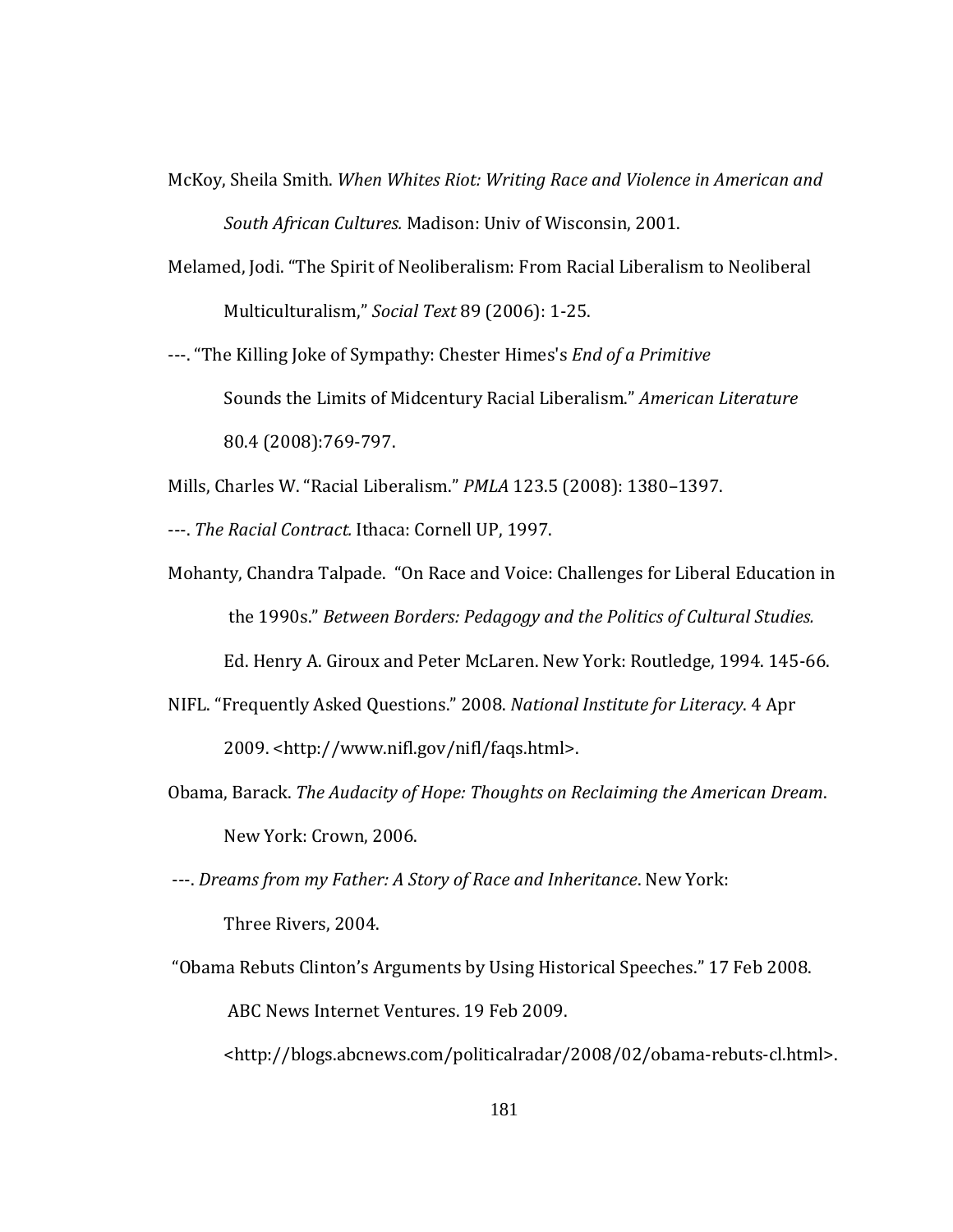- Olive, David. *An American Story: The Speeches of Barack Obama, A Primer*. Toronto: ECW, 2008.
- Olson, Gary A. "Working with Difference: Critical Race Studies and the Teaching of Composition." *Composition Studies in the New Millennium: Rereading the Past, Rewriting the Future.* Ed. Lynn Z. Bloom, Donald A. Daiker, and Edward M. White. Carbondale, IL: Southern Illinois University Press, 2003. 208‐221.
- **Omi, Michael and Howard Winant.** *Racial Formation in the United States: From the* 1960s *to the* 1980s. 2<sup>nd</sup> ed. New York: Routledge, 1994.
- Pratt, Mary Louise. "Arts of the Contact Zone." *Academic Discourse: Readings for Argument and Analysis*. Ed. Gail Stygall. Fort Worth: Harcourt College Publishers, 2000. 573‐587.
- Prendergast, Catherine. *Literacy and Racial Justice: The Politics of Learning after Brown v. Board of Education*. Carbondale: Southern Illinois UP, 2003.
- ‐‐‐. "Race: The Absent Presence in Composition Studies." *CCC* 50.1 (1998): 36–53. *Race: The Power of an Illusion*. PBS.Org. California Newsreel, 2003.

<http://www.pbs.org/race/000\_General/000\_00‐Home.htm>.

- Richardson, Riche. *From Uncle Tom to Gangsta: Black Masculinity and the U.S. South.* Athens: Univ of Georgia P, 2007.
- Rodriguez, Richard. *Hunger of Memory: The Education of Richard Rodriguez.* NY: Bantam, 1982.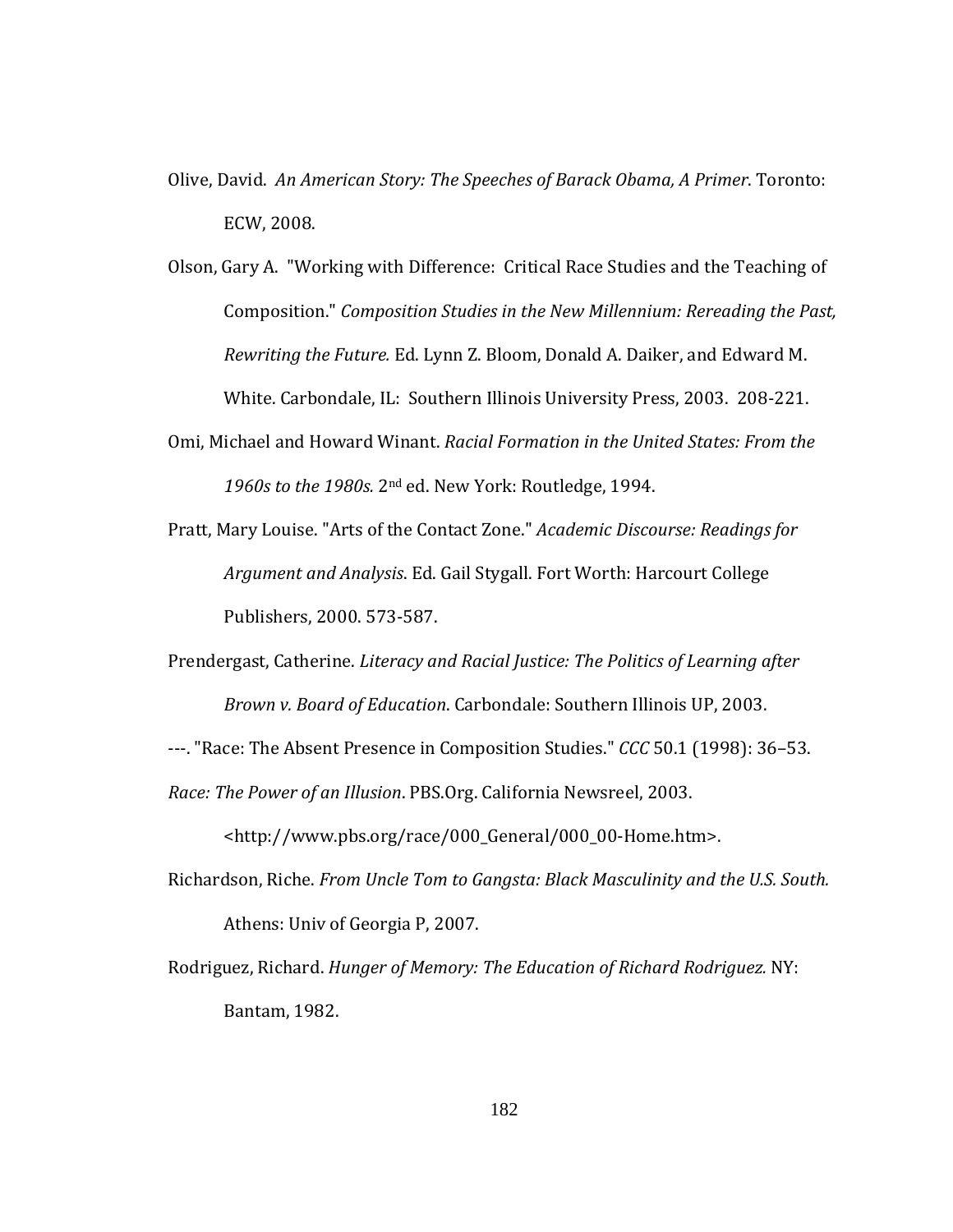- Rogers, Rebecca and Melissa Mosley. "Racial Literacy in a Second Grade Classroom: Critical Race Theory, Whiteness Studies, and Literacy Research." *Reading Research Quarterly* 41.4 (2006): 462‐495.
- Rose, Mike. *Lives on the Boundary: The Struggles and Achievements of America's Underprepared*. New York: Free P, 1989.
- Royster, Jacqueline Jones. "Disciplinary Landscaping, or Contemporary Challenges in the History of Rhetoric." *Philosophy and Rhetoric* 36.2 (2003): 148‐167.

Richardson, Elaine. *African American Literacies*. New York: Routledge, 2003.

- Richardson, Riche. *From Uncle Tom to Gangsta: Black Masculinity and the U.S. South.* Athens: U of GA P, 2007.
- Said, Edward. *Orientalism*: *Western Conceptions of the Orient*. London: Pantheon Books, 1978.
- "Secretary of State Rice: U.S. has 'Birth Defect' about Race." NPR News Blog. 3 Mar 09. NPR 2009.

<http://www.npr.org/blogs/news/2008/03/sec\_of\_state\_rice\_us\_has\_birth\_ 1.html>.

Severino, Carol, Juan C. Guerra, and Johnnella E. Butler, eds. *Writing in Multicultural Settings.* New York: MLA, 1997.

Shapiro, Fred R. *The Yale Book of Quotations*. New Haven: Yale UP, 2006.

a. "What is Critical Literacy?" *Journal for Pedagogy, Pluralism, and Practic* Shor, Ir *e* 4.1 (Fall 1999). <http://www.lesley.edu/journals/jppp/4/shor.html.>.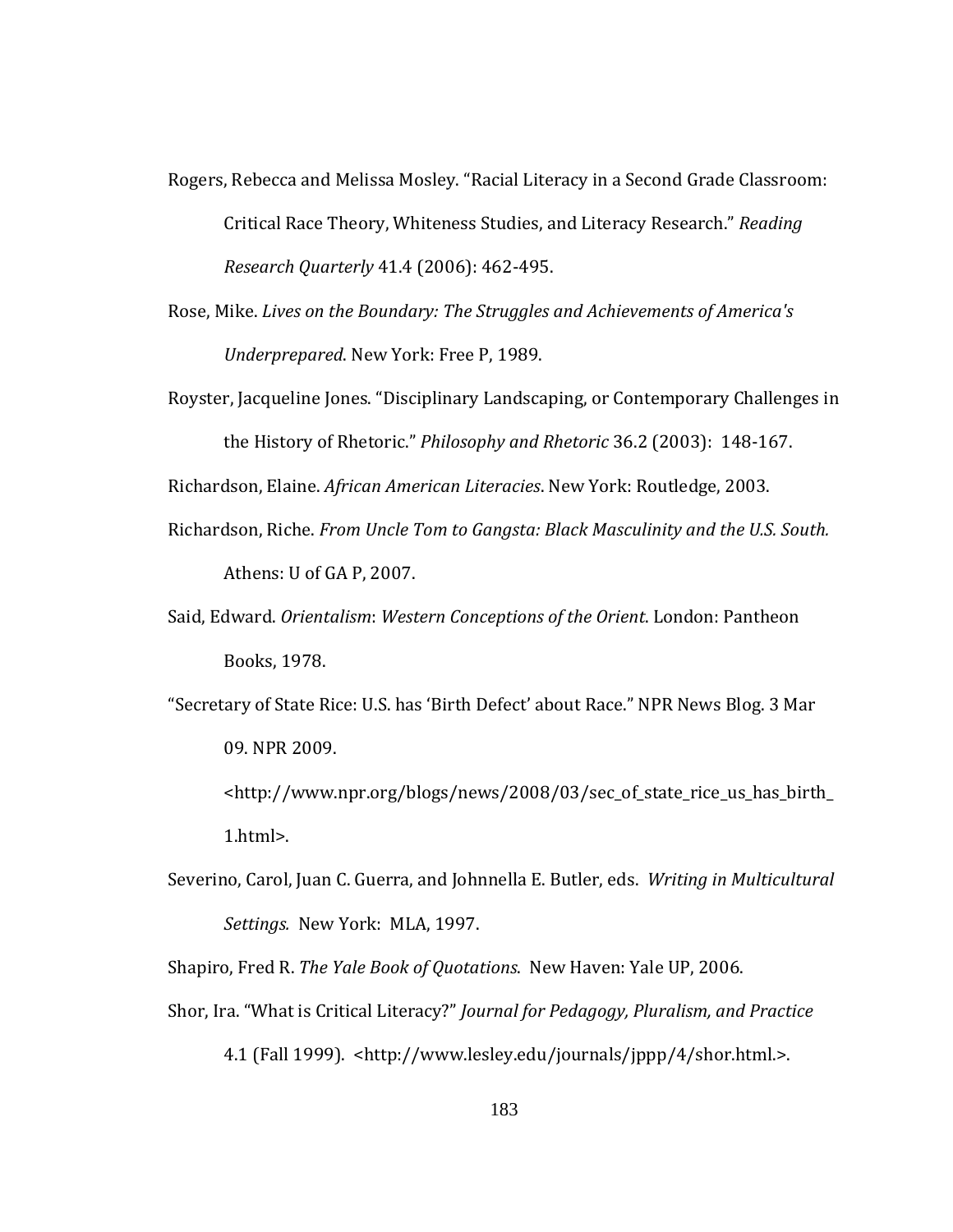Smedley, Audrey. Race in North America: Origin and Evolution of a Worldview. 3rd ed.

Boulder, Colorado: Westview, 2007.

Smitherman, Geneva. "CCCC's Role in the Struggle for Language Rights." *CCC* 50.3

(1999): 349‐76.

- Soliday, Mary. "Towards a Consciousness of Language: A Language Pedagogy for Multicultural Classrooms." *Journal of Basic Writing* 16.2 (1997): 62–75.
- Spivak, Gayatri. *A Critique of Postcolonial Reason: Toward a History of the Vanishing Present*. Cambridge: Harvard UP, 1999.
- Sullivan, Shannon, and Nancy Tuana, eds. *Race and Epistemologies of Ignorance*. Albany: SUNY, 2007.
- Tate, Gary, Amy Rupiper, and Kurt Schick. *A Guide to Composition Pedagogies*. Oxford UP: Oxford, 2001.
- Tough, Paul. " 'Acting White' Myth, The." *NYT Magazine* Online ed. 12 Dec 04 <http://www.nytimes.com/2004/12/12/magazine/12ACTING.html?\_r=1&t h=&adxnnl=1&adxnnlx=1102900346‐j9ktFlIV1mGQ1poXcCZ/jg>.

Tuttle, William M. *Chicago in the Red Summer of 1919*. Champaign: U of IL P, 1996.

- Twine, France Winddance. "Racial Literacy in Britain: Antiracist Projects, Black Children, and White Parents." *Contours: A Journal of African Diaspora*. 1.2 (2003): 129‐153.
- <http://www.understandingrace.org/home.html>. "Understanding Race." 2007. American Anthropological Association. 9 Sep 2003.

Valentine, Tamara M. *Language and Prejudice.* New York: Longman, 2004.